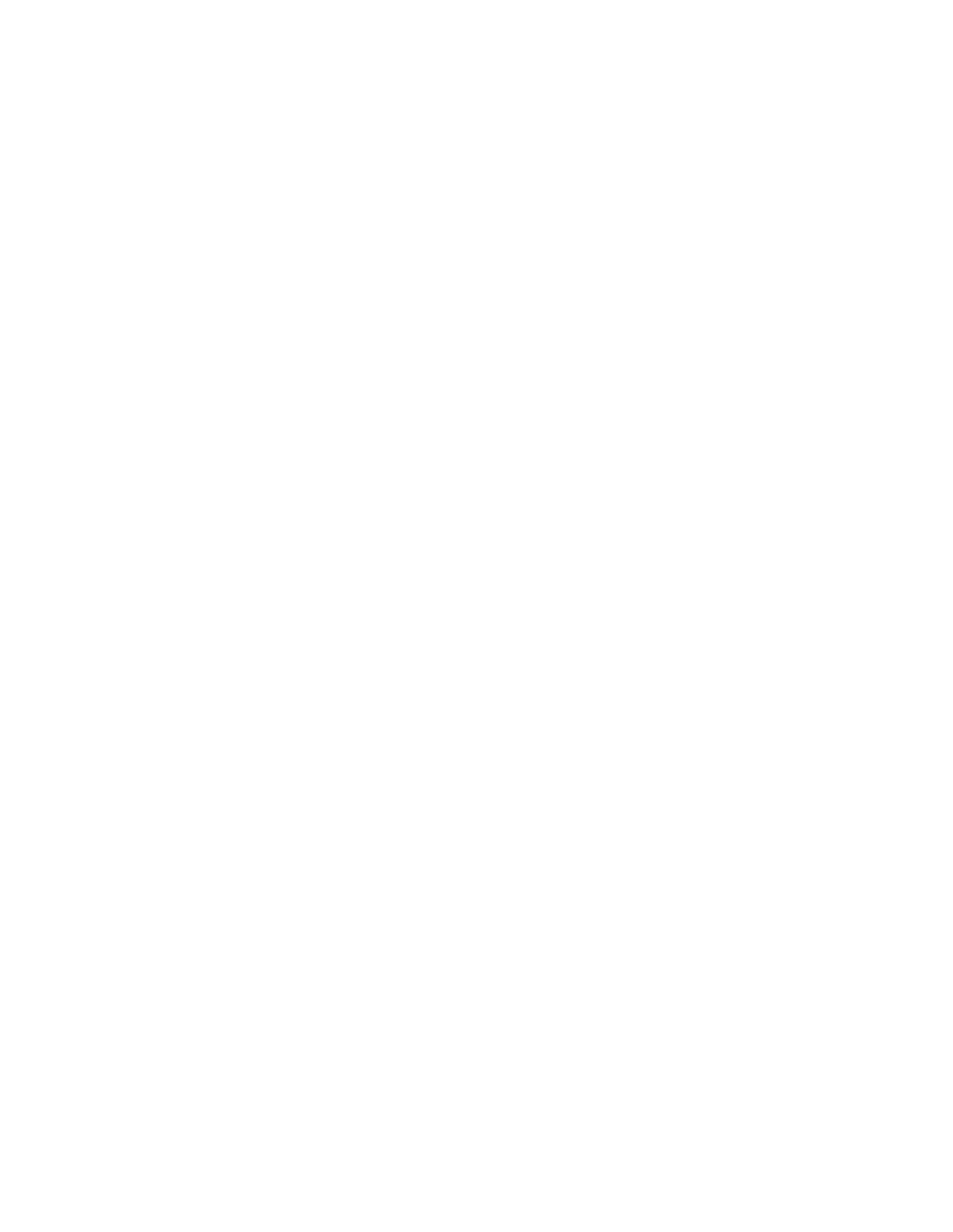# **Table of Contents**

**Appendix A: Sampling Approaches and Implementation** 

#### **Appendix B: On-Site Data Collection Form**

## **Appendix C: NTG Methods, Survey Instruments and Site Results**

- C.1 Nonresidential NTG Methods
- C.2 Large Nonresidential NTG Survey Instruments
- C.3 Detailed Site-Specific NTG Results

#### **Appendix D: Site Reports – IN A SEPARATE ATTACHMENT**

#### **Appendix E: Supplementary POC Methods and Results**

**Appendix F: Responses to Comments Received on Draft Report**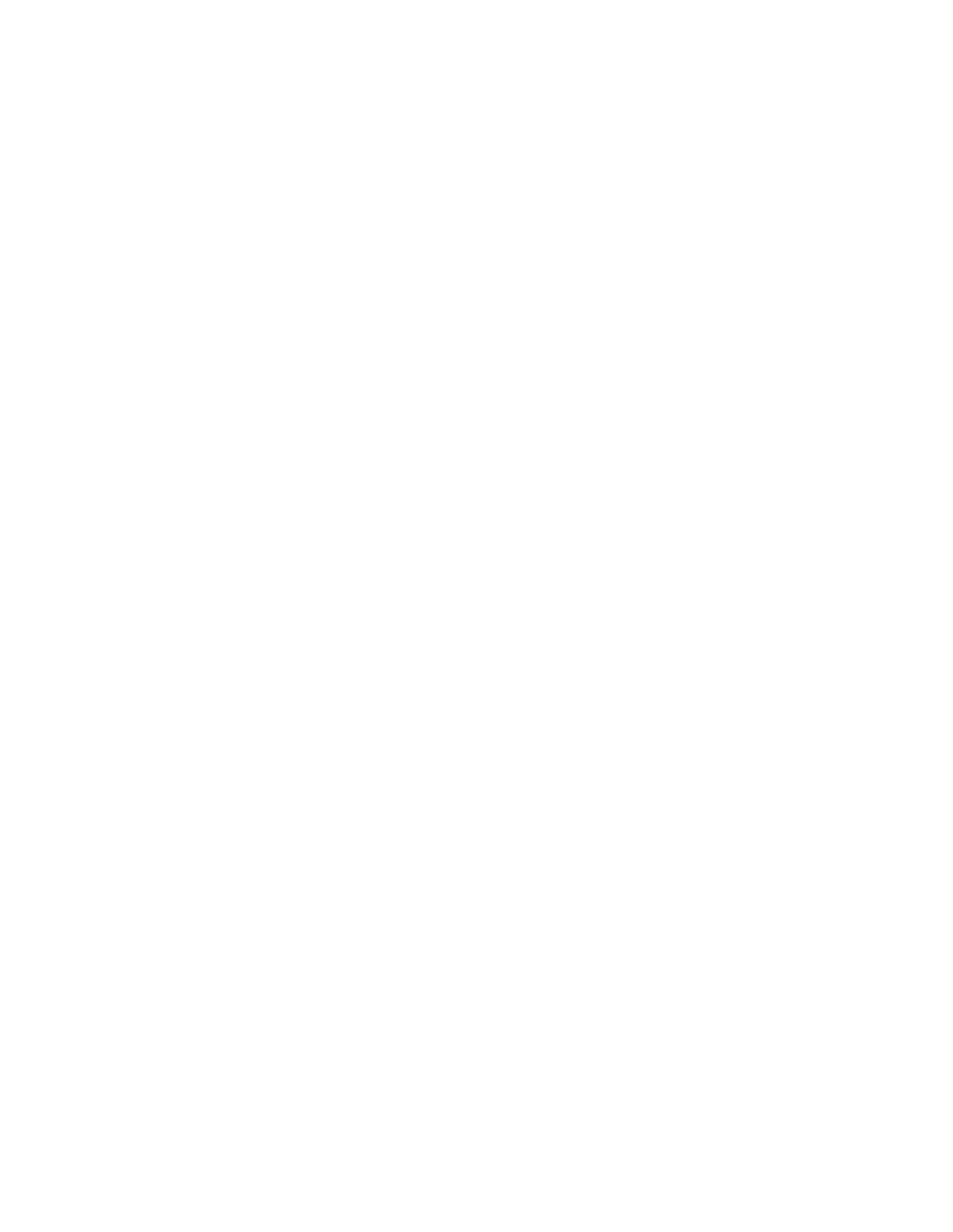# **Appendix A**

# **Additional Sampling Information**

# **A.1 Sampling Methodology and Description**

This appendix describes the proposed approach to developing and implementing sampling to support the overall evaluation for the PG&E Fabrication, Process, and Manufacturing contract group. This appendix provides additional information on sampling steps to that presented in Section 3 of the main report. There are several important questions that must be addressed in order to develop any sample design. These include the following:

- What are the sampling design variables and sampling domains?
- Which statistical method will be used to estimate sampling size and precision levels? What type of stratification, if any, will be utilized?
- What is the desired level of statistical confidence and precision? Or conversely, what statistical precision will be achieved for a desired (or affordable) number of sample points?
- What level of variance is expected for the sampling design variables?
- Each of these questions is addressed in the remainder of this section.

# **A.1.1 Gross Impact Sampling Design Variables and Domains**

In any sample design, the first question to ask is which sampling variables and research objectives are important enough to be used in defining separate domains of study for the evaluation. As discussed here, a domain of study is a sub-population for which sufficient sample will be allocated to achieve estimates of savings with a pre-assigned precision goal, e.g., 90/10. In general, the total sample size of a study is directly proportional to the number of sampling domains, e.g., doubling the number of domains doubles the overall sample size.

The CPUC ED identified three energy metrics as being at the core of the 2006-2008 impact evaluations. These are: energy savings associated with electric energy (kWh/year), electric demand (peak kW), and natural gas energy (therms).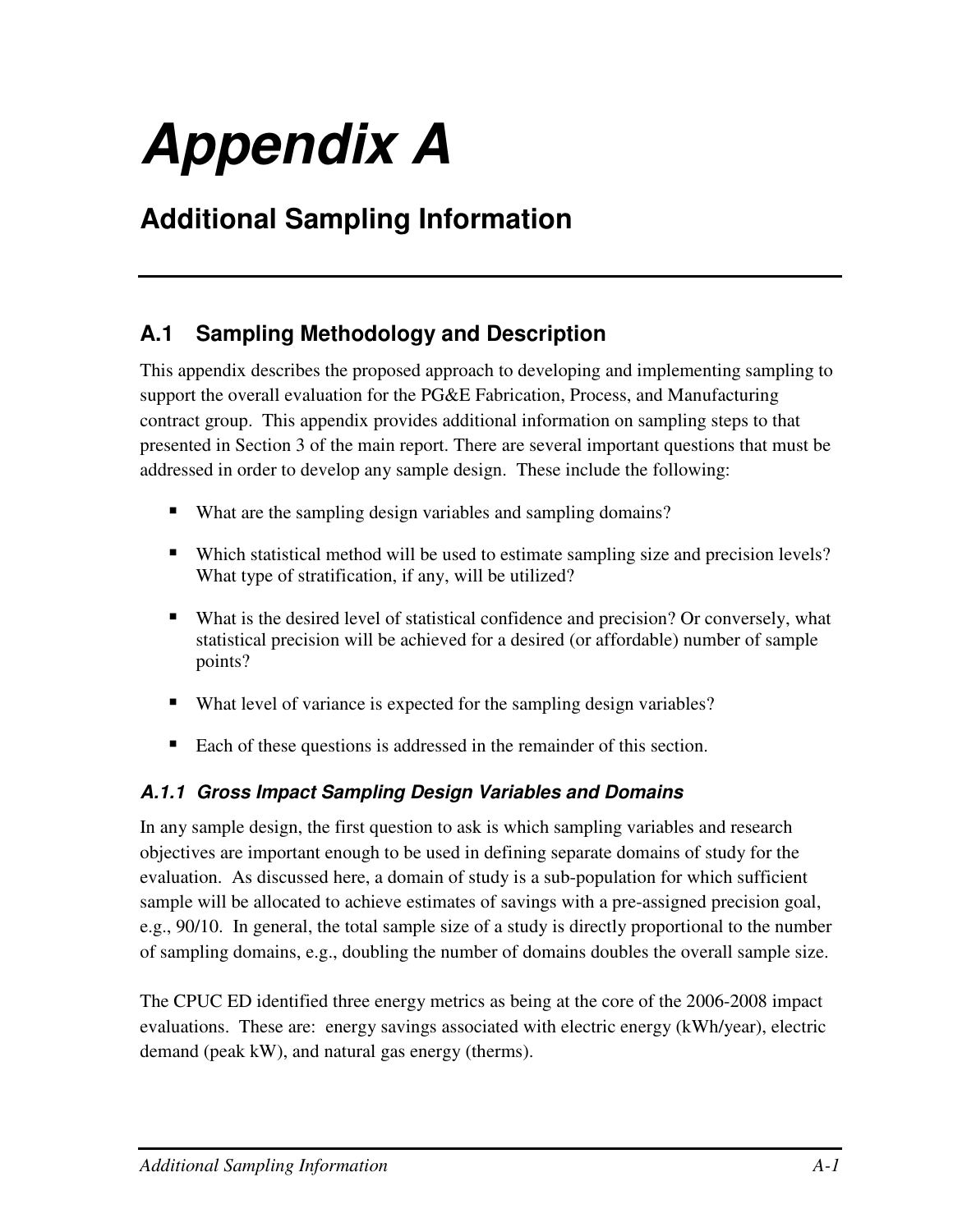There are two key regulatory reasons for these design variables, both of which are tied to the utilities' risk/reward mechanism for PY2006-2008 as described in D.05-04-051. First, the reward or penalty will be based on the "performance earnings basis" or "PEB", which is simply net benefits to ratepayers (calculated as resource benefits minus costs) associated with program impacts. The PEB is calculated separately for each IOU. Second, the Decision prescribes that IOUs must achieve a minimum of 85 percent of the Commission-adopted savings goals, based on a simple average of the percentage of each individual GWh, MW, and, as applicable, million therm goal they achieve. In addition, they also must meet a minimum of 80 percent of the goal for *each* individual savings metric.

It is useful to observe that although one could theoretically develop a sample plan using the PEB itself as the design variable, which would be the most direct approach to translating evaluation results back into the earnings mechanism, there are a number of separate parameters and data types that go into the PEB calculations such as incremental costs, program costs, energy savings, load shapes, effective useful lives, and avoided costs. Because these data come from a variety of different sources and are not all available within utility tracking systems, sampling directly on PEB may not yet be practical but is something to consider for the future.

The first sampling domain that we considered was the IOU. Since the PEB is to be carried out for each IOU separately, it stands to reason that each IOU should be a separate sampling domain. The only thing of interest to note with respect to this sampling domain is that, all else being equal, if a utility is a sampling domain and the targeted precision is the same across utilities, then smaller utilities (e.g., SDG&E) would have higher sample-to-population ratios and thus higher evaluation costs to program impact ratios than larger utilities (this is not an issue for this evaluation contract group, since this evaluation addresses only PG&E; however, this is an issue for contract groups that have multiple utilities in scope).

We now discuss the sampling variables and consideration of the sampling domains such as energy savings metrics, high-impact program-measure groups, and programs.

With respect to the savings metrics, we first note that if the risk/reward mechanism was based solely on estimating the PEB, one could integrate electric and gas savings into a single design variable that is closely correlated with avoided costs, such as source Btu. However, since the reward component of the mechanism is triggered based on achieving both an average of 85% of the Commission-adopted savings goals across GWh, MW, and million therms, and a minimum of 80% for each individual savings metric, it becomes important to plan for a desired precision level for each savings metric. In the case of energy and peak demand, these metrics are for the same fuel and both occur for every electric project. In addition, there is a correlation between energy and demand savings, though the strength of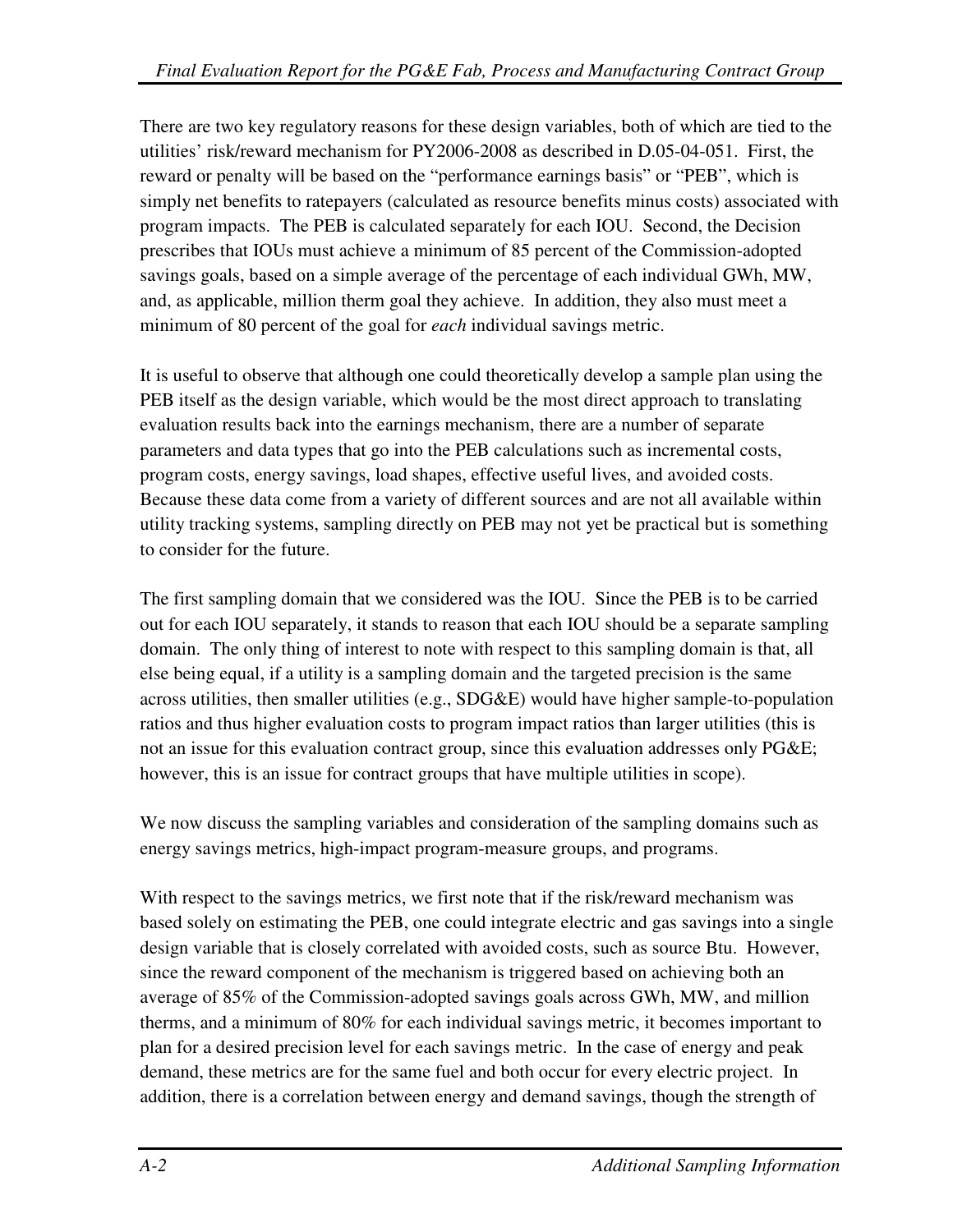this correlation varies significantly across measure types. Overall, though, we believe that the electric energy and demand metrics should be addressed with the same sampling domain of electric energy savings projects. We could have made the design variable either kWh or kW or we could have constructed a variable that reflected the relative contribution of kWh and kW to avoided cost benefits. We utilized kWh as it is generally more robust within utility tracking systems and was consistent with the overall direction provided by the Energy Division.

With respect to therms, although there are some projects that have both electric and gas impacts, there are many projects that are either electric only or gas only. The majority of gas impacts are typically associated with gas-only measures. As a result, we needed to decide whether to make gas projects a separate sampling domain. In general, gas impacts are currently a much smaller contributor to total avoided cost benefits at the IOU level than are electric impacts. If gas only had to be represented as a share of its contribution to avoided cost benefits, it should then be allocated sample points proportional to avoided cost benefits (or source Btu as a proxy). However, due to the structure of the PEB, one could argue that gas impacts should be estimated for a targeted precision level (due to the 80% trigger) and, thus, be considered a separate sampling domain. Doing so, however, could have at times result in a significant over-sampling of gas relative to electric impacts that would produce an evaluation cost to savings impact ratio for gas that would be several fold, if not sometimes an order of magnitude higher, than for electric. Nonetheless, the structure of the PEB necessitated inclusion of gas as a sampling domain for contract groups such as this one with significant portions of a given utility's gas portfolio.

As discussed in Section 2, with respect to high-impact measure groups and individual measures, the evaluation team determined that only one individual PG&E industrial sector electric measure warranted its own sampling domain. This measure was oil well pump-off controller (POCs), which accounted for 34% of PG&E claimed electric savings for the programs in this contract group. POCs were also selected as a sampling and analysis domain because it was preferred that a consistent engineering and measurement approach be developed and implemented for estimating gross savings for this measure. It was determined that the remaining measures were too numerous and the associated savings too low at the measure level to warrant additional measure-level sampling domains. This was also because of the high cost per site of conducting industrial savings analyses.

When we combined the energy savings metrics with the high-impact measure analysis, we arrived at the three sampling domains for this evaluation: POCs, all other non-POC electric measures, and all natural gas measures.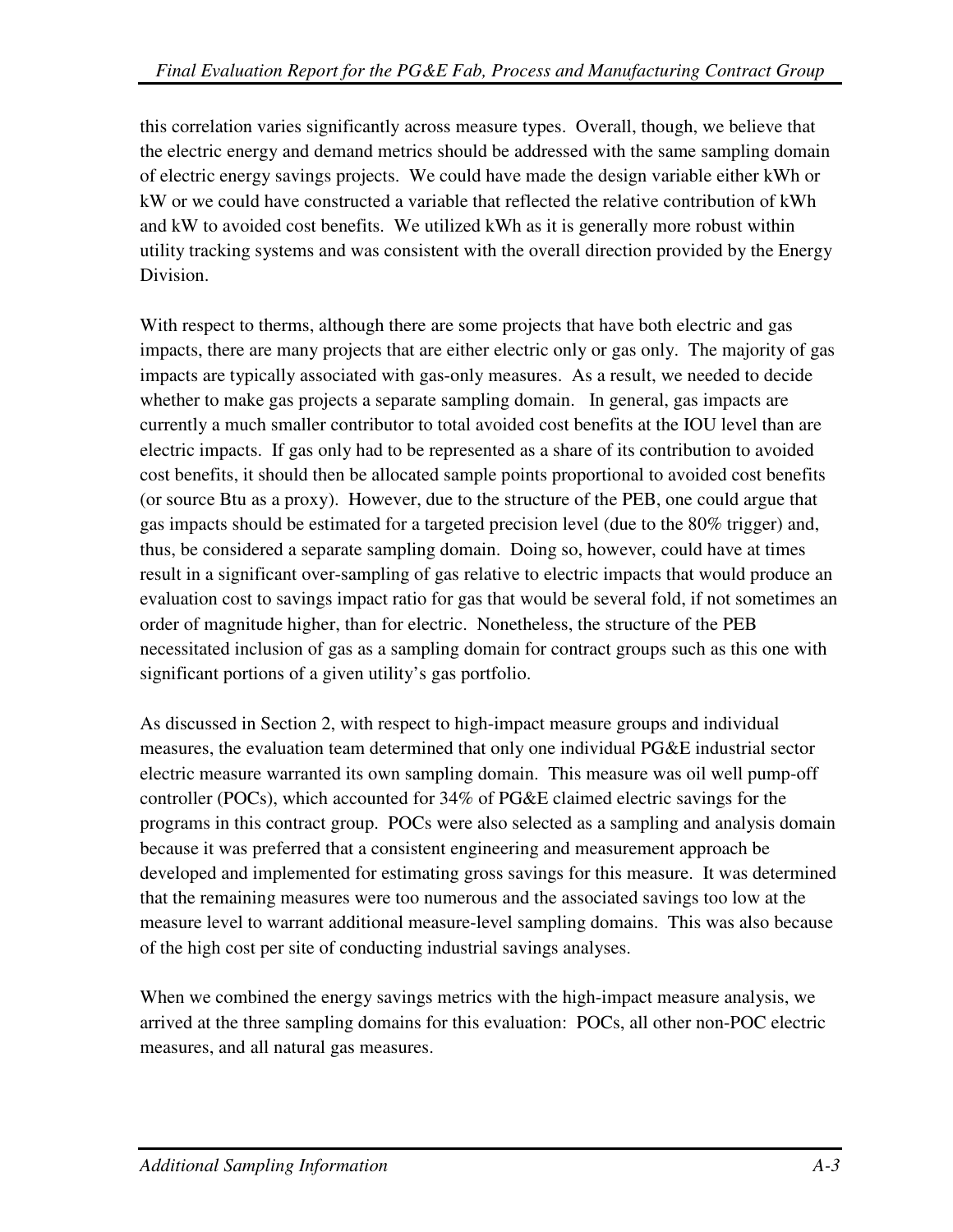Another possible sampling domain considered was each individual IOU program. Understanding program impacts is of interest in order to capture any significant programinduced variations in gross or net impacts across programs and draw out lessons learned on which programs are more or less effective than others and why. This is certainly of interest for large programs but can become very expensive in the industrial sector if there are many very small programs. There is a great disparity in the contribution of different programs to the total IOU-fuel impacts in many contract groups (as well as for the IOU portfolio as a whole). Defining IOU programs as domains *with equivalent precision requirements* would likely have resulted in small programs being grossly over-sampled as compared with large programs. For example, our research planning analysis showed that if IOU programs were a sampling domain for this contract group, with a targeted relative precision of 10% at the 90% confidence interval, then the smallest programs in this contract group would end up with several fold more evaluation dollars expended on them per unit of impact as compared with the largest and most important program in the contract group (PGE2004).

Another consideration in this sector was that managing sampling domains over the course of the evaluation was likely to be challenging no matter which domains were selected – because the population of projects was changing over time – but that fewer domains would be much easier to manage given the uncertainty in forecasted program goals and measure mixes.

# **A.1.2 Sampling and Extrapolation Methods, Confidence and Precision**

The PG&E Fabrication Process and Manufacturing ("PG&E Fab") contract group uses the ratio-estimation approach for sample design described in Chapter 13 of the *Evaluation Framework Study* and referenced in the *California Energy Efficiency Evaluation Protocols*. 1 This approach was also used to develop program realization rates for the 2002, 2003 and 2004-2005 Statewide SPC program impact evaluations.

A key input to the ratio-estimation sample planning methodology is the error ratio (*er*) that is expected to result given the evaluation sample size selected (the *error ratio* is defined below). As with the a priori use of the expected coefficient of variation in other sampling methods, the variance in the parameter of interest is not known prior to completing the evaluation work. Instead, analysts must estimate the *er* from other related studies and work or summarize expected sampling results across a range of possible *er* (as is often done with confidence levels).

 $\overline{a}$ 

<sup>1</sup> Chapter 13 – Sampling, page 358, of the TecMarket Works, 2004. *2002 Evaluation Framework Study*, prepared by TecMarket Works for Southern California Edison Company, June. http://www.calmac.org/publications/ California\_Evaluation\_Framework\_June\_2004.pdf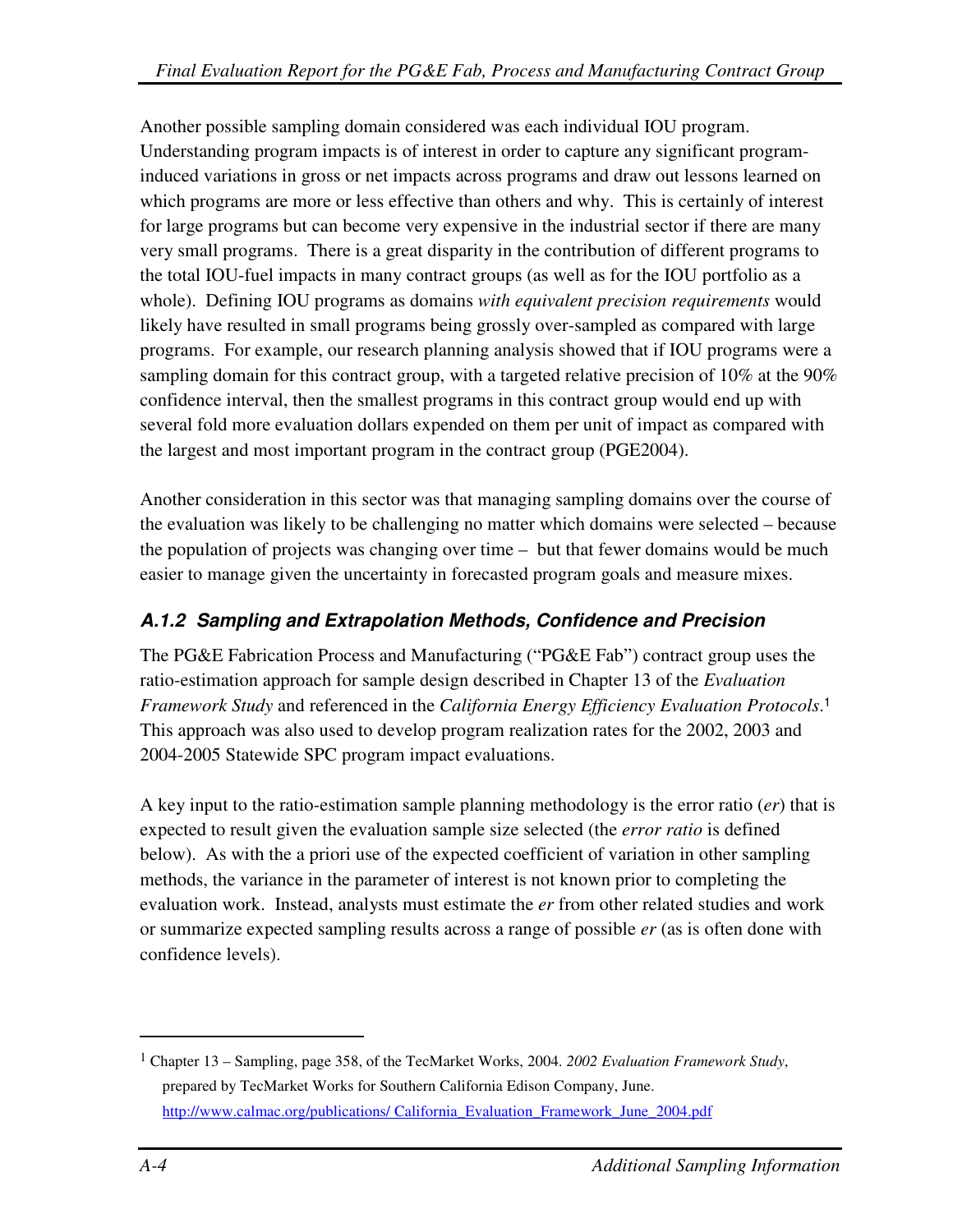To more formally investigate the expected precision levels for the 2006-2008 PG&E Fab impact evaluation the precision level achieved for two relevant past evaluations was first reviewed -- for the combined 2002-2003 and 2004-2005 SPC impact evaluation samples. The precision estimation process was carried out as described for ratio estimation-based samples in Chapter 13 of the *Evaluation Framework Study*. Specifically, the error ratio was calculated and the precision expected was estimated, with alternative sample sizes as described on pages 358 and 365, respectively, using the results from the 2002-2003 SPC ratio estimation process.<sup>2</sup> From these past studies, we calculated error ratios (*er*) of 0.35 to 0.45 using the following formula:

$$
\hat{e}r = \frac{\sqrt{\left(\sum_{i=1}^{n} w_i e_i^2 / x_i^{\gamma}\right) \left(\sum_{i=1}^{n} w_i x_i^{\gamma}\right)}}{\sum_{i=1}^{n} w_i y_i}
$$

where

$$
\gamma = 0.8
$$
  

$$
e_i = y_i - \hat{B} x_i
$$

 $w_i$  is the case weight,

*x* is the tracking estimate of savings for each project, and

y is an estimate of the estimated savings from the ex post evaluation.

Based again on the 2002-2003 and 2004-2005 SPC results, we used the case weights to calculate the stratified ratio estimator of  $B$ , denoted  $B$ , as follows:

$$
\hat{B} = \frac{\hat{Y}}{\hat{X}} = \frac{\sum_{i=1}^{n} w_i \ y_i}{\sum_{i=1}^{n} w_i \ x_i}
$$

 $\overline{a}$ 

We then estimated relative precision of  $\hat{B}$ , at the 95 and 90 percent confidence levels, for alternative sample sizes using the equation below (which includes finite population correction):

$$
rp = 1.96 \sqrt{1 - \frac{n}{N}} \frac{er}{\sqrt{n}}
$$
 95% CL

<sup>2</sup> See Chapter 7 of Quantum Consulting, 2005*. 2003 Statewide Nonresidential Standard Performance Contract (SPC) Program Measurement and Evaluation Study*, prepared by Quantum Consulting, Inc. for Southern California Edison Company, SCE Study ID: SCE0206.01, December.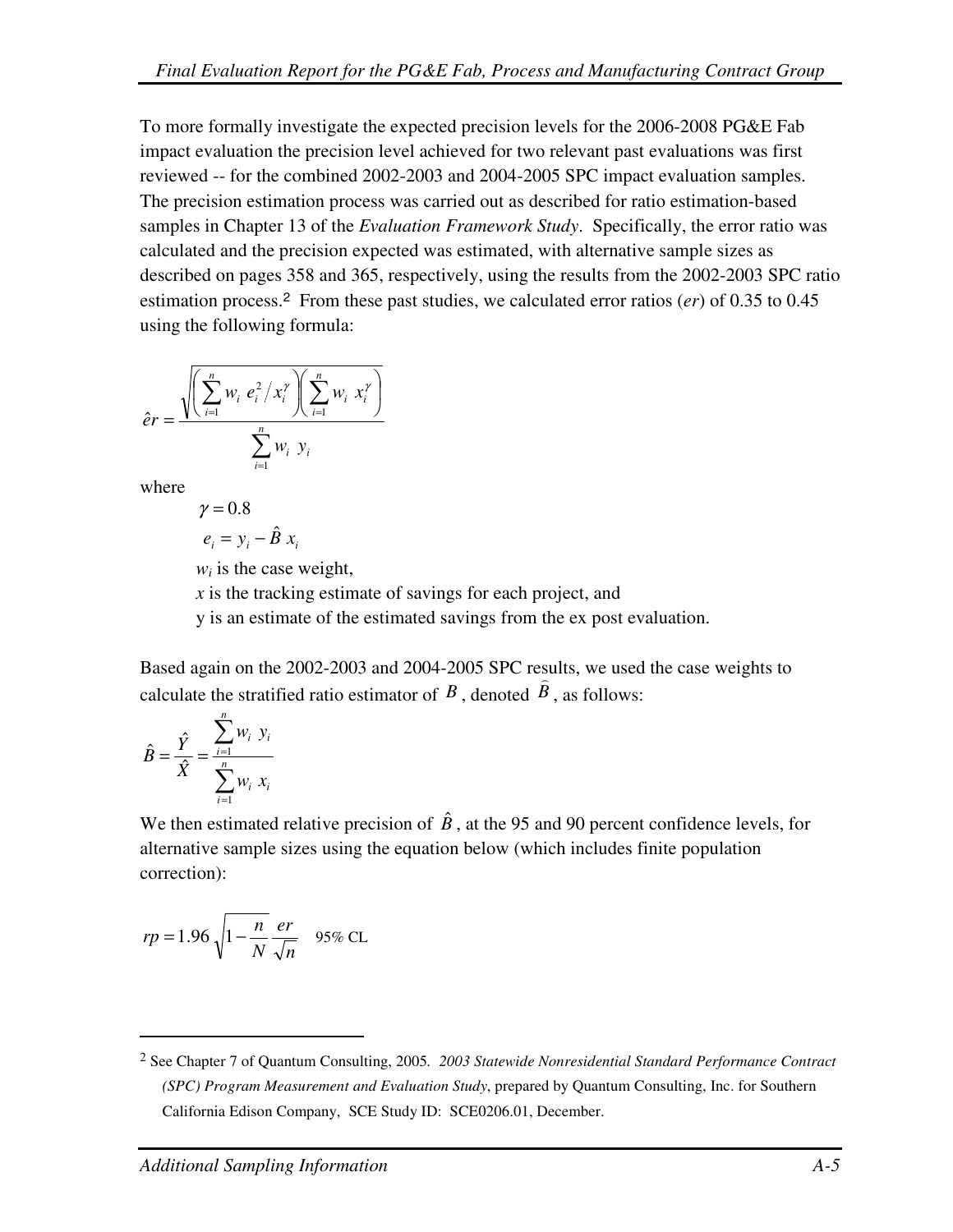$$
rp = 1.645 \sqrt{1 - \frac{n}{N}} \frac{er}{\sqrt{n}}
$$
 90% CL

The resulting precision levels for alternative samples are shown in Figure A-1 and Figure A-2 below for the calculated *er* of 0.35 and 0.45 as well as a range of error ratios that might occur in a large  $(N=5,000)$  and small  $(N=100)$  program population. We took under consideration that error ratios might be somewhat higher for the 2006-2008 impact evaluation than they were for the 2002-2003 SPC and 2004-2005 SPC evaluations because the scope of those impact efforts was much smaller than the expected M&V scope of the 2006-2008 evaluation. The more limited 2002-2003 and 2004-2005 impact scopes may have resulted in a higher fraction of cases in which evaluation engineers defaulted the realization rate to 1.0 because they were not able to conduct a more rigorous analysis than was conducted as part of the program savings estimation process. Conversely, the error ratio expected for the 2006-2007 verification sample and analysis was hypothesized to be possibly lower than 0.35, since verification rates are usually high and variation low for programs with mandatory verification included in the implementation process (as is the case with some of many of the programs in this contract group).

# **Figure A-1: Expected Relative Sampling Precision (at 95% Confidence Level) Verses Sample Size with Stratified Ratio Estimation for Varying Error Ratios and Large Population (N=5,000)**

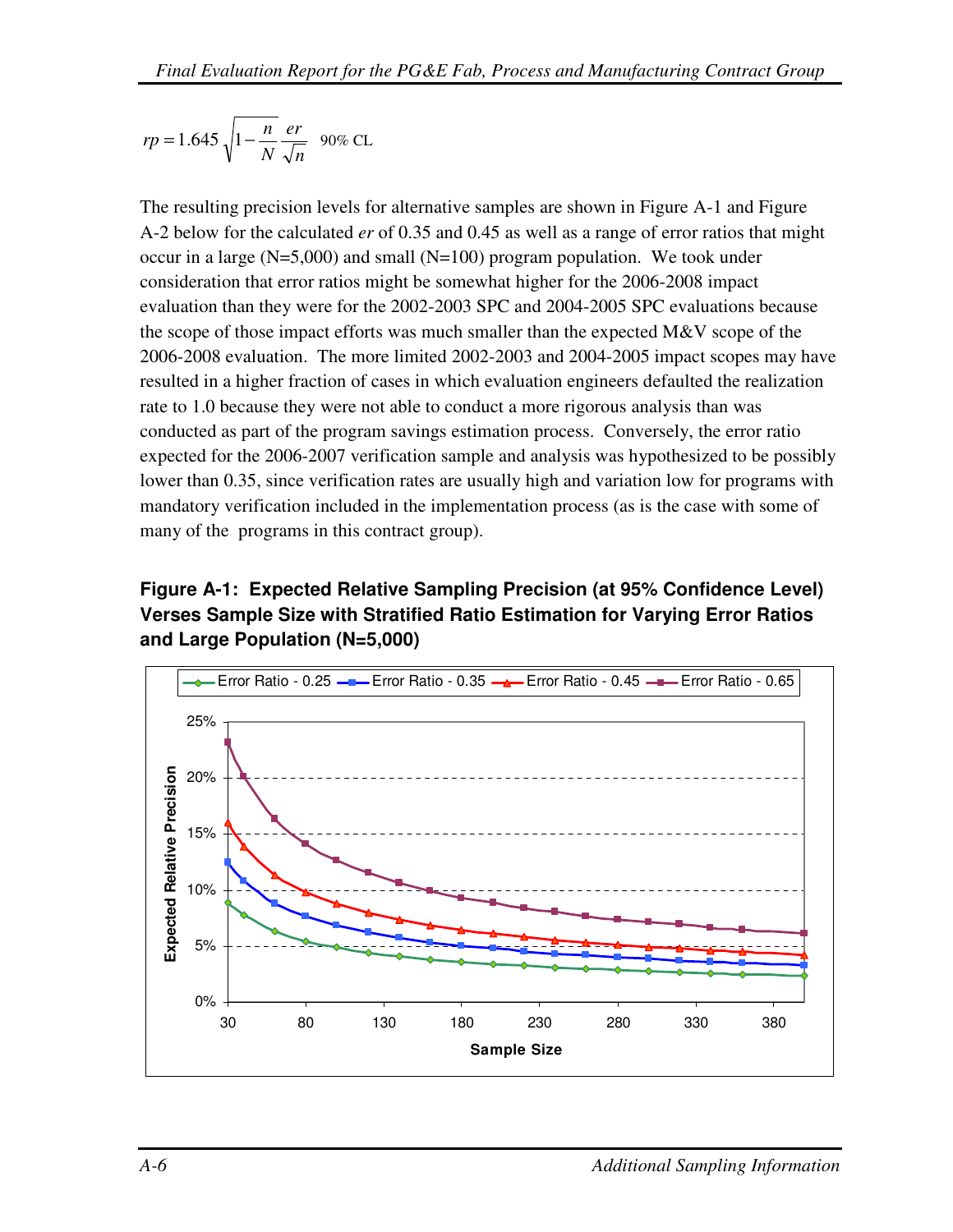# **Figure A-2: Expected Relative Sampling Precision (at 90% Confidence Level) Versus Sample Size with Stratified Ratio Estimation for Varying Error Ratios and Small Population (N=100)**



The results in the figures are generally consistent with the example given in the *Evaluation Framework Study* (p. 366) and shows that precision levels as a function of sample size are highly non-linear.

Perhaps the most important aspect of any sample design for programs that address medium and large nonresidential customers is the use of stratification based on the amount of savings associated with each project. In implementing size stratification, typically projects are grouped into 3 to 5 strata from largest to smallest within which total savings are relatively equal for each stratum. It is not uncommon to find a 100-fold difference in average savings between the stratum with the largest and smallest projects (for example, the difference between strata 1 and 5 for the 2004-2005 SPC Evaluation was 75 fold). The improvement in sampling efficiency that can result from size stratification in the nonresidential sector can often be an order of magnitude decrease in sample sizes that would otherwise be required.

# **A.1.3 2006-2007 Verification Sample Plan**

The sample design for the PG&E Fab evaluation started with the verification sampling activities for 2006-2007 conducted in 2008. Because a significant portion of the evaluation work for this contract group was conducted utilizing the M&V protocols and produced site-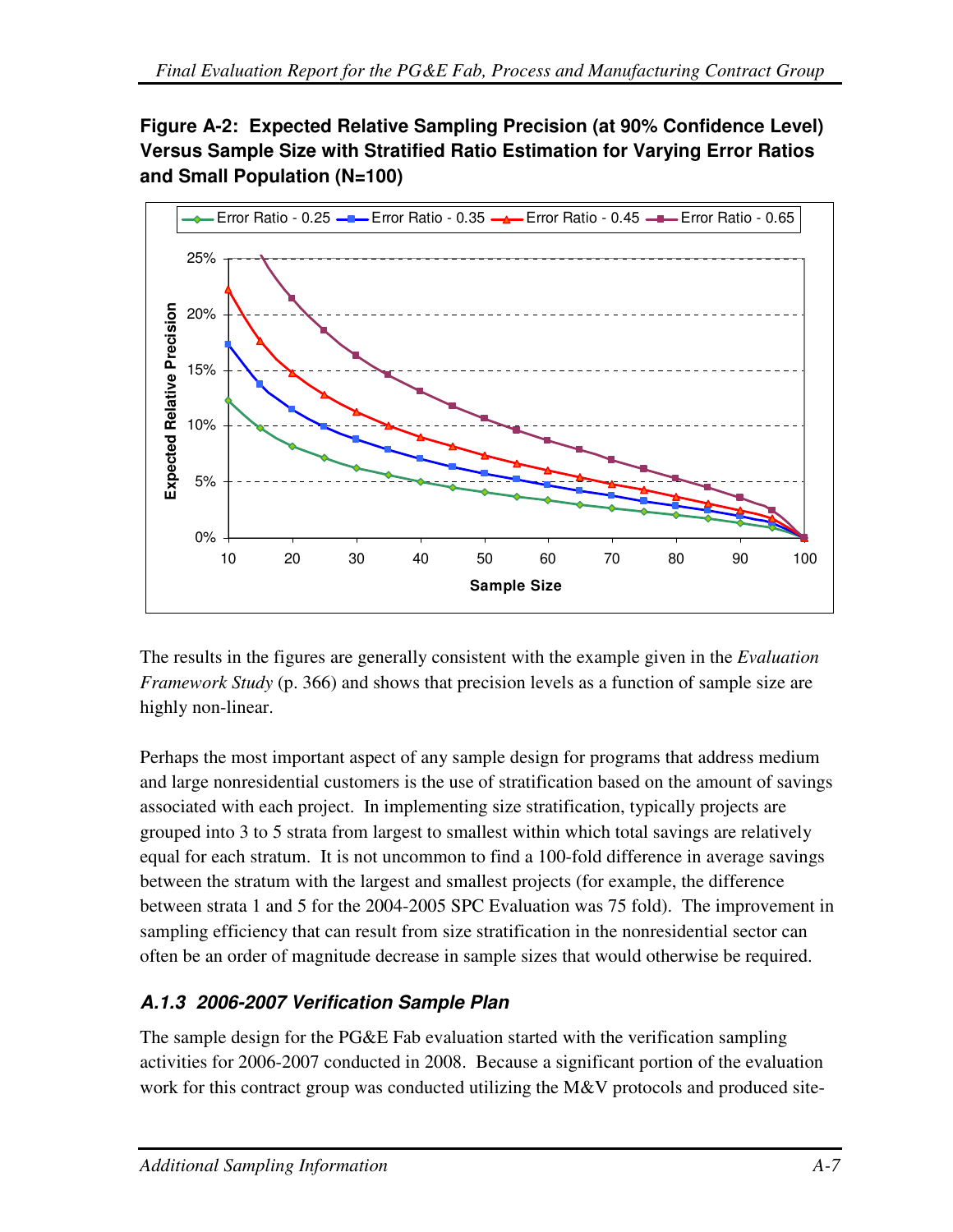specific reports and realization ratios, each site required extensive engineering resources and time to complete. Consequently, we intended to nest the 2006-2007 verification sample within the 2006-2008 impact sample so that the engineering team could conduct some of the impact evaluation analysis in conjunction with completing the verification work. Thus the sampling approach was to first construct a rough sample plan for the overall evaluation, and then to allocate the 2006-2007 sample proportional to the impacts installed through Q2 2007 as compared with the programs' 2006-2008 goals.

The originally proposed sample plan for the PGE2004 impact evaluation is shown in Table A-1 below. Since the Q2, 2007 tracking extract provided by PG&E indicated that program PGE2004 was the only industrial program with significant activity, the verification sampling approach focused only this program. The sample size was drawn to provide 90/10 confidence/relative precision for electric verification and for gas verification. Taking the overall impact evaluation sample as an initial target, points were then allocated to the 2006- 2007 verification sample such that the fraction of total sample points was roughly equal to the percent of impacts installed to date as a percent of goal. The 2006-2007 verification sample is shown in Table A-1. The electric 2006-2007 verification sample was composed of 30 projects and the gas sample was composed of 12 projects.

# **Table A-1: PG&E Fabrication, Process, and Manufacturing Estimated Reported Impacts through Q2 2007 and M&V Sample Points and Relative Precision**

| Utility | ProgramID    | Program                                                       | <b>NetkWh</b> | <b>NetkW</b> | <b>NetTherms</b> | <b>Estimated</b><br>Number of<br>Electric<br><b>Measure</b><br><b>Projects</b> | <b>Estimated</b><br>Number of<br>Gas<br><b>Measure</b><br><b>Projects</b> | ∼# of<br>Sample<br>Points -<br>Electric | ∼# of<br>Sample<br>Points -<br>Gas | <b>Estimated</b><br>Relative<br>Precision -<br>Electric (w.<br>$er = 0.35$ | <b>Estimated</b><br>Relative<br>Precision - Gas<br>$(er=0.35)$ |
|---------|--------------|---------------------------------------------------------------|---------------|--------------|------------------|--------------------------------------------------------------------------------|---------------------------------------------------------------------------|-----------------------------------------|------------------------------------|----------------------------------------------------------------------------|----------------------------------------------------------------|
|         | PG&E PGE2004 | Fabrication, Process and<br>Heavy Industrial<br>Manufacturing | 164.935.530   | 26,390       | 12.310.200       | 330                                                                            | 31                                                                        | 50                                      | 20                                 | 90/8                                                                       | 90/9                                                           |

## *Sample Stratification*

Consistent with the Evaluation Framework Study's recommendations, we stratified our verification sample by size of savings in five strata, where stratum 1 included projects with the largest savings and stratum 5 included projects with the lowest savings. Strata boundaries were drawn so that each stratum would represent 20% of the population. Table A-2summarizes the population tracking data by stratum using the Q2, 2007 tracking database extract, as well as the initial sample design. Table A-2 indicates the following:

For the electric projects, the first two size strata include the largest 11 electric records, which represent 3% of total electric records and 39% of electric energy savings.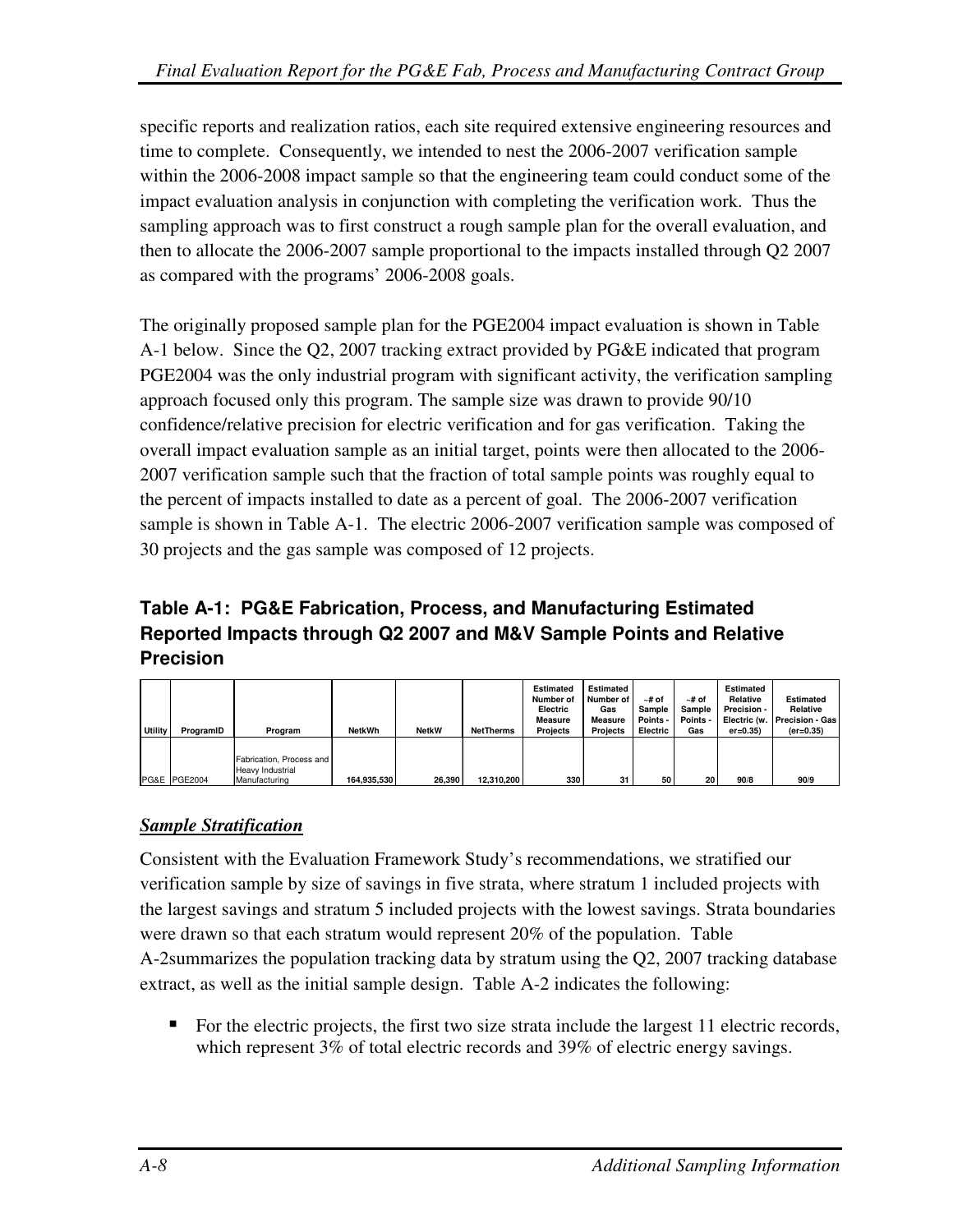For the gas projects, the first four strata include the largest  $7$  gas records, which represent 25% of total gas records and 77% of gas energy savings.

The proposed electric and gas samples were drawn randomly within each stratum. The electric sample included a census of projects in the first two strata, while the gas sample included a census of projects in the first four strata.

# **Table A-2: PGE2004 Energy Savings by Stratum and Verification Sample Design as of Q2, 2007**

| --------------- |            |                 |            |                            |                             |        |
|-----------------|------------|-----------------|------------|----------------------------|-----------------------------|--------|
|                 |            | PGE2004 Program |            | <b>Verification Sample</b> | Verification Sample Percent |        |
| <b>Strata</b>   | N measures | kWh             | N measures | kWh                        | N measures                  | kWh    |
|                 |            | 13,418,544      |            | 13,418,544                 | $100\%$                     | 100%   |
|                 |            | 13,728,673      |            | 13,728,673                 | 100%                        | 100%   |
|                 | 19         | 14,478,387      |            | 5,505,550                  | 37%                         | 38%    |
| ll4             | 55         | 13,772,779      |            | 1,407,347                  | 11%                         | $10\%$ |
|                 | 295        | 14.053.717      |            | 243.923                    | $2\%$                       | $2\%$  |
| <b>T</b> otal   | 380        | 69,452,101      | 30         | 34,304,038                 | 8%                          | 49%    |

#### **Electric sample**

**Gas sample**

|               |            | PGE2004 Program | Verification Sample |           | Verification Sample Percent |         |
|---------------|------------|-----------------|---------------------|-----------|-----------------------------|---------|
| <b>Strata</b> | N measures | Therms          | N measures          | Therms    | N measures                  | Therms  |
|               |            | 1,264,741       |                     | 1,264,741 | $100\%$                     | $100\%$ |
|               |            | 1,059,000       |                     | 1,059,000 | 100%                        | 100%    |
|               |            | 1,378,722       |                     | 1,378,722 | 100%                        | 100%    |
| ll4           |            | 1,515,022       |                     | 1,515,022 | 100%                        | 100%    |
|               | 21         | 1,533,766       |                     | 687,462   | 24%                         | 45%     |
| Total         | 28         | 6,751,251       | 12                  | 5,904,947 | 43%                         | 87%     |

#### *Final Verification Sample Design*

A Q4, 2007 database extract was received after site visits were either completed or scheduled at 38 out of the 42 sample points in Table A-2. As shown in Table A-3 program activity at the end of Q4, 2007 nearly doubled with respect with electric energy savings and nearly tripled with respect to gas energy savings as compared to Q2, 2007. To capture program activity from Q3-Q4 in the 2006-2007 Verification Report, electric and gas projects were restratified using the Q4, 2007 database extract. The remaining untouched sample points from the original sample design (2 electric and 2 gas projects) were then replaced with 3 new electric and 2 gas projects that were installed in Q3-Q4. In an effort to capture the largest possible fraction of energy savings in Q3-Q4, the largest projects installed in Q3-Q4 were selected. The redesigned sample is presented in Table A-3.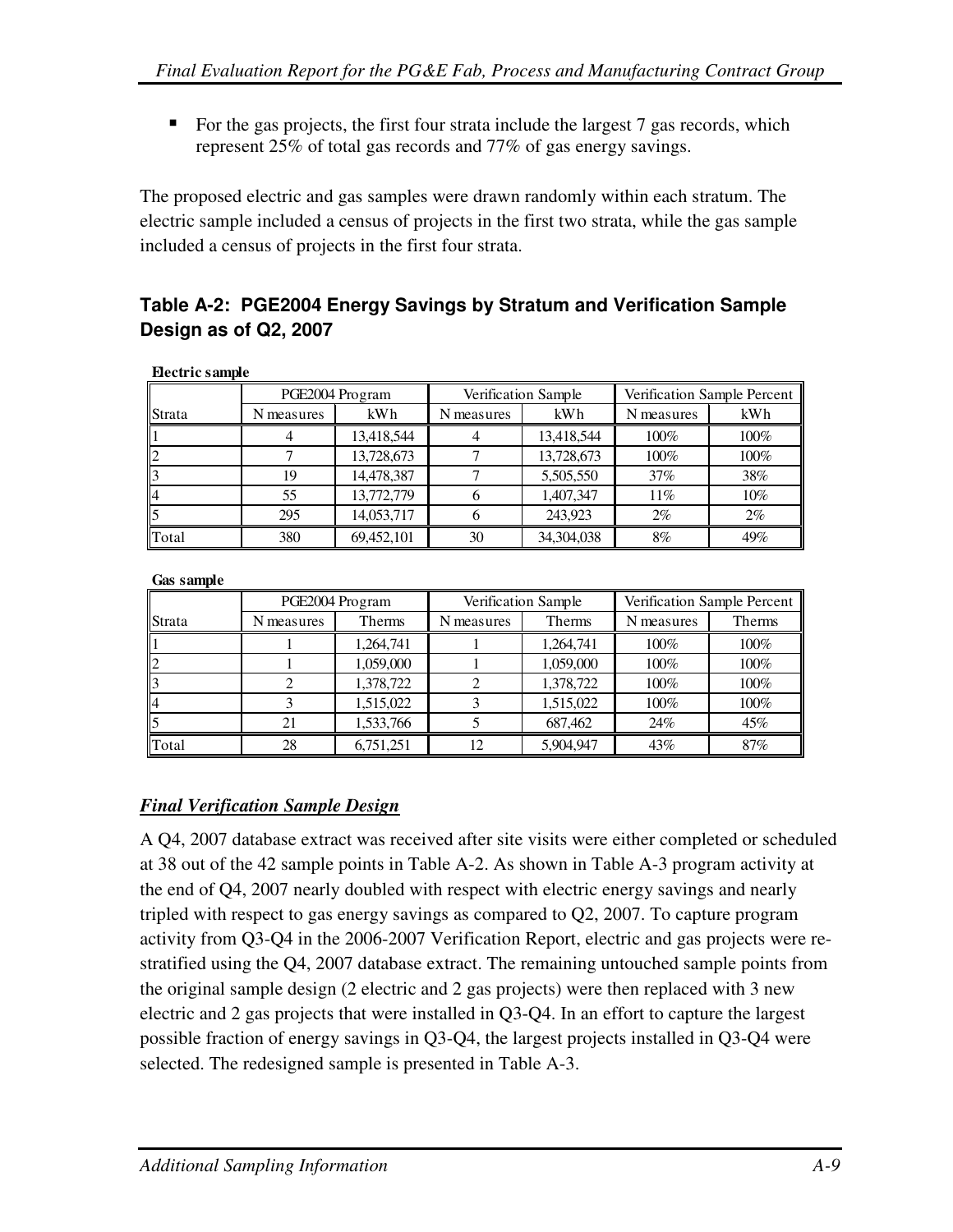## **Table A-3: PGE2004 Energy Savings by Size Strata, and Final Verification Sample Design as of Q4, 2007**

|               |            | PGE2004 Program |            | Verification Sample | Verification Sample Percent |        |
|---------------|------------|-----------------|------------|---------------------|-----------------------------|--------|
| <b>Strata</b> | N measures | kWh             | N measures | kWh                 | N measures                  | kWh    |
|               |            | 25,532,696      |            | 25,532,696          | 100%                        | 100%   |
|               | 13         | 30,780,474      |            | 16,065,405          | 54%                         | 52%    |
|               | 26         | 28,696,698      |            | 8,054,174           | 23%                         | 28%    |
|               | 76         | 29,409,735      |            | 3,046,359           | $9\%$                       | $10\%$ |
|               | 500        | 28,620,416      |            | 371,758             | $1\%$                       | 1%     |
| llTotal       | 620        | 143,040,018     |            | 53,070,393          | 5%                          | 37%    |

#### **Electric sample**

#### **Gas sample**

|               | PGE2004 Program |               |            | Verification Sample | Verification Sample Percent |        |
|---------------|-----------------|---------------|------------|---------------------|-----------------------------|--------|
| <b>Strata</b> | N measures      | <b>Therms</b> | N measures | <b>Therms</b>       | N measures                  | Therms |
|               |                 | 4,919,708     |            | 4,919,708           | 100%                        | 100%   |
|               |                 | 4,063,495     |            | 4,063,495           | 100%                        | 100%   |
|               |                 | 1,264,741     |            | 1,264,741           | 100%                        | 100%   |
| ll4           |                 | 2,968,672     |            | 2,968,672           | 100%                        | 100%   |
|               | 35              | 3.929.202     |            | 1,125,424           | 14%                         | 29%    |
| <b>T</b> otal | 42              | 17,145,818    | 12         | 14,342,040          | 29%                         | 84%    |

It was not possible to verify one electric project and one gas project that had been included in the original verification sample. The gas sample point that could not be completed was reallocated within the same stratum using backup sample. The electric site that could not be completed was cancelled since the redesigned electric sample had one project more than the plan (31 electric projects in Table A-3 vs. 30 electric projects in Table A-2).

During subsequent discussions with ED and its consultants, it was suggested that project stratification from Q2, 2007 be preserved. Table A-4 contains the final disposition for the 2006-2007 verification sample; strata 1-5 include projects completed through the end of Q2, 2007, while the new stratum 6 consists of the projects installed in Q3-Q4, 2007 only. The verification sample captures 37% of electric energy impacts and 84% of gas impacts for the PGE2004 Program through Q4, 2007.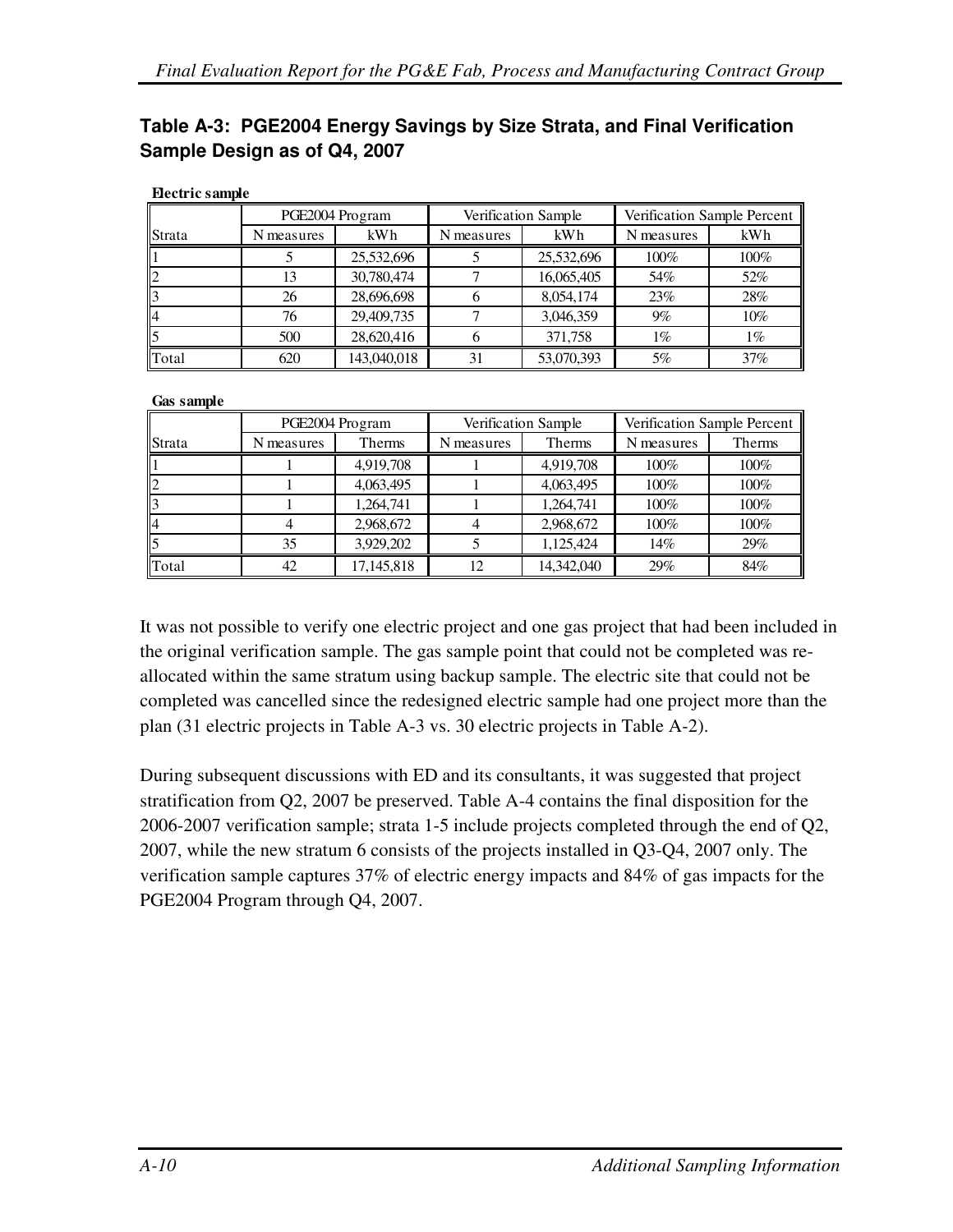| Table A-4: PGE2004 Energy Savings by Size Strata, and Final Verification |
|--------------------------------------------------------------------------|
| Sample as of Q4, 2007                                                    |
|                                                                          |

|               |            | PGE2004 Program |            | <b>Verification Sample</b> | Verification Sample Percent |       |
|---------------|------------|-----------------|------------|----------------------------|-----------------------------|-------|
| <b>Strata</b> | N measures | kWh             | N measures | kWh                        | N measures                  | kWh   |
|               |            | 13,418,544      |            | 13,418,544                 | $100\%$                     | 100%  |
|               |            | 13,728,673      |            | 13,728,673                 | 100%                        | 100%  |
|               | 19         | 14,478,387      |            | 6,503,371                  | 37%                         | 45%   |
| ll4           | 55         | 13,772,779      |            | 885,130                    | 7%                          | 6%    |
|               | 295        | 14,053,717      |            | 219,750                    | $2\%$                       | $2\%$ |
|               | 240        | 73,587,918      |            | 17,810,354                 | $1\%$                       | 24%   |
| llTotal       | 620        | 143,040,018     | 30         | 52,565,823                 | 5%                          | 37%   |

#### **Electric sample**

**Gas sample**

|        |            | PGE2004 Program | Verification Sample |            | Verification Sample Percent |        |
|--------|------------|-----------------|---------------------|------------|-----------------------------|--------|
| Strata | N measures | Therms          | N measures          | Therms     | N measures                  | Therms |
|        |            | 1,264,741       |                     | 1,264,741  | 100%                        | 100%   |
|        |            | 1,059,000       |                     | 1,059,000  | 100%                        | 100%   |
|        |            | 1,378,722       |                     | 1,378,722  | 100%                        | 100%   |
| ll4    |            | 1,515,022       |                     | 1,008,242  | 67%                         | 67%    |
|        | 21         | 1,533,766       |                     | 624,682    | 19%                         | 41%    |
| 116    | 14         | 10,394,567      |                     | 8,983,203  | 14%                         | 86%    |
| Total  | 42         | 17,145,818      | 12                  | 14,318,590 | 29%                         | 84%    |

## **A.1.4 Gross Impact Sample**

#### *Evaluation Sample Drawn in Q2, 2008*

In August 2008 a High Impact (HIM) Memo Response for the PG&E Fabrication, Process and Manufacturing Evaluation Contract Group was submitted to ED. Based on an analysis of program activity through Q1, 2008, and in response to ED's shift of emphasis from program evaluation to HIM evaluation, the memo proposed a redistribution of EM&V sampling points across the PG&E Fab programs. Using the PG&E Fab record disposition as of Q2, 2008 and the program goals filed by PG&E for the 2006-2008 program cycle, the memo proposed assigning 117 sample points (86 electric and 31 gas) to the PGE2004 program, and 33 sample points (electric) to the third party programs in the PG&E Fab Group. The following sections discuss our strategy of allocating the 117 sample points for program PGE2004.

## *Electric Sample*

The EEGA data extract through Q2, 2007, the verification sample format, and the goals filed by PG&E for program PGE2004 were used to allocate the proposed 86 electric sample points for PGE2004 by time period and sample stratum. In particular, measure installation date was used to group the tracking data into three time periods: (1) all of 2006 and Q1-Q2, 2007, (2)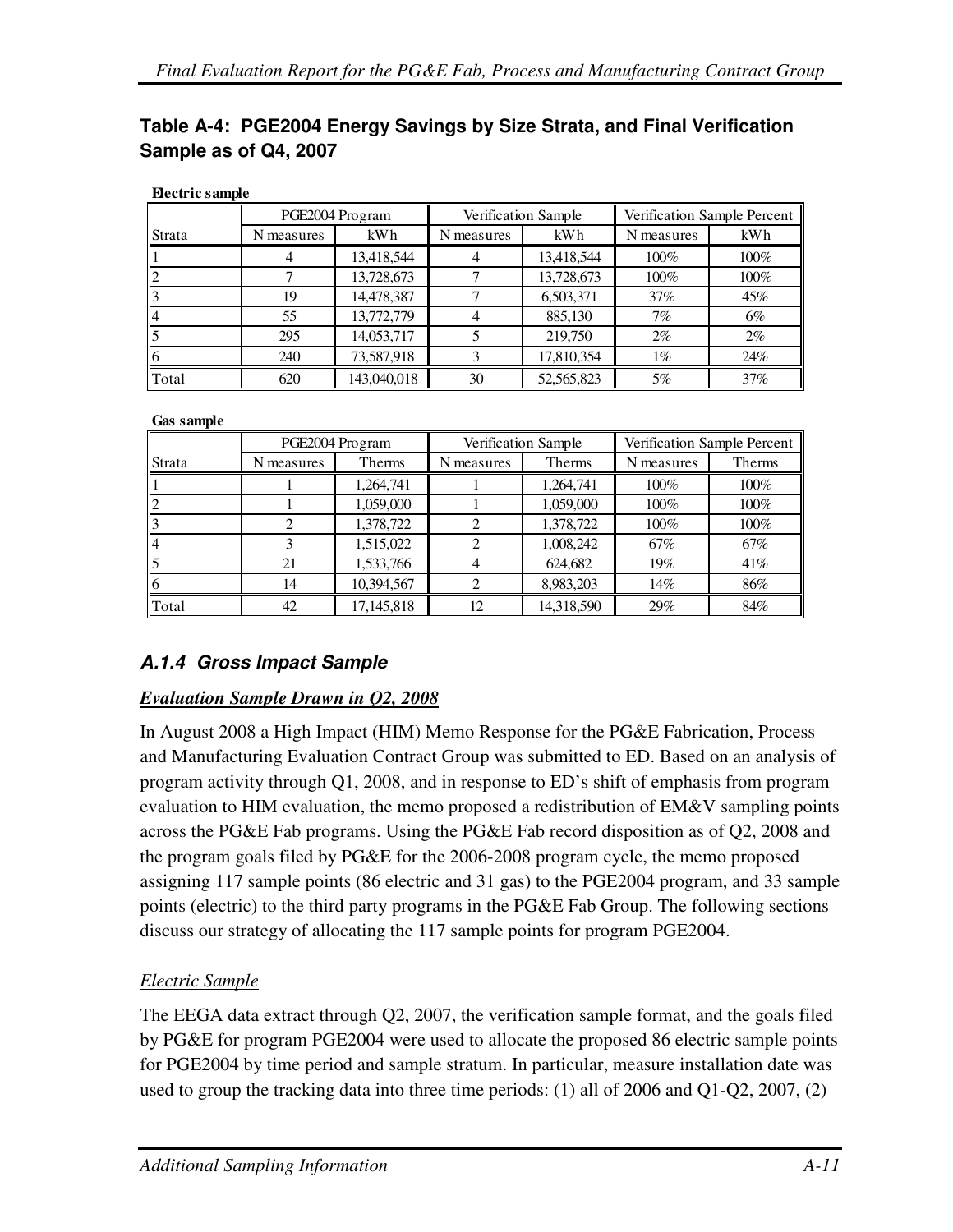Q3-Q4, 2007, and (3) Q1-Q2, 2008. The Q2, 2008 extract indicated that program PGE2004 was on track for reaching goals, so sample provisions were made for a fourth and final time period: Q3-Q4, 2008. Similar to the verification sample design, the gross kWh savings reported in each time period were used to proportionally assign sample points to each time period. Table A-5 shows the disposition of the kWh impacts in the tracking extract, by time period. The number of sample points proposed for time period Q3-Q4, 2008 assumed that goals for Program PGE2004 would be reached by the end of calendar year 2008.

# **Table A-5: PGE2004 Sample Disposition by Time Period Using Program Achievements as of Q2, 2008**

| Time Period          |            | PGE2004 Program | Ver. Sample | M&V Sample |            |
|----------------------|------------|-----------------|-------------|------------|------------|
|                      | N measures | Gross kWh       | Net kWh     | N measures | N measures |
| Thru Q2, 2007        | 381        | 69,452,101      | 53,487,290  | 27         | 29         |
| Q3-Q4, 2007          | 241        | 73,587,918      | 60,655,172  |            | 31         |
| Q1-Q2, 2008          | 163        | 23,037,656      | 18,810,007  |            | 10         |
| Program Goal         |            |                 | 164,935,530 |            | 86         |
| Expected Q3-Q4, 2008 |            | 39,951,664      | 31,983,061  |            | 16         |

The EM&V sample design then followed the methodology described above for the verification sample. For consistency with the verification work, the number of strata and the strata boundaries as defined in the verification sample design were preserved. Table A-6 shows the resulting disposition of kWh impacts by stratum and time period.

|         | Table A-6: PGE2004 Electric Achievements as of Q2, 2008 by Time Period and |
|---------|----------------------------------------------------------------------------|
| Stratum |                                                                            |

|        | Gross kWh |     | N measures |     |                                                                                           | Gross kWh  |            |
|--------|-----------|-----|------------|-----|-------------------------------------------------------------------------------------------|------------|------------|
| Strata |           |     |            |     | Strata bounds Thru Q2, 2007 Q3-Q4, 2007 Q1-Q2, 2008 Thru Q2, 2007 Q3-Q4, 2007 Q1-Q2, 2008 |            |            |
|        | 2,369,046 |     |            |     | 13,418,544                                                                                | 23,984,080 | 5,577,744  |
|        | 1.618.033 |     |            |     | 13,728,673                                                                                | 10,248,766 |            |
|        | 445.992   | 19  | 28         |     | 14,478,387                                                                                | 22,433,278 | 6,457,501  |
| 14     | 146.167   | 55  | 37         | 14  | 13,772,779                                                                                | 9,502,618  | 3,704,611  |
|        |           | 296 | 166        | 139 | 14,053,717                                                                                | 7,419,175  | 7,297,799  |
| A11    |           | 381 | 241        | 163 | 69,452,101                                                                                | 73,587,918 | 23,037,656 |

Table A-7 presents the EM&V sample disposition, which targets equal sample allocation across strata. If the population in a given stratum was smaller than the target sample size, the number of measures in the next stratum was increased to make up for the difference.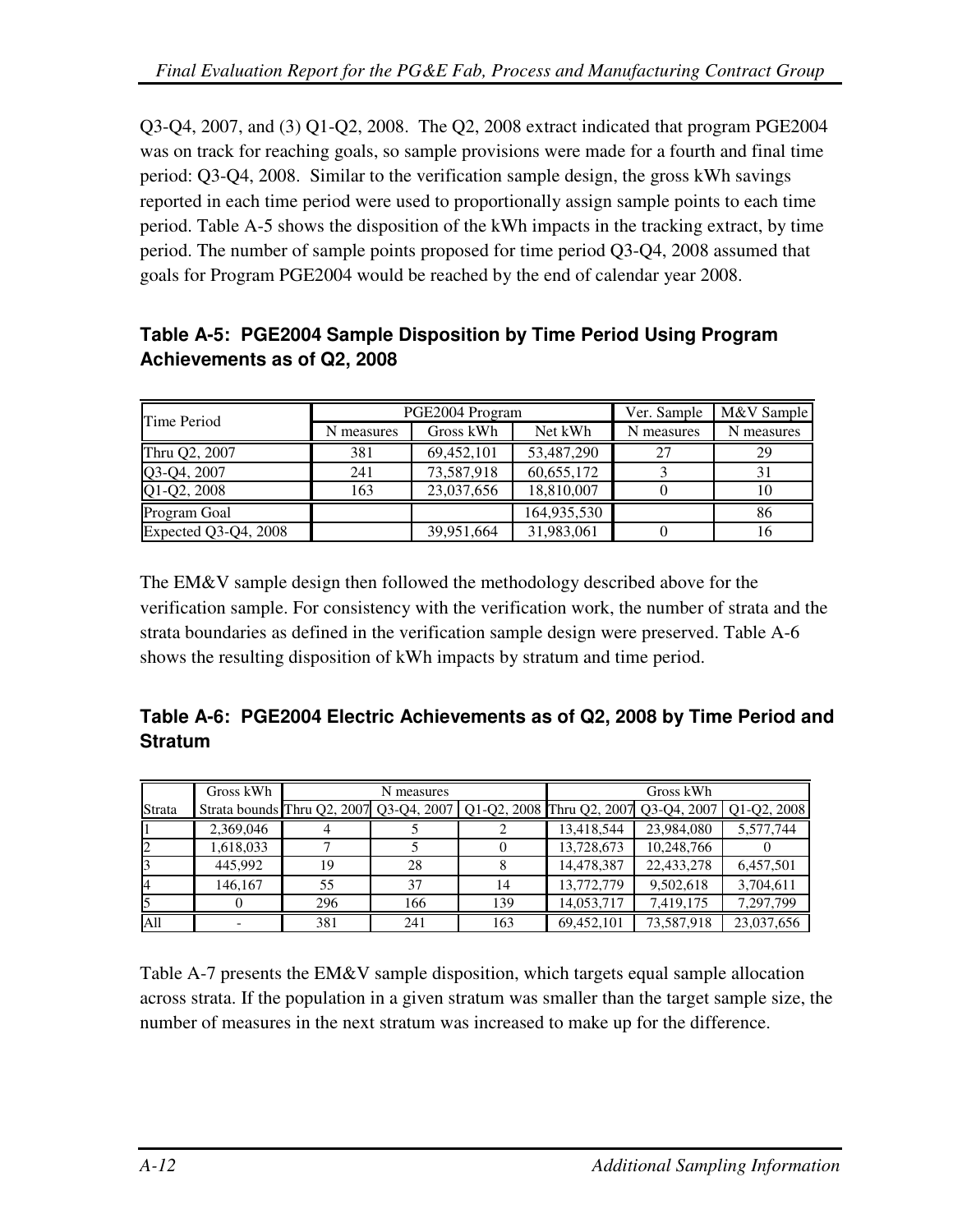|        | Gross kWh |                                                                     | N measures |  |  |  |  |  |
|--------|-----------|---------------------------------------------------------------------|------------|--|--|--|--|--|
| Strata |           | Strata bounds Thru Q2, 2007 Q3-Q4, 2007   Q1-Q2, 2008   Q3-Q4, 2007 |            |  |  |  |  |  |
|        | 2,369,046 |                                                                     |            |  |  |  |  |  |
|        | 1,618,033 |                                                                     |            |  |  |  |  |  |
|        | 445,992   |                                                                     |            |  |  |  |  |  |
|        | 146,167   |                                                                     |            |  |  |  |  |  |
|        |           |                                                                     |            |  |  |  |  |  |
|        |           | 7q                                                                  |            |  |  |  |  |  |

**Table A-7: Proposed PGE2004 Electric Sample Disposition by Time Period and Stratum Using Achievements as of Q2, 2008** 

The 30 electric measures included in the verification sample were then nested into the proposed EM&V sample. Incremental EM&V sample points were drawn to supplement the 30 sample points already selected for the Verification study. To allow room for integration of pre-M&V sites, and to avoid over- or under-sampling by time period in case program PGE2004 came short of- or exceeded goals, only 25 sample points from Q3-Q4, 2007 and 5 sample points from Q1-Q2, 2008 were drawn at the time. In order to capture a maximum of kWh impacts, this limited sample included a census of measures from the two high-impact strata and a random selection of measures from the lower-impact strata, as shown in Table A-8 below.

| Table A-8: Limited Incremental Electric Sample for Program PGE2004 - |
|----------------------------------------------------------------------|
| Disposition by Time Period and Stratum as of Q2, 2008                |

|        | Gross kWh | N measures                                                          |  |  |  |  |  |  |  |
|--------|-----------|---------------------------------------------------------------------|--|--|--|--|--|--|--|
| Strata |           | Strata bounds Thru Q2, 2007 Q3-Q4, 2007   Q1-Q2, 2008   Q3-Q4, 2007 |  |  |  |  |  |  |  |
|        | 2,369,046 |                                                                     |  |  |  |  |  |  |  |
|        | 1,618,033 |                                                                     |  |  |  |  |  |  |  |
|        | 445,992   |                                                                     |  |  |  |  |  |  |  |
|        | 146,167   |                                                                     |  |  |  |  |  |  |  |
|        |           |                                                                     |  |  |  |  |  |  |  |
|        |           |                                                                     |  |  |  |  |  |  |  |

## *Gas Sample*

The same approach was used to allocate a total of 31 gas sample points by time period and sample stratum. Measure installation date was used to group the tracking data into the same three time periods, and sample provisions were made for the Q3-Q4, 2008 time period. The gross Therms savings reported in each time period were used to assign sample points to each time period.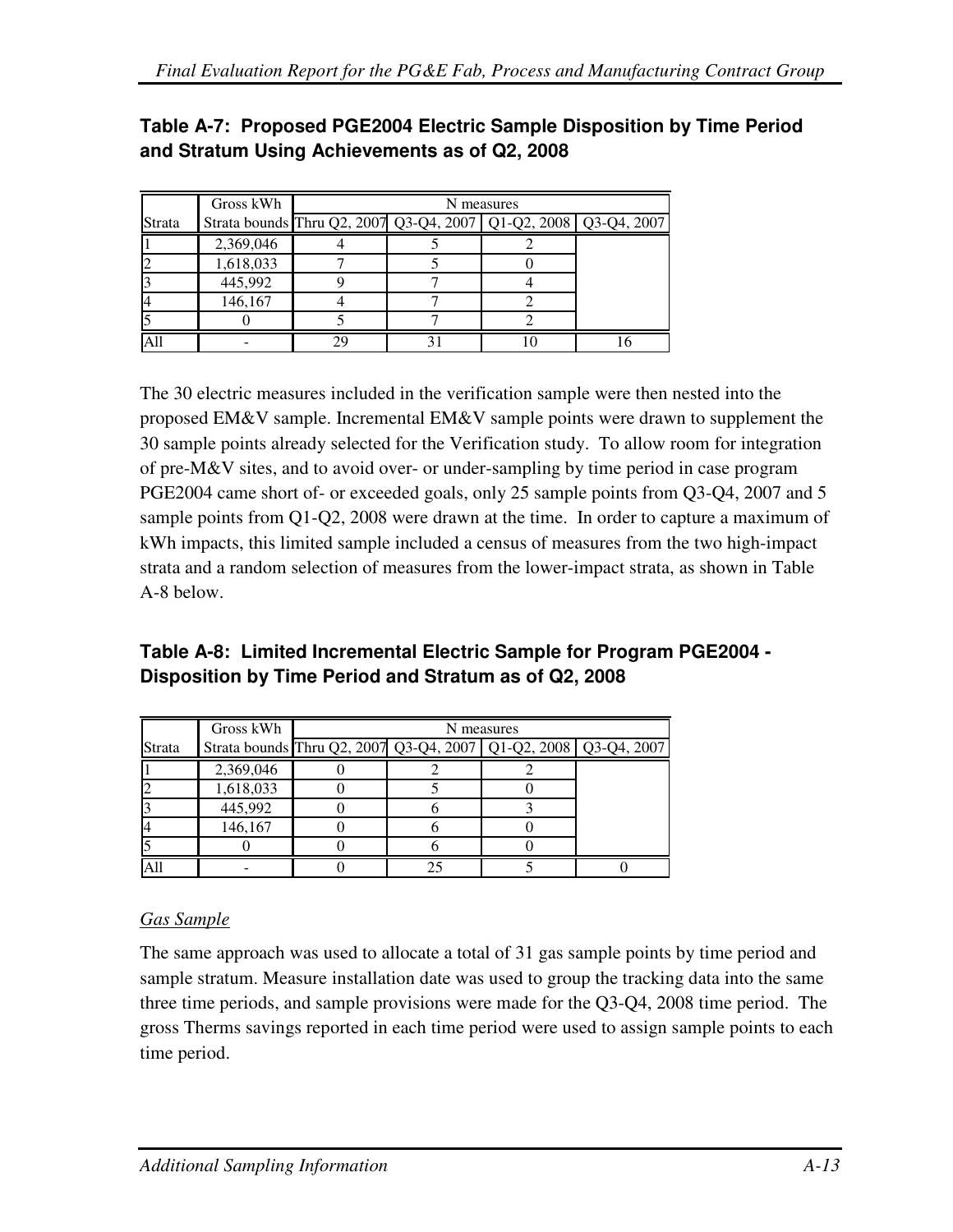Table A-9 shows the disposition of the Therm impacts by time period. Since program PGE2004 had already exceeded its goals by 2.9 million Therms as of Q2, 2008, only three points were assigned to time period Q3-Q4.

# **Table A-9: PGE2004 Incremental Sample Disposition by Time Period Using Program Achievements as of Q2, 2008**

| Time Period          |            | PGE2004 Program | Ver. Sample | M&V Sample |            |
|----------------------|------------|-----------------|-------------|------------|------------|
|                      | N measures | Gross Therms    | Net Therms  | N measures | N measures |
| Thru Q2, 2007        | 33         | 6,751,251       | 5,256,571   | 10         | 1 V        |
| Q3-Q4, 2007          | 15         | 10,394,567      | 7,438,154   |            | 14         |
| Q1-Q2, 2008          |            | 3,242,434       | 2,518,570   |            |            |
| Program Goal         |            |                 | 12,310,200  |            |            |
| Expected Q3-Q4, 2008 |            |                 |             |            |            |

For consistency with the verification work, the number of strata and the strata boundaries defined in the verification sample design were preserved. Table A-10 shows the disposition of Therm impacts by stratum and time period.

#### **Table A-10: PGE2004 Therm Achievements as of Q2, 2008 by Time Period and Stratum**

|                 | <b>Gross Therms</b> |                                                                                           | N measures | <b>Gross Therms</b> |            |           |  |
|-----------------|---------------------|-------------------------------------------------------------------------------------------|------------|---------------------|------------|-----------|--|
| Strata          |                     | Strata bounds Thru Q2, 2007 Q3-Q4, 2007 Q1-Q2, 2008 Thru Q2, 2007 Q3-Q4, 2007 Q1-Q2, 2008 |            |                     |            |           |  |
|                 | 1,264,741           |                                                                                           |            | 1,264,741           | 8,983,203  | 2,179,147 |  |
|                 | 1,059,000           |                                                                                           |            | 1,059,000           |            |           |  |
|                 | 624,204             |                                                                                           |            | 1,378,722           |            | 1,037,385 |  |
|                 | 477,292             |                                                                                           |            | 1,515,022           |            |           |  |
|                 |                     | 26                                                                                        |            | 1,533,766           | 1,411,364  | 25,902    |  |
| A <sub>11</sub> |                     | 33                                                                                        |            | 6,751,251           | 10,394,567 | 3,242,434 |  |

Table A-11 presents the EM&V gas sample disposition, which targets equal allocation across strata. If the population in a given stratum is smaller than the targeted number of measures, the number of measures in the next stratum is increased.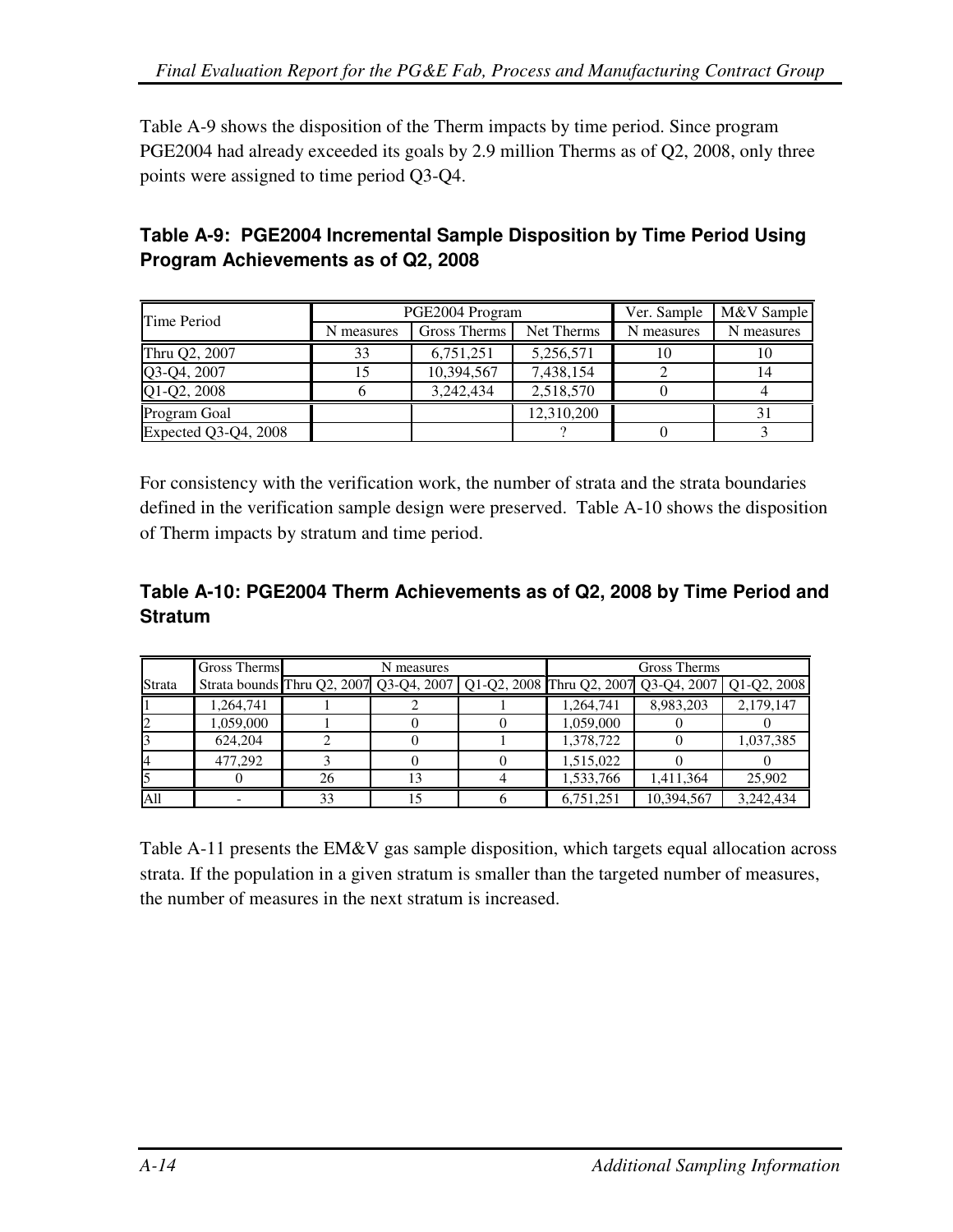# **Table A-11: Proposed PGE2004 Gas Sample Disposition by Time Period and Stratum using Achievements as of Q2, 2008**

|        | <b>Gross Therms</b> | N measures                                                          |  |  |  |  |  |  |
|--------|---------------------|---------------------------------------------------------------------|--|--|--|--|--|--|
| Strata |                     | Strata bounds Thru Q2, 2007 Q3-Q4, 2007   Q1-Q2, 2008   Q3-Q4, 2007 |  |  |  |  |  |  |
|        | 1,264,741           |                                                                     |  |  |  |  |  |  |
|        | 1,059,000           |                                                                     |  |  |  |  |  |  |
|        | 624,204             |                                                                     |  |  |  |  |  |  |
|        | 477,292             |                                                                     |  |  |  |  |  |  |
|        |                     |                                                                     |  |  |  |  |  |  |
|        |                     |                                                                     |  |  |  |  |  |  |

Similar to the electric sample, the 12 verification sample points were nested into the EM&V sample. To avoid over-sampling in the low-impact strata, only the two high-impact sample points from Q1-Q2, 2008 were drawn at the time. This allowed room for integration of any pre-M&V sites, as well as for any other adjustments that might occur before the end of calendar year 2008.

## **Table A-12: Limited Additional Gas Sample for program PGE2004 - Disposition by Time Period and Stratum using Program Achievements as of Q2, 2008**

|        | Gross Therms | N measures                                                          |  |  |  |  |  |  |  |
|--------|--------------|---------------------------------------------------------------------|--|--|--|--|--|--|--|
| Strata |              | Strata bounds Thru Q2, 2007 Q3-Q4, 2007   Q1-Q2, 2008   Q3-Q4, 2007 |  |  |  |  |  |  |  |
|        | 1,264,741    |                                                                     |  |  |  |  |  |  |  |
|        | 1,059,000    |                                                                     |  |  |  |  |  |  |  |
|        | 624,204      |                                                                     |  |  |  |  |  |  |  |
|        | 477,292      |                                                                     |  |  |  |  |  |  |  |
|        |              |                                                                     |  |  |  |  |  |  |  |
|        |              |                                                                     |  |  |  |  |  |  |  |

## *Final Evaluation Sample*

In March 2009, a HIM Plan Addendum for the PG&E Fabrication, Process and Manufacturing Evaluation Contract Group was submitted to ED. Based on an analysis of program data through Q3, 2008, the Addendum proposed a distribution of M&V sampling points across the PG&E Fab Programs. In particular, the memo suggested assigning 103 electric sample points and 27 gas points to projects across all PG&E Fab programs.

It is important to note that in Q4, 2008, ED made the decision that 58 new constructionrelated project records from program PGE2004, representing 1.15 million kWh and 97 thousand Therms gross ex ante savings, would be included in the New Construction Codes and Standards (NCCS) evaluation contract group. Thus, in what follows, the PG&E Fab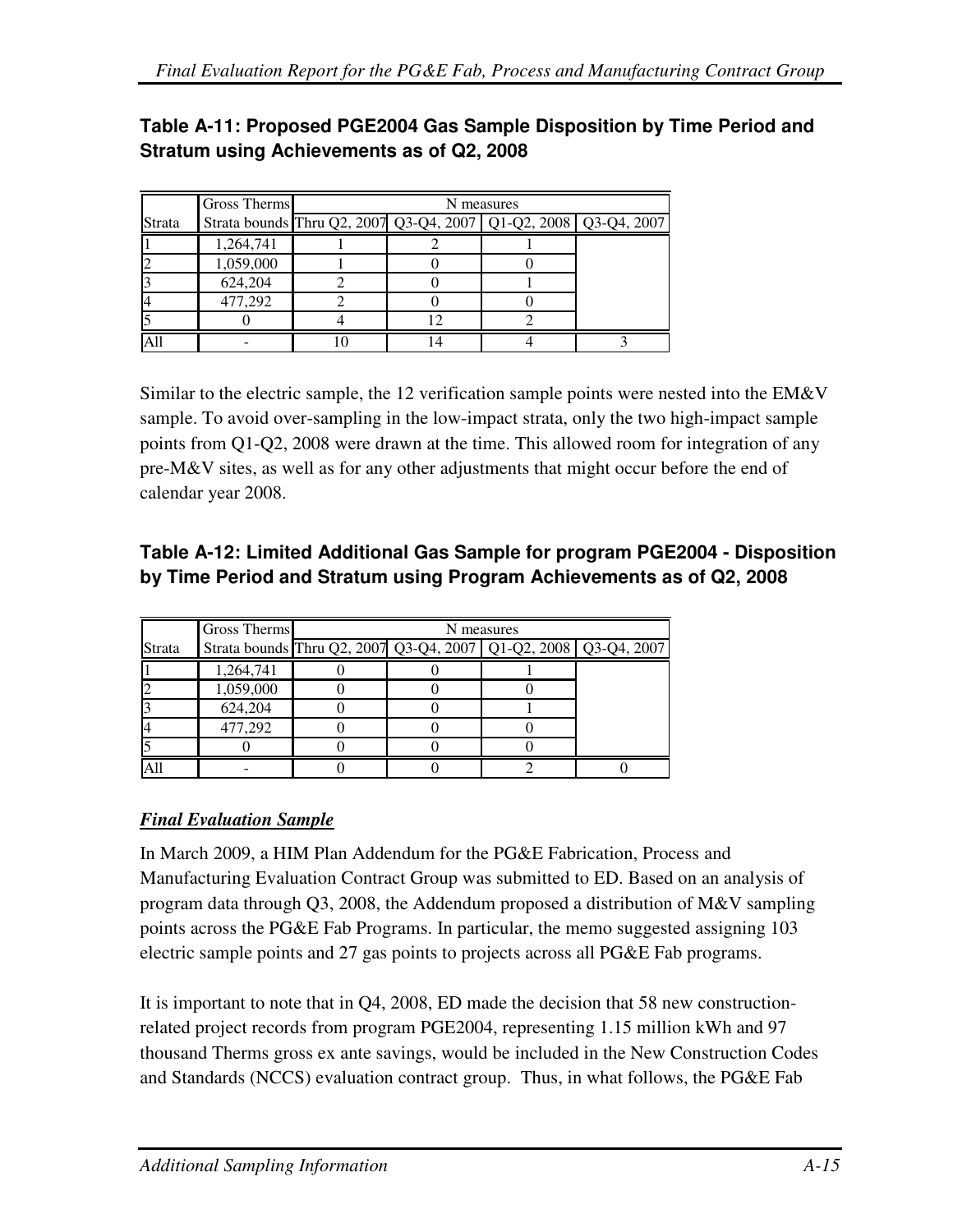"population" refers to the PG&E Fab extract as of Q4, 2008 minus the 58 records included in the NCCS evaluation.

#### *Electric Sample*

A size-stratified sample of 30 electric points were drawn from the tracking extract for PGE2004 through Q4, 2007, to support the 2006-2007 Verification Report. Following the release of the Q2, 2008 tracking extract, an additional size-stratified sample of 30 M&V electric points was drawn from program PGE2004. The PG&E Fab third party programs had much lower activity levels at the time, and were therefore not included in the sampling effort. Thus, following the Q2, 2008 tracking extract, a size-stratified sample of 60 points had been pulled.

In addition to the verification and M&V sample designs, a list of 19 pre-install projects with a reasonable chance of being installed by the end of Q4, 2008 was established for the PG&E Fab programs. These 19 projects spanned six of the PG&E Fab programs (PGE2004, PGE2042, PGE2046, PGE2058, PGE2081 and PGE2087) and pre-installation visits were made at these sites to collect baseline data for the measures to be installed. When the Q4, 2008 program extract became available, we verified that fourteen of the 19 pre-install projects, corresponding to 16 records in the tracking extract, were marked as "installed." These 16 records were included in the final EM&V sample for the PG&E Fab programs.

Table A-13 shows the disposition of the electric projects from the PG&E Fab tracking extract, as well as the number of projects sampled earlier in the evaluation and those proposed as incremental sample, by stratum. For consistency with the verification and EM&V work completed earlier in the evaluation, the number of strata and the strata boundaries as defined in the verification sample design were retained. We continued to use the gross kWh savings to proportionally assign sample points to each stratum ("target sample" in Table A-13). After accounting for the sample drawn previously, and for the preinstall sample, the "balance" column in Table A-13 shows the number of points that were still needed for the M&V Evaluation. The "realistic" column then re-distributed sample points so that oversampling in certain strata was incorporated into the final sample disposition.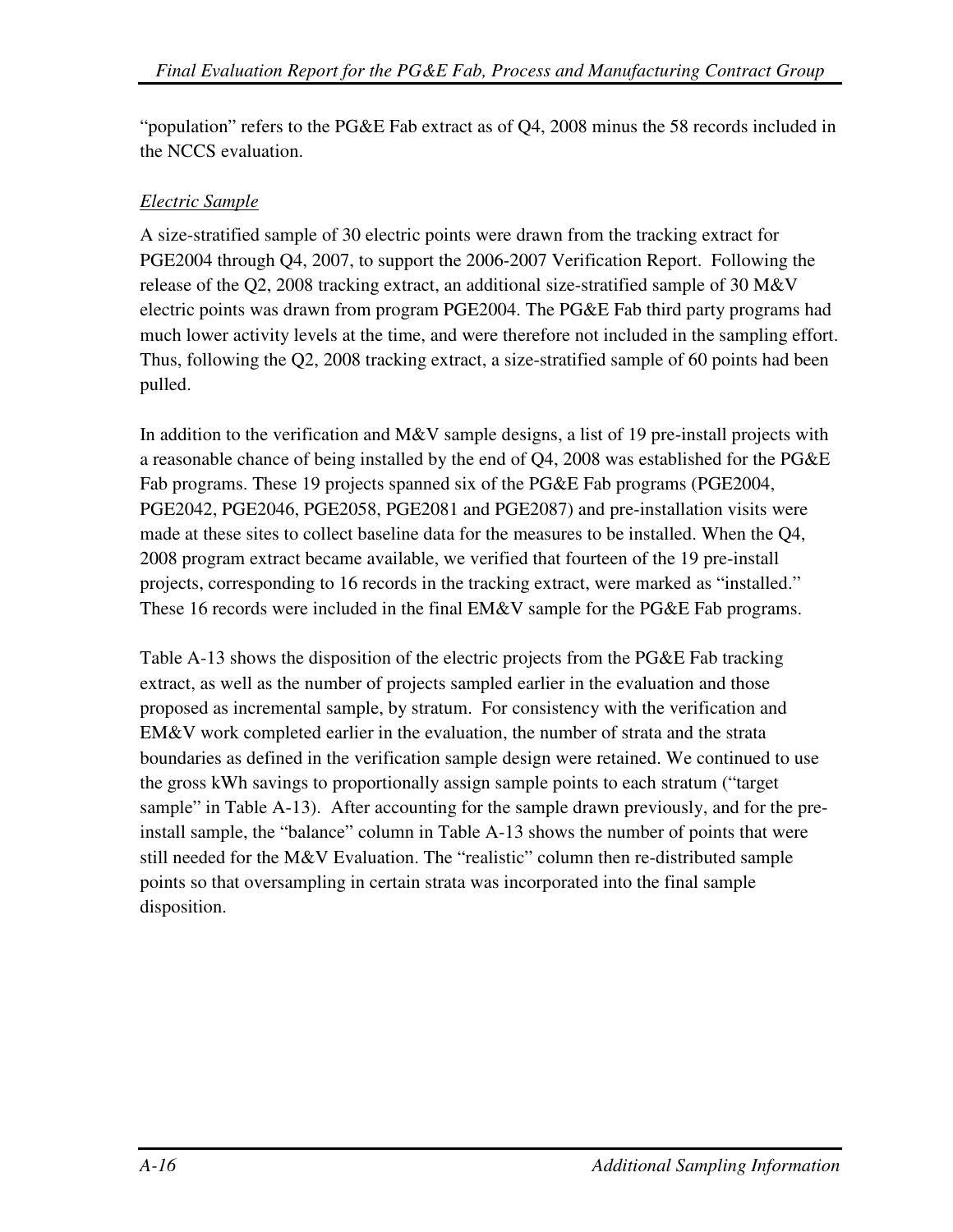|                 | Population |             |                          | Sample   |              |             |           |             |  |  |
|-----------------|------------|-------------|--------------------------|----------|--------------|-------------|-----------|-------------|--|--|
| Strata          | N          |             | gross kWh $\%$ gross kWh | Target N | Through Q208 | Pre-Install | Balance N | Realistic N |  |  |
|                 | 34         | 142,447,707 | 26%                      | 27       |              |             | 13        | 12          |  |  |
|                 | 28         | 55,226,868  | $12\%$                   | 12       |              |             | - 1       |             |  |  |
|                 | 201        | 169,110,120 | 37%                      | 38       |              |             | 16        | 15          |  |  |
|                 | 260        | 70,534,548  | 16%                      | 16       | 10           |             |           |             |  |  |
|                 | 889        | 45,255,421  | $10\%$                   | 10       |              |             | $-2$      |             |  |  |
| A <sup>II</sup> | 1,412      | 482,574,664 |                          | 103      | 60           | 16          | 27        | 27          |  |  |

# **Table A-13: Electric Sample Disposition by Stratum Using Program Achievements as of Q4, 2008**

The 27 projects required in the last column of Table A-13 were drawn by random sampling in strata 1 and 3, respectively. This random sample was then combined with the 16 pre-install projects to form an overall "incremental" M&V sample. Table A-14 shows a comparison between the sample already drawn through Q2, 2008 and this "incremental" M&V sample, by stratum.

## **Table A-14: Comparison of Existing and Proposed Incremental Electric Sample Using Program Achievements as of Q4, 2008**

|        |       |             | Sampling Through Q2, 2008 |            | Proposed Incremental Sample |             |          |            |
|--------|-------|-------------|---------------------------|------------|-----------------------------|-------------|----------|------------|
| Strata | N pop | kWh pop     | N sample                  | kWh sample | N pop                       | kWh pop     | N sample | kWh sample |
|        | 11    | 42,980,369  |                           | 42,980,369 | 23                          | 99,467,338  | 15       | 66,738,243 |
|        | 13    | 25,841,755  | 13                        | 25,841,755 | 15                          | 29,385,113  |          |            |
|        | 54    | 42,428,365  | 15                        | 11.995.637 | 147                         | 126,681,756 | 22       | 19,059,822 |
|        | 105   | 26,833,841  | 10                        | 2,632,968  | 155                         | 43,700,706  |          | 1,812,302  |
|        | 602   | 28.916.859  |                           | 429,847    | 287                         | 16.338.562  |          | 42.731     |
| Αll    | 785   | 167,001,189 | 60                        | 83,880,576 | 627                         | 315,573,474 | 43       | 87,653,097 |

Table A-15 compares the program achievements through Q4, 2008 with the overall sample disposition, by stratum. The overall sample is close to the target sample shown in Table A-13, and includes nearly a census of stratum 1 (large) projects installed in the PG&E Fab programs.

# **Table A-15: Distribution of Electric Projects by Stratum in the PG&E Fab Population and Final Sample Using Program Achievements as of Q4, 2008**

|        |       |       | Population  |               | <b>Total Sample</b> |      |             |                |  |
|--------|-------|-------|-------------|---------------|---------------------|------|-------------|----------------|--|
| Strata | N     | %N    | gross kWh   | $%$ gross kWh | N                   | %N   | gross kWh   | $\%$ gross kWh |  |
|        | 34    | $2\%$ | 142,447,707 | $30\%$        | 26                  | 25%  | 109,718,612 | 64%            |  |
|        | 28    | $2\%$ | 55.226.868  | 11%           | 13                  | 13%  | 25,841,755  | 15%            |  |
|        | 201   | 14%   | 169,110,120 | 35%           | 37                  | 36%  | 31,055,459  | 18%            |  |
|        | 260   | 18%   | 70.534.548  | 15%           | 15                  | 15%  | 4.445.270   | 3%             |  |
|        | 889   | 63%   | 45.255.421  | 9%            | 12                  | 12%  | 472,578     | $0\%$          |  |
| Αll    | 1.412 | 100%  | 482,574,664 | 100%          | 103                 | 100% | 171,533,673 | 100%           |  |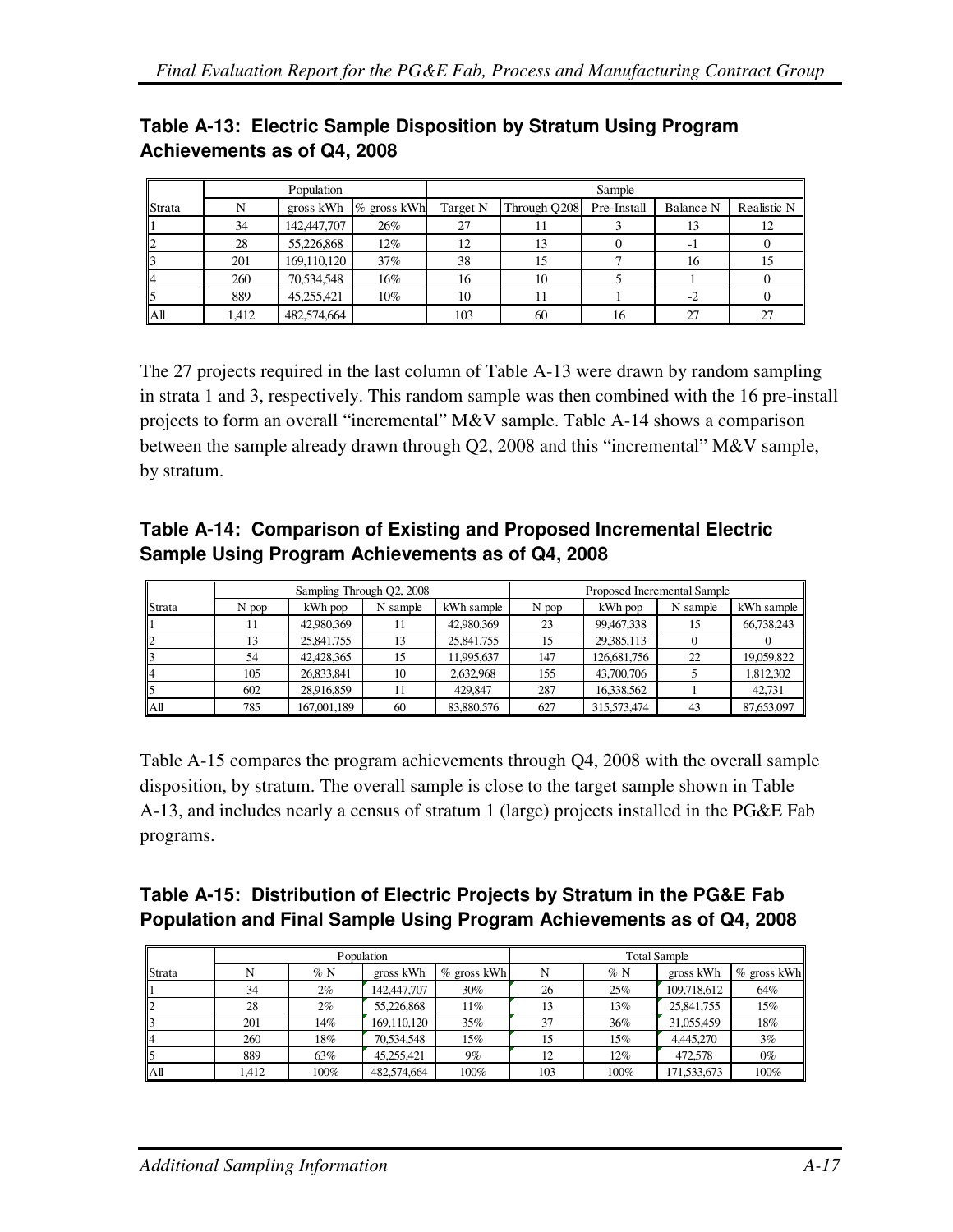Table A-16 shows a comparison between the end use disposition in the PG&E Fab population and the end use disposition in the final sample. Since the sample was randomly selected by stratum, the distribution of sample projects by end use is very similar to that in the population. The sample has a slightly higher percentage of POC projects and a slightly lower percentage of lighting and HVAC projects than the program population of projects.

#### **Table A-16: Distribution of Electric Projects by End Use in the PG&E Fab Population and Final Sample Using Program Achievements as of Q4, 2008**

|                |      |         | Population  |                | Sample |        |             |                |
|----------------|------|---------|-------------|----------------|--------|--------|-------------|----------------|
| End Use        |      | $\%$ N  | gross kWh   | $\%$ gross kWh | N      | $\%$ N | gross kWh   | $\%$ gross kWh |
| <b>POC</b>     | 656  | 46%     | 163,650,384 | 34%            | 41     | 40%    | 67.622.421  | 39%            |
| Lighting       | 116  | 8%      | 45.832.432  | $9\%$          |        | $9\%$  | 7.803.370   | 5%             |
| <b>HVAC</b>    | 82   | 6%      | 16.585.308  | 3%             |        | 3%     | 4,877,928   | 3%             |
| Other Electric | 558  | 40%     | 256,506,539 | 53%            | 50     | 49%    | 91.229.954  | 53%            |
| lАll           | .412 | $100\%$ | 482,574,664 | 100%           | 103    | 100%   | 171,533,673 | 100%           |

As shown in Table A-17, the estimated confidence and precision for this sample design, at the time of the sample design, was 90/6 if the error ratio was 0.35 and 90/8 if the error ratio was 0.5. If the error ratio was 0.35, the estimated confidence and precision for the 41 POC projects would be 90/9, and for the remaining electric projects 90/7. Assuming the error ratio was no higher than 0.40, the estimated confidence/precision for both POCs and non-POCs would be equal or better than 90/10. The actual error ratios that resulted from the evaluation sample are provided in Section 4 of this report.

# **Table A-17: Confidence and Precision Estimates, Under Alternate Error Ratio Estimates, for PG&E Fab Electric Sample Using Program Achievements as of Q4, 2008**

|                       |            |        | Precision |          |  |
|-----------------------|------------|--------|-----------|----------|--|
| End Use               | Population | Sample | $er=0.35$ | $er=0.5$ |  |
| POC                   | 656        |        | 90/9      | 90/12    |  |
| <b>Other Electric</b> | 756        | 62     | 90/7      | 90/10    |  |
| All Electric          | 1,412      | 103    | 90/6      | 90/8     |  |

## *Gas Sample*

The approach used for electric sampling was employed to isolate the 14 gas sample points drawn through Q2, 2008 and to allocate the balance of 13 gas sample points by sample stratum. For consistency with the verification and EM&V work already completed, the number of strata and the strata boundaries defined in the verification sample design were preserved, and the gross Therms savings were used to proportionally assign sample points to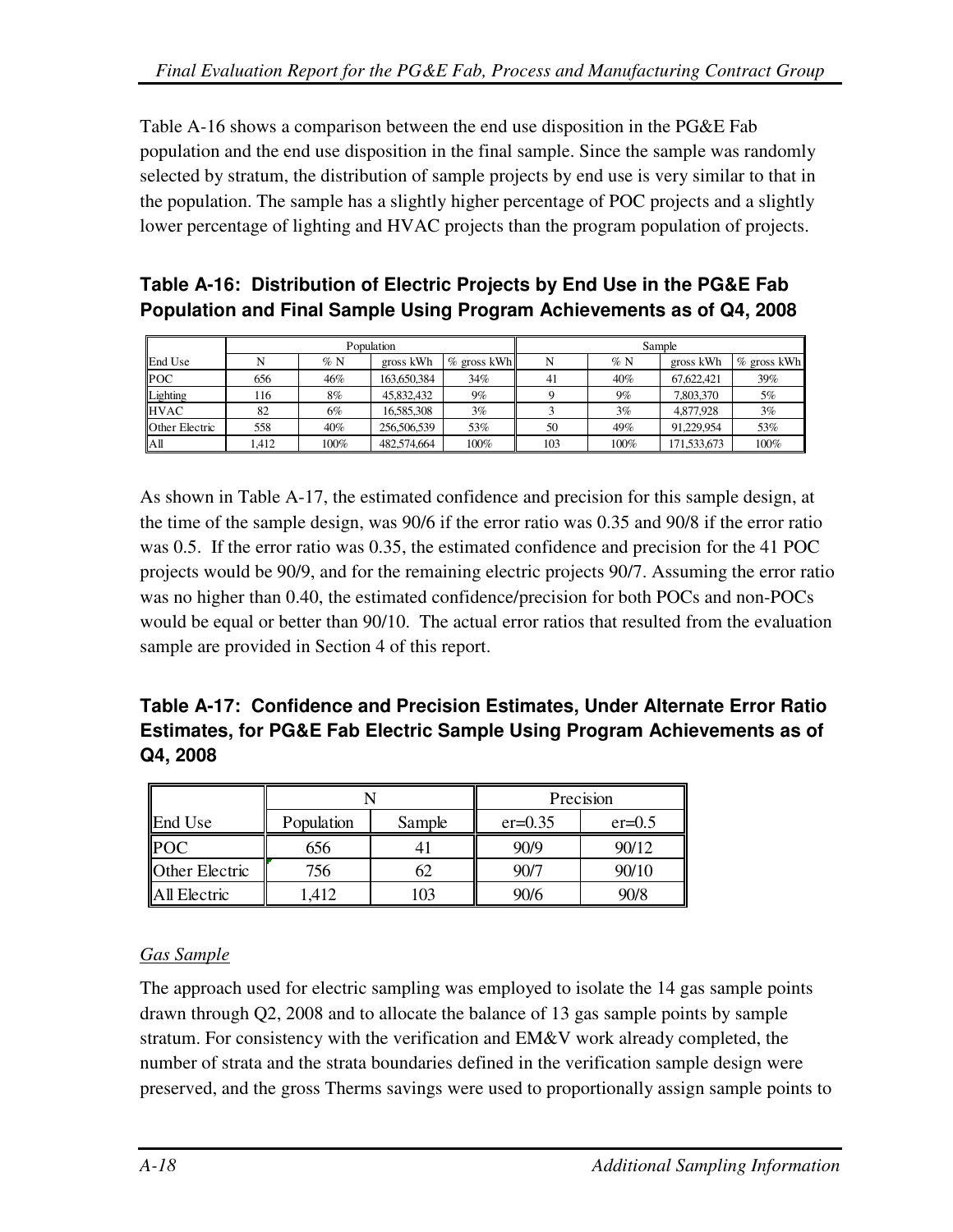each stratum. Gas sampling did not have to incorporate pre-install projects, because the only gas pre-install project that was targeted for the PG&E Fab group had not been installed as of Q4, 2008.

After accounting for the sample drawn through Q2, 2008, the "balance" column in Table A-18 shows the distribution of 13 sample points that were still needed for the M&V Evaluation. The "realistic" column in Table A-18 then redistributes the sample points so that the total number of sample points by stratum does not exceed the number of projects in the population.

**Table A-18: Gas Sample Disposition using Program Achievements as of Q4, 2008** 

|                 |     | Population |                          |          | Sample       |             |           |             |  |  |  |
|-----------------|-----|------------|--------------------------|----------|--------------|-------------|-----------|-------------|--|--|--|
| Strata          |     |            | gross kWh $\%$ gross kWh | Target N | Through Q208 | Pre-Install | Balance N | Realistic N |  |  |  |
|                 |     | 24,058,701 | 53%                      | 14       |              |             | 10        |             |  |  |  |
| ∠               |     | 1,059,000  | 3%                       |          |              |             |           |             |  |  |  |
|                 |     | 4,878,873  | 19%                      |          |              |             |           |             |  |  |  |
|                 |     | 2,720,285  | 5%                       |          |              |             |           |             |  |  |  |
|                 | 132 | 7,427,520  | 20%                      |          |              |             |           |             |  |  |  |
| A <sup>II</sup> | 152 | 40,144,380 |                          | 27       |              |             | 13        |             |  |  |  |

Thirteen projects distributed as shown in the last column of Table A-18 were selected by random sampling. Table A-19 shows a comparison between the sample already drawn through Q2, 2008 and the new incremental EM&V gas sample, by stratum.

**Table A-19: Comparison of Existing and Proposed Incremental Gas Sample Using Program Achievements as of Q4, 2008** 

|        | Sample Through Q2, 2008 |            |          |              | Proposed Incremental Sample |            |          |              |  |
|--------|-------------------------|------------|----------|--------------|-----------------------------|------------|----------|--------------|--|
| Strata | N pop                   | Therm pop  | N sample | Therm sample | N pop                       | Therm pop  | N sample | Therm sample |  |
|        |                         | 12,427,091 |          | 12,427,091   |                             | 11,631,610 |          | 8,877,121    |  |
|        |                         | 1.059.000  |          | 1.059.000    |                             |            |          |              |  |
|        |                         | 2.416.107  |          | 2,416,107    |                             | 2,462,766  |          | 5,217,255    |  |
|        |                         | 1.515.022  |          | 1.008.242    |                             | 1.205.263  |          | 581,275      |  |
|        | 42                      | 2,811,094  |          | 624,682      | 90                          | 4.616.427  |          | 382,360      |  |
| Аll    | 53                      | 20.228.314 | 14       | 17,535,123   | 99                          | 19.916.066 | 13       | 15,058,011   |  |

Table A-20 compares the program achievements through Q4, 2008 with the final sample disposition, by stratum. The sample is close to the target sample shown in Table A-18, and includes a census of projects from strata 1, 2 and 3 (largest three strata). Note the power of the stratification in that the sample captures 80 percent of the claimed savings with only 27 sample points (representing roughly 20 percent of the number of projects in the population).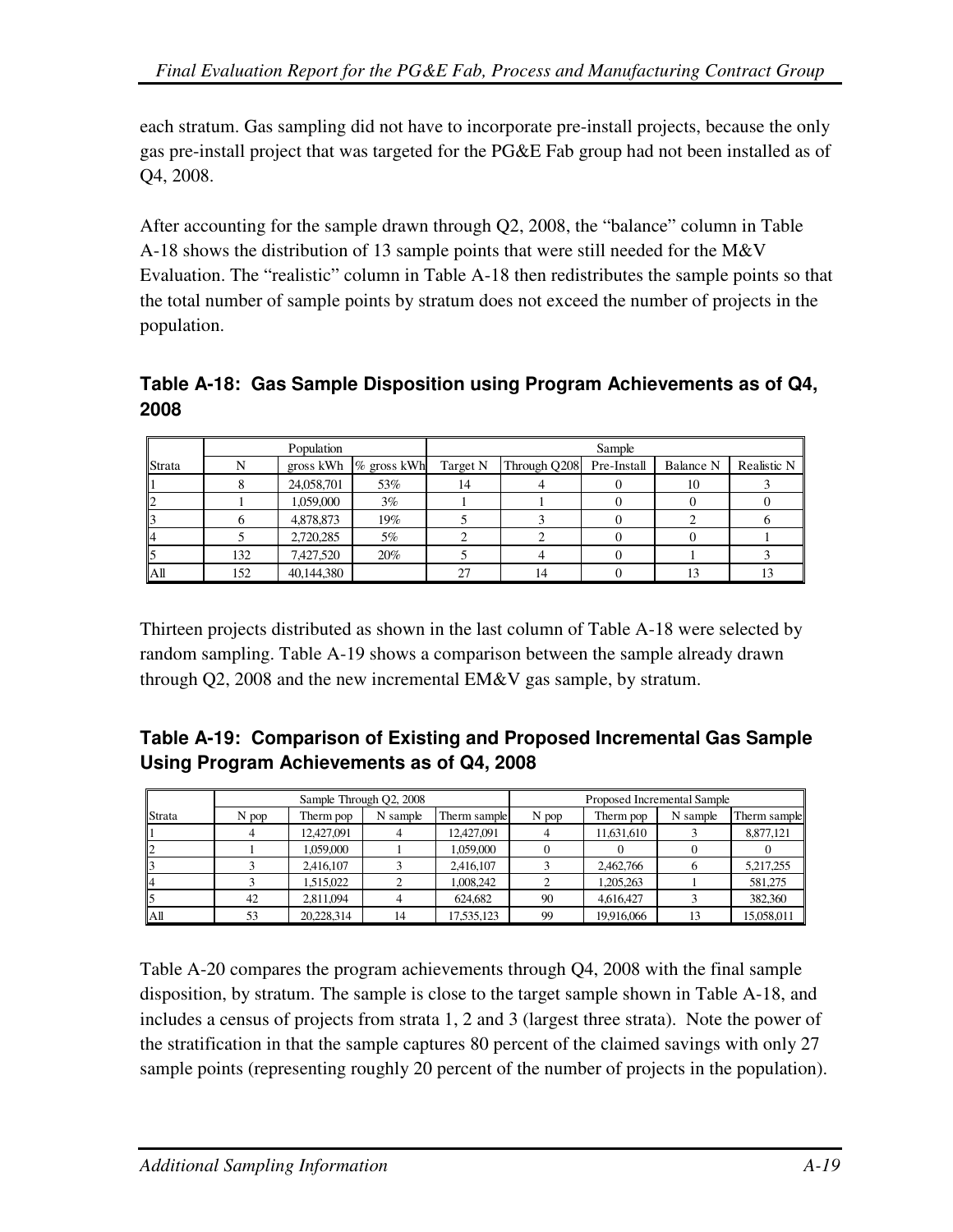# **Table A-20: Distribution of Gas Projects by Stratum in the PG&E Fab Population and Final Sample using Program Achievements as of Q4, 2008**

|        | Population |        |            |                             | Sample |        |            |                             |  |
|--------|------------|--------|------------|-----------------------------|--------|--------|------------|-----------------------------|--|
| Strata | N          | $\%$ N |            | gross Therm $%$ gross Therm | N      | %N     |            | gross Therm $%$ gross Therm |  |
|        |            | 5%     | 24,058,701 | 60%                         |        | 26%    | 21.304.212 | 65%                         |  |
|        |            | 1%     | 1.059.000  | $3\%$                       |        | $4\%$  | 1.059.000  | 3%                          |  |
|        |            | $4\%$  | 4,878,873  | $12\%$                      |        | 33%    | 7.633.362  | 23%                         |  |
|        |            | 3%     | 2.720.285  | 7%                          |        | $11\%$ | 1.589.517  | 5%                          |  |
|        | 132        | 87%    | 7.427.520  | 19%                         |        | 26%    | 1.007.042  | 3%                          |  |
| Αll    | 152        | 100%   | 40.144.380 | 100%                        | 27     | 100%   | 32,593,134 | 100%                        |  |

Table A-21 shows a comparison between the gas end use disposition in the PG&E Fab population and the end use disposition in the final gas sample. Since the sample selection was random by stratum, the distribution of sample projects by end use is very similar with the end use distribution in the population. The final sample has a slightly higher percentage of heating boilers and a slightly lower percentage of process boilers than the program population of projects.

# **Table A-21: Distribution of Projects by End Use in the PG&E Fab Population and Final Gas Sample using Program Achievements as of Q4, 2008**

|                        | Population |         |            |                           | Sample |        |            |                             |
|------------------------|------------|---------|------------|---------------------------|--------|--------|------------|-----------------------------|
| End Use                |            | $\%$ N  |            | gross Therm % gross Therm |        | $\%$ N |            | gross Therm $%$ gross Therm |
| Process Boiler         | 50         | 33%     | 8.569.002  | 21%                       |        | 15%    | 4.854.154  | 15%                         |
| <b>Heating Boiler</b>  | 27         | 18%     | 17.237.876 | 43%                       |        | 33%    | 17.151.040 | 52%                         |
| <b>Boiler Controls</b> |            | 5%      | 99.355     | $0\%$                     |        | $0\%$  |            | $0\%$                       |
| <b>Other Gas</b>       | 67         | 44%     | 14.238.147 | 35%                       | 14     | 52%    | 10,857,940 | 33%                         |
| AШ                     | 152        | $100\%$ | 40,144,380 | 100%                      | 27     | 100%   | 32,863,134 | 100%                        |

As shown in Table A-21, the estimated confidence/precision levels for the final sample are 90/10, assuming an error ratio of 0.35. The actual error ratios and confidence and precision levels that resulted from the evaluation are presented in Section 4.

# **Table A-22: Confidence and Precision Estimates, Under Alternate Error Ratio Estimates, for PG&E Fab Gas Sample using Program Achievements as of Q4, 2008**

|                  |            |        | Precision   |          |  |
|------------------|------------|--------|-------------|----------|--|
| End Use          | Population | Sample | $er = 0.35$ | $er=0.5$ |  |
| Boiler           | 85         |        | 90/15       | 90/21    |  |
| <b>Other Gas</b> |            | 14     | 90/14       | 90/20    |  |
| All Gas          | 52         |        | 90/10       | 90/15    |  |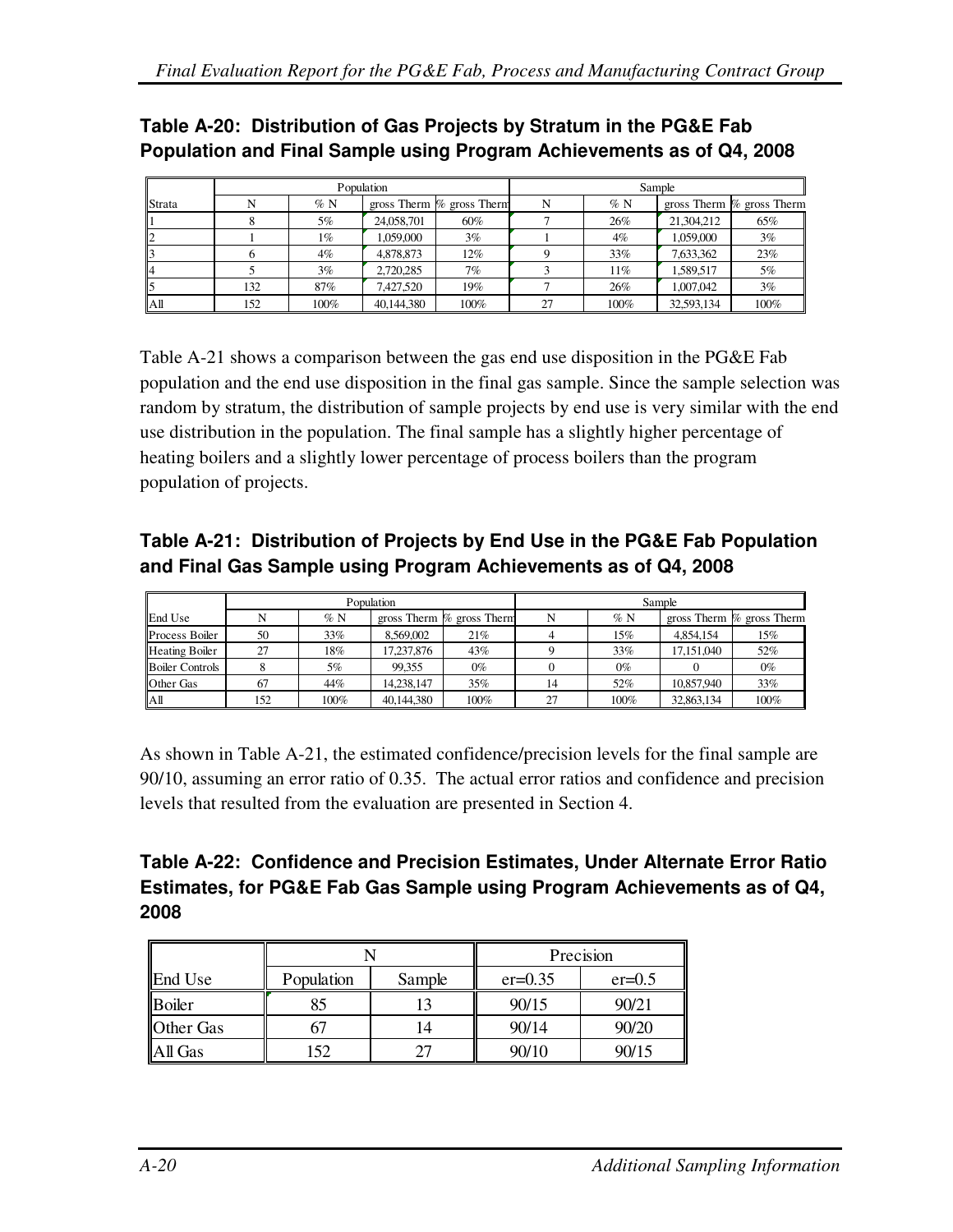# **A.1.5 Net-to-Gross Sample Design**

The original research plan submitted to the CPUC for the PG&E Fab contract group included net-to-gross evaluations by program based on "300 sample points or one-half of the program size, whichever is lowest."

Based on a program tracking database extract for Q3, 2008, a net-to-gross sample of 350 points was drawn for program PGE2004. Similarly, a net-to-gross sample of 164 points was drawn for third-party programs in the PGE Fab contract group. The number of points drawn was higher than 300 or one-half of program size as of Q3, 2008 to allow for backups in case of survey non-response. The M&V sample was nested in the net-to-gross sample.

After the Q4, 2008 tracking database was received and the final M&V sample was finalized, the sample points that were added to the M&V sample in Q4, 2008 were also added to the net-to-gross sample. Since our evaluation approach had shifted focus from program-level to contract group-level, the resulting net-to-gross sample size already exceeded the "300 or onehalf of program size" rule. The sample was not further expanded with additional measures installed in Q4, 2008.

Table A-23 below summarizes the NTG sample design for electric measures installed in the PG&E Fab programs, and Table A-24 shows the same for the gas measures installed in the PG&E Fab programs.

Overall, extremely high percentages of the claimed electric (69 percent) and gas (87 percent) savings were captured in the net-to-gross samples.

|                                | PGE Fab Programs |             |           | NTG Sample  | NTG Sample Precent |           |
|--------------------------------|------------------|-------------|-----------|-------------|--------------------|-----------|
| <b>Strata</b>                  | N records        | Gross kWh   | N records | Gross kWh   | N records          | Gross kWh |
|                                | 34               | 142,447,707 | 27        | 116,620,304 | 79%                | 82%       |
|                                | 28               | 55,226,868  | 20        | 39,485,533  | 71%                | 71%       |
|                                | 201              | 169,110,120 | 147       | 122,784,283 | 73%                | 73%       |
|                                | 260              | 70,534,548  | 171       | 44,892,447  | 66%                | 64%       |
|                                | 889              | 45.255.421  | 188       | 8,802,084   | 21%                | 19%       |
| <b>Total Electric Measures</b> | 1.412            | 482,574,664 | 553       | 332,584,649 | 39%                | 69%       |

#### **Table A-23: PG&E Fab Net-to-Gross Sample Design – Electric Measures as of Q4, 2008**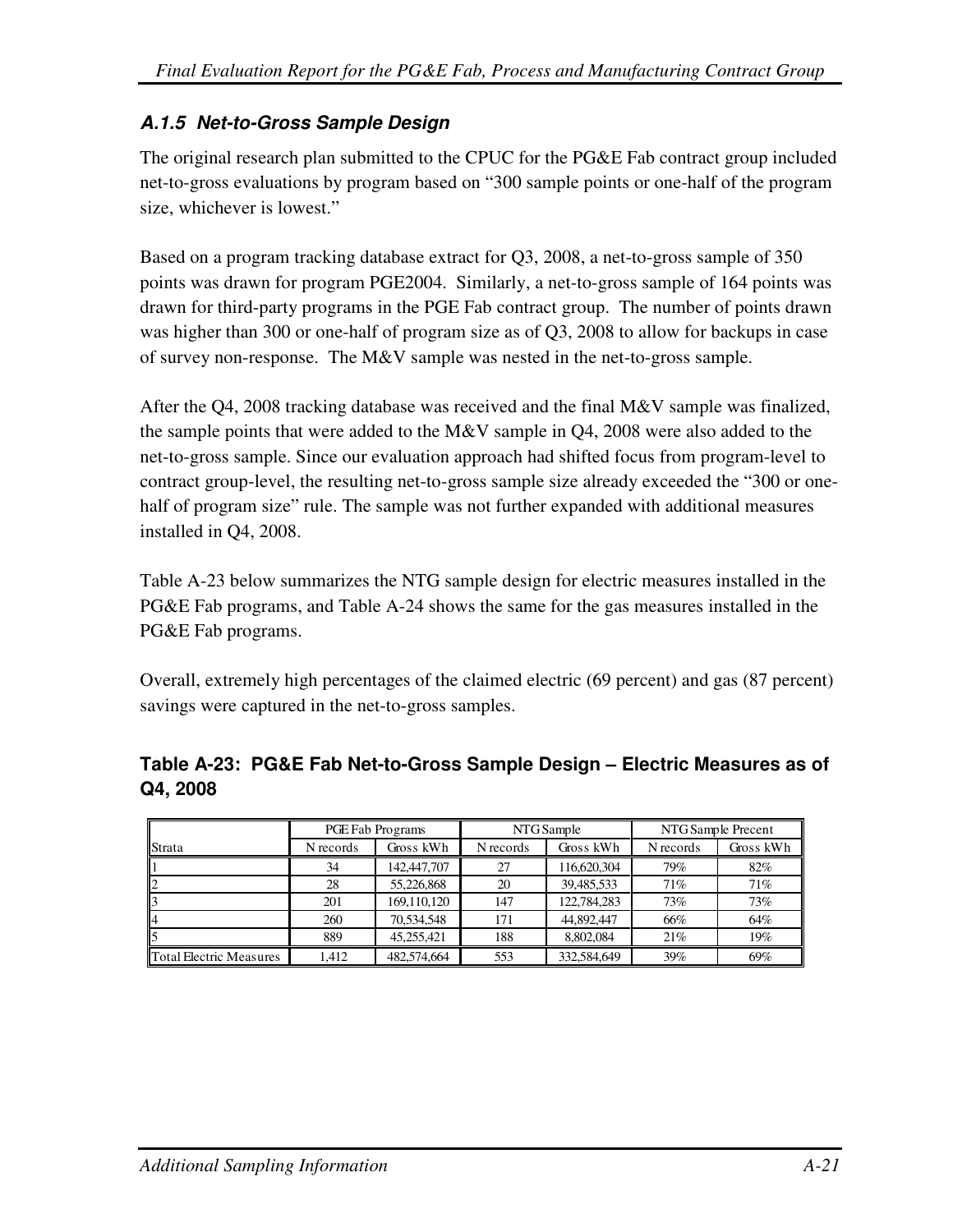|      | Table A-24: PG&E Fab Net-to-Gross Sample Design – Gas Measures as of Q4, |
|------|--------------------------------------------------------------------------|
| 2008 |                                                                          |

|                    | PGE Fab Programs |              |           | NTG Sample   | NTG Sample Precent |              |
|--------------------|------------------|--------------|-----------|--------------|--------------------|--------------|
| <b>Strata</b>      | N records        | Gross Therms | N records | Gross Therms | N records          | Gross Therms |
|                    |                  | 24,058,701   |           | 24,058,701   | 100%               | 100%         |
| $\mathbf{I}$       |                  | 1.059.000    |           | 1.059.000    | 100%               | 100%         |
|                    |                  | 4,878,873    |           | 4,878,873    | 100%               | 100%         |
| ll4                |                  | 2.720.285    |           | 2.720.285    | 100%               | 100%         |
| ll5                | 132              | 7.427.520    | 34        | 2.038.612    | 26%                | 27%          |
| Total Gas Measures | 152              | 40,144,380   | 54        | 34,755,471   | 36%                | 87%          |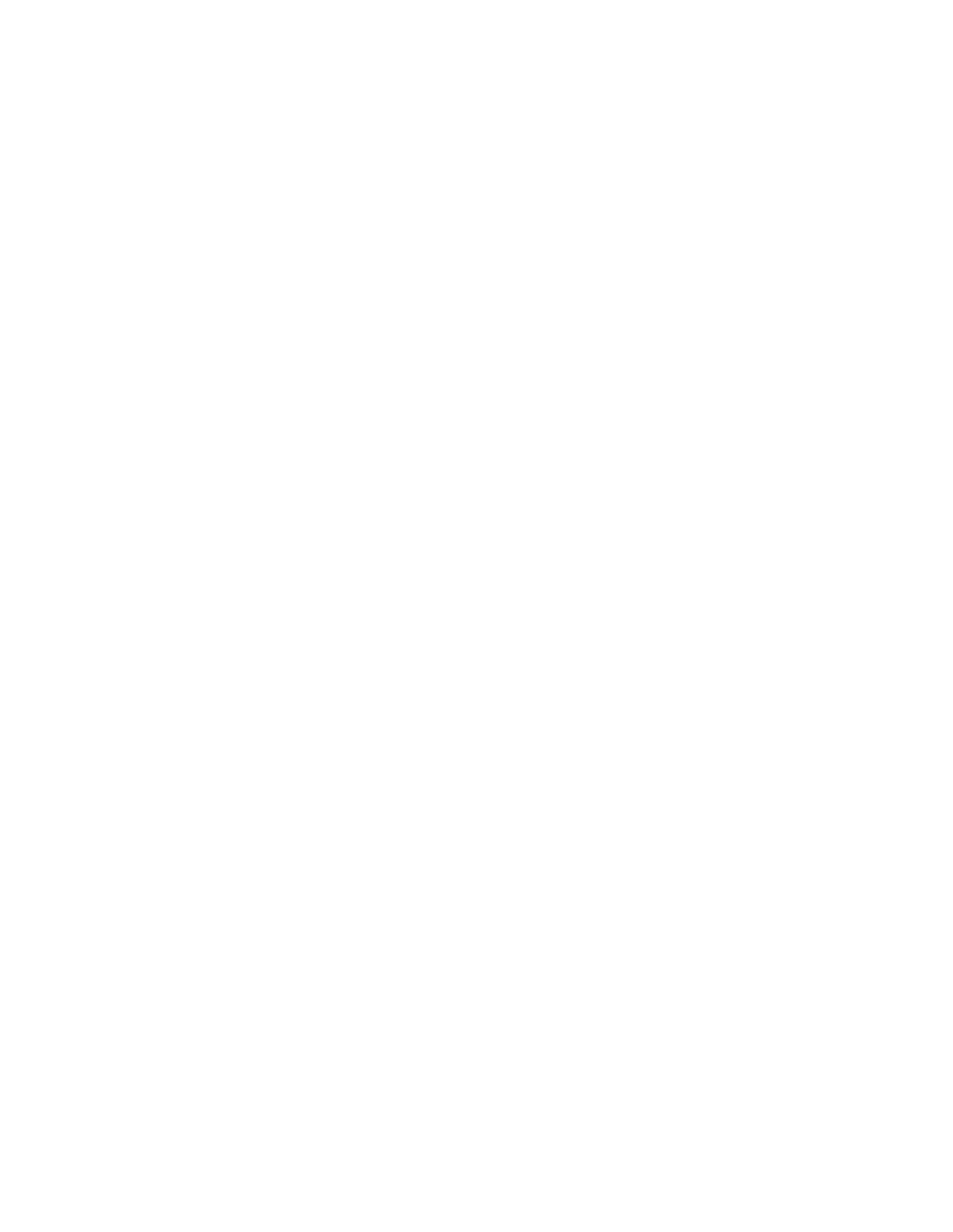# **Southern California Industrial and Agricultural Program Evaluation**

# **ON-SITE Data Collection Form**

# **1.1 INTERVIEW INFORMATION**

| Company Name / App. No. :                             |  |
|-------------------------------------------------------|--|
| <b>Street Address:</b>                                |  |
| Facility Representative(s):                           |  |
| Phone / Email:                                        |  |
| SIC Code (if blank see SIC codes<br>in Lookup Tables) |  |
| Reported Building Type                                |  |

#### *Electric and Gas Account Information*

Verify that all accounts at the site are listed in this table.

|             |                | <b>Baseline</b> | <b>Post-Retrofit</b> |              |
|-------------|----------------|-----------------|----------------------|--------------|
| Account     | <b>Account</b> | Annual          | Annual               |              |
| <b>Type</b> | <b>Number</b>  | <b>Energy</b>   | <b>Energy</b>        | <b>Notes</b> |
|             |                |                 |                      |              |

#### *Projects Evaluated*

|                  |              | IOU                |                       |                  |
|------------------|--------------|--------------------|-----------------------|------------------|
|                  | Date of Site | <b>Application</b> | <b>Itron Assigned</b> | Measure(s)       |
| <b>Evaluator</b> | <b>Visit</b> | <b>Number</b>      | <b>Project No.</b>    | <b>Evaluated</b> |
|                  |              |                    |                       |                  |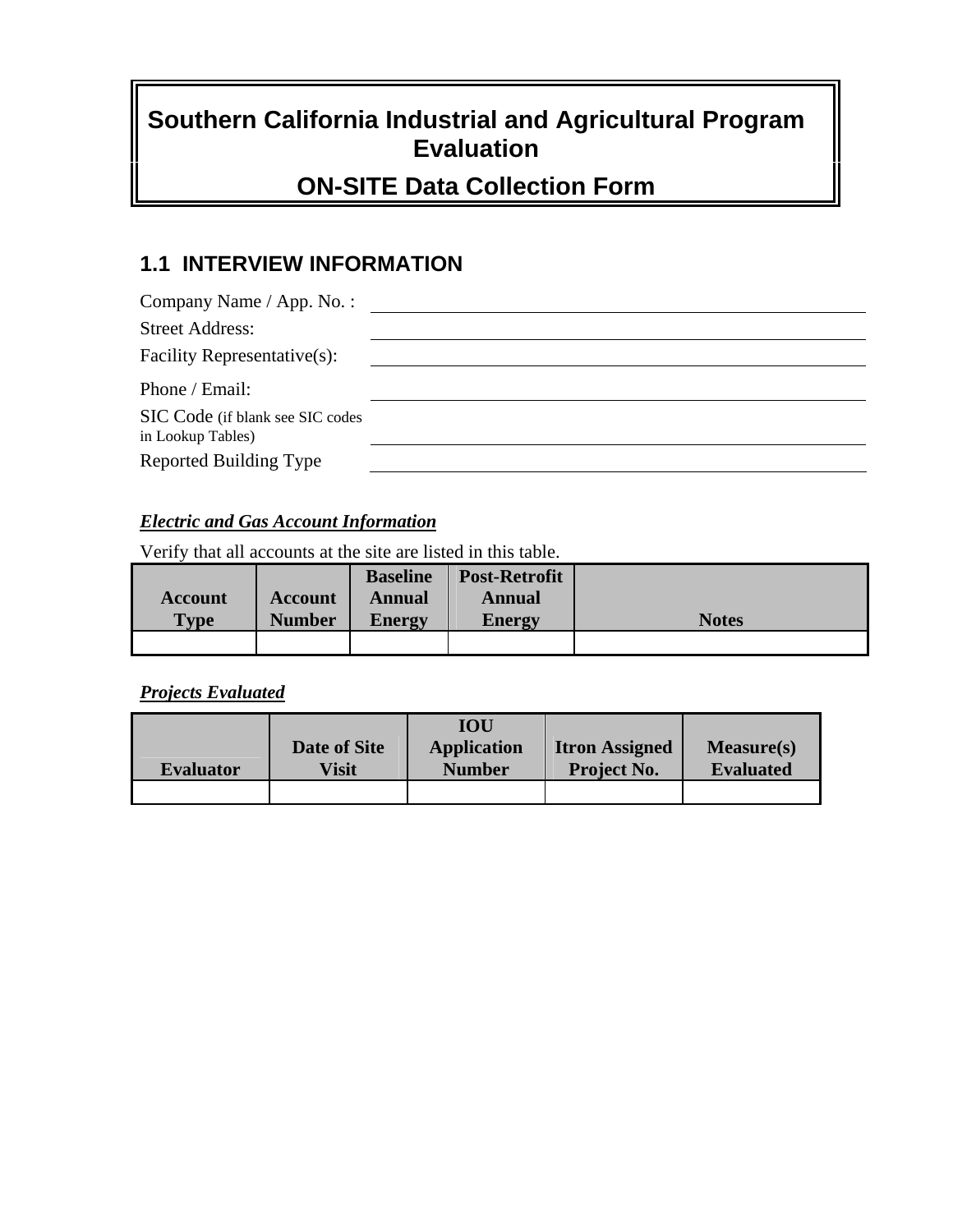# **1.2 DESCRIPTION OF FACILITY**

| <b>Primary Services or Products</b>     |                         |
|-----------------------------------------|-------------------------|
| Total floor space of this facility      |                         |
| Conditioned floor space (this facility) |                         |
| Year business established at site       |                         |
| Obtain project invoices                 | Obtained / Not obtained |
| Customer requested copy of report       | Yes / No                |
| Customer requested copy of raw data     | Yes / No                |

(Reports and raw data can be provided to the customer after the project is completed in 2009.)

*Site Characteristics*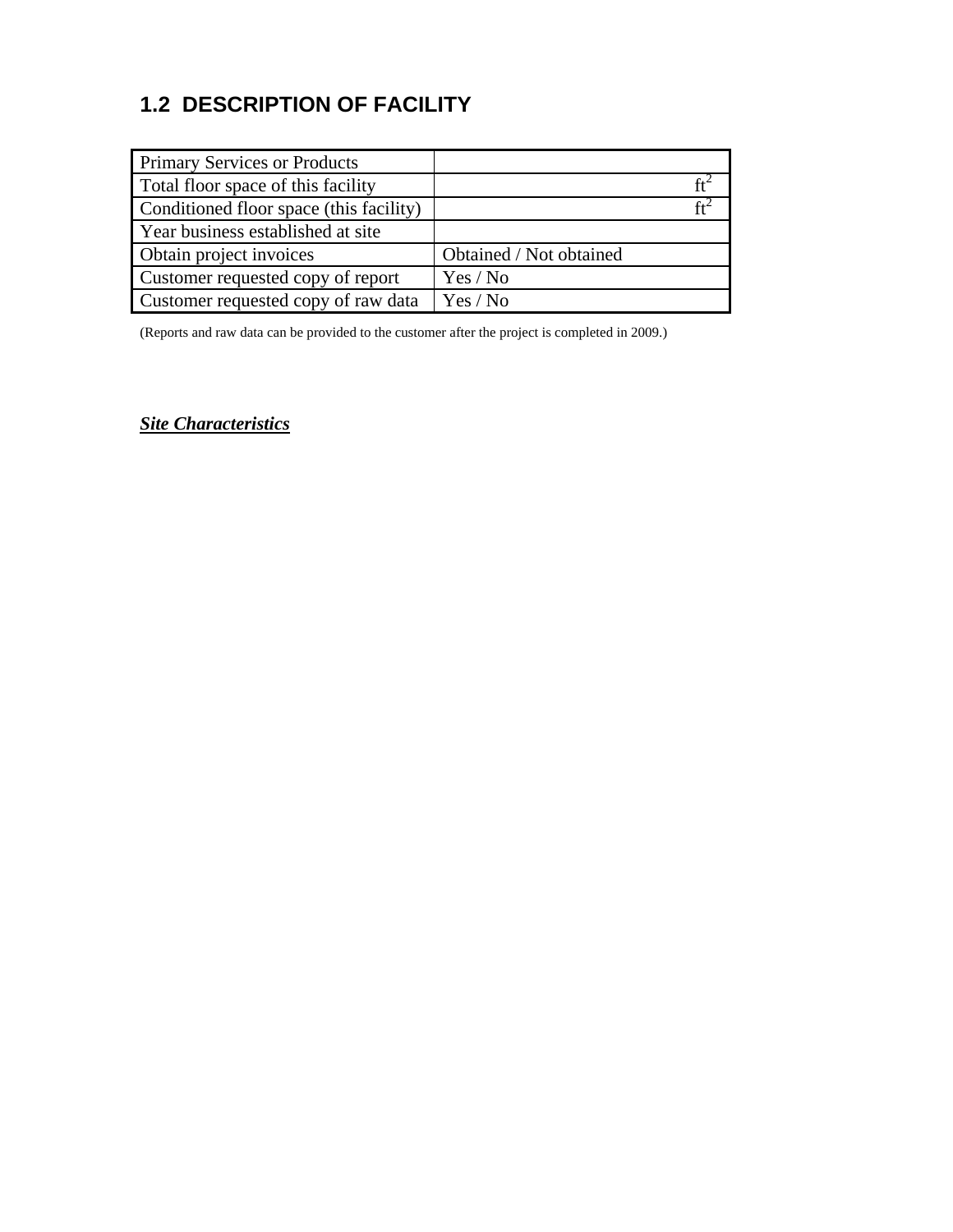#### **Business Hours**

| Day Type | <b>Pre-Retrofit Operating Hours</b> | <b>Closed</b><br>All Day? | Open 24<br>hours? | <b>Partial</b><br>Occupancy % | Average # of<br><b>Occupants?</b> |
|----------|-------------------------------------|---------------------------|-------------------|-------------------------------|-----------------------------------|
| Weekdays | From<br>to                          |                           |                   |                               |                                   |
| Saturday | From<br>to                          |                           |                   |                               |                                   |
| Sunday   | From<br>to                          |                           |                   |                               |                                   |
| Other    | From<br>to                          |                           |                   |                               |                                   |

| Day Type | <b>Post-Retrofit Operating Hours</b> | <b>Closed</b><br>All Day? | Open 24<br>hours? | <b>Partial</b><br>Occupancy % | Average # of<br>Occupants? |
|----------|--------------------------------------|---------------------------|-------------------|-------------------------------|----------------------------|
| Weekdays | From<br>to                           |                           |                   |                               |                            |
| Saturday | From<br>to                           |                           |                   |                               |                            |
| Sunday   | From<br>to                           |                           |                   |                               |                            |
| Other    | From<br>to                           |                           |                   |                               |                            |

Seasonal variations in the level of occupancy or use:

Does evaluated measure(s) operate when facility is closed?

Are there any regularly scheduled plant shut downs when the measure does not operate? If so when does this occur, how many hours and how many days

#### **Closed Holidays***: Check all that apply below or =>*  **N/A**

Number of Closed Holidays per year \_\_\_\_\_\_

*Enter "0" above if they never close. Do not read through the list below, just check the holidays that the site contact mentions or ask a general question about which holidays are closed days, and check that the number above is consistent.* 

| New Year's Day         | Labor Day               |  |
|------------------------|-------------------------|--|
| Martin Luther King Day | Columbus Day            |  |
| Presidents Day         | <b>Veterans</b> Day     |  |
| <b>Memorial Day</b>    | <b>Thanksgiving Day</b> |  |
| July $4^{\text{th}}$   | Christmas Day           |  |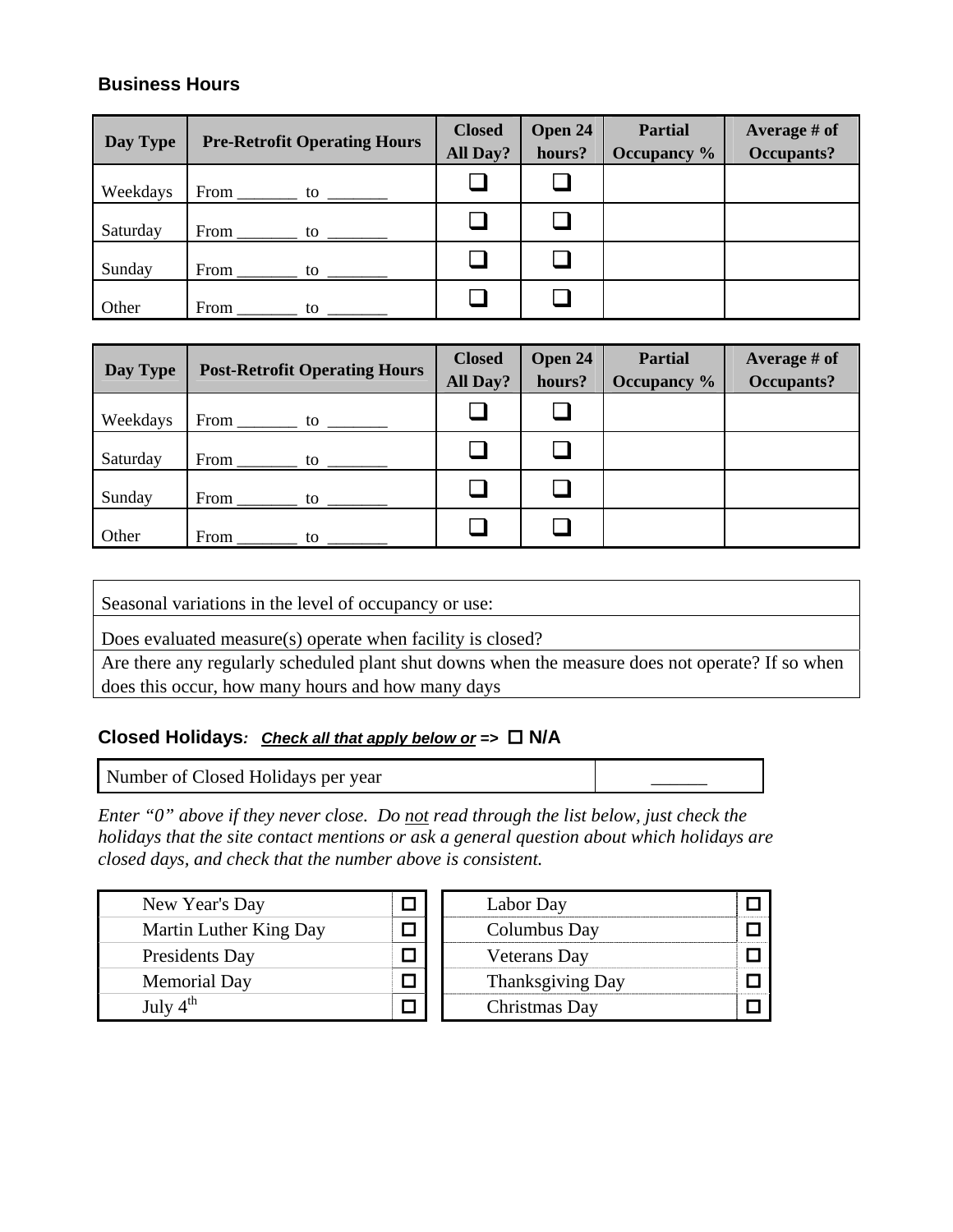# **1.3 Interview Facility Representative**

- 1) Early retirement under the SPC 04-05 Evaluation requires calculation of energy savings using the existing equipment as the baseline for energy use (verses the current standards), but only for the remaining useful life of the equipment. This can apply to all measures, particularly lighting and equipment replacement. If the measure is an early retirement measure:
	- a) At the time the equipment was replaced, how many years were left in its useful life (without major repairs which may have led to replacement)? \_\_\_\_\_\_\_\_\_\_\_\_\_\_\_\_
	- b) How old was the equipment that was removed and replaced?
	- c) Was the existing equipment fully functional, fully functioning but with significant problems, or non-functional?
	- d) How often was major non-scheduled maintenance required and of what type?\_\_\_\_\_\_\_\_\_\_\_\_\_\_\_\_\_\_\_\_\_\_\_\_\_\_\_\_\_\_\_\_\_\_\_\_\_\_\_\_\_\_\_\_\_\_\_\_\_\_\_\_\_\_\_\_\_\_\_\_\_
	- e) How often had the equipment failed recently, and over what time period?

\_\_\_\_\_\_\_\_\_\_\_\_\_\_\_\_\_\_\_\_\_\_\_\_\_\_\_\_\_\_\_\_\_\_\_\_\_\_\_\_\_\_\_\_\_\_\_\_\_\_\_\_\_\_\_\_\_\_\_\_\_\_\_\_\_

- f) How satisfactory was the performance of the old equipment? \_\_\_\_\_\_\_\_\_\_\_\_\_\_\_\_
- g) How long would the old equipment have met the technical and performance needs of the facility?
- 2) Determination of baseline condition:
	- a) Did you consider any alternatives to the [DESCRIBE MEASURE] installed/through the PROGRAM that you would have implemented in the same time frame if the program had not been available? By the same time frame I mean within 6 months of the time when you participated in the program. Which of the following describes the alternatives you considered? (check all that apply):
		- i) I did not consider any alternatives (SKIP TO Q#3)
		- ii) I considered fewer units of the measure
		- iii) I considered a different model or efficiency level
		- iv) I considered both fewer units and a different model
		- v) Other (specify)

\_\_\_\_\_\_\_\_\_\_\_\_\_\_\_\_\_\_\_\_\_\_\_\_\_\_\_\_\_\_\_\_\_\_\_\_\_\_\_\_\_\_\_\_\_\_\_\_\_\_\_\_\_\_\_\_\_\_\_\_\_\_\_ \_\_\_\_\_\_\_\_\_\_\_\_\_\_\_\_\_\_\_\_\_\_\_\_\_\_\_\_\_\_\_\_\_\_\_\_\_\_\_\_\_\_\_\_\_\_\_\_\_\_\_\_\_\_\_\_\_\_\_\_\_\_\_ \_\_\_\_\_\_\_\_\_\_\_\_\_\_\_\_\_\_\_\_\_\_\_\_\_\_\_\_\_\_\_\_\_\_\_\_\_\_\_\_\_\_\_\_\_\_\_\_\_\_\_\_\_\_\_\_\_\_\_\_\_\_\_ \_\_\_\_\_\_\_\_\_\_\_\_\_\_\_\_\_\_\_\_\_\_\_\_\_\_\_\_\_\_\_\_\_\_\_\_\_\_\_\_\_\_\_\_\_\_\_\_\_\_\_\_\_\_\_\_\_\_\_\_\_\_\_

- i) Fewer high efficiency units (e.g., controls, VFDs, lights). How many units would you have installed?
- ii) A standard efficiency version of the same equipment (or one that meets code or other regulatory requirements). What criteria, code or other requirement

b) Did you evaluate any of these alternatives at the same time as you evaluated the MEASURE that you eventually installed through the PROGRAM?

NO: (IF NO skip to Q#2c)

YES: Which of the following best describes the most likely alternative that you evaluated?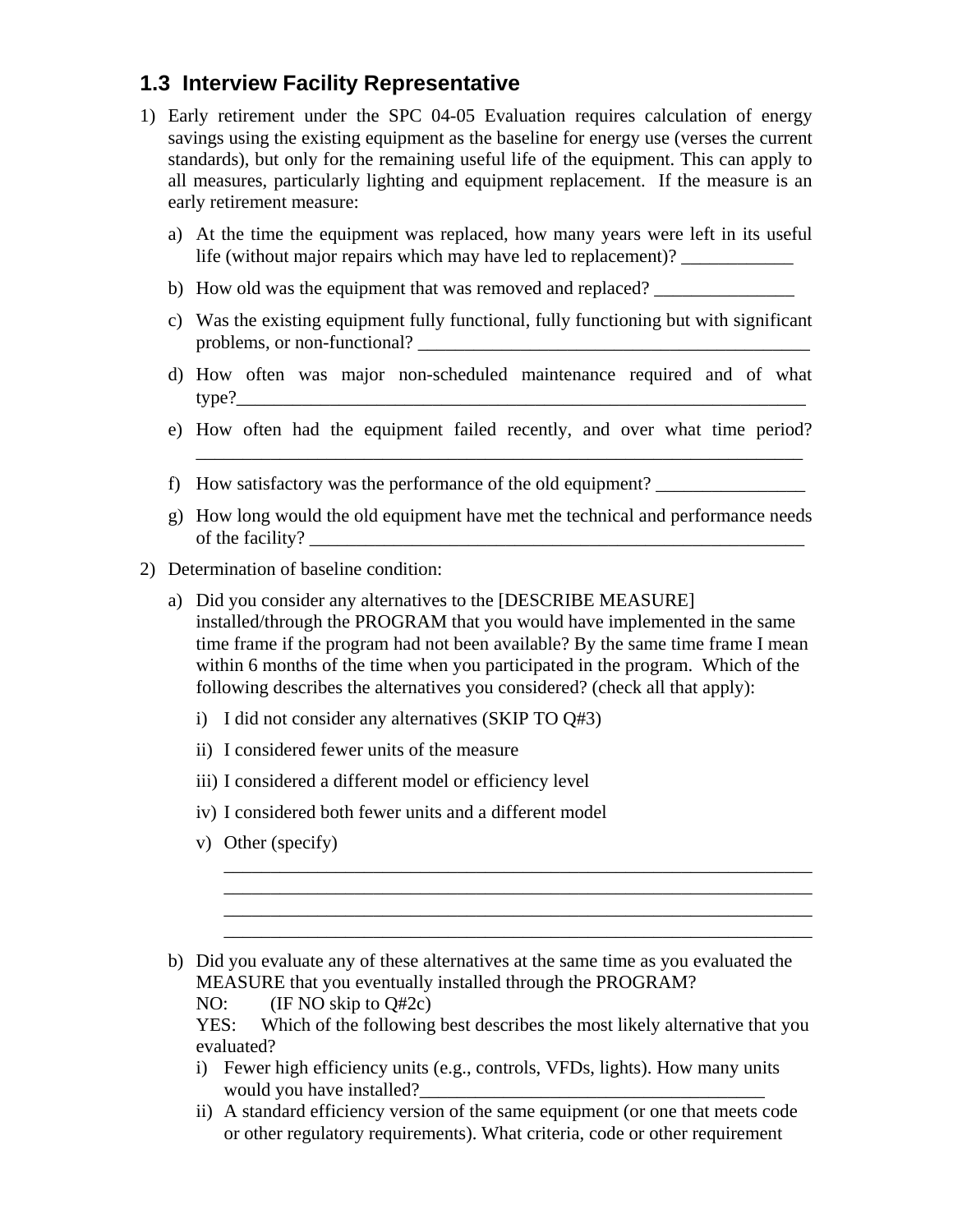would you have used to determine the efficiency of this equipment?

iii) Equipment more efficient than code, but less efficient than we installed through the program. Do you know the efficiency rating or model number of the equipment that you would have installed? If yes, record: If not, ask: In percentage terms, about how much less efficient would this equipment have been compared to the program qualifying equipment you installed?\_\_\_\_\_\_\_\_\_\_\_\_\_\_\_\_\_\_\_\_\_\_\_\_\_\_\_\_\_\_\_\_\_\_\_\_\_\_\_\_\_\_\_\_\_\_\_\_\_\_\_\_\_\_\_

\_\_\_\_\_\_\_\_\_\_\_\_\_\_\_\_\_\_\_\_\_\_\_\_\_\_\_\_\_\_\_\_\_\_\_\_\_\_\_\_\_\_\_\_\_\_\_\_\_\_\_\_\_\_\_\_\_\_\_\_\_\_\_ \_\_\_\_\_\_\_\_\_\_\_\_\_\_\_\_\_\_\_\_\_\_\_\_\_\_\_\_\_\_\_\_\_\_\_\_\_\_\_\_\_\_\_\_\_\_\_\_\_\_\_\_\_\_\_\_\_\_\_\_\_\_\_

\_\_\_\_\_\_\_\_\_\_\_\_\_\_\_\_\_\_\_\_\_\_\_\_\_\_\_\_\_\_\_\_\_\_\_\_\_\_\_\_\_\_\_\_\_\_\_\_\_\_\_\_\_\_\_\_\_\_\_\_\_\_\_

iv) Repair/rewind/refurbish the existing equipment. How long do you think the repaired/rewound/refurbished equipment would have lasted before requiring replacement? \_\_\_\_\_\_\_\_\_\_\_\_\_\_\_\_\_\_\_\_\_\_\_\_\_\_\_\_\_\_\_\_\_\_\_\_\_\_\_\_\_\_\_\_\_\_\_\_\_\_

\_\_\_\_\_\_\_\_\_\_\_\_\_\_\_\_\_\_\_\_\_\_\_\_\_\_\_\_\_\_\_\_\_\_\_\_\_\_\_\_\_\_\_\_\_\_\_\_\_\_\_\_\_\_\_\_\_\_\_\_\_\_\_ \_\_\_\_\_\_\_\_\_\_\_\_\_\_\_\_\_\_\_\_\_\_\_\_\_\_\_\_\_\_\_\_\_\_\_\_\_\_\_\_\_\_\_\_\_\_\_\_\_\_\_\_\_\_\_\_\_\_\_\_\_\_\_

\_\_\_\_\_\_\_\_\_\_\_\_\_\_\_\_\_\_\_\_\_\_\_\_\_\_\_\_\_\_\_\_\_\_\_\_\_\_\_\_\_\_\_\_\_\_\_\_\_\_\_\_\_\_\_\_\_\_\_\_\_\_\_

- v) Something else (specify)
- c) In the absence of the rebate from the PROGRAM, is it more likely that you would have done nothing or is it more likely that you would have installed the alternative that you just described? (IF ALTERNATIVE MORE LIKELY: Can you provide any notes or other documentation regarding your exploration?)

\_\_\_\_\_\_\_\_\_\_\_\_\_\_\_\_\_\_\_\_\_\_\_\_\_\_\_\_\_\_\_\_\_\_\_\_\_\_\_\_\_\_\_\_\_\_\_\_\_\_\_\_\_\_\_\_\_\_\_\_\_\_\_\_\_\_ \_\_\_\_\_\_\_\_\_\_\_\_\_\_\_\_\_\_\_\_\_\_\_\_\_\_\_\_\_\_\_\_\_\_\_\_\_\_\_\_\_\_\_\_\_\_\_\_\_\_\_\_\_\_\_\_\_\_\_\_\_\_\_\_\_\_

\_\_\_\_\_\_\_\_\_\_\_\_\_\_\_\_\_\_\_\_\_\_\_\_\_\_\_\_\_\_\_\_\_\_\_\_\_\_\_\_\_\_\_\_\_\_\_\_\_\_\_\_\_\_\_\_\_\_\_\_\_\_\_\_\_\_

- 3) Does the customer have any reason to believe that there will be any changes in the operation of the primary measure?
	- a) Changes in hours \_\_\_\_\_\_\_\_\_\_\_\_\_\_\_\_\_\_\_\_\_\_\_\_\_\_\_\_\_\_\_\_\_\_\_\_\_\_\_\_\_\_\_\_\_\_\_\_\_\_\_
	- b) Changes in load \_\_\_\_\_\_\_\_\_\_\_\_\_\_\_\_\_\_\_\_\_\_\_\_\_\_\_\_\_\_\_\_\_\_\_\_\_\_\_\_\_\_\_\_\_\_\_\_\_\_\_\_
	- c) Impact on annual kWh savings  $\Box$
	- d) Impact on kW savings \_\_\_\_\_\_\_\_\_\_\_\_\_\_\_\_\_\_\_\_\_\_\_\_\_\_\_\_\_\_\_\_\_\_\_\_\_\_\_\_\_\_\_\_\_\_\_

\_\_\_\_\_\_\_\_\_\_\_\_\_\_\_\_\_\_\_\_\_\_\_\_\_\_\_\_\_\_\_\_\_\_\_\_\_\_\_\_\_\_\_\_\_\_\_\_\_\_\_\_\_\_\_\_\_\_\_\_\_\_\_\_\_\_\_\_\_

\_\_\_\_\_\_\_\_\_\_\_\_\_\_\_\_\_\_\_\_\_\_\_\_\_\_\_\_\_\_\_\_\_\_\_\_\_\_\_\_\_\_\_\_\_\_\_\_\_\_\_\_\_\_\_\_\_\_\_\_\_\_\_\_\_\_\_\_\_ \_\_\_\_\_\_\_\_\_\_\_\_\_\_\_\_\_\_\_\_\_\_\_\_\_\_\_\_\_\_\_\_\_\_\_\_\_\_\_\_\_\_\_\_\_\_\_\_\_\_\_\_\_\_\_\_\_\_\_\_\_\_\_\_\_\_\_\_\_

- 4) Any perceived non-energy benefits, e.g., increased production, increased comfort, new equipment, environmental branding, etc.? \_\_\_\_\_\_\_\_\_\_\_\_\_\_\_\_\_\_\_\_\_\_\_\_\_\_\_\_\_\_\_\_\_\_\_
- 5) Were there any drawbacks to the energy efficiency measure?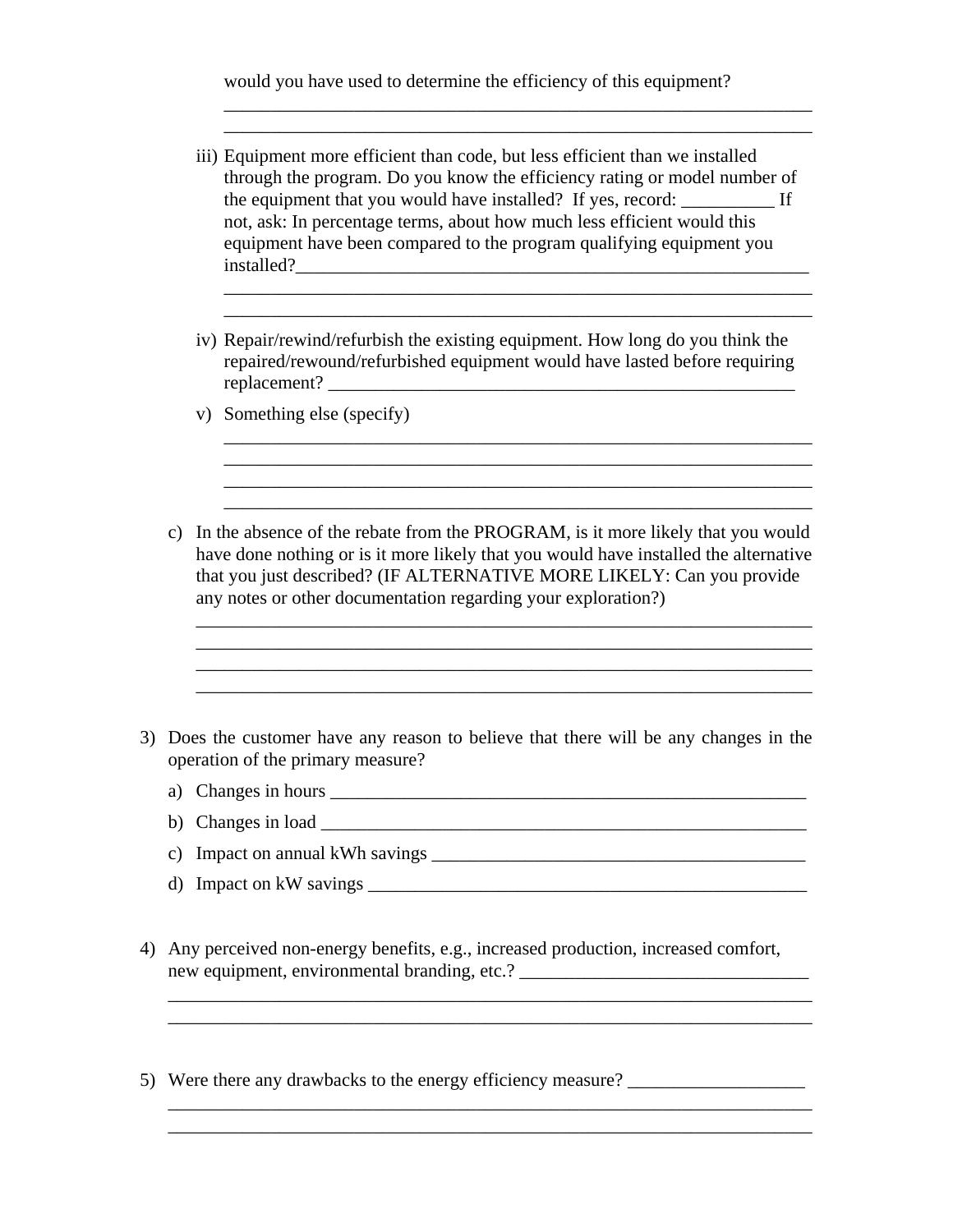6) Was there a production increase when the new measure was installed? \_\_\_\_\_\_\_\_\_ If answer YES, then:

\_\_\_\_\_\_\_\_\_\_\_\_\_\_\_\_\_\_\_\_\_\_\_\_\_\_\_\_\_\_\_\_\_\_\_\_\_\_\_\_\_\_\_\_\_\_\_\_\_\_\_\_\_\_\_\_\_\_\_\_\_\_\_\_\_

- a) Was the production increase enabled by the new equipment? \_\_\_\_\_\_\_\_\_\_\_\_\_\_\_\_\_\_\_
- b) Would you have increased your production if you had not installed the new equipment?\_\_\_\_\_\_\_\_\_\_\_\_\_\_\_\_\_\_\_\_\_\_\_\_\_\_\_\_\_\_\_\_\_\_\_\_\_\_\_\_\_\_\_\_\_\_\_\_\_\_\_\_\_\_\_\_
- 7) Record all measure specific contextual data. (see Measure Specific list in Lookup Tables)

\_\_\_\_\_\_\_\_\_\_\_\_\_\_\_\_\_\_\_\_\_\_\_\_\_\_\_\_\_\_\_\_\_\_\_\_\_\_\_\_\_\_\_\_\_\_\_\_\_\_\_\_\_\_\_\_\_\_\_\_\_\_\_\_\_\_\_\_\_ \_\_\_\_\_\_\_\_\_\_\_\_\_\_\_\_\_\_\_\_\_\_\_\_\_\_\_\_\_\_\_\_\_\_\_\_\_\_\_\_\_\_\_\_\_\_\_\_\_\_\_\_\_\_\_\_\_\_\_\_\_\_\_\_\_\_\_\_\_

\_\_\_\_\_\_\_\_\_\_\_\_\_\_\_\_\_\_\_\_\_\_\_\_\_\_\_\_\_\_\_\_\_\_\_\_\_\_\_\_\_\_\_\_\_\_\_\_\_\_\_\_\_\_\_\_\_\_\_\_\_\_\_\_\_\_\_\_\_

\_\_\_\_\_\_\_\_\_\_\_\_\_\_\_\_\_\_\_\_\_\_\_\_\_\_\_\_\_\_\_\_\_\_\_\_\_\_\_\_\_\_\_\_\_\_\_\_\_\_\_\_\_\_\_\_\_\_\_\_\_\_\_\_\_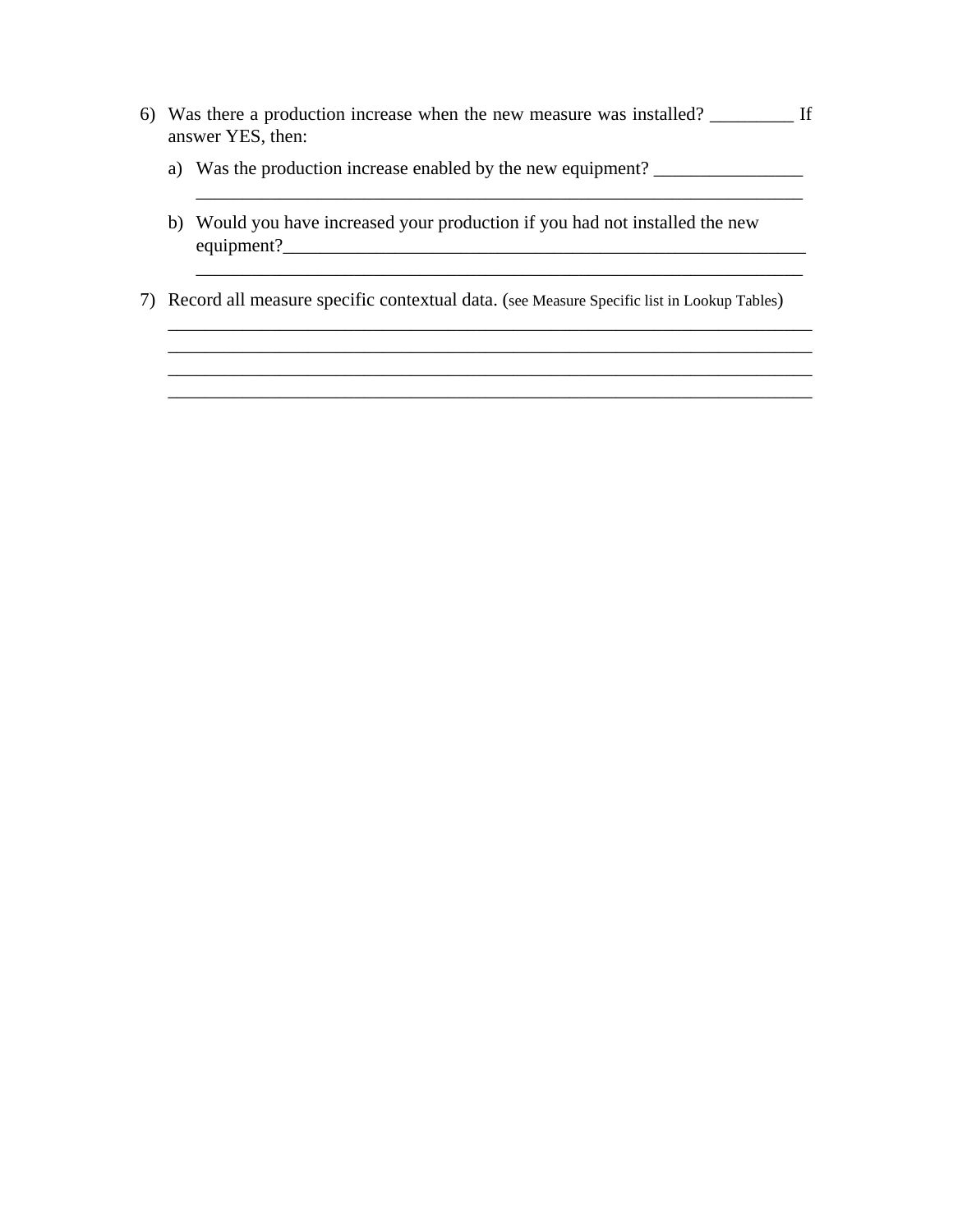# **1.4 MONITORING**

**IOU Application Number:** Itron Project ID: Site Characteristics to be Verified (that could affect the measure impact or approach) Data Collection Method Description \*

The following types of measurement equipment will be used in this evaluation including metering interval and duration for each instrument:

| Num. | <b>Measurement Type</b> | <b>Equipment</b> | <b>Duration</b><br>(weeks) | <b>Interval</b><br>(minutes) |
|------|-------------------------|------------------|----------------------------|------------------------------|
|      |                         |                  |                            |                              |
|      |                         |                  |                            |                              |
|      |                         |                  |                            |                              |

Sensor Calibration and Quality Assurance

Questions to Ask on the Phone or On-Site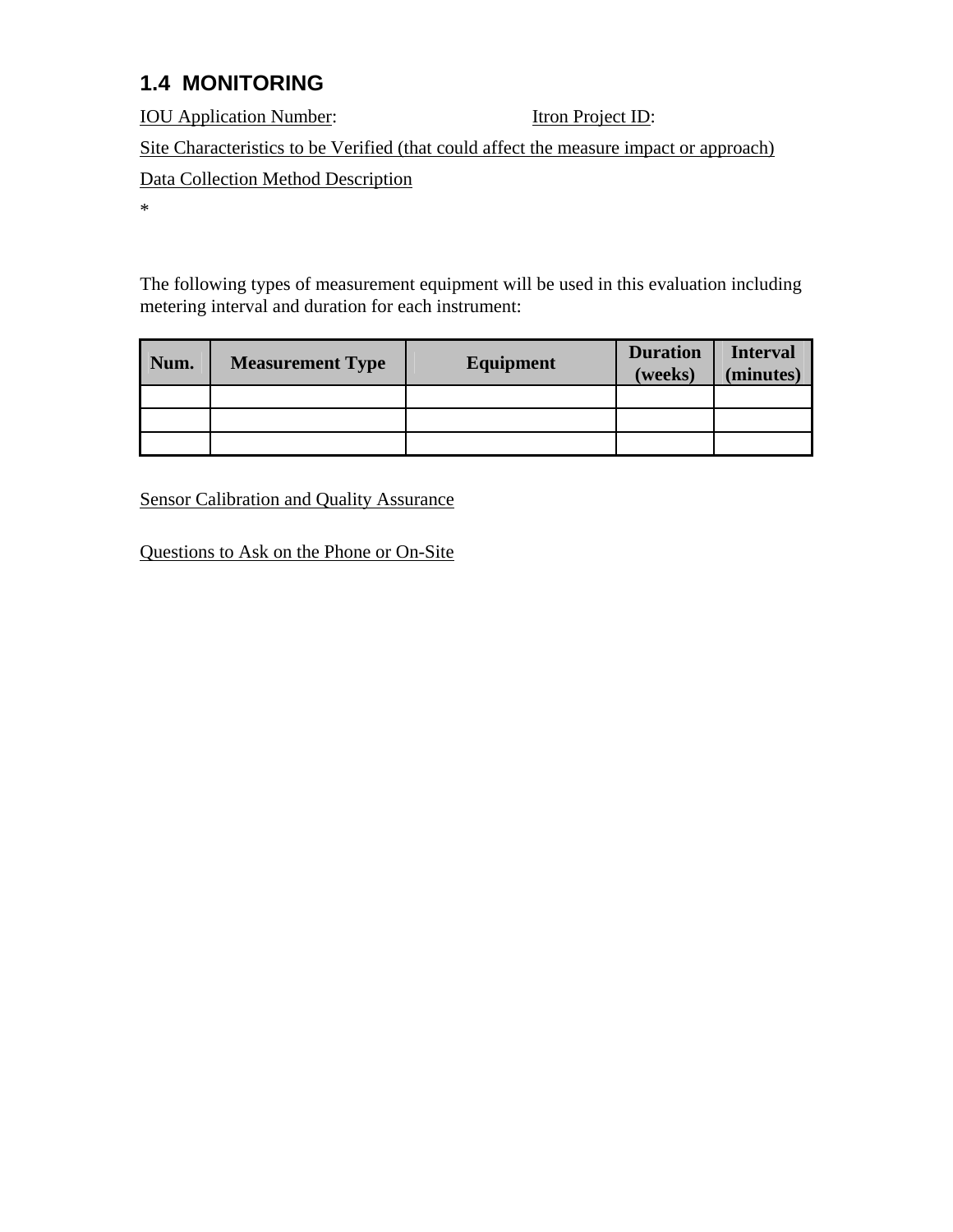# **1.5 Lookup Tables**

#### *1.5.1 Two-Digit Agricultural & Manufacturing 1987 SICs*

- 01 Agricultural production- crops
- 02 Agricultural production- livestock
- 07 Agricultural services
- 08 Forestry
- 09 Fishing, hunting, and trapping
- 20 Food and kindred products
- 21 Tobacco manufactures
- 22 Textile mill products
- 23 Apparel and other textile products
- 24 Lumber and wood products
- 25 Furniture and fixtures
- 26 Paper and allied products
- 27 Printing and publishing
- 28 Chemicals and allied products
- 29 Petroleum and coal products
- 30 Rubber and miscellaneous plastics products
- 31 Leather and leather products
- 32 Stone, clay, glass, and concrete products
- 33 Primary metal industries
- 34 Fabricated metal products
- 35 Industrial machinery and equipment
- 36 Electrical and electronic equipment
- 37 Transportation equipment
- 38 Instruments and related products
- 39 Miscellaneous manufacturing industries

## *1.5.2 Measure Specific Contextual Data*

#### **Heating System**

- $\blacksquare$  Winter occupied setpoint (F)
- **Monitored heating system type (furnace, air/water/ground source heat pump,** boiler)
- **Monitored heating system year of installation**

#### **All Non-Residential Comfort Cooling Measures**

- Summer occupied setpoint  $(F)$
- Total non-backup capacity in tons associated with measure
- Monitored system type—type of coils in supply air fan (refrigerant, chilled water)
- Monitored system supply air flow control strategy (constant, variable volume, or cycling)
- Monitored system outside air strategy (none, fixed %, fixed cfm, economizer)
- Monitored compressor type (reciprocating, screw, centrifugal, scroll, other)
- Monitored packaged unit or chiller make  $&$  model number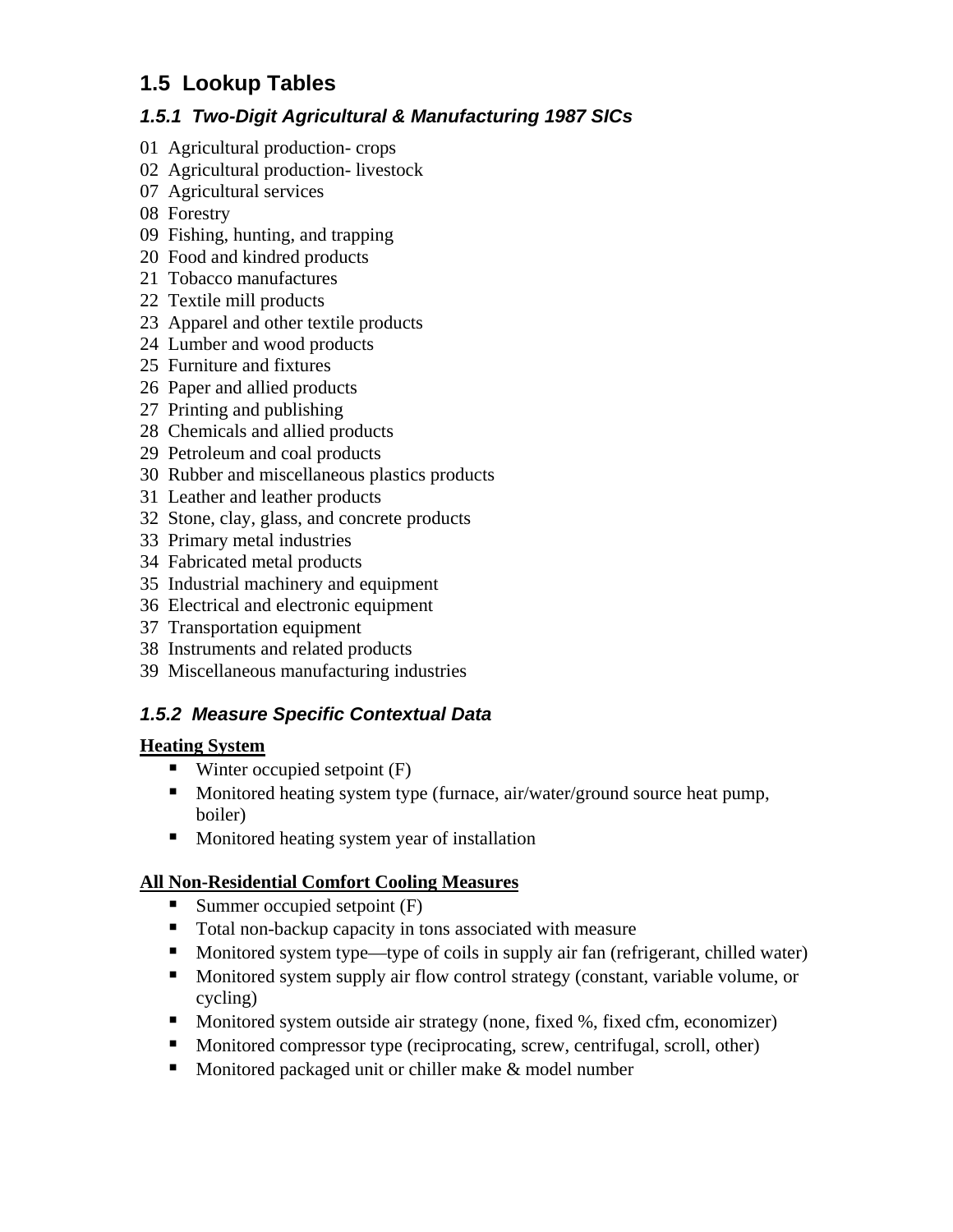#### **Water-Side Measure on Chilled Water-Based Cooling System**

- Chilled water temperature control strategy (constant, reset based on OAT, reset based on load, other)
- Condenser water temperature control strategy (constant, OATdb reset, OATwb reset, load reset, other)

#### **Supply Air Fans**

- **Predominant summer supply air temperature setpoint for areas affected by** measure (F)
- Supply air temperature control scheme for system affected by measure (constant, reset, manually adjusted, other)
- Supply air pressure reset control scheme for system affected by measure (constant, reset, manually adjusted, other)
- Monitored fan type (forward curved, back inclined, airfoil, vane axial, other)
- Monitored fan flow control (constant volume, cycle, VSD, inlet vane, outlet damper, variable pitch, other)
- Monitored motor nameplate hp, volts, amps, efficiency, and power factor

#### **Pumps (Chilled Water and Condenser Water)**

- Monitored pump flow control (constant volume, cycle, VSD, throttle, other)
- Monitored motor nameplate hp, volts, amps, efficiency, and power factor

#### **Cooling Towers**

- Condenser water temperature control strategy (constant, OATdb reset, OATwb reset, load reset, manual reset, other)
- Fan control strategy (single speed, two-speed, variable speed, multiple motors, combination)

#### **Process Refrigeration - Heat Rejection Side Measures**

- Condenser approach temperature  $(F)$
- $\blacksquare$  Minimum head pressure setpoint (psi)

#### **Process Refrigeration - Evaporator Side Measures**

- Defrost type (hot gas, resistance, timer, etc.)
- Load type (refrigerated storage, frozen storage, chilling product, freezing product)

## **Agricultural Pumping**

■ Acres under irrigation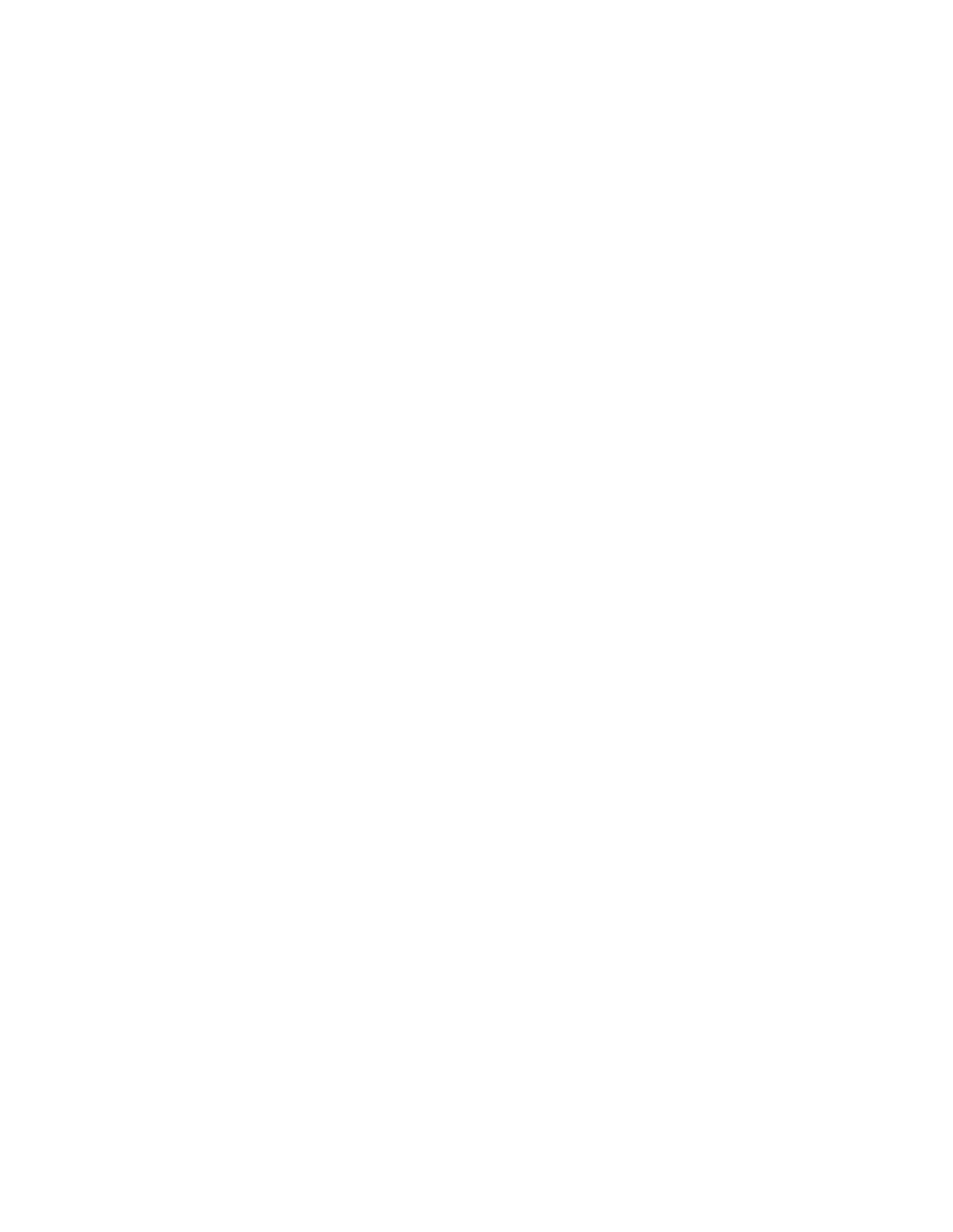# **Methodological Framework for Using the Self-Report Approach to Estimating Net-to-Gross Ratios for Nonresidential Customers**

**Prepared for the Energy Division, California Public Utilities Commission** 

**By** 

**The Nonresidential Net-To-Gross Ratio Working Group** 

**Final Version**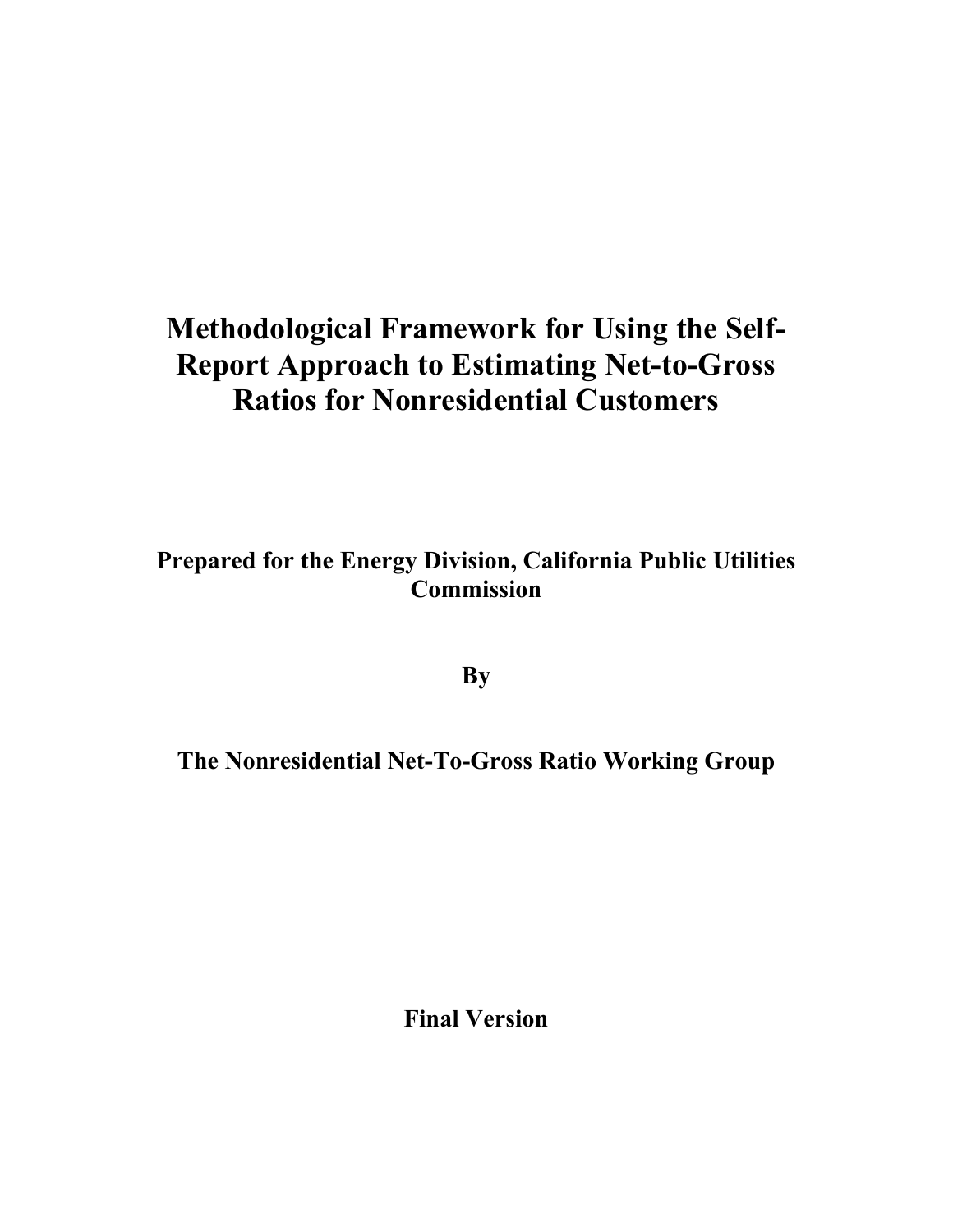## **TABLE OF CONTENTS**

| 1.     | <b>OVERVIEW OF THE LARGE NONRESIDENTIAL FREE RIDERSHIP</b> |  |
|--------|------------------------------------------------------------|--|
|        |                                                            |  |
| 2.     |                                                            |  |
| 3.     |                                                            |  |
| 4.     |                                                            |  |
| 5.     |                                                            |  |
| 5.1.   |                                                            |  |
| 5.1.1. |                                                            |  |
| 5.1.2. |                                                            |  |
| 5.1.3. |                                                            |  |
| 5.1.4. |                                                            |  |
| 5.2.   |                                                            |  |
| 5.3.   |                                                            |  |
| 6.     | <b>NTGR INTERVIEW PROCESS 15</b>                           |  |

## **7. COMPLIANCE WITH SELF-REPORT GUIDELINES 16**

**Appendix A**: References

**Appendix B**: Net-to-Gross Questions and Uses of Data by Level of NTGR Analysis **Appendix C:** NTGR Scoring Algorithm and Example Appendix D: Demonstration of Compliance with the CPUC/ED Guidelines for Estimating Net-to-Gross Ratios Using the Self-Report Approach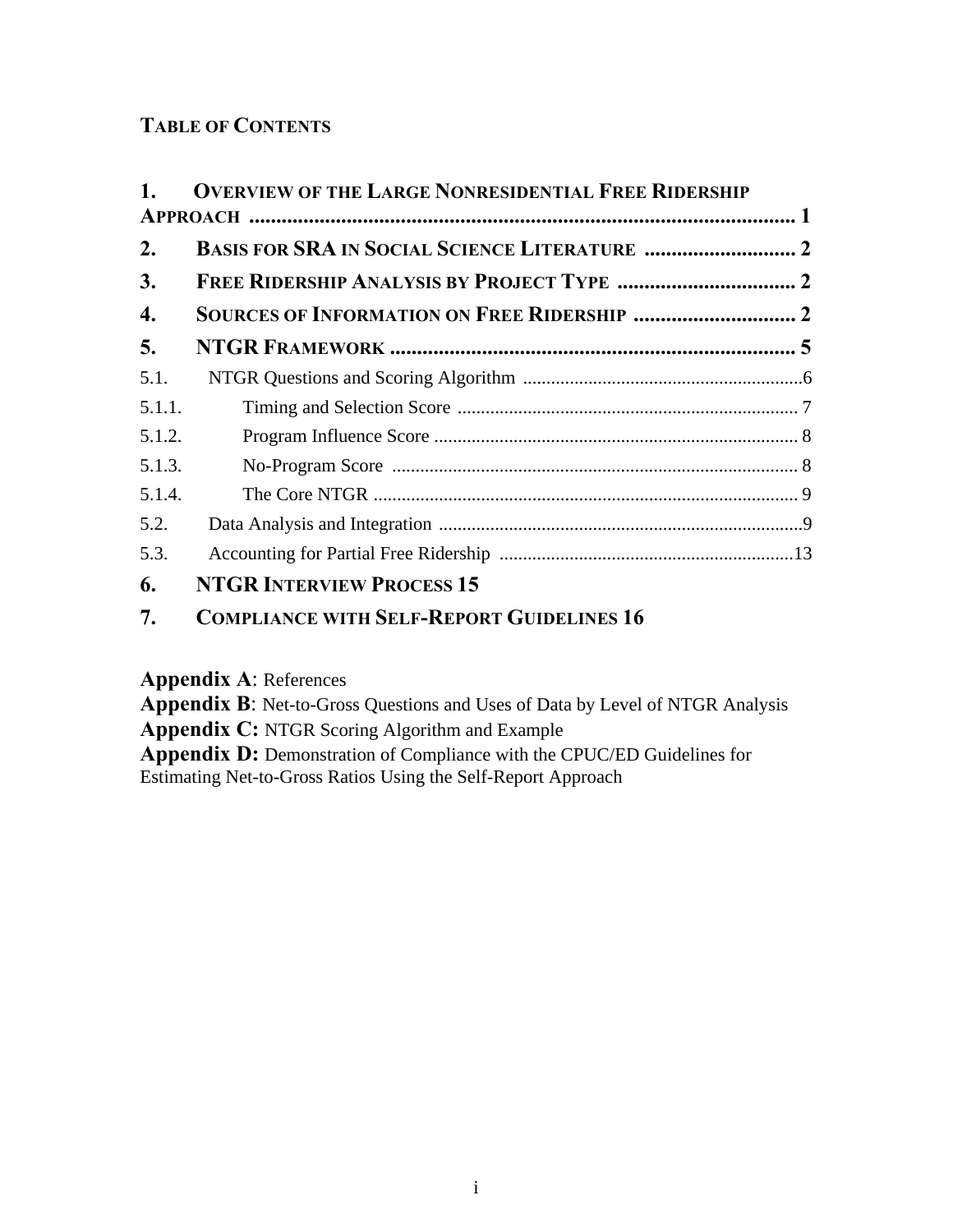## **Acknowledgments**

As part of the evaluation of the 2006-08 energy efficiency programs designed and implemented by the four investor-owned utilities (Pacific Gas & Electric Company, Southern California Edison Company, Southern California Gas Company, and San Diego Gas and Electric Company) and third parties, the Energy Division of the California Public Utilities Commission (CPUC) formed a nonresidential net-to-gross ratio working group that was composed of experienced evaluation professionals. The main purpose of this group was to develop a standard methodological framework, including decision rules, for integrating in a systematic and consistent manner the findings from both quantitative and qualitative information in estimating net-to-gross ratios. The working group, listed alphabetically, was composed of the following evaluation professionals:

- Michael Baker, SBW Consulting
- Fred Coito, KEMA
- Kevin Cooney, Summit Blue Consulting
- Tim Drew, Energy Division, CPUC
- Jennifer Fagan, Itron, Inc.
- Miriam Goldberg, KEMA
- Nick Hall, TecMarket Works
- Kay Hardy, Energy Division, CPUC
- Ken Keating
- John Reed, Innovologie LLC
- Richard Ridge, Ridge & Associates
- Mike Rufo, Itron, Inc.
- Eric Swan, KEMA (formerly of RLW Analytics, Inc.)
- Christina Torok, Itron, Inc.
- Philippus Willems, PWP, Inc.

A public webinar was conducted to obtain feedback from the four investor-owned utilities and other interested stakeholders. The questionnaire was then pre-tested and, based on the pre-test results, finalized in November 2008.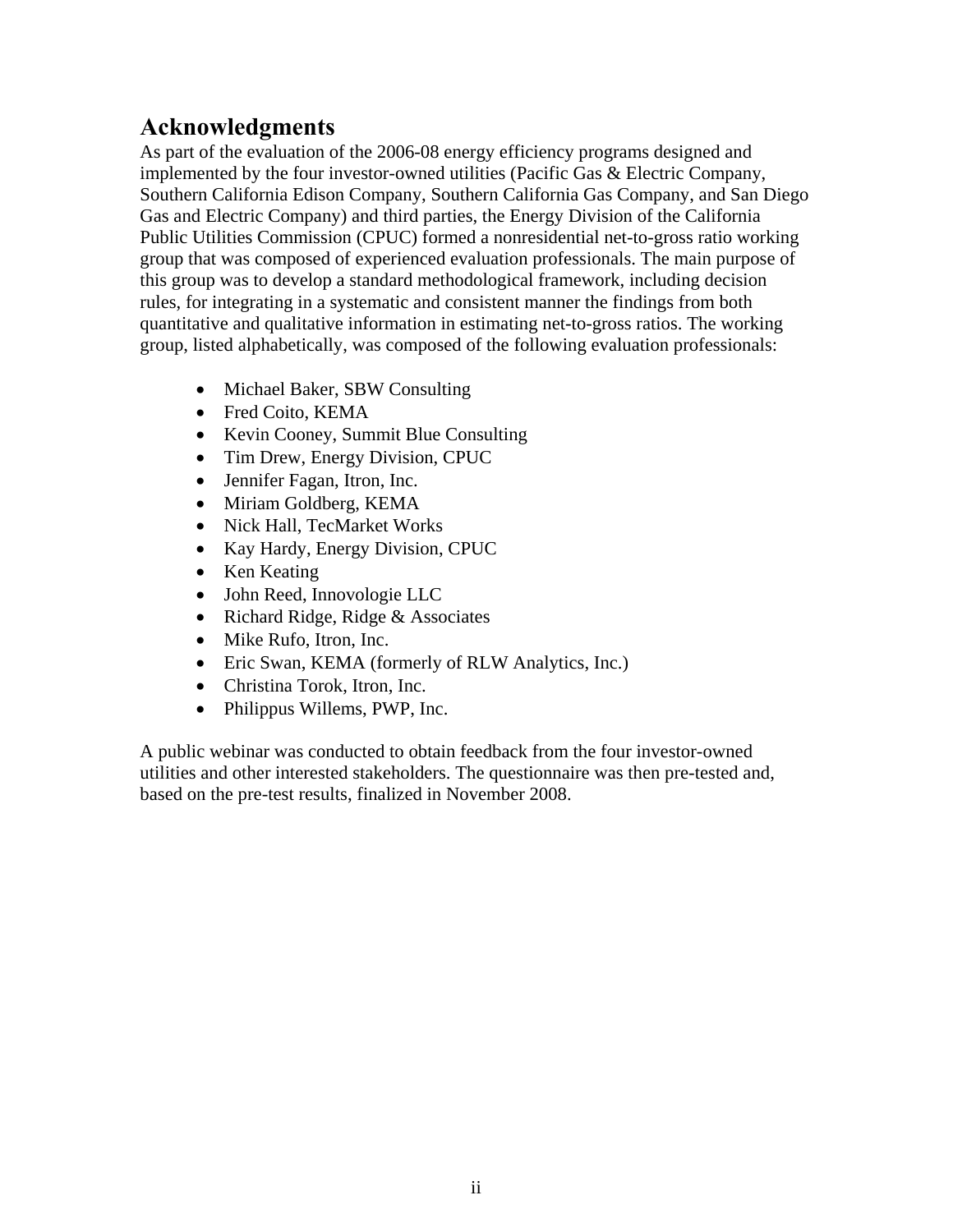## **1. OVERVIEW OF THE LARGE NONRESIDENTIAL FREE RIDERSHIP APPROACH**

The methodology described in this section was developed to address the unique needs of Large Nonresidential customer projects developed through energy efficiency programs offered by the four California investor-owned utilities and third-parties. This method relies exclusively on the Self-Report Approach (SRA) to estimate project and programlevel Net-to-Gross Ratios (NTGRs), since other available methods and research designs are generally not feasible for large nonresidential customer programs. This methodology provides a standard framework, including decision rules, for integrating findings from both quantitative and qualitative information in the calculation of the net-to-gross ratio in a systematic and consistent manner. This approach is designed to fully comply with the *California Energy Efficiency Evaluation: Protocols: Technical, Methodological, and Reporting Requirements for Evaluation Professionals* (Protocols) and the *Guidelines for Estimating Net-To-Gross Ratios Using the Self-Report Approaches* (Guidelines)**,** as demonstrated in Appendix D.

This approach preserves the most important elements of the approaches previously used to estimate the NTGRs in large nonresidential customer programs<sup>1</sup>. However, it also incorporates several enhancements that are designed to improve upon that approach, for example:

- $\blacksquare$  The method introduces a 0 to 10 scoring system for key questions used to estimate the NTGR, rather than using fixed categories that were assigned weights (as was done previously).
- The method asks respondents to jointly consider and rate the importance of the many likely events or factors that may have influenced their energy efficiency decision making, rather than focusing narrowly on only their rating of the program's importance. This question structure more accurately reflects the complex nature of the real-world decision making and should help to ensure that all non-program influences are reflected in the NTGR assessment in addition to program influences.

*It is important to note that the NTGR approach described in this document is a general framework, designed to address all large nonresidential programs. In order to implement this approach on a program-specific basis, it might need to be somewhat customized to reflect the unique nature of the individual programs.* 

 $\overline{a}$ 

 $<sup>1</sup>$  Such as, for example, the NTGR method used to evaluate NTGRs for the California Standard Performance</sup> Contracting Program.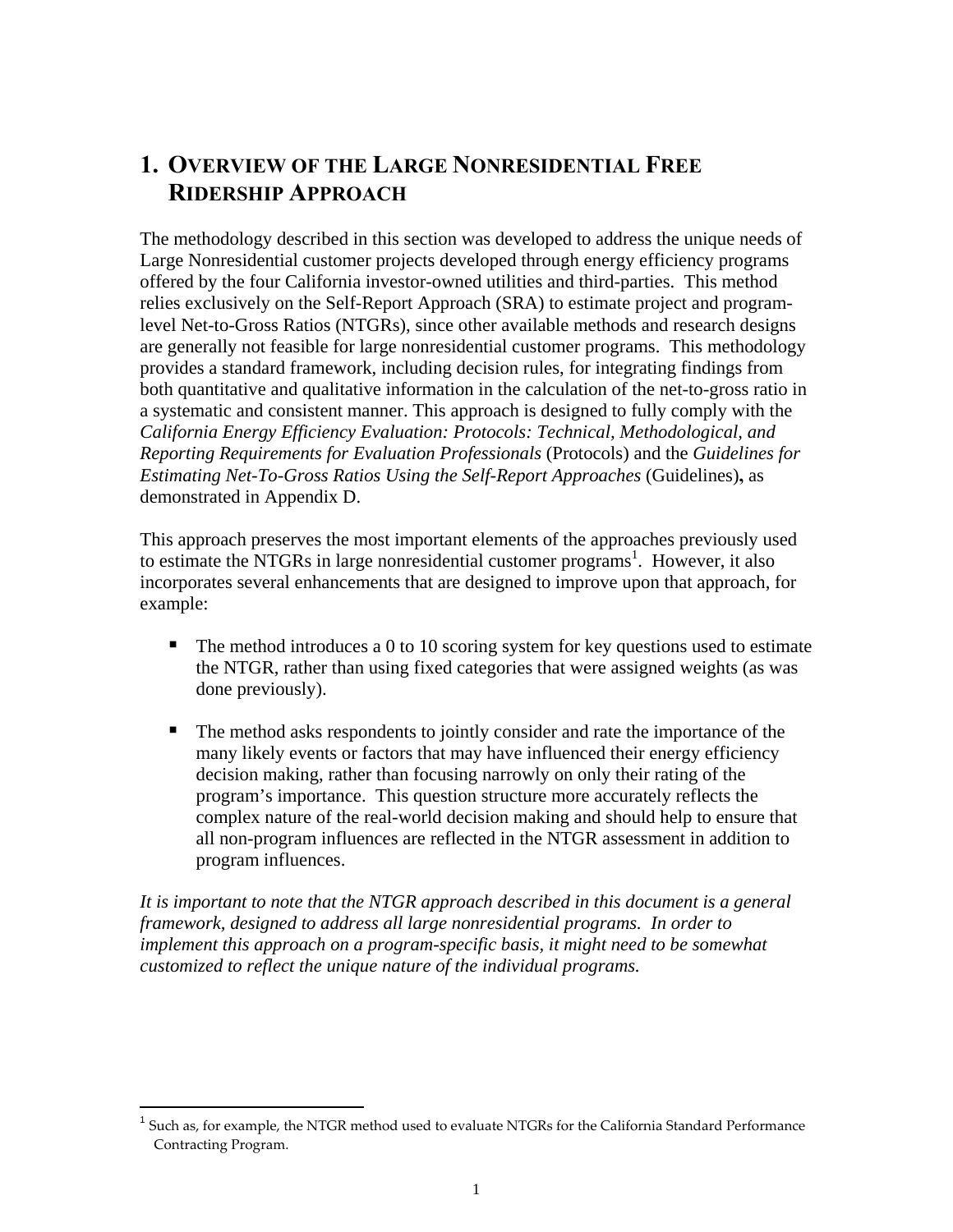## **2. BASIS FOR SRA IN SOCIAL SCIENCE LITERATURE**

The social sciences literature provides strong support for use of the methods used in the SRA to assess program influence. As the *Guidelines* notes,

More specifically, the SRA is a mixed method approach that involves asking one or more key participant decision-makers a series of structured and open-ended questions about whether they would have installed the same EE equipment in the absence of the program as well as questions that attempt to rule out rival explanations for the installation (Weiss, 1972; Scriven, 1976; Shadish, 1991; Wholey et al., 1994; Yin, 1994; Mohr, 1995). In the simplest case (e.g., residential customers), the SRA is based primarily on quantitative data while in more complex cases the SRA is strengthened by the inclusion of additional quantitative and qualitative data which can include, among others, in-depth, openended interviews, direct observation, and review of program records. Many evaluators believe that additional qualitative data regarding the economics of the customer's decision and the decision process itself can be very useful in supporting or modifying quantitatively-based results (Britan, 1978; Weiss and Rein, 1972; Patton, 1987; Tashakkori and Teddlie, 1998). $^2$ 

More details regarding the philosophical and methodological underpinnings of this approach are in Ridge, Willems and Fagan (2009), Ridge, Willems, Fagan and Randazzo (2009) and Megdal, Patil, Gregoire, Meissner, and Parlin (2009). In addition to these two articles, Appendix A provides an extensive listing of references in the social sciences literature regarding the methods employed in the SRA.

## **3. FREE RIDERSHIP ANALYSIS BY PROJECT TYPE**

There are three levels of free-ridership analysis. The most detailed level of analysis, the **Standard – Very Large Project** NTGR, is applied to the largest and most complex projects (representing 10 to 20% of the total) with the greatest expected levels of gross savings<sup>3</sup> The Standard NTGR, involving a somewhat less detailed level of analysis, is applied to projects with moderately high levels of gross savings. The least detailed analysis, the **Basic** NTGR, is applied to all remaining projects. Evaluators must exercise their own discretion as to what the appropriate thresholds should be for each of these three levels.

## **4. SOURCES OF INFORMATION ON FREE RIDERSHIP**

There are five sources of free-ridership information in this study. Each level of analysis relies on information from one or more of these sources. These sources are described below.

 $\overline{\phantom{a}}$ <sup>2</sup> *Guidelines for Estimating Net-To-Gross Ratios Using the Self-Report Approaches*, October 15, 2007, pg.

<sup>3.&</sup>lt;br><sup>3</sup> Note that we do not refer to an Enhanced level of analysis, since this is defined by the Protocols to involve the application of two separate analysis approaches, such as billing analysis or discrete choice modeling.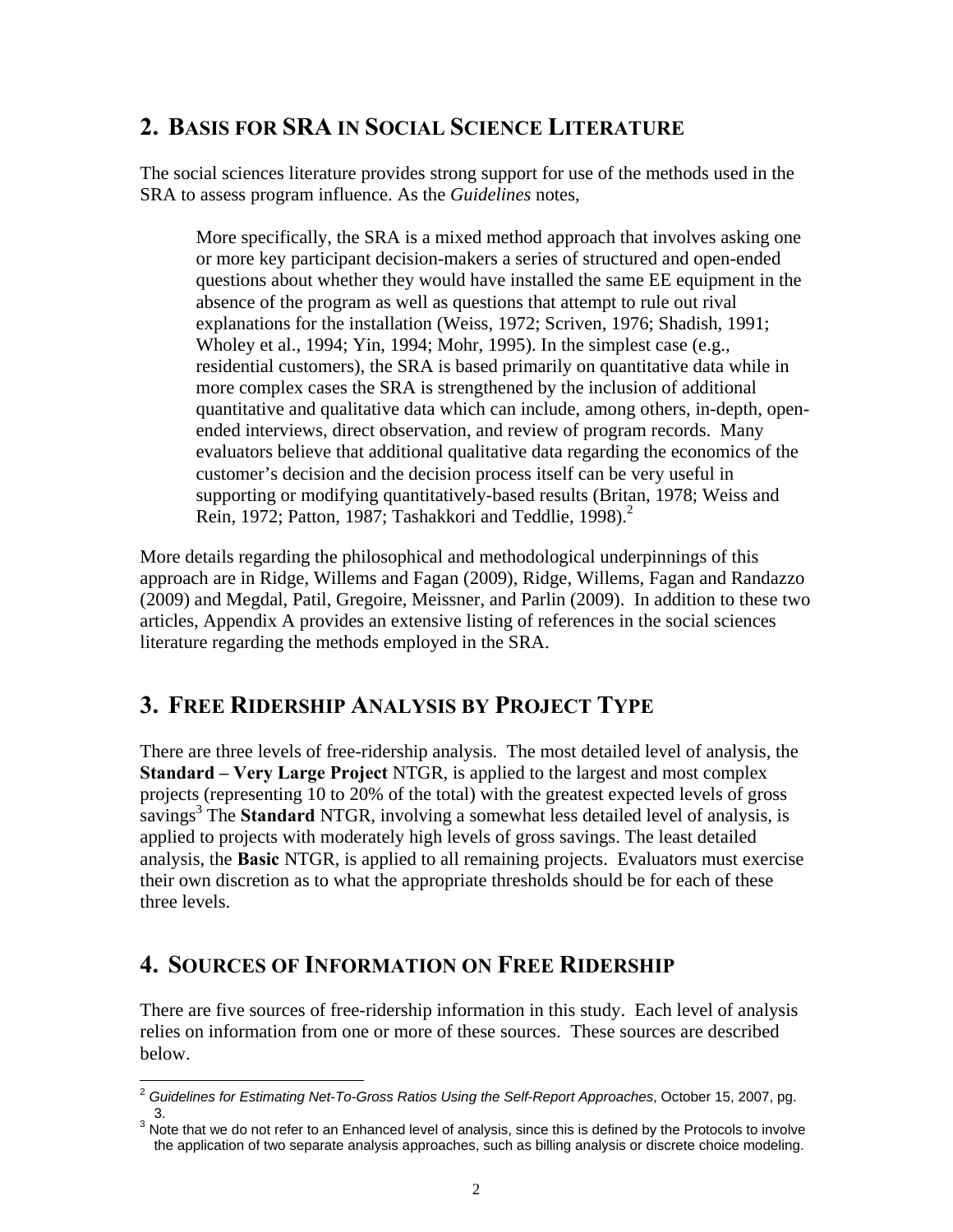- 1. **Program Files**. As described in previous sections of this report, programs often maintain a paper file for each paid application. These can contain various pieces of information which are relevant to the analysis of free-ridership, such as letters written by the utility's customer representatives that document what the customer had planned to do in the absence of the rebate and explain the customer's motivation for implementing the efficiency measure. Information on the measure payback with and without the rebate may also be available.
- 2. **Decision-Maker Surveys**. When a site is recruited, one must also determine who was involved in the decision-making process which led to the implementation of measures under the program. They are asked to complete a Decision Maker survey. This survey obtains highly structured responses concerning the probability that the customer would have implemented the same measure in the absence of the program. First, participants are asked about the timing of their program awareness relative to their decision to purchase or implement the energy efficiency measure. Next, they are asked to rate the importance of the program versus non-program influences in their decision making. Third, they are asked to rate the significance of various factors and events that may have led to their decision to implement the energy efficiency measure at the time that they did. These include:
	- the age or condition of the equipment,
	- information from a feasibility study or facility audit
	- the availability of an incentive or endorsement through the program
	- a recommendation from an equipment supplier, auditor or consulting engineer
	- their previous experience with the program or measure,
	- information from a program-sponsored training course or marketing materials provided by the program
	- the measure being included as part of a major remodeling project
	- a recommendation from program staff, a program vendor, or a utility representative
	- a standard business practice
	- an internal business procedure or policy
	- stated concerns about global warming or the environment
	- a stated desire to achieve energy independence.

In addition, the survey obtains a description of what the customer would have done in the absence of the program, beginning with whether the implementation was an early replacement action. If it was not, the decision maker is asked to provide a description of what equipment would have been implemented in the absence of the program, including both the efficiency level and quantities of these alternative measures. This is used to adjust the gross engineering savings estimate for partial free ridership, as discussed in Section 5.2.

This survey contains a core set of questions for **Basic** NTGR sites, and several supplemental questions for both **Standard and Standard – Very Large** NTGR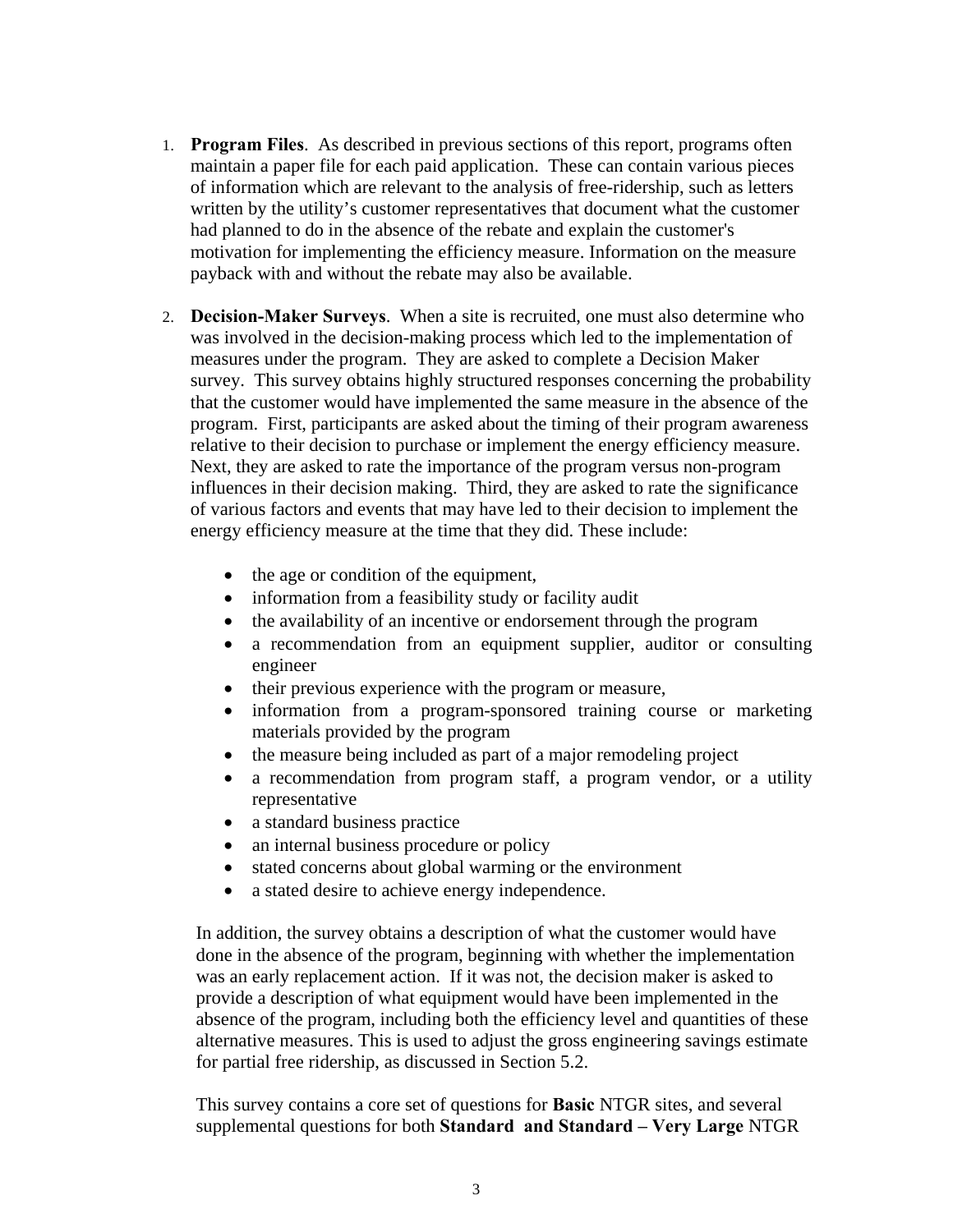sites For example, if a Standard or Standard-Very Large respondent indicates that a financial calculation entered highly into their decision, they are asked additional questions about their *financial criteria* for investments and their rationale for the current project in light of them. Similarly, if they respond that a *corporate policy* was a primary consideration in their decision, they are asked a series of questions about the specific policy that led to their adoption of the installed measure. If they indicate the installation was a *standard practice*, there are supplemental questions to understand the origin and evolution of that standard practice within their organization. These questions are intended to provide a deeper understanding of the decision making process and the likely level of program influence versus these internal policies and procedures. Responses to these questions also serve as a basis for consistency checks to investigate conflicting answers regarding the relative importance of the program and other elements in influencing the decision. In addition, **Standard – Very Large** sites may receive additional detailed probing on various aspects of their installation decision based on industry- or technologyspecific issues, as determined by review of other information sources. For Standard-Very Large sites all these data are used to construct an internally consistent "story" that supports the NTGR calculated based on the overall information given.

- 3. **Vendor Surveys**. A Vendor Survey is completed for all **Standard** and **Standard-Very Large** NTGR sites that utilized vendors, and for **Basic** NTGR sites that indicate a high level of vendor influence in the decision to implement the energy efficient measure. For those sites that indicate the vendor was very influential in decision making, the vendor survey results enter directly into the NTGR scoring. The vendor survey findings are also be used to corroborate Decision Maker findings, particularly with respect to the vendor's specific role and degree of influence on the decision to implement the energy efficient measure. Vendors are queried on the program's significance in their decision to recommend the energy efficient measures, and on their likelihood to have recommended the same measure in the absence of the program. Generally, the vendors contacted as part of this study are contractors, design engineers, distributors, and installers.
- 4. **Utility and Program Staff Interviews**. For the Standard and Standard-Very Large NTGR analyses, interviews with utility staff and program staff are also conducted. These interviews are designed to gather information on the historical background of the customer's decision to install the efficient equipment, the role of the utility and program staff in this decision, and the name and contact information of vendors who were involved in the specification and installation of the equipment.
- 5. **Other information**. For **Standard Very Large Project** NTGR sites, secondary research of other pertinent data sources is performed. For example, this could include a review of standard and best practices through industry associations, industry experts, and information from secondary sources (such as the U.S. Department of Energy's Industrial Technologies Program, Best Practices website URL, http://www1.eere.energy.gov/industry/bestpractices/). In addition, the Standard- Very Large NTGR analysis calls for interviews with other employees at the participant's firm, sometimes in other states, and equipment vendor experts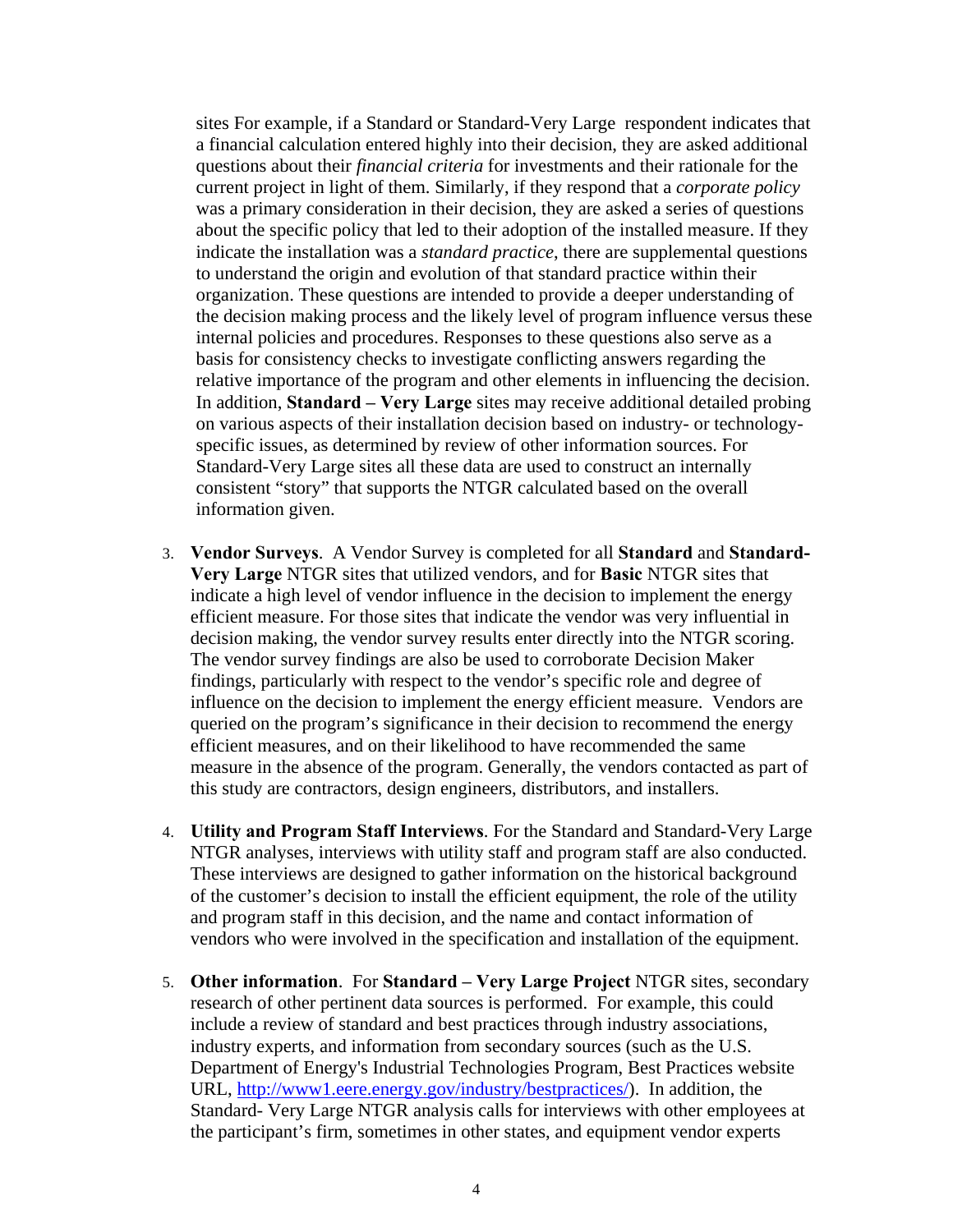from other states where the rebated equipment is being installed (some without rebates), to provide further input on standard practice within each company.

Table 1 below shows the data sources used in each of the three levels of free-ridership analysis. Although more than one level of analysis may share the same source, the amount of information that is utilized in the analysis may vary. For example, all three levels of analysis obtain core question data from the Decision Maker survey.

|                                                | Program<br>File | <b>Decision</b><br><b>Maker</b><br><b>Survey</b><br>Core<br>Question | <b>Vendor</b><br><b>Surveys</b> | <b>Decision</b><br><b>Maker Survey</b><br>Supplemental<br><b>Questions</b> | Utility &<br>Program<br><b>Staff</b><br><b>Interviews</b> | <b>Other</b><br><b>Research</b><br><b>Findings</b> |
|------------------------------------------------|-----------------|----------------------------------------------------------------------|---------------------------------|----------------------------------------------------------------------------|-----------------------------------------------------------|----------------------------------------------------|
| <b>Basic NTGR</b>                              |                 | V                                                                    | $\sqrt{1}$                      |                                                                            | $\sqrt{2}$                                                |                                                    |
| Standard<br><b>NTGR</b>                        |                 | V                                                                    | $\sqrt{1}$                      |                                                                            |                                                           |                                                    |
| <b>Standard NTGR</b><br>Very Large<br>Projects |                 | V                                                                    | $\sqrt{3}$                      | V                                                                          | ٦Ι                                                        | ٦                                                  |

#### **Table 1: Information Sources for Three Levels of NTGR Analysis**

<sup>1</sup>Only performed for sites that indicate a vendor influence score (N3d) greater than maximum of the other program element scores (N3b, N3c, N3g, N3h, N3l).

 $2^2$ Only performed for sites that have a utility account representative

 $3$ Only performed if significant vendor influence reported or if secondary research indicates the installed measure may be becoming standard practice.

Appendix B provides the full battery of Decision Maker and Vendor survey questions along with notes, for each NTGR level, regarding which questions are asked (denoted by an "X"), and the intended uses of the information in the NTGR analysis. In the case of Basic sites, "TRIGGER" means that a vendor influence score greater than the maximum of other program element scores (N3b, N3c, N3g, N3h, N3l) triggers a vendor survey. In the case of Standard and Standard-Very Large NTGR sites, "TRIGGER" means that a score of 6 or greater triggers a further investigation. A copy of the complete survey forms (with lead-in text and skip patterns) are contained in *Final Large Nonresidential NTGR Survey Instruments.XLS* that is available upon request.

## **5. NTGR FRAMEWORK**

The Self-Report-based Net-to-Gross analysis relies on responses to a series of survey questions that are designed to measure the influence of the program on the participant's decision to implement program-eligible energy efficiency measure(s). Based on these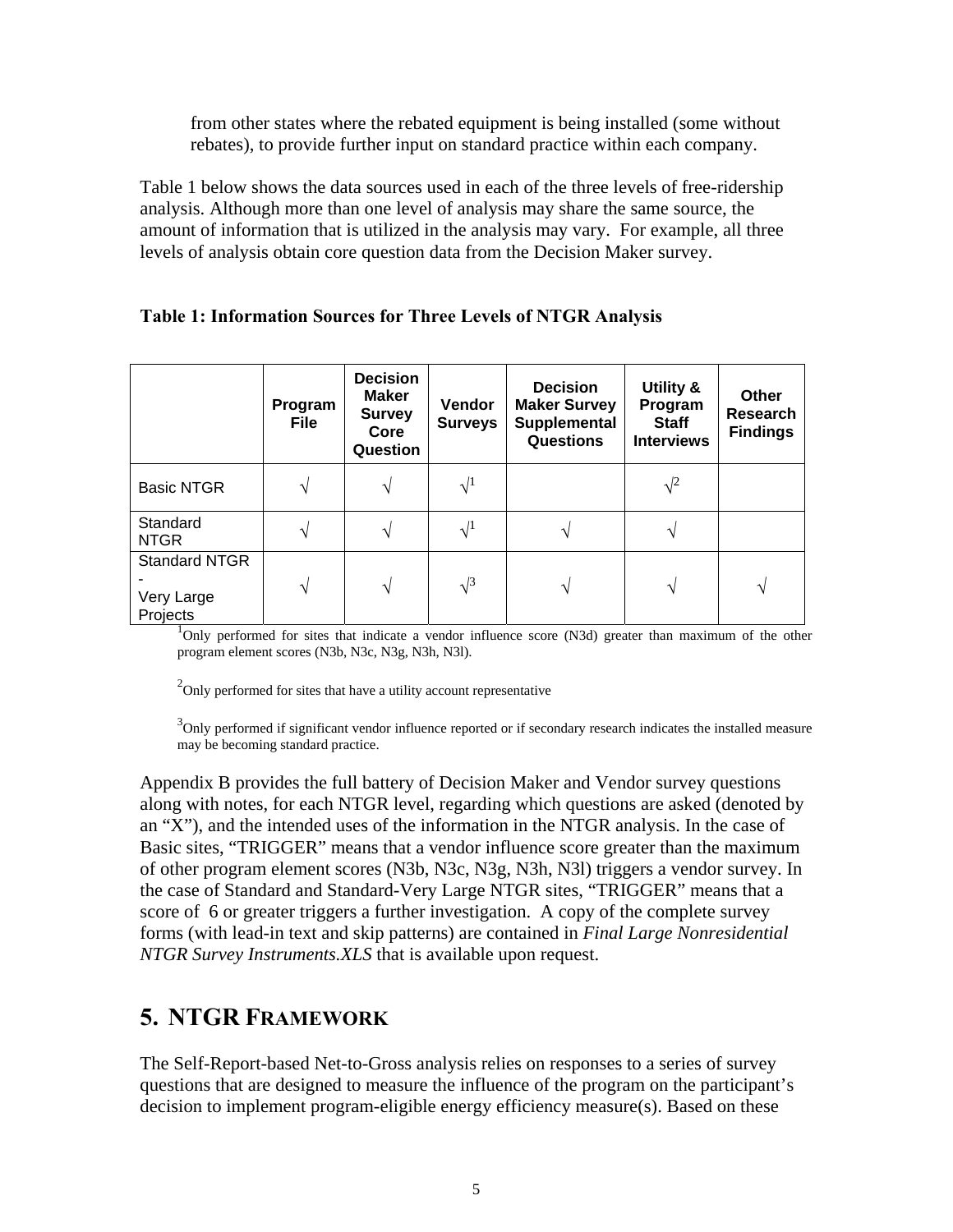responses, a NTGR is derived based on responses to a set of "core" NTGR questions. The NTGR includes the effects of deferred free ridership (i.e., accelerated adoption).

## **5.1. NTGR Questions and Scoring Algorithm**

A self-report NTGR is computed for all NTGR levels using the following approach. Adjustments may be made for **Standard – Very Large** NTGR sites, if the additional information that is collected is inconsistent with information provided through the Decision Maker survey.

The NTGR is calculated as an average of three scores. Each of these scores represents the highest response or the average of several responses given to one or more questions about the decision to install a program measure.

- 1. A **Timing and Selection** score that reflects the influence of the **most important** of various program and program-related elements in the customer's decision to select the specific program measure at this time. Program influence through vendor recommendations is also incorporated in this score.
- 2. A **Program Influence** score that captures the perceived importance of the program (whether rebate, recommendation, training, or other program intervention) relative to non-program factors in the decision to implement the specific measure that was eventually adopted or installed. This score is determined by asking respondents to assign importance values to both the program and most important non-program influences so that the two total 10. The program influence score is adjusted (i.e., divided by 2) if respondents say they had already made their decision to install the specific program qualifying measure before they learned about the program.
- 3. A **No-Program** score that captures the likelihood of various actions the customer might have taken at this time and in the future if the program had not been available (the counterfactual). This score also accounts for deferred free ridership by incorporating the likelihood that the customer would have installed programqualifying measures at a later date if the program had not been available.

When there are multiple questions that feed into the scoring algorithm, as is the case for both the **Timing and Selection** and **No-Program** scores, the maximum score is always used. The rationale for using the maximum value is to capture the most important element in the participant's decision making. Thus, each score is always based on the strongest influence indicated by the respondent. However, high scores that are inconsistent with other previous responses trigger consistency checks and can lead to follow-up questions to clarify and resolve the discrepancy.

The calculation of each of the above scores is discussed below. For each score, the associated questions are presented and the computation of each score is described. For a detailed explanation of the scoring algorithm, including examples, see Appendix C.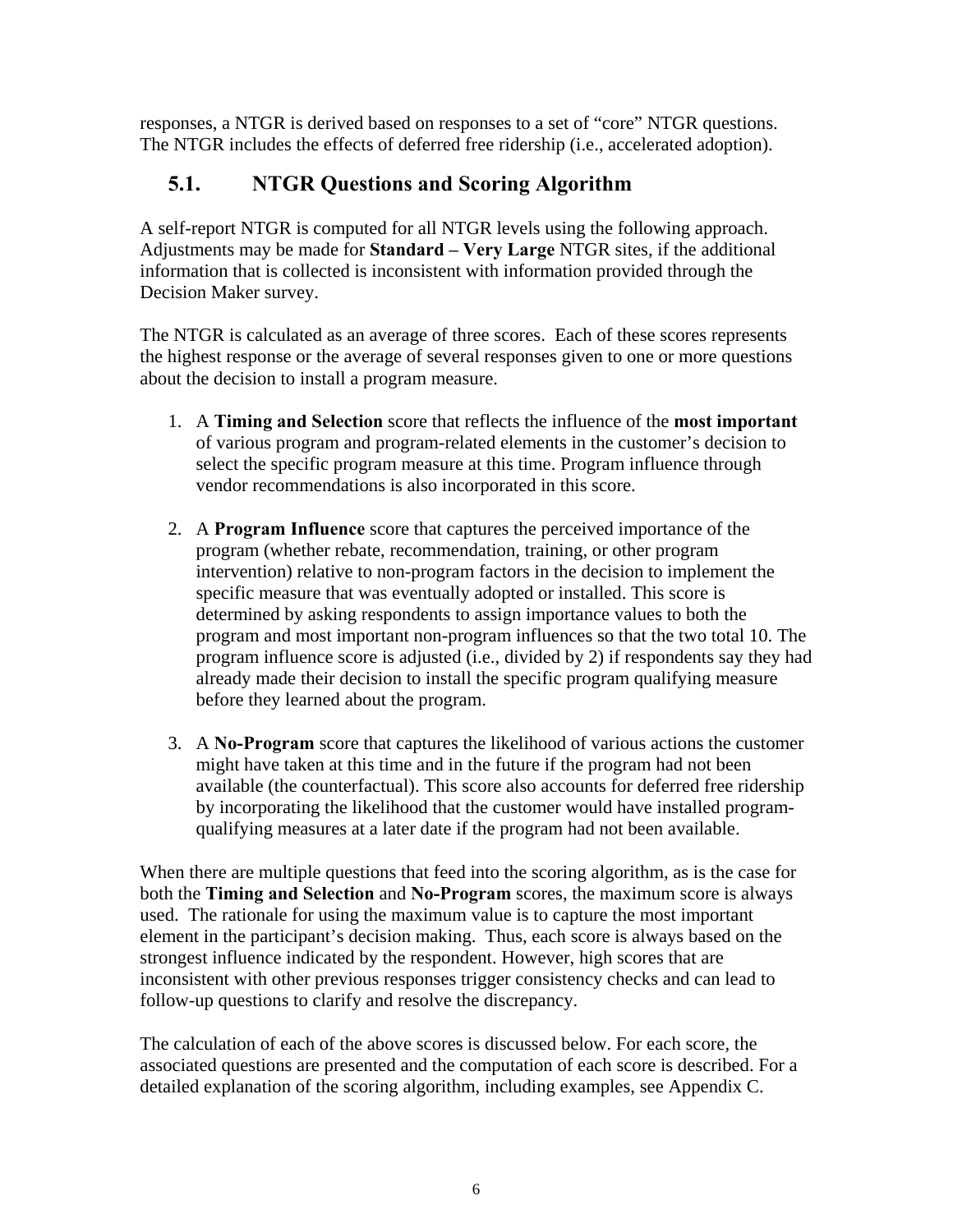#### **5.1.1. Timing and Selection Score**

#### **For the Decision Maker, the questions asked are:**

*I'm going to ask you to rate the importance of the program as well as other factors that might influence your decision to implement [MEASURE.] Think of the degree of importance as being shown on a scale with equally spaced units from 0 to 10, where 0 means not at all important and 10 means very important, so that an importance rating of 8 shows twice as much influence as a rating of 4.* 

Now, using this 0 to 10 rating scale, where 0 means "Not at all important" and 10 means "Very important," please rate the importance of each of the following in your decision to implement this specific [MEASURE] at this time.

- Availability of the PROGRAM rebate
- **Information provided through a recent feasibility study, energy audit or other** types of technical assistance provided through PROGRAM
- **Information from PROGRAM training course**
- **Information from other PROGRAM marketing materials**
- Recommendation from a vendor/supplier (If a score of greater than 5 is given, a vendor interview is triggered)

#### **For the Vendor, the questions asked (if the interview is triggered) are:**

*I'm going to ask you to rate the importance of the [PROGRAM] in influencing your decision to recommend [MEASURE] to [CUSTOMER] and other customers. Think of the degree of importance as being shown on a scale with equally spaced units from 0 to 10, where 0 means not at all important and 10 means very important, so that an importance rating of 8 shows twice as much influence as a rating of 4.*

- 1. Using this 0 to 10 scale where 0 is 'Not at all important" and 10 is "Very Important," how important was the PROGRAM, including incentives as well as program services and information, in influencing your decision to recommend that CUSTOMER install the energy efficiency MEASURE at this time?
- 2. And using a 0 to 10 likelihood scale, where 0 denotes "not at all likely" and 10 denotes "very likely," if the PROGRAM, including incentives as well as program services and information, had not been available, what is the likelihood that you would have recommended this specific energy efficiency MEASURE to CUSTOMER?
- 3. Now, using a 0 to 100 percent scale, in what percent of sales situations did you recommend MEASURE before you learned about the [PROGRAM]?
- 4. And using the same 0 to 100 percent scale, in what percent of sales situations do you recommend MEASURE now that you have worked with the [PROGRAM]?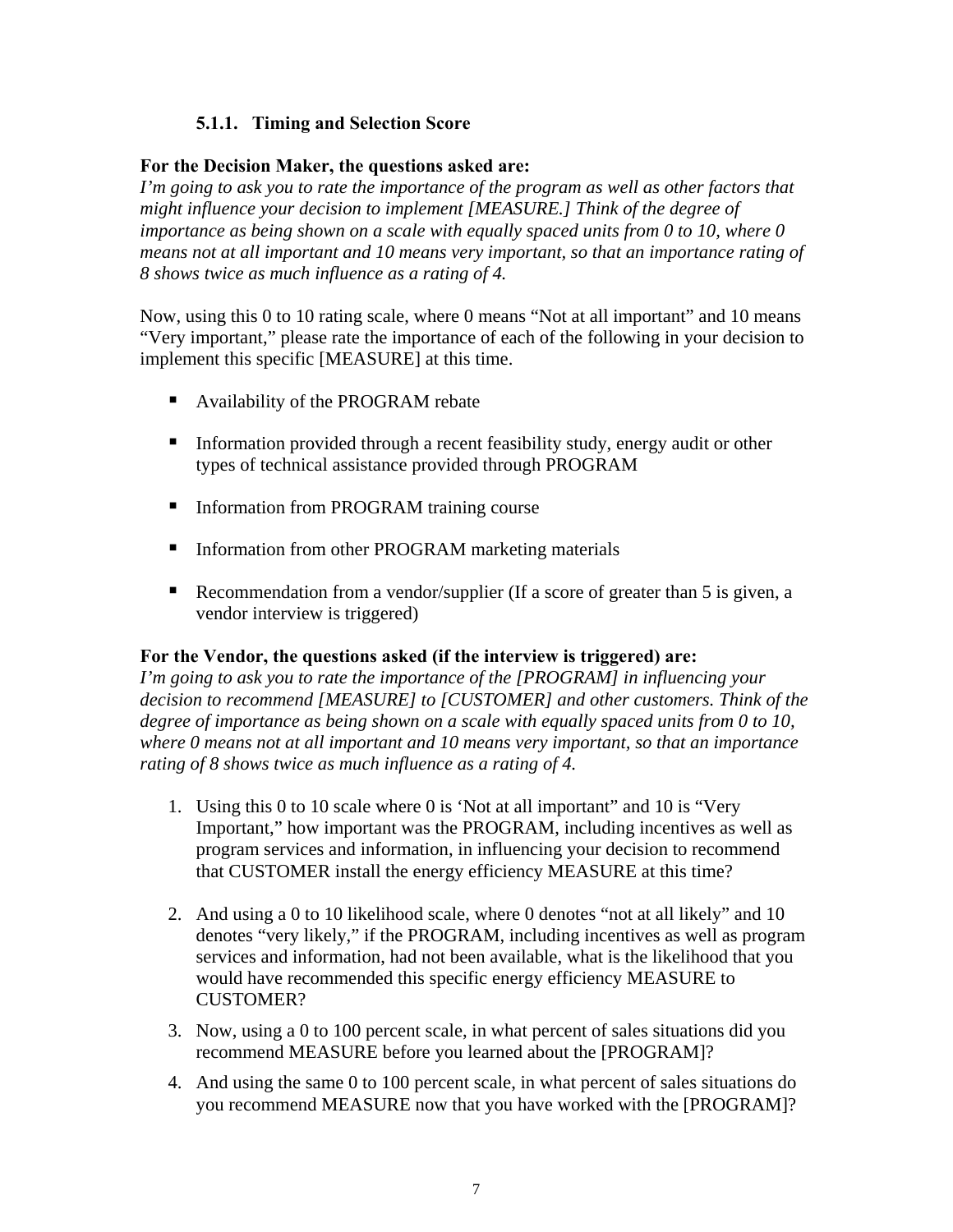- 5. And, using the same 0 to 10 scale where 0 is "Not at all important" and 10 is "Very important", how important in your recommendation were:
	- a. Training seminars provided by UTILITY?
	- b. Information provided by the UTILITY website?
	- c. Your firm's past participation in a rebate or audit program sponsored by UTILITY?

If the Vendor interview is triggered, a score is calculated that captures the highest degree of program influence on the vendor's recommendation. This score (VMAX) is calculated as the MAXIMUM value of the following:

- 1. The response to question 1
- 2. 10 minus the response to question 2
- 3. The response to question 4 minus the response to question 3, divided by 10
- 4. The response to question 5a.
- 5. The response to question 5b.
- 6. The response to question 5c.

Note that vendors are asked an additional question regarding other ways that their recommendations regarding the measure might have been influenced. Their responses are not used in the direct calculation of the NTGR but are potentially useful in making adjustments to the core NTGR.

#### **The Timing and Selection Score is calculated as:**

The highest of the responses to the first four decision maker questions and, if the vendor interview has been triggered, the VMAX score multiplied by the score the decision makers assigned to the vendor recommendation.

#### **5.1.2. Program Influence Score**

#### **The questions asked are**:

- 1. Did you learn about PROGRAM BEFORE or AFTER you decided to implement the specific MEASURE that was eventually adopted or installed?
- 2. Now I'd like to ask you a last question about the importance of the program to your decision as opposed to other factors that may have influenced your decision. Again using the 0 to 10 rating scale we used earlier, where 0 means "Not at all important" and 10 means "Very important," please rate the overall importance of PROGRAM versus the most important of the other factors we just discussed in your decision to implement the specific MEASURE that was adopted or installed. This time I would like to ask you to have the two importance ratings -- the program importance and the non-program importance -- total 10.

#### **The Program Influence score is calculated as:**

The importance of the program, on the 0 to 10 scale, to question 2. This score is reduced by half if the respondent learned about the program after the decision had been made.

#### **5.1.3. No-Program Score**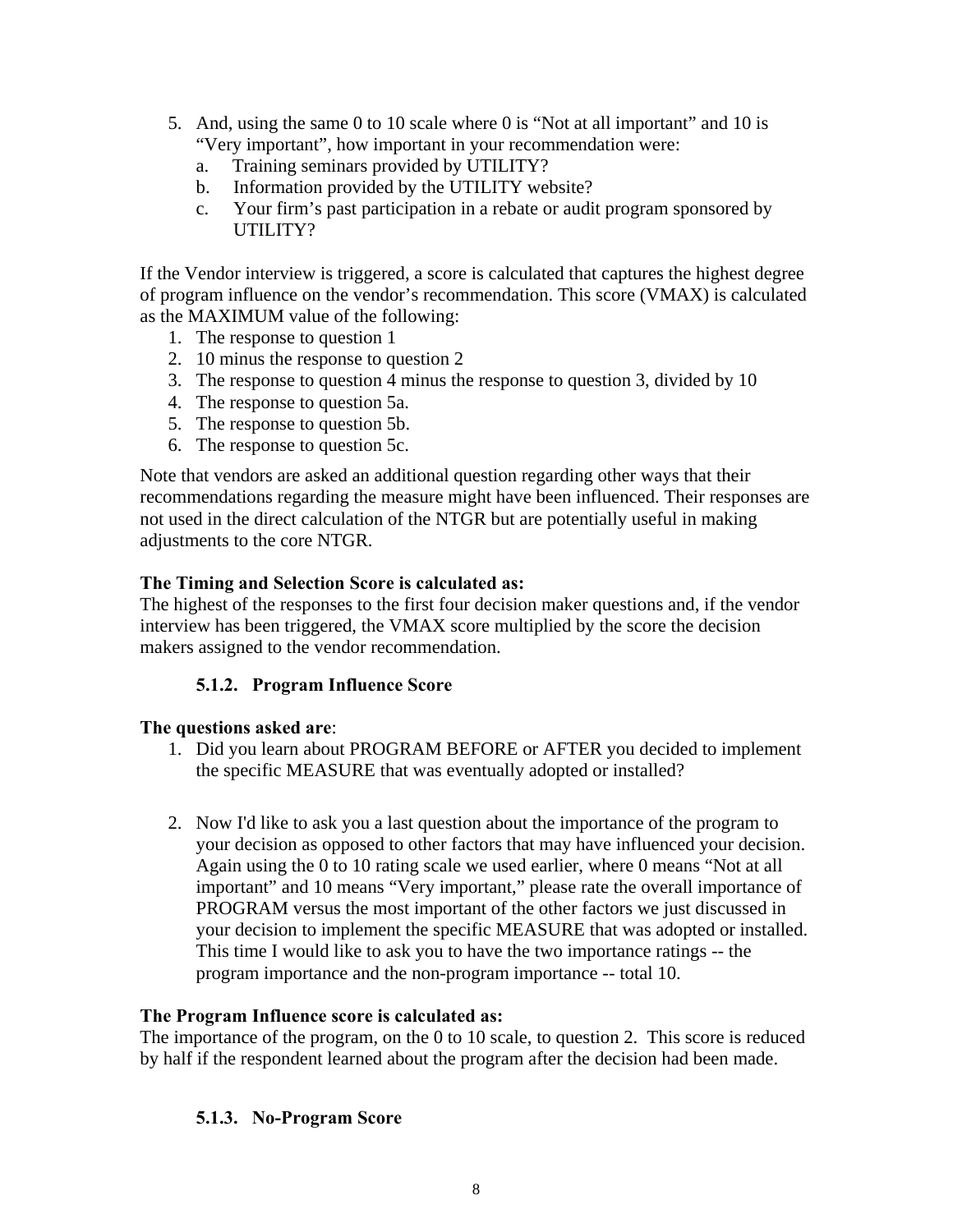#### **The questions asked are:**

- 1. Regarding the installation of this equipment, if the PROGRAM had not been available, using a likelihood scale from 0 to 10, where 0 is "Not at all likely" and 10 is "Extremely likely" how likely is it that you would have installed exactly the same item/equipment, using a 0 to 10 scale, where 0 is not at all likely and 10 is extremely likely?
- 2. IF 1>0. You indicated that there was an "*X"* in 10 likelihood that you would have installed the same equipment if the PROGRAM had not been available. When do you think you would have installed this equipment? Please express your answer in months

| a.             | within 6 months? | (Deferred NTG Value=0)                                    |
|----------------|------------------|-----------------------------------------------------------|
| b.             |                  | 7 to 47 months later (Deferred NTG Value=(months-6)*.024) |
| $\mathbf{C}$ . |                  | 48 or more months later (Deferred NTG Value $=1$ )        |
| d.             | Never            | (Deferred NTG Value=1)                                    |

Note: The value 0.024 is 1 divided by 41 (41 is calculated as  $47 - 6$ ). This assumes that the deferred NTG value is a linear function beginning in month 7 through month 47, increasing 0.024 for each month of deferred installation.

#### **The No-Program Score is calculated as:**

10 minus (the likelihood of installing the same equipment multiplied by one minus the *deferred net-to-gross value* associated with the timing of that installation).

#### **5.1.4. The Core NTGR**

The self-reported core NTGR in most cases is simply the average of the Program Influence, Timing and Selection, and No-Program Scores, divided by 10. The one exception to this is when the respondent indicates a 10 in 10 probability of installing the same equipment at the same time in the absence of the program, in which case the NTGR is based on the average of the Program Influence and No-Program scores only.

## **5.2. Data Analysis and Integration**

The calculation of the Core NTGR is fairly mechanical and is based on the answers to the closed-ended questions. However, the reliance of the Standard NTGR – Very Large on more information from so many different sources requires more of a case study level of effort. The SRA Guidelines point out that a case study is one method of assessing both quantitative and qualitative data in estimating a NTGR. A case study is an organized presentation of all these data available about a particular customer site with respect to all relevant aspects of the decision to install the efficient equipment. In such cases where multiple interviews are conducted eliciting both quantitative and qualitative data and a variety of program documentation has been collected, one will need to integrate all of this information into an internally consistent and coherent story that supports a specific NTGR.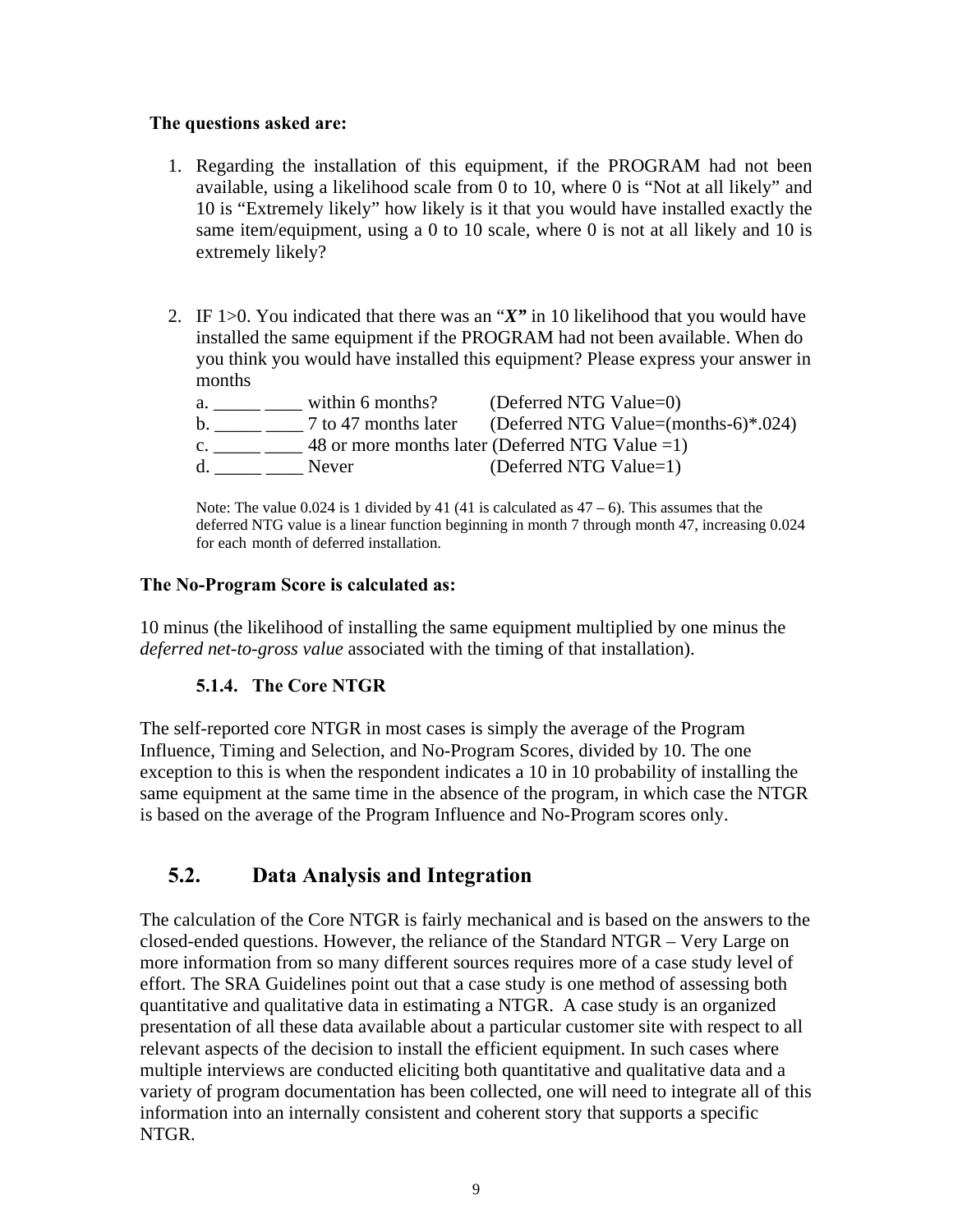The following data sources should be investigated and reviewed as appropriate to supplement the information collected through the decision maker interviews.

- Account Representative Interview
- Utility Program Manager/Staff Interview
- Utility Technical Contractor Interview
- Third party Program Manager Interview
- Evaluation Engineer Interview
- Gross Impact Site Plan/Analysis Review
- Corporate Green/Environmental Policy Review (if mentioned as important)
- Corporate Standard Practice Review (if mentioned as important)
- Industry Standard Practice Review (if mentioned as important)
- Corporate payback review (if mentioned as important)
- Review relevant codes and standards, including regulatory requirements
- Review industry publications, websites, reports such as the Commercial Energy Use Survey, historical purchase data of specific measures etc.

As detailed in the Self-Report NTGR Guidelines, when complementing the quantitative analysis of free-ridership with additional quantitative and qualitative data from multiple respondents and other sources, there are some basic concerns that one must keep in mind. Some of the other data – including interviews with third parties who were involved in the decision to install the energy efficient equipment – may reveal important influences on the customer's decision to install the qualifying program measure. When one chooses to incorporate other data, one should keep the following principles in mind: 1) the method chosen should be balanced. That is, the method should allow for the possibility that the other influence can either increase or decrease the NTGR calculated from the decision maker survey responses, 2) the rules for deciding which customers will be examined for potential other influences should be balanced. In the case of Standard –Very Large interviews, all customers are subject to such a review, so that the pool of customers selected for such examination will not be biased towards ones for whom the evaluator believes the external influence will have the effect of influencing the NTGR in only one direction, 3) the plan for capturing other influences should be based on a well-conceived causal framework. The onus is on the evaluator to build a compelling case using a variety of quantitative and/or qualitative data for estimating a customer's NTGR.

#### **Establishing Rules for Data Integration**

Before the analysis begins, the evaluation team should establish, to the extent feasible, rules for the integration of the quantitative and qualitative data. These rules should be as specific as possible and be strictly adhered to throughout the analysis. Such rules might include instructions regarding when the NTGR based on the quantitative data should be overridden based on qualitative data, how much qualitative data are needed to override the NTGR based on quantitative data, how to handle contradictory information provided by more than one person at a given site, how to handle situations when there is no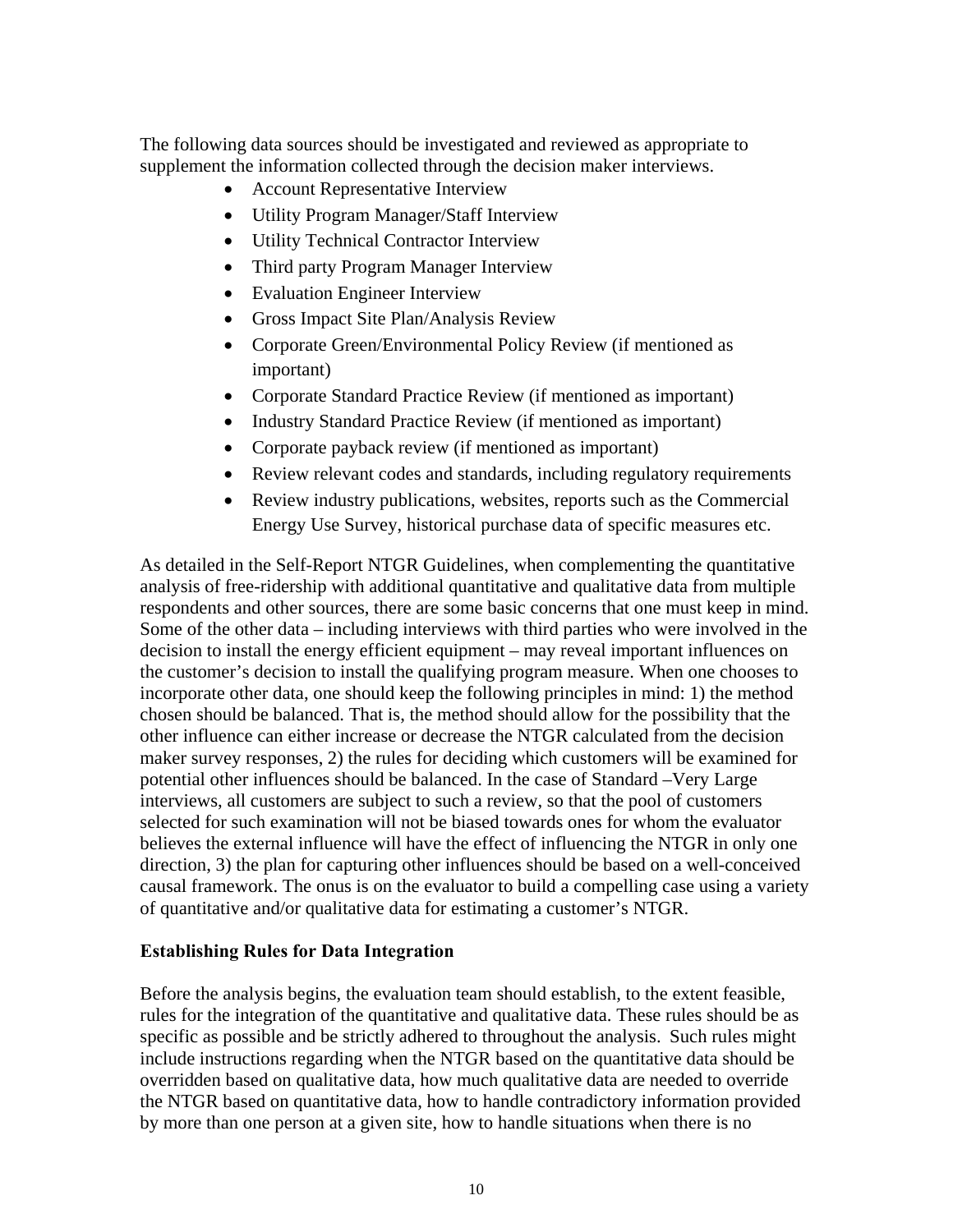decision-maker interview, when there is no appropriate decision-maker interview, or when there is critical missing data on the questionnaire, and how to incorporate qualitative information on deferred free-ridership.

One must recognize that it is difficult to anticipate all the situations that one may encounter during the analysis. As a result, one may refine existing rules or even develop new ones during the initial phase of the analysis. One must also recognize that it is difficult to develop algorithms that effectively integrate the quantitative and qualitative data. It is therefore necessary to use judgment in deciding how much weight to give to the quantitative versus qualitative data and how to integrate the two. The methodology and estimates, however, must contain methods to support the validity of the integration methods through preponderance of evidence or other rules/procedures as discussed above.

For the **Standard-Very Large** cases in the large Nonresidential programs, the quantitative data used in the NTGR Calculator (which calculates the "core" NTGR), together with other information collected from the decision maker regarding the installation decision, form the initial basis for the NTG "story" for each site. Note that in most cases, supplemental data such as tracking data, program application files and results of interviews with program/IOU staff and vendors, will have been completed before the decision maker is contacted and will help guide the non-quantitative questioning in the interview. In practice, this means that most potential inconsistencies between decision maker responses and other sources of information should have been resolved before the interview is complete and data are entered into the NTGR Calculator. For example, if a company has an aggressive "green" policy widely promoted on its website that is not mentioned by the decision makers, the interviewer will ask the respondent to clarify the role of that policy in the decision. Conversely, if the decision maker attributes the decision to install the equipment to a new company wide initiative rather than the program, yet there is no evidence of such an initiative reported by program staff, vendors, or the company's website, the decision maker will be asked to explain the discrepancy so that his or her responses can be changed if needed.

In some cases, however, it may be necessary to modify or override one of the scores contributing to the overall NTGR or the NTGR itself. Before this is done all quantitative and qualitative data will be systematically (and independently) analyzed by two experienced researchers who are familiar with the program, the individual site and the social science theory that underlies the decision maker survey instrument. Each will determine whether the additional information justifies modifying the previously calculated NTGR score, and will present any recommended modifications and their rationale in a well-organized manner, along with specific references to the supporting data. Again, it is important to note that the other influences can have the effect of either increasing or decreasing the NTGR calculated from the decision maker survey responses, and one should be skeptical about a consistent pattern of "corrections" in one direction or another.

Sometimes, *all* the quantitative and qualitative data will clearly point in the same direction while, in others, the *preponderance* of the data will point in the same direction. Other cases will be more ambiguous. In all cases, in order to maximize reliability, it is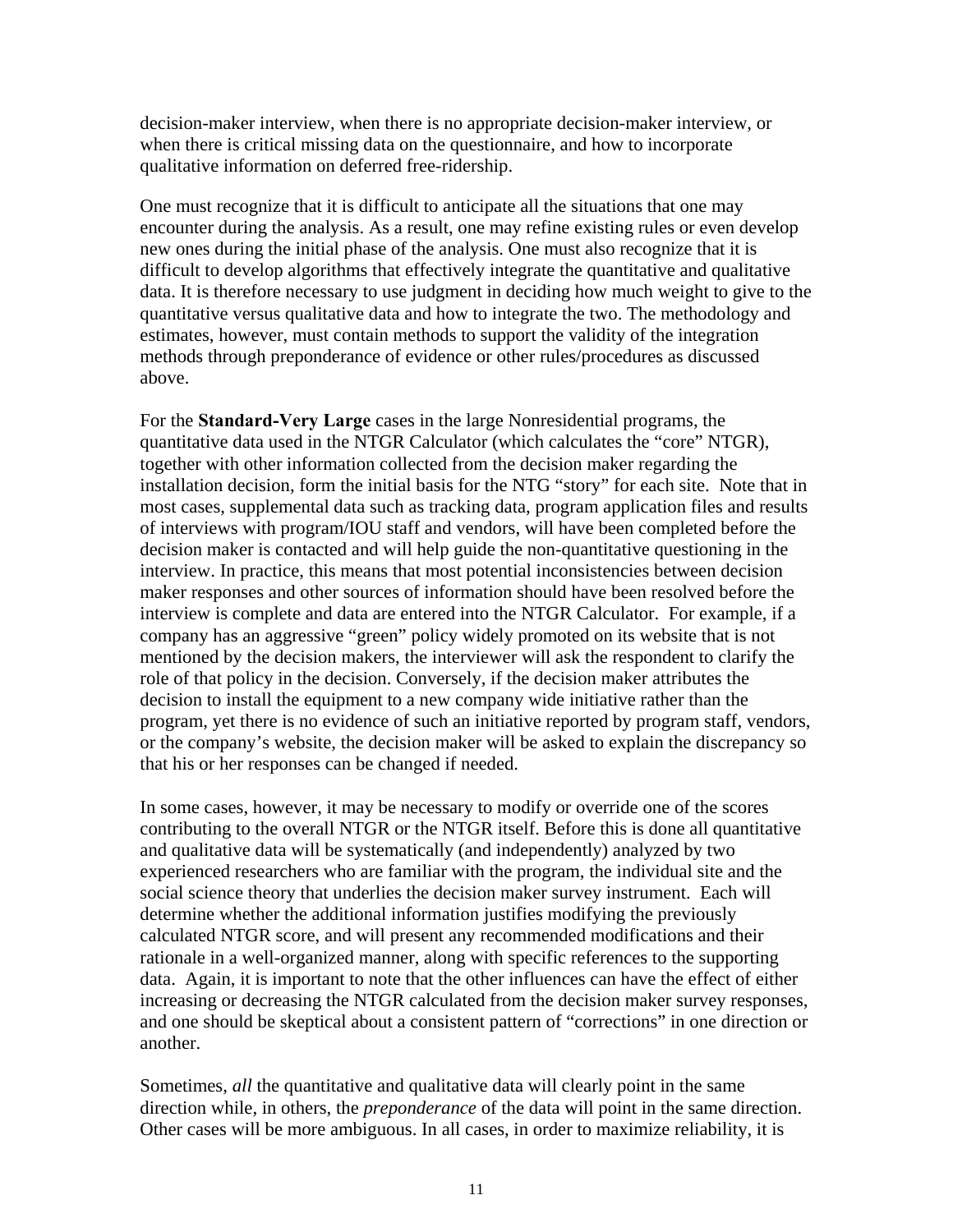essential that more than one person be involved in analyzing the data. Each person must analyze the data separately and then compare and discuss the results. Important insights can emerge from the different ways in which two analysts look at the same set of data. Ultimately, differences must be resolved and a case made for a particular NTGR. Careful training of analysts in the systematic use of rules is essential to insure inter-rater  $reliability<sup>4</sup>$ .

Once the individual analysts have completed their review, they meet to discuss their respective findings and present to the other the rationale for their recommended changes to the Calculator-derived NTGR. Key points of these arguments will be written down in summary form (e.g., Analyst 1 reviewed recent AQMD ruling and concluded that customer would have had to install the same measure within 2 years, not 3, thereby reducing NP score from 7.8 to 5.5) and also presented in greater detail in a workpaper so that an independent reviewer can understand and judge the data and the logic underlying each NTGR estimate. Equally important, the CPUC will have all the essential data to enable them to replicate the results, and if necessary, to derive their own estimates.

The outcome of the reconciliation by two analysts determines the final NTGR for a specific project. Again, the reasoning behind the "negotiated" final value must be thoroughly documented in a workpaper, while a more concise summary description of the rationale can be included in the NTGR Calculator workbook (e.g., Analyst 1 and Analyst 2 agreed that the NTGR score should have been higher than the calculated value of 0.45 because of extensive interaction between program technical staff and the customer, but they disagreed on whether this meant the NTGR should be .6 or .7. After discussion, they agreed on a NTGR of .65 as reflecting the extent of program influence on the decision).

In summary, it has been decided that supplemental data from non-core NTG questions collected through these surveys should be used in the following ways in the California Large Nonresidential evaluations:

- Vendor interview data will be used at times in the direct calculation of the NTGR. It will also be used to provide context and confirming/contradictory information for Standard-Very Large decision maker interviews.
- Qualitative and quantitative information from other sources (e.g., industry data, vendor estimates of sales in no-program areas, and other data as described above) may be used to alter core inputs only if contradictions are found with the core survey responses. Since judgments will have to be made in deciding which information is more compelling when there are contradictions, supplemental data are reviewed independently by two senior analysts, who then summarize their findings and recommendations and together reach a final NTGR value.

 $\overline{a}$ 

<sup>&</sup>lt;sup>4</sup> Inter-rater reliability is the extent to which two or more individuals (coders or raters) agree. Inter-rater reliability addresses the consistency of the implementation of a rating system.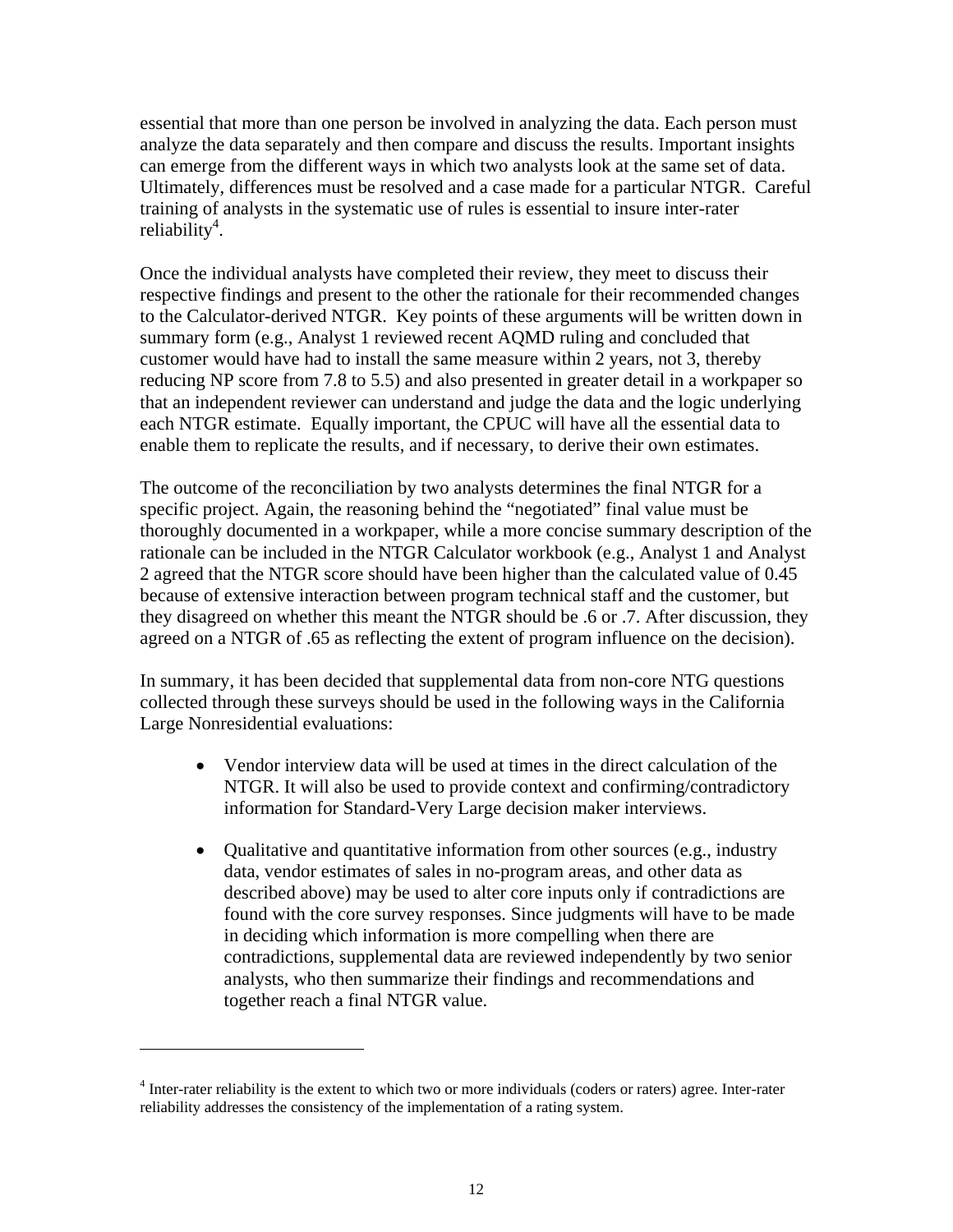- Responses will also be used to construct a NTGR "story" around the project; that is they will help to provide the context and rationale for the project. This is particularly valuable in helping to provide guidance to program design for future years. It may be, for example, that responses to the core questions yield a high NTGR for a project, but additional information sources strongly suggest that the program qualifying technology has since become standard practice for the firm or industry, so that free ridership rates in future years are likely to be higher if program rules are not changed.
- Findings from other non-core NTGR questions (e.g., Payback Battery, Corporate Policy Battery) are also be used to **cross-check the consistency** of responses to core NTGR questions. When an inconsistency is found, it is presented to the Decision Maker respondent who is then be asked to explain and resolve it if they can. If they are not able to do so, their responses to the core NTGR question with the inconsistency may be overridden by the findings from these supplemental probes. These situations are handled on a case-by-case basis; however consistency checks are programmed into the CATI survey instrument used for the Basic and Standard cases.

Finally, some analysis of additional information beyond the close-ended questions that are used to calculate the Core NTGR could be done for the **Standard NTGR**. For example information regarding the financial criteria used to make capital investments, corporate policy regarding the purchase of energy efficiency equipment or the influence of standard practice in the same industry as the participant could be taken into account and used to make adjustments to the Core NTGR in a manner similar what is done for the Standard – Very Large NTGR.

## **5.3. Accounting for Partial Free Ridership**

Partial free-ridership can occur when, in the absence of the program, the participant would have installed something more efficient than the program-assumed baseline efficiency but not as efficient as the item actually installed as a result of the program.

In situations where there is partial free ridership, the assumed baseline condition is affected. Absent partial free ridership, the assumed baseline would normally be based on existing equipment (in early replacement cases), on code requirements (in normal replace on burnout cases), or on a level above current code (e.g., this could be a market average or value purposefully set above code minimum but below market average; in this case, the definition and requirement would typically be defined by a specific program's baseline rules). In some cases, there may be a "dual" baseline (more specifically, a baseline that changes over the measure's EUL) if the project involves early replacement plus partial free ridership. In such cases, the baseline basis for estimating savings is the existing equipment over the remaining useful life (RUL) of the equipment, and then a baseline of likely intermediate efficiency equipment (e.g., code or above) for the remainder of the analysis period (i.e., the period equal to the EUL-RUL). When there is partial free ridership, the baseline equipment that would have been installed absent the program is of an intermediate efficiency level (resulting in lower energy savings than that assumed by the program if the program took in situ equipment efficiency as the basis for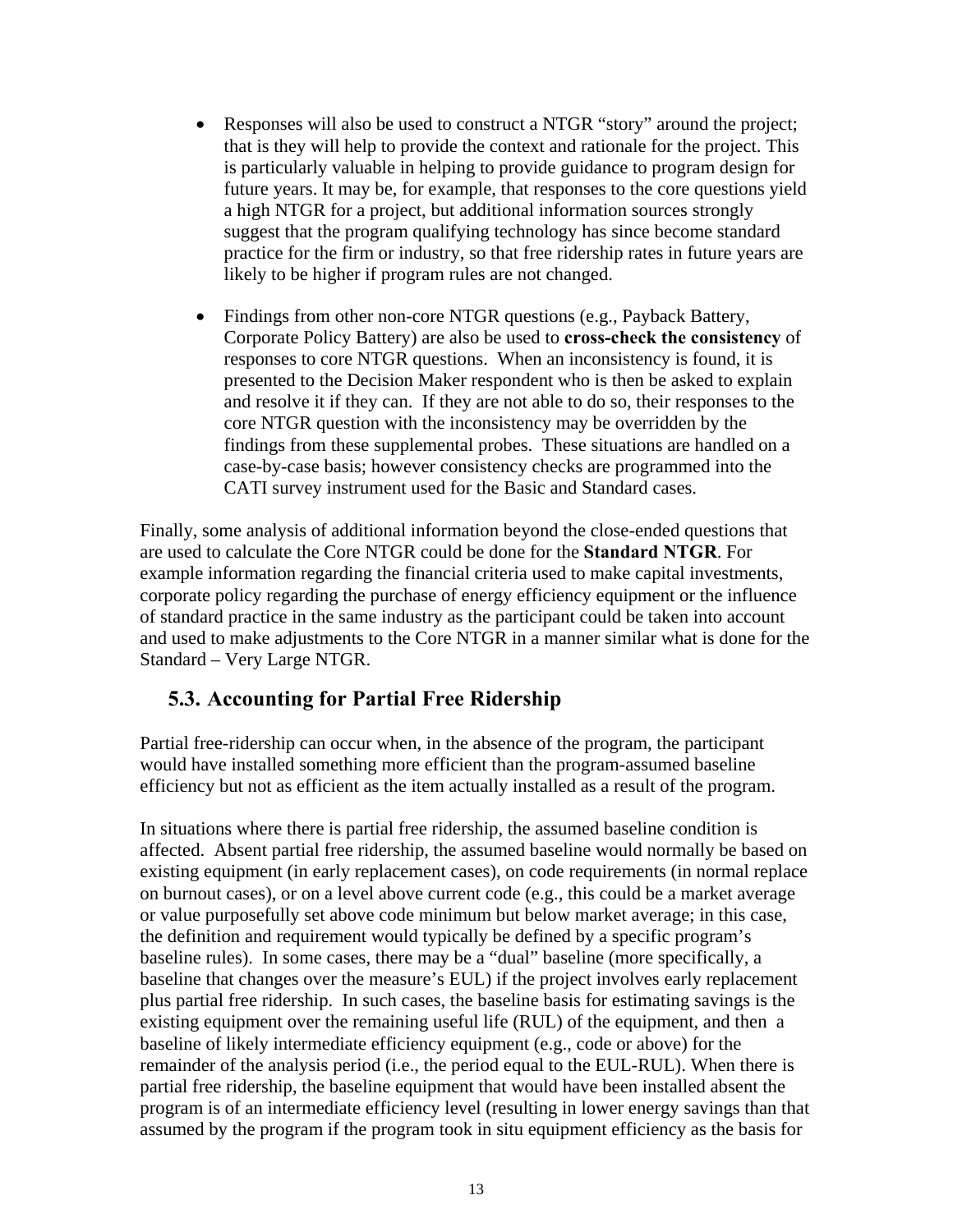savings over the entire EUL). A related issue with respect to determination of the appropriate baseline is whether the adjustment made, if any, from the in situ or otherwise claimed baseline in the ex ante calculation, is whether the adjustment applies to the gross or net savings calculation.

**Assignment of Partial Free Ridership Effects to Gross versus Net.** In past evaluations, partial free ridership impacts have principally been incorporated into the net-to-gross ratio. This is because most partial free ridership is induced by market conditions, rather than by non-market factors. Market conditions refer primarily to standard adoption of a technology by a particular market segment or end user as a result of competitive market forces or other end user-specific factors. The key determining principle with respect to application of the adjustment to the net-to-gross ratio is whether there is a level of efficiency, below the efficiency of the measure for which savings are paid and claimed, but above what is required by code or minimum program baseline requirements that the end user would have implemented anyway without the program. Conditions that cause this adjustment to be made to gross savings rather than the net-to-gross ratio may include factors such as

- changing baseline equipment to meet changed business circumstances (such as increased production/throughput, changes in occupancy, etc.);
- compliance with environmental regulations, indoor air quality requirements, safety requirements; or
- the need to address an operational problem.

Each project should be examined separately for partial free ridership and a determination should be made based on the unique circumstances of each installation of whether an adjustment to gross savings or the net-to-gross ratio is warranted.

**Data Collection Procedures.** Information is gathered on partial free ridership using the following questions asked as part of the decision maker NTGR survey.

- 1. Now I would like you to think one last time about what action you would have taken if the program had not been available. Supposing that you had not installed the program qualifying equipment, which of the following alternatives would you have been MOST likely to do?
	- a. Install fewer units
	- b. Install standard efficiency equipment or whatever required by code
	- c. Install equipment more efficient than code but less efficient than what you installed through the program
	- d. repair/rewind or overhaul the existing equipment
	- e. do nothing (keep the existing equipment as is)
	- f. something else (specify what \_\_\_\_\_\_\_\_\_\_\_\_\_)
- 2. (IF FEWER UNITS) How many fewer units would you have installed? (It is okay to take an answer such as ...HALF...or 10 percent fewer ... etc.)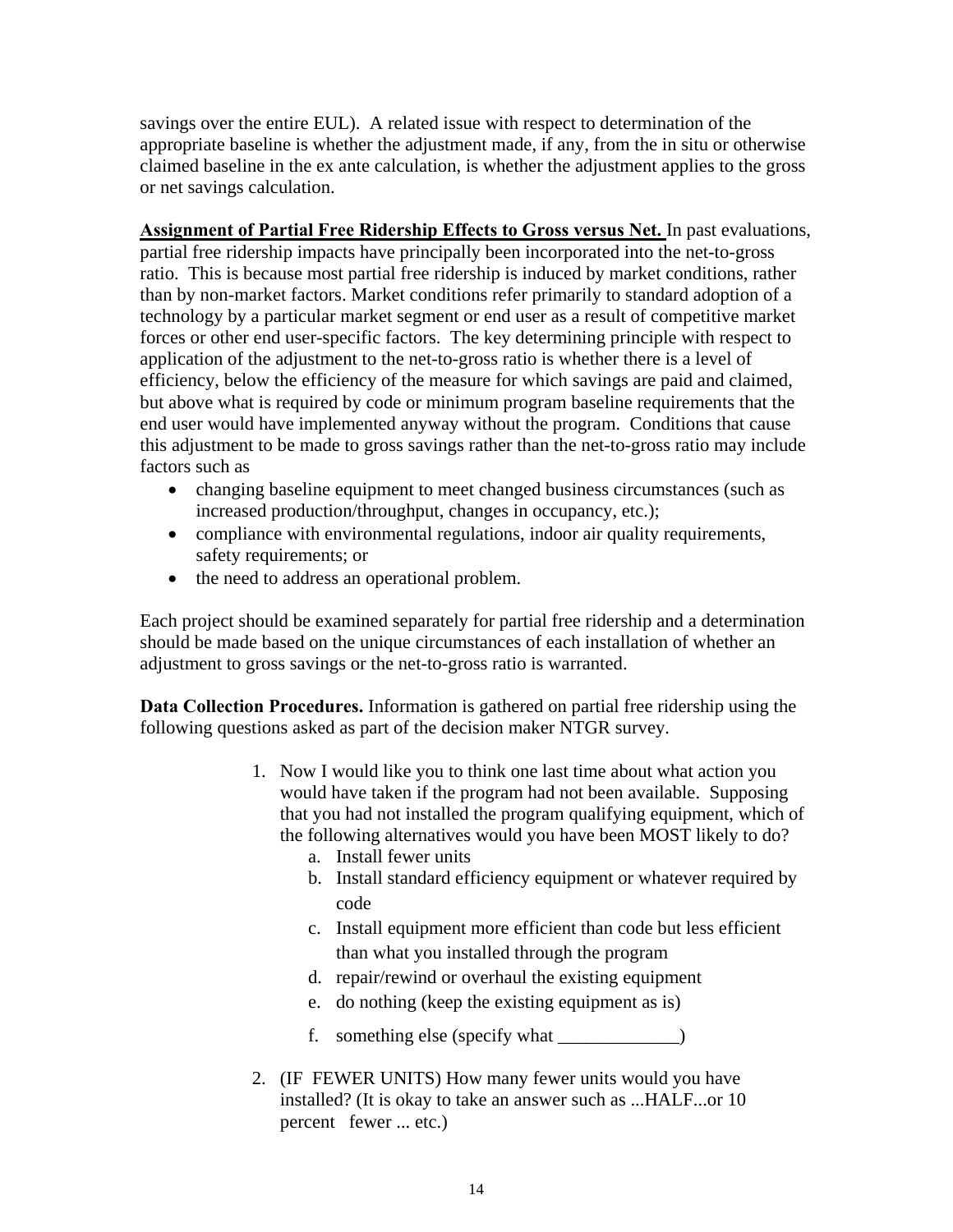- 3. (IF MORE EFFICIENT THAN CODE) Can you tell me what model or efficiency level you were considering as an alternative? (It is okay to take an answer such as … 10 percent more efficient than code or 10 percent less efficient than the program equipment)
- 4. (IF REPAIR/REWIND/OVERHAUL) How long do you think the repaired/rewound/refurbished equipment would have lasted before requiring replacement?

In addition, these same partial free ridership questions should be asked during the on-site audit for a given project. This latter interview will be conducted by the project engineers. The collected information helps the gross impact and NTG analysis teams gain a more complete understanding of the true project baseline and equipment selection decision. These decision maker questions are included in the Excel version of the CATI-based Standard and Basic decision maker survey instrument as well as in the Standard-Very Large instrument.

**Data Analysis and Integration Procedures.** In cases where partial free ridership is found and it is determined that the adjustment should be made to the net-to-gross ratio, the following procedure should be used:

On the net side, the adjustment is based on the intermediate baseline indicated by the decision maker for the time period in which the intermediate equipment would have been installed. The calculation of energy saved under this intermediate baseline is done, and then divided by the savings calculated under the in situ baseline. The resulting ratio is then multiplied by the initial NTGR which was previously calculated using only the 'core' scoring inputs. The effect of this adjustment is to reduce the NTGR further to reflect the effects of the revealed partial free ridership.

In all cases, the Gross Impacts and NTG analysis teams will need to carefully coordinate their calculations to ensure that they are not inadvertently adjusting the savings twice for the same partial free ridership, i.e., through adjustments both to the gross savings calculation and to the NTG ratio.

## **6. NTGR INTERVIEW PROCESS**

The NTGR surveys are conducted via telephone interviews. Highly-trained professionals with experience levels that are commensurate with the interview requirements should perform these interviews. Basic and Standard level interviews should be conducted by senior interviewers, who are highly experienced conducting telephone interviews of this type. Standard - Very Large interviews should be completed by professional consulting staff due to the complex nature of these projects and related decision making processes. More than likely, these will involve interviews of several entities involved in the project including the primary decision maker, vendor representatives, utility account executives, program staff and other decision influencers, as well as a review of market data to help establish an appropriate baseline.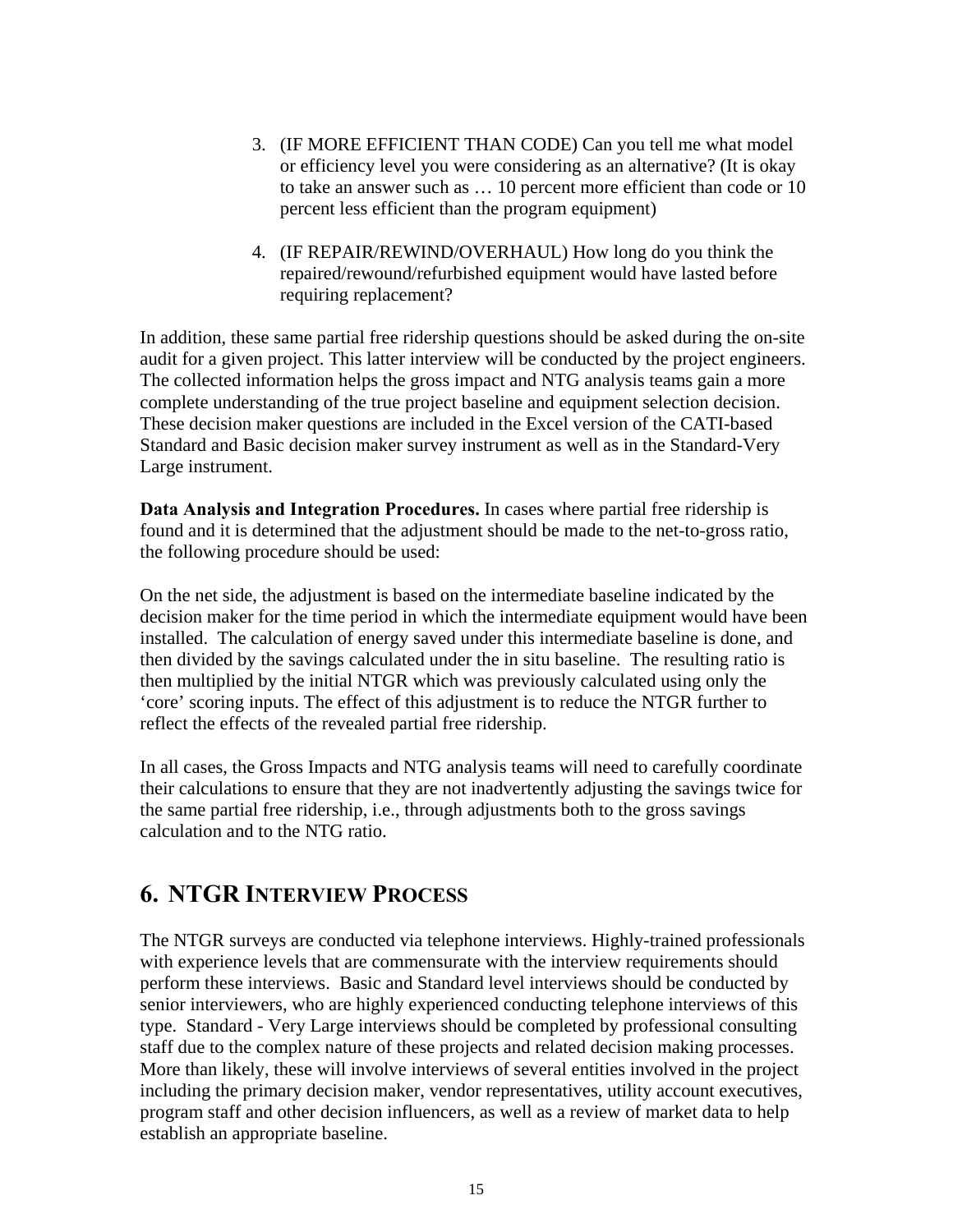All but the Standard -Very Large interviews should be conducted using computer-aided telephone interview (CATI) software. Use of a CATI approach has several advantages: (1) the surveys can be customized to reflect the unique characteristics of each program, and associated program descriptions, response categories, and skip patterns; (2) it drastically reduces inaccuracies associated with the more traditional paper and pencil method; and (3) the process of checking for inconsistent answers can be automated, with follow up prompts triggered when inconsistencies are found.

## **7. COMPLIANCE WITH SELF-REPORT GUIDELINES**

The proposed NTGR framework fully complies with all of the CPUC/ED and the MECT's Guidelines for Estimating Net-to-Gross Ratios Using the Self-Report Approach, as demonstrated in Appendix D.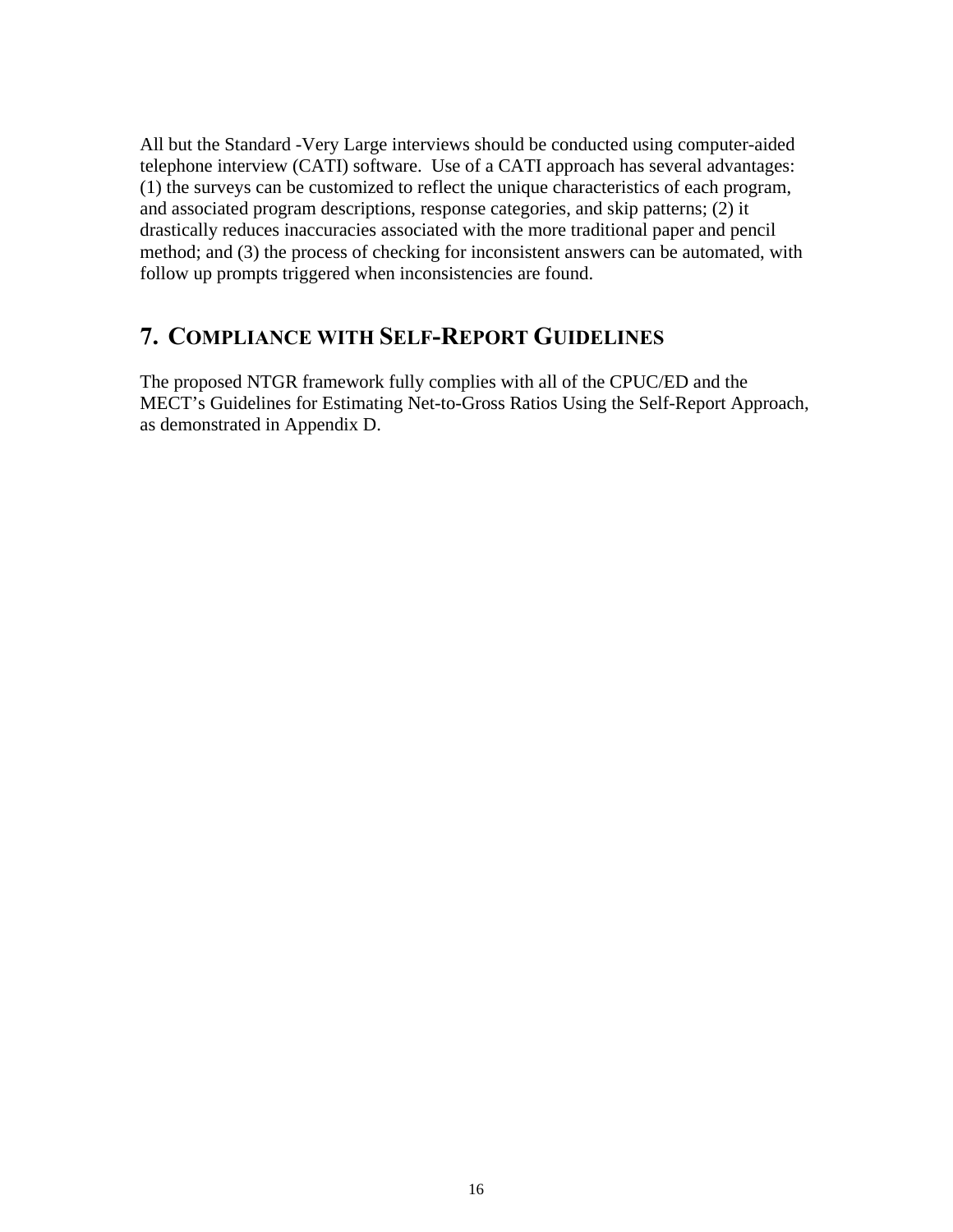#### **Appendix B**

#### **References**

Blalock, H. (1970). Estimating measurement error using multiple indicators and several points in time," *American Sociological Review*, 35, pp. 101-111.

Bogdan, Robert and Steven J. Taylor. (1975). *Introduction to qualitative research methods*. New York: John Wiley & Sons.

Britan, G. M. (1978). Experimental and contextual models of program evaluation. *Evaluation and Program Planning,* 1: 229-234.

Cochran, William G. (1977). *Sampling techniques*. New York: John Wiley & Sons.

Crocker, L. and J. Algina. (1986). *Introduction to classical and modern test theory*. New York: Holt, Rinehart & Winston.

Cronbach L.J. (1951). Coefficient alpha and the internal structure of tests. *Psychometrika*, 16, 297-334.

DeVellis, R.F. (1991). *Scale development: Theory and applications*. Newbury Park, CA: Sage Publications, Inc.

Duncan, O.D. (1984). *Notes on social measurement: Historical and critical*. New York: Russell Sage.

Guba, E. G. (1978). Toward a methodology of naturalistic inquiry in educational evaluation. *CSE Monographic Series in Evaluation No. 8*. Los Angeles: Center for the Study of Evaluation.

Hall, Nick, Johna Roth, Carmen Best, Sharyn Barata, Pete Jacobs, Ken Keating, Ph.D., Steve Kromer, Lori Megdal, Ph.D., Jane Peters, Ph.D., Richard Ridge, Ph.D., Francis Trottier, and Ed Vine, Ph.D. (2007). *California Energy Efficiency Evaluation: Protocols: Technical, Methodological, and Reporting Requirements for Evaluation Professionals*. Prepared for the California Public Utilities Commission.

Lyberg, Lars, Paul Biemer, Martin Collins, Edith De Leeuw, Cathryn Dippo, Norbert Schwarz, and Dennis Trewin. (1997). *Survey measurement and process quality*. New York, NY: John Wiley & Sons.

Madow, William G., Harold Nisselson, Ingram Olkin. (1983). *Incomplete data in sample surveys*. New York: Academic Press.

Maxwell, Joseph A. (2004). Using Qualitative Methods for Causal Explanations. *Field Methods*, *Vol. 16, No. 3*, 243-264.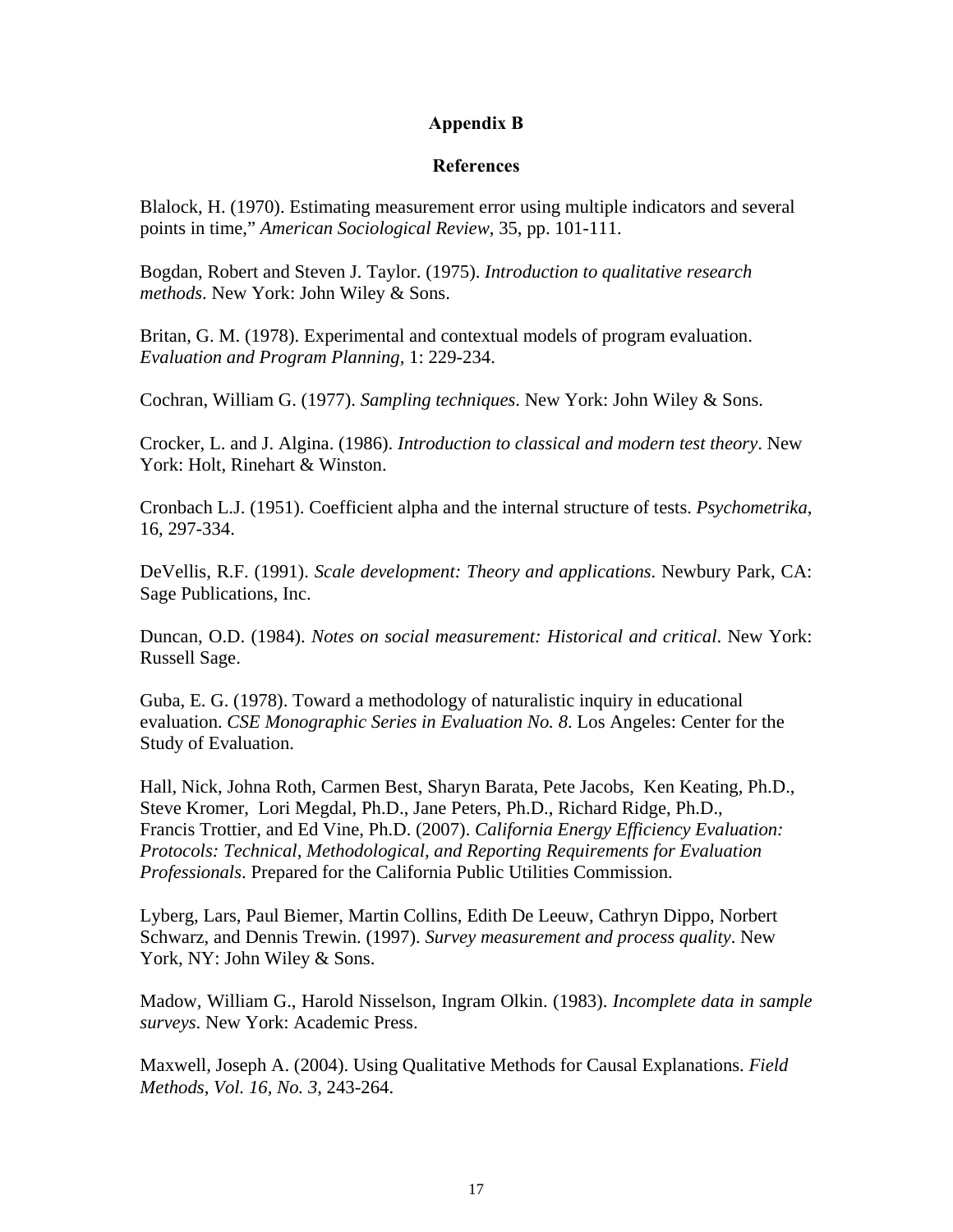Megdal, Lori, Yogesh Patil, Cherie Gregoire, Jennifer Meissner, and Kathryn Parlin (2009).Feasting at the Ultimate Enhanced Free-Ridership Salad Bar. *Proceedings of the International Energy Program Evaluation Conference*.

Mohr, Lawrence B. (1995). *Impact analysis for program evaluation*. Thousand Oaks, CA: Sage Publications, Inc.

Netemeyer, Richard G., William O. Bearden, and Subhash Sharma. (2003). *Scaling procedures: Issues and applications*. Thousand Oaks, CA: SAGE Publications.

Patton, Michael Quinn. (1987). *How to use qualitative methods in evaluation*. Newbury Park, California: SAGE Publications.

Ridge, Richard, Philippus Willems, and Jennifer Fagan. (2009). Self-Report Methods for Estimating Net-to-Gross Ratios in California: Honest! *Proceedings from the 19th National Energy Services Conference*.

Ridge, Richard, Philippus Willems, Jennifer Fagan and Katherine Randazzo. (2009). The Origins of the Misunderstood and Occasionally Maligned Self-Report Approach to Estimating the Net-To-Gross Ratio. *Proceedings of the International Energy Program Evaluation Conference*.

Rogers, Patricia J., Timothy A. Hacsi, Anthony Petrosino, and Tracy A. Huebner (Eds.) (2000). *Program theory in evaluation: Challenges and opportunities*. San Francisco, CA: Jossey-Bass Publishers.

Rossi, Peter and Howard E. Freeman. (1989). *Evaluation: A systematic approach.* Newbury Park, California: SAGE Publications.

Sayer, Andrew. (1992). *Method in social science: A Realist Approach*. New York: Routledge.

Sax, Gilbert. (1974). *Principles of educational measurement and evaluation*. Belomont, CA: Wadsworth Publishing Company, Inc.

Schumacker, Randall E. and Richard G. Lomax. (1996). *A beginner's guide to structural equation modeling*. Mahwah, New Jersey: Lawrence Erlbaum Associates.

Scriven, Michael. (1976). Maximizing the power of causal explanations: The modus operandi method. In G.V. Glass (Ed.), *Evaluation Studies Review Annual, Vol. 1*, pp.101- 118). Bevery Hills, CA: Sage Publications.

Shadish, Jr., William R. and Thomas D. Cook, and Laura C. Leviton. (1991). *Foundations of program evaluation*. Newbury Park, CA: Sage Publications, Inc.

Stone, Arthur A., Jaylan S. Turkkan, Christine A. Bachrach, Jared B. Jobe, Howard S. Kurtzman, and Virginia S. Cain. (2000). *The science of the self-report: Implications for research and practice*. Mahwah, New Jersey: Lawrence Erlbaum Associates.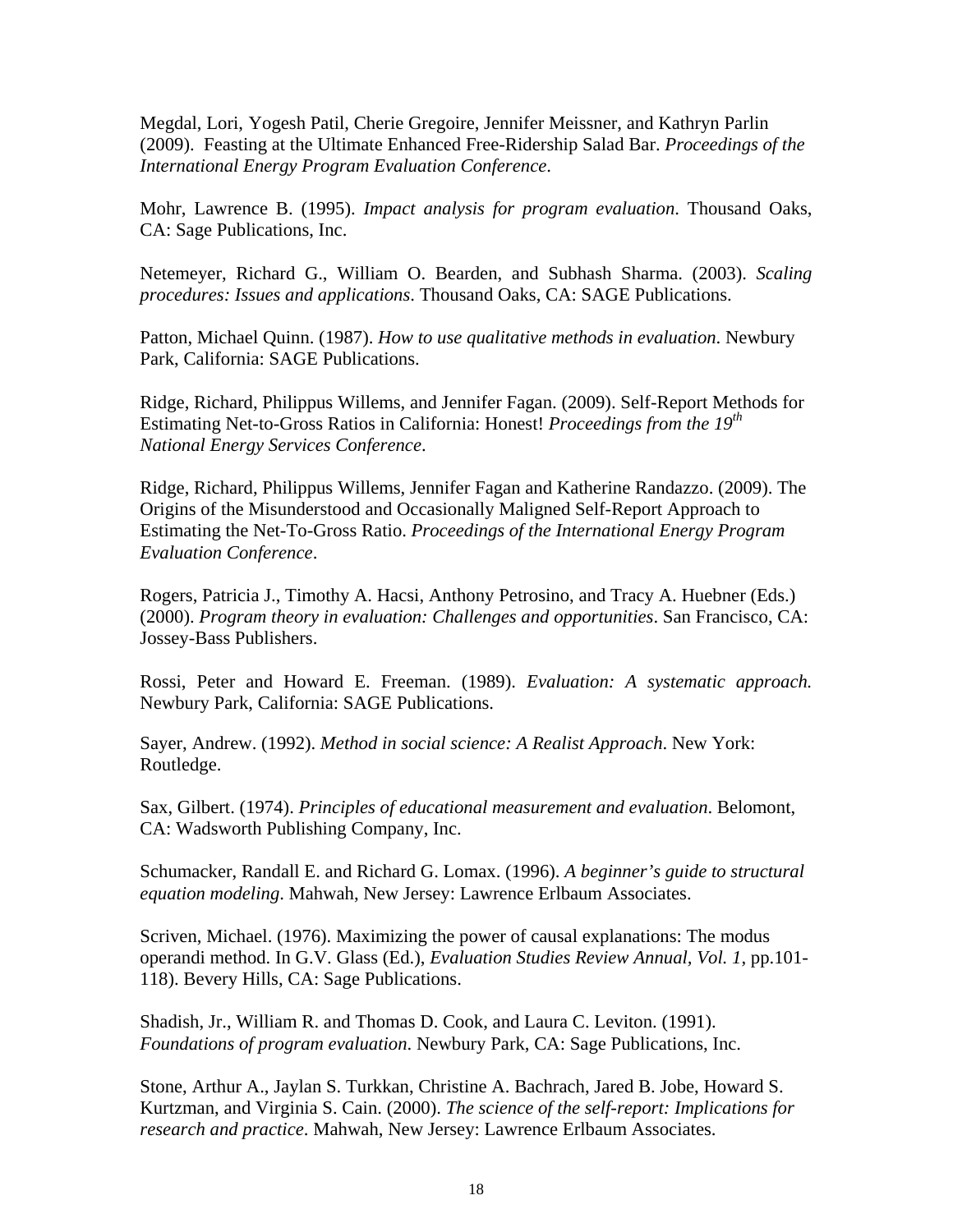Tashakkori, Abbas and Charles Teddlie. (1998). *Mixed methodology: Combining qualitative and quantitative approaches*. Thousand Oaks, CA: SAGE Publications.

TecMarket Works, Megdal & Associates, Architectural Energy Corporation, RLW Analytics, Resource Insight, B & B Resources, Ken Keating and Associates, Ed Vine and Associates, American Council for an Energy Efficient Economy, Ralph Prahl and Associates, and Innovologie. (2004). *The California evaluation framework.* Prepared for the California Public Utilities Commission and the Project Advisory Group.

Velleman, P. F., and Wilkinson, L. (1993), Nominal, ordinal, interval and ratio typologies are misleading. *American Statistician, 47(1)*, 65-72.

Weiss, Carol H. (1998). *Evaluation*. Upper Saddle River, New Jersey: Prentice Hall.

Weiss, R. S. and M.Rein. (1972). The Evaluation of broad-aim programs: Difficulties in experimental design and an alternative. In C. H. Weiss (ed.) *Evaluating action programs: Readings in social action and education*. Boston: Allyn and Bacon.

Wholey, Joseph S., Harry P. Hatry and Kathryn E. Newcomer. (1994). *Handbook of practical program evaluation*. San Francisco, CA: Jossey-Bass, Inc.

Yin, Robert K. (1994). *Case study research: Design and methods*. Newbury Park, California: SAGE Publications.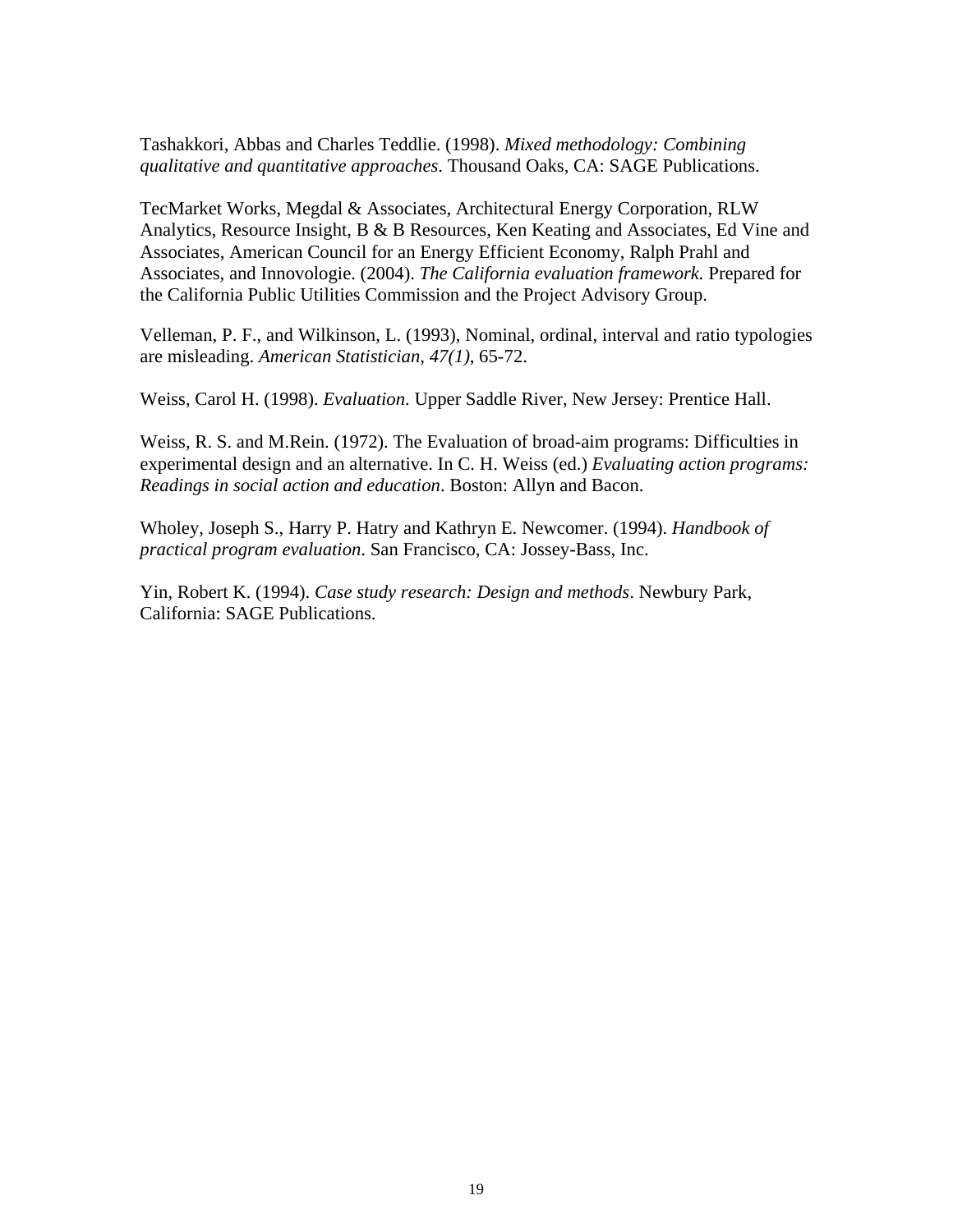## **Appendix B**

#### **Net-to-Gross Questions and Uses of Data by Level of NTGR Analysis**

**Note: A more detailed version of this survey, with skip patterns and complete response categories, is available in Excel format from the NTG Working Group or at http://www.energydataweb.com/cpuc/default.aspx**

#### **DECISION MAKER SURVEY**

|    | <b>Question Text</b>                                                                                                                                                                                                                                                                                                                                                                                                                                                                                                                                                                                         | <b>Basic</b>              | <b>Standard and</b><br>Standard-<br><b>Very Large</b> |
|----|--------------------------------------------------------------------------------------------------------------------------------------------------------------------------------------------------------------------------------------------------------------------------------------------------------------------------------------------------------------------------------------------------------------------------------------------------------------------------------------------------------------------------------------------------------------------------------------------------------------|---------------------------|-------------------------------------------------------|
|    | <b>Introduction</b>                                                                                                                                                                                                                                                                                                                                                                                                                                                                                                                                                                                          |                           |                                                       |
|    | Hello, my name is ________ from COMPANY NAME and I am calling about<br>your recent participation in PROGRAM NAME. Are you the person who<br>was most involved with the decision to participate in the PROGRAM<br>NAME? [IF YES, CONTINUE]. We are interviewing firms that<br>participated in the PROGRAM NAME in 2006 and 2007 to discuss the<br>factors that may have influenced your decision to participate in the program.<br>The interview will take about 20 minutes. The questions on this survey<br>pertain to work completed by your company at this current address,<br>excluding other locations. |                           |                                                       |
|    | <b>WARM-UP QUESTIONS</b>                                                                                                                                                                                                                                                                                                                                                                                                                                                                                                                                                                                     |                           |                                                       |
| A1 | First, according to our records, you participated in PROGRAM NAME on<br>(approximate date). [READ: Program Description. PROGRAM NAME<br>promotes energy efficiency improvements in commercial/industrial facilities.<br>The program offers (choose all that apply): energy audits to help identify<br>applicable measures, feasibility studies to analyze the energy and cost<br>savings of recommended measures, incentives to help cover a portion of the<br>cost of implementing energy efficient measures, etc. Is that correct?                                                                         | $\mathbf X$               | $\boldsymbol{\mathrm{X}}$                             |
|    | Yes, No, DK, Refused                                                                                                                                                                                                                                                                                                                                                                                                                                                                                                                                                                                         |                           |                                                       |
| A2 | Next, I'd like to confirm the following information regarding the measures<br>you implemented through the program: (READ: PROJECT DETAILS<br>INCLUDING SERVICES RECEIVED, MEASURES INSTALLED, KEY<br>DATES, PARTICIPATING VENDORS, ETC.) Does that sound right?                                                                                                                                                                                                                                                                                                                                              | $\boldsymbol{\mathrm{X}}$ | X                                                     |
| A3 | Yes, No, DK, Refused<br>Why did you decide to implement MEASURE NAME? Were there any                                                                                                                                                                                                                                                                                                                                                                                                                                                                                                                         |                           |                                                       |
|    | other reasons?                                                                                                                                                                                                                                                                                                                                                                                                                                                                                                                                                                                               | $\boldsymbol{\mathrm{X}}$ | X                                                     |
|    | a. Record VERBATIM                                                                                                                                                                                                                                                                                                                                                                                                                                                                                                                                                                                           |                           |                                                       |
|    | b. DK/Refused                                                                                                                                                                                                                                                                                                                                                                                                                                                                                                                                                                                                |                           |                                                       |
|    | <b>NET-TO-GROSS BATTERY</b>                                                                                                                                                                                                                                                                                                                                                                                                                                                                                                                                                                                  |                           |                                                       |
| N1 | When did you first learn about PROGRAM? Was it BEFORE or AFTER<br>you first began to think about implementing MEASURE?                                                                                                                                                                                                                                                                                                                                                                                                                                                                                       | $\boldsymbol{\mathrm{X}}$ | $\boldsymbol{\mathrm{X}}$                             |
|    | a. Before (Skip to N3)                                                                                                                                                                                                                                                                                                                                                                                                                                                                                                                                                                                       |                           |                                                       |
|    | b. After                                                                                                                                                                                                                                                                                                                                                                                                                                                                                                                                                                                                     |                           |                                                       |
|    | c. DK/Refused                                                                                                                                                                                                                                                                                                                                                                                                                                                                                                                                                                                                |                           |                                                       |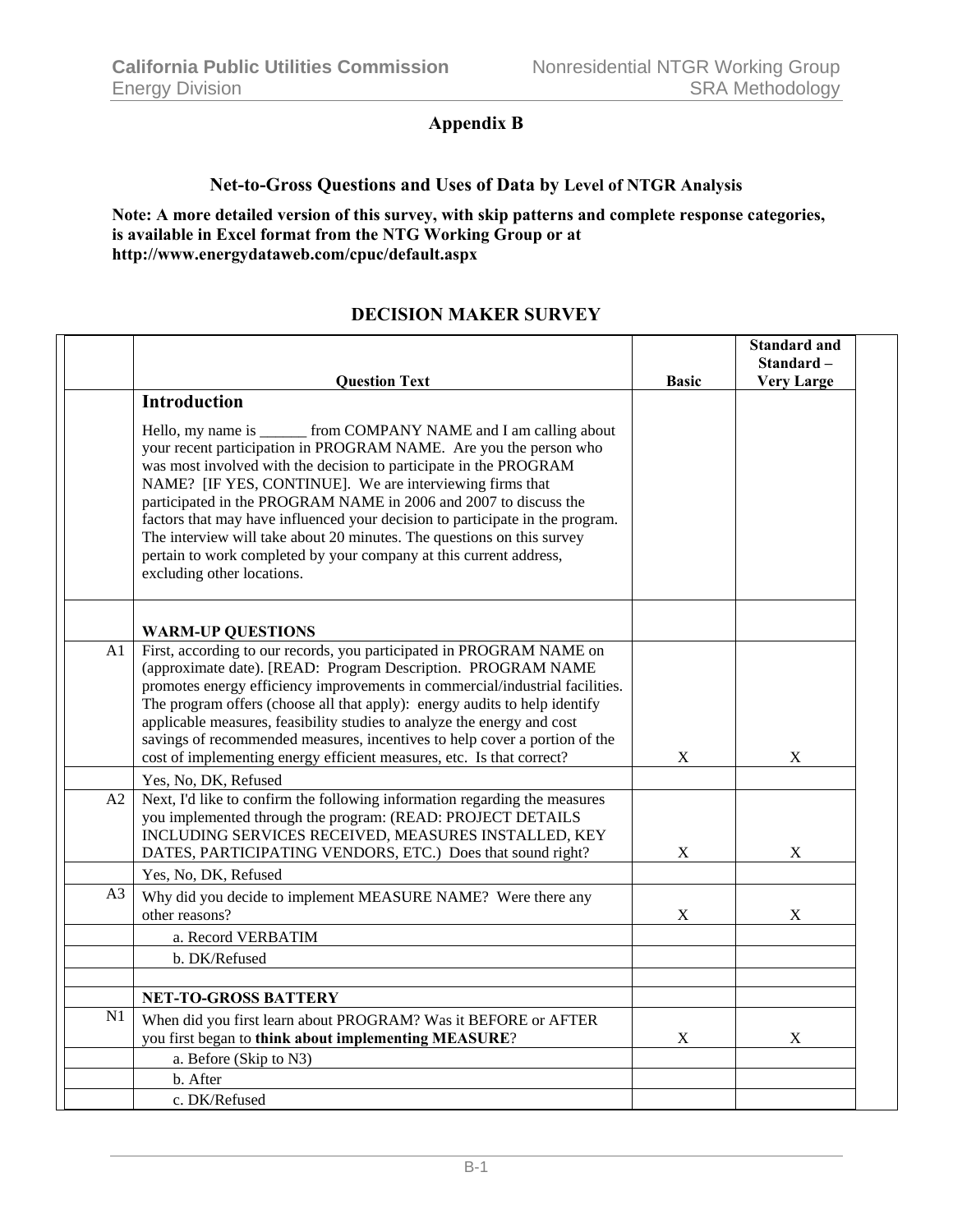| Did you learn about PROGRAM BEFORE or AFTER you decided to                       | X                                                                                                                                                                                                                                                                                                                                                                                                                                                                                                                                                                                                                                                                                                                                                                                                                                                                                                                                                                                                                                                                                                                                                                                                                                                                                                                                                                                                                                                                                                                                                                                                                                                                                                                                                                                                                                                                                                                             |
|----------------------------------------------------------------------------------|-------------------------------------------------------------------------------------------------------------------------------------------------------------------------------------------------------------------------------------------------------------------------------------------------------------------------------------------------------------------------------------------------------------------------------------------------------------------------------------------------------------------------------------------------------------------------------------------------------------------------------------------------------------------------------------------------------------------------------------------------------------------------------------------------------------------------------------------------------------------------------------------------------------------------------------------------------------------------------------------------------------------------------------------------------------------------------------------------------------------------------------------------------------------------------------------------------------------------------------------------------------------------------------------------------------------------------------------------------------------------------------------------------------------------------------------------------------------------------------------------------------------------------------------------------------------------------------------------------------------------------------------------------------------------------------------------------------------------------------------------------------------------------------------------------------------------------------------------------------------------------------------------------------------------------|
|                                                                                  |                                                                                                                                                                                                                                                                                                                                                                                                                                                                                                                                                                                                                                                                                                                                                                                                                                                                                                                                                                                                                                                                                                                                                                                                                                                                                                                                                                                                                                                                                                                                                                                                                                                                                                                                                                                                                                                                                                                               |
|                                                                                  |                                                                                                                                                                                                                                                                                                                                                                                                                                                                                                                                                                                                                                                                                                                                                                                                                                                                                                                                                                                                                                                                                                                                                                                                                                                                                                                                                                                                                                                                                                                                                                                                                                                                                                                                                                                                                                                                                                                               |
|                                                                                  |                                                                                                                                                                                                                                                                                                                                                                                                                                                                                                                                                                                                                                                                                                                                                                                                                                                                                                                                                                                                                                                                                                                                                                                                                                                                                                                                                                                                                                                                                                                                                                                                                                                                                                                                                                                                                                                                                                                               |
|                                                                                  |                                                                                                                                                                                                                                                                                                                                                                                                                                                                                                                                                                                                                                                                                                                                                                                                                                                                                                                                                                                                                                                                                                                                                                                                                                                                                                                                                                                                                                                                                                                                                                                                                                                                                                                                                                                                                                                                                                                               |
|                                                                                  |                                                                                                                                                                                                                                                                                                                                                                                                                                                                                                                                                                                                                                                                                                                                                                                                                                                                                                                                                                                                                                                                                                                                                                                                                                                                                                                                                                                                                                                                                                                                                                                                                                                                                                                                                                                                                                                                                                                               |
|                                                                                  |                                                                                                                                                                                                                                                                                                                                                                                                                                                                                                                                                                                                                                                                                                                                                                                                                                                                                                                                                                                                                                                                                                                                                                                                                                                                                                                                                                                                                                                                                                                                                                                                                                                                                                                                                                                                                                                                                                                               |
|                                                                                  |                                                                                                                                                                                                                                                                                                                                                                                                                                                                                                                                                                                                                                                                                                                                                                                                                                                                                                                                                                                                                                                                                                                                                                                                                                                                                                                                                                                                                                                                                                                                                                                                                                                                                                                                                                                                                                                                                                                               |
|                                                                                  |                                                                                                                                                                                                                                                                                                                                                                                                                                                                                                                                                                                                                                                                                                                                                                                                                                                                                                                                                                                                                                                                                                                                                                                                                                                                                                                                                                                                                                                                                                                                                                                                                                                                                                                                                                                                                                                                                                                               |
|                                                                                  |                                                                                                                                                                                                                                                                                                                                                                                                                                                                                                                                                                                                                                                                                                                                                                                                                                                                                                                                                                                                                                                                                                                                                                                                                                                                                                                                                                                                                                                                                                                                                                                                                                                                                                                                                                                                                                                                                                                               |
|                                                                                  |                                                                                                                                                                                                                                                                                                                                                                                                                                                                                                                                                                                                                                                                                                                                                                                                                                                                                                                                                                                                                                                                                                                                                                                                                                                                                                                                                                                                                                                                                                                                                                                                                                                                                                                                                                                                                                                                                                                               |
|                                                                                  |                                                                                                                                                                                                                                                                                                                                                                                                                                                                                                                                                                                                                                                                                                                                                                                                                                                                                                                                                                                                                                                                                                                                                                                                                                                                                                                                                                                                                                                                                                                                                                                                                                                                                                                                                                                                                                                                                                                               |
|                                                                                  |                                                                                                                                                                                                                                                                                                                                                                                                                                                                                                                                                                                                                                                                                                                                                                                                                                                                                                                                                                                                                                                                                                                                                                                                                                                                                                                                                                                                                                                                                                                                                                                                                                                                                                                                                                                                                                                                                                                               |
|                                                                                  |                                                                                                                                                                                                                                                                                                                                                                                                                                                                                                                                                                                                                                                                                                                                                                                                                                                                                                                                                                                                                                                                                                                                                                                                                                                                                                                                                                                                                                                                                                                                                                                                                                                                                                                                                                                                                                                                                                                               |
|                                                                                  |                                                                                                                                                                                                                                                                                                                                                                                                                                                                                                                                                                                                                                                                                                                                                                                                                                                                                                                                                                                                                                                                                                                                                                                                                                                                                                                                                                                                                                                                                                                                                                                                                                                                                                                                                                                                                                                                                                                               |
|                                                                                  |                                                                                                                                                                                                                                                                                                                                                                                                                                                                                                                                                                                                                                                                                                                                                                                                                                                                                                                                                                                                                                                                                                                                                                                                                                                                                                                                                                                                                                                                                                                                                                                                                                                                                                                                                                                                                                                                                                                               |
|                                                                                  |                                                                                                                                                                                                                                                                                                                                                                                                                                                                                                                                                                                                                                                                                                                                                                                                                                                                                                                                                                                                                                                                                                                                                                                                                                                                                                                                                                                                                                                                                                                                                                                                                                                                                                                                                                                                                                                                                                                               |
|                                                                                  |                                                                                                                                                                                                                                                                                                                                                                                                                                                                                                                                                                                                                                                                                                                                                                                                                                                                                                                                                                                                                                                                                                                                                                                                                                                                                                                                                                                                                                                                                                                                                                                                                                                                                                                                                                                                                                                                                                                               |
|                                                                                  |                                                                                                                                                                                                                                                                                                                                                                                                                                                                                                                                                                                                                                                                                                                                                                                                                                                                                                                                                                                                                                                                                                                                                                                                                                                                                                                                                                                                                                                                                                                                                                                                                                                                                                                                                                                                                                                                                                                               |
|                                                                                  |                                                                                                                                                                                                                                                                                                                                                                                                                                                                                                                                                                                                                                                                                                                                                                                                                                                                                                                                                                                                                                                                                                                                                                                                                                                                                                                                                                                                                                                                                                                                                                                                                                                                                                                                                                                                                                                                                                                               |
|                                                                                  |                                                                                                                                                                                                                                                                                                                                                                                                                                                                                                                                                                                                                                                                                                                                                                                                                                                                                                                                                                                                                                                                                                                                                                                                                                                                                                                                                                                                                                                                                                                                                                                                                                                                                                                                                                                                                                                                                                                               |
|                                                                                  |                                                                                                                                                                                                                                                                                                                                                                                                                                                                                                                                                                                                                                                                                                                                                                                                                                                                                                                                                                                                                                                                                                                                                                                                                                                                                                                                                                                                                                                                                                                                                                                                                                                                                                                                                                                                                                                                                                                               |
| $\mathbf X$                                                                      | $\mathbf X$                                                                                                                                                                                                                                                                                                                                                                                                                                                                                                                                                                                                                                                                                                                                                                                                                                                                                                                                                                                                                                                                                                                                                                                                                                                                                                                                                                                                                                                                                                                                                                                                                                                                                                                                                                                                                                                                                                                   |
| $\mathbf X$                                                                      | $\mathbf X$                                                                                                                                                                                                                                                                                                                                                                                                                                                                                                                                                                                                                                                                                                                                                                                                                                                                                                                                                                                                                                                                                                                                                                                                                                                                                                                                                                                                                                                                                                                                                                                                                                                                                                                                                                                                                                                                                                                   |
|                                                                                  |                                                                                                                                                                                                                                                                                                                                                                                                                                                                                                                                                                                                                                                                                                                                                                                                                                                                                                                                                                                                                                                                                                                                                                                                                                                                                                                                                                                                                                                                                                                                                                                                                                                                                                                                                                                                                                                                                                                               |
|                                                                                  |                                                                                                                                                                                                                                                                                                                                                                                                                                                                                                                                                                                                                                                                                                                                                                                                                                                                                                                                                                                                                                                                                                                                                                                                                                                                                                                                                                                                                                                                                                                                                                                                                                                                                                                                                                                                                                                                                                                               |
| $\boldsymbol{\mathrm{X}}$                                                        | X                                                                                                                                                                                                                                                                                                                                                                                                                                                                                                                                                                                                                                                                                                                                                                                                                                                                                                                                                                                                                                                                                                                                                                                                                                                                                                                                                                                                                                                                                                                                                                                                                                                                                                                                                                                                                                                                                                                             |
| d. Recommendation from a vendor/supplier (If $>5$ , Vendor interview             |                                                                                                                                                                                                                                                                                                                                                                                                                                                                                                                                                                                                                                                                                                                                                                                                                                                                                                                                                                                                                                                                                                                                                                                                                                                                                                                                                                                                                                                                                                                                                                                                                                                                                                                                                                                                                                                                                                                               |
| <b>TRIGGER</b>                                                                   | <b>TRIGGER</b>                                                                                                                                                                                                                                                                                                                                                                                                                                                                                                                                                                                                                                                                                                                                                                                                                                                                                                                                                                                                                                                                                                                                                                                                                                                                                                                                                                                                                                                                                                                                                                                                                                                                                                                                                                                                                                                                                                                |
| $\mathbf X$                                                                      | $\mathbf X$                                                                                                                                                                                                                                                                                                                                                                                                                                                                                                                                                                                                                                                                                                                                                                                                                                                                                                                                                                                                                                                                                                                                                                                                                                                                                                                                                                                                                                                                                                                                                                                                                                                                                                                                                                                                                                                                                                                   |
| $\mathbf X$                                                                      | $\mathbf X$                                                                                                                                                                                                                                                                                                                                                                                                                                                                                                                                                                                                                                                                                                                                                                                                                                                                                                                                                                                                                                                                                                                                                                                                                                                                                                                                                                                                                                                                                                                                                                                                                                                                                                                                                                                                                                                                                                                   |
|                                                                                  | X                                                                                                                                                                                                                                                                                                                                                                                                                                                                                                                                                                                                                                                                                                                                                                                                                                                                                                                                                                                                                                                                                                                                                                                                                                                                                                                                                                                                                                                                                                                                                                                                                                                                                                                                                                                                                                                                                                                             |
|                                                                                  |                                                                                                                                                                                                                                                                                                                                                                                                                                                                                                                                                                                                                                                                                                                                                                                                                                                                                                                                                                                                                                                                                                                                                                                                                                                                                                                                                                                                                                                                                                                                                                                                                                                                                                                                                                                                                                                                                                                               |
| h. Information from other PROGRAM marketing materials?<br>$\mathbf X$            | X                                                                                                                                                                                                                                                                                                                                                                                                                                                                                                                                                                                                                                                                                                                                                                                                                                                                                                                                                                                                                                                                                                                                                                                                                                                                                                                                                                                                                                                                                                                                                                                                                                                                                                                                                                                                                                                                                                                             |
|                                                                                  | $\mathbf X$                                                                                                                                                                                                                                                                                                                                                                                                                                                                                                                                                                                                                                                                                                                                                                                                                                                                                                                                                                                                                                                                                                                                                                                                                                                                                                                                                                                                                                                                                                                                                                                                                                                                                                                                                                                                                                                                                                                   |
|                                                                                  |                                                                                                                                                                                                                                                                                                                                                                                                                                                                                                                                                                                                                                                                                                                                                                                                                                                                                                                                                                                                                                                                                                                                                                                                                                                                                                                                                                                                                                                                                                                                                                                                                                                                                                                                                                                                                                                                                                                               |
|                                                                                  | <b>TRIGGER</b>                                                                                                                                                                                                                                                                                                                                                                                                                                                                                                                                                                                                                                                                                                                                                                                                                                                                                                                                                                                                                                                                                                                                                                                                                                                                                                                                                                                                                                                                                                                                                                                                                                                                                                                                                                                                                                                                                                                |
| k. Endorsement or recommendation by PROGRAM staff, PROGRAM                       |                                                                                                                                                                                                                                                                                                                                                                                                                                                                                                                                                                                                                                                                                                                                                                                                                                                                                                                                                                                                                                                                                                                                                                                                                                                                                                                                                                                                                                                                                                                                                                                                                                                                                                                                                                                                                                                                                                                               |
|                                                                                  | X                                                                                                                                                                                                                                                                                                                                                                                                                                                                                                                                                                                                                                                                                                                                                                                                                                                                                                                                                                                                                                                                                                                                                                                                                                                                                                                                                                                                                                                                                                                                                                                                                                                                                                                                                                                                                                                                                                                             |
| $\mathbf X$<br>1. Corporate policy or guidelines (If $>$ 5 ask Policy questions) | <b>TRIGGER</b>                                                                                                                                                                                                                                                                                                                                                                                                                                                                                                                                                                                                                                                                                                                                                                                                                                                                                                                                                                                                                                                                                                                                                                                                                                                                                                                                                                                                                                                                                                                                                                                                                                                                                                                                                                                                                                                                                                                |
| $\mathbf X$<br>m. Payback on the investment (If $>$ 5 ask payback battery)       | <b>TRIGGER</b>                                                                                                                                                                                                                                                                                                                                                                                                                                                                                                                                                                                                                                                                                                                                                                                                                                                                                                                                                                                                                                                                                                                                                                                                                                                                                                                                                                                                                                                                                                                                                                                                                                                                                                                                                                                                                                                                                                                |
| $\mathbf X$                                                                      | $\mathbf X$                                                                                                                                                                                                                                                                                                                                                                                                                                                                                                                                                                                                                                                                                                                                                                                                                                                                                                                                                                                                                                                                                                                                                                                                                                                                                                                                                                                                                                                                                                                                                                                                                                                                                                                                                                                                                                                                                                                   |
|                                                                                  | $\mathbf X$                                                                                                                                                                                                                                                                                                                                                                                                                                                                                                                                                                                                                                                                                                                                                                                                                                                                                                                                                                                                                                                                                                                                                                                                                                                                                                                                                                                                                                                                                                                                                                                                                                                                                                                                                                                                                                                                                                                   |
|                                                                                  | X                                                                                                                                                                                                                                                                                                                                                                                                                                                                                                                                                                                                                                                                                                                                                                                                                                                                                                                                                                                                                                                                                                                                                                                                                                                                                                                                                                                                                                                                                                                                                                                                                                                                                                                                                                                                                                                                                                                             |
|                                                                                  | $\mathbf X$                                                                                                                                                                                                                                                                                                                                                                                                                                                                                                                                                                                                                                                                                                                                                                                                                                                                                                                                                                                                                                                                                                                                                                                                                                                                                                                                                                                                                                                                                                                                                                                                                                                                                                                                                                                                                                                                                                                   |
|                                                                                  |                                                                                                                                                                                                                                                                                                                                                                                                                                                                                                                                                                                                                                                                                                                                                                                                                                                                                                                                                                                                                                                                                                                                                                                                                                                                                                                                                                                                                                                                                                                                                                                                                                                                                                                                                                                                                                                                                                                               |
|                                                                                  |                                                                                                                                                                                                                                                                                                                                                                                                                                                                                                                                                                                                                                                                                                                                                                                                                                                                                                                                                                                                                                                                                                                                                                                                                                                                                                                                                                                                                                                                                                                                                                                                                                                                                                                                                                                                                                                                                                                               |
| to your decision. Again using the 0 to 10 rating scale we used earlier, where    |                                                                                                                                                                                                                                                                                                                                                                                                                                                                                                                                                                                                                                                                                                                                                                                                                                                                                                                                                                                                                                                                                                                                                                                                                                                                                                                                                                                                                                                                                                                                                                                                                                                                                                                                                                                                                                                                                                                               |
| ASKING THEM TO SCORE THE FULL LIST. ROTATE                                       | implement the specific MEASURE that was eventually adopted or installed?<br>X<br>READ: Program Description: As I mentioned earlier, [PROGRAM<br>NAME] promotes energy efficiency improvements in commercial/industrial<br>facilities. The program offers (choose all that apply): energy audits to help<br>identify applicable measures, feasibility studies to analyze the energy and<br>cost savings of recommended measures, incentives to help cover a portion of<br>the cost of implementing energy efficient measures, etc. I'm going to ask you<br>to rate the importance of the program as well as other factors that might<br>influence your decision to implement [MEASURE.) Think of the degree of<br>importance as being shown on a scale with equally spaced units from 0 to<br>10, where 0 means not at all important and 10 means very important, so that<br>an importance rating of $8$ shows twice as much influence as a rating of $4$ .<br>Now, using this 0 to 10 rating scale, where 0 means "Not at all important"<br>and 10 means "Very important," please rate the importance of each of the<br>following in your decision to implement this specific [MEASURE] at this<br>time. [CUSTOMIZE LIST OF FACTORS FOR PROGRAM BEFORE<br>PRESENTATION OF ITEMS. FOLLOW UP WITH "And is there anything<br>else that I may have missed?" RECORD AS p. Other (SPECIFY)]<br>c. Information provided through a recent feasibility study, energy audit<br>or other types of technical assistance provided through the PROGRAM<br>$\boldsymbol{\mathrm{X}}$<br>$\mathbf X$<br>i. A recommendation from an auditor or consulting engineer<br>j. Standard practice in our business/industry (IF $>$ 5, ask standard<br>X<br>X<br>$\mathbf X$<br>$\mathbf X$<br>p. Specific concerns about achieving energy independence<br>$\mathbf X$<br>Now I'd like to ask you a last question about the importance of the program |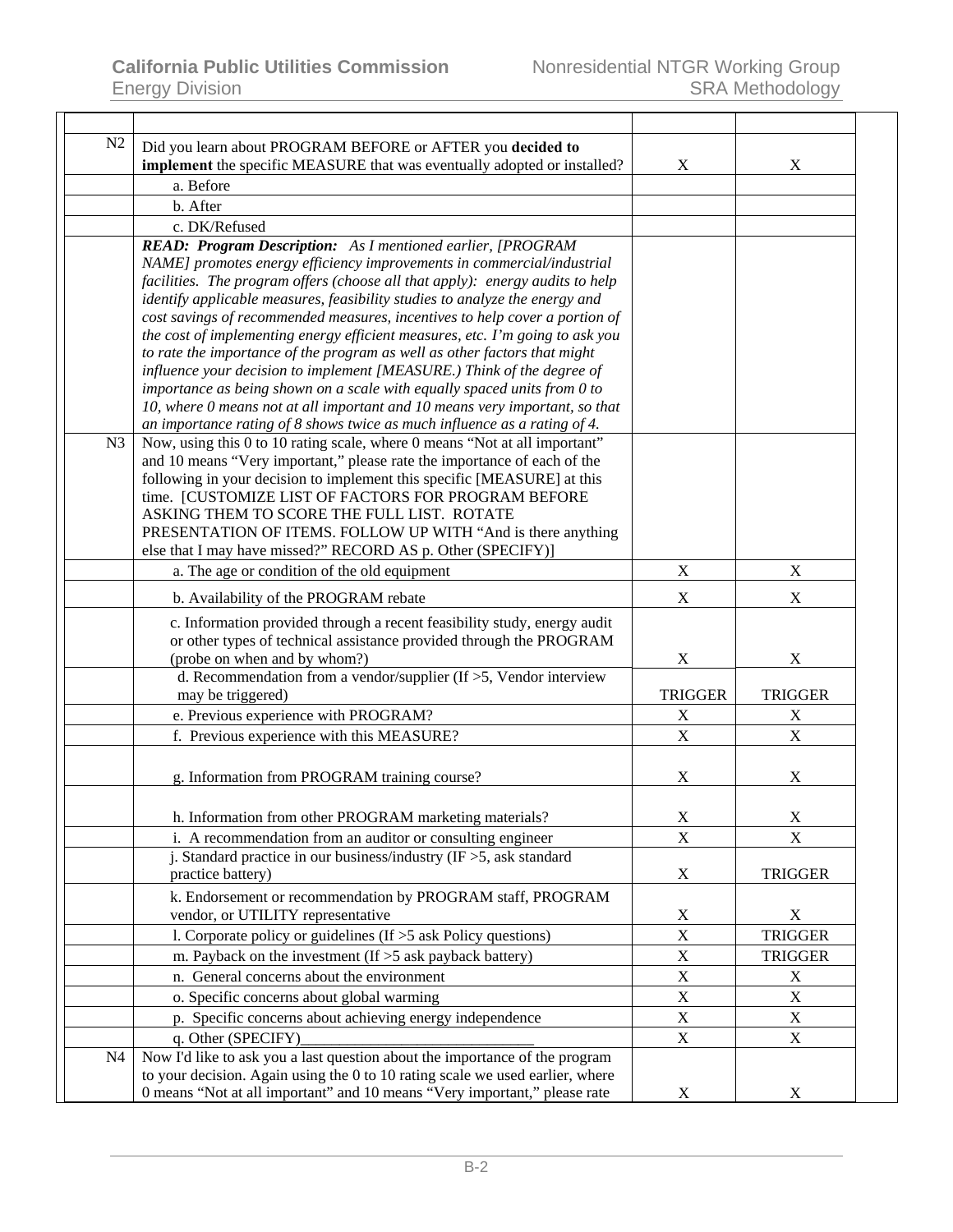|                | the overall importance of PROGRAM versus the other factors we just<br>discussed in your decision to implement the specific MEASURE. I'd like<br>you to give me a 0 to 10 score for the PROGRAM's influence and a 0 to 10<br>score for the influence of the most important other factor so that the two                                                                                                                                                                                                                                                                                                                                |                           |               |
|----------------|---------------------------------------------------------------------------------------------------------------------------------------------------------------------------------------------------------------------------------------------------------------------------------------------------------------------------------------------------------------------------------------------------------------------------------------------------------------------------------------------------------------------------------------------------------------------------------------------------------------------------------------|---------------------------|---------------|
|                | scores total 10.                                                                                                                                                                                                                                                                                                                                                                                                                                                                                                                                                                                                                      |                           |               |
|                | rating of the importance of PROGRAM NAME<br>a.                                                                                                                                                                                                                                                                                                                                                                                                                                                                                                                                                                                        | $\mathbf X$               | $\mathbf X$   |
|                | rating of the importance of Other Factors<br>$\mathbf{b}$ .                                                                                                                                                                                                                                                                                                                                                                                                                                                                                                                                                                           | $\mathbf X$               | X             |
|                | Now I would like you to think about the action you would have taken with<br>regard to the installation of this equipment PROGRAM had not been<br><i>available.</i>                                                                                                                                                                                                                                                                                                                                                                                                                                                                    |                           |               |
| N <sub>5</sub> | Regarding the installation of this equipment if the PROGRAM had not been<br>available, how likely is it that you would have installed exactly the same<br>item/equipment, using a 0 to 10 likelihood scale, where 0 is not at all likely<br>and 10 is extremely likely?                                                                                                                                                                                                                                                                                                                                                               | X                         | X             |
| N <sub>6</sub> | IF $N5 > 0$ . You indicated in your previous responses that there was a X in 10<br>likelihood that you would have installed the same equipment if the                                                                                                                                                                                                                                                                                                                                                                                                                                                                                 |                           |               |
|                | PROGRAM had not been available.                                                                                                                                                                                                                                                                                                                                                                                                                                                                                                                                                                                                       | $\boldsymbol{\mathrm{X}}$ | X             |
|                | When do you think you would have installed this equipment? (Please<br>answer in months)                                                                                                                                                                                                                                                                                                                                                                                                                                                                                                                                               |                           |               |
|                | within 6 months? NTGR $= 0$<br>a.                                                                                                                                                                                                                                                                                                                                                                                                                                                                                                                                                                                                     |                           |               |
|                | b.<br>$6 - 47$ months later (NTGR=(months-6)*.024)                                                                                                                                                                                                                                                                                                                                                                                                                                                                                                                                                                                    |                           |               |
|                | 4 or more years later (NTGR=1)<br>c.                                                                                                                                                                                                                                                                                                                                                                                                                                                                                                                                                                                                  |                           |               |
|                | Never $(NTGR=1)$<br>g.                                                                                                                                                                                                                                                                                                                                                                                                                                                                                                                                                                                                                |                           |               |
|                |                                                                                                                                                                                                                                                                                                                                                                                                                                                                                                                                                                                                                                       | <b>GROSS</b>              | <b>GROSS</b>  |
|                | PARTIAL FREE RIDERSHIP BATTERY                                                                                                                                                                                                                                                                                                                                                                                                                                                                                                                                                                                                        | <b>IMPACT</b>             | <b>IMPACT</b> |
|                | have taken if the program had not been available. Supposing that you had<br>not installed the program qualifying equipment, which of the following<br>alternatives would you have been MOST likely to do?:<br>Install fewer high efficiency units (e.g., controls, VFDs, lights)<br>a.<br>Install standard efficiency equipment or whatever required by code<br>b.<br>Install equipment more efficient than code, but less efficient than<br>c.<br>we installed through the program<br>Repair/rewind/refurbish the existing equipment<br>d.<br>do nothing (keep the existing equipment as is)<br>e.<br>f.<br>Something else (specify) |                           |               |
| <b>P4</b>      | If $P1=a$ : How many units would you have installed? Record number of units<br>or percentage of units actually installed                                                                                                                                                                                                                                                                                                                                                                                                                                                                                                              |                           |               |
| P <sub>5</sub> |                                                                                                                                                                                                                                                                                                                                                                                                                                                                                                                                                                                                                                       |                           |               |
| P <sub>6</sub> | If P1=c: Can you tell me what model or efficiency level you were<br>considering as an alternative? (It is okay to take an answer such as  10<br>percent more efficient than code or 10 percent less efficient than the program<br>equipment)                                                                                                                                                                                                                                                                                                                                                                                          |                           |               |
| P7             | If P1=d: How long do you think the repaired/rewound/refurbished equipment<br>would have lasted before requiring replacement?                                                                                                                                                                                                                                                                                                                                                                                                                                                                                                          |                           |               |
| P <sub>8</sub> |                                                                                                                                                                                                                                                                                                                                                                                                                                                                                                                                                                                                                                       |                           |               |
| P <sub>9</sub> |                                                                                                                                                                                                                                                                                                                                                                                                                                                                                                                                                                                                                                       |                           |               |
|                | <b>Additional Decision Maker Questions</b>                                                                                                                                                                                                                                                                                                                                                                                                                                                                                                                                                                                            |                           |               |
|                |                                                                                                                                                                                                                                                                                                                                                                                                                                                                                                                                                                                                                                       |                           |               |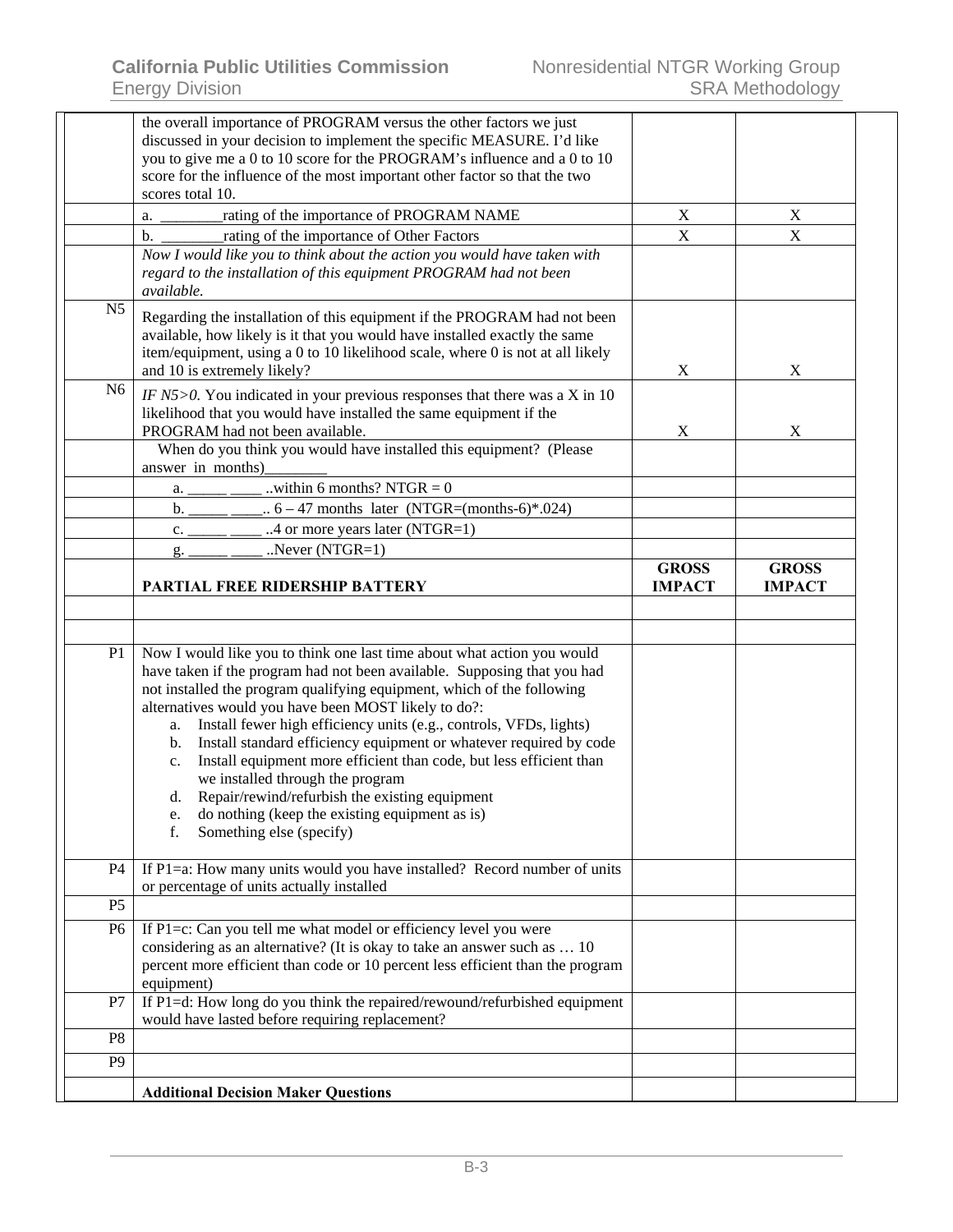|                 | <b>PAYBACK BATTERY (If payback importance &gt;5)</b>                                                                                                                                                             |             |             |
|-----------------|------------------------------------------------------------------------------------------------------------------------------------------------------------------------------------------------------------------|-------------|-------------|
| N10             | What financial calculations does your company make before proceeding with<br>installation of a MEASURE like this one?                                                                                            |             | X           |
| N11             | What is the cut-off point your company uses before deciding to proceed with<br>the investment?                                                                                                                   |             | X           |
| N12             | What was the result of the calculation for MEASURE: a) with the rebate? b)<br>without the rebate?                                                                                                                |             | X           |
|                 | <b>INVESTIGATE INCONSISTENT RESPONSE</b>                                                                                                                                                                         |             |             |
| N <sub>13</sub> | What competing investments, if any, were considered for the funds that were<br>allocated to the adoption of MEASURE?                                                                                             |             | X           |
| N <sub>14</sub> | Why was MEASURE chosen over these other investments                                                                                                                                                              |             | X           |
|                 | CORPORATE POLICY BATTERY (If corporate policy importance >5)                                                                                                                                                     |             |             |
| N15             | Does your organization have a corporate environmental policy to reduce<br>environmental emissions or energy use? Some examples would be to "buy<br>green" or use sustainable approaches to business investments. |             | X           |
| N16             | What specific corporate policy influenced your decision to adopt or install<br><b>MEASURE?</b>                                                                                                                   |             | X           |
| N17             | Had that policy caused you to adopt the MEASURE at this facility before<br>participating in this program?                                                                                                        |             | X           |
| N18             | Had that policy caused you to adopt the MEASURE at other facilities before<br>participating in this program? When and where?                                                                                     |             | X           |
| N19             | Did you receive an incentive for a previous [MEASURE]? If so, please<br>describe.                                                                                                                                |             | X           |
|                 | <b>STANDARD PRACTICE BATTERY (If standard practice importance</b><br>$>5$ )                                                                                                                                      |             |             |
| N20             | How long has MEASURE been standard practice in your industry?                                                                                                                                                    |             | X           |
| N21             | Does your company ever deviate from the standard practice? If yes, under<br>what conditions?                                                                                                                     |             | X           |
| N22             | How did this standard practice influence your decision to install the energy<br>efficiency equipment                                                                                                             |             | X           |
| N23             | What industry group or trade organization do you look to establish standard<br>practice for your industry?                                                                                                       |             | X           |
| N24             | How do you and other firms/facilities receive information on updates in<br>standard practice?                                                                                                                    |             | X           |
|                 | <b>OTHER INFLUENCES BATTERY</b>                                                                                                                                                                                  |             |             |
| N25             | Who provided the most assistance in the design or specification of<br>MEASURE? Designer or Consultant, Equipment Distributor or Mfr Rep,                                                                         |             |             |
|                 | Installer, Utility rep, or Internal staff                                                                                                                                                                        | X           | X           |
| N26             | Please describe the type of assistance that they provided.                                                                                                                                                       | $\mathbf X$ | $\mathbf X$ |
| N <sub>27</sub> | Please state, in your own words, any other factors that influenced your<br>decision to go ahead on this energy efficient equipment/project.                                                                      | $\mathbf X$ | X           |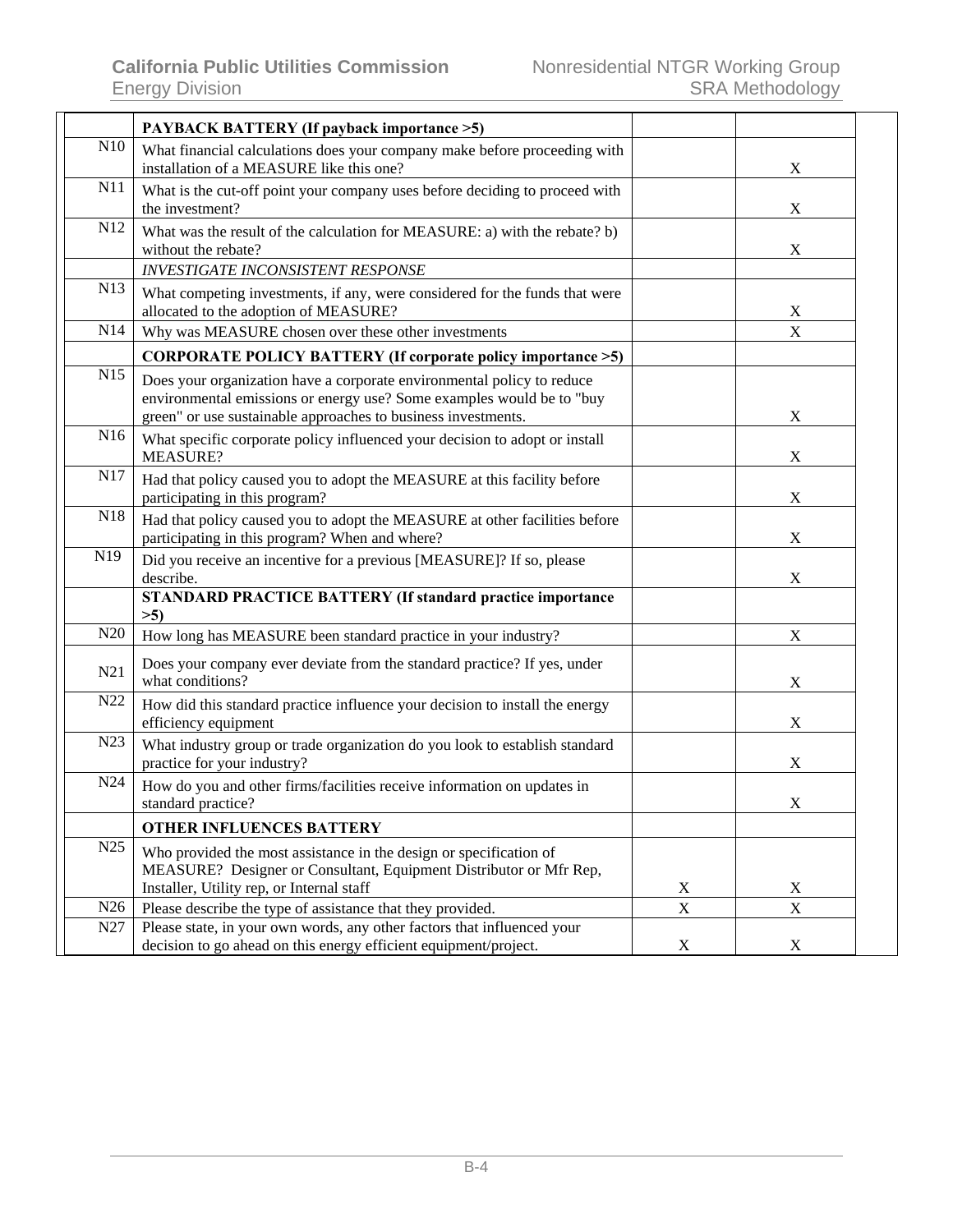## **VENDOR SURVEY**

|                |                                                                                                                                              |              | <b>Standard</b><br>and         |
|----------------|----------------------------------------------------------------------------------------------------------------------------------------------|--------------|--------------------------------|
|                |                                                                                                                                              |              | <b>Standard</b><br><b>Very</b> |
|                | <b>Question Text</b>                                                                                                                         | <b>Basic</b> | Large                          |
|                |                                                                                                                                              |              |                                |
|                | <b>Warm Up</b>                                                                                                                               |              |                                |
|                | The CUSTOMER indicates that you recommended the installation of                                                                              |              |                                |
| A1             | [EFFICIENT MEASURE] at their facility at [CUSTOMER<br>LOCATION] on [DATE]. Do you recall making this recommendation?                         | X            | X                              |
|                | a .Yes                                                                                                                                       |              |                                |
|                | b. No                                                                                                                                        |              |                                |
|                | c. DK $(-8)$                                                                                                                                 |              |                                |
|                | d. Refused $(-9)$                                                                                                                            |              |                                |
|                | I'm going to ask you to rate the importance of the [PROGRAM] in                                                                              |              |                                |
|                | influencing your decision to recommend [MEASURE] to                                                                                          |              |                                |
|                | [CUSTOMER] and other customers. Think of the degree of importance                                                                            |              |                                |
|                | as being shown on a scale with equally spaced units from $0$ to $10$ ,                                                                       |              |                                |
|                | where 0 means not at all important and 10 means very important, so<br>that an importance rating of 8 shows twice as much influence as a      |              |                                |
|                | rating of 4.                                                                                                                                 |              |                                |
|                | Using this $0$ to $10$ scale where $0$ is 'Not at all important' and $10$ is                                                                 |              |                                |
|                | "Very Important", how important was PROGRAM, including                                                                                       |              |                                |
|                | incentives as well as program services and information, in influencing<br>your decision to recommend that CUSTOMER install the energy        |              |                                |
| V <sub>1</sub> | efficiency MEASURE at this time?                                                                                                             | X            | X                              |
|                | And using a 0 to 10 likelihood scale, where 0 denotes "not at all likely"                                                                    |              |                                |
|                | and 10 denotes "very likely," if the PROGRAM, including incentives                                                                           |              |                                |
|                | as well as program services and information, had not been available,<br>what is the likelihood that you would have recommended this specific |              |                                |
| V <sub>2</sub> | energy efficiency MEASURE to CUSTOMER?                                                                                                       | Χ            | X                              |
|                | Now, using a 0 to 100 percent scale, in what percent of sales situations                                                                     |              |                                |
|                | did you recommend MEASURE before you learned about the                                                                                       |              |                                |
| V <sub>3</sub> | [PROGRAM]?                                                                                                                                   | Χ            | X                              |
|                | And using the same 0 to 100 percent scale, in what percent of sales<br>situations do you recommend MEASURE now that you have worked          |              |                                |
| V <sub>4</sub> | with the [PROGRAM]?                                                                                                                          | X            |                                |
|                | In what other ways have your recommendations regarding MEASURE                                                                               |              |                                |
|                | been influenced? [For each mention, ask: And using the same 0 to 10                                                                          |              |                                |
|                | scale, where 0 is "Not at all important" and 10 is "Very important",<br>how important in influencing your recommendations. (INSERT           |              |                                |
| V4a            | FIRST MENTION, INSERT SECOND MENTION ETC.)]                                                                                                  | Х            | X                              |
|                | And, using the same 0 to 10 scale where 0 is "Not at all important" and                                                                      |              |                                |
| V <sub>5</sub> | 10 is "Very important", how important in your recommendation were                                                                            |              |                                |
|                | Training seminars provided by UTILITY?<br>a.                                                                                                 | Х            | X                              |
|                | Information provided by the UTILITY website?<br>b.                                                                                           | X            | Χ                              |
|                | Your firm's past participation in a rebate or audit program<br>c.                                                                            |              |                                |
|                | sponsored by UTILITY?                                                                                                                        | Χ            | X                              |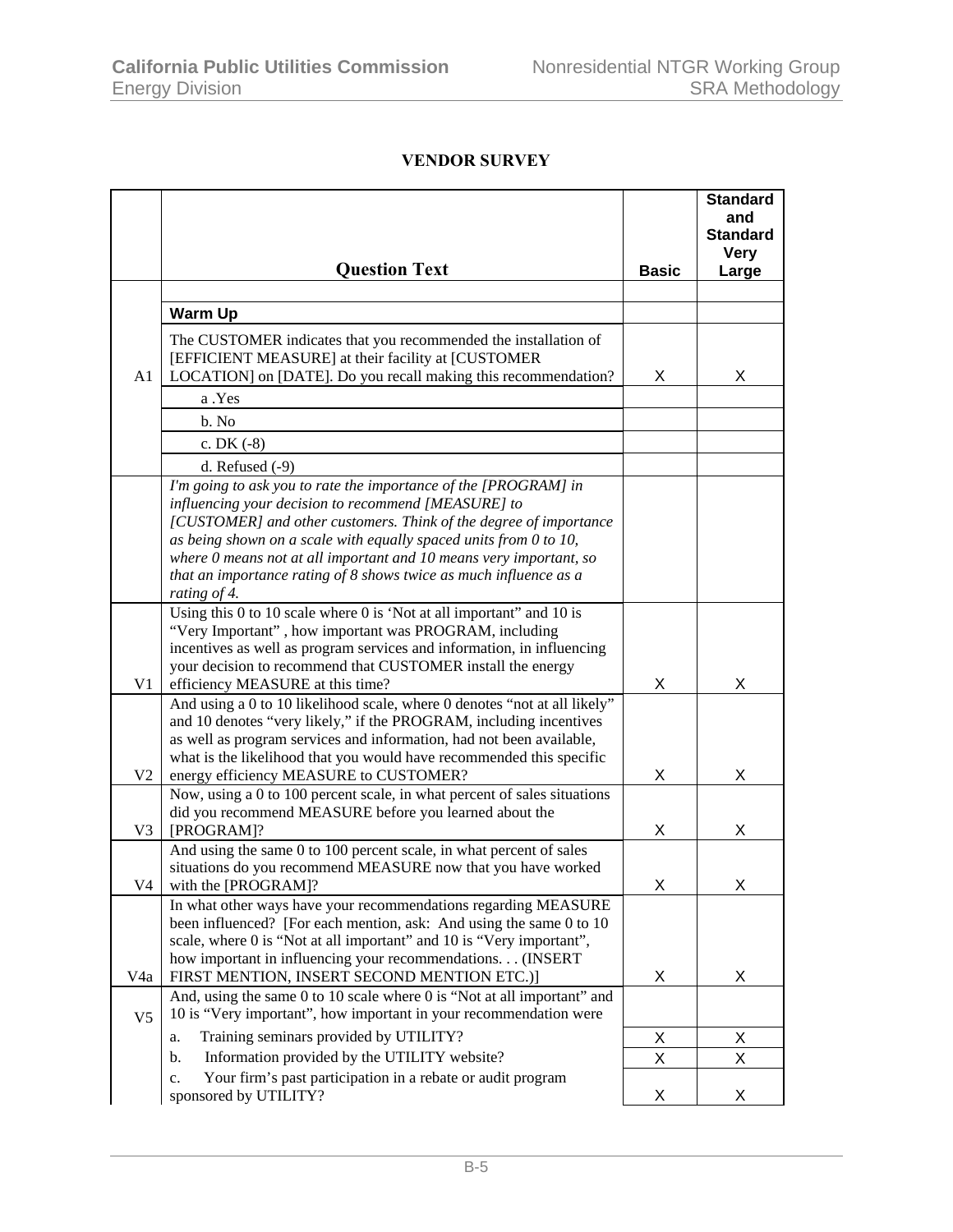|                | Optional:                                                                                                                                                                                          |   |   |
|----------------|----------------------------------------------------------------------------------------------------------------------------------------------------------------------------------------------------|---|---|
| V6             | Approximately what percentage of your sales of MEASURE in<br>UTILITY'S service territory are energy efficient models that qualify<br>for incentives from the UTILITY program.                      | X | X |
| V7             | On a 0 percent to 100 percent scale, in what percent of sales situations<br>do you encourage your customers in UTILITY territory to purchase<br>program qualifying [MEASURES]?                     | X | X |
| V8.            | (IF LESS THAN 100) In what situations do you NOT encourage your<br>customers to purchase energy efficient models if they qualify for a<br>rebate? Why is that?                                     | X | X |
| V <sub>9</sub> | Of those installations of EQUIPMENT in UTILITY service territory<br>that qualify for incentives, approximately what percentage do not<br>receive the incentive?                                    | Χ | X |
| V10            | Why do they not receive the incentive (open end?)                                                                                                                                                  | X | X |
| V11            | Do you also sell MEASURE in areas where customers do not have<br>access to incentives for energy efficient models?                                                                                 | X | X |
| V12            | About what percent of your sales of MEASURE are represented by<br>these areas where incentives are not available?                                                                                  | X | X |
| V12a           | IF AT LEAST 10%: And approximately what percentage of your sales<br>of MEASURE in these areas are the energy efficient models that<br>would qualify for incentives in UTILITY'S service territory? | X | X |
| V13            | Have you changed your stocking practices as a result of the UTILITY<br>program? If yes, how?                                                                                                       | X | X |
| V14            | Do you promote energy efficient models equally in areas with and<br>without incentives?                                                                                                            | X | X |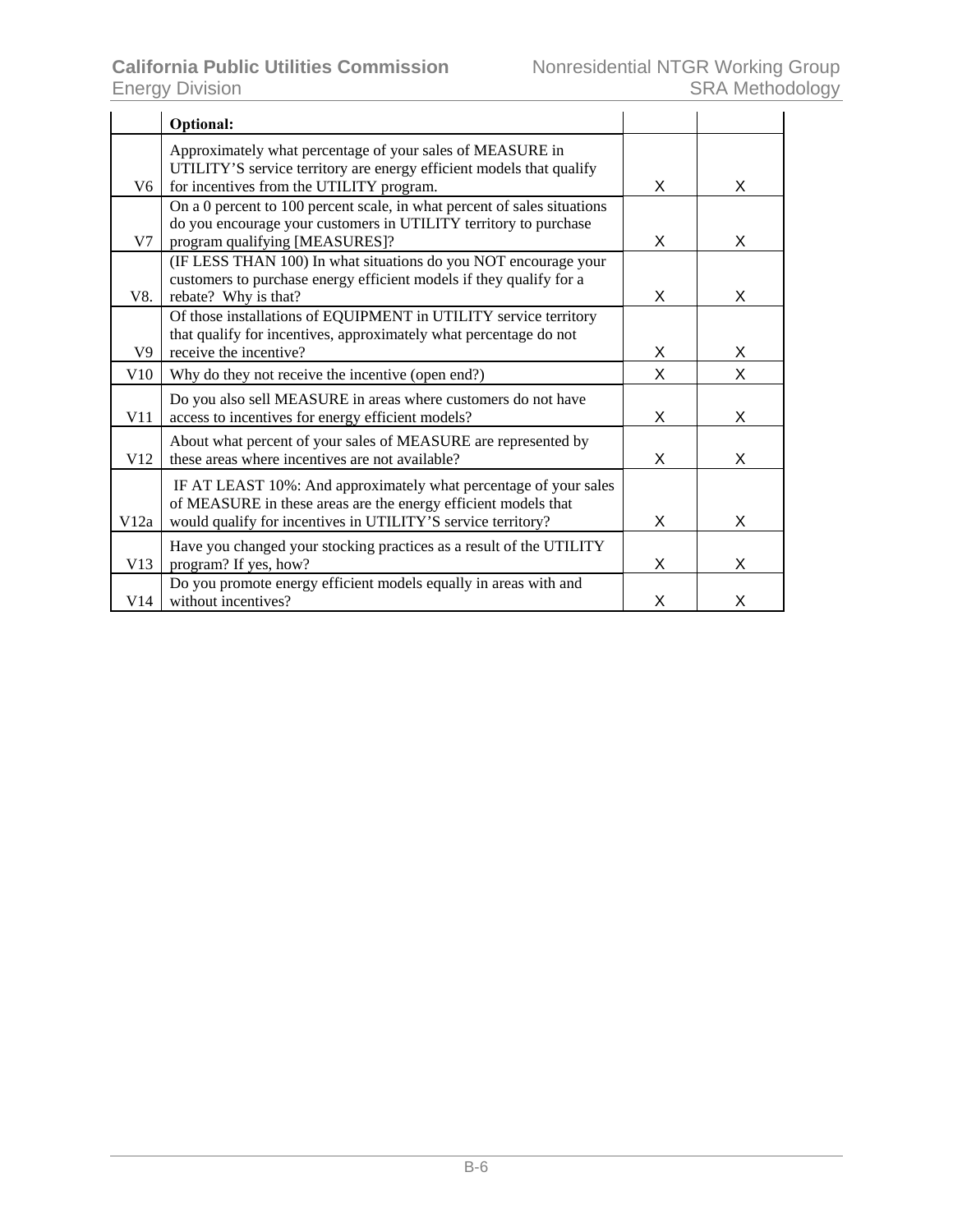## **Appendix C**

## **NTGR Scoring Algorithm and Example**

The calculation of the self-report-based core NTGR is described below. The NTGR is calculated as an average of three scores representing responses to one or more questions about the decision to install a program measure.

- 1. A *Timing and Selection* score that captures the influence of the most important of various program and program-elated elements in influencing the customer to select the specific program measure at this time. Program influence through vendor recommendations is also captured in this score.
- 2. An overall *Program Influence* score that captures the perceived importance of the program (whether rebate, recommendation, or other information) in the decision to implement the specific measure that that was eventually adopted or installed. The overall program influence score is reduced by half if the respondent says they learned about the program only after they decided to install the program qualifying measure.
- 3. A *No-Program* score that captures the likelihood of various actions the customer might have taken at this time and in the future if the program had not been available. This score accounts for deferred free ridership by capturing the likelihood that the customer would have installed program qualifying measures at a later date if the program had not been available.

Calculation of each of the above scores is discussed below. For each score, the questions contributing to the calculation are presented, the calculation is described, and an example is provided.

## **Timing and Selection Score For the decision maker, the questions asked are:**

Using a 0 to 10 rating scale, where 0 means not at all important and 10 means very important, please rate the importance of each of the following in your decision to implement this specific measure at this time:

- **Availability of the PROGRAM rebate**
- Information provided through a recent feasibility study, energy audit or other types of technical assistance provided through the PROGRAM
- **Information from PROGRAM training course**
- **Information from other PROGRAM marketing materials**
- Recommendation from a vendor/supplier (If  $>5$ , a vendor interview is triggered)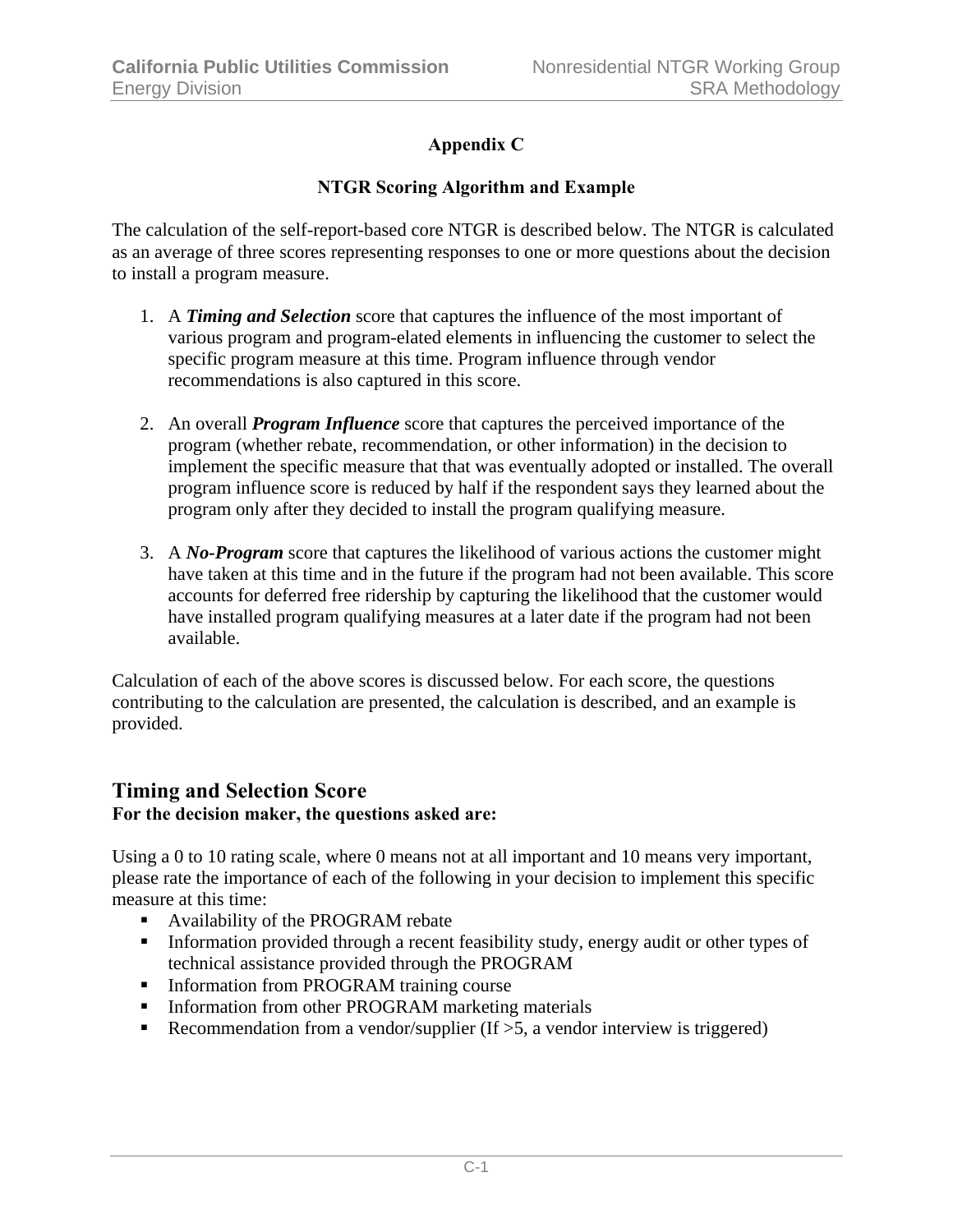#### **For the vendor, the questions asked if the interview is triggered are:**

- 1. On a 0 to 10 scale where 0 is Not at all important" and 10 is "Very important", how important was PROGRAM, including incentives as well as program services and information, in influencing your decision to recommend that CUSTOMER install the energy efficiency MEASURE at this time?
- 2. And using a 0 to 10 likelihood scale, where 0 denotes "Not at all likely" and 10 denotes "Extremely Likely," if the PROGRAM, including incentives as well as program services and information, had not been available, what is the likelihood that you would have recommended this specific energy efficiency MEASURE to CUSTOMER?
- 3. Now, using a 0 to 100 percent scale, in what percent of sales situations did you recommend this MEASURE before you learned about the PROGRAM?
- 4. And using the same 0 to 100 percent scale, in what percent of sales situations do you recommend this MEASURE now that you have worked with the PROGRAM?
- 5. And, using the same 0 to 10 scale where 0 is "Not at all important" and 10 is "Extremely Important", how important in your recommendation were:
	- a. Training seminars provided by UTILITY?
	- b. Information provided by the UTILITY website?
	- c. Your firm's past participation in a rebate or audit program sponsored by UTILITY?

If the vendor interview is triggered, a score is calculated that captures the highest degree of program influence on the vendor's recommendation. This score (VMAX) is calculated as the MAXIMUM value of the following:

- 1. The response to question 1
- 2. 10 minus the response to question 2
- 3. The response to question 4 minus the response to question 3, divided by 10
- 4. The response to question 5 a.
- 5. The response to question 5b.
- 6. The response to question 5c.

#### **The Timing and Selection Score is calculated as:**

The highest of the responses to the first four decision maker questions and, if the vendor interview has been triggered, the VMAX score multiplied by the score the decision makers assigned to the vendor recommendation..

#### **Example:**

The decision maker provides responses of 5 for the importance of the rebate, 6 for an audit or feasibility study, 3 for training, 2 for other marketing materials, and 7 for the vendor recommendation, which means a vendor interview is triggered.

The vendor responses are 8 for the significance of the program, 5 for the likelihood of recommending the measure in the absence of the program, 40% for how often the measure was recommended before program awareness and 60% for how often it is recommended after program awareness, 3 for the importance of training, 2 for the importance of the website and 5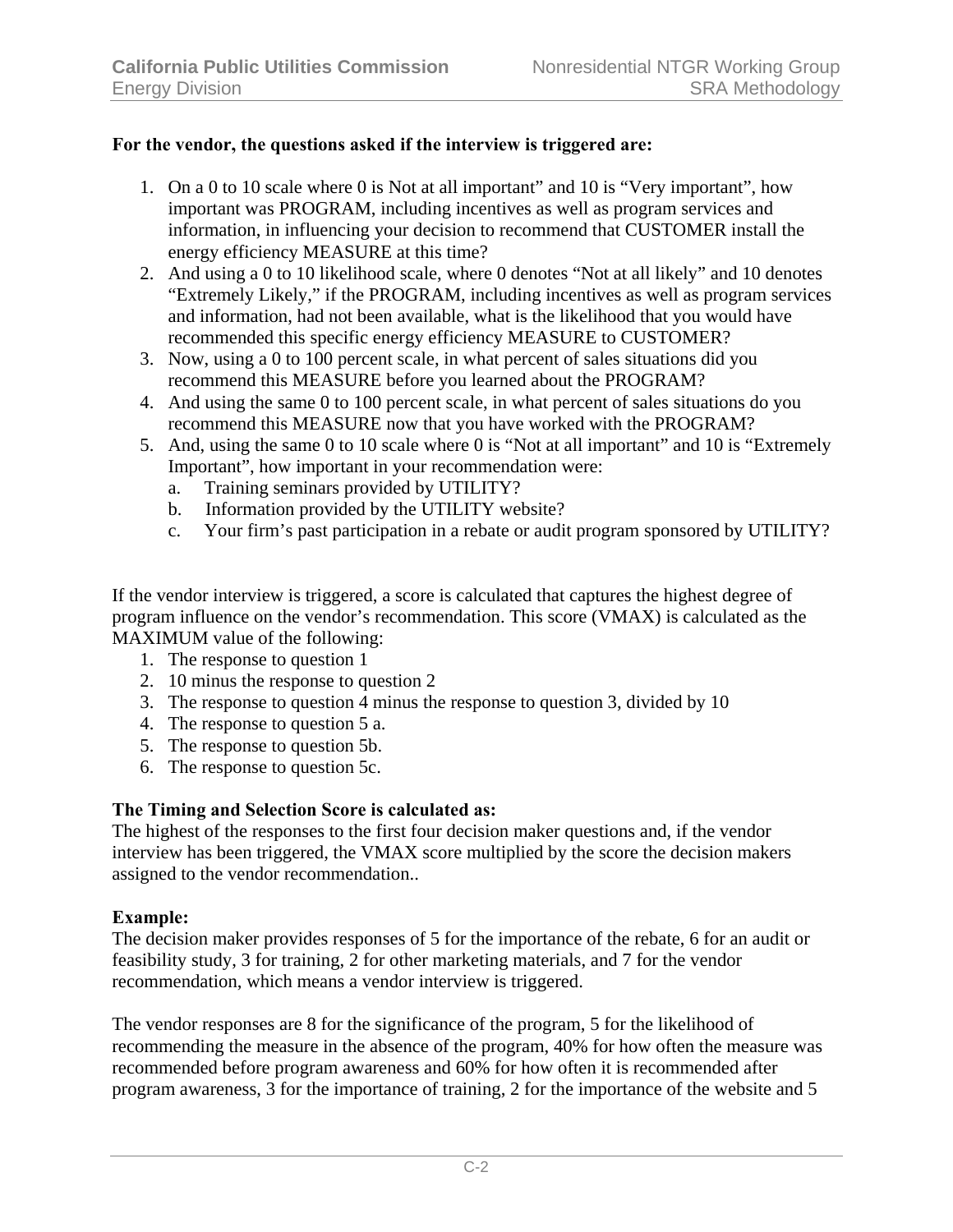for the importance of previous participation. The VMAX score is the greatest of 8, (10-5), (60- 40)/10, 3, 2 and 5. So VMAX is 8. This score is multiplied by the importance of the vendor recommendation, to which the decision maker assigned a 7, so the vendor score is 5.6.

The timing and selection score is the maximum of the four decision maker responses (5, 6, 3, and 2) and the vendor score (5.6). Even though the vendor interview was triggered, the vendor score is not as high as the 6 assigned to the importance of the audit or feasibility study, so the timing and selection score is 6.

## **Program Influence Score**

## **The questions asked are**:

- 1. Did you learn about PROGRAM BEFORE or AFTER you decided to implement the specific MEASURE that was eventually adopted or installed?
- 2. Again using the 0 to 10 rating scale we used earlier, where 0 means "Not at all important" and 10 means "Very important," please rate the overall importance of PROGRAM versus the most important of the other factors we just discussed in your decision to implement the specific MEASURE that was adopted or installed. This time I would like to ask you to have the two importance ratings -- the program importance and the non-program importance -- total 10.

## **The program influence score is calculated as:**

The program importance response, on the 0 to 10 scale, to question 2. This score is reduced by half if the respondent became aware of the program only after having decided to adopt the program qualifying measure.

## **Example:**

The decision maker says they became aware of the program before deciding to implement the measure, and provides a response of 7 to question 2, which becomes the program influence score.

#### **No-Program Score The questions asked are:**

- 1. Regarding the installation of this equipment if the PROGRAM had not been available, how likely is it that you would have installed exactly the same item/equipment, using a 0 to 10 likelihood scale, where 0 is not at all likely and 10 is extremely likely?
- 2. IF 1>0. You indicated in your previous responses that there was an *"X"* in 10 likelihood that you would have installed the same equipment if the PROGRAM had not been available. When do you think you would have installed this equipment? Please express your answer in months

a.  $\frac{1}{2}$  Within 6 months? (Deferred NTG Value=0)<br>b.  $\frac{1}{2}$  7 to 47 months later (Deferred NTG Value=(m  $b.$  (Deferred NTG Value=(months-6)\*.024)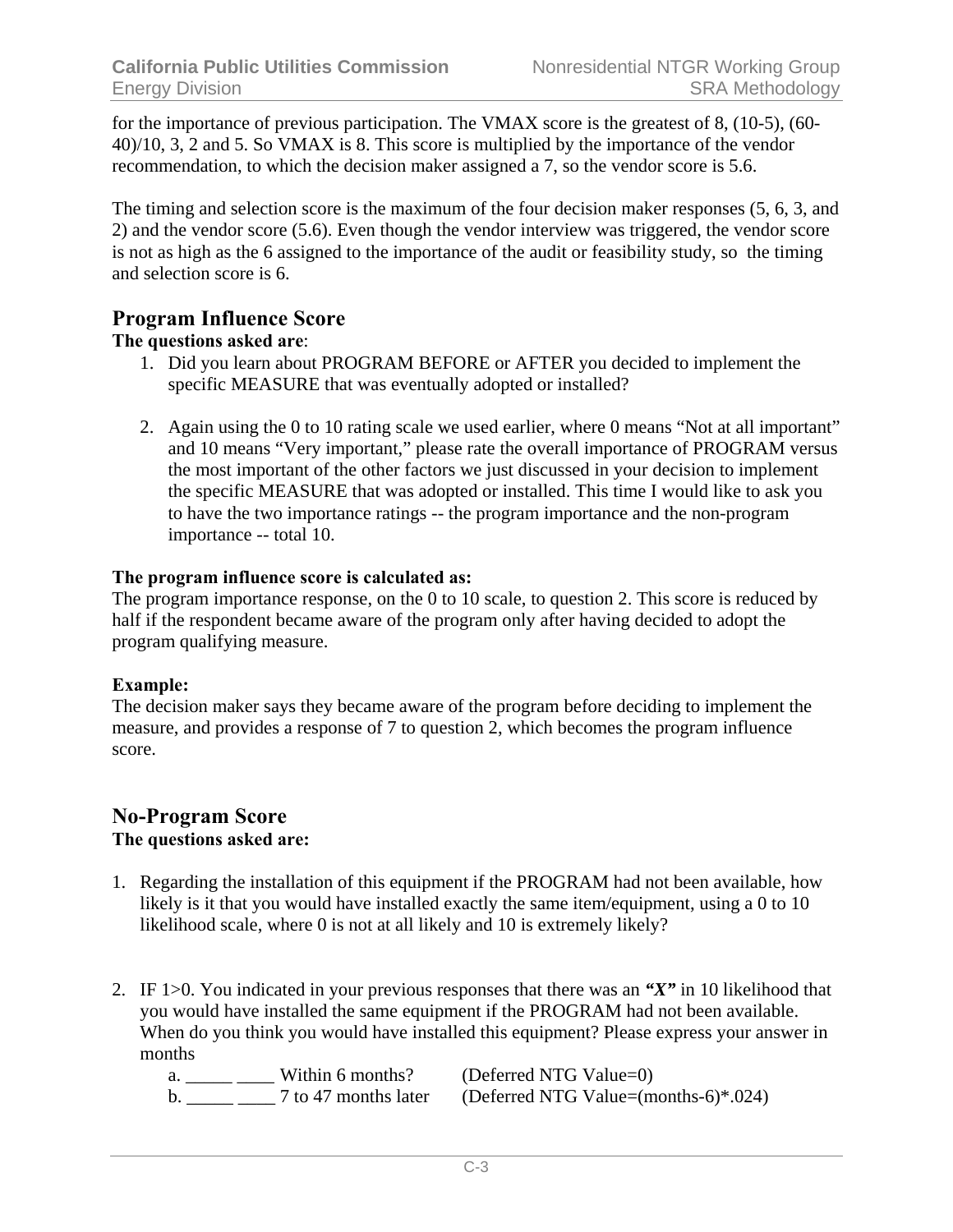c.  $\frac{1}{2}$  = 48 or more months later (Deferred NTG Value =1) d. Never (Deferred NTG Value=1)

Note: The value 0.024 is 1 divided by 41 (41 is calculated as  $47 - 6$ ). This assumes that the deferred NTG value is a linear function beginning in month 7 through month 47, increasing 0.024 for each month of deferred installation.

#### **The No-Program Score is calculated as:**

10 minus (the likelihood of installing the same equipment multiplied by one minus the deferred net-to-gross value associated with the timing of that installation).

## **Example**

The respondent says there is a 4 in 10 likelihood that they would have installed the same equipment. In response to question 5, the decision maker says they would have installed the qualifying equipment 18 months later, which has a NTGR value of (18-6)\*.024, or .29 associated with it.

The No-Program score is 10 minus  $(4*(1-.29))$ , which is 10 minus  $4*.71$  or 7.16.

## **Core NTG Ratio**

The self-reported core NTGR in most cases is simply the average of the Program Influence, Timing and Selection, and No-Program Scores, divided by 10. The one exception to this is when the respondent indicates a 10 in 10 probability of installing the same equipment at the same time in the absence of the program, in which case the NTGR is based on the average of the Program Influence and No-Program scores only.

## **Example (Core NTGR)**

The NTGR is the average of 6, 8 and 7.2, or 7.1 divided by  $10 = .71$ . This figure is then applied to adjusted gross savings to yield net savings.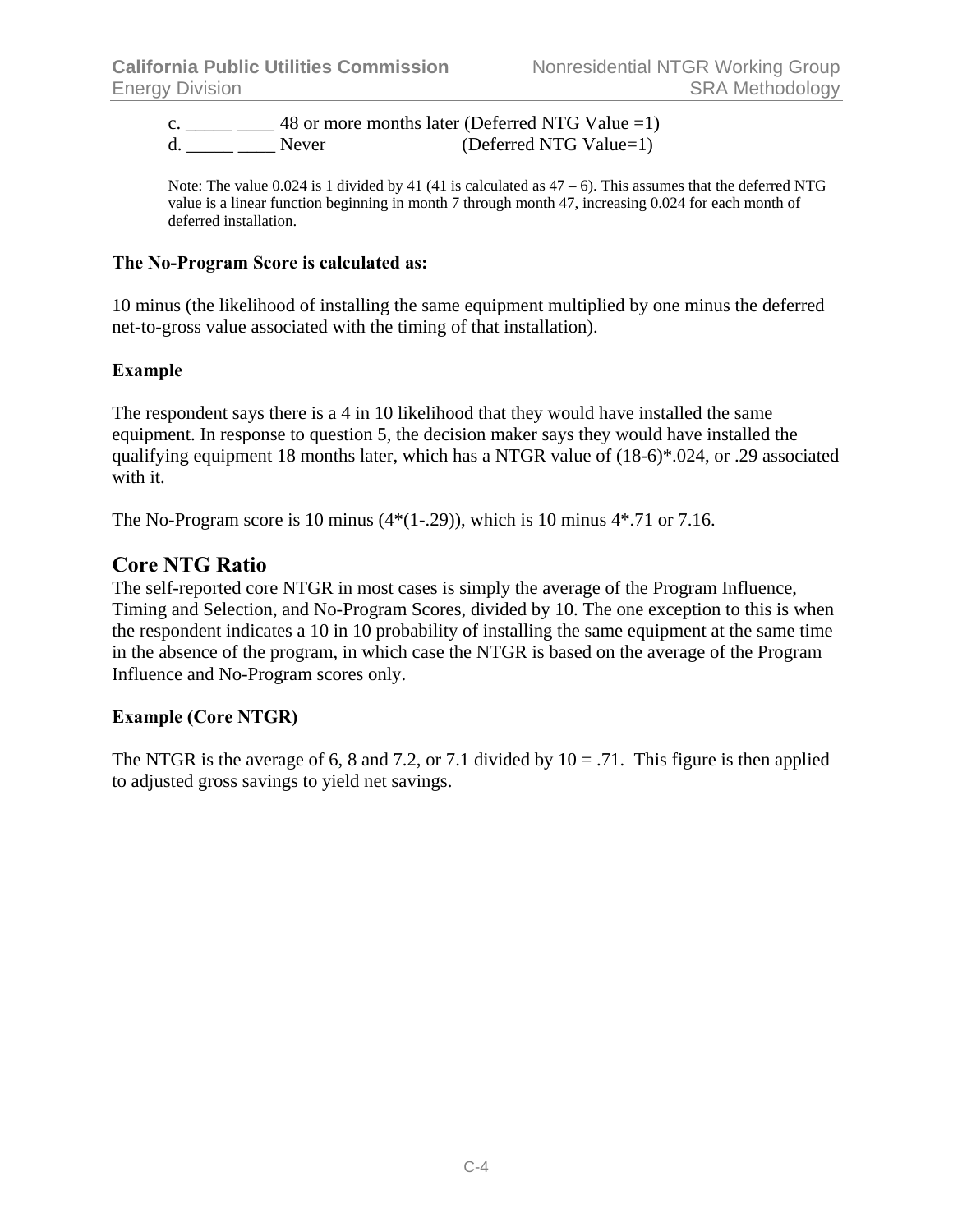## **Appendix D**

#### **Demonstration of Compliance with the CPUC/ED and MEC's Guidelines for Estimating Net-to-Gross Ratios Using the Self-Report Approach**

#### **1. Timing of the interview**

To minimize problems of recall, every effort should be made to conduct the NTGR interview as close to project completion as possible.

#### **2. Identifying the correct respondent**

The survey form includes some initial probing on the respondent's role in the completed project, to confirm their involvement in the decision to implement the energy efficiency measures. In addition, both the utility or third party representative and any trade allies involved should be asked to confirm they are the correct contact. If multiple decision makers are identified, each one should be interviewed and the results pooled.

In the unfortunate circumstance where the key decision maker has left the company, that sample point should be discarded and replaced with a respondent from within the same stratum in the backup sample.

#### **3. Set-up questions**

The survey includes a series of warm-up questions that serve to remind the respondent about the circumstances and motivations surrounding the project, the project scope (including installed measures), incentives paid, and the project schedule. This information also helps to build the "story" to substantiate the NTGR responses given.

#### **4. Use of multiple questions**

The NTGR scoring algorithm relies on responses from several questions to determine the final NTGR score. The scoring is a function of:

- The timing of their program awareness relative to their decision to implement the installed measure
- The importance of program versus non-program influences in their decision making
- The importance of specific influences in the participant's general decision to implement the measure and that led them to implement the specific measure at the time they did rather than an alternative
- Without the program, the probability of alternative actions to implementing the selected measure

## **5. Validity and reliability**

The proposed NTGR method is designed to produce valid and reliable NTGR results, based on the use of:

• *"Tried and true" question wording.* Many of the core questions used in NTGR scoring are substantially the same as those that have been used extensively in previous large C&I program evaluations, such as the last several rounds of evaluation for the California Standard Performance Contracting Program. While the question construct is somewhat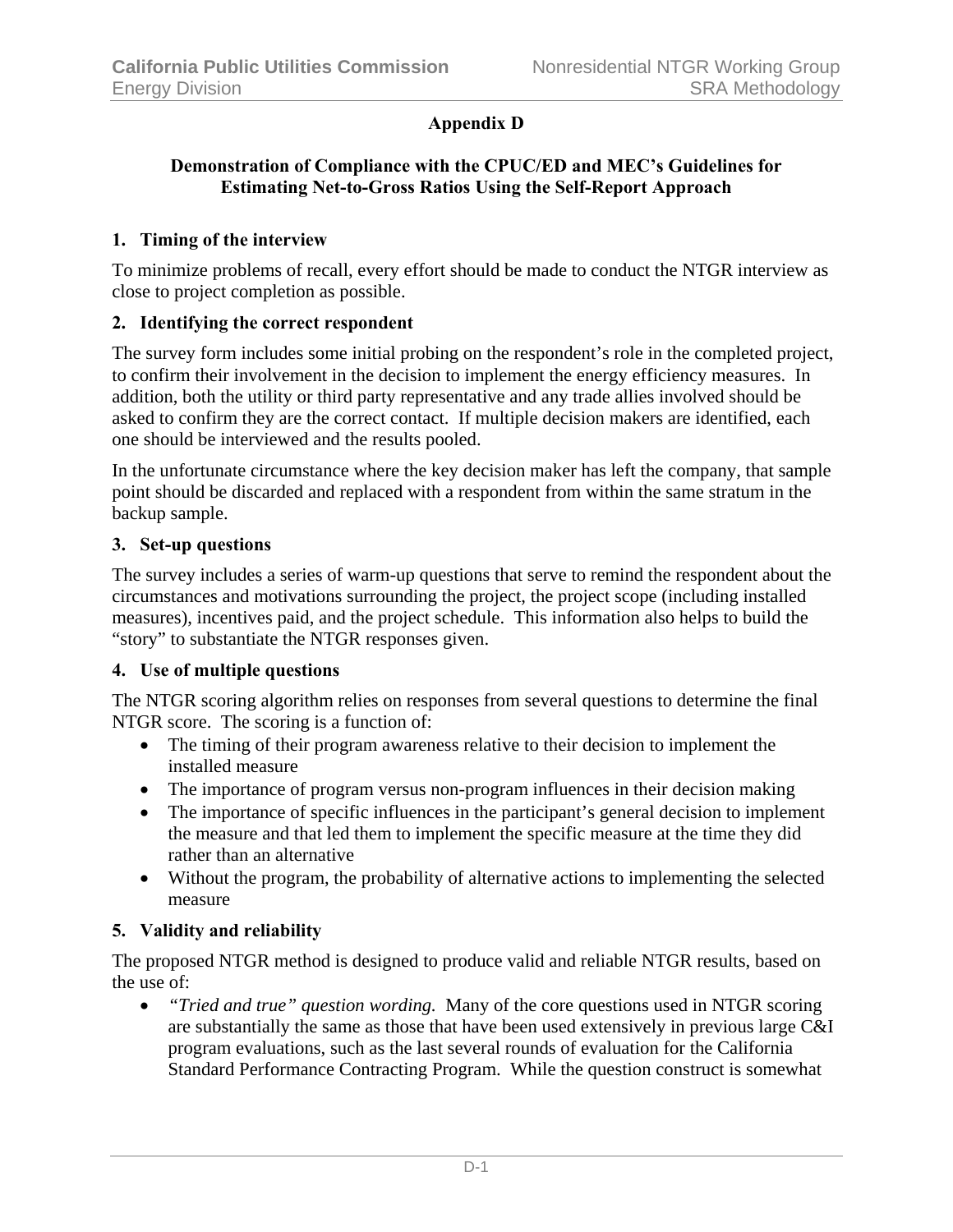different from in the past, the wording used is essentially the same as has been used previously.

- *Information from supplemental questions and multiple data sources to corroborate and triangulate on the NTGR "story".* In addition to self-reported information, the NTGR findings for Standard and Standard – Very Large NTGR sites include responses to a number of supplemental questions surrounding the project (e.g., corporate policy, standard industry practice and payback), and the results from an interview with the vendor(s) involved in the project. These findings will be used to converge on a plausible estimate of the NTGR and to help tell the "story" behind the project and its context.
- *Multiple reviewers. Standard Very Large customer projects are reviewed by two experienced analysts.* The two reviewers seek to develop a NTGR consensus on the project, and resolve any differences of opinion.
- *Identification and explicit consideration of alternate hypotheses.* Respondents are asked about the relative influence of a variety of program and non-program factors.

During the pre-test of the NTGR survey instrument, reliability tests should be conducted using the CATI software. Any problem areas detected should be corrected.

## **6. Consistency checks**

Questions within the NTGR battery that are more likely to produce inconsistent responses have been flagged. These include questions regarding the program's reported importance in the decision to implement the specified measure, alternative actions in the program's absence, questions reporting the motivations for doing the project, as well as any closely related supplemental questions. The CATI software should be specifically programmed to flag any inconsistencies, and include follow-up prompts when they are found. Interviewers should be instructed how to administer these follow-up questions to resolve these inconsistencies. Interviewers should make every effort to resolve any inconsistencies before concluding the interview. Examples of the procedures for checking consistency of responses are provided in Section 3.

## **7. Making the Questions Measure-Specific**

In general, most projects involve one type or class of measure. However, there are a few instances where the project consists of multiple types of measures, but usually, one measure predominates. In such cases, the interview should be conducted around the dominant measure with the greatest share of savings. If there are projects with multiple types of measures and no one measure class predominates, the NTGR sequence should be repeated for each significant measure class (e.g., once for lighting and once for process measures). At the beginning of each interview, there is a prompt with a description of the measure class that the questions pertain to so that it is clear in the minds of the respondent which measures they are being asked about.

## **8. Partial free-ridership**

Questions P1-P9 are designed to collect the information necessary to adjust for any partial freeridership. *However, this adjustment is be made to the gross savings estimates and not to the NTGR*.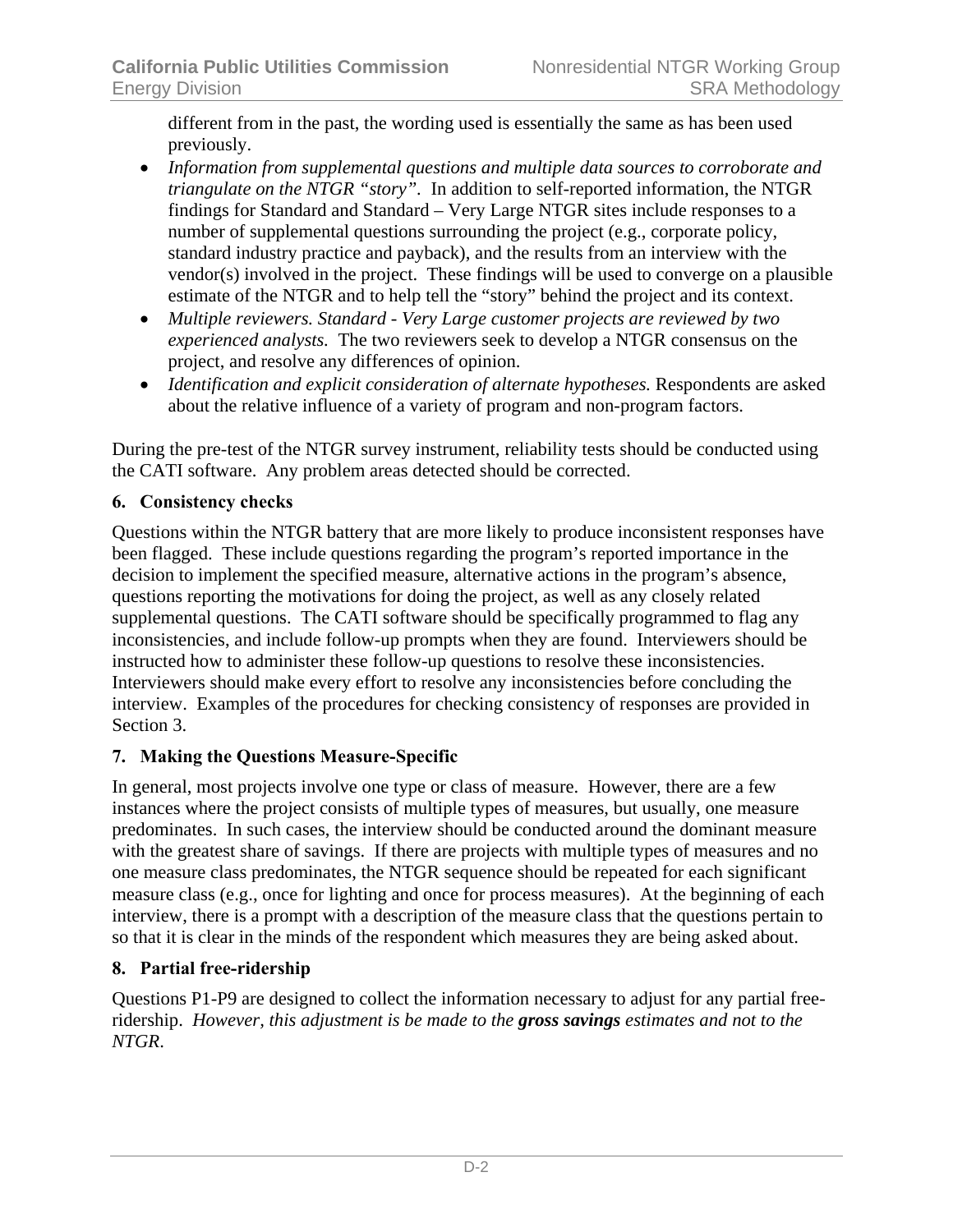## **9. Deferred free-ridership**

Question N6 addresses deferred free ridership, and provides specific adjustment factors for each response category. The NTGR algorithm (See Section 5 and Appendix C) text fully explains the specifics of this adjustment.

#### **10. Scoring algorithms**

The methodology includes a specific algorithm for developing a NTGR based on responses received. The results of the 0 to 10 scoring are used to develop specific values for each question used to score the NTGR. A description of the scoring algorithm is provided in Section 5 and in Appendix C.

## **11. Handling unit and item non-response**

Every effort should be made to discourage non-responses (i.e., refusals and terminates). For example, in California, the interviewer points out that the energy efficiency program requires the project to be evaluated as a condition of participation. Absent such a requirement, interviewers should stress such things as the importance of evaluation in improving program design and delivery. In some cases, incentives can be offered to respondents. In the event various strategies are not successful, the non-responding customer should be replaced by another customer within the same stratum. While efforts to minimize item non-response ("don't knows" and "refusals") should be made using a variety of available techniques, one should recognize that forcing a response can distort the respondent's answer and introduce bias.

## **12. Weighting the NTGR**

The mean NTGR for a given measure, end use or program should be weighted to take into account the size of the ex post gross impacts.

## **13. Ruling out rival hypotheses**

The core NTGR questions, particularly question 4 of the Decision Maker survey, have been carefully constructed to try to rule out rival hypotheses. The method asks respondents to jointly consider and rate the importance of the many likely events or factors that may have influenced their energy efficiency decision making, rather than focusing narrowly on only their rating of the program's importance. This question structure more accurately reflects the complex nature of the real-world decision making and should help to ensure that all non-program influences are reflected in the NTGR assessment in addition to program influences.

## **14. Precision of the NTGR**

The calculation of the achieved relative precision of the NTGRs (for program-related measures and practices and non-program measures and practices) is expected to be straightforward. However, the inclusion of more complicated situations involving multiple participant and vendor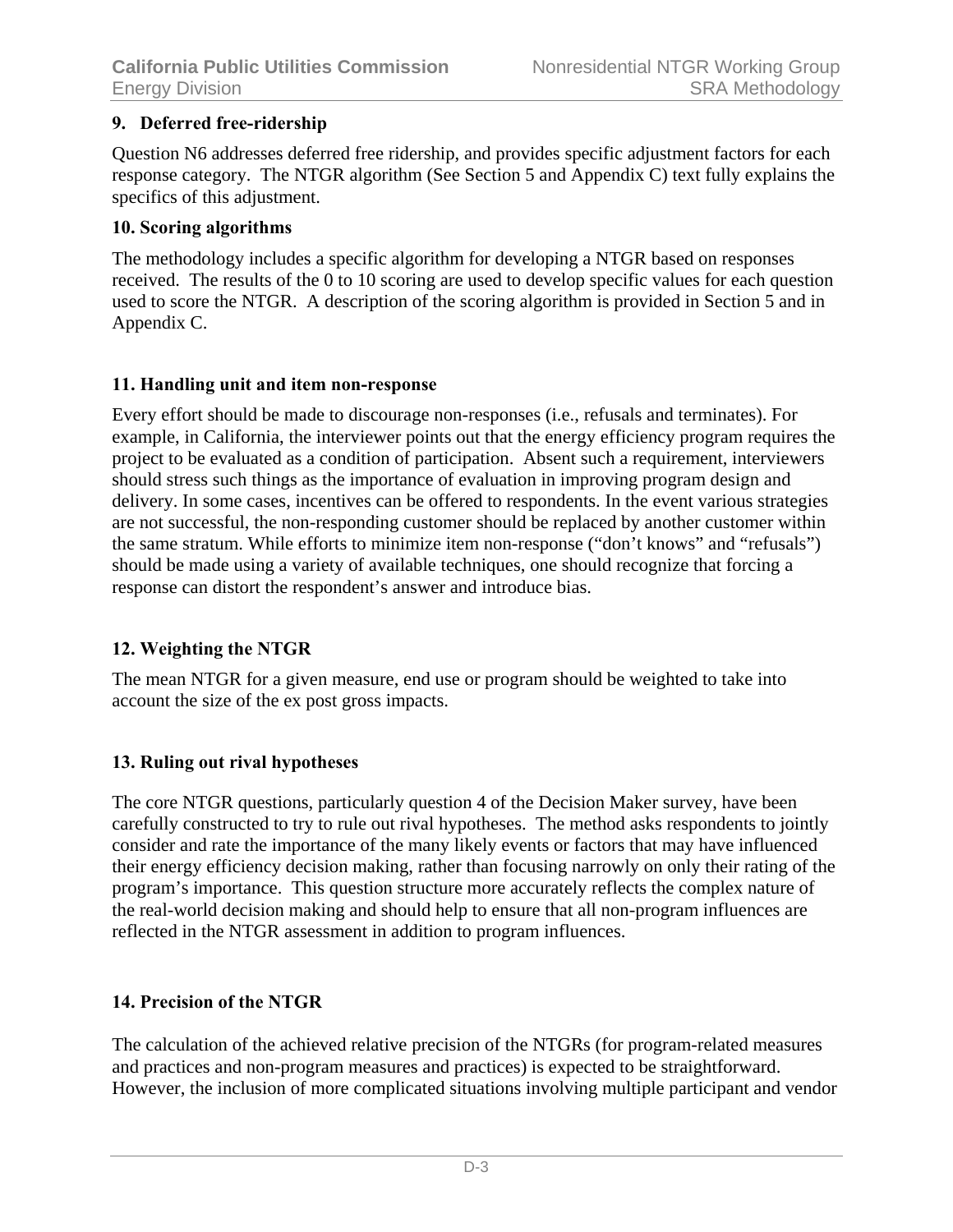interviews as well as the inclusion of additional qualitative information means that the NTGR standard errors may underestimate the uncertainty surrounding the NTGR estimate.

## **15. Pre-testing the questionnaire**

The NTGR survey should be carefully and extensively pre-tested and adjusted in response to pretest findings before it is fielded.

## **16. Incorporation of additional qualitative and quantitative data in estimating the NTGR (data collection, rules for data integration, analysis)**

Specific rules have been established for data integration and these are described in Section 3.

# **17. Qualified interviewers**

The NTGR surveys should be fielded by highly experienced interviewers. High level professional interviewers should be used for the largest and most complex projects, while less experienced professional interviewers should be used for smaller, simpler projects. A CATI approach should be used for all but the very largest and most complex projects.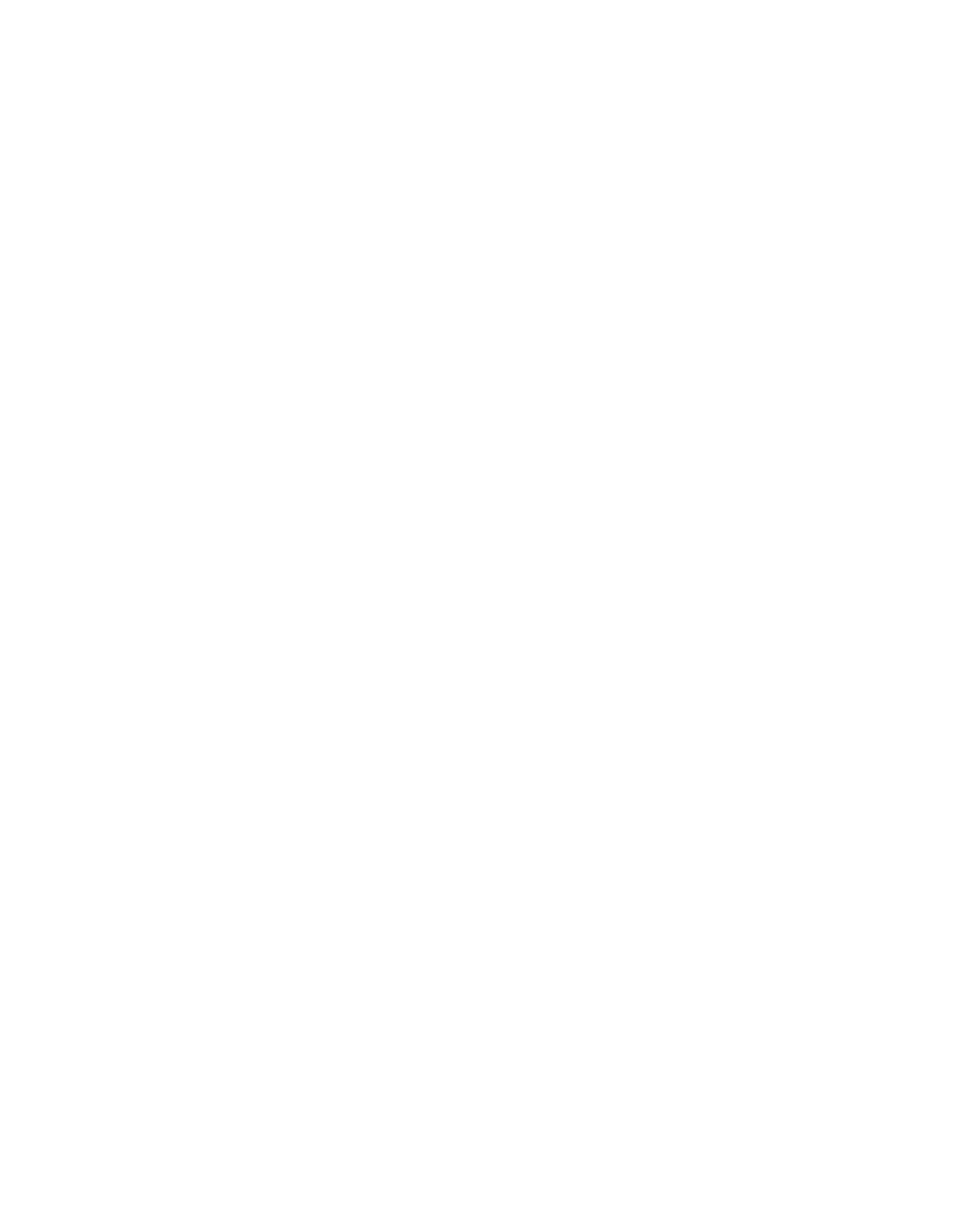**Standard Decision Maker NTG Survey Instrument Modified 06/22/09**

m.

| Introduction |                                                                                                                                                                                                                                                                                                                                                                                                                                                                                                                                                                                                              |                            |
|--------------|--------------------------------------------------------------------------------------------------------------------------------------------------------------------------------------------------------------------------------------------------------------------------------------------------------------------------------------------------------------------------------------------------------------------------------------------------------------------------------------------------------------------------------------------------------------------------------------------------------------|----------------------------|
| AA1          | This is %n calling on behalf of the CPUC, [California Public Utilities Commission] from ITRON CONSULTING. THIS IS NOT A<br>SALES CALL. May I please speak with <%CONTACT>  the person most knowledgeable about your firm's involvement in<br><%CUSTOMER>'s installation of <%MEASURE>on approximately <%INSTALL_DATE>?\,                                                                                                                                                                                                                                                                                     |                            |
|              | 1 Yes                                                                                                                                                                                                                                                                                                                                                                                                                                                                                                                                                                                                        | AA7                        |
|              | 2 No                                                                                                                                                                                                                                                                                                                                                                                                                                                                                                                                                                                                         | AA <sub>2</sub>            |
| AA2          | Who would be the person most knowledgeable about your firm's involvement with <%CUSTOMER>'sproject that involved<br>the installation of <%MEASURE> on approximately <%INSTALL DATE>?\,                                                                                                                                                                                                                                                                                                                                                                                                                       |                            |
|              | 1 Record name                                                                                                                                                                                                                                                                                                                                                                                                                                                                                                                                                                                                | AA3                        |
|              | 88 Refused                                                                                                                                                                                                                                                                                                                                                                                                                                                                                                                                                                                                   | <b>Thank and Terminate</b> |
|              | 99 Don't know                                                                                                                                                                                                                                                                                                                                                                                                                                                                                                                                                                                                | Thank and Terminate        |
| AA3          | May I speak with him/her?                                                                                                                                                                                                                                                                                                                                                                                                                                                                                                                                                                                    |                            |
|              | 1 Yes                                                                                                                                                                                                                                                                                                                                                                                                                                                                                                                                                                                                        | AA4                        |
|              | 2 No (not available right now) SCHEDULE APPOINTMENT                                                                                                                                                                                                                                                                                                                                                                                                                                                                                                                                                          | Reschedule appt.           |
| AA4          | This is %n calling on behalf of the CPUC, [California Public Utilities Commission] from ITRON CONSULTING. THIS IS NOT A<br>SALES CALL. I was told that you are the person most familiar with your firm's involvement in <%CUSTOMER>'s installation<br>of <%MEASURE>on approximately <%INSTALL DATE>? Is this correct?                                                                                                                                                                                                                                                                                        |                            |
|              | 1 Yes                                                                                                                                                                                                                                                                                                                                                                                                                                                                                                                                                                                                        | AA7                        |
|              | 2 No, there is someone else (RECORD NAME)                                                                                                                                                                                                                                                                                                                                                                                                                                                                                                                                                                    | AA <sub>5</sub>            |
|              | 3 No and I don't know who to refer you to                                                                                                                                                                                                                                                                                                                                                                                                                                                                                                                                                                    | <b>Thank and Terminate</b> |
|              | 88 Refused                                                                                                                                                                                                                                                                                                                                                                                                                                                                                                                                                                                                   | Thank and Terminate        |
|              | 99 Don't know                                                                                                                                                                                                                                                                                                                                                                                                                                                                                                                                                                                                | <b>Thank and Terminate</b> |
| AA5          | This is %n calling on behalf of the CPUC, [California Public Utilities Commission] from ITRON CONSULTING. THIS IS NOT A<br>SALES CALL. Am I speaking with the person most familiar with your firm's involvement in <%CUSTOMER>'s installation of<br><%MEASURE>on approximately <%INSTALL DATE>? Is this correct?                                                                                                                                                                                                                                                                                             |                            |
|              | 1 Yes.                                                                                                                                                                                                                                                                                                                                                                                                                                                                                                                                                                                                       | AA7                        |
|              | 2 Yes, but I need to make an appointment                                                                                                                                                                                                                                                                                                                                                                                                                                                                                                                                                                     | Reschedule appt.           |
|              | 3 No, but I will give you to the correct person                                                                                                                                                                                                                                                                                                                                                                                                                                                                                                                                                              | AA7                        |
|              | 88 Refused                                                                                                                                                                                                                                                                                                                                                                                                                                                                                                                                                                                                   | <b>Thank and Terminate</b> |
|              | 99 Don't know                                                                                                                                                                                                                                                                                                                                                                                                                                                                                                                                                                                                | <b>Thank and Terminate</b> |
| AA7          | We are interviewing firms that participated in <%PROGRAM> during 2006, 2007 and 2008 to discuss the factors that may have<br>influenced their decision to participate in the program. By receiving a rebate of \$ <%INCENTIVE> through this program, your<br>organization agreed to participate in this follow-up study on your experiences with this program.<br>IF VISIT = 1 We < (VISIT = $= 1$ )/Have already visited/will also be visiting> your site to get information<br>on the measures installed. One of our engineers has already visited your site to get information on the measures installed. |                            |
|              | 1.<%ENGINEER> spoke to <%ONSITEREP>  on <%ONSITEDATE>.\;                                                                                                                                                                                                                                                                                                                                                                                                                                                                                                                                                     | A1                         |
|              |                                                                                                                                                                                                                                                                                                                                                                                                                                                                                                                                                                                                              |                            |

**Your input to this research is extremely important. We will not identify or attribute any of your comments or organization** 

**Before we start, I would like to inform you that for quality control purposes, this call may be monitored by my supervisor. For the sake of expediency, we will be recording this interview.**

**[If INTERVEWEE requests a contact at their local utility, the following are the appropriate representatives for this evaluation, note** 

 PGE Rob Roffrey - (415) 973-1222 SCE Ron Cobas - 626-633-3088 SDGE Sandra Williams 858-636-5802 CPUC Peter Lai 213-576-7087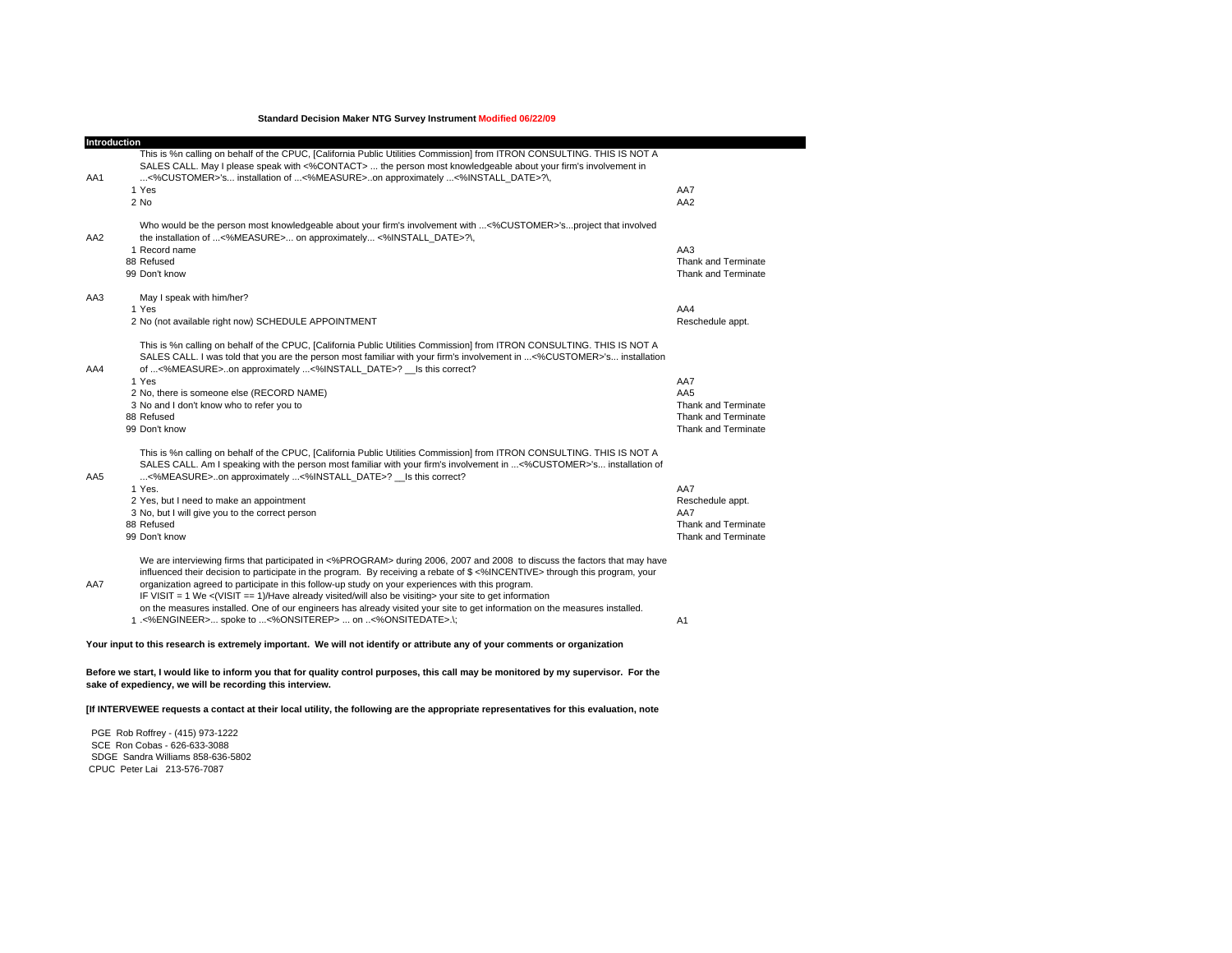| A1              |                   | According to our records your organization participated in  <%PROGRAM> on <%INSTALL_DATE> by installing<br><%MEASURE>. Does this sound right?<br>1 Yes | A <sub>1</sub> b<br>A <sub>1</sub> a |
|-----------------|-------------------|--------------------------------------------------------------------------------------------------------------------------------------------------------|--------------------------------------|
|                 |                   | 2 No                                                                                                                                                   | A1a                                  |
|                 |                   | 88 Refused                                                                                                                                             | A <sub>1</sub> a                     |
|                 |                   | 99 Don't know                                                                                                                                          |                                      |
|                 | A1a.              | What do you remember installing through this program?                                                                                                  |                                      |
|                 |                   | 77 RECORD VERBATIM                                                                                                                                     | A <sub>1</sub> b                     |
|                 |                   | 88 Refused                                                                                                                                             | A <sub>1</sub> b                     |
|                 |                   | 99 Don't know                                                                                                                                          | A <sub>1</sub> b                     |
|                 |                   | IF AUDIT == 1; THEN ASK ELSE A1c                                                                                                                       |                                      |
|                 | A <sub>1</sub> b  | According to our records, your organization also received an AUDIT from <%UTILITY>. Is this correct?                                                   |                                      |
|                 |                   | 1 Yes                                                                                                                                                  | A <sub>1</sub> c                     |
|                 |                   | 2 No<br>88 Refused                                                                                                                                     | A <sub>1</sub> c<br>A <sub>1c</sub>  |
|                 |                   | 99 Don't know                                                                                                                                          | A <sub>1</sub> c                     |
|                 |                   |                                                                                                                                                        |                                      |
|                 | A <sub>1</sub> c  | IF TECH_ASST == 1, THEN ASK, ELSE A1d                                                                                                                  |                                      |
|                 |                   | According to our records, your organization also received TECHNICAL ASSISTANCE from <%UTILITY>. Is this correct?<br>1 Yes                              | A <sub>1</sub> d                     |
|                 |                   | 2 No                                                                                                                                                   | A <sub>1</sub> d                     |
|                 |                   | 88 Refused                                                                                                                                             | A <sub>1</sub> d                     |
|                 |                   | 99 Don't know                                                                                                                                          | A <sub>1</sub> d                     |
|                 |                   |                                                                                                                                                        |                                      |
|                 |                   | IF FEAS_STUDY == 1, THEN ASK, ELSE A1e                                                                                                                 |                                      |
|                 | A <sub>1</sub> d  | According to our records, your organization also received a FEASABILITY STUDY from <%UTILITY>. Is this correct?                                        |                                      |
|                 |                   | 1 Yes<br>2 No                                                                                                                                          | A <sub>1e</sub><br>A <sub>1e</sub>   |
|                 |                   | 88 Refused                                                                                                                                             | A <sub>1e</sub>                      |
|                 |                   | 99 Don't know                                                                                                                                          | A <sub>1e</sub>                      |
|                 |                   |                                                                                                                                                        |                                      |
|                 |                   | IF RCX == 1, THEN ASK, ELSE A1f                                                                                                                        |                                      |
|                 | A1e.              | According to our records, your organization also received RETROCOMMISSIONING from <%UTILITY>. Is this correct?<br>1 Yes                                | A <sub>1f</sub>                      |
|                 |                   | 2 No                                                                                                                                                   | A <sub>1f</sub>                      |
|                 |                   | 88 Refused                                                                                                                                             | A1f                                  |
|                 |                   | 99 Don't know                                                                                                                                          | A1f                                  |
|                 |                   |                                                                                                                                                        |                                      |
|                 | A <sub>1f</sub> . | IF PTRAIN == 1, THEN ASK ELSE A1g                                                                                                                      |                                      |
|                 |                   | According to our records, your organization also received PROGRAM TRAINING from <%UTILITY>. Is this correct?<br>1 Yes                                  |                                      |
|                 |                   | 2 No                                                                                                                                                   | A1q                                  |
|                 |                   | 88 Refused                                                                                                                                             | A <sub>1g</sub><br>A <sub>1</sub> g  |
|                 |                   | 99 Don't know                                                                                                                                          | A1g                                  |
|                 |                   | Our records show that your organization received \$ <%INCENTIVE> from <%PROGRAM> for the installation of this                                          |                                      |
| A <sub>1g</sub> |                   | equipment. Does this sound correct?                                                                                                                    |                                      |
|                 |                   | 1 Yes                                                                                                                                                  | A <sub>1</sub> h                     |
|                 |                   | 2 No                                                                                                                                                   | A <sub>1gg</sub>                     |
|                 |                   | 88 Refused                                                                                                                                             | A <sub>1</sub> h                     |
|                 |                   | 99 Don't know                                                                                                                                          | A1h                                  |
|                 | A <sub>1gg</sub>  | What was the incentive amount that your organization received through the program?                                                                     |                                      |
|                 |                   | 77 RECORD VERBATIM                                                                                                                                     | A <sub>1</sub> h                     |
|                 |                   | 88 Refused                                                                                                                                             | A <sub>1</sub> h                     |
|                 |                   | 99 Don't know                                                                                                                                          | A1h                                  |
|                 |                   |                                                                                                                                                        |                                      |

A1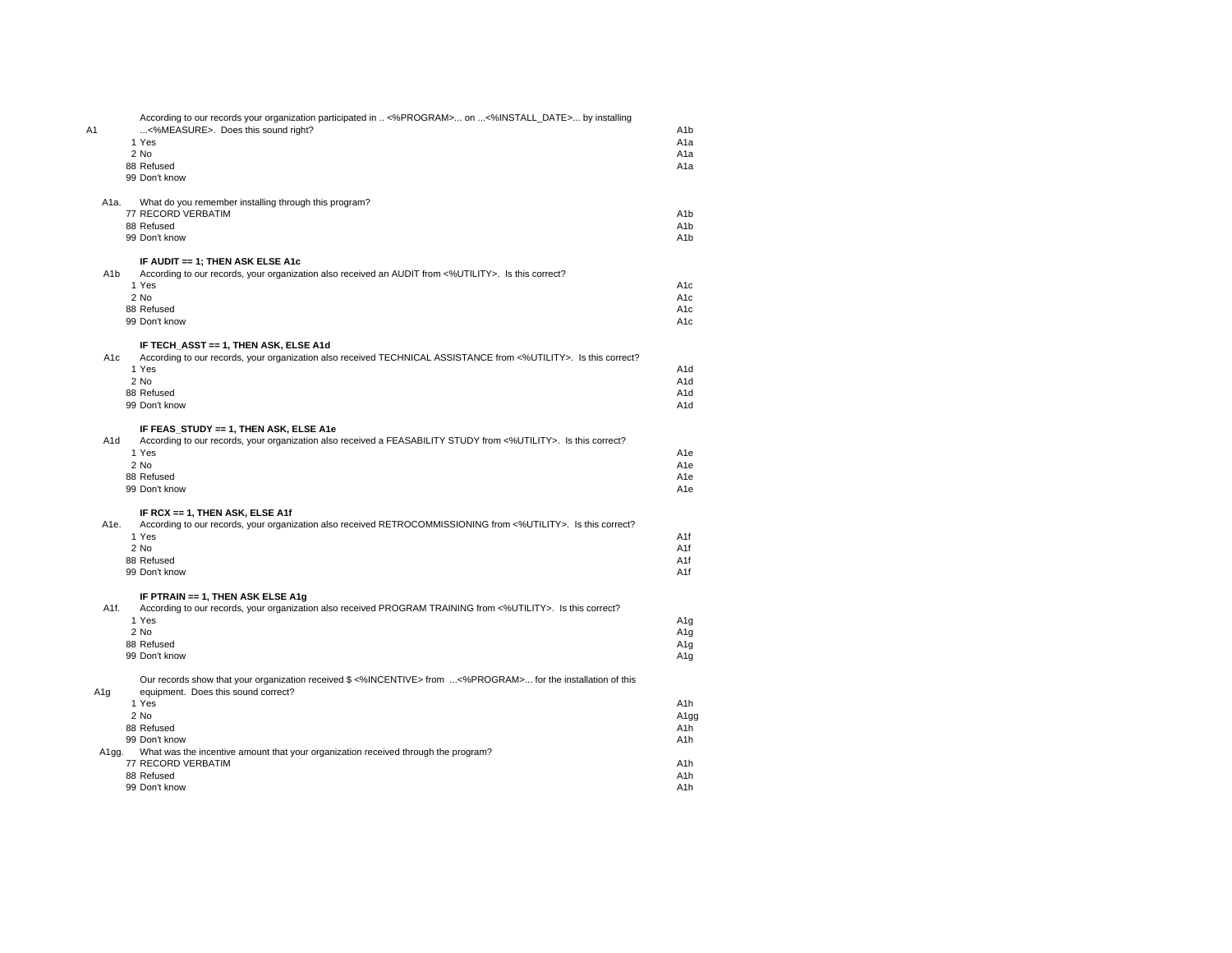**[READ] For the sake of expediency, during the balance of the interview, we will be referring to the <%PROGRAM> as the PROGRAM and we will be referring to the installation of ... <%MEASURE> as the MEASURE. I will repeat this from time to time during the study as your organization may have installed more than one measure through more than one program.**

**[READ] I would like to get some information on the VENDORS that may have helped you with the implementation of this equipment. As part of this study, we will be conducting a separate interview with the vendors that worked with you on the implementation of this equipment.** 

| A1h  | First let's talk about the EQUIPMENT SUPPLIER/INSTALLER Vendor. We show (READ NAME AND PHONE) ! as the<br>EQUPMENT VENDOR.[READ NAME AND PHONE NUMBER] Is that correct?<br>! VENDOR NAME <%VEND1NAME><br>! VENDOR PHONE<%V1PHONE>                         |                               |
|------|-----------------------------------------------------------------------------------------------------------------------------------------------------------------------------------------------------------------------------------------------------------|-------------------------------|
|      | 1 Yes                                                                                                                                                                                                                                                     | A1h                           |
|      | 2 No                                                                                                                                                                                                                                                      | A <sub>1</sub> h <sub>1</sub> |
|      | 88 Refused                                                                                                                                                                                                                                                | A1h                           |
|      | 99 Don't know                                                                                                                                                                                                                                             | A <sub>1</sub> h              |
|      | IF VENDOR1 = 2 OR A1h=2, THEN ASK:<br>Can we have the VENDOR NAME Their phone number, their CONTACT name                                                                                                                                                  |                               |
| A1h1 | Their Cell phone number !___ their EMAIL ADDRESS ?                                                                                                                                                                                                        |                               |
|      | 77 RECORD VENDOR NAME, PHONE NUMBER AND CONTACT INFORMATION                                                                                                                                                                                               | A1i                           |
|      | 88 Don't know                                                                                                                                                                                                                                             | A1i                           |
|      | 99 Refused                                                                                                                                                                                                                                                | A1i                           |
|      | IF VENDOR2 = 1 OR 2, THEN ASK                                                                                                                                                                                                                             |                               |
| A1i  | Our records show you also used a DESIGN or CONSULTING Engineer. Did you use a DESIGN OR CONSULTING Engineer?<br>[READ NAME AND PHONE NUMBER]<br>! VENDOR NAME <%VEND2NAME><br>! VENDOR PHONE<%V2PHONE>                                                    |                               |
|      | 1 Yes                                                                                                                                                                                                                                                     | A1j                           |
|      | 2 No                                                                                                                                                                                                                                                      | A1i1                          |
|      | 88 Refused                                                                                                                                                                                                                                                | A1j                           |
|      | 99 Don't know                                                                                                                                                                                                                                             | A1j                           |
| A1i1 | IF VENDOR2 = 2 OR A1i=2, THEN ASK:<br>Can we have the VENDOR NAME Their phone number, their CONTACT name<br>Their Cell phone number ! their EMAIL ADDRESS ?<br>77 RECORD VENDOR NAME, PHONE NUMBER AND CONTACT INFORMATION<br>88 Don't know<br>99 Refused | A1j<br>A1j<br>A1j             |
| A1j. | IF VENDOR3 == 1 OR 2, THEN ASK<br>Our records show you also used a PROGRAM PROVIDED Vendor. Did you use a PROGRAM PROVIDED Vendor? [READ<br>NAME AND PHONE NUMBER]<br>! VENDOR NAME <%VEND3NAME><br>! VENDOR PHONE<%V3PHONE>                              |                               |
|      | 1 Yes                                                                                                                                                                                                                                                     | A2a                           |
|      | 2 No                                                                                                                                                                                                                                                      | A1j1                          |
|      | 88 Refused<br>99 Don't know                                                                                                                                                                                                                               | A2a<br>A2a                    |
|      |                                                                                                                                                                                                                                                           |                               |
| A1j1 | IF VENDOR3 == 2, THEN ASK:<br>Can we have the VENDOR NAME _____________, Their phone number, ___their CONTACT name _____________________<br>Their Cell phone number !___their EMAIL ADDRESS ?                                                             |                               |
|      | 77 RECORD VENDOR NAME, PHONE NUMBER AND CONTACT INFORMATION                                                                                                                                                                                               | A2a                           |
|      | 88 Don't know                                                                                                                                                                                                                                             | A2a                           |
|      | 99 Refused                                                                                                                                                                                                                                                | A2a                           |

**Revision**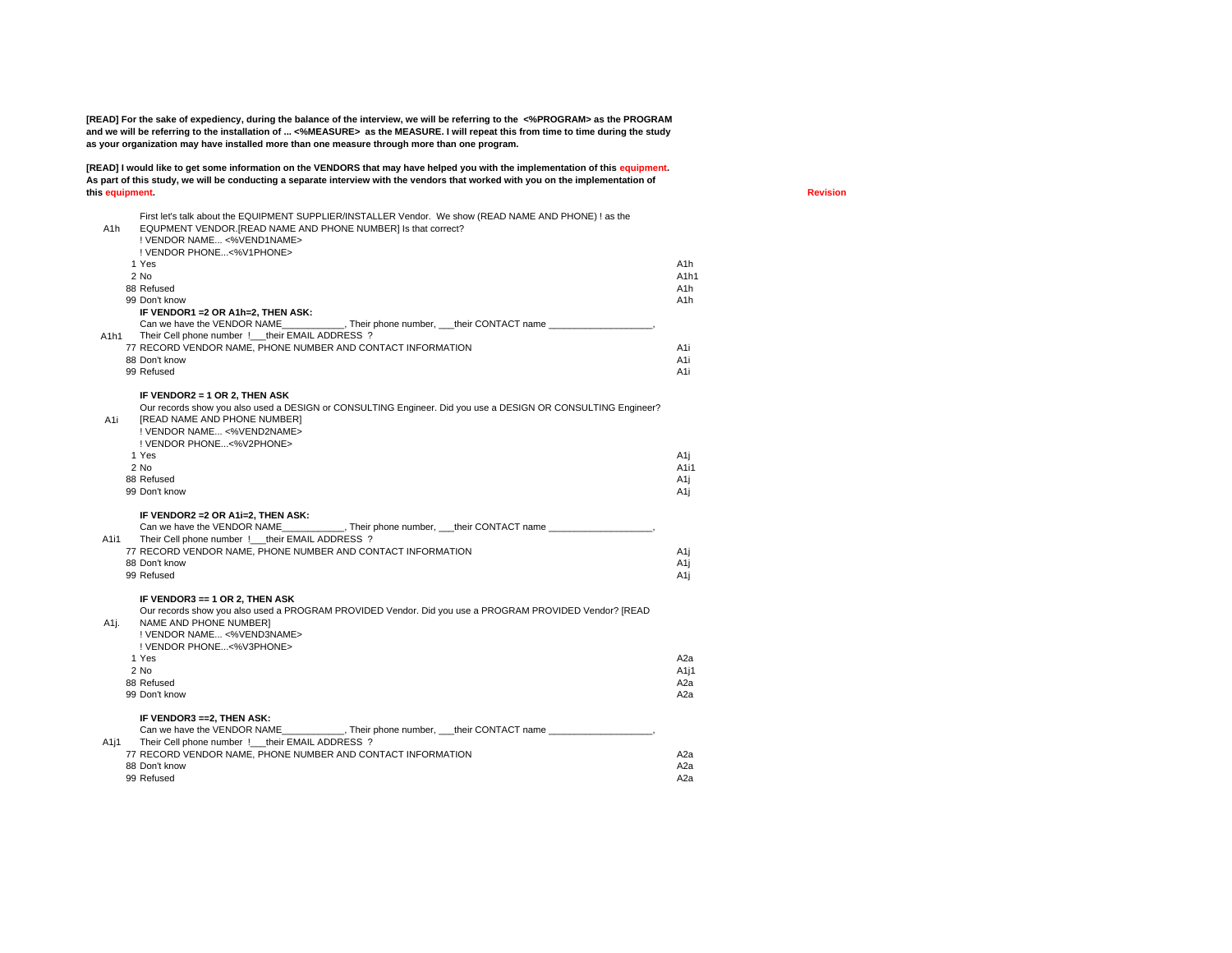**Thanks for helping us with this vendor information. Below, I am going to ask some questions about the implementation of the measure that you installed through the program. Should you remember any vendor information later on, please feel free to volunteer this information at that time, I can record vendor information at any time.**

#### **WARM-UP QUESTIONS:** A2a How did you first become aware of the &MEASURE? 1 Bill insert A2 $A2$ <br> $A2$ 2 Program Literature A2<br>
2 Account representative A2 3 Account representative A2<br>4 Program provided vendor A2 4 Program provided vendor A2 5 Program representative A2<br>6 Utility or program website A2 6 Utility or program website A2<br>
7 Trade publication A2 7 Trade publication A2<br>8 Conference A2 8 Conferencee and the contract of the contract of the contract of the contract of the contract of the contract of the contract of the contract of the contract of the contract of the contract of the contract of the contract of the cont 9 Newspaper article A2<br>10 Word of mouth A2 10 Word of mouthh A2 11 Previous experience with it A2<br>
12 Company used it at other locations A2 12 Company used it at other locations A2 13 Contractorr and the contract of the contract of the contract of the contract of the contract of the contract of the contract of the contract of the contract of the contract of the contract of the contract of the contract of the cont  $A2$ 14 Other (RECORD VERBATIM) And the state of the state of the state of the state of the state of the state of the state of the state of the state of the state of the state of the state of the state of the state of the state 88 Refusedd and the contract of the contract of the contract of the contract of the contract of the contract of the contract of the contract of the contract of the contract of the contract of the contract of the contract of the cont 99 Don't knoww and the contract of the contract of the contract of the contract of the contract of the contract of the contract of the contract of the contract of the contract of the contract of the contract of the contract of the cont A2 In your own words, can you tell me why you decided to implement this MEASURE? **Revision** 77 RECORD VERBATIMM<sub>N</sub> 88 Don't knoww and the contract of the contract of the contract of the contract of the contract of the contract of the contract of the contract of the contract of the contract of the contract of the contract of the contract of the cont

99 Refused

N1

**NET-TO-GROSS QUESTIONS:** When did you first learn about <%UTILITY>'s PROGRAM? Was it BEFORE or AFTER you first began to THINK about

| THIS IT ON THE REPORT OF A REPORT OF THE REPORT OF A REPORT OF A BUILDING OF A BUILDING OF A BUILDING OF A BUILDING ON THE REPORT OF A BUILDING OF A BUILDING OF A BUILDING OF A BUILDING OF A BUILDING OF A BUILDING OF A BUI |                |
|--------------------------------------------------------------------------------------------------------------------------------------------------------------------------------------------------------------------------------|----------------|
| implementing this MEASURE?                                                                                                                                                                                                     |                |
| Before                                                                                                                                                                                                                         | N <sub>3</sub> |
| 2 After                                                                                                                                                                                                                        | N <sub>2</sub> |
| 88 Refused                                                                                                                                                                                                                     | N <sub>2</sub> |
| 99 Don't know                                                                                                                                                                                                                  | N <sub>2</sub> |
|                                                                                                                                                                                                                                |                |

d and the contract of the contract of the contract of the contract of the contract of the contract of the contract of the contract of the contract of the contract of the contract of the contract of the contract of the cont

N2Did you learn about <%UTILITY>'s Program BEFORE or AFTER you DECIDED to implement the MEASURE that was installed?

| 1 Before      |  |  | N <sub>3</sub> |
|---------------|--|--|----------------|
| 2 After       |  |  | N <sub>3</sub> |
| 88 Refused    |  |  | N <sub>3</sub> |
| 99 Don't know |  |  | N <sub>3</sub> |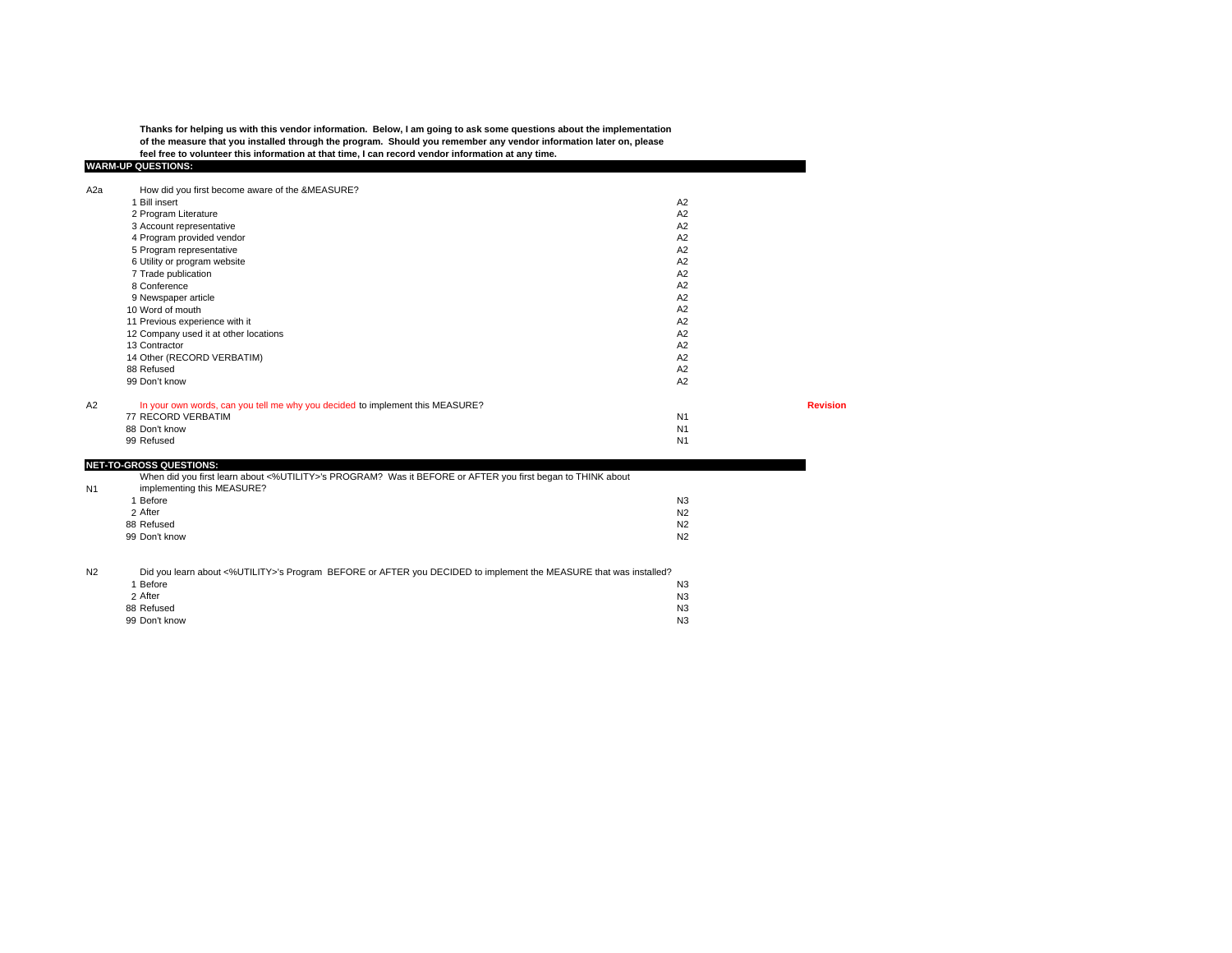|    |       | [READ:&PROGRAMDESCR]. Next, I'm going to ask you to rate the importance of the program as well as other factors that          |                                                   |
|----|-------|-------------------------------------------------------------------------------------------------------------------------------|---------------------------------------------------|
|    |       | might have influenced your decision to implement &MEASURE. Think of the degree of importance as being shown on a scale        |                                                   |
|    |       | with equally spaced units from 0 to 10, where 0 means not at all important and 10 means very important, so that an importance |                                                   |
|    |       | rating of 8 shows twice as much influence as a rating of 4.                                                                   |                                                   |
|    |       | Next, I'm going to ask you to rate the importance of the program as well as other factors that might have influenced your     |                                                   |
|    |       | decision to implement this MEASURE. Think of the degree of importance as being shown on a scale with equally spaced units     |                                                   |
|    |       | from 0 to 10, where 0 means not at all important and 10 means extremely important, so that an importance rating of 8 shows    |                                                   |
|    |       |                                                                                                                               |                                                   |
|    |       | twice as much influence as a rating of 4. Now using this scale please rate the importance of each of the following in your    |                                                   |
| N3 |       | decision to implement the MEASURE at this time.                                                                               | N3a.                                              |
|    | N3a.  | The age or condition of the old equipment                                                                                     |                                                   |
|    |       | # Record 0 to 10 score ()                                                                                                     | N3b.                                              |
|    |       | 88 Refused                                                                                                                    | N <sub>3</sub> b.                                 |
|    |       | 99 Don't know                                                                                                                 | N3b.                                              |
|    | N3b.  | Availability of the PROGRAM rebate                                                                                            |                                                   |
|    |       | # Record 0 to 10 score ()                                                                                                     | N <sub>3bb</sub>                                  |
|    |       | 88 Refused                                                                                                                    | N <sub>3</sub> bb                                 |
|    |       | 99 Don't know                                                                                                                 | N <sub>3</sub> bb                                 |
|    |       | IF N3b > 7, THEN ASK.                                                                                                         |                                                   |
|    | N3bb  | Why do you give it this rating?                                                                                               |                                                   |
|    |       | 77 Record VERBATIM                                                                                                            | N3c.                                              |
|    |       | 88 Refused                                                                                                                    | N3c.                                              |
|    |       | 99 Don't know                                                                                                                 | N3c.                                              |
|    |       | IF &FEAS_STUDY=1, &AUDIT=1, OR &TECH_ASSIST=1, THEN ASK, ELSE N3h                                                             |                                                   |
|    |       | Information provided through                                                                                                  |                                                   |
|    |       | !!_<(FEAS_STUDY == 1)/ The Feasibility study/>                                                                                |                                                   |
|    |       |                                                                                                                               |                                                   |
|    |       | !_<(AUDIT == 1)/The Facility or System AUDIT/>                                                                                |                                                   |
|    | N3c.  | : < (TECH ASST = = 1)/The Technical Assistance                                                                                |                                                   |
|    |       | # Record 0 to 10 score (                                                                                                      | N3c1.                                             |
|    |       | 88 Refused                                                                                                                    | N3c2.                                             |
|    |       | 99 Don't know                                                                                                                 | N3c2.                                             |
|    |       | IF N3c > 7, THEN ASK.                                                                                                         |                                                   |
|    | N3c1. | Why do you give it this rating?                                                                                               |                                                   |
|    |       | 77 Record VERBATIM                                                                                                            | N3c2.                                             |
|    |       | 88 Refused                                                                                                                    | N3c2.                                             |
|    |       | 99 Don't know                                                                                                                 | N3c2.                                             |
|    |       | IF VENDOR1, NE.0, THEN ASK                                                                                                    |                                                   |
|    | N3d.  | Recommendation from an equipment vendor that sold you &MEASURE and/or installed it [VENDOR_1]                                 | IF N3d > N3b, N3c, N3g, N3h, N3I then conduct ver |
|    |       | # Record 0 to 10 score (                                                                                                      | N <sub>3e</sub>                                   |
|    |       | 88 Refused                                                                                                                    | N3e.                                              |
|    |       | 99 Don't know                                                                                                                 | N <sub>3e</sub>                                   |
|    | N3e.  | Previous experience with this &MEASURE?                                                                                       |                                                   |
|    |       | # Record 0 to 10 score ()                                                                                                     | N3f.                                              |
|    |       | 88 Refused                                                                                                                    | N3f.                                              |
|    |       | 99 Don't know                                                                                                                 | N3f.                                              |
|    | N3f.  | Previous experience with the utility &PROGRAM or a similar utility program (such as &SIM_PGM?                                 | <b>Revision</b>                                   |
|    |       | # Record 0 to 10 score (                                                                                                      | N <sub>3g</sub>                                   |
|    |       | 88 Don't know                                                                                                                 |                                                   |
|    |       |                                                                                                                               | N3g.                                              |
|    |       | 99 Refused                                                                                                                    | N3g.                                              |
|    |       | IF & PGM_TRAIN=1 OR & UTIL_TRAIN=1 THEN ASK, ELSE N3h                                                                         |                                                   |
|    | N3q.  | Information from &PROGRAM or &UTILITY training course?                                                                        |                                                   |
|    |       | # Record 0 to 10 score (                                                                                                      | N <sub>3gg</sub>                                  |
|    |       | 88 Refused                                                                                                                    | N3h                                               |
|    |       | 99 Don't know                                                                                                                 | N3h                                               |
|    |       | IF N3g >7, THEN ASK                                                                                                           |                                                   |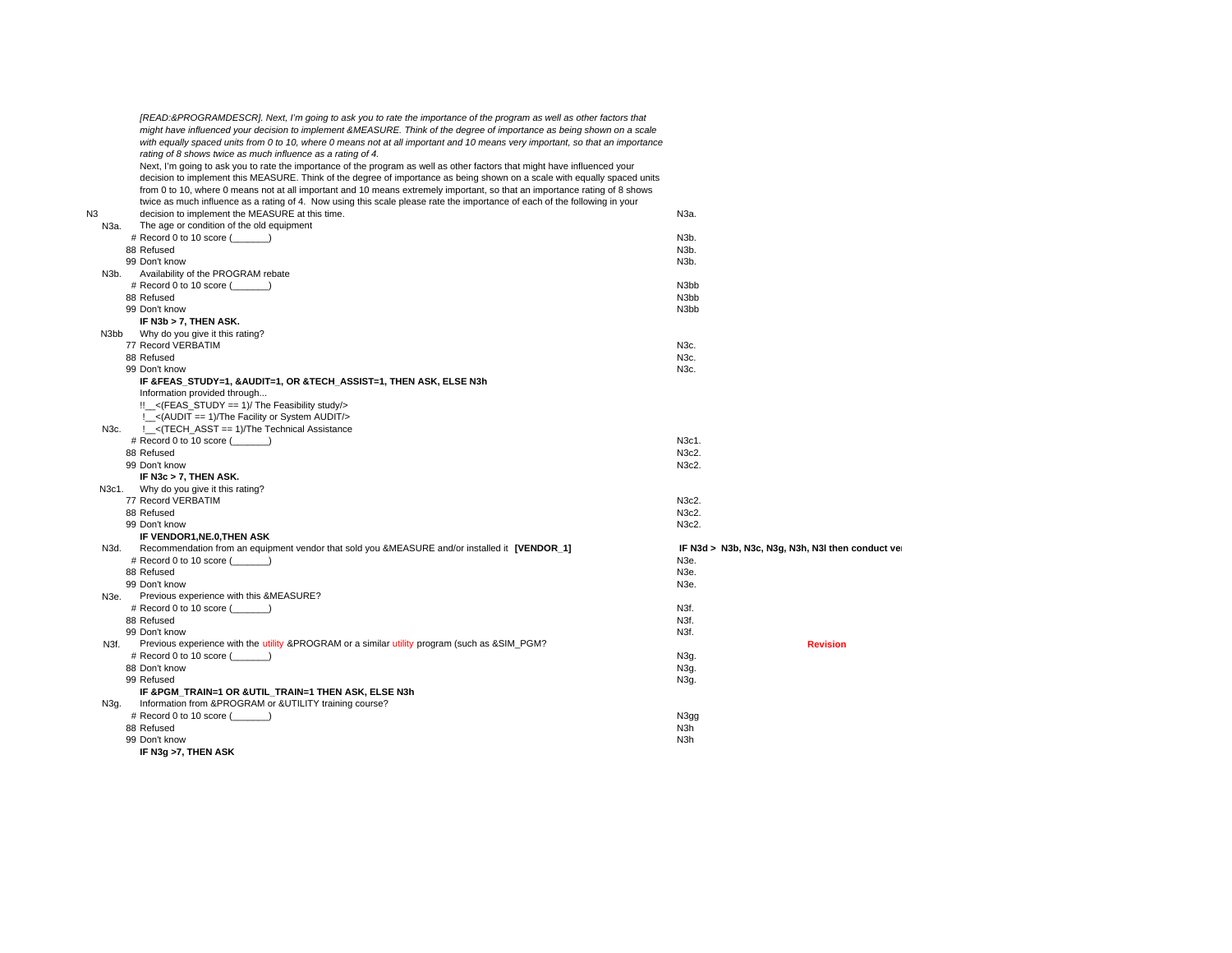| N3gg              | Why do you give it this rating?                                                                                   |                               |
|-------------------|-------------------------------------------------------------------------------------------------------------------|-------------------------------|
|                   | 77 Record VERBATIM                                                                                                | N3h.                          |
|                   | 88 Refused                                                                                                        | N3h.                          |
|                   | 99 Don't know                                                                                                     | N3h.                          |
| N3h.              | Information from &PROGRAM or &UTILITY marketing materials?                                                        |                               |
|                   | # Record 0 to 10 score $(\_\_ \_ \)$                                                                              | N3hh.                         |
|                   | 88 Refused                                                                                                        | N3i                           |
|                   | 99 Don't know                                                                                                     | N <sub>3</sub> i              |
|                   | IF N3h >7, THEN ASK                                                                                               |                               |
| N3hh              | Why do you give it this rating?                                                                                   |                               |
|                   | 77 Record VERBATIM                                                                                                | N <sub>3i</sub>               |
|                   | 88 Refused                                                                                                        | N3i                           |
|                   | 99 Don't know                                                                                                     | N3i                           |
|                   | IF VENDOR2, NE.0, THEN ASK                                                                                        |                               |
| N3i.              | A recommendation from a design or consulting engineer [VENDOR_2]                                                  |                               |
|                   | # Record 0 to 10 score $(\_\_ \_ \)$                                                                              | N3j.                          |
|                   | 88 Refused                                                                                                        | N3j.                          |
|                   | 99 Don't know                                                                                                     | N3j.                          |
| N3j.              | Standard practice in your business/industry                                                                       |                               |
|                   | # Record 0 to 10 score (_______)                                                                                  | N3k.                          |
|                   | 88 Refused                                                                                                        | N3k.                          |
|                   | 99 Don't know                                                                                                     | N3k.                          |
|                   | IF VENDOR3,NE.0,THEN ASK                                                                                          |                               |
| N3k.              | Endorsement or recommendation by [&PGM_VEND] [VENDOR_3]                                                           |                               |
|                   | # Record 0 to 10 score $(\_\_\_\_\_\_)\$                                                                          | N3k1                          |
|                   | 88 Refused                                                                                                        | N <sub>3</sub> k <sub>2</sub> |
|                   | 99 Don't know                                                                                                     | N <sub>3</sub> k <sub>2</sub> |
|                   | IF N3k >7, THEN ASK                                                                                               |                               |
| N3k1              | Why do you give it this rating?                                                                                   |                               |
|                   | 77 Record VERBATIM                                                                                                | N <sub>3</sub> k <sub>2</sub> |
|                   | 88 Refused                                                                                                        | N <sub>3</sub> k <sub>2</sub> |
|                   | 99 Don't know                                                                                                     | N3k2                          |
| N3I.              | Endorsement or recommendation by &ACCT_REP                                                                        |                               |
|                   | # Record 0 to 10 score $(\_\_ \_ \)$                                                                              | N3II                          |
|                   | 88 Refused                                                                                                        | N <sub>3</sub> m              |
|                   | 99 Don't know                                                                                                     | N <sub>3</sub> m              |
|                   | IF N3I >7, THEN ASK                                                                                               |                               |
| N3II              |                                                                                                                   |                               |
|                   | Why do you say that?                                                                                              |                               |
|                   | 77 Record VERBATIM                                                                                                | N <sub>3</sub> m              |
|                   | 88 Refused                                                                                                        | N <sub>3</sub> m              |
|                   | 99 Don't know                                                                                                     | N <sub>3</sub> m              |
| N3m.              | Corporate policy or guidelines                                                                                    |                               |
|                   | # Record 0 to 10 score (______)                                                                                   | N3n.                          |
|                   | 88 Refused                                                                                                        | N3n.                          |
|                   | 99 Don't know                                                                                                     | N3n.                          |
| N3n.              | Payback on the investment                                                                                         |                               |
|                   | # Record 0 to 10 score $(\_\_ \_ \)$                                                                              | N30.                          |
|                   | 88 Refused                                                                                                        | N30.                          |
|                   | 99 Don't know                                                                                                     | N30.                          |
| N <sub>30</sub> . | Were there any other factors we haven't discussed that were influential in your decision to install this MEASURE? |                               |
|                   | 1 Nothing else influential                                                                                        | N33                           |
|                   | 77 Record verbatim                                                                                                | N300                          |
|                   | 88 Refused                                                                                                        | N33                           |
|                   | 99 Don't know                                                                                                     | N33                           |
|                   |                                                                                                                   |                               |
| N300.             | Using the same zero to 10 scale, how would you rate the influence of this factor?                                 |                               |
|                   | # Record 0 to 10 score $(\_\_ \_ \)$                                                                              | N33                           |
|                   | 88 Refused                                                                                                        | N33                           |
|                   | 99 Don't know                                                                                                     | N33                           |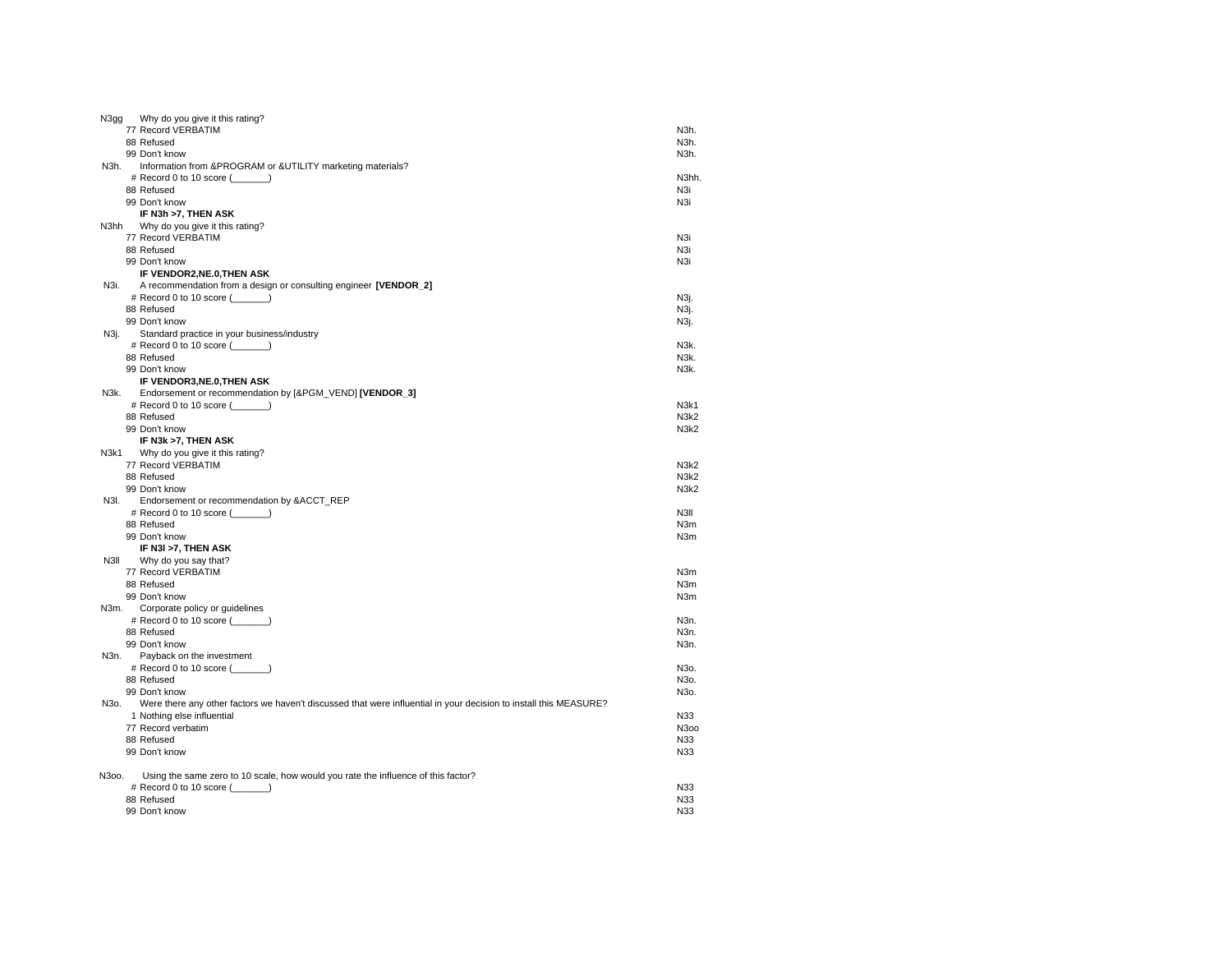**IF N3n.>5, THEN ASK, ELSE CP1**

| P <sub>1</sub>   | PAYBACK BATTERY (If payback importance >5)<br>What financial calculations does your company make before proceeding with installation of a MEASURE like this one? |                   |
|------------------|------------------------------------------------------------------------------------------------------------------------------------------------------------------|-------------------|
|                  | 77 Record VERBATIM                                                                                                                                               | P <sub>2</sub>    |
|                  | 88 Don't know                                                                                                                                                    | P <sub>2</sub>    |
|                  | 99 Refused                                                                                                                                                       | P <sub>2</sub>    |
| P <sub>2</sub>   | What is the payback cut-off point your company uses (in months) before deciding to proceed with an investment?                                                   |                   |
|                  | 1 0 to 6 months                                                                                                                                                  | P <sub>3</sub> a  |
|                  | 2 6 months to 1 year                                                                                                                                             | P <sub>3</sub> a  |
|                  | 3 1 to 2 years                                                                                                                                                   | P <sub>3</sub> a  |
|                  | 4 2 to 3 years                                                                                                                                                   | P <sub>3</sub> a  |
|                  | 5 3 to 5 years                                                                                                                                                   | P <sub>3</sub> a  |
|                  | 6 Over 5 years                                                                                                                                                   | P <sub>3</sub> a  |
|                  | 88 Don't know                                                                                                                                                    | P <sub>3</sub> a  |
|                  | 99 Refused                                                                                                                                                       | P <sub>3</sub> a  |
| P <sub>3</sub> a | What was the payback calculation for &MEASURE:(in months) with the rebate from &PROGRAM?                                                                         |                   |
|                  | # payback in months ( months) with rebate                                                                                                                        | P <sub>3</sub> b. |
|                  | 88 Don't know                                                                                                                                                    | P <sub>3</sub> b. |
|                  | 99 Refused                                                                                                                                                       | P <sub>3</sub> b. |
| P3b              | And what was the payback calculation for &MEASURE:(in months) without the rebate from &PROGRAM?                                                                  |                   |
|                  | # payback in months ( months) without rebate                                                                                                                     | P <sub>3</sub> c  |
|                  | 88 Don't know                                                                                                                                                    | CP <sub>1</sub>   |
|                  | 99 Refused                                                                                                                                                       | CP <sub>1</sub>   |
|                  | IF P3b <p2, ask.<="" td="" then=""><td></td></p2,>                                                                                                               |                   |
| P <sub>3</sub> c | "Even without the rebate, the &MEASURE project met your company's financial criteria. Would you have gone ahead with it<br>even without the rebate?"             |                   |
|                  | 77 Record VERBATIM                                                                                                                                               | P <sub>3d</sub>   |
|                  | 88 Don't know                                                                                                                                                    | P <sub>3</sub> d  |
|                  | 99 Refused                                                                                                                                                       | P <sub>3</sub> d  |
|                  | IF P3a <p2, and="" ask.<="" n3b<5,="" td="" then=""><td></td></p2,>                                                                                              |                   |
|                  | "The rebate seemed to make the difference between meeting your financial criteria and not meeting them, but you are saying                                       |                   |
| P <sub>3</sub> d | that the rebate didn't have much effect on your decision, why is that?"                                                                                          |                   |
|                  | 77 Record VERBATIM                                                                                                                                               | P <sub>3e</sub>   |
|                  | 88 Don't know                                                                                                                                                    | P <sub>3e</sub>   |
|                  | 99 Refused                                                                                                                                                       | P <sub>3e</sub>   |
|                  | IF P3a>P2, AND N3b>7, THEN ASK.                                                                                                                                  |                   |
|                  | "The rebate didn't cause this &MEASURE to meet your company's financial criteria, but you said that the rebate had an impact                                     |                   |
| P3e.             | on the decision to install &MEASURE. Why did it have an impact?"                                                                                                 |                   |
|                  | 77 Record VERBATIM                                                                                                                                               | CP <sub>1</sub>   |
|                  | 88 Don't know                                                                                                                                                    | CP <sub>1</sub>   |
|                  | 99 Refused                                                                                                                                                       | CP <sub>1</sub>   |
|                  | IF N3m.>5. THEN ASK. ELSE SP1                                                                                                                                    |                   |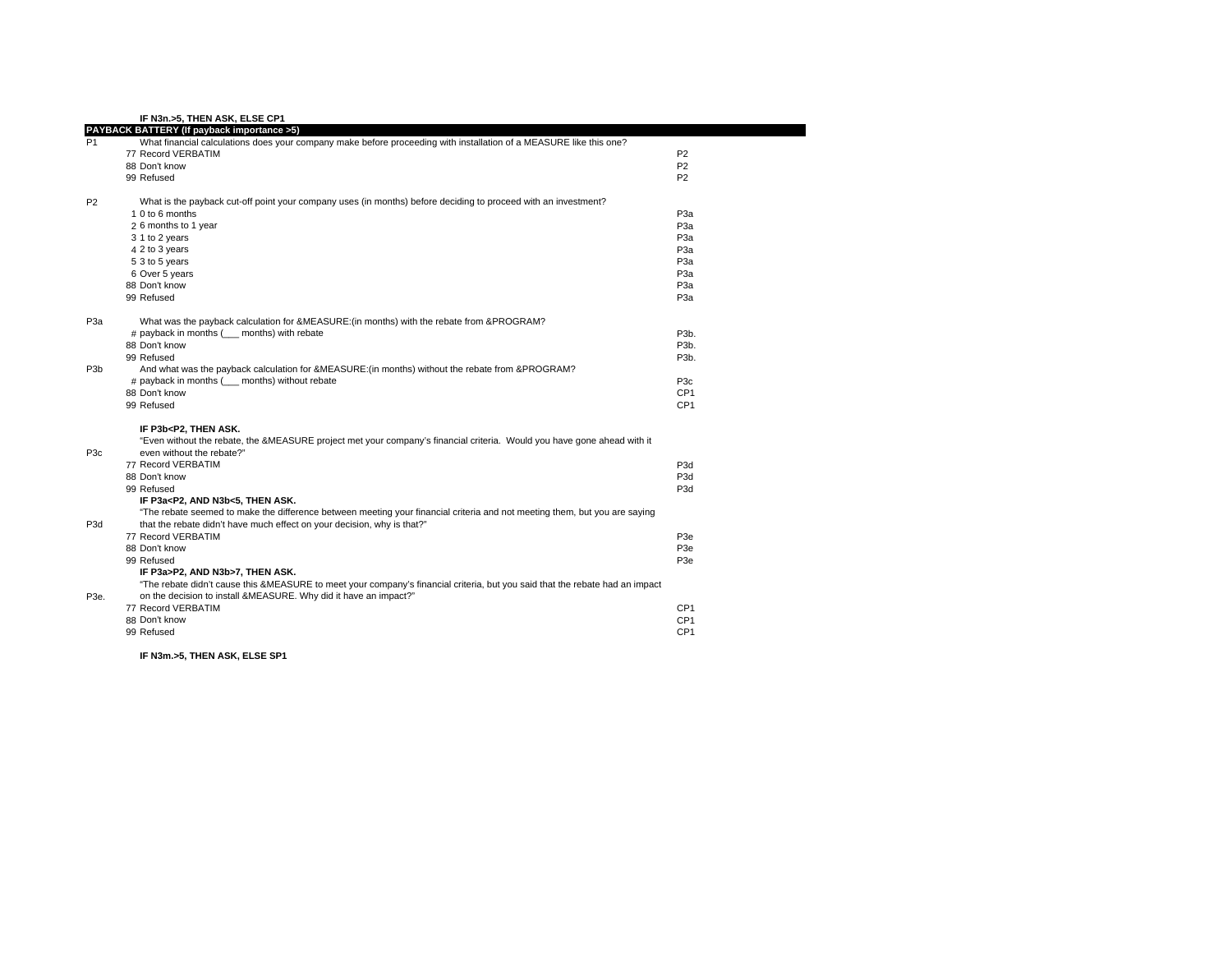|                 | <b>CORPORATE POLICY BATTERY (If corporate policy importance &gt;5)</b>                                                                                                                                        |                 |
|-----------------|---------------------------------------------------------------------------------------------------------------------------------------------------------------------------------------------------------------|-----------------|
| CP <sub>1</sub> | Does your organization have a corporate environmental policy to reduce environmental emissions or energy use? Some<br>examples would be to "buy green" or use sustainable approaches to business investments. |                 |
|                 | 1 Yes [CAN I OBTAIN A COPY OF THE POLICY?]                                                                                                                                                                    | CP <sub>2</sub> |
|                 | 2 No                                                                                                                                                                                                          | SP <sub>1</sub> |
|                 | 88 Don't know                                                                                                                                                                                                 | SP <sub>1</sub> |
|                 | 99 Refused                                                                                                                                                                                                    | SP <sub>1</sub> |
|                 |                                                                                                                                                                                                               |                 |
| CP <sub>2</sub> | What specific corporate policy influenced your decision to adopt or install the &MEASURE?                                                                                                                     |                 |
|                 | 1 RECORD VERBATIM [IF NOT ALREADY ASKED IN CP1: CAN I OBTAIN A COPY OF THE POLICY?]                                                                                                                           | CP <sub>3</sub> |
|                 | 88 Don't know                                                                                                                                                                                                 | CP <sub>3</sub> |
|                 | 99 Refused                                                                                                                                                                                                    | CP <sub>3</sub> |
| CP <sub>3</sub> | Had that policy caused you to adopt the &MEASURE at this facility before participating in the &PROGRAM?                                                                                                       |                 |
|                 | 1 Yes                                                                                                                                                                                                         | CP4             |
|                 | 2 No                                                                                                                                                                                                          | CP <sub>4</sub> |
|                 | 88 Don't know                                                                                                                                                                                                 | CP <sub>4</sub> |
|                 | 99 Refused                                                                                                                                                                                                    | CP <sub>4</sub> |
| CP4             | Had that policy caused you to adopt the &MEASURE at other facilities before participating in the &PROGRAM?                                                                                                    |                 |
|                 | 1 Yes [RECORD Locations and Dates]                                                                                                                                                                            | CP <sub>5</sub> |
|                 | 2 No                                                                                                                                                                                                          | CP <sub>5</sub> |
|                 | 88 Don't know                                                                                                                                                                                                 | CP <sub>5</sub> |
|                 | 99 Refused                                                                                                                                                                                                    | CP <sub>5</sub> |
|                 |                                                                                                                                                                                                               |                 |
|                 | Did you receive an incentive for a previous installation of &MEASURE? If so, please describe the amount of incentive received,                                                                                |                 |
| CP <sub>5</sub> | the approximately timing, and the name of the program that provided it.                                                                                                                                       |                 |
|                 | 77 Record VERBATIM                                                                                                                                                                                            | CP <sub>6</sub> |
|                 | 88 Don't know                                                                                                                                                                                                 | CP <sub>6</sub> |
|                 | 99 Refused                                                                                                                                                                                                    | CP <sub>6</sub> |
|                 | IF CP3=1 OR CP4=1, THEN ASK.                                                                                                                                                                                  |                 |
|                 | If I understand you correctly, you said that your company's corporate policy has caused you to adopt &MEASURE previously at                                                                                   |                 |
|                 | this and/or other facilities. I want to make sure I fully understand how this corporate policy influenced your decision versus the                                                                            |                 |
| CP6             | &PROGRAM. Can you please clarify that?                                                                                                                                                                        |                 |
|                 | 77 Record VERBATIM                                                                                                                                                                                            | SP <sub>1</sub> |
|                 | 88 Don't know                                                                                                                                                                                                 | SP <sub>1</sub> |
|                 | 99 Refused                                                                                                                                                                                                    | SP <sub>1</sub> |
|                 | IF N3j.>5, THEN ASK, ELSE OI1                                                                                                                                                                                 |                 |
|                 | STANDARD PRACTICE BATTERY (If standard practice importance >5)                                                                                                                                                |                 |
| SP <sub>1</sub> | Approximately, how long has &MEASURE been standard practice in your industry?                                                                                                                                 | SP <sub>2</sub> |
|                 | # Record Number of Months or Years                                                                                                                                                                            | SP <sub>2</sub> |
|                 | 88 Don't know                                                                                                                                                                                                 | SP <sub>2</sub> |
|                 | 99 Refused                                                                                                                                                                                                    | SP <sub>2</sub> |
| SP <sub>2</sub> | Does your company ever deviate from the standard practice?                                                                                                                                                    |                 |
|                 | 1. Yes [Under what conditions does your company deviate?] RECORD VERBATIM:                                                                                                                                    |                 |
|                 |                                                                                                                                                                                                               | SP <sub>3</sub> |
|                 | 2 No                                                                                                                                                                                                          | SP <sub>3</sub> |
|                 | 88 Don't know                                                                                                                                                                                                 | SP <sub>3</sub> |
|                 | 99 Refused                                                                                                                                                                                                    | SP <sub>3</sub> |

## SP3 How did this standard practice influence your decision to install the &MEASURE?

| SP <sub>3a</sub> |
|------------------|
| SP <sub>3a</sub> |
| SP <sub>3a</sub> |
|                  |

discovering the control of the control of the control of the control of the control of the control of the control of the control of the control of the control of the control of the control of the control of the control of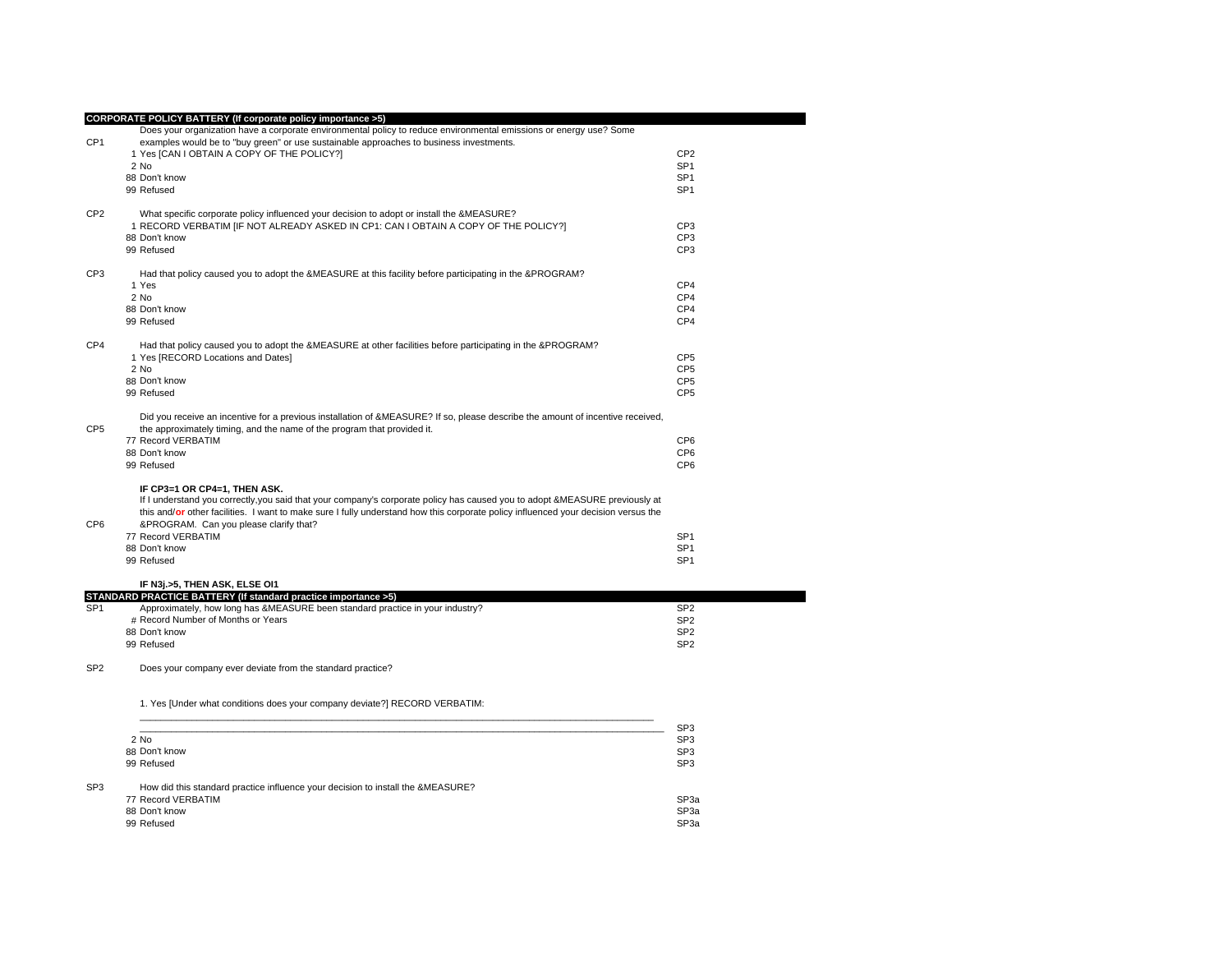| SP <sub>3</sub> a | Could you please rate the importance of the &PROGRAM, versus this standard industry practice in influencing your decision to<br>install &MEASURE. Would you say the &PROGRAM was much more important, somewhat more important important, equally<br>important, somewhat less important, or much less important than the standard practice? |                 |
|-------------------|--------------------------------------------------------------------------------------------------------------------------------------------------------------------------------------------------------------------------------------------------------------------------------------------------------------------------------------------|-----------------|
|                   | 1 Much more important                                                                                                                                                                                                                                                                                                                      | SP4             |
|                   | 2 Somewhat more important                                                                                                                                                                                                                                                                                                                  | SP <sub>4</sub> |
|                   | 3 Equally important                                                                                                                                                                                                                                                                                                                        | SP <sub>4</sub> |
|                   | 4 Somewhat less important                                                                                                                                                                                                                                                                                                                  | SP <sub>4</sub> |
|                   | 5 Much less important                                                                                                                                                                                                                                                                                                                      | SP <sub>4</sub> |
|                   | 88 Don't know                                                                                                                                                                                                                                                                                                                              | SP <sub>4</sub> |
|                   | 99 Refused                                                                                                                                                                                                                                                                                                                                 | SP <sub>4</sub> |
| SP <sub>4</sub>   | What industry group or trade organization do you look to to establish standard practice for your industry?                                                                                                                                                                                                                                 |                 |
|                   | 77 Record VERBATIM                                                                                                                                                                                                                                                                                                                         | SP <sub>5</sub> |
|                   | 88 Don't know                                                                                                                                                                                                                                                                                                                              | SP <sub>5</sub> |
|                   | 99 Refused                                                                                                                                                                                                                                                                                                                                 | SP <sub>5</sub> |
| SP <sub>5</sub>   | How do you and other firms in your industry receive information on updates in standard practice?                                                                                                                                                                                                                                           |                 |
|                   | 77 Record VERBATIM                                                                                                                                                                                                                                                                                                                         | O <sub>11</sub> |
|                   | 88 Don't know                                                                                                                                                                                                                                                                                                                              |                 |
|                   |                                                                                                                                                                                                                                                                                                                                            | O <sub>11</sub> |
|                   | 99 Refused                                                                                                                                                                                                                                                                                                                                 | O <sub>11</sub> |

## **IF N3o.>5, THEN ASK, ELSE N33.**

**OTHER INFLUENCES BATTERY (If other influences importance >5)** OI1Who provided the most assistance in the design or specification of &MEASURE? [DO NOT READ: Was it: the Designer, the Consultant, the Equipment Distributor, the Mfr Rep, the Installer, the Utility rep, or Internal staff?] 1 Designer designer to the control of the control of the control of the control of the control of the control of the control of the control of the control of the control of the control of the control of the control of the control of 2 Consultantt to the contract of the contract of the contract of the contract of the contract of the contract of the contract of the contract of the contract of the contract of the contract of the contract of the contract of the contr OI2<br>OI2 3 Equipment distributor OI2 4 Installerr d'an domhann an chomhann an chomhann an chomhann an chomhann an chomhann an chomhann an chomhann an chomhann  $O<sub>12</sub>$ 5 &UTILITY account representative OI2<br>
5 &PROGRAM staff OI2 6 &PROGRAM stafff the contract of the contract of the contract of the contract of the contract of the contract of the contract of the contract of the contract of the contract of the contract of the contract of the contract of the contract  $O<sub>12</sub>$ 77 Other: (Record VERBATIM) OI2 88 Don't knoww contract the contract of the contract of the contract of the contract of the contract of the contract of the contract of the contract of the contract of the contract of the contract of the contract of the contract of the 99 Refusedd and the contract of the contract of the contract of the contract of the contract of the contract of the contract of the contract of the contract of the contract of the contract of the contract of the contract of the cont OI2 Please describe the type of assistance that they provided.<br>
77 Record VERBATIM OI3 77 Record VERBATIMM<sub>o</sub>o ay ahaan iyo dhacaana iyo dhacaana iyo dhacaana iyo dhacaana iyo dhacaana iyo dhacaana iyo dhacaana iyo dhacaana iyo dhacaana iyo dhacaana iyo dhacaana iyo dhacaana iyo dhacaana iyo dhacaana iyo dhacaana iyo dhacaana 88 Don't know OI3 99 Refusedd and the contract of the contract of the contract of the contract of the contract of the contract of the contract of the contract of the contract of the contract of the contract of the contract of the contract of the cont

OI3Please state, in your own words, any other factors that influenced your decision to go ahead on this energy efficiency project? 77 Record VERBATIM N33.

| II REUVER VERDATINI | 19JJ. |
|---------------------|-------|
| 88 Don't know       | N33.  |
| 99 Refused          | N33.  |
|                     |       |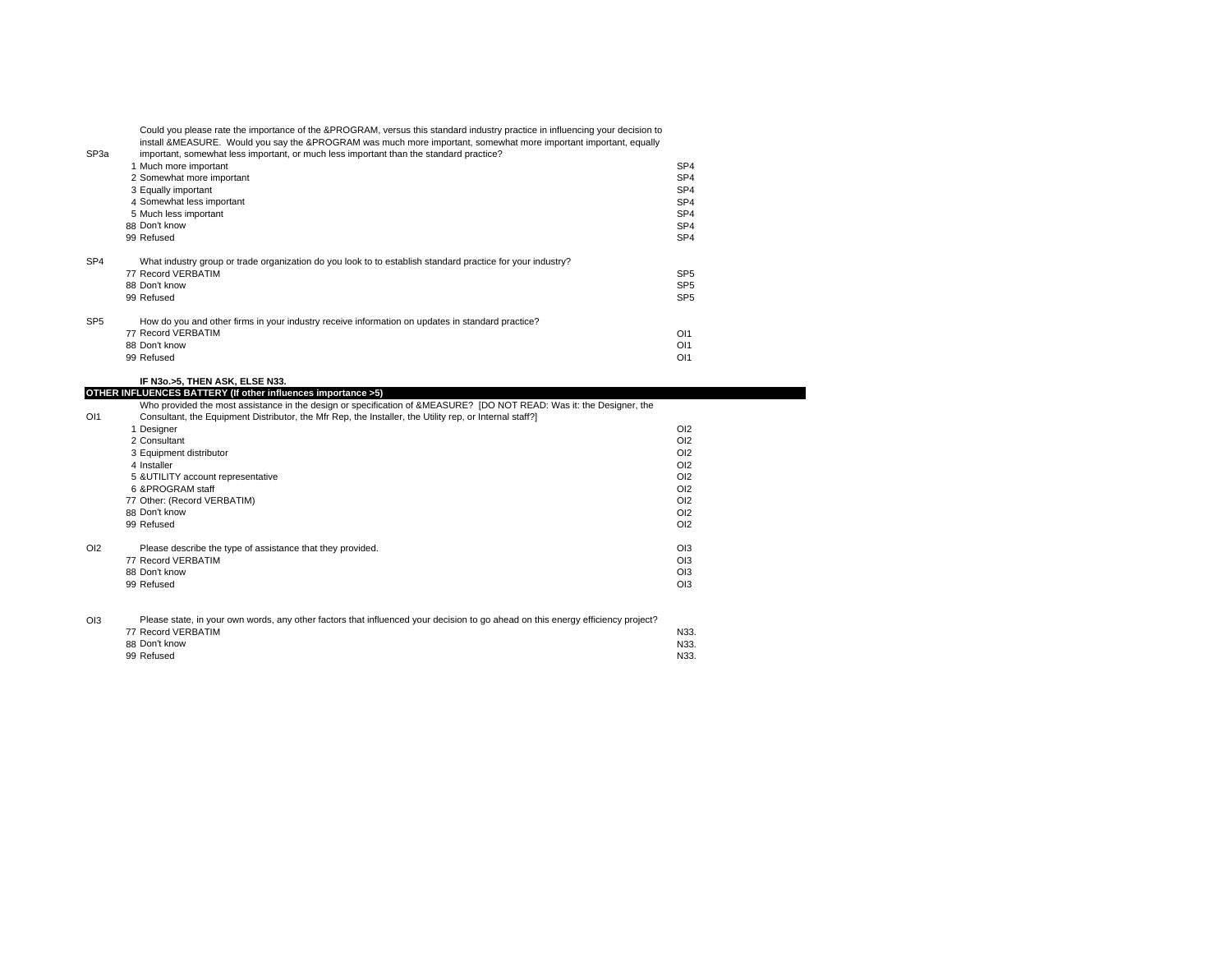|     | <b>NET-TO-GROSS QUESTIONS (CONTINUED)</b><br>IF ACCT REP = 1, ACCTREPNAME:= 0, THEN ASK.                                                                      |      |                 |
|-----|---------------------------------------------------------------------------------------------------------------------------------------------------------------|------|-----------------|
| N33 | We do not have the name of your ACCOUNT REP at <%UTILITY>.Can you give me his or her name?                                                                    |      | <b>Revision</b> |
|     | !! Do you have his/her email address?                                                                                                                         |      | <b>Revision</b> |
|     | Do you have a phone number for him/her?                                                                                                                       |      | <b>Revision</b> |
|     | Do you have a cell phone number for him/her?\,                                                                                                                |      | <b>Revision</b> |
|     | 77 RECORD NAME, Phone, Email ETC                                                                                                                              | N41  |                 |
|     | 88 Refused                                                                                                                                                    | N41  |                 |
|     | 99 Don't know                                                                                                                                                 | N41  |                 |
|     | !!! For the sake of expediency, we are referring to the  <%PROGRAM>  as the PROGRAM and we are referring to the<br>installation of <%MEASURE> as the MEASURE. |      |                 |
|     | If I will repeat this from time to time during the study as your organization may have installed more than one measure through<br>more than one program.\;    |      |                 |
|     | Next, I would like you to rate the importance of the PROGRAM in your decision to implement this MEASURE as opposed to                                         |      |                 |
|     | other factors that may have influenced your decision such as(SCAN BELOW AND READ TO THEM THOSE                                                                |      |                 |
|     | ITEMS WHERE THEY GAVE A RATING OF 8 or higher)                                                                                                                |      |                 |
|     | ! <%N3A> Age or condition of old equipment,                                                                                                                   |      |                 |
|     | !<%N3D> Equipment Vendor recommendation                                                                                                                       |      |                 |
|     | ! <%N3E> Previous experience with this measure                                                                                                                |      |                 |
|     | ! <%N3F> Previous experience with this program                                                                                                                |      |                 |
|     | !<%N3I> Recommendation from a design or consulting engineer                                                                                                   |      |                 |
|     | !<%N3J> Standard practice in your business/industry                                                                                                           |      |                 |
|     | ! <%N3M> Corporate policy or guidelines                                                                                                                       |      |                 |
|     | !<%N3N> Payback on investment.                                                                                                                                |      |                 |
|     | If you were given 10 points to award in total, how many points would give to the importance of the program and how many points                                |      |                 |
|     | would you give to these other factors?\                                                                                                                       |      |                 |
| N41 | How many of the ten points would you give to the importance of the PROGRAM in your decision?                                                                  |      |                 |
|     | # Record 0 to 10 score ()                                                                                                                                     | N42  |                 |
|     | 88 Refused                                                                                                                                                    | N42  |                 |
|     | 99 Don't know                                                                                                                                                 | N42  |                 |
| N42 | and how many points would you give to these other factors?\                                                                                                   |      |                 |
|     | # Record 0 to 10 score ()                                                                                                                                     | N41a |                 |
|     | 88 Refused                                                                                                                                                    | N41a |                 |
|     | 99 Don't know                                                                                                                                                 | N41a |                 |
|     | We want these two sets of numbers to equal 10.                                                                                                                |      |                 |
|     | ! <%N41> for Program influence and                                                                                                                            |      |                 |
|     | !<%N42> for Non Program factors                                                                                                                               |      |                 |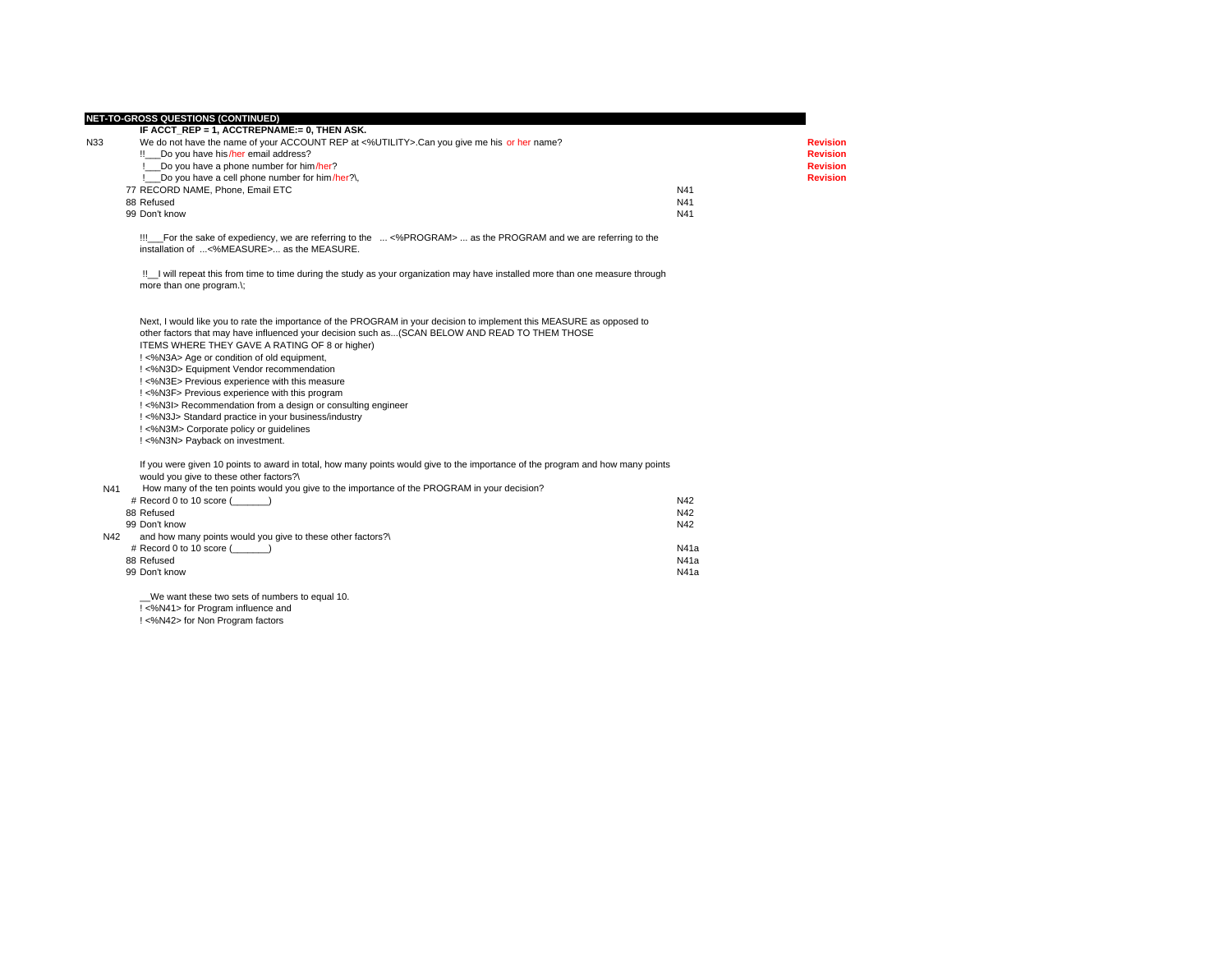|       | <b>CONSISTENCY CHECK ON PGM IMPORTANCE SCORE</b>                                                                                                                                                                                    |                |
|-------|-------------------------------------------------------------------------------------------------------------------------------------------------------------------------------------------------------------------------------------|----------------|
|       | IF N41 &PROGRAM>6 AND N3b, N3c, N3g, N3h, N3k AND N3l ALL<4, THEN ASK N41a. ELSE IF N41 &PROGRAM<4 AND                                                                                                                              |                |
|       | N3b OR N3c OR N3g OR N3h OR N3k OR N3l>6, THEN ASK N41b. OTHERWISE SKIP TO N5.                                                                                                                                                      |                |
|       | When you scored the importance of the program as <%N41>, I would interpret that to mean that the program was quite                                                                                                                  |                |
|       | important to your decision to install this equipment. Earlier, when I asked about the importance of individual elements of the                                                                                                      |                |
|       | program I recorded some answers that would imply that certain elements of the program were not that important to you. Just to                                                                                                       |                |
| N41a  | make sure I have recorded this properly, may I please take a second to review?                                                                                                                                                      |                |
|       | 77 Record VERBATIM                                                                                                                                                                                                                  | N <sub>5</sub> |
|       | 88 Don't know                                                                                                                                                                                                                       | N <sub>5</sub> |
|       | 99 Refused                                                                                                                                                                                                                          | N <sub>5</sub> |
|       | IF N3b<4, THEN ASK                                                                                                                                                                                                                  |                |
| N41aa | When I asked you about THE AVAILABILITY OF THE PROGRAM REBATE, you gave a rating of <%N3B>  out of ten,<br>indicating that the program rebate was not that important to you. Can you tell me why the rebate was not that important? |                |
|       | 77 Record VERBATIM                                                                                                                                                                                                                  | N41ab          |
|       | 88 Don't know                                                                                                                                                                                                                       | N41ab          |
|       | 99 Refused                                                                                                                                                                                                                          | N41ab          |
|       | IF N3c<4. THEN ASK                                                                                                                                                                                                                  |                |
|       | When I asked you about THE INFORMATION PROVIDED THROUGH                                                                                                                                                                             |                |
|       | $!!$ <sub>_&lt;</sub> (FEAS_STUDY == 1)/ The Feasibility study/>                                                                                                                                                                    |                |
|       | : < (AUDIT = = 1)/The Facility or System AUDIT/>                                                                                                                                                                                    |                |
|       | !_<(TECH_ASST == 1)/The Technical Assistance/> !                                                                                                                                                                                    |                |
| N41ab | you gave a rating of <%N3C>  out of ten, indicating that the information provided was not that important to you. Can you tell<br>me why the information provided was not that important?                                            |                |
|       | 77 Record VERBATIM                                                                                                                                                                                                                  | N41ac          |
|       | 88 Don't know                                                                                                                                                                                                                       | N41ac          |
|       | 99 Refused                                                                                                                                                                                                                          | N41ac          |
|       |                                                                                                                                                                                                                                     |                |

 $\mathcal{L}(\mathcal{L})$  is a set of  $\mathcal{L}(\mathcal{L})$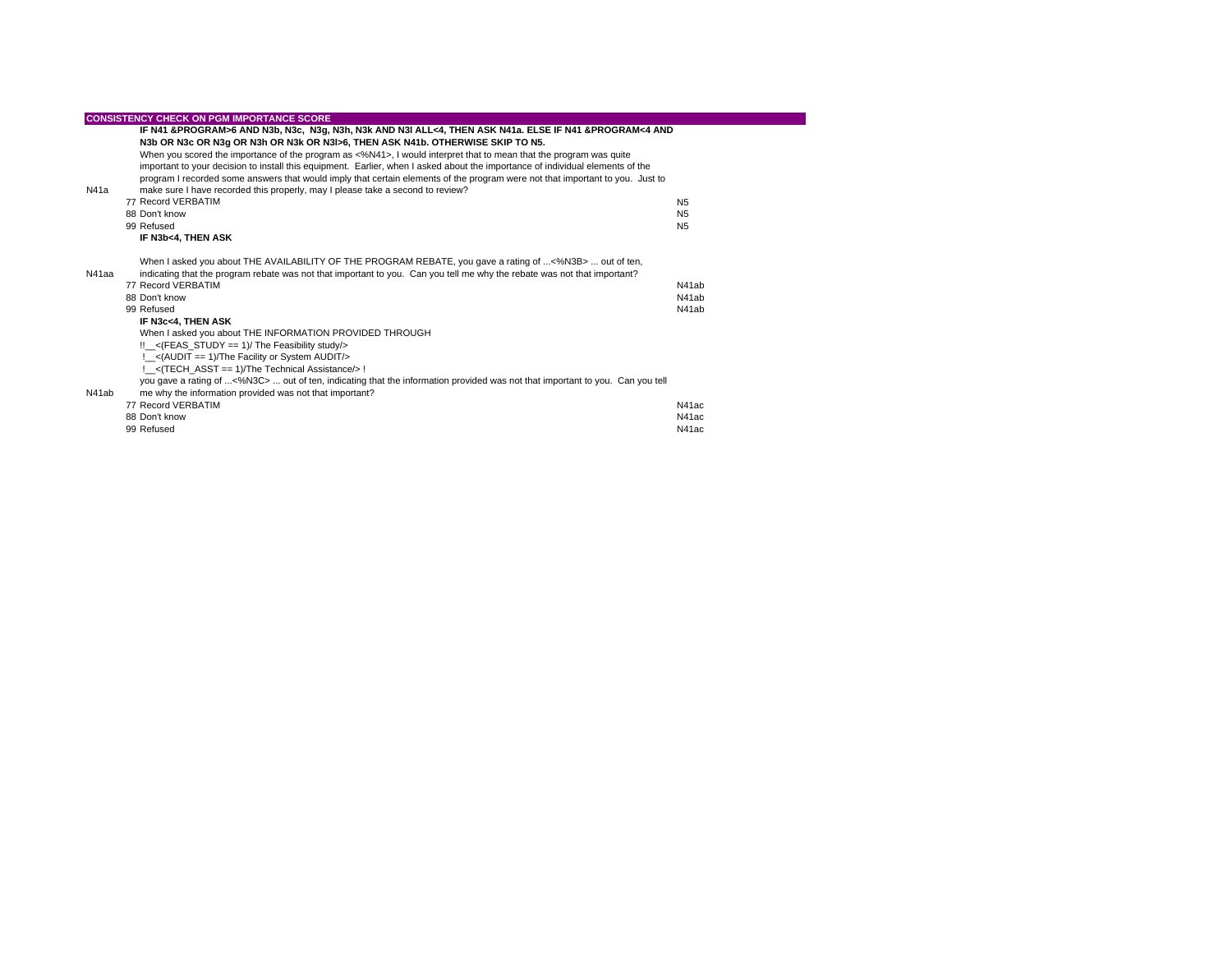| N41ac | IF N3g<4, THEN ASK                                                                                                             |                  |
|-------|--------------------------------------------------------------------------------------------------------------------------------|------------------|
|       | When I asked you about THE INFORMATION FROM THE PROGRAM or UTILITY TRANING COURSES, you gave a rating of                       |                  |
|       | <%N3G>  out of ten, indicating that the information from the program or utility training course was not that important to you. |                  |
|       | Can you tell me why this information was not that important?                                                                   |                  |
|       | 77 Record VERBATIM                                                                                                             | N41ad            |
|       | 88 Don't know                                                                                                                  | N41ad            |
|       | 99 Refused                                                                                                                     | N41ad            |
|       | IF N3h<4, THEN ASK                                                                                                             |                  |
|       | When I asked you about THE INFORMATION from the PROGRAM or UTILITY MARKETING MATERIALS, you gave a rating of                   |                  |
|       | <%N3H>  out of ten, indicating that this information from the program or utility marketing materials was not that important to |                  |
| N41ad | you. Can you tell me why this information was not that important?                                                              |                  |
|       | 77 Record VERBATIM                                                                                                             | N41ae            |
|       | 88 Don't know                                                                                                                  | N41ae            |
|       | 99 Refused                                                                                                                     | N41ae            |
|       | IF N3k<4, THEN ASK                                                                                                             |                  |
|       | When I asked you about THE ENDORSEMENT or RECOMMENDATION by PROGRAM STAFF or PROGRAM VENDOR, you                               |                  |
|       | gave a rating of <%N3K>  out of ten, indicating that this program endorsement was not that important to you. Can you tell      |                  |
| N41ae | me why this program endorsement was not that important?                                                                        |                  |
|       | 77 Record VERBATIM                                                                                                             | N41af            |
|       | 88 Don't know                                                                                                                  | N41af            |
|       | 99 Refused                                                                                                                     | N41af            |
|       | IF N3I<4, THEN ASK                                                                                                             |                  |
|       | When I asked you about THE ENDORSEMENT or RECOMMENDATION by YOUR ACCOUNT REP <%ACCT_REP_NAME>,                                 |                  |
|       | you gave a rating of <%N3L>  out of ten, indicating that this Account Rep endorsement was not that important to you. Can       |                  |
| N41af | you tell me why this endorsement was not that important?                                                                       |                  |
|       | 77 Record VERBATIM                                                                                                             | N41b             |
|       | 88 Don't know                                                                                                                  | N41 <sub>b</sub> |
|       | 99 Refused                                                                                                                     | N41b             |
|       |                                                                                                                                |                  |
|       |                                                                                                                                |                  |
|       | IF N41 & PROGRAM<4 AND N3b OR N3c OR N3g OR N3h OR N3k OR N3l>6, THEN ASK N41b. OTHERWISE SKIP TO N5.                          |                  |
|       | When you scored the importance of the program as <%N41>, I would interpret that to mean that the program was not very          |                  |
|       | important to your decision to install this equipment. Earlier, when I asked about the importance of individual elements of the |                  |
|       | program I recorded some answers that would imply that certain elements of the program were very important to you. Just to      |                  |
|       | make sure I have recorded this properly, will you please state in your own words why you feel the program was not very         |                  |
| N41b  | important?                                                                                                                     |                  |
|       | 77 Record VERBATIM                                                                                                             | N <sub>5</sub>   |
|       | 88 Don't know                                                                                                                  | N <sub>5</sub>   |
|       | 99 Refused                                                                                                                     | N <sub>5</sub>   |
|       | Now I would like you to think about the action you would have taken with regard to the installation of this equipment if       |                  |
|       | the &PROGRAM had not been available.                                                                                           |                  |
|       |                                                                                                                                |                  |

t**he &PROGRAM had not been available.**<br>Using a likelihood scale from 0 to 10, where 0 is "Not at all likely" and 10 is "Extremely likely", if the &PROGRAM had not been<br>available, what is the likelihood that you would have

N5

| # Record 0 to 10 score $(\_\_ \_ \)$ | N5a.           |
|--------------------------------------|----------------|
| 88 Refused                           | N <sub>6</sub> |
| 99 Don't know                        | N <sub>6</sub> |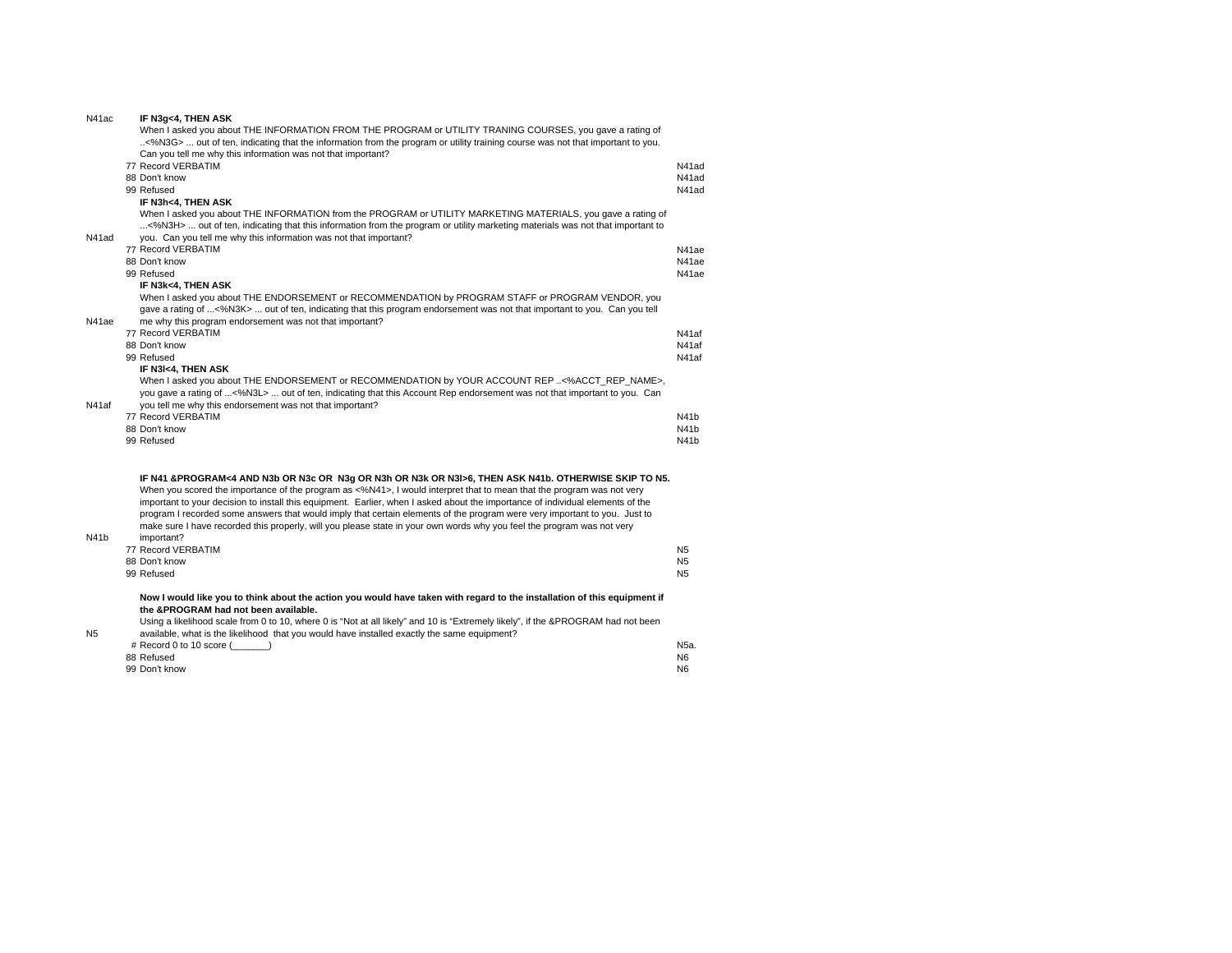|  | <b>CONSISTENCY CHECKS</b> |
|--|---------------------------|
|  |                           |

SP3a

N9b.

| N <sub>5a</sub> | When you answered <%N3B>  for the question about the influence of the rebate, I would interpret that to mean that the<br>rebate was quite important to your decision to install. Then, when you answered <%N5> for how likely you would be to<br>install the same equipment without the rebate, it sounds like the rebate was not very important in your installation decision.<br>I want to check to see if I am misunderstanding your answers or if the questions may have been unclear. Will you explain in<br>your own words, the role the rebate played in your decision to install this efficient equipment? |                   |
|-----------------|--------------------------------------------------------------------------------------------------------------------------------------------------------------------------------------------------------------------------------------------------------------------------------------------------------------------------------------------------------------------------------------------------------------------------------------------------------------------------------------------------------------------------------------------------------------------------------------------------------------------|-------------------|
|                 | 77 Record VERBATIM                                                                                                                                                                                                                                                                                                                                                                                                                                                                                                                                                                                                 | N <sub>5</sub> aa |
|                 | 88 Don't know                                                                                                                                                                                                                                                                                                                                                                                                                                                                                                                                                                                                      | N <sub>5</sub> aa |
|                 | 99 Refused                                                                                                                                                                                                                                                                                                                                                                                                                                                                                                                                                                                                         | N <sub>5</sub> aa |
| N5aa            | Would you like for me to change your score on the importance of the rebate that you gave a rating of <%N3B> and/or change<br>your rating on the likelihood you would install the same equipment without the rebate which you gave a rating of <%N5> and/or<br>we can change both if you wish?                                                                                                                                                                                                                                                                                                                      |                   |
|                 | 77 Record VERBATIM                                                                                                                                                                                                                                                                                                                                                                                                                                                                                                                                                                                                 | SP <sub>3</sub> a |
|                 | 88 Don't know                                                                                                                                                                                                                                                                                                                                                                                                                                                                                                                                                                                                      | SP <sub>3a</sub>  |
|                 | 99 Refused                                                                                                                                                                                                                                                                                                                                                                                                                                                                                                                                                                                                         | SP <sub>3a</sub>  |

## **PROBE ON STANDARD PRACTICE if n3j>7, ELSE ASK N9**

In an earlier question, you rated the importance of STANDARD PRACTICE in your industry very highly in your decision making. Could you please rate the importance of the PROGRAM, relative to this standard industry practice, in influencing your decision to install this MEASURE. Would you say the program was much more important, somewhat more important, equally important, somewhat less important, or much less important than the standard practice or policy?

| <u>0011101111010 1000 1111portanti or maon 1000 important inan ino otantaara praetice or pelicy i</u> |                |
|-------------------------------------------------------------------------------------------------------|----------------|
| 1 Much more important                                                                                 | N <sub>9</sub> |
| 2 Somewhat more important                                                                             | N <sub>9</sub> |
| 3 Equally important                                                                                   | N <sub>9</sub> |
| 4 Somewat less important                                                                              | N <sub>9</sub> |
| 5 Much less important                                                                                 | N <sub>9</sub> |
| 88 Don't know                                                                                         | N <sub>9</sub> |
| 99 Refused                                                                                            | N <sub>9</sub> |
|                                                                                                       |                |

### **IF N5>0, THEN ASK.**

You indicated in your response to a previous question that there was a <%N5> in 10 likelihood that you would have installed the same equipment if THE PROGRAM had not been available. When do you think you would have installed this equipment?

| N <sub>9</sub> | Please express your answer in months. |                  |
|----------------|---------------------------------------|------------------|
|                | a, at the same time                   | TD <sub>1</sub>  |
|                | b. within<br>.months                  | N <sub>9</sub> b |
|                | c. Never                              | N <sub>6</sub>   |
|                | 88 Refused                            | N <sub>6</sub>   |
|                | 99 Don't know                         | N9a.             |
|                |                                       |                  |

N9a.If respondent is having difficulty specifying answer in months...would it have been..

| within 6 months?<br>a           | TD1             |
|---------------------------------|-----------------|
| 6 months to 1 year later<br>b   | TD1             |
| $\ldots$ 1 - 2 years later<br>c | TD1             |
| $.2 - 3$ years later?           | TD1             |
| $3 - 4$ years later?<br>е.      | TD1             |
| 4 or more years later           | N <sub>9b</sub> |
| 88 Don't know                   | N <sub>6</sub>  |
| 99 Refused                      | N <sub>6</sub>  |
|                                 |                 |

## **IF N9>=48 months OR N9a=response f, THEN ASK N9b, ELSE ASK N6.**

| Why do you think it would have been 4 or more years later? |     |
|------------------------------------------------------------|-----|
| 77 Record VERBATIM                                         | TD1 |
| 88 Don't know                                              | TD1 |
| 99 Refused                                                 | TD1 |
|                                                            |     |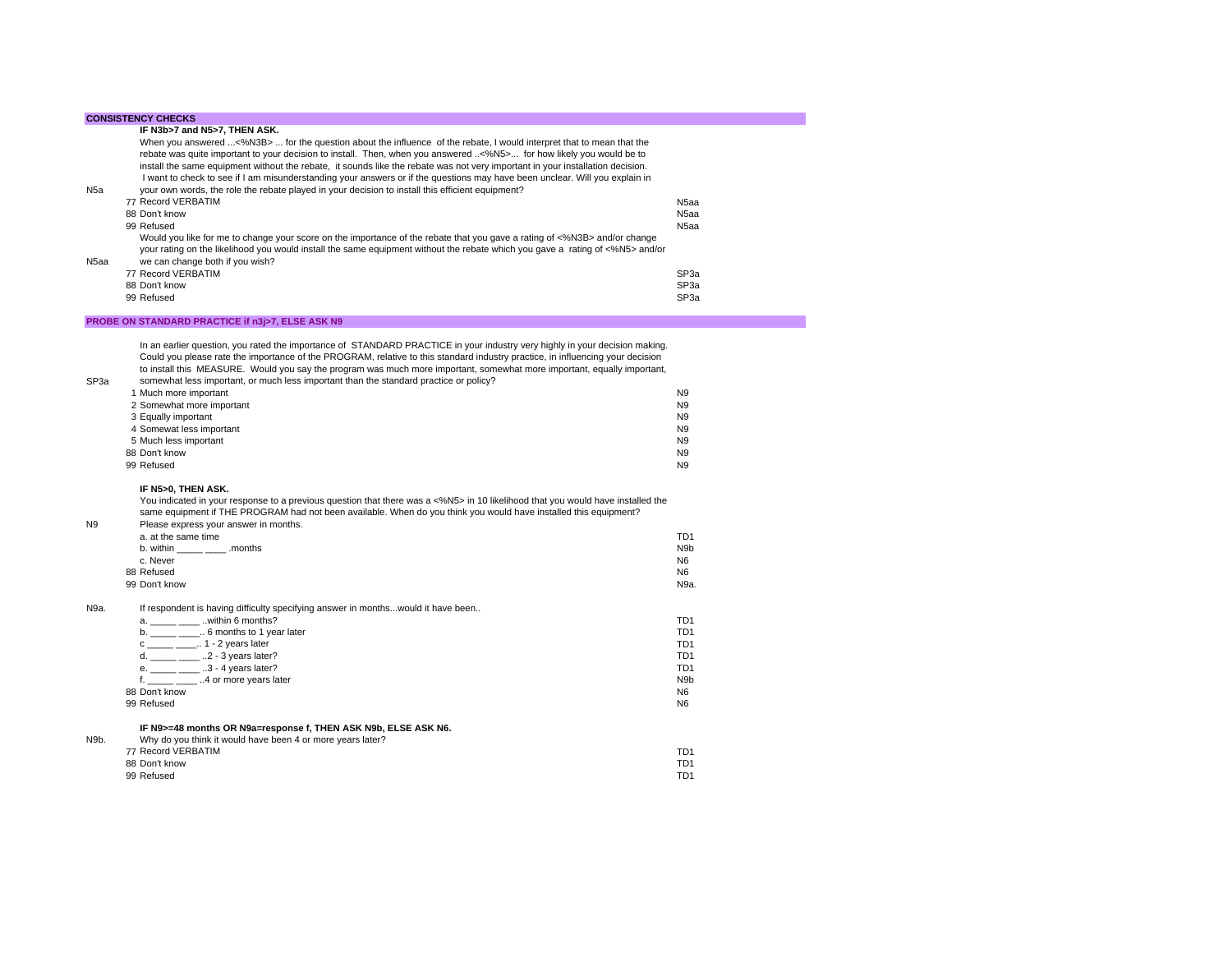#### DEFERRED FREE RIDERSHIP FOLLOW-UP

INTRO FOR BOTH point in the future you would definitely have installed new equipment. We understand that you can't know exactly when you TD1 and TD1aYou said that there was an <N5> in 10 likelihood that you would have installed the same equipment about <&N9> months later (OR at the same time) if the PROGRAM had not been available. I'd like to ask a couple of questions to help us estimate at what would have done this, especially so far into the future. We're just trying to get a sense of how long you think the current equipment or process would have kept serving your company's needs before you had to or chose to replace it. If N9 or N9a < 60 months, ask TD1, ELSE TD1A TD1So, again using a 0 to 10 scale, where 0 means not at all likely and 10 means extremely likely, what is the likelihood that you would have installed the same equipment within 60 months, or 5 years, later if the program had not been available? # Record 0 to 10 score (\_\_\_\_\_\_\_) TD2 88 Refusedd and the contract of the contract of the contract of the contract of the contract of the contract of the contract of the contract of the contract of the contract of the contract of the contract of the contract of the cont TD<sub>1</sub>A 99 Don't knoww the contract of the contract of the contract of the contract of the contract of the contract of the contract of the contract of the contract of the contract of the contract of the contract of the contract of the contract IF <10 ASK TD2, ELSE GO TO N5a TD2And what would you say is the likelihood that you would have installed the same equipment within 120 months, or 10 years, later if the program had not been available? # Record 0 to 10 score (\_\_\_\_\_\_\_) TD1A 88 Refusedd and the contract of the contract of the contract of the contract of the contract of the contract of the contract of the contract of the contract of the contract of the contract of the contract of the contract of the cont TD<sub>1</sub>A 99 Don't knoww the contract of the contract of the contract of the contract of the contract of the contract of the contract of the contract of the contract of the contract of the contract of the contract of the contract of the contract If N9 or N9a > 60 months, ask TD1ANow, using the same 0 to 10 scale, where 0 means not at all likely and 10 means extremely likely, what is the likelihood that you would have installed the same equipment within 120 months, or 10 years, later if the program had not been available? # Record 0 to 10 score (\_\_\_\_\_\_\_) N9bb 88 Refuseddiscontinued by the contract of the contract of the contract of the contract of the contract of the contract of the contract of the contract of the contract of the contract of the contract of the contract of the contract o 99 Don't know N9bb **CONSISTENCY CHECK ON AGE IF N3a>6 AND N9>=48 months OR N9a=response f, THEN ASK. ELSE N6.** N9bbEarlier when asked about the influence of the age/condition of the old equipment on your decision to install this new equipment, you gave me a rating of <%N3A> out of ten. I would interpret this to mean that the age/condition was quite influential in your decision to install this new equipment when you did. Perhaps I have either recorded something incorrectly or maybe you could explain in your own words the role the age/condition of the existing equpment played in your decision to install this new energy-<br>efficient equipment. efficient equipment. **Revision** 77 Record VERBATIMManagement of the contract of the contract of the contract of the contract of the contract of the contract of the contract of the contract of the contract of the contract of the contract of the contract of the contract of 88 Don't know N6 99 Refuseddiscussion of the contract of the contract of the contract of the contract of the contract of the contract of the contract of the contract of the contract of the contract of the contract of the contract of the contract of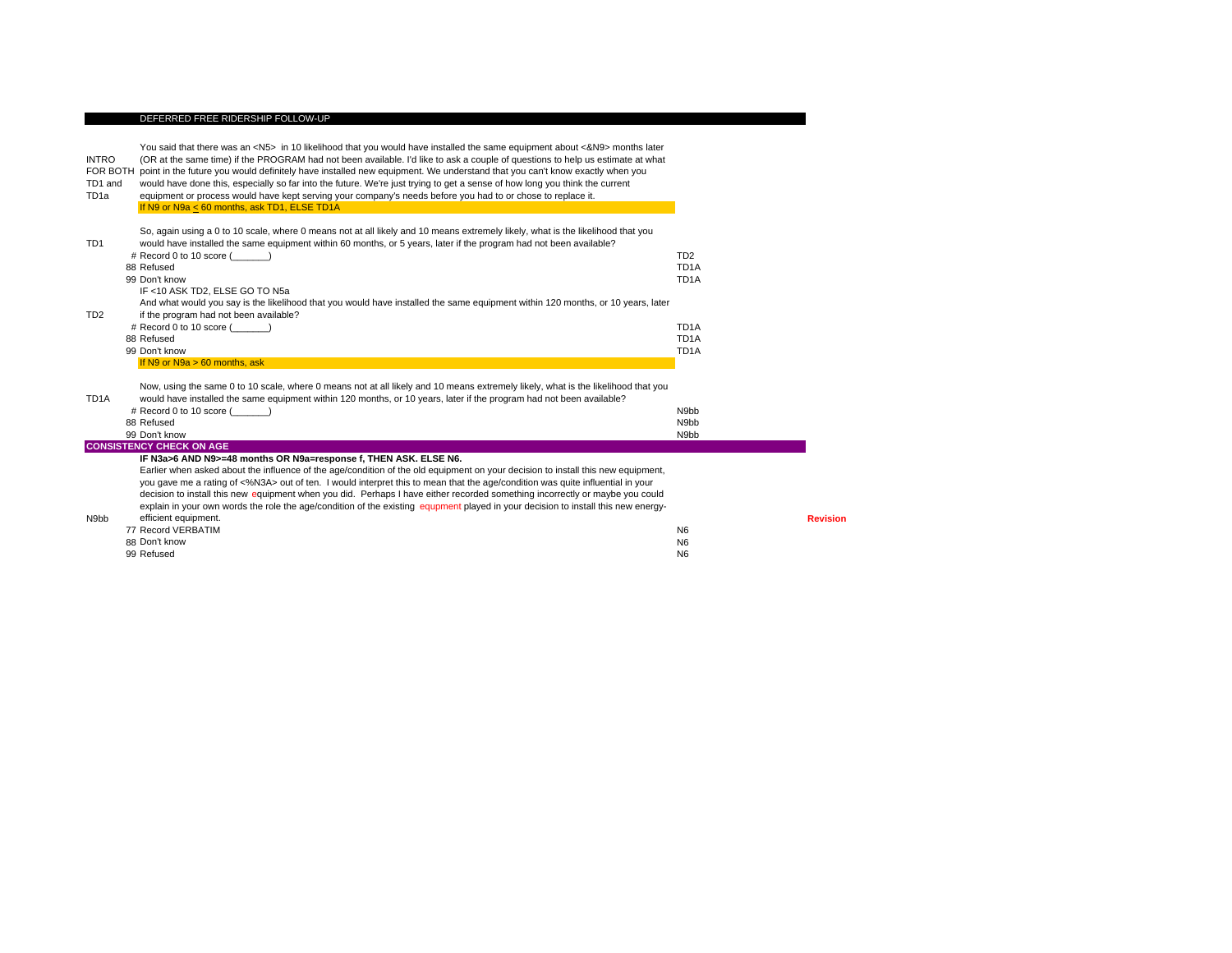#### **PARTIAL FREE RIDERSHIP**

Now I would like you to think one last time about what action you would have taken if the program had not been available.<br>Supposing that you had not installed the program qualifying equipment, which of the following altern

| N <sub>6</sub>   | MOST likely to do?                                                                                                                                                                                                           |                  |
|------------------|------------------------------------------------------------------------------------------------------------------------------------------------------------------------------------------------------------------------------|------------------|
|                  | 1 Install fewer units                                                                                                                                                                                                        | N6a              |
|                  | 2 Install standard efficiency equipment or whatever required by code                                                                                                                                                         | SP <sub>1</sub>  |
|                  | 3 install equipment more efficient than code but less efficient than what you installed through the program                                                                                                                  | N <sub>6</sub> b |
|                  | 4 repair/rewind or overhaul the existing equipment                                                                                                                                                                           | N <sub>6</sub> c |
|                  | 5 do nothing (keep the existing equipment as is)                                                                                                                                                                             | SP <sub>1</sub>  |
|                  | 6 something else (specify what )                                                                                                                                                                                             | SP <sub>1</sub>  |
|                  | 88 Don't know                                                                                                                                                                                                                | SP <sub>1</sub>  |
|                  | 99 Refused                                                                                                                                                                                                                   | SP <sub>1</sub>  |
| N6a              | How many fewer units would you have installed? (It is okay to take an answer such as HALFor 10 percent fewer  etc.)                                                                                                          |                  |
|                  | 77 RECORD VERBATIM                                                                                                                                                                                                           | SP <sub>1</sub>  |
|                  | 88 Refused                                                                                                                                                                                                                   | SP <sub>1</sub>  |
|                  | 99 Refused                                                                                                                                                                                                                   | SP <sub>1</sub>  |
| N <sub>6</sub> b | Can you tell me what model or efficiency level you were considering as an alternative? (It is okay to take an answer such as<br>10 percent more efficient than code or 10 percent less efficient than the program equipment) |                  |
|                  | 77 RECORD VERBATIM                                                                                                                                                                                                           | SP <sub>1</sub>  |
|                  | 88 Don't know                                                                                                                                                                                                                | SP <sub>1</sub>  |
|                  | 99 Refused                                                                                                                                                                                                                   | SP <sub>1</sub>  |
| N <sub>6</sub> c | How long do you think the repaired/rewound/refurbished equipment would have lasted before requiring replacement?                                                                                                             |                  |
|                  | 77 RECORD VERBATIM                                                                                                                                                                                                           | SP <sub>1</sub>  |
|                  | 88 Don't know                                                                                                                                                                                                                | SP <sub>1</sub>  |
|                  | 99 Refused                                                                                                                                                                                                                   | SP <sub>1</sub>  |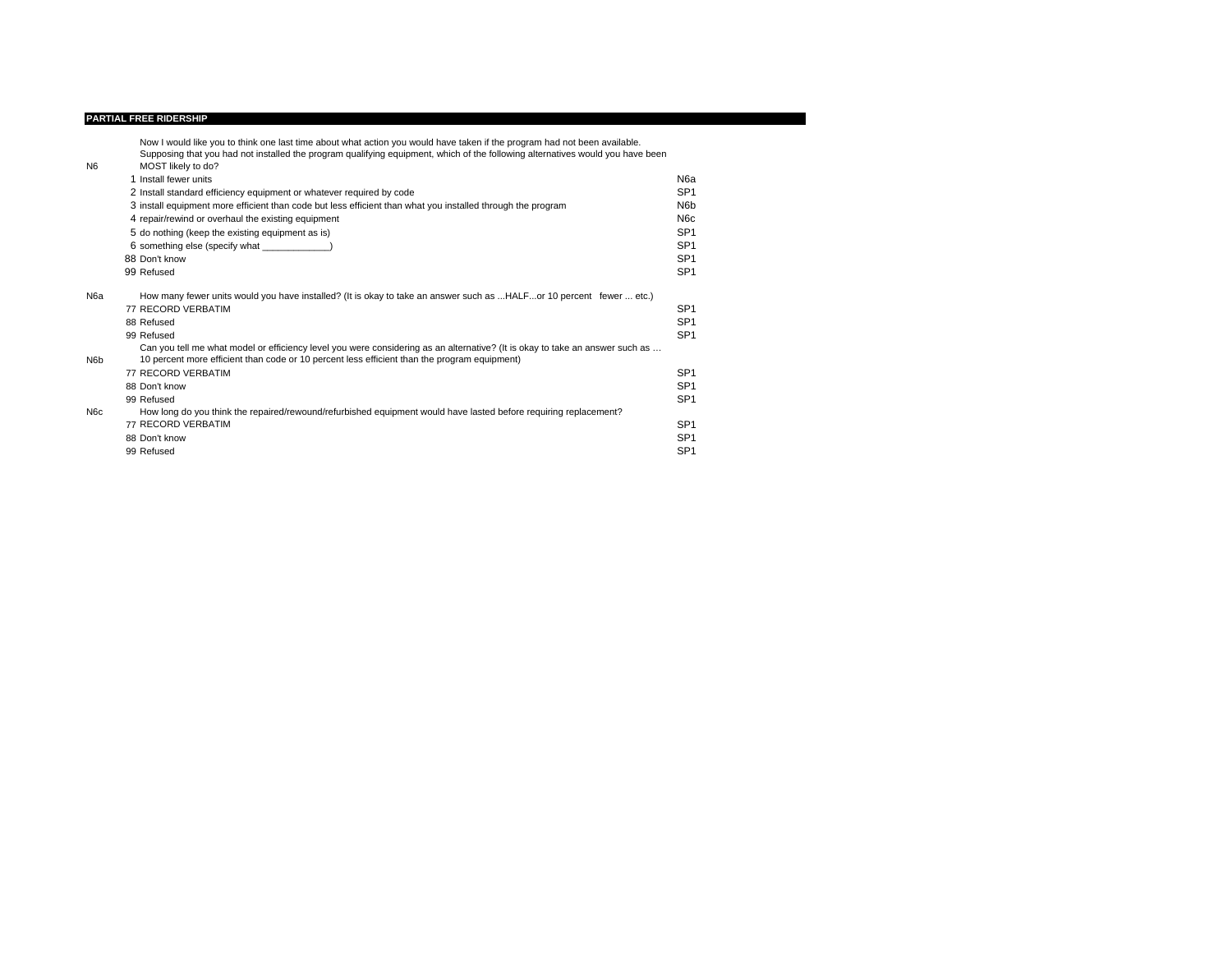|                    | <b>SPILLOVER QUESTIONS</b>                                                                                                                                                                                |                   |                 |
|--------------------|-----------------------------------------------------------------------------------------------------------------------------------------------------------------------------------------------------------|-------------------|-----------------|
|                    | Did you implement any additional energy efficiency measures at this facility since your participation in the 2006-2008 Program                                                                            |                   |                 |
| SP <sub>1</sub>    | and before the end of 2008 that did not receive incentives through any utility or government program?                                                                                                     |                   | <b>Revision</b> |
|                    | 1 Yes                                                                                                                                                                                                     | SP <sub>2</sub>   |                 |
|                    | 2 No                                                                                                                                                                                                      | CAFAC1            |                 |
|                    | 88 Refused                                                                                                                                                                                                | CAFAC1            |                 |
|                    | 99 Don't know                                                                                                                                                                                             | CAFAC1            |                 |
| SP <sub>2</sub>    | What was the first Measure that you implemented?                                                                                                                                                          |                   |                 |
|                    | 77 Record FIRST measure                                                                                                                                                                                   | SP <sub>3</sub>   |                 |
|                    | 88 Refused                                                                                                                                                                                                | CAFAC1            |                 |
|                    | 99 Don't know                                                                                                                                                                                             | CAFAC1            |                 |
| SP <sub>3</sub>    | What was the second measure?                                                                                                                                                                              |                   |                 |
|                    | 77 Record SECOND measure                                                                                                                                                                                  | SP <sub>4</sub>   |                 |
|                    | 88 Refused                                                                                                                                                                                                | SP <sub>4</sub>   |                 |
|                    |                                                                                                                                                                                                           |                   |                 |
|                    | 99 Don't know                                                                                                                                                                                             | SP <sub>4</sub>   |                 |
| SP <sub>4</sub>    | What was the third measure?                                                                                                                                                                               |                   |                 |
|                    | 77 Record THIRD measure                                                                                                                                                                                   | SP <sub>5</sub>   |                 |
|                    | 88 Refused                                                                                                                                                                                                | SP <sub>5</sub>   |                 |
|                    | 99 Don't know                                                                                                                                                                                             | SP <sub>5</sub>   |                 |
|                    | I have a few questions about the FIRST Measure that you installed. Why are you not expecting a rebate for this measure? Why                                                                               |                   |                 |
| SP <sub>5</sub>    | did you not install this measure through a Utility Program?                                                                                                                                               |                   |                 |
|                    | 77 Record VERBATIM                                                                                                                                                                                        | SP <sub>5</sub> b |                 |
|                    | 88 Don't know                                                                                                                                                                                             | SP <sub>5b</sub>  |                 |
|                    | 99 Refused                                                                                                                                                                                                | SP <sub>5</sub> b |                 |
| SP <sub>5</sub> b  | Please describe the SIZE, The EFFICIENCY and QUANTITY of this measure.                                                                                                                                    |                   |                 |
|                    | 77 Record VERBATIM                                                                                                                                                                                        | SP <sub>5c</sub>  |                 |
|                    | 88 Don't know                                                                                                                                                                                             | SP <sub>5c</sub>  |                 |
|                    | 99 Refused                                                                                                                                                                                                | SP <sub>5c</sub>  |                 |
| SP <sub>5c</sub> . | Was this measure specifically recommended by a PROGRAM related audit, report or program technical specialist?                                                                                             |                   |                 |
|                    | 1 Yes                                                                                                                                                                                                     | SP <sub>5d</sub>  |                 |
|                    | 2 No                                                                                                                                                                                                      | SP <sub>5d</sub>  |                 |
|                    | 88 Refused                                                                                                                                                                                                | SP <sub>5d</sub>  |                 |
|                    | 99 Don't know                                                                                                                                                                                             | SP <sub>5d</sub>  |                 |
|                    |                                                                                                                                                                                                           |                   |                 |
| SP5d.              | How significant was your experience in the 2006--2008 Program in your decision to implement this Measure, using a scale of 0<br>to 10, where 0 is not at all significant and 10 is extremely significant? |                   |                 |
|                    |                                                                                                                                                                                                           |                   |                 |
|                    | # Record 0 to 10 score (______)                                                                                                                                                                           | SP5dd             |                 |
|                    | 88 Refused                                                                                                                                                                                                | SP <sub>5e</sub>  |                 |
|                    | 99 Don't know                                                                                                                                                                                             | SP <sub>5e</sub>  |                 |
| SP5dd.             | Why do you give it this rating?                                                                                                                                                                           |                   |                 |
|                    | 77 Record VERBATIM                                                                                                                                                                                        | SP <sub>5e</sub>  |                 |
|                    | 88 Don't know                                                                                                                                                                                             | SP <sub>5e</sub>  |                 |
|                    | 99 Refused                                                                                                                                                                                                | SP <sub>5e</sub>  |                 |
|                    | If you had not participated in the 2006-2008 program, how likely is it that your organization would still have implemented this                                                                           |                   |                 |
|                    | measure, using a 0 to 10 scale where 0 means you definitely WOULD NOT have implemented this measure and 10 means you                                                                                      |                   |                 |
| SP <sub>5e</sub> . | definitely WOULD have implemented this measure?                                                                                                                                                           |                   |                 |
|                    | # Record 0 to 10 likelihood rating (                                                                                                                                                                      | SP <sub>5f</sub>  |                 |
|                    | 88 Refused                                                                                                                                                                                                | SP <sub>5f</sub>  |                 |
|                    | 99 Don't know                                                                                                                                                                                             | SP <sub>5f</sub>  |                 |
|                    |                                                                                                                                                                                                           |                   |                 |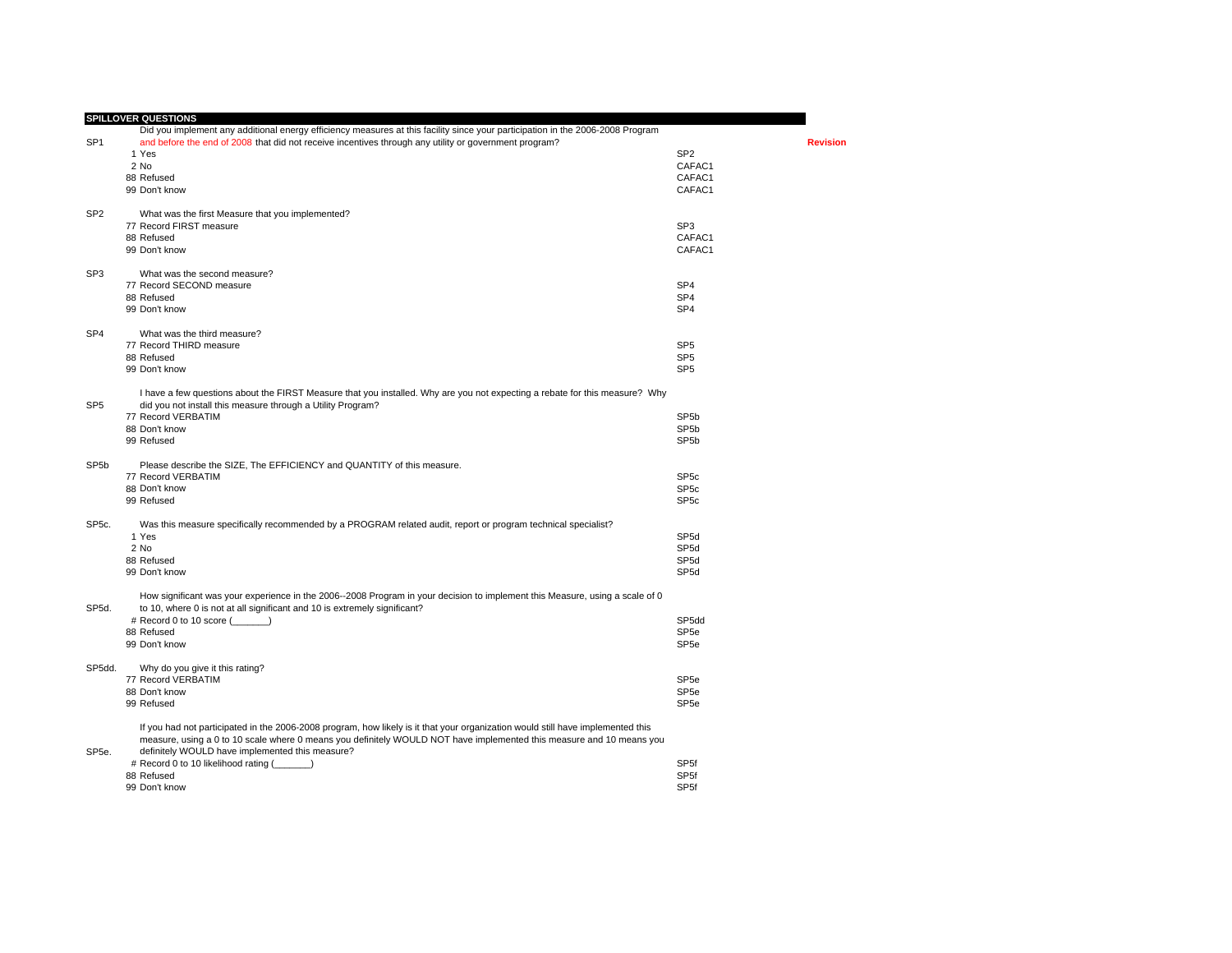| SP <sub>6</sub>    | I have a few questions about the SECOND Measure that you installed. Why are you not expecting a rebate for this measure?<br>Why did you not install this measure through a Utility Program?                                                                                                                                                                                        |                                                             |
|--------------------|------------------------------------------------------------------------------------------------------------------------------------------------------------------------------------------------------------------------------------------------------------------------------------------------------------------------------------------------------------------------------------|-------------------------------------------------------------|
|                    | 77 Record VERBATIM<br>88 Don't know<br>99 Refused                                                                                                                                                                                                                                                                                                                                  | SP <sub>6</sub> b<br>SP <sub>6</sub> b<br>SP <sub>6</sub> b |
| SP6b               | Please describe the SIZE, The EFFICIENCY and QUANTITY of this measure.<br>77 Record VERBATIM<br>88 Don't know<br>99 Refused                                                                                                                                                                                                                                                        | SP <sub>6</sub> c<br>SP <sub>6c</sub><br>SP <sub>6</sub> c  |
| SP6c.              | Was this measure specifically recommended by a PROGRAM related audit, report or program technical specialist?<br>1 Yes<br>2 No<br>88 Refused<br>99 Don't know                                                                                                                                                                                                                      | SP6d<br>SP6d<br>SP6d<br>SP6d                                |
| SP6d.              | How significant was your experience in the 2006--2008 Program in your decision to implement this Measure, using a scale of 0<br>to 10, where 0 is not at all significant and 10 is extremely significant?<br># Record 0 to 10 score $(\_\_ \_ )$<br>88 Refused<br>99 Don't know                                                                                                    | SP6dd<br>SP <sub>6e</sub><br>SP <sub>6e</sub>               |
| SP6dd.             | Why do you give it this rating?<br>77 Record VERBATIM<br>88 Don't know<br>99 Refused                                                                                                                                                                                                                                                                                               | SP <sub>6e</sub><br>SP <sub>6e</sub><br>SP <sub>6e</sub>    |
| SP <sub>6e</sub> . | If you had not participated in the 2006-2008 program, how likely is it that your organization would still have implemented this<br>measure, using a 0 to 10 scale where 0 means you definitely WOULD NOT have implemented this measure and 10 means you<br>definitely WOULD have implemented this measure?<br># Record 0 to 10 likelihood rating ()<br>88 Refused<br>99 Don't know | SP <sub>7</sub><br>SP7<br>SP7                               |
| SP7                | I have a few questions about the THIRD Measure that you installed. Why are you not expecting a rebate for this measure? Why<br>did you not install this measure through a Utility Program?<br>77 Record VERBATIM<br>88 Don't know<br>99 Refused                                                                                                                                    | SP7b<br>SP7b<br>SP7b                                        |
| SP7b               | Please describe the SIZE, The EFFICIENCY and QUANTITY of this measure.<br>77 Record VERBATIM<br>88 Don't know<br>99 Refused                                                                                                                                                                                                                                                        | SP <sub>7</sub> c<br>SP7c<br>SP <sub>7</sub> c              |
| SP7c.              | Was this measure specifically recommended by a PROGRAM related audit, report or program technical specialist?<br>1 Yes<br>2 No<br>88 Refused<br>99 Don't know                                                                                                                                                                                                                      | SP7d<br>SP7d<br>SP7d<br>SP7d                                |
| SP7d.              | How significant was your experience in the 2006--2008 Program in your decision to implement this Measure, using a scale of 0<br>to 10, where 0 is not at all significant and 10 is extremely significant?<br># Record 0 to 10 score (______)<br>88 Refused<br>99 Don't know                                                                                                        | SP7dc<br>SP7e<br>SP7e                                       |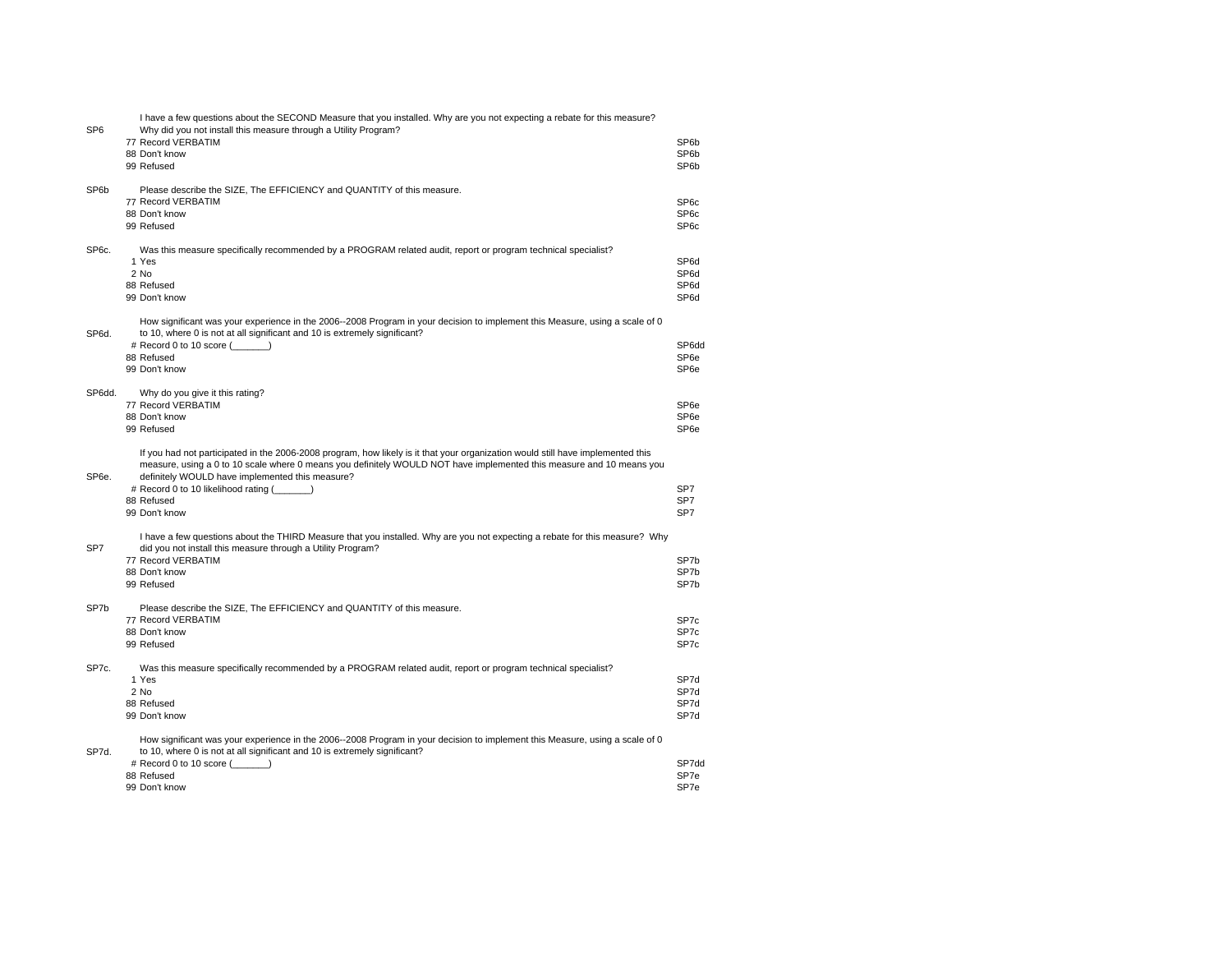| SP7dd.              | Why do you give it this rating?                                                                                                                                                                                                                                                                                                                                                                                                           |                  |  |
|---------------------|-------------------------------------------------------------------------------------------------------------------------------------------------------------------------------------------------------------------------------------------------------------------------------------------------------------------------------------------------------------------------------------------------------------------------------------------|------------------|--|
|                     | 77 Record VERBATIM                                                                                                                                                                                                                                                                                                                                                                                                                        | SP7e             |  |
|                     | 88 Don't know                                                                                                                                                                                                                                                                                                                                                                                                                             | SP7e             |  |
|                     | 99 Refused                                                                                                                                                                                                                                                                                                                                                                                                                                | SP7e             |  |
| SP7e.               | If you had not participated in the 2006-2008 program, how likely is it that your organization would still have implemented this<br>measure, using a 0 to 10 scale where 0 means you definitely WOULD NOT have implemented this measure and 10 means you<br>definitely WOULD have implemented this measure?                                                                                                                                |                  |  |
|                     | # Record 0 to 10 likelihood rating (                                                                                                                                                                                                                                                                                                                                                                                                      | CAFAC1           |  |
|                     | 88 Refused                                                                                                                                                                                                                                                                                                                                                                                                                                | CAFAC1           |  |
|                     | 99 Don't know                                                                                                                                                                                                                                                                                                                                                                                                                             | CAFAC1           |  |
| CAFAC1              | Now, thinking about other facilities operated by your organization in the regions of California that are served by PG&E, SCE,<br>SDG&E or Southern California Gas Company, are you aware of any additional energy efficiency measures implemented at these<br>other facilities since your participation in the 2006-2008 program and before the end of 2008 that did not receive an<br>incentive through a utility or government program? | <b>Revision</b>  |  |
|                     | 1 Yes                                                                                                                                                                                                                                                                                                                                                                                                                                     | CAFAC2           |  |
|                     | $2$ No                                                                                                                                                                                                                                                                                                                                                                                                                                    | C <sub>1</sub>   |  |
|                     | 88 Refused                                                                                                                                                                                                                                                                                                                                                                                                                                | C <sub>1</sub>   |  |
|                     | 99 Don't know                                                                                                                                                                                                                                                                                                                                                                                                                             | C <sub>1</sub>   |  |
|                     |                                                                                                                                                                                                                                                                                                                                                                                                                                           |                  |  |
| CAFAC2              | What was the first Measure that you implemented?                                                                                                                                                                                                                                                                                                                                                                                          | CAFAC3           |  |
|                     | 77 Record FIRST MEASURE                                                                                                                                                                                                                                                                                                                                                                                                                   | CAFAC3<br>CAFAC3 |  |
|                     | 88 Refused<br>99 Don't know                                                                                                                                                                                                                                                                                                                                                                                                               |                  |  |
|                     |                                                                                                                                                                                                                                                                                                                                                                                                                                           |                  |  |
| CAFAC3              | What was the second measure?                                                                                                                                                                                                                                                                                                                                                                                                              |                  |  |
|                     | 77 Record SECOND MEASURE                                                                                                                                                                                                                                                                                                                                                                                                                  | CAFAC4           |  |
|                     | 88 Refused                                                                                                                                                                                                                                                                                                                                                                                                                                | CAFAC4           |  |
|                     | 99 Don't know                                                                                                                                                                                                                                                                                                                                                                                                                             | CAFAC4           |  |
| CAFAC4              | What was the third measure?                                                                                                                                                                                                                                                                                                                                                                                                               |                  |  |
|                     | 77 Record THIRD MEASURE                                                                                                                                                                                                                                                                                                                                                                                                                   | MEAS1 1          |  |
|                     | 88 Refused                                                                                                                                                                                                                                                                                                                                                                                                                                | MEAS1_1          |  |
|                     | 99 Don't know                                                                                                                                                                                                                                                                                                                                                                                                                             | MEAS1_1          |  |
|                     | IF CAFAC1=1, THEN ASK, ELSE C1                                                                                                                                                                                                                                                                                                                                                                                                            |                  |  |
|                     | I have a few questions about .the FIRST MEASURE that you installed. Was this measure part of a <%UTILITY> program or any                                                                                                                                                                                                                                                                                                                  |                  |  |
| MEAS <sub>1</sub> 1 | other utility or government energy efficiency incentive Program?                                                                                                                                                                                                                                                                                                                                                                          |                  |  |
|                     | 1 Yes                                                                                                                                                                                                                                                                                                                                                                                                                                     | MEAS2_1          |  |
|                     | 2 No                                                                                                                                                                                                                                                                                                                                                                                                                                      | MEAS1 2          |  |
|                     | 88 Refused                                                                                                                                                                                                                                                                                                                                                                                                                                | MEAS2 1          |  |
|                     | 99 Don't know                                                                                                                                                                                                                                                                                                                                                                                                                             | MEAS2 1          |  |
|                     | MEAS1_2 Why did you not install this measure through a Utility Program?                                                                                                                                                                                                                                                                                                                                                                   |                  |  |
|                     | 77 Record VERBATIM                                                                                                                                                                                                                                                                                                                                                                                                                        | MEAS1 3          |  |
|                     | 88 Don't know                                                                                                                                                                                                                                                                                                                                                                                                                             | MEAS1 3          |  |
|                     | 99 Refused                                                                                                                                                                                                                                                                                                                                                                                                                                | MEAS1_3          |  |
|                     | MEAS1_3 Please describe the SIZE, The EFFICIENCY and QUANTITY of this measure.                                                                                                                                                                                                                                                                                                                                                            |                  |  |
|                     | 77 Record VERBATIM                                                                                                                                                                                                                                                                                                                                                                                                                        | MEAS1_4          |  |
|                     | 88 Don't know                                                                                                                                                                                                                                                                                                                                                                                                                             | MEAS1_4          |  |
|                     | 99 Refused                                                                                                                                                                                                                                                                                                                                                                                                                                | MEAS1 4          |  |
|                     |                                                                                                                                                                                                                                                                                                                                                                                                                                           |                  |  |
|                     | MEAS1_4 Was this measure specifically recommended by a PROGRAM related audit, report or program technical specialist?                                                                                                                                                                                                                                                                                                                     |                  |  |
|                     | 1 Yes                                                                                                                                                                                                                                                                                                                                                                                                                                     | MEAS1 5          |  |
|                     | 2 No                                                                                                                                                                                                                                                                                                                                                                                                                                      | MEAS1 5          |  |
|                     | 88 Refused                                                                                                                                                                                                                                                                                                                                                                                                                                | MEAS1 5          |  |
|                     | 99 Don't know                                                                                                                                                                                                                                                                                                                                                                                                                             | MEAS1 5          |  |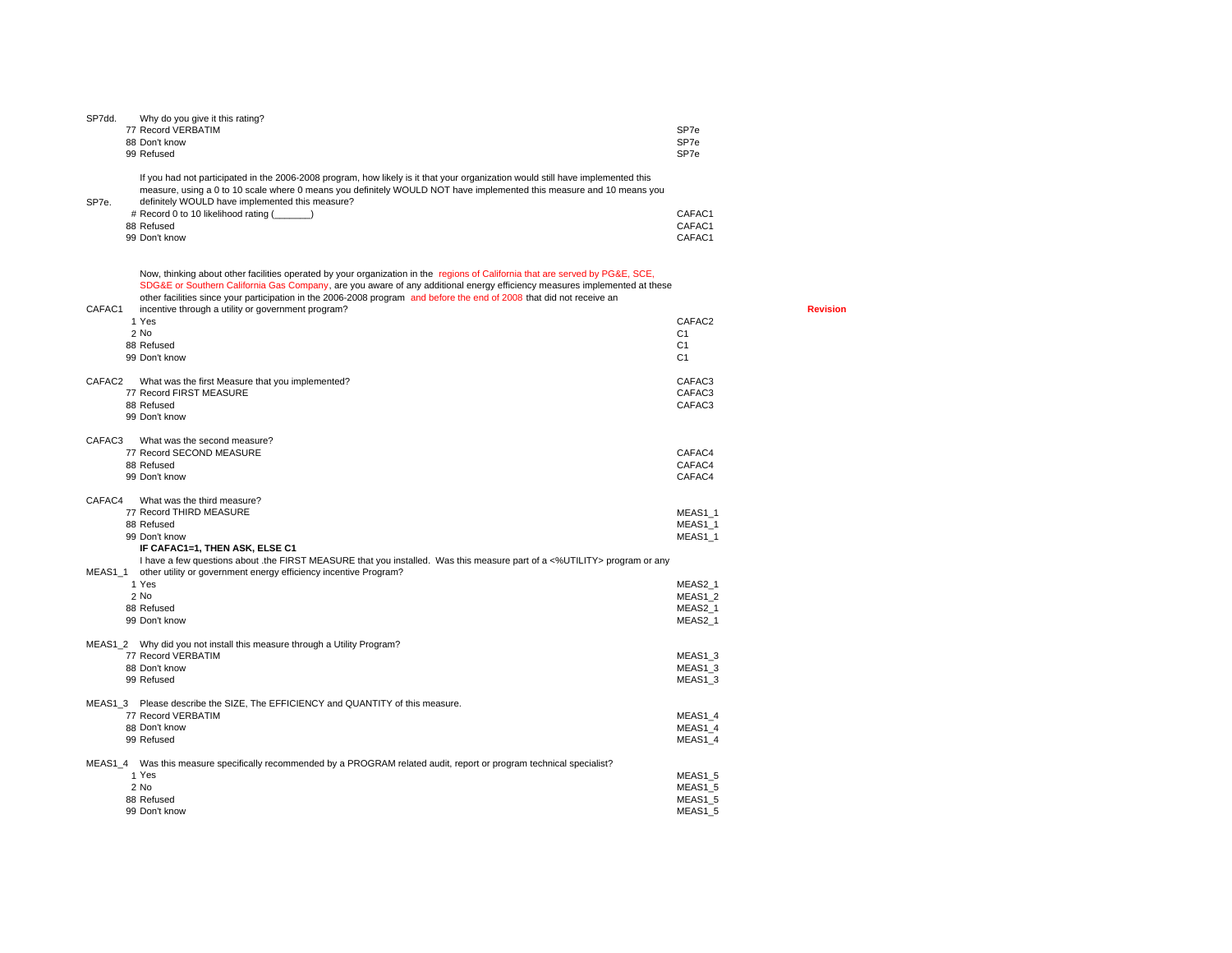| How significant was your experience in the 2006--2008 Program in your decision to implement this Measure, using a scale of 0<br>MEAS1_5 to 10, where 0 is not at all significant and 10 is extremely significant? |                               |
|-------------------------------------------------------------------------------------------------------------------------------------------------------------------------------------------------------------------|-------------------------------|
| # Record 0 to 10 score ()<br>88 Refused                                                                                                                                                                           | MEAS1 6<br>MEAS1_7            |
| 99 Don't know                                                                                                                                                                                                     | MEAS1_7                       |
|                                                                                                                                                                                                                   |                               |
| MEAS1_6 Why do you give it this rating?<br>77 Record VERBATIM                                                                                                                                                     | MEAS1 7                       |
| 88 Don't know                                                                                                                                                                                                     | MEAS1 7                       |
| 99 Refused                                                                                                                                                                                                        | MEAS1_7                       |
| If you had not participated in the 2006-2008 program, how likely is it that your organization would still have implemented this                                                                                   |                               |
| measure, using a 0 to 10 scale where 0 means you definitely WOULD NOT have implemented this measure and 10 means you                                                                                              |                               |
| MEAS1_7 definitely WOULD have implemented this measure?                                                                                                                                                           |                               |
| # Record 0 to 10 likelihood rating (______)<br>88 Refused                                                                                                                                                         | MEAS2 1<br>MEAS2 1            |
| 99 Don't know                                                                                                                                                                                                     | MEAS2_1                       |
|                                                                                                                                                                                                                   |                               |
| IF CAFAC2=1, THEN ASK, ELSE C1<br>I have a few questions about .the SECOND MEASURE.that you installed. Was this measure part of a <%UTILITY> program or                                                           |                               |
| any other utility or government energy efficiency incentive Program?<br>MEAS2 1                                                                                                                                   |                               |
| 1 Yes<br>$2$ No                                                                                                                                                                                                   | MEAS3 1                       |
| 88 Refused                                                                                                                                                                                                        | MEAS2_2<br>MEAS3_1            |
| 99 Don't know                                                                                                                                                                                                     | MEAS3_1                       |
|                                                                                                                                                                                                                   |                               |
| MEAS2_2  Why did you not install this measure through a Utility Program?<br>77 Record VERBATIM                                                                                                                    | MEAS2 3                       |
| 88 Don't know                                                                                                                                                                                                     | MEAS2 3                       |
| 99 Refused                                                                                                                                                                                                        | MEAS2_3                       |
| MEAS2 3 Please describe the SIZE, The EFFICIENCY and QUANTITY of this measure.                                                                                                                                    |                               |
| 77 Record VERBATIM                                                                                                                                                                                                | MEAS2_4                       |
| 88 Don't know                                                                                                                                                                                                     | MEAS2_4                       |
| 99 Refused                                                                                                                                                                                                        | MEAS2 4                       |
| MEAS2_4 Was this measure specifically recommended by a PROGRAM related audit, report or program technical specialist?                                                                                             |                               |
| 1 Yes                                                                                                                                                                                                             | MEAS2 5                       |
| 2 No<br>88 Refused                                                                                                                                                                                                | MEAS <sub>25</sub><br>MEAS2_5 |
| 99 Don't know                                                                                                                                                                                                     | MEAS2_5                       |
|                                                                                                                                                                                                                   |                               |
| How significant was your experience in the 2006--2008 Program in your decision to implement this Measure, using a scale of 0                                                                                      |                               |
|                                                                                                                                                                                                                   | MEAS2_6                       |
| MEAS2_5 to 10, where 0 is not at all significant and 10 is extremely significant?                                                                                                                                 |                               |
| # Record 0 to 10 score (______)<br>88 Refused                                                                                                                                                                     | MEAS2_7                       |
| 99 Don't know                                                                                                                                                                                                     | MEAS2_7                       |
| MEAS2_6 Why do you give it this rating?                                                                                                                                                                           |                               |
| 77 Record VERBATIM                                                                                                                                                                                                | MEAS2_7                       |
| 88 Don't know                                                                                                                                                                                                     | MEAS2 7                       |
| 99 Refused                                                                                                                                                                                                        | MEAS2_7                       |
| If you had not participated in the 2006-2008 program, how likely is it that your organization would still have implemented this                                                                                   |                               |
| measure, using a 0 to 10 scale where 0 means you definitely WOULD NOT have implemented this measure and 10 means you                                                                                              |                               |
| MEAS2 7 definitely WOULD have implemented this measure?                                                                                                                                                           | MEAS3 1                       |
| # Record 0 to 10 likelihood rating (______)<br>88 Refused<br>99 Don't know                                                                                                                                        | MEAS3 1<br>MEAS3 1            |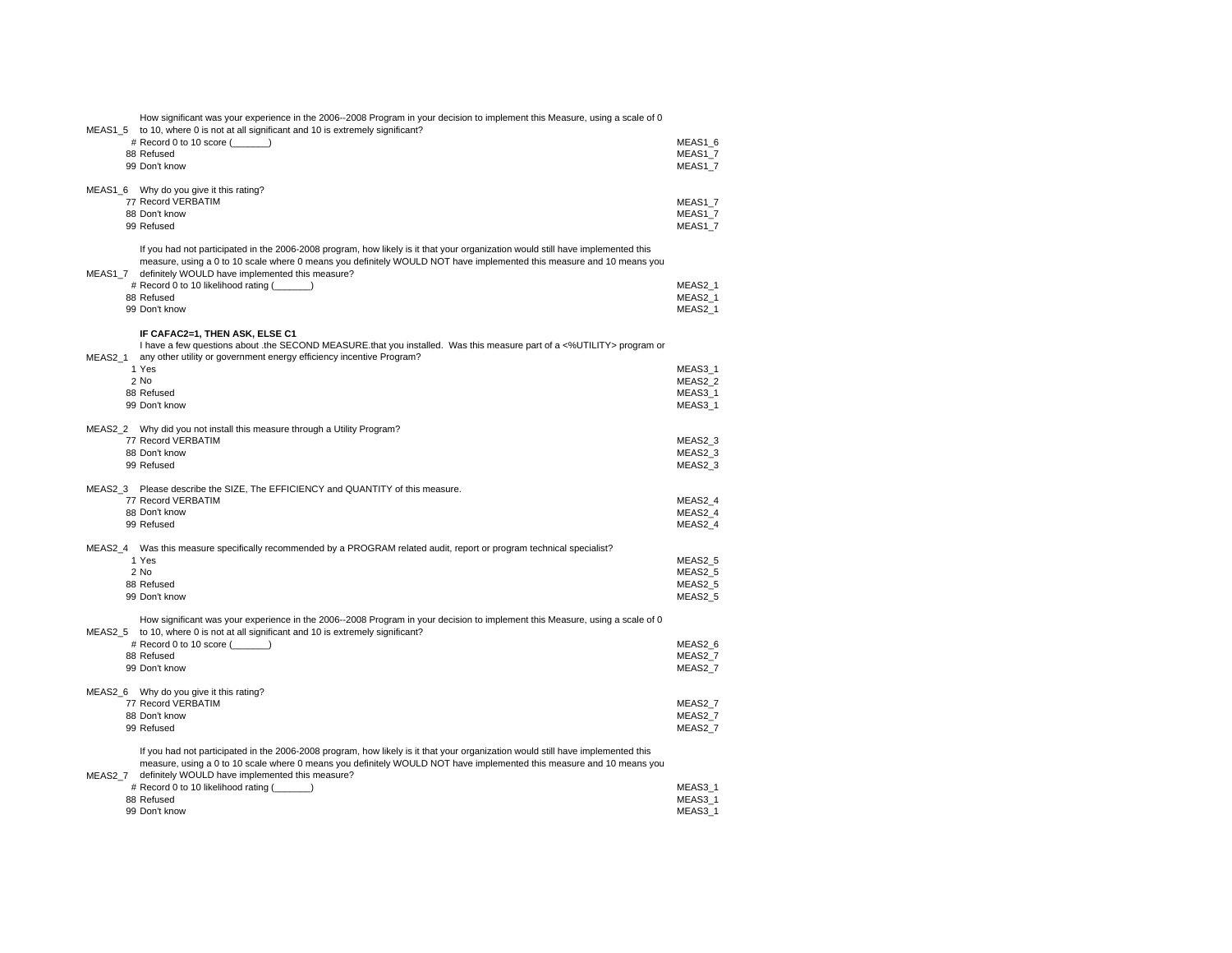|                  | IF CAFAC3=1, THEN ASK, ELSE C1                                                                                                                                                                                    |                                  |
|------------------|-------------------------------------------------------------------------------------------------------------------------------------------------------------------------------------------------------------------|----------------------------------|
|                  | I have a few questions about .the THIRD MEASURE that you installed. Was this measure part of a <%UTILITY> program or any                                                                                          |                                  |
| MEAS3 1          | other utility or government energy efficiency incentive Program?<br>1 Yes                                                                                                                                         | C <sub>1</sub>                   |
|                  | 2 No                                                                                                                                                                                                              | MEAS3 2                          |
|                  | 88 Refused                                                                                                                                                                                                        | C <sub>1</sub>                   |
|                  | 99 Don't know                                                                                                                                                                                                     | C <sub>1</sub>                   |
|                  |                                                                                                                                                                                                                   |                                  |
|                  | MEAS3_2 Why did you not install this measure through a Utility Program?                                                                                                                                           |                                  |
|                  | 77 Record VERBATIM                                                                                                                                                                                                | MEAS3 3                          |
|                  | 88 Don't know<br>99 Refused                                                                                                                                                                                       | MEAS3 3<br>MEAS3 3               |
|                  |                                                                                                                                                                                                                   |                                  |
|                  | MEAS3 3 Please describe the SIZE, The EFFICIENCY and QUANTITY of this measure.                                                                                                                                    |                                  |
|                  | 77 Record VERBATIM                                                                                                                                                                                                | MEAS3 4                          |
|                  | 88 Don't know                                                                                                                                                                                                     | MEAS3 4                          |
|                  | 99 Refused                                                                                                                                                                                                        | MEAS3_4                          |
|                  | MEAS3_4 Was this measure specifically recommended by a PROGRAM related audit, report or program technical specialist?                                                                                             |                                  |
|                  | 1 Yes                                                                                                                                                                                                             | MEAS3 5                          |
|                  | 2 No                                                                                                                                                                                                              | MEAS3 5                          |
|                  | 88 Refused                                                                                                                                                                                                        | MEAS3 5                          |
|                  | 99 Don't know                                                                                                                                                                                                     | MEAS3 5                          |
|                  |                                                                                                                                                                                                                   |                                  |
|                  | How significant was your experience in the 2006--2008 Program in your decision to implement this Measure, using a scale of 0<br>MEAS3 5 to 10, where 0 is not at all significant and 10 is extremely significant? |                                  |
|                  | # Record 0 to 10 score ()                                                                                                                                                                                         | MEAS3 6                          |
|                  | 88 Refused                                                                                                                                                                                                        | MEAS3 7                          |
|                  | 99 Don't know                                                                                                                                                                                                     | MEAS3_7                          |
|                  |                                                                                                                                                                                                                   |                                  |
|                  | MEAS3_6 Why do you give it this rating?<br>77 Record VERBATIM                                                                                                                                                     | MEAS3 7                          |
|                  | 88 Don't know                                                                                                                                                                                                     | MEAS3_7                          |
|                  | 99 Refused                                                                                                                                                                                                        | MEAS3 7                          |
|                  |                                                                                                                                                                                                                   |                                  |
|                  | If you had not participated in the 2006-2008 program, how likely is it that your organization would still have implemented this                                                                                   |                                  |
|                  | measure, using a 0 to 10 scale where 0 means you definitely WOULD NOT have implemented this measure and 10 means you                                                                                              |                                  |
| MEAS3 7          | definitely WOULD have implemented this measure?<br># Record 0 to 10 likelihood rating (_______)                                                                                                                   | C <sub>1</sub>                   |
|                  | 88 Refused                                                                                                                                                                                                        | C <sub>1</sub>                   |
|                  | 99 Don't know                                                                                                                                                                                                     | C <sub>1</sub>                   |
|                  |                                                                                                                                                                                                                   |                                  |
|                  | And finally, I have a few questions about the characteristics of your business.                                                                                                                                   |                                  |
|                  |                                                                                                                                                                                                                   |                                  |
| C <sub>1</sub> . | Our records indicate that the primary business code for the facility that installed &MEASURE is &NAICS. Is that correct?                                                                                          |                                  |
|                  | 1 Yes                                                                                                                                                                                                             | C <sub>2</sub>                   |
|                  |                                                                                                                                                                                                                   |                                  |
|                  | 2 No                                                                                                                                                                                                              | C <sub>2</sub>                   |
|                  | 88 Don't know<br>99 Refused                                                                                                                                                                                       | C <sub>2</sub><br>C <sub>2</sub> |
|                  |                                                                                                                                                                                                                   |                                  |
| C <sub>2</sub> . | Please describe the type of work performed at this facility and/or the primary product made or main service provided.                                                                                             |                                  |
|                  | 77 Record VERBATIM                                                                                                                                                                                                | C <sub>3</sub>                   |
|                  | 88 Don't know                                                                                                                                                                                                     | C <sub>3</sub>                   |
|                  | 99 Refused                                                                                                                                                                                                        | C <sub>3</sub>                   |
|                  |                                                                                                                                                                                                                   |                                  |
| C3.              | Please describe any changes made to this site since January 2006 that significantly impacted energy usage.<br>77 Record VERBATIM                                                                                  | <b>END</b>                       |
|                  | 88 Don't know                                                                                                                                                                                                     | <b>END</b><br><b>END</b>         |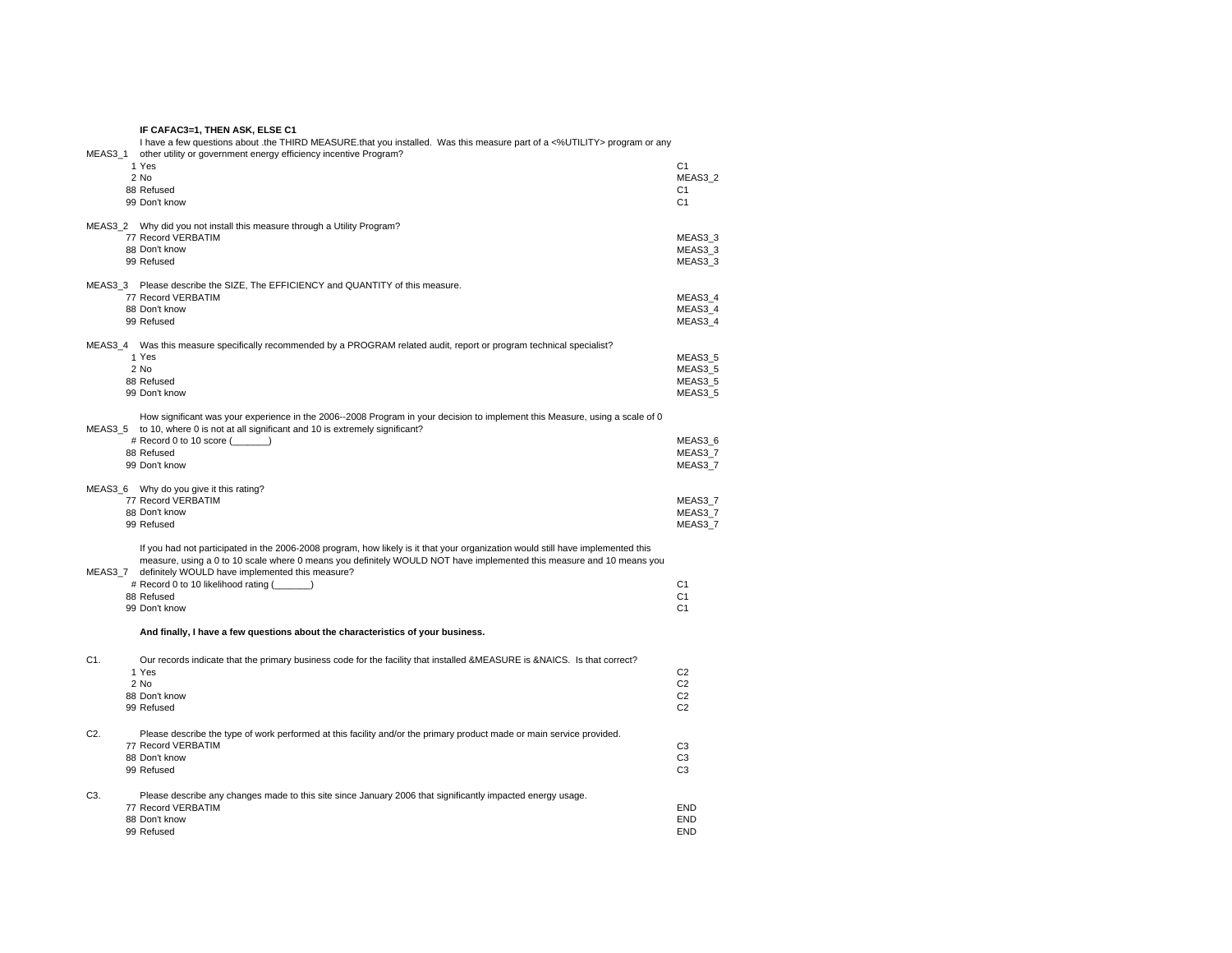#### **Premise General Information**

### Please answer the following questions **C4.**. What kind of premise is this?: **P** = Part of a bldg **B** = 1 building, single footprint P B **MF** = 1 building w/multiple footprints **SM** = Small multi-building **CM** = Campus (multi-bldg) **OT** = Other **SM**  $\overline{CM}$  = Other **CM**  $CM =$  Campus (multi-bldg)  $OT =$  Other  $\_\_$ **C5.** What is the total occupied floor area of this premise (excluding enclosed parking garage area)? \_\_\_\_\_\_\_\_\_\_ ft<sup>2</sup> **C5a.** If the premise has an enclosed parking garage, approximately what is the floor area?  $\text{ft}^2$ **C6.** How many buildings are part of this premise?  $\overline{C7}$ . Is this premise owner-occupied (O) or leased (L)? **C7.** Is this premise owner-occupied  $(O)$  or leased  $(L)$ ? C8. What year was this business established at this location? **C9.** How many full-time equivalent employees work at this premise? \_\_\_\_\_\_\_\_\_\_\_

**END**Those are all the questions I have for you. On behalf of the CPUC, thank you very much for your time. END OF SURVEY

## **Business/Building Type Codes**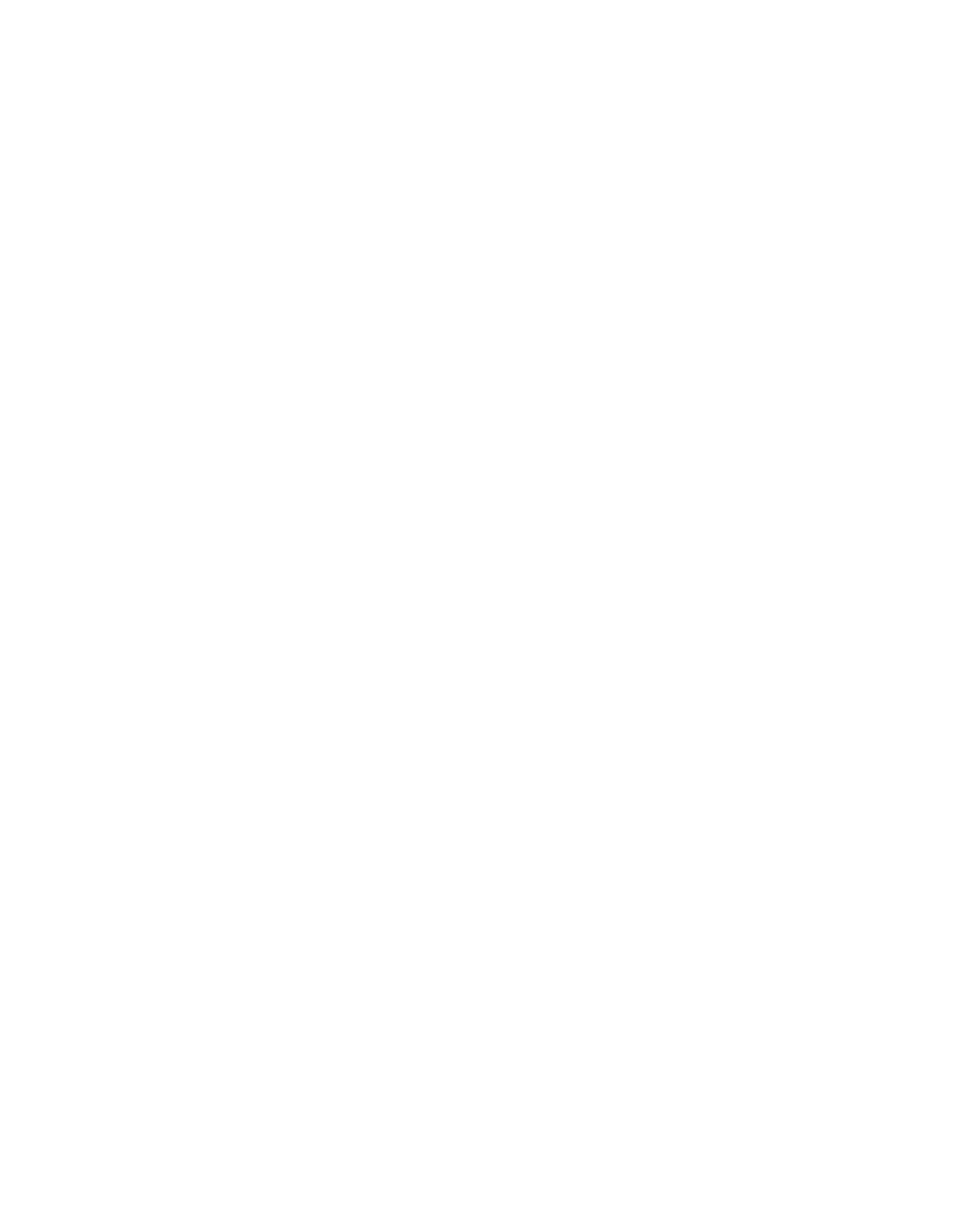| <b>Decision Maker NTG Scoring Worksheet</b>                                                                                |                                              |                                              |                           |                        |                     |                                  |                       |                               |
|----------------------------------------------------------------------------------------------------------------------------|----------------------------------------------|----------------------------------------------|---------------------------|------------------------|---------------------|----------------------------------|-----------------------|-------------------------------|
|                                                                                                                            |                                              |                                              |                           |                        |                     |                                  |                       |                               |
|                                                                                                                            |                                              |                                              |                           |                        |                     |                                  |                       |                               |
|                                                                                                                            |                                              |                                              |                           |                        |                     |                                  |                       |                               |
|                                                                                                                            |                                              |                                              |                           |                        |                     |                                  |                       |                               |
| Application #                                                                                                              | TAA0001093                                   | 2K6-L0344E                                   | NC0034089                 | NC0034089              | 2K6-L0355E          | 2K6-L0355E                       | 2K6-L0383E            | NC0037535                     |
|                                                                                                                            |                                              |                                              |                           |                        |                     |                                  |                       |                               |
|                                                                                                                            |                                              |                                              |                           |                        |                     |                                  |                       |                               |
|                                                                                                                            |                                              |                                              |                           |                        |                     |                                  |                       |                               |
| Itron ID                                                                                                                   | <b>B110</b>                                  | Net-only                                     | Net-only                  | Net-only               | Net-only            | Net-only                         | Net-only              | Net-only                      |
| <b>INSTALL DATE</b>                                                                                                        | 6/1/2008                                     | 2/1/2007                                     | 12/1/2006                 | 12/1/2006              | 11/1/2007           | 11/1/2007                        | 4/1/2008              | 6/1/2006                      |
| <b>MEASURE</b>                                                                                                             |                                              |                                              |                           |                        |                     |                                  |                       |                               |
|                                                                                                                            | Asphalt plant premium<br>Efficiency motors & | Asphalt plant premium<br>Efficiency motors & |                           |                        |                     | <b>CONVERT TO VARIABLE</b>       |                       | Public Works                  |
|                                                                                                                            | Variable Frequency                           | Variable Frequency                           | Efficient dust collection | <b>HIGH EFFICIENCY</b> | ADD HIGH EFFICIENCY | AIR VOLUME                       | AIR COMPRESSER        | Department, Well 24           |
|                                                                                                                            | <b>Drives</b>                                | <b>Drives</b>                                | system                    | <b>LIGHTING</b>        | CHILLER             | <b>VENTILATION</b>               | SYSTEM CHANGE/        | pump                          |
| PROGRAM                                                                                                                    |                                              |                                              |                           |                        |                     |                                  |                       |                               |
|                                                                                                                            | <b>PGE2042</b>                               | PGE2004                                      | PGE2004                   | PGE2004                | <b>PGE2004</b>      | <b>PGE2004</b>                   | PGE2004               | PGE2004                       |
| <b>INCENTIVE</b>                                                                                                           | $8,027$ \$<br>\$                             | $36,541$ \$                                  | $2,224$ \$                | $13,135$ \$            | $1,718$ \$          | 12,978 \$                        | 13,865                | $\ddot{\mathsf{S}}$<br>15,871 |
| Rigor                                                                                                                      | Basic                                        | Basic                                        | Basic                     | Basic                  | Basic               | Basic                            | Basic                 | Basic                         |
| <b>Timing and Selection Score</b>                                                                                          | $\overline{9}$                               | 10                                           | $\mathbf{8}$              | $\mathbf{8}$           | $\overline{7}$      | $\overline{7}$                   | R                     | $\overline{7}$                |
| Please rate the importance of each of the following in your decision to implement<br>this specific [MEASURE] at this time. |                                              |                                              |                           |                        |                     |                                  |                       |                               |
| Age or condition of the facility                                                                                           | $\overline{4}$                               | $\overline{2}$                               | 8                         | 10                     | $\overline{7}$      | 8                                | 8                     | N/A                           |
| Availability of the program rebate                                                                                         | $\overline{9}$                               | 10                                           | $\boldsymbol{8}$          | 8 <sup>1</sup>         | $\overline{3}$      | $\overline{\mathbf{5}}$          | $\overline{3}$        | $\overline{7}$                |
| Information provided through study, audit or other technical assistance                                                    | $\mathbf{0}$                                 | $\overline{0}$                               | $\overline{0}$            | $\mathbf{0}$           | $\overline{0}$      | $\overline{0}$                   | $\Omega$              | $\mathbf{0}$                  |
| Recommendation from a vendor                                                                                               | 9                                            | 9                                            | 10                        | 9                      | $\overline{4}$      | $\overline{\mathbf{3}}$          | $\overline{2}$        | 5                             |
| VENDOR VMAX Score times Vendor Rec. score if Vendor Rec.>5                                                                 |                                              |                                              |                           |                        |                     |                                  |                       |                               |
| Previous experience with MEASURE                                                                                           | 10                                           | N/A                                          | 5                         | N/A                    | 8                   | 5                                | 3                     | 5                             |
| Previous experience with PROGRAM                                                                                           | N/A                                          | N/A                                          | N/A                       | N/A                    | $\mathbf 0$         | N/A                              | N/A                   | 5                             |
| Information from UTILITY or program training course                                                                        | $\overline{0}$                               | $\overline{0}$                               | $\overline{0}$            | $\overline{0}$         | $\mathbf{0}$        | $\overline{0}$                   | $\Omega$              | $\overline{0}$                |
| Information from UTILITY or program marketing materials                                                                    | 5 <sup>1</sup>                               | N/A                                          | 8                         | 8                      | $\overline{2}$      | $\overline{3}$                   | $\overline{2}$        | -5                            |
| A recommendation from an auditor or consulting engineer                                                                    | N/A                                          | N/A                                          | 8                         | $\overline{3}$         | $\mathbf 0$         | 5                                | 6                     | N/A                           |
| Standard practice in your industry                                                                                         | 8                                            | $\mathbf 0$                                  | 5                         | $\overline{7}$         | 8                   | 8                                | 5                     | 5                             |
| <b>Recommendation from PROGRAM staff</b><br><b>Endorsement or recommendation by UTILITY Account Rep</b>                    | N/A<br>$\overline{0}$                        | $\overline{9}$<br>$\overline{0}$             | N/A<br>$\overline{8}$     | 5<br>$\overline{8}$    | 7<br>$\overline{0}$ | $\overline{7}$<br>$\overline{0}$ | N/A<br>$\overline{0}$ | 5<br>$\mathbf{0}$             |
| Corporate policy or guidelines                                                                                             | 0                                            | $\mathbf 0$                                  | 5                         | $\overline{7}$         | 9                   | 8                                | 5                     | 5                             |
| Payback on the investment                                                                                                  | 10                                           | 10                                           | 9                         | 8                      | $\overline{7}$      | 5                                | 3                     | $\overline{7}$                |
|                                                                                                                            |                                              |                                              |                           |                        |                     | The Comfort of the               |                       |                               |
|                                                                                                                            |                                              |                                              |                           |                        |                     | occupied office space in         | We wanted to improve  |                               |
| Other, such as non-energy benefits                                                                                         | No                                           | No                                           | No                        | My own research        | No                  | the facility                     | our reliability       | No                            |
| Importance of other factor                                                                                                 | $\mathbf 0$                                  | $\mathbf{0}$                                 | $\mathbf{0}$              | 8                      | $\mathbf 0$         | $\overline{7}$                   | 9                     | $\mathbf{0}$                  |
| F<br>rogram Influence Score (reduced by half if learned after decision)                                                    | $\overline{7}$                               | 10                                           | 2.5                       | 5                      | $\overline{2}$      | $\overline{\mathbf{3}}$          | $\mathbf{1}$          | 2.5                           |
| Relative importance score (program influence score/program influence score                                                 |                                              |                                              |                           |                        |                     |                                  |                       |                               |
| plus other factors influence score)<br>Did you first learn about the program BEFORE or AFTER you first began to think      |                                              |                                              |                           |                        |                     |                                  |                       |                               |
| about implementing MEASURE?                                                                                                | Before                                       | Before                                       | After                     | After                  | Before              | Before                           | Before                | After                         |
| Did you learn about the program BEFORE or AFTER you decided to implement                                                   |                                              |                                              |                           |                        |                     |                                  |                       |                               |
| MEASURE?                                                                                                                   |                                              |                                              | After                     | Before                 |                     |                                  |                       | After                         |
| Please rate the overall importance of the Program versus the most important of                                             |                                              |                                              |                           |                        |                     |                                  |                       |                               |
| the non-program factors we just discussed in your decision to implement the                                                |                                              |                                              |                           |                        |                     |                                  |                       |                               |
| measure, so that the two importance ratings total 10                                                                       |                                              |                                              |                           |                        |                     |                                  |                       |                               |
| Please rate the overall importance of PROGRAM in your decision to implement                                                |                                              |                                              |                           |                        |                     |                                  |                       |                               |
| MEASURE?                                                                                                                   | $\overline{7}$                               | 10                                           | 5                         | 5                      | $\overline{2}$      | $\overline{3}$                   | $\overline{1}$        | 5                             |
| Please rate the overall importance of OTHER FACTORS in your decision to                                                    |                                              |                                              |                           |                        |                     |                                  |                       |                               |
| implement MEASURE?                                                                                                         | $\mathbf{a}$                                 | $\mathbf{0}$                                 | -5                        | 5                      | $\mathbf{R}$        | $\overline{7}$                   | q                     | 5                             |
| <b>Io-Program Score</b><br>If the Program had not been available, what is the likelihood that you would have               | 10.00                                        | 10.00                                        | 5.00                      | 3.14                   | 1.43                | 10.00                            | 4.29                  | 3.00                          |
| installed exactly the same item/equipment                                                                                  | $\mathbf 0$                                  | 0                                            | 5                         | 8                      | 10                  | $\mathbf 0$                      | 10                    | $\overline{7}$                |
|                                                                                                                            |                                              |                                              |                           |                        |                     |                                  |                       |                               |
|                                                                                                                            |                                              |                                              |                           |                        |                     |                                  |                       |                               |
| When do you think you would have done this? (months)                                                                       | Never                                        | Never                                        | 6                         | 12                     | 12                  | 60                               | 24                    | 6                             |
| Number of months                                                                                                           | Never                                        | Never                                        | 6                         | 12                     | 12                  | 60                               | 24                    | 6                             |
| <b>NTGR SCORE</b>                                                                                                          | 0.87                                         | 1.00                                         | 0.52                      | 0.54                   | 0.17                | 0.67                             | 0.26                  | 0.42                          |
| NTGR USING Relative PROGRAM INFLUENCE SCORE =                                                                              |                                              |                                              |                           |                        |                     |                                  |                       |                               |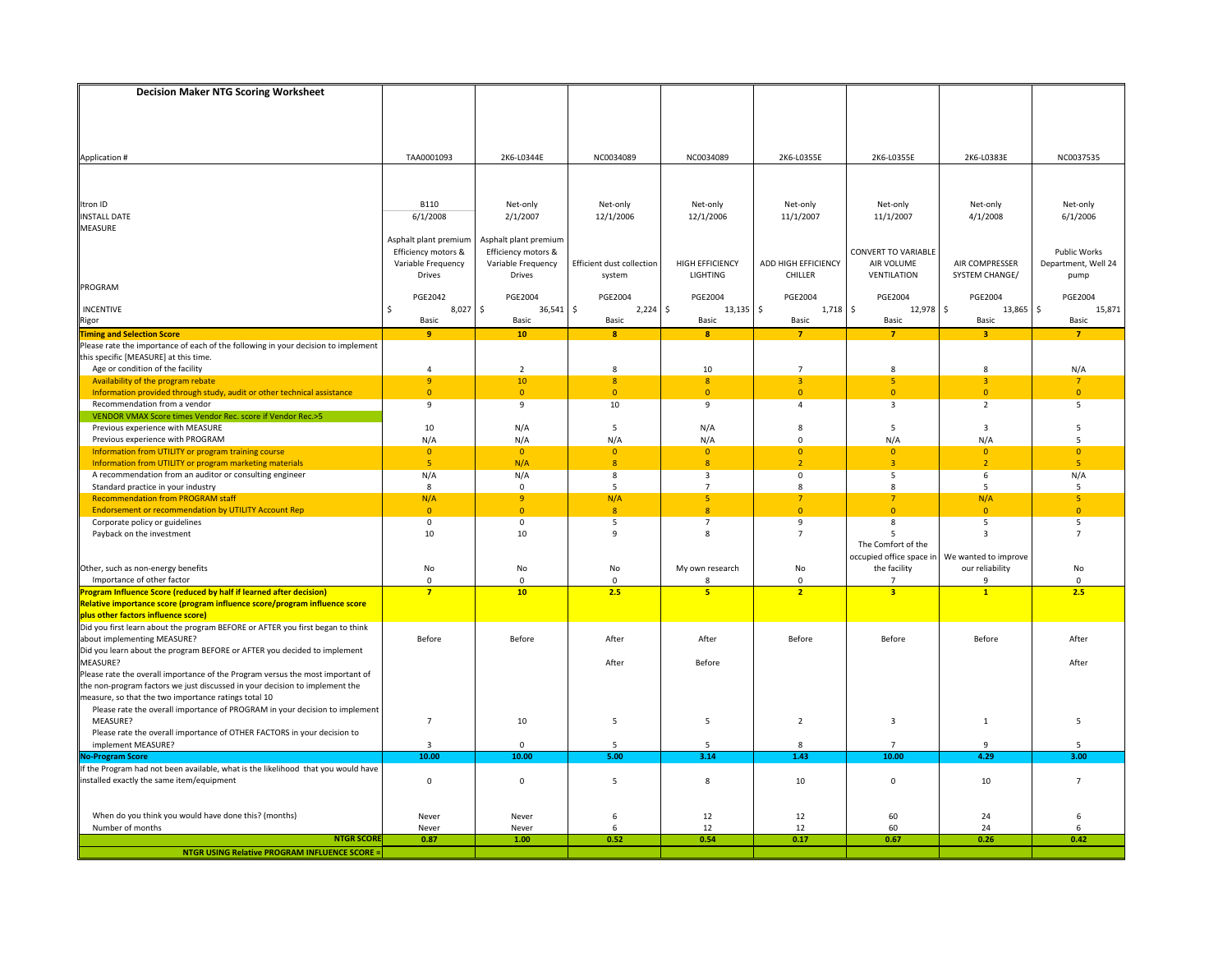| <b>Decision Maker NTG Scoring Worksheet</b>                                                                                                      |                     |                      |                                   |                                  |                        |                                  |                            |                                        |
|--------------------------------------------------------------------------------------------------------------------------------------------------|---------------------|----------------------|-----------------------------------|----------------------------------|------------------------|----------------------------------|----------------------------|----------------------------------------|
|                                                                                                                                                  |                     |                      |                                   |                                  |                        |                                  |                            |                                        |
|                                                                                                                                                  |                     |                      |                                   |                                  |                        |                                  |                            |                                        |
|                                                                                                                                                  |                     |                      |                                   |                                  |                        |                                  |                            |                                        |
|                                                                                                                                                  |                     |                      |                                   |                                  |                        |                                  |                            |                                        |
| Application #                                                                                                                                    | NC0037536           | TAA0000756           | TAA0000711                        | TCA0000276                       | 2K6-L0306E             | 2K07001900                       | 2K6-L0701E                 | TAA0000711                             |
|                                                                                                                                                  |                     |                      |                                   |                                  |                        |                                  |                            |                                        |
|                                                                                                                                                  |                     |                      |                                   |                                  |                        |                                  |                            |                                        |
| Itron ID                                                                                                                                         | Net-only            | Net-only             | Net-only                          | Net-only                         | <b>B020</b>            | Net-only                         | Net-only                   | Net-only                               |
| <b>INSTALL DATE</b>                                                                                                                              | 6/1/2006            | 2/1/2008             | 1/1/2008                          | 11/1/2007                        | 2/1/2007               | 6/1/2008                         | 2/1/2007                   | 1/1/2008                               |
| <b>MEASURE</b>                                                                                                                                   |                     |                      |                                   |                                  |                        |                                  |                            |                                        |
|                                                                                                                                                  |                     |                      |                                   |                                  |                        |                                  |                            |                                        |
|                                                                                                                                                  | Public Works        |                      |                                   | Installed 2 variable             | installed sequencer to | Variable Frequency               | 2 injection molding        | <b>Energy effficient</b>               |
|                                                                                                                                                  | Department, Well 25 | Insulation on Dryer  | Insulation on Dryer               | speed drives on water            | shut down compressor   | Drive (VFD) on 25hp              | machine - Nissei Nex       | <b>Injection Molding</b>               |
| PROGRAM                                                                                                                                          | pump                | Drum                 | Drum                              | disposal pumps                   | that was running 24/7  | MAU Units #1-5                   | and JSW 110AD/110H         | Machine Replacement                    |
|                                                                                                                                                  | <b>PGE2004</b>      | <b>PGE2042</b>       | <b>PGE2042</b>                    | <b>PGE2058</b>                   | <b>PGE2004</b>         | <b>PGE2004</b>                   | <b>PGE2004</b>             | PGE2042                                |
| <b>INCENTIVE</b>                                                                                                                                 | 17,088 \$<br>\$     | 16,158               | \$<br>21,926                      | $\frac{1}{2}$<br>15,571          | l s<br>$5,302$ \$      | 19,106 \$                        | 13,511                     | \$<br>18,333                           |
| Rigor                                                                                                                                            | Basic               | Basic                | Basic                             | Basic                            | Basic                  | Basic                            | Basic                      | Basic                                  |
| <b>Timing and Selection Score</b>                                                                                                                | $\overline{7}$      | 10                   | 10                                | 4                                | $\overline{9}$         | $\bf{8}$                         | 9                          | -9                                     |
| Please rate the importance of each of the following in your decision to implement                                                                |                     |                      |                                   |                                  |                        |                                  |                            |                                        |
| this specific [MEASURE] at this time.                                                                                                            |                     |                      |                                   |                                  |                        |                                  |                            |                                        |
| Age or condition of the facility                                                                                                                 | 5                   | 8                    | 8                                 | 8                                | 8                      | 5                                | 8                          | 8                                      |
| Availability of the program rebate<br>Information provided through study, audit or other technical assistance                                    | 7<br>$\overline{0}$ | 10<br>$\overline{0}$ | 10 <sup>°</sup><br>$\overline{0}$ | $\overline{4}$<br>$\overline{0}$ | 8<br>$\overline{0}$    | 6<br>$\overline{0}$              | $\overline{9}$<br>$\Omega$ | $\overline{9}$<br>$\overline{0}$       |
| Recommendation from a vendor                                                                                                                     | 5                   | 8                    | 9                                 | $\overline{2}$                   | 8                      | $\overline{7}$                   | 5                          | 5                                      |
| VENDOR VMAX Score times Vendor Rec. score if Vendor Rec.>5                                                                                       |                     |                      |                                   |                                  |                        |                                  |                            |                                        |
| Previous experience with MEASURE                                                                                                                 | 5                   | N/A                  | $\mathbf{q}$                      | N/A                              | 6                      | 6                                | 8                          | 10                                     |
| Previous experience with PROGRAM                                                                                                                 | 5                   | N/A                  | $\mathbf{q}$                      | $\overline{2}$                   | $\mathbf{q}$           | 8                                | $\Delta$                   | 10                                     |
| Information from UTILITY or program training course                                                                                              | $\overline{0}$      | $\overline{0}$       | $\Omega$                          | $\overline{0}$                   | $\overline{0}$         | $\Omega$                         | $\Omega$                   | $\overline{0}$                         |
| Information from UTILITY or program marketing materials                                                                                          | 5 <sup>1</sup>      | Don't know           | $\overline{\phantom{a}}$          | 2 <sup>1</sup>                   | 6                      | $\overline{8}$                   | $\Delta$                   | $\overline{5}$                         |
| A recommendation from an auditor or consulting engineer                                                                                          | 5                   | 9                    | 8                                 | 10                               | 8                      | 8                                | N/A                        | N/A                                    |
| Standard practice in your industry<br><b>Recommendation from PROGRAM staff</b>                                                                   | 5<br>5 <sub>5</sub> | 10<br>5              | 9<br>8                            | $\overline{4}$<br>2 <sup>7</sup> | $\overline{7}$<br>5    | $\overline{7}$<br>$\overline{7}$ | 4<br>5                     | $\overline{4}$<br>$\overline{4}$       |
| <b>Endorsement or recommendation by UTILITY Account Rep</b>                                                                                      | $\mathbf{0}$        | $\overline{0}$       | $\mathbf{0}$                      | $\overline{2}$                   | $\overline{q}$         | 5                                | N/A                        | N/A                                    |
| Corporate policy or guidelines                                                                                                                   | 5                   | 10                   | 9                                 | 0                                | 8                      | 8                                | $\overline{4}$             | 0                                      |
| Payback on the investment                                                                                                                        | 5                   | 10                   | 10                                | 6                                | $\overline{7}$         | 6                                | $\mathsf{q}$               | 9                                      |
|                                                                                                                                                  |                     |                      |                                   |                                  |                        |                                  |                            |                                        |
|                                                                                                                                                  |                     |                      |                                   | The need to smooth out           |                        |                                  |                            |                                        |
| Other, such as non-energy benefits                                                                                                               | No                  | No                   | No                                | our process                      | No                     | No                               | No                         | No                                     |
| Importance of other factor                                                                                                                       | $\mathbf 0$<br>2.5  | $\mathbf{0}$<br>5    | $\mathbf 0$<br>$\overline{3}$     | 10<br>2 <sup>7</sup>             | $\mathbf 0$<br>5       | $\mathbf 0$<br>$\overline{4}$    | $\Omega$<br>3              | $\mathbf 0$<br>$\overline{\mathbf{3}}$ |
| rogram Influence Score (reduced by half if learned after decision)<br>Relative importance score (program influence score/program influence score |                     |                      |                                   |                                  |                        |                                  |                            |                                        |
|                                                                                                                                                  |                     |                      |                                   |                                  |                        |                                  |                            |                                        |
| plus other factors influence score)<br>Did you first learn about the program BEFORE or AFTER you first began to think                            |                     |                      |                                   |                                  |                        |                                  |                            |                                        |
| about implementing MEASURE?                                                                                                                      | After               | Before               | Before                            | After                            | Before                 | Before                           | Don't know                 | Before                                 |
| Did you learn about the program BEFORE or AFTER you decided to implement<br>MEASURE?                                                             |                     |                      |                                   |                                  |                        |                                  |                            |                                        |
|                                                                                                                                                  | After               |                      |                                   | Before                           |                        |                                  | Before                     |                                        |
| Please rate the overall importance of the Program versus the most important of                                                                   |                     |                      |                                   |                                  |                        |                                  |                            |                                        |
| the non-program factors we just discussed in your decision to implement the<br>measure, so that the two importance ratings total 10              |                     |                      |                                   |                                  |                        |                                  |                            |                                        |
| Please rate the overall importance of PROGRAM in your decision to implement                                                                      |                     |                      |                                   |                                  |                        |                                  |                            |                                        |
| MEASURE?                                                                                                                                         | 5                   | 5                    | 3                                 | $\overline{2}$                   | 5                      | $\overline{4}$                   | 3                          | $\overline{3}$                         |
| Please rate the overall importance of OTHER FACTORS in your decision to                                                                          |                     |                      |                                   |                                  |                        |                                  |                            |                                        |
| implement MEASURE?                                                                                                                               | 5                   | 5                    | $\overline{7}$                    | 8                                | 5                      | 6                                | $\overline{7}$             | $\overline{7}$                         |
| <b>Jo-Program Score</b>                                                                                                                          | 0.00                | 10.00                | 10.00                             | 2.00                             | 5.71                   | 4.86                             | 7.43                       | 3.14                                   |
| If the Program had not been available, what is the likelihood that you would have                                                                |                     |                      |                                   |                                  |                        |                                  |                            |                                        |
| installed exactly the same item/equipment                                                                                                        | 10                  | $\Omega$             | $\mathbf 0$                       | 8                                | 5                      | 6                                | $\overline{3}$             | 8                                      |
|                                                                                                                                                  |                     |                      |                                   |                                  |                        |                                  |                            |                                        |
| When do you think you would have done this? (months)                                                                                             | 6                   | Never                | Never                             | 6                                | 12                     | 12                               | 12                         | 12                                     |
| Number of months                                                                                                                                 | 6                   | Never                | Never                             | 6                                | 12                     | 12                               | 12                         | 12                                     |
| <b>NTGR SCORE</b>                                                                                                                                | 0.13                | 0.83                 | 0.77                              | 0.27                             | 0.66                   | 0.56                             | 0.65                       | 0.50                                   |
| <b>NTGR USING Relative PROGRAM INFLUENCE SCORE =</b>                                                                                             |                     |                      |                                   |                                  |                        |                                  |                            |                                        |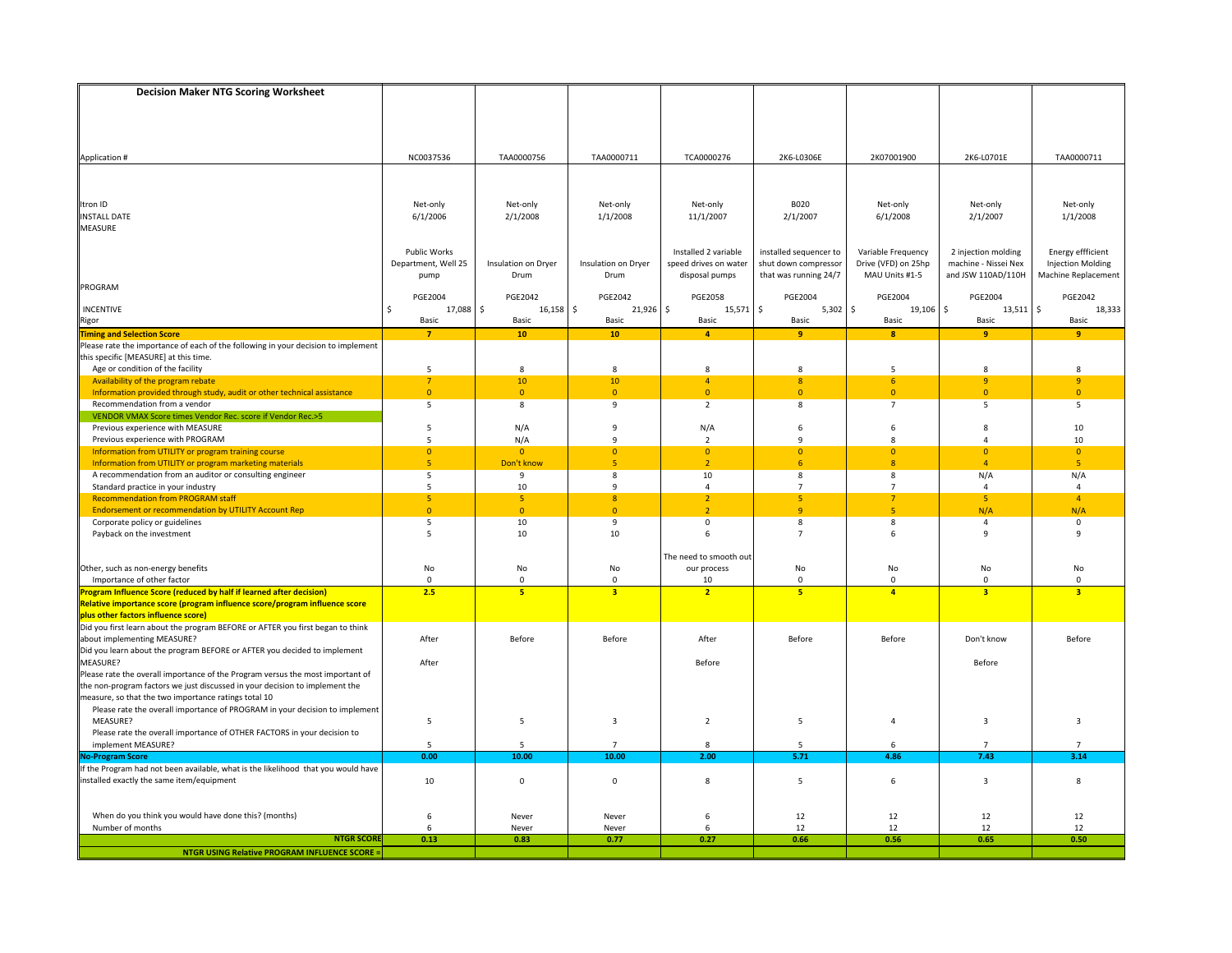| <b>Decision Maker NTG Scoring Worksheet</b>                                                                           |                                |                      |                       |                         |                         |                        |                            |                       |
|-----------------------------------------------------------------------------------------------------------------------|--------------------------------|----------------------|-----------------------|-------------------------|-------------------------|------------------------|----------------------------|-----------------------|
|                                                                                                                       |                                |                      |                       |                         |                         |                        |                            |                       |
|                                                                                                                       |                                |                      |                       |                         |                         |                        |                            |                       |
|                                                                                                                       |                                |                      |                       |                         |                         |                        |                            |                       |
|                                                                                                                       |                                |                      |                       |                         |                         |                        |                            |                       |
| Application #                                                                                                         | NC0048213                      | NC0059183            | 2K6-L0889E            | NC0059191               | NC0036054               | 2K07001653             | 2K6-S0322E                 | 2K6-S0300E            |
|                                                                                                                       |                                |                      |                       |                         |                         |                        |                            |                       |
|                                                                                                                       |                                |                      |                       |                         |                         |                        |                            |                       |
|                                                                                                                       |                                |                      |                       |                         |                         |                        |                            |                       |
| Itron ID                                                                                                              | Net-only                       | Net-only             | Net-only              | Net-only                | Net-only                | Net-only               | Net-only                   | Net-only              |
| <b>INSTALL DATE</b>                                                                                                   | 12/1/2007                      | 12/1/2007            | 1/1/2008              | 12/1/2007               | 11/1/2006               | 1/1/2008               | 11/1/2006                  | 11/1/2006             |
| MEASURE                                                                                                               |                                |                      |                       |                         |                         |                        |                            |                       |
|                                                                                                                       |                                |                      | <b>Premium Motors</b> |                         |                         |                        |                            | boiler feedwater pump |
|                                                                                                                       |                                | Replaced existing EI | Variable Frequency    |                         |                         |                        | New 8 lamp T5 linear       | Variable Frequency    |
|                                                                                                                       | 30 Hp Bent Blower              | Baghouse Motor 30 Hp | Drives (VFDs)         | Motor Pinmixer 400 HP   | Visitor Center Lighting | A-car Bldg Daylighting | fluorescent fixtures       | Drives (VFDs)         |
| PROGRAM                                                                                                               |                                |                      |                       |                         |                         |                        |                            |                       |
|                                                                                                                       | <b>PGE2004</b>                 | <b>PGE2004</b>       | <b>PGE2004</b>        | <b>PGE2004</b>          | <b>PGE2004</b>          | <b>PGE2004</b>         | <b>PGE2004</b>             | <b>PGE2004</b>        |
| INCENTIVE                                                                                                             | 79<br>\$.                      | \$<br>$1,650$ \$     | 15,160                | $\frac{1}{2}$<br>22,000 | $\sim$<br>1,889         | $5,676$ \$<br>\$       | $9,430$ \$                 | 13,606                |
| <b>Rigor</b><br>Timing and Selection Score                                                                            | Basic                          | Basic                | Basic                 | Basic                   | Basic                   | Basic                  | Basic                      | Basic                 |
|                                                                                                                       | 6                              | $\overline{7}$       | 9                     | $\mathbf{8}$            | 6                       | $\mathbf{8}$           | 5                          | 5                     |
| Please rate the importance of each of the following in your decision to implement                                     |                                |                      |                       |                         |                         |                        |                            |                       |
| this specific [MEASURE] at this time.                                                                                 |                                |                      |                       |                         |                         |                        |                            |                       |
| Age or condition of the facility                                                                                      | 5                              | 8                    | 8                     | 6                       | 6                       | 6                      | 5                          | $\mathbf{R}$          |
| Availability of the program rebate                                                                                    | 5 <sub>1</sub><br>$\mathbf{0}$ | 5<br>$\overline{0}$  | 8<br>$\mathbf{0}$     | $\mathbf{0}$            | 6<br>$\mathbf{0}$       | 7<br>$\mathbf{0}$      | 5 <sub>1</sub><br>$\Omega$ | 5<br>$\Omega$         |
| Information provided through study, audit or other technical assistance<br>Recommendation from a vendor               | $\overline{7}$                 | 8                    | $\overline{7}$        | 8                       | $\mathbf{1}$            | 8                      | $\Omega$                   | 0                     |
| VENDOR VMAX Score times Vendor Rec. score if Vendor Rec.>5                                                            |                                |                      |                       |                         |                         |                        |                            |                       |
| Previous experience with MEASURE                                                                                      | 8                              | 6                    | 8                     | 8                       | N/A                     | $\overline{7}$         | 8                          | 5                     |
| Previous experience with PROGRAM                                                                                      | 6                              | $\overline{7}$       | $\mathbf{q}$          | 8                       | 6                       | 8                      | 8                          | 8                     |
| Information from UTILITY or program training course                                                                   | $\overline{0}$                 | $\overline{0}$       | $\Omega$              | $\overline{0}$          | $\overline{0}$          | $\overline{0}$         | $\Omega$                   | $\overline{0}$        |
| Information from UTILITY or program marketing materials                                                               | 6 <sup>1</sup>                 | $\overline{7}$       | $\mathbf{q}$          | 8 <sup>°</sup>          | 6                       | $\overline{7}$         | $\Omega$                   | $\overline{0}$        |
| A recommendation from an auditor or consulting engineer                                                               | 6                              | 8                    | $\overline{7}$        | 8                       | 8                       | $\overline{7}$         | $\mathbf 0$                | 0                     |
| Standard practice in your industry                                                                                    | 8                              | 8                    | 8                     | $\overline{7}$          | 6                       | 8                      | 8                          | 8                     |
| <b>Recommendation from PROGRAM staff</b>                                                                              | 6                              | $\overline{7}$       | $\mathbf{q}$          | $\overline{7}$          | 6                       | $\overline{7}$         | $\overline{0}$             | $\Omega$              |
| <b>Endorsement or recommendation by UTILITY Account Rep</b>                                                           | 6                              | $\overline{7}$       | $\mathbf{q}$          | $\overline{8}$          | 6                       | 8                      | $\Omega$                   | $\Omega$              |
| Corporate policy or guidelines                                                                                        | 8<br>6                         | 8<br>6               | 8<br>8                | 8<br>6                  | 5<br>8                  | $\overline{7}$<br>8    | 8<br>8                     | 8<br>8                |
| Payback on the investment                                                                                             | Being an environmental         |                      |                       |                         |                         |                        |                            |                       |
|                                                                                                                       | steward and reducing           |                      |                       |                         |                         |                        |                            |                       |
| Other, such as non-energy benefits                                                                                    | sold waste and turning         | No                   | No                    | No                      | No                      | No                     | No                         | No                    |
| Importance of other factor                                                                                            | 9                              | $\mathbf{0}$         | $\Omega$              | $\mathbf{0}$            | $\mathbf 0$             | $\mathbf{0}$           | $\Omega$                   | $\Omega$              |
| Program Influence Score (reduced by half if learned after decision)                                                   | 6 <sup>1</sup>                 | 5                    | 6                     | 5 <sup>1</sup>          | $\overline{\mathbf{a}}$ | $\overline{7}$         | $\overline{0}$             | $\overline{a}$        |
| Relative importance score (program influence score/program influence score                                            |                                |                      |                       |                         |                         |                        |                            |                       |
| plus other factors influence score)<br>Did you first learn about the program BEFORE or AFTER you first began to think |                                |                      |                       |                         |                         |                        |                            |                       |
|                                                                                                                       |                                |                      |                       |                         |                         |                        |                            |                       |
| about implementing MEASURE?<br>Did you learn about the program BEFORE or AFTER you decided to implement               | Before                         | Before               | Before                | Before                  | After                   | Before                 | Before                     | Before                |
| MEASURE?                                                                                                              |                                |                      |                       |                         | Before                  |                        |                            |                       |
| Please rate the overall importance of the Program versus the most important of                                        |                                |                      |                       |                         |                         |                        |                            |                       |
| the non-program factors we just discussed in your decision to implement the                                           |                                |                      |                       |                         |                         |                        |                            |                       |
| measure, so that the two importance ratings total 10                                                                  |                                |                      |                       |                         |                         |                        |                            |                       |
| Please rate the overall importance of PROGRAM in your decision to implement                                           |                                |                      |                       |                         |                         |                        |                            |                       |
| MEASURE?                                                                                                              | 6                              | 5                    | 6                     | 5                       | 8                       | $\overline{7}$         | $\mathbf 0$                |                       |
| Please rate the overall importance of OTHER FACTORS in your decision to                                               |                                |                      |                       |                         |                         |                        |                            |                       |
| implement MEASURE?                                                                                                    | 4                              | 5                    |                       | 5                       | $\overline{2}$          | 3                      | 10                         | 6                     |
| <b>No-Program Score</b>                                                                                               | 1.00                           | 2.00                 | 5.71                  | 4.00                    | 6.00                    | 2.38                   | 0.00                       | 0.00                  |
| If the Program had not been available, what is the likelihood that you would have                                     |                                |                      |                       |                         |                         |                        |                            |                       |
| installed exactly the same item/equipment                                                                             | 9                              | 8                    | 5                     | 6                       | 4                       | 8                      | 10                         | 10                    |
|                                                                                                                       |                                |                      |                       |                         |                         |                        |                            |                       |
| When do you think you would have done this? (months)                                                                  | 6                              | 6                    | 12                    | 3                       | 6                       | 8                      | 3                          | $\overline{3}$        |
| Number of months                                                                                                      | 6                              | 6                    | 12                    | 3                       | 6                       | 8                      | $\overline{3}$             | $\overline{3}$        |
| <b>NTGR SCORE</b>                                                                                                     | 0.43                           | 0.47                 | 0.69                  | 0.57                    | 0.67                    | 0.58                   | 0.00                       | 0.20                  |
| <b>NTGR USING Relative PROGRAM INFLUENCE SCORE =</b>                                                                  |                                |                      |                       |                         |                         |                        |                            |                       |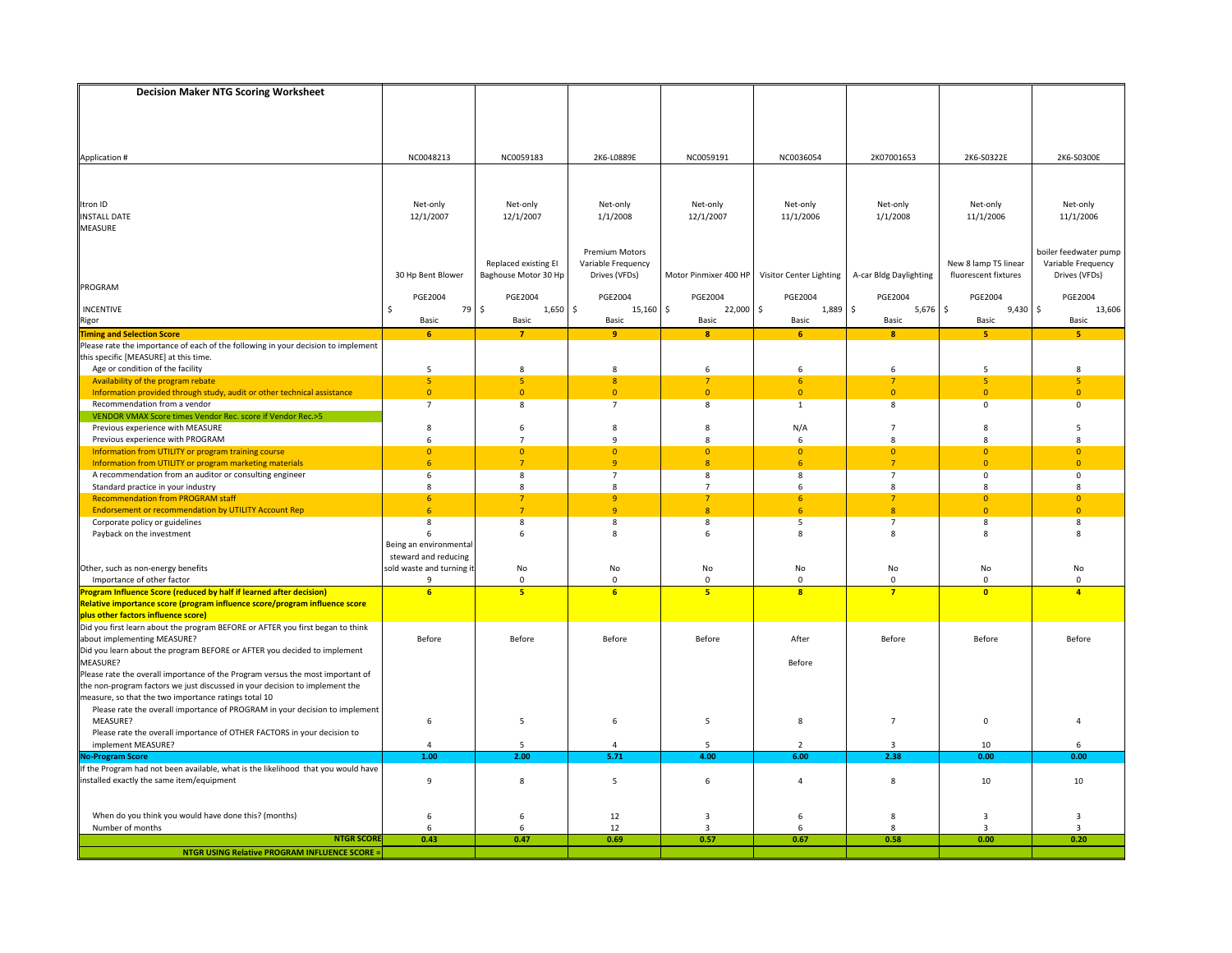| <b>Decision Maker NTG Scoring Worksheet</b>                                                                                  |                           |                       |                                          |                                                    |                       |                                        |                               |                                     |
|------------------------------------------------------------------------------------------------------------------------------|---------------------------|-----------------------|------------------------------------------|----------------------------------------------------|-----------------------|----------------------------------------|-------------------------------|-------------------------------------|
|                                                                                                                              |                           |                       |                                          |                                                    |                       |                                        |                               |                                     |
|                                                                                                                              |                           |                       |                                          |                                                    |                       |                                        |                               |                                     |
|                                                                                                                              |                           |                       |                                          |                                                    |                       |                                        |                               |                                     |
|                                                                                                                              |                           |                       |                                          |                                                    |                       |                                        |                               |                                     |
| Application #                                                                                                                | NC0042109                 | 2K08006828            | NC0068233                                | 2K6-S0228E                                         | 2K07001656            | TAA0000897                             | 2K6-S0843E                    | TAA0000966                          |
|                                                                                                                              |                           |                       |                                          |                                                    |                       |                                        |                               |                                     |
|                                                                                                                              |                           |                       |                                          |                                                    |                       |                                        |                               |                                     |
|                                                                                                                              |                           |                       |                                          |                                                    |                       |                                        |                               |                                     |
| Itron ID                                                                                                                     | <b>B087</b>               | Net-only              | Net-only                                 | Net-only                                           | Net-only              | Net-only                               | Net-only                      | Net-only                            |
| <b>INSTALL DATE</b>                                                                                                          | 7/1/2007                  | 8/1/2008              | 1/1/2008                                 | 12/1/2006                                          | 4/1/2008              | 4/1/2008                               | 6/1/2007                      | 5/1/2008                            |
| MEASURE                                                                                                                      |                           |                       |                                          |                                                    |                       |                                        |                               |                                     |
|                                                                                                                              | Install Three (3) New     |                       | Royal Laundry Air<br>Compressor - 100 hp |                                                    | downsized pump motor  |                                        | 60 HP Variable                | Replace current metal               |
|                                                                                                                              | <b>Premium Efficiency</b> |                       | IRN100H-CC air comp,                     |                                                    | replacements and heat | Insulation of Hot Oil                  | Frequency Drive, flow         | halide lighting with T-5            |
|                                                                                                                              | Motors for Log Washing    | Install Circle Saw    | dryer, 3 no                              | high-bay lighting retrofit reclaim system redesign |                       | Lines                                  | controller and dryer          | linear fluorescent fixt             |
| PROGRAM                                                                                                                      |                           |                       |                                          |                                                    |                       |                                        |                               |                                     |
|                                                                                                                              | <b>PGE2004</b>            | <b>PGE2004</b>        | <b>PGE2004</b>                           | <b>PGE2004</b>                                     | <b>PGE2004</b>        | <b>PGE2042</b>                         | <b>PGE2004</b>                | <b>PGE2042</b>                      |
| INCENTIVE                                                                                                                    | 937 \$<br>Ŝ.              | 5,789                 | \$<br>$10,914$ \$                        | 15,733 \$                                          | $23,574$ \$           | 8,580 \$                               | 13,027                        | \$<br>5,975                         |
| <b>Rigor</b><br>Timing and Selection Score                                                                                   | Basic                     | Basic                 | Basic                                    | Basic                                              | Basic                 | Basic                                  | Basic                         | Basic                               |
|                                                                                                                              | 8                         | 10                    | 10                                       | -9                                                 | 10                    | 9                                      | $\overline{9}$                | 10                                  |
| Please rate the importance of each of the following in your decision to implement                                            |                           |                       |                                          |                                                    |                       |                                        |                               |                                     |
| this specific [MEASURE] at this time.                                                                                        |                           |                       |                                          |                                                    |                       |                                        |                               |                                     |
| Age or condition of the facility                                                                                             | 4                         | 10                    | 10                                       | $\overline{7}$                                     | 8                     | $\overline{7}$                         | 6                             | 6                                   |
| Availability of the program rebate                                                                                           | $\overline{4}$            | 10                    | 10                                       | 8                                                  | 10                    | $\boldsymbol{8}$                       | $\overline{9}$                | 10                                  |
| Information provided through study, audit or other technical assistance                                                      | $\overline{0}$            | $\overline{0}$        | $\overline{0}$                           | $\overline{0}$                                     | $\overline{0}$        | $\overline{0}$                         | $\Omega$                      | $\overline{0}$                      |
| Recommendation from a vendor<br>VENDOR VMAX Score times Vendor Rec. score if Vendor Rec.>5                                   | 3                         | $\overline{2}$        | $\overline{2}$                           | $\overline{7}$                                     | 10                    | 8                                      | Don't know                    | $\overline{7}$                      |
| Previous experience with MEASURE                                                                                             | 4                         | $\overline{2}$        | 3                                        | $\overline{7}$                                     | N/A                   | N/A                                    | N/A                           | 10                                  |
| Previous experience with PROGRAM                                                                                             | 4                         | 10                    | 6                                        | 8                                                  | 10                    | N/A                                    | Don't know                    | 10                                  |
| Information from UTILITY or program training course                                                                          | $\overline{0}$            | $\overline{0}$        | $\mathbf{0}$                             | $\mathbf{0}$                                       | $\overline{0}$        | $\overline{0}$                         | $\Omega$                      | $\Omega$                            |
| Information from UTILITY or program marketing materials                                                                      | 5 <sup>1</sup>            | 10                    | 8 <sup>°</sup>                           | $\overline{q}$                                     | 10                    | $\overline{9}$                         | 6                             | $\overline{8}$                      |
| A recommendation from an auditor or consulting engineer                                                                      | $\overline{2}$            | 5                     | N/A                                      | 8                                                  | N/A                   | N/A                                    | 8                             | $\overline{2}$                      |
| Standard practice in your industry                                                                                           | 5                         | $\overline{2}$        | N/A                                      | 8                                                  | Don't know            | 3                                      | 8                             | -5                                  |
| <b>Recommendation from PROGRAM staff</b>                                                                                     | 2 <sup>1</sup>            | $\overline{0}$        | N/A                                      | $\overline{4}$                                     | N/A                   | 9                                      | 5 <sub>1</sub>                | $\mathbf{8}$                        |
| <b>Endorsement or recommendation by UTILITY Account Rep</b>                                                                  | $\boldsymbol{8}$          | 10                    | N/A                                      | 6                                                  | N/A                   | $\boldsymbol{8}$                       | Don't know                    | 10                                  |
| Corporate policy or guidelines                                                                                               | $\overline{3}$            | $\mathbf 0$           | N/A                                      | 10                                                 | 10                    | 6                                      | 5                             | 5                                   |
| Payback on the investment                                                                                                    | 8                         | 10                    | 10                                       | 9                                                  | 10                    | 10                                     | $\mathbf{q}$                  | 10                                  |
|                                                                                                                              |                           | new saw would just    |                                          |                                                    |                       |                                        |                               |                                     |
|                                                                                                                              |                           | work (operate) better |                                          |                                                    |                       |                                        |                               |                                     |
| Other, such as non-energy benefits                                                                                           | No                        | than the old one      | No                                       | No                                                 | No                    | No                                     | No                            | No                                  |
| Importance of other factor<br>Program Influence Score (reduced by half if learned after decision)                            | $\mathbf 0$<br>3          | 10<br>$\overline{7}$  | $\mathbf 0$<br>5                         | $\mathbf{0}$<br>5                                  | $\mathbf 0$<br>5      | $\mathbf 0$<br>$\overline{\mathbf{3}}$ | $\mathbf 0$<br>$\overline{a}$ | $\Omega$<br>$\overline{\mathbf{a}}$ |
| Relative importance score (program influence score/program influence score                                                   |                           |                       |                                          |                                                    |                       |                                        |                               |                                     |
|                                                                                                                              |                           |                       |                                          |                                                    |                       |                                        |                               |                                     |
| <b>plus other factors influence score)</b><br>Did you first learn about the program BEFORE or AFTER you first began to think |                           |                       |                                          |                                                    |                       |                                        |                               |                                     |
| about implementing MEASURE?                                                                                                  | Before                    | Before                | Don't know                               | After                                              | Before                | Before                                 | After                         | Before                              |
| Did you learn about the program BEFORE or AFTER you decided to implement                                                     |                           |                       |                                          |                                                    |                       |                                        |                               |                                     |
| MEASURE?                                                                                                                     |                           |                       | Before                                   | Don't know                                         |                       |                                        | Before                        |                                     |
| Please rate the overall importance of the Program versus the most important of                                               |                           |                       |                                          |                                                    |                       |                                        |                               |                                     |
| the non-program factors we just discussed in your decision to implement the                                                  |                           |                       |                                          |                                                    |                       |                                        |                               |                                     |
| measure, so that the two importance ratings total 10                                                                         |                           |                       |                                          |                                                    |                       |                                        |                               |                                     |
| Please rate the overall importance of PROGRAM in your decision to implement                                                  |                           |                       |                                          |                                                    |                       |                                        |                               |                                     |
| MEASURE?                                                                                                                     | 3                         | $\overline{7}$        | 5                                        | 5                                                  | 5                     | 3                                      | $\overline{4}$                | 8                                   |
| Please rate the overall importance of OTHER FACTORS in your decision to                                                      |                           |                       |                                          |                                                    |                       |                                        |                               |                                     |
| implement MEASURE?<br><b>No-Program Score</b>                                                                                | $\overline{7}$<br>3.00    | 3<br>10.00            | 5<br>8.00                                | 5<br>4.00                                          | 5<br>10.00            | $\overline{7}$<br>10.00                | 6<br>7.71                     | $\overline{2}$<br>8.29              |
| If the Program had not been available, what is the likelihood that you would have                                            |                           |                       |                                          |                                                    |                       |                                        |                               |                                     |
| installed exactly the same item/equipment                                                                                    | $\overline{7}$            | $\mathbf 0$           | $\overline{7}$                           | $\overline{7}$                                     | $\mathsf 0$           | $\mathbf 0$                            | $\overline{4}$                | $\overline{\mathbf{3}}$             |
|                                                                                                                              |                           |                       |                                          |                                                    |                       |                                        |                               |                                     |
|                                                                                                                              |                           |                       |                                          |                                                    |                       |                                        |                               |                                     |
| When do you think you would have done this? (months)                                                                         | 6                         | Never                 | 36                                       | 12                                                 | Don't know            | 48                                     | 24                            | 24                                  |
| Number of months                                                                                                             | 6                         | Never                 | 36                                       | 12                                                 | 24                    | 48                                     | 24                            | 24                                  |
| <b>NTGR SCORE</b>                                                                                                            | 0.47                      | 0.90                  | 0.77                                     | 0.60                                               | 0.83                  | 0.73                                   | 0.69                          | 0.88                                |
| <b>NTGR USING Relative PROGRAM INFLUENCE SCORE =</b>                                                                         |                           |                       |                                          |                                                    |                       |                                        |                               |                                     |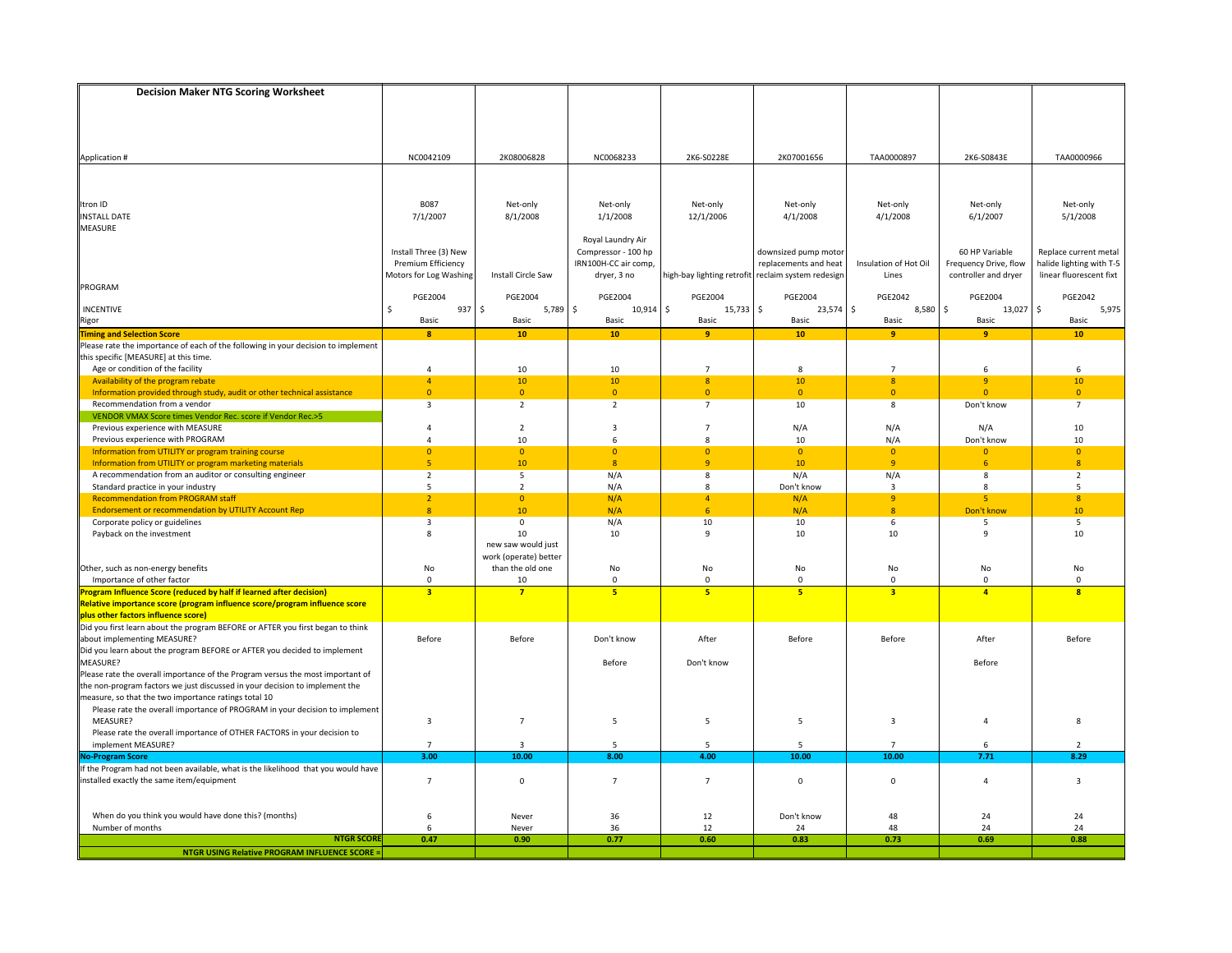| <b>Decision Maker NTG Scoring Worksheet</b>                                                                                                                   |                      |                                                    |                           |                      |                         |                               |                                     |                              |
|---------------------------------------------------------------------------------------------------------------------------------------------------------------|----------------------|----------------------------------------------------|---------------------------|----------------------|-------------------------|-------------------------------|-------------------------------------|------------------------------|
|                                                                                                                                                               |                      |                                                    |                           |                      |                         |                               |                                     |                              |
|                                                                                                                                                               |                      |                                                    |                           |                      |                         |                               |                                     |                              |
|                                                                                                                                                               |                      |                                                    |                           |                      |                         |                               |                                     |                              |
|                                                                                                                                                               |                      |                                                    |                           |                      |                         |                               |                                     |                              |
| Application #                                                                                                                                                 | TCA0000998           | TAA0001078                                         | NC0041449                 | 2K6-L0355E           | NC0041691               | 2K6-L0272E                    | 2K6-S0668E                          | NC0046149                    |
|                                                                                                                                                               |                      |                                                    |                           |                      |                         |                               |                                     |                              |
|                                                                                                                                                               |                      |                                                    |                           |                      |                         |                               |                                     |                              |
| Itron ID                                                                                                                                                      | Net-only             | Net-only                                           | Net-only                  | Net-only             | Net-only                | Net-only                      | Net-only                            | Net-only                     |
| <b>INSTALL DATE</b>                                                                                                                                           | 5/1/2008             | 3/1/2008                                           | 12/1/2006                 | 11/1/2007            | 5/1/2008                | 12/1/2006                     | 6/1/2007                            | 8/1/2008                     |
| MEASURE                                                                                                                                                       |                      |                                                    |                           |                      |                         |                               |                                     |                              |
|                                                                                                                                                               |                      |                                                    |                           |                      |                         |                               |                                     |                              |
|                                                                                                                                                               | Two VFDs on Steam    |                                                    |                           |                      |                         | Variable Frequency            | pump station 250 HP                 |                              |
|                                                                                                                                                               | Generator Water Feed | PROCESS BOILERS                                    | Water Treatment Plant     |                      |                         | Drive for 40 HP & 150         | Variable Frequency                  | <b>Water Treatment Plant</b> |
| PROGRAM                                                                                                                                                       | Pump/Air Blower      | (CUSTOMIZED)                                       | <b>Efficiency Upgrade</b> | <b>HVAC CONTROLS</b> | PROCESS (CUSTOMIZED)    | HP motors                     | Drives (VFDs)                       | Upgrade                      |
|                                                                                                                                                               | <b>PGE2058</b>       | <b>PGE2087</b>                                     | <b>PGE2004</b>            | <b>PGE2004</b>       | <b>PGE2004</b>          | <b>PGE2004</b>                | <b>PGE2004</b>                      | <b>PGE2004</b>               |
| INCENTIVE                                                                                                                                                     | $16,853$ \$<br>\$    | 7,500                                              | \$<br>35,680              | \$<br>14,680         | l\$<br>$4,369$ \$       | 15,000 \$                     | 23,288                              | \$<br>15,195                 |
| <b>Rigor</b><br>Timing and Selection Score                                                                                                                    | Basic                | Basic                                              | Basic                     | Basic                | Basic                   | <b>Basic</b>                  | Basic                               | Basic                        |
|                                                                                                                                                               | $\overline{7}$       | $\boldsymbol{8}$                                   | 10                        | 8                    | $\bf{8}$                | -9                            | $\overline{9}$                      | $\bullet$                    |
| Please rate the importance of each of the following in your decision to implement                                                                             |                      |                                                    |                           |                      |                         |                               |                                     |                              |
| this specific [MEASURE] at this time.                                                                                                                         |                      |                                                    |                           |                      |                         |                               |                                     |                              |
| Age or condition of the facility                                                                                                                              | 8                    | $\overline{\mathbf{3}}$<br>$\overline{\mathbf{8}}$ | N/A                       | 9<br>8               | 8<br>6                  | 9                             | $\overline{4}$<br>5                 | 6<br>$\overline{0}$          |
| Availability of the program rebate<br>Information provided through study, audit or other technical assistance                                                 | $\overline{0}$       | $\overline{0}$                                     | N/A<br>$\overline{0}$     | $\Omega$             | $\overline{0}$          | 6<br>$\overline{0}$           | $\Omega$                            | $\overline{0}$               |
| Recommendation from a vendor                                                                                                                                  | $\overline{7}$       | $\overline{7}$                                     | 10                        | 5                    | $\mathsf 0$             | 8                             | $\mathbf{1}$                        | 8                            |
| VENDOR VMAX Score times Vendor Rec. score if Vendor Rec.>5                                                                                                    |                      |                                                    |                           |                      |                         |                               |                                     |                              |
| Previous experience with MEASURE                                                                                                                              | N/A                  | N/A                                                | $\mathsf 0$               | 5                    | N/A                     | N/A                           | 10                                  | 6                            |
| Previous experience with PROGRAM                                                                                                                              | 5                    | N/A                                                | $\overline{7}$            | 9                    | 4                       | 8                             | 10                                  | $\Delta$                     |
| Information from UTILITY or program training course                                                                                                           | $\overline{0}$       | $\overline{0}$                                     | $\Omega$                  | $\overline{0}$       | $\overline{0}$          | $\mathbf{0}$                  | $\Omega$                            | $\Omega$                     |
| Information from UTILITY or program marketing materials                                                                                                       | Don't know           | $\boldsymbol{8}$                                   | $\mathbf{0}$              | $\overline{8}$       | $\overline{8}$          | $\overline{9}$                | 6                                   | $\Omega$                     |
| A recommendation from an auditor or consulting engineer                                                                                                       | Don't know           | N/A<br>$\overline{7}$                              | $\mathsf 0$               | 9                    | N/A                     | 8                             | $\mathbf{1}$                        | 9<br>$\overline{7}$          |
| Standard practice in your industry<br><b>Recommendation from PROGRAM staff</b>                                                                                | 6<br>6 <sup>1</sup>  | Don't know                                         | 10<br>$\overline{0}$      | 9<br>5 <sub>5</sub>  | 5<br>N/A                | $\overline{7}$<br>N/A         | $\overline{7}$<br>5 <sub>1</sub>    | $\overline{0}$               |
| <b>Endorsement or recommendation by UTILITY Account Rep</b>                                                                                                   | Don't know           | $\mathbf{0}$                                       | 10                        | $\overline{0}$       | $\bf{8}$                | $\mathbf{8}$                  | $\overline{9}$                      | $\mathbf{0}$                 |
| Corporate policy or guidelines                                                                                                                                | Don't know           | 8                                                  | 10                        | 9                    | 6                       | N/A                           | 8                                   | 5                            |
| Payback on the investment                                                                                                                                     | 8                    | 8                                                  | 10                        | 9                    | 8                       | 8                             | 8                                   | 5                            |
|                                                                                                                                                               |                      |                                                    |                           |                      | Concerns around the     |                               |                                     |                              |
|                                                                                                                                                               |                      |                                                    |                           |                      | environment and energy  |                               |                                     |                              |
| Other, such as non-energy benefits<br>Importance of other factor                                                                                              | No                   | No                                                 | No                        | Reduced Maintenance  | conservation in general | No                            | No                                  | No                           |
| Program Influence Score (reduced by half if learned after decision)                                                                                           | $\mathbf 0$<br>4     | $\mathbf 0$<br>5                                   | $\mathbf 0$<br>2.5        | q<br>$\mathbf{1}$    | 6<br>6                  | $\mathbf 0$<br>5 <sub>5</sub> | $\Omega$<br>$\overline{\mathbf{5}}$ | $\Omega$<br>$\overline{0}$   |
| Relative importance score (program influence score/program influence score                                                                                    |                      |                                                    |                           |                      |                         |                               |                                     |                              |
|                                                                                                                                                               |                      |                                                    |                           |                      |                         |                               |                                     |                              |
| <b>plus other factors influence score)</b><br>Did you first learn about the program BEFORE or AFTER you first began to think                                  |                      |                                                    |                           |                      |                         |                               |                                     |                              |
| about implementing MEASURE?                                                                                                                                   | Don't know           | Don't know                                         | After                     | After                | After                   | Before                        | Don't know                          | After                        |
| Did you learn about the program BEFORE or AFTER you decided to implement                                                                                      |                      |                                                    |                           |                      |                         |                               |                                     |                              |
| MEASURE?                                                                                                                                                      | Before               | Before                                             | After                     | Before               | Before                  |                               | Before                              | Before                       |
| Please rate the overall importance of the Program versus the most important of<br>the non-program factors we just discussed in your decision to implement the |                      |                                                    |                           |                      |                         |                               |                                     |                              |
| measure, so that the two importance ratings total 10                                                                                                          |                      |                                                    |                           |                      |                         |                               |                                     |                              |
| Please rate the overall importance of PROGRAM in your decision to implement                                                                                   |                      |                                                    |                           |                      |                         |                               |                                     |                              |
| MEASURE?                                                                                                                                                      | 4                    | 5                                                  | 5                         | $\mathbf{1}$         | 6                       | 5                             | 5                                   | 0                            |
| Please rate the overall importance of OTHER FACTORS in your decision to                                                                                       |                      |                                                    |                           |                      |                         |                               |                                     |                              |
| implement MEASURE?                                                                                                                                            | 6                    | 5                                                  | 5                         | 9                    | 4                       | 5                             | 5                                   | 10                           |
| <b>No-Program Score</b>                                                                                                                                       | 4.00                 | 10.00                                              | 0.00                      | 1.00                 | 5.71                    | 4.29                          | 4.00                                | 0.00                         |
| If the Program had not been available, what is the likelihood that you would have                                                                             |                      |                                                    |                           |                      |                         |                               |                                     |                              |
| installed exactly the same item/equipment                                                                                                                     | 6                    | $\mathbf 0$                                        | 10                        | 9                    | 5                       | 8                             | $\overline{7}$                      | 10                           |
|                                                                                                                                                               |                      |                                                    |                           |                      |                         |                               |                                     |                              |
| When do you think you would have done this? (months)                                                                                                          | 6                    | Don't know                                         | 6                         | 6                    | 12                      | 18                            | 12                                  | 6                            |
| Number of months                                                                                                                                              | 6                    | 24                                                 | 6                         | 6                    | 12                      | 18                            | 12                                  | -6                           |
| <b>NTGR SCORE</b>                                                                                                                                             | 0.50                 | 0.77                                               | 0.13                      | 0.33                 | 0.66                    | 0.61                          | 0.60                                | 0.00                         |
| <b>NTGR USING Relative PROGRAM INFLUENCE SCORE =</b>                                                                                                          |                      |                                                    |                           |                      |                         |                               |                                     |                              |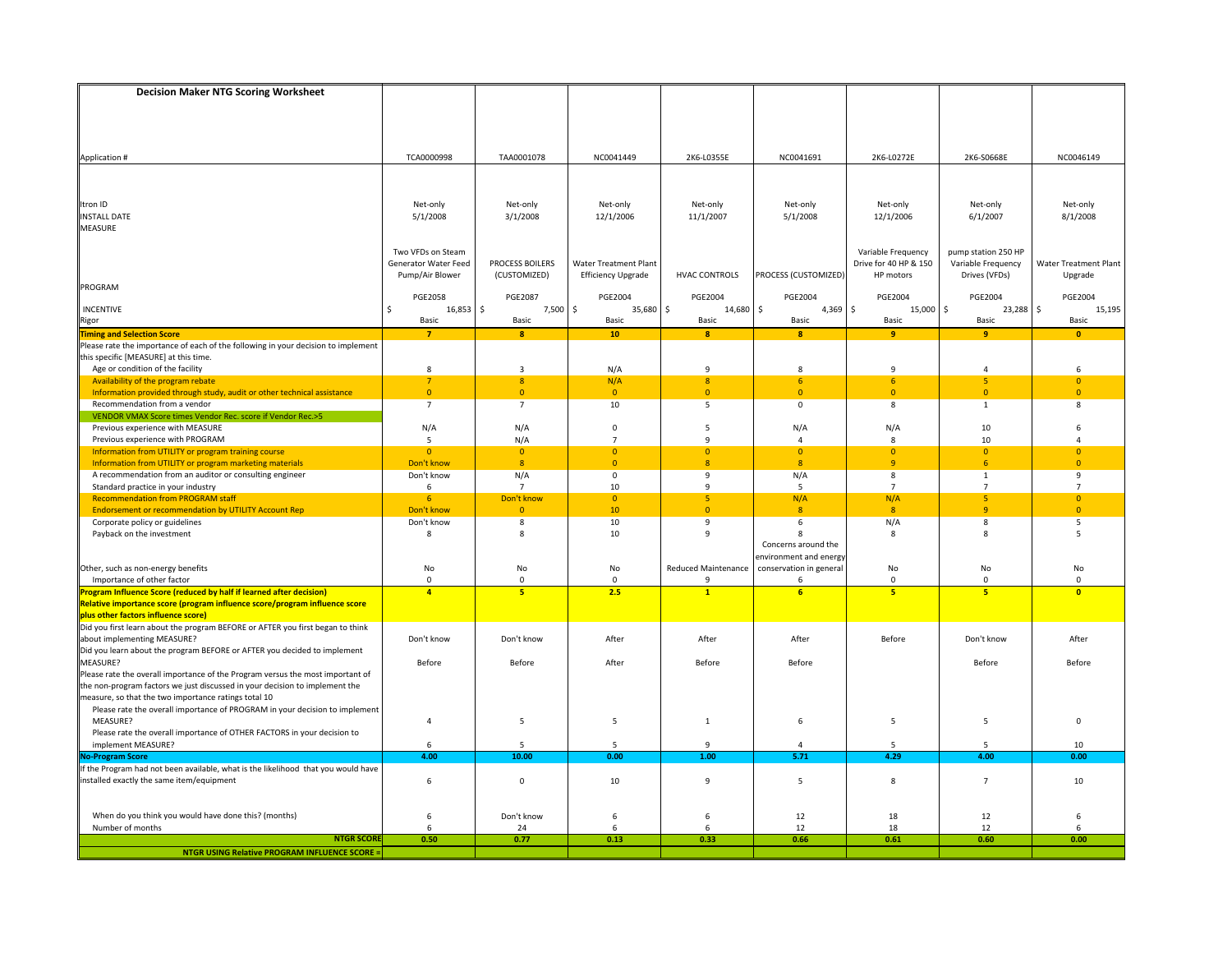| <b>Decision Maker NTG Scoring Worksheet</b>                                                                           |                                  |                                           |                      |                                  |                     |                                        |                            |                                                   |
|-----------------------------------------------------------------------------------------------------------------------|----------------------------------|-------------------------------------------|----------------------|----------------------------------|---------------------|----------------------------------------|----------------------------|---------------------------------------------------|
|                                                                                                                       |                                  |                                           |                      |                                  |                     |                                        |                            |                                                   |
|                                                                                                                       |                                  |                                           |                      |                                  |                     |                                        |                            |                                                   |
|                                                                                                                       |                                  |                                           |                      |                                  |                     |                                        |                            |                                                   |
|                                                                                                                       |                                  |                                           |                      |                                  |                     |                                        |                            |                                                   |
| Application #                                                                                                         | 2K6-L0747E                       | 2K07000360                                | NC0045629            | 2K6-S0417G                       | 2K6-S0314E          | NC0071153                              | NC0048613                  | TAA0001236                                        |
|                                                                                                                       |                                  |                                           |                      |                                  |                     |                                        |                            |                                                   |
|                                                                                                                       |                                  |                                           |                      |                                  |                     |                                        |                            |                                                   |
| Itron ID                                                                                                              | Net-only                         | Net-only                                  | Net-only             | Net-only                         | Net-only            | Net-only                               | Net-only                   | Net-only                                          |
| <b>INSTALL DATE</b>                                                                                                   | 7/1/2008                         | 9/1/2007                                  | 12/1/2006            | 11/1/2006                        | 12/1/2007           | 6/1/2008                               | 2/1/2008                   | 8/1/2008                                          |
| <b>MEASURE</b>                                                                                                        |                                  |                                           |                      |                                  |                     |                                        |                            |                                                   |
|                                                                                                                       | <b>Bollman Water</b>             |                                           |                      |                                  |                     |                                        |                            | New refrigerated air                              |
|                                                                                                                       | reatment Plant Low Lift          |                                           |                      | <b>Commercial Electro</b>        |                     |                                        |                            | dryer. New variable                               |
|                                                                                                                       | Variable Frequency               | Air pressure/flow                         |                      | Plating, Inc./boiler             | Chiller replacement |                                        | PROCESS (CUSTOMIZED)       | speed air compressor                              |
| PROGRAM                                                                                                               | Drive (VFD)                      | control project                           | PROCESS (CUSTOMIZED) | replacement                      | project             | Air compressor upgrade                 | - Motors?                  | and 500                                           |
|                                                                                                                       | <b>PGE2004</b>                   | <b>PGE2004</b>                            | <b>PGE2004</b>       | <b>PGE2004</b>                   | <b>PGE2004</b>      | <b>PGE2004</b>                         | <b>PGE2004</b>             | <b>PGE2084</b>                                    |
| <b>INCENTIVE</b>                                                                                                      | $17,351$ \$<br>\$                | 28,782                                    | \$<br>$3,370$ \$     | $2,602$ \$                       | $26,563$ \$         | $6,947$ \$                             | 1,827                      | \$<br>10,921                                      |
| Rigor                                                                                                                 | Basic                            | Basic                                     | Basic                | Basic                            | Basic               | Basic                                  | Basic                      | Basic                                             |
| <b>Timing and Selection Score</b>                                                                                     | $\overline{\mathbf{5}}$          | $\boldsymbol{8}$                          | 6                    | $\overline{\mathbf{5}}$          | $\overline{7}$      | 9                                      | 10                         | 10                                                |
| Please rate the importance of each of the following in your decision to implement                                     |                                  |                                           |                      |                                  |                     |                                        |                            |                                                   |
| this specific [MEASURE] at this time.                                                                                 | 10                               | $\overline{3}$                            | Don't know           | 5                                | $\mathbf{q}$        | $\overline{7}$                         | 8                          | 10                                                |
| Age or condition of the facility<br>Availability of the program rebate                                                | $\overline{3}$                   | 7                                         | 5                    | 5                                | $\overline{7}$      | $\overline{9}$                         | 8                          | 10                                                |
| Information provided through study, audit or other technical assistance                                               | $\overline{0}$                   | $\overline{0}$                            | $\Omega$             | $\overline{0}$                   | $\overline{0}$      | $\overline{0}$                         | $\Omega$                   | $\overline{0}$                                    |
| Recommendation from a vendor                                                                                          | 5                                | $\overline{\mathbf{3}}$                   | 5                    | 5                                | N/A                 | 5                                      | $\overline{7}$             | 5                                                 |
| VENDOR VMAX Score times Vendor Rec. score if Vendor Rec.>5                                                            |                                  |                                           |                      |                                  |                     |                                        |                            |                                                   |
| Previous experience with MEASURE                                                                                      | $\overline{7}$                   | $\overline{2}$                            | $\mathsf 0$          | $\overline{2}$                   | $\overline{7}$      | N/A                                    | 8                          | $\overline{a}$                                    |
| Previous experience with PROGRAM                                                                                      | $\overline{7}$                   | N/A                                       | $\Omega$             | 5                                | $\overline{7}$      | N/A                                    | $\mathbf{R}$               | 10                                                |
| Information from UTILITY or program training course                                                                   | $\overline{0}$<br>$\overline{3}$ | $\overline{0}$<br>$\overline{\mathbf{8}}$ | $\Omega$<br>6        | $\overline{0}$<br>5 <sup>1</sup> | $\overline{0}$      | $\overline{0}$<br>$\overline{5}$       | $\Omega$<br>$\overline{7}$ | $\Omega$<br>$\overline{\mathbf{5}}$               |
| Information from UTILITY or program marketing materials<br>A recommendation from an auditor or consulting engineer    | $\overline{7}$                   | N/A                                       | N/A                  | 5                                | N/A<br>N/A          | 5                                      | $\overline{7}$             | 0                                                 |
| Standard practice in your industry                                                                                    | 5                                | $\overline{7}$                            | 5                    | 5                                | 9                   | $\mathbf 0$                            | $\overline{7}$             | 8                                                 |
| <b>Recommendation from PROGRAM staff</b>                                                                              | $\overline{3}$                   | N/A                                       | $\overline{0}$       | 5 <sup>1</sup>                   | $\overline{7}$      | $\overline{0}$                         | $\overline{7}$             | 5                                                 |
| <b>Endorsement or recommendation by UTILITY Account Rep</b>                                                           | 5 <sub>o</sub>                   | N/A                                       | $\mathbf{0}$         | $\overline{0}$                   | $\overline{0}$      | 6                                      | 10 <sup>°</sup>            | $\overline{8}$                                    |
| Corporate policy or guidelines                                                                                        | 10                               | $\overline{7}$                            | N/A                  | 5                                | 9                   | 6                                      | 8                          | 6                                                 |
| Payback on the investment                                                                                             | $10\,$                           | $\overline{9}$                            | 5                    | 5                                | 9                   | 10                                     | 10                         | 8                                                 |
|                                                                                                                       |                                  |                                           |                      |                                  |                     | Increased capacity of air              |                            | Good business sense.                              |
| Other, such as non-energy benefits                                                                                    | No                               | Plant operability and<br>reliability      | No                   | No                               | No                  | while reducing the total<br>power used | No                         | Our comapny has taken<br>on a sustainable outlook |
| Importance of other factor                                                                                            | $\mathbf 0$                      | $\mathbf{q}$                              | $\Omega$             | 0                                | $\mathbf{0}$        | $\overline{7}$                         | $\Omega$                   | 8                                                 |
| rogram Influence Score (reduced by half if learned after decision)                                                    | $\overline{\mathbf{3}}$          | 5                                         | 5                    | 5 <sup>2</sup>                   | $\overline{2}$      | 5                                      | 6                          | 6                                                 |
| Relative importance score (program influence score/program influence score                                            |                                  |                                           |                      |                                  |                     |                                        |                            |                                                   |
| plus other factors influence score)<br>Did you first learn about the program BEFORE or AFTER you first began to think |                                  |                                           |                      |                                  |                     |                                        |                            |                                                   |
|                                                                                                                       |                                  |                                           |                      |                                  |                     |                                        |                            |                                                   |
| about implementing MEASURE?                                                                                           | Before                           | After                                     | Don't know           | After                            | After               | After                                  | Before                     | Before                                            |
| Did you learn about the program BEFORE or AFTER you decided to implement<br>MEASURE?                                  |                                  | Before                                    | Don't know           | Before                           | After               | Before                                 |                            |                                                   |
| Please rate the overall importance of the Program versus the most important of                                        |                                  |                                           |                      |                                  |                     |                                        |                            |                                                   |
| the non-program factors we just discussed in your decision to implement the                                           |                                  |                                           |                      |                                  |                     |                                        |                            |                                                   |
| measure, so that the two importance ratings total 10                                                                  |                                  |                                           |                      |                                  |                     |                                        |                            |                                                   |
| Please rate the overall importance of PROGRAM in your decision to implement                                           |                                  |                                           |                      |                                  |                     |                                        |                            |                                                   |
| MEASURE?                                                                                                              | 3                                | 5                                         | 5                    | 5                                | $\overline{4}$      | 5                                      | 6                          | 6                                                 |
| Please rate the overall importance of OTHER FACTORS in your decision to                                               |                                  |                                           |                      |                                  |                     |                                        |                            |                                                   |
| implement MEASURE?<br><b>Io-Program Score</b>                                                                         | $\overline{7}$<br>0.00           | 5<br>10.00                                | 5<br>5.00            | 5<br>5.00                        | 6<br>0.00           | 5<br>10.00                             | $\overline{4}$             | $\Delta$<br>4.00                                  |
| If the Program had not been available, what is the likelihood that you would have                                     |                                  |                                           |                      |                                  |                     |                                        |                            |                                                   |
| installed exactly the same item/equipment                                                                             | 10                               | $\mathbf{0}$                              | 5                    | 5                                | 10                  | $\mathbf 0$                            | Don't know                 | 6                                                 |
|                                                                                                                       |                                  |                                           |                      |                                  |                     |                                        |                            |                                                   |
|                                                                                                                       |                                  |                                           |                      |                                  |                     |                                        |                            |                                                   |
| When do you think you would have done this? (months)                                                                  | 6                                | 48                                        | 6                    | 6                                | 6                   | Never                                  |                            | 6                                                 |
| Number of months                                                                                                      | 6                                | 48                                        | 6                    | 6                                | 6                   | Never                                  |                            | 6                                                 |
| <b>NTGR SCORE</b>                                                                                                     | 0.15                             | 0.77                                      | 0.53                 | 0.50                             | 0.10                | 0.80                                   | 0.80                       | 0.67                                              |
| <b>NTGR USING Relative PROGRAM INFLUENCE SCORE =</b>                                                                  |                                  |                                           |                      |                                  |                     |                                        |                            |                                                   |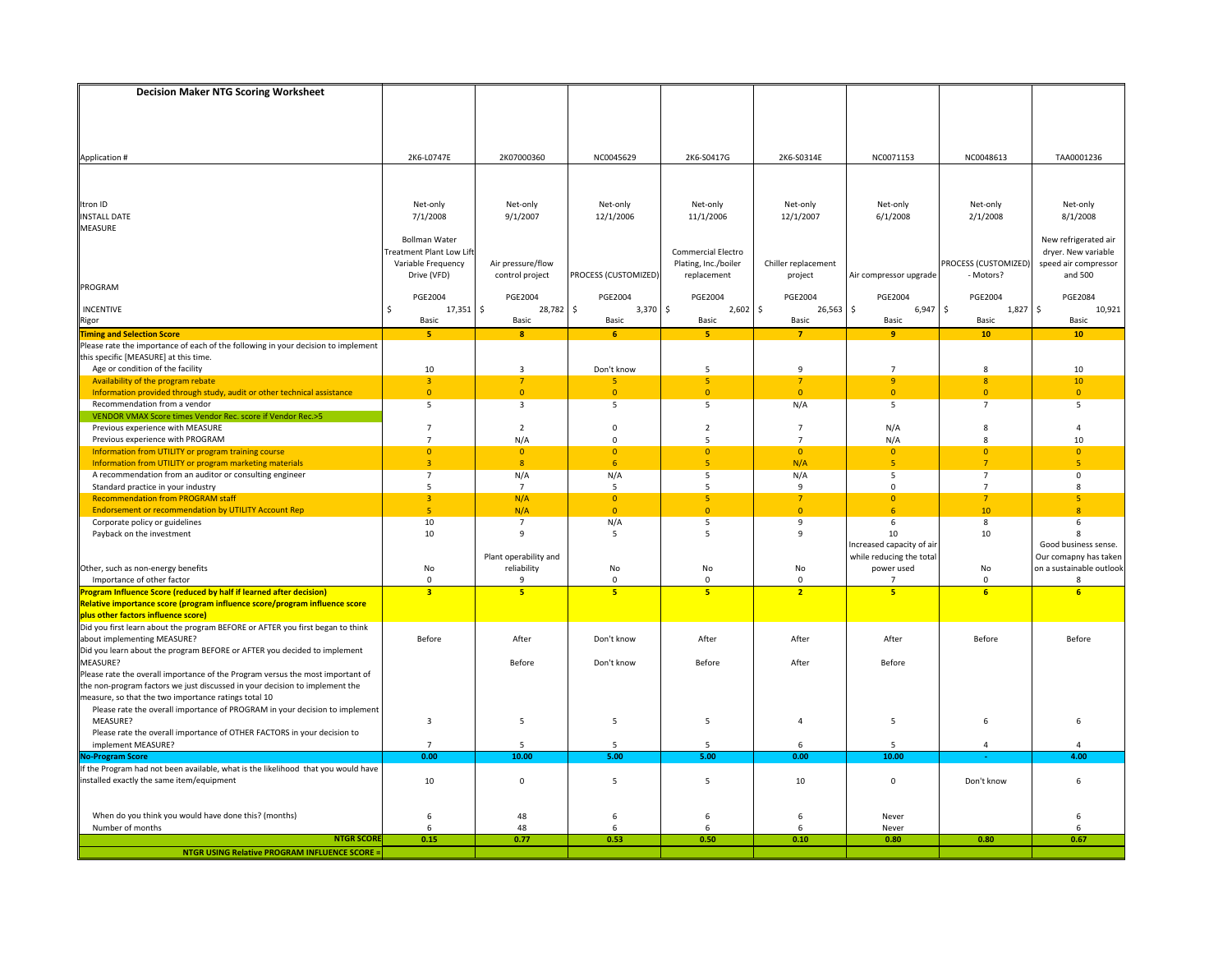| <b>Decision Maker NTG Scoring Worksheet</b>                                                                                         |                                                  |                                               |                         |                                             |                    |                         |                       |                      |
|-------------------------------------------------------------------------------------------------------------------------------------|--------------------------------------------------|-----------------------------------------------|-------------------------|---------------------------------------------|--------------------|-------------------------|-----------------------|----------------------|
|                                                                                                                                     |                                                  |                                               |                         |                                             |                    |                         |                       |                      |
|                                                                                                                                     |                                                  |                                               |                         |                                             |                    |                         |                       |                      |
|                                                                                                                                     |                                                  |                                               |                         |                                             |                    |                         |                       |                      |
|                                                                                                                                     |                                                  |                                               |                         |                                             |                    |                         |                       |                      |
| Application #                                                                                                                       | TAA0001036                                       | TAA0001229                                    | NC0046416               | 2K6-L0377E                                  | 2K07001210         | 2K6-S0365E              | 2K6-S0705E            | 2K08007192           |
|                                                                                                                                     |                                                  |                                               |                         |                                             |                    |                         |                       |                      |
|                                                                                                                                     |                                                  |                                               |                         |                                             |                    |                         |                       |                      |
|                                                                                                                                     |                                                  |                                               |                         |                                             |                    |                         |                       |                      |
| Itron ID                                                                                                                            | Net-only                                         | Net-only                                      | Net-only                | Net-only                                    | Net-only           | Net-only                | Net-only              | Net-only             |
| <b>INSTALL DATE</b>                                                                                                                 | 4/1/2008                                         | 7/1/2008                                      | 7/1/2007                | 9/1/2007                                    | 12/1/2007          | 2/1/2007                | 3/1/2007              | 8/1/2008             |
| MEASURE                                                                                                                             |                                                  |                                               |                         |                                             |                    |                         |                       |                      |
|                                                                                                                                     | New dryer, pre-mist                              | New energy efficient<br>Ingersoll Rand 100 HP | Scroll Gas Compressor   |                                             |                    | Changing out 150 Hp air |                       |                      |
|                                                                                                                                     | eliminator filter, and                           | Variable Speed Nirvana                        | with Variable Frequency | trim air compressor                         | Compressor Energy  | compressor to a 25 Hp   |                       | Well #4 VFD on 60 Hp |
|                                                                                                                                     | significant distribution p                       | mach                                          | Drive (VFD)             | upgrade                                     | Upgrade            | air compressor          | compressed air system | Pump                 |
| PROGRAM                                                                                                                             |                                                  |                                               |                         |                                             |                    |                         |                       |                      |
|                                                                                                                                     | PGE2081                                          | <b>PGE2084</b>                                | <b>PGE2004</b>          | <b>PGE2004</b>                              | <b>PGE2004</b>     | <b>PGE2004</b>          | <b>PGE2004</b>        | <b>PGE2004</b>       |
| <b>INCENTIVE</b>                                                                                                                    | 35,188<br>Ŝ.                                     | \$<br>16,866                                  | $4,550$ \$<br><b>S</b>  | 21,881                                      | ا \$<br>$9,368$ \$ | $8,317$ \$              | 15,273                | \$<br>1,157          |
| Rigor<br><mark>Timing and Selection Score</mark>                                                                                    | Basic                                            | Basic                                         | Basic                   | Basic                                       | Basic              | Basic                   | Basic                 | Basic                |
|                                                                                                                                     | ${\bf 10}$                                       | 10                                            | 10                      | $\mathbf{a}$                                | $\overline{9}$     | $\mathbf{8}$            | 10                    | 10                   |
| Please rate the importance of each of the following in your decision to implement                                                   |                                                  |                                               |                         |                                             |                    |                         |                       |                      |
| this specific [MEASURE] at this time.                                                                                               |                                                  |                                               |                         |                                             |                    |                         |                       |                      |
| Age or condition of the facility                                                                                                    | 5                                                | $10\,$                                        | $\overline{7}$          | $\overline{5}$                              | $\overline{9}$     | 6                       | 6                     | 10                   |
| Availability of the program rebate                                                                                                  | 10                                               | 10<br>$\overline{0}$                          | 5<br>$\mathbf{0}$       | $\boldsymbol{8}$<br>$\Omega$                | 5<br>$\mathbf{0}$  | 6<br>$\mathbf{0}$       | 10<br>$\overline{0}$  | 10                   |
| Information provided through study, audit or other technical assistance<br>Recommendation from a vendor                             | $\mathbf{0}$<br>$\overline{7}$                   | 8                                             | $\mathsf{O}\xspace$     | 8                                           | 9                  | 6                       | 10                    | $\overline{0}$<br>10 |
| VENDOR VMAX Score times Vendor Rec. score if Vendor Rec.>5                                                                          |                                                  |                                               |                         |                                             |                    |                         |                       |                      |
| Previous experience with MEASURE                                                                                                    | N/A                                              | 10                                            | 10                      | 8                                           | 9                  | 6                       | N/A                   | 10                   |
| Previous experience with PROGRAM                                                                                                    | $\overline{7}$                                   | 10                                            | 10                      | 8                                           | 5                  | 6                       | N/A                   | 10                   |
| Information from UTILITY or program training course                                                                                 | $\overline{0}$                                   | $\overline{0}$                                | $\mathbf{0}$            | $\overline{0}$                              | $\mathbf{0}$       | $\overline{0}$          | $\overline{0}$        | $\overline{0}$       |
| Information from UTILITY or program marketing materials                                                                             | $7^{\circ}$                                      | 10                                            | 7 <sup>7</sup>          | 7                                           | $\overline{9}$     | $\boldsymbol{8}$        | $\overline{4}$        | 10                   |
| A recommendation from an auditor or consulting engineer                                                                             | $\overline{7}$                                   | N/A                                           | 10                      | N/A                                         | 10                 | 5                       | 9                     | N/A                  |
| Standard practice in your industry                                                                                                  | 9                                                | 8                                             | 10                      | 6                                           | 10                 | 6                       | 10                    | 10                   |
| <b>Recommendation from PROGRAM staff</b>                                                                                            | $\overline{7}$                                   | $\overline{8}$                                | 5 <sup>1</sup>          | 5 <sup>°</sup>                              | N/A                | $\overline{3}$          | $\overline{0}$        | 8                    |
| <b>Endorsement or recommendation by UTILITY Account Rep</b>                                                                         | $\overline{9}$                                   | 10                                            | 10                      | 8                                           | N/A                | 8                       | $\overline{0}$        | $\mathbf{0}$         |
| Corporate policy or guidelines                                                                                                      | 10                                               | 10                                            | 5                       | $\overline{7}$                              | 10                 | 8                       | 5                     | 10                   |
| Payback on the investment                                                                                                           | 10                                               | 10                                            | 10                      | 8                                           | 10                 | 8                       | 10                    | 10                   |
|                                                                                                                                     | Wet compressed air<br>before the installation of |                                               |                         | We were experiencing<br>fluctuations in our |                    |                         |                       |                      |
| Other, such as non-energy benefits                                                                                                  | the measure. / With the                          | No                                            | Weather                 | system pressure that we                     | No                 | No                      | No                    | No                   |
| Importance of other factor                                                                                                          | 5                                                | $\mathbf{0}$                                  | 10                      | 8                                           | $\mathsf 0$        | $\mathbf 0$             | $\Omega$              | $\mathbf 0$          |
| Program Influence Score (reduced by half if learned after decision)                                                                 | 5 <sup>1</sup>                                   | 2.5                                           | $\mathbf{1}$            | 5 <sup>1</sup>                              | $\overline{4}$     | 10 <sup>2</sup>         | $\overline{a}$        | 10                   |
| Relative importance score (program influence score/program influence score                                                          |                                                  |                                               |                         |                                             |                    |                         |                       |                      |
|                                                                                                                                     |                                                  |                                               |                         |                                             |                    |                         |                       |                      |
| plus other factors influence score)<br>Did you first learn about the program BEFORE or AFTER you first began to think               |                                                  |                                               |                         |                                             |                    |                         |                       |                      |
| about implementing MEASURE?                                                                                                         | Before                                           | After                                         | Before                  | Before                                      | After              | After                   | Don't know            | Before               |
| Did you learn about the program BEFORE or AFTER you decided to implement                                                            |                                                  |                                               |                         |                                             |                    |                         |                       |                      |
| MEASURE?                                                                                                                            |                                                  | After                                         |                         |                                             | Before             | Before                  | Don't know            |                      |
| Please rate the overall importance of the Program versus the most important of                                                      |                                                  |                                               |                         |                                             |                    |                         |                       |                      |
| the non-program factors we just discussed in your decision to implement the                                                         |                                                  |                                               |                         |                                             |                    |                         |                       |                      |
| measure, so that the two importance ratings total 10<br>Please rate the overall importance of PROGRAM in your decision to implement |                                                  |                                               |                         |                                             |                    |                         |                       |                      |
| MEASURE?                                                                                                                            | 5                                                | 5                                             | $\mathbf{1}$            | 5                                           | $\overline{4}$     | 10                      | $\overline{4}$        | 10                   |
| Please rate the overall importance of OTHER FACTORS in your decision to                                                             |                                                  |                                               |                         |                                             |                    |                         |                       |                      |
| implement MEASURE?                                                                                                                  | 5                                                | 5                                             | 9                       | 5                                           | 6                  | 0                       | 6                     | $\mathbf 0$          |
| <b>No-Program Score</b>                                                                                                             | 9.43                                             | 5.00                                          | 0.00                    | 4.86                                        | 4.00               | 9.14                    | 3.00                  | 0.00                 |
| If the Program had not been available, what is the likelihood that you would have                                                   |                                                  |                                               |                         |                                             |                    |                         |                       |                      |
| installed exactly the same item/equipment                                                                                           | $\overline{2}$                                   | 5                                             | 10                      | 6                                           | 6                  | 3                       | $\overline{7}$        | 10                   |
|                                                                                                                                     |                                                  |                                               |                         |                                             |                    |                         |                       |                      |
|                                                                                                                                     |                                                  |                                               |                         |                                             |                    |                         |                       |                      |
| When do you think you would have done this? (months)                                                                                | 36                                               | 6                                             | 6                       | 12                                          | $\mathbf{1}$       | 36                      | 6                     | $\overline{2}$       |
| Number of months                                                                                                                    | 36                                               | 6                                             | 6                       | 12                                          | $\mathbf{1}$       | 36                      | 6                     | $\overline{2}$       |
| <b>NTGR SCOR</b>                                                                                                                    | 0.81                                             | 0.58                                          | 0.05                    | 0.60                                        | 0.57               | 0.90                    | 0.57                  | 0.50                 |
| <b>NTGR USING Relative PROGRAM INFLUENCE SCORE:</b>                                                                                 |                                                  |                                               |                         |                                             |                    |                         |                       |                      |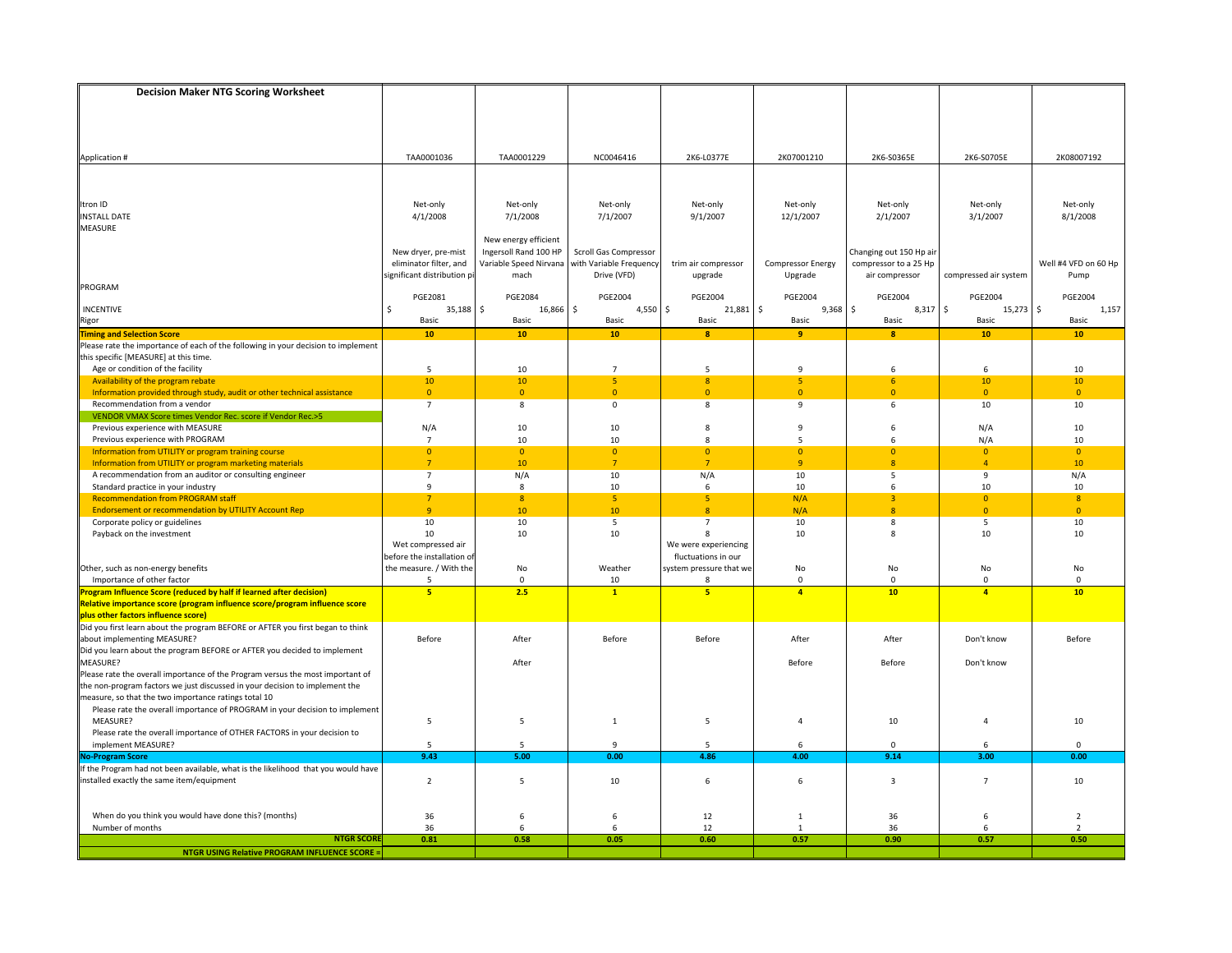| <b>Decision Maker NTG Scoring Worksheet</b>                                                                           |                                   |                         |                                  |                        |                         |                         |                         |                       |
|-----------------------------------------------------------------------------------------------------------------------|-----------------------------------|-------------------------|----------------------------------|------------------------|-------------------------|-------------------------|-------------------------|-----------------------|
|                                                                                                                       |                                   |                         |                                  |                        |                         |                         |                         |                       |
|                                                                                                                       |                                   |                         |                                  |                        |                         |                         |                         |                       |
|                                                                                                                       |                                   |                         |                                  |                        |                         |                         |                         |                       |
|                                                                                                                       |                                   |                         |                                  |                        |                         |                         |                         |                       |
| Application #                                                                                                         | 2K6-S0041E                        | TAA0001078              | 2K6-S0517E                       | 2K6-S0194E             | 2K6-L0304E              | 2K6-L0124E              | 2K6-S0038G              | 2K07000156            |
|                                                                                                                       |                                   |                         |                                  |                        |                         |                         |                         |                       |
|                                                                                                                       |                                   |                         |                                  |                        |                         |                         |                         |                       |
| Itron ID                                                                                                              | Net-only                          | Net-only                | Net-only                         | Net-only               | Net-only                | Net-only                | Net-only                | Net-only              |
| <b>INSTALL DATE</b>                                                                                                   | 11/1/2006                         | 3/1/2008                | 2/1/2007                         | 10/1/2006              | 4/1/2007                | 5/1/2007                | 7/1/2007                | 12/1/2007             |
| MEASURE                                                                                                               |                                   |                         |                                  |                        |                         |                         |                         |                       |
|                                                                                                                       |                                   |                         |                                  |                        |                         |                         |                         |                       |
|                                                                                                                       |                                   | Two new high-efficiency |                                  |                        |                         |                         |                         | VFDs on chilled water |
|                                                                                                                       |                                   | boilers. Downsized      |                                  |                        |                         | New Line 3 - total cost |                         | pump, hot water pump, |
|                                                                                                                       | Dual sort system                  | storage tanks.          | new gas dryer                    | airport air compressor | air compressor          | \$633,475               | Boiler replacement      | 2 sea water pumps     |
| PROGRAM                                                                                                               | <b>PGE2004</b>                    | <b>PGE2087</b>          | <b>PGE2004</b>                   | <b>PGE2004</b>         | <b>PGE2004</b>          | PGE2004                 | <b>PGE2004</b>          | <b>PGE2004</b>        |
| INCENTIVE                                                                                                             | $16,955$ \$<br>Ŝ.                 | $2,156$ \$              | 3,543                            | \$<br>$4,963$ \$       | $8,286$ \$              | $30,522$ \$             | 19,260                  | \$<br>23,091          |
|                                                                                                                       | Basic                             | Basic                   | Basic                            | Basic                  | Basic                   | Basic                   | Basic                   | Basic                 |
| <b>Rigor</b><br>Timing and Selection Score                                                                            | 10 <sub>1</sub>                   | 10                      | $\mathbf{8}$                     | 10                     | $\bf{8}$                | -5                      | 10                      | 10                    |
| Please rate the importance of each of the following in your decision to implement                                     |                                   |                         |                                  |                        |                         |                         |                         |                       |
| this specific [MEASURE] at this time.                                                                                 |                                   |                         |                                  |                        |                         |                         |                         |                       |
| Age or condition of the facility                                                                                      | 10                                | 10                      | 10                               | 10                     | 10                      | $\overline{a}$          | N/A                     | 8                     |
| Availability of the program rebate                                                                                    | 10 <sub>1</sub><br>$\overline{0}$ | 10<br>$\overline{0}$    | 6 <sup>1</sup><br>$\overline{0}$ | 10<br>$\overline{0}$   | 8<br>$\overline{0}$     | 5<br>$\overline{0}$     | 10<br>$\overline{0}$    | 8<br>10               |
| Information provided through study, audit or other technical assistance<br>Recommendation from a vendor               | 10                                | Don't know              | $\overline{7}$                   | 8                      | 8                       | 1                       | 6                       | $\overline{2}$        |
| VENDOR VMAX Score times Vendor Rec. score if Vendor Rec.>5                                                            |                                   |                         |                                  |                        |                         |                         |                         |                       |
| Previous experience with MEASURE                                                                                      | 10                                | N/A                     | $\overline{2}$                   | 10                     | N/A                     | 8                       | 10                      | 10                    |
| Previous experience with PROGRAM                                                                                      | 10                                | N/A                     | $\mathbf{R}$                     | 10                     | N/A                     | $\Delta$                | q                       | 8                     |
| Information from UTILITY or program training course                                                                   | $\overline{0}$                    | $\overline{0}$          | $\Omega$                         | $\overline{0}$         | $\overline{0}$          | $\overline{0}$          | $\Omega$                | $\Omega$              |
| Information from UTILITY or program marketing materials                                                               | 5 <sup>1</sup>                    | N/A                     | $\overline{8}$                   | 10                     | N/A                     | $\overline{4}$          | $\overline{\mathbf{5}}$ | $\overline{2}$        |
| A recommendation from an auditor or consulting engineer                                                               | 5                                 | N/A                     | N/A                              | 10                     | N/A                     | N/A                     | N/A                     | 10                    |
| Standard practice in your industry                                                                                    | 5                                 | N/A                     | 10                               | 10                     | N/A                     | 10                      | 10                      | N/A                   |
| <b>Recommendation from PROGRAM staff</b>                                                                              | 7 <sup>7</sup>                    | N/A                     | 8                                | N/A                    | N/A                     | $\overline{0}$          | 5 <sub>1</sub>          | 8                     |
| <b>Endorsement or recommendation by UTILITY Account Rep</b><br>Corporate policy or guidelines                         | $\mathbf{0}$<br>$\overline{7}$    | $\boldsymbol{8}$<br>8   | $\mathbf{0}$<br>8                | $10\,$<br>10           | N/A<br>N/A              | $\overline{5}$<br>9     | 5<br>8                  | $10\,$<br>10          |
| Payback on the investment                                                                                             | $10\,$                            | 10                      | 10                               | 10                     | $\overline{7}$          | $\mathbf{q}$            | 10                      | 10                    |
|                                                                                                                       |                                   |                         |                                  |                        |                         | we had ideas about how  |                         |                       |
|                                                                                                                       |                                   |                         |                                  |                        |                         | to use the new          |                         | reducing the carbon   |
| Other, such as non-energy benefits                                                                                    | No                                | No                      | No                               | No                     | No                      | equipment to double     | No                      | footprint             |
| Importance of other factor                                                                                            | $\mathbf 0$                       | $\mathbf 0$             | $\mathbf 0$                      | $\mathbf{0}$           | $\mathbf 0$             | 8                       | $\Omega$                | 8                     |
| Program Influence Score (reduced by half if learned after decision)                                                   | $\overline{2}$                    | $\overline{\mathbf{8}}$ | $\overline{4}$                   | $\overline{4}$         | $\overline{\mathbf{3}}$ | $\overline{2}$          | $\overline{\mathbf{3}}$ | $\overline{2}$        |
| Relative importance score (program influence score/program influence score                                            |                                   |                         |                                  |                        |                         |                         |                         |                       |
| plus other factors influence score)<br>Did you first learn about the program BEFORE or AFTER you first began to think |                                   |                         |                                  |                        |                         |                         |                         |                       |
| about implementing MEASURE?                                                                                           | After                             | Don't know              | Before                           | Before                 | After                   | Before                  | Before                  | After                 |
| Did you learn about the program BEFORE or AFTER you decided to implement                                              |                                   |                         |                                  |                        |                         |                         |                         |                       |
| MEASURE?                                                                                                              | After                             | Don't know              |                                  |                        | Before                  |                         |                         | Before                |
| Please rate the overall importance of the Program versus the most important of                                        |                                   |                         |                                  |                        |                         |                         |                         |                       |
| the non-program factors we just discussed in your decision to implement the                                           |                                   |                         |                                  |                        |                         |                         |                         |                       |
| measure, so that the two importance ratings total 10                                                                  |                                   |                         |                                  |                        |                         |                         |                         |                       |
| Please rate the overall importance of PROGRAM in your decision to implement                                           |                                   |                         |                                  |                        |                         |                         |                         |                       |
| MEASURE?                                                                                                              | $\overline{4}$                    | 8                       | $\overline{4}$                   | $\overline{4}$         | 3                       | $\overline{2}$          | 3                       | $\overline{2}$        |
| Please rate the overall importance of OTHER FACTORS in your decision to                                               |                                   |                         |                                  |                        |                         |                         |                         |                       |
| implement MEASURE?<br><b>No-Program Score</b>                                                                         | 6<br>0.00                         | $\overline{2}$<br>10.00 | 6<br>0.00                        | 6<br>8.29              | $\overline{7}$<br>0.00  | 8<br>2.29               | $\overline{7}$<br>8.57  | 8<br>2.00             |
| If the Program had not been available, what is the likelihood that you would have                                     |                                   |                         |                                  |                        |                         |                         |                         |                       |
| installed exactly the same item/equipment                                                                             | 10                                | $\mathbf 0$             | 10                               | 3                      | 10                      | 9                       | 5                       | 8                     |
|                                                                                                                       |                                   |                         |                                  |                        |                         |                         |                         |                       |
|                                                                                                                       |                                   |                         |                                  |                        |                         |                         |                         |                       |
| When do you think you would have done this? (months)                                                                  | 6                                 | Never                   | 6                                | 24                     | 6                       | 12                      | 36                      | 6                     |
| Number of months                                                                                                      | 6                                 | Never                   | 6                                | 24                     | 6                       | 12                      | 36                      | 6                     |
| <b>NTGR SCORE</b>                                                                                                     | 0.10                              | 0.93                    | 0.20                             | 0.74                   | 0.15                    | 0.31                    | 0.72                    | 0.47                  |
| <b>NTGR USING Relative PROGRAM INFLUENCE SCORE =</b>                                                                  |                                   |                         |                                  |                        |                         |                         |                         |                       |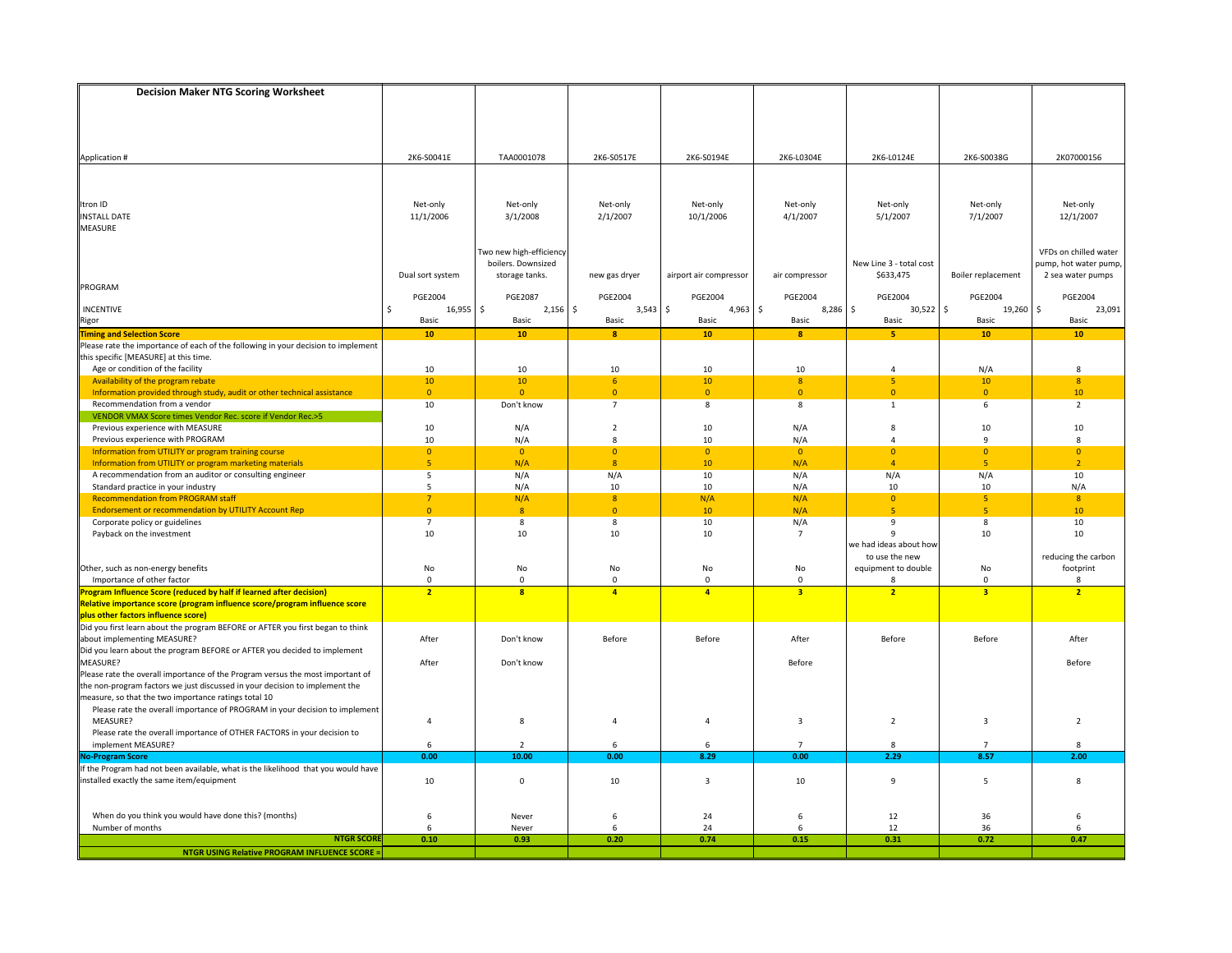| <b>Decision Maker NTG Scoring Worksheet</b>                                                                                                                   |                         |                           |                                          |                        |                            |                          |                               |                                  |
|---------------------------------------------------------------------------------------------------------------------------------------------------------------|-------------------------|---------------------------|------------------------------------------|------------------------|----------------------------|--------------------------|-------------------------------|----------------------------------|
|                                                                                                                                                               |                         |                           |                                          |                        |                            |                          |                               |                                  |
|                                                                                                                                                               |                         |                           |                                          |                        |                            |                          |                               |                                  |
|                                                                                                                                                               |                         |                           |                                          |                        |                            |                          |                               |                                  |
|                                                                                                                                                               |                         |                           |                                          |                        |                            |                          |                               |                                  |
| Application #                                                                                                                                                 | TCA0001175              | TBA0000815                | NC0044151                                | 2K6-L0690E             | 2K6-L0681E                 | TAA0001341               | 2K6-S0863E                    | 2K07001056                       |
|                                                                                                                                                               |                         |                           |                                          |                        |                            |                          |                               |                                  |
|                                                                                                                                                               |                         |                           |                                          |                        |                            |                          |                               |                                  |
| Itron ID                                                                                                                                                      | <b>B112</b>             | <b>B116a</b>              | Net-only                                 | B076                   | Net-only                   | <b>B070a</b>             | Net-only                      | Net-only                         |
| <b>INSTALL DATE</b>                                                                                                                                           | 7/1/2008                | 3/1/2008                  | 9/1/2008                                 | 8/1/2007               | 9/1/2007                   | 9/1/2008                 | 6/1/2007                      | 6/1/2008                         |
| <b>MEASURE</b>                                                                                                                                                |                         |                           |                                          |                        |                            |                          |                               |                                  |
|                                                                                                                                                               |                         | Well Conversion to        |                                          |                        |                            |                          |                               |                                  |
|                                                                                                                                                               |                         | <b>Progressing Cavity</b> | Lake of the Pines                        |                        |                            | Replace current metal    | 75 HP Variable                | Harbor Road Plant-Air            |
|                                                                                                                                                               |                         | umping Units - artificial | <b>Watewater Treatment</b>               | No more detail in Site |                            | halide lighting with T-5 | Frequency Drive (VFD)         | Compressor                       |
| PROGRAM                                                                                                                                                       | Variable speed drive    | lift                      | Plant                                    | Planning Tool          | two chiller VFD retrofit   | linear fluorescent fixt  | air compressor                | Replacement                      |
|                                                                                                                                                               | <b>PGE2058</b>          | <b>PGE2058</b>            | <b>PGE2004</b>                           | <b>PGE2004</b>         | <b>PGE2004</b>             | PGE2042                  | <b>PGE2004</b>                | PGE2004                          |
| INCENTIVE                                                                                                                                                     | 12,240 \$<br>Ś          | $35,316$ \$               | $23,313$ \$                              | 35,527                 | l \$<br>40,260             | 25,738 \$<br>l \$        | 18,680                        | \$<br>25,953                     |
| Rigor                                                                                                                                                         | Basic                   | Basic                     | Basic                                    | Basic                  | Basic                      | Basic                    | Basic                         | Basic                            |
| <b>Timing and Selection Score</b>                                                                                                                             | $\bf{8}$                | -5                        | 6 <sup>2</sup>                           | 10                     | $\bf{8}$                   | 10                       | $\mathbf{R}$                  | -9                               |
| Please rate the importance of each of the following in your decision to implement                                                                             |                         |                           |                                          |                        |                            |                          |                               |                                  |
| this specific [MEASURE] at this time.                                                                                                                         |                         |                           |                                          |                        |                            |                          |                               |                                  |
| Age or condition of the facility<br>Availability of the program rebate                                                                                        | 10<br>$\boldsymbol{8}$  | $\mathbf 0$<br>5          | 9<br>5                                   | $\overline{7}$<br>10   | $\mathbf{0}$<br>8          | $\mathbf 0$<br>8         | $\overline{3}$<br>8           | $\overline{a}$<br>$\overline{9}$ |
| Information provided through study, audit or other technical assistance                                                                                       | $\overline{0}$          | $\overline{0}$            | $\Omega$                                 | $\overline{0}$         | $\overline{0}$             | $\overline{0}$           | $\Omega$                      | $\Omega$                         |
| Recommendation from a vendor                                                                                                                                  | 10                      | $\mathbf 0$               | Don't know                               | 10                     | $\mathsf 0$                | $\mathbf 0$              | 8                             | 9                                |
| VENDOR VMAX Score times Vendor Rec. score if Vendor Rec.>5                                                                                                    |                         |                           |                                          |                        |                            |                          |                               |                                  |
| Previous experience with MEASURE                                                                                                                              | N/A                     | 10                        | 6                                        | N/A                    | 8                          | N/A                      | N/A                           | 9                                |
| Previous experience with PROGRAM                                                                                                                              | N/A                     | $\mathbf 0$               | N/A                                      | $\overline{7}$         | 8                          | 10                       | N/A                           | q                                |
| Information from UTILITY or program training course                                                                                                           | $\overline{0}$          | $\overline{0}$            | $\Omega$                                 | $\overline{0}$         | $\overline{0}$             | $\overline{0}$           | $\Omega$                      | $\Omega$                         |
| Information from UTILITY or program marketing materials                                                                                                       | 5 <sup>1</sup>          | $\overline{0}$            | 6                                        | $\Omega$               | $\overline{0}$             | $\overline{7}$           | $\overline{7}$                | $\overline{\mathbf{5}}$          |
| A recommendation from an auditor or consulting engineer<br>Standard practice in your industry                                                                 | 10<br>8                 | N/A<br>10                 | 8<br>8                                   | N/A<br>$^{\circ}$      | $\mathbf 0$<br>$\mathbf 0$ | $\overline{7}$<br>8      | $\overline{7}$<br>8           | $\mathbf{q}$<br>9                |
| <b>Recommendation from PROGRAM staff</b>                                                                                                                      | $7\overline{ }$         | N/A                       | 6                                        | $\overline{0}$         | $\overline{0}$             | N/A                      | $\overline{2}$                | 6                                |
| <b>Endorsement or recommendation by UTILITY Account Rep</b>                                                                                                   | $6\phantom{a}$          | $\overline{0}$            | Don't know                               | $\overline{0}$         | N/A                        | 10                       | $\overline{a}$                | $\overline{q}$                   |
| Corporate policy or guidelines                                                                                                                                | N/A                     | $\mathsf 0$               | 8                                        | 0                      | $\overline{4}$             | 8                        | 8                             | 10                               |
| Payback on the investment                                                                                                                                     | 8                       | 10                        | 3                                        | 10                     | 8                          | 10                       | 10                            | 10                               |
|                                                                                                                                                               |                         |                           | the control board gave                   |                        |                            |                          |                               |                                  |
|                                                                                                                                                               |                         |                           | us stricter requirements                 |                        |                            |                          | the impact on the             |                                  |
| Other, such as non-energy benefits<br>Importance of other factor                                                                                              | No<br>$\mathbf 0$       | No<br>$\mathbf{0}$        | for the treated effluent<br>$\mathbf{q}$ | No<br>$\mathbf 0$      | No<br>$\mathbf{0}$         | No<br>$\mathbf 0$        | environment<br>$\overline{7}$ | No<br>$\mathbf 0$                |
| rogram Influence Score (reduced by half if learned after decision)                                                                                            | $\overline{\mathbf{3}}$ | $\overline{2}$            | 1.5                                      | 8 <sup>2</sup>         | $\mathbf{a}$               | $\overline{2}$           | 3                             | $\overline{\mathbf{8}}$          |
| Relative importance score (program influence score/program influence score                                                                                    |                         |                           |                                          |                        |                            |                          |                               |                                  |
|                                                                                                                                                               |                         |                           |                                          |                        |                            |                          |                               |                                  |
| plus other factors influence score)<br>Did you first learn about the program BEFORE or AFTER you first began to think                                         |                         |                           |                                          |                        |                            |                          |                               |                                  |
| about implementing MEASURE?                                                                                                                                   | Before                  | Before                    | After                                    | After                  | Before                     | Before                   | After                         | After                            |
| Did you learn about the program BEFORE or AFTER you decided to implement<br>MEASURE?                                                                          |                         |                           |                                          |                        |                            |                          |                               |                                  |
|                                                                                                                                                               |                         |                           | After                                    | Before                 |                            |                          | After                         | Before                           |
| Please rate the overall importance of the Program versus the most important of<br>the non-program factors we just discussed in your decision to implement the |                         |                           |                                          |                        |                            |                          |                               |                                  |
| measure, so that the two importance ratings total 10                                                                                                          |                         |                           |                                          |                        |                            |                          |                               |                                  |
| Please rate the overall importance of PROGRAM in your decision to implement                                                                                   |                         |                           |                                          |                        |                            |                          |                               |                                  |
| MEASURE?                                                                                                                                                      | 3                       | $\overline{2}$            | 3                                        | 8                      | 8                          | $\overline{2}$           | 6                             | 8                                |
| Please rate the overall importance of OTHER FACTORS in your decision to                                                                                       |                         |                           |                                          |                        |                            |                          |                               |                                  |
| implement MEASURE?                                                                                                                                            | $\overline{7}$          | 8                         | $\overline{7}$                           | $\overline{2}$         | $\overline{2}$             | 8                        | 4                             | $\overline{2}$                   |
| <b>Jo-Program Score</b>                                                                                                                                       | 3.00                    | 0.00                      | 1.00                                     | 10.00                  | 10.00                      | 2.00                     | 10.00                         | 7.00                             |
| If the Program had not been available, what is the likelihood that you would have                                                                             | $\overline{7}$          | 10                        | 9                                        | 0                      | $\mathsf 0$                | 8                        | $\Omega$                      | $\overline{3}$                   |
| installed exactly the same item/equipment                                                                                                                     |                         |                           |                                          |                        |                            |                          |                               |                                  |
|                                                                                                                                                               |                         |                           |                                          |                        |                            |                          |                               |                                  |
| When do you think you would have done this? (months)                                                                                                          | 6                       | 6                         | 6                                        | Never                  | Never                      | 6                        | Never                         | 6                                |
| Number of months                                                                                                                                              | 6                       | 6                         | 6                                        | Never                  | Never                      | 6                        | Never                         | 6                                |
| <b>NTGR SCORE</b>                                                                                                                                             | 0.47                    | 0.10                      | 0.28                                     | 0.93                   | 0.87                       | 0.47                     | 0.70                          | 0.80                             |
| <b>NTGR USING Relative PROGRAM INFLUENCE SCORE =</b>                                                                                                          |                         |                           |                                          |                        |                            |                          |                               |                                  |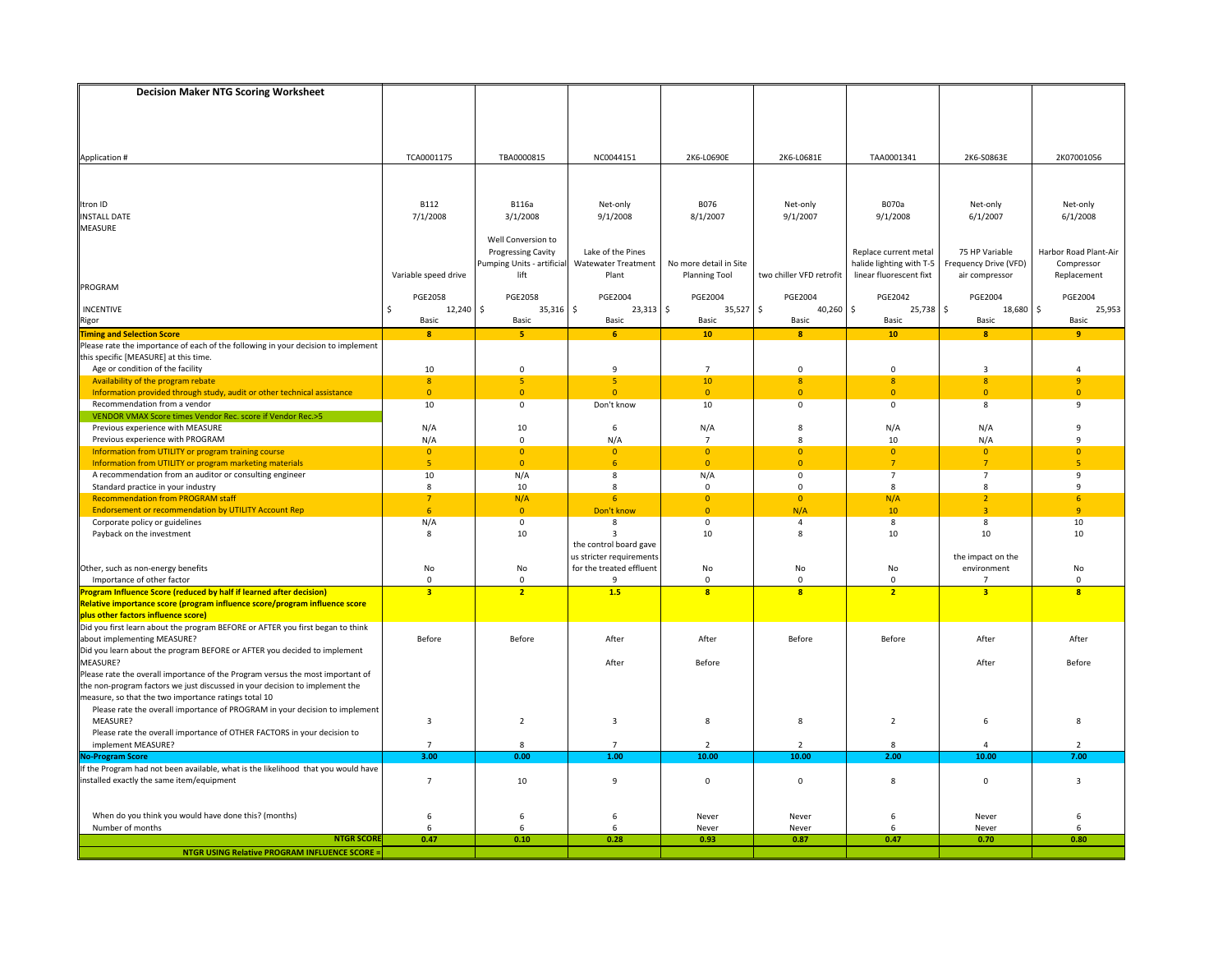| <b>Decision Maker NTG Scoring Worksheet</b>                                                                            |                          |                               |                     |                              |                        |                          |                         |                                      |
|------------------------------------------------------------------------------------------------------------------------|--------------------------|-------------------------------|---------------------|------------------------------|------------------------|--------------------------|-------------------------|--------------------------------------|
|                                                                                                                        |                          |                               |                     |                              |                        |                          |                         |                                      |
|                                                                                                                        |                          |                               |                     |                              |                        |                          |                         |                                      |
|                                                                                                                        |                          |                               |                     |                              |                        |                          |                         |                                      |
|                                                                                                                        |                          |                               |                     |                              |                        |                          |                         |                                      |
| Application #                                                                                                          | 2K6-L0641G               | NC0072693                     | TAA0000820          | 2K6-S0438E                   | NC0073593              | 2K6-L0323E               | NC0045249               | 2K6-L0784E                           |
|                                                                                                                        |                          |                               |                     |                              |                        |                          |                         |                                      |
|                                                                                                                        |                          |                               |                     |                              |                        |                          |                         |                                      |
| Itron ID                                                                                                               | <b>B037</b>              | Net-only                      | Net-only            | Net-only                     | Net-only               | Net-only                 | Net-only                | Net-only                             |
| <b>INSTALL DATE</b>                                                                                                    | 12/1/2006                | 5/1/2008                      | 3/1/2008            | 5/1/2007                     | 8/1/2008               | 12/1/2006                | 6/1/2006                | 11/1/2007                            |
| <b>MEASURE</b>                                                                                                         |                          |                               |                     |                              |                        |                          |                         |                                      |
|                                                                                                                        | Replaced 6 melter        |                               |                     |                              |                        | replace 2 extruder       |                         |                                      |
|                                                                                                                        | furnace gas burners      |                               |                     | Variable Frequency           |                        | heaters w/ more          |                         | replace pumping plant                |
|                                                                                                                        | with new, more efficient |                               | Process boiler      | Drive (VFD) air              | <b>HIGH EFFICIENCY</b> | efficient, better        | Printing Company - Air  | w/ higher efficiency                 |
| PROGRAM                                                                                                                | burners                  | air compressor                | economizer          | compressor                   | LIGHTING               | insulated heaters        | Compressor              | units                                |
|                                                                                                                        | PGE2004                  | PGE2004                       | PGE2087             | PGE2004                      | <b>PGE2004</b>         | PGE2004                  | PGE2004                 | PGE2004                              |
| <b>INCENTIVE</b>                                                                                                       | \$<br>45,000 \$          | 5,866                         | \$<br>30,792        | $\frac{1}{2}$<br>$10,496$ \$ | 24,939 \$              | $14,568$ \$              | 10,500                  | \$<br>15,960                         |
| Rigor                                                                                                                  | Basic                    | Basic                         | Basic               | Basic                        | Basic                  | Basic                    | Basic                   | Basic                                |
| <b>Timing and Selection Score</b>                                                                                      | $\boldsymbol{8}$         | 9                             | $\mathbf{8}$        | 10                           | $\overline{9}$         | $\boldsymbol{8}$         | $\mathbf{0}$            | 10                                   |
| Please rate the importance of each of the following in your decision to implement                                      |                          |                               |                     |                              |                        |                          |                         |                                      |
| this specific [MEASURE] at this time.                                                                                  |                          |                               |                     |                              |                        |                          |                         |                                      |
| Age or condition of the facility                                                                                       | 5<br>5 <sub>5</sub>      | $\mathbf 0$<br>$\overline{9}$ | 5<br>8              | $\overline{7}$<br>10         | 10<br>$\overline{9}$   | 9<br>$\overline{8}$      | 10<br>$\mathbf{0}$      | 8<br>10                              |
| Availability of the program rebate<br>Information provided through study, audit or other technical assistance          | $\overline{0}$           | $\overline{0}$                | $\Omega$            | $\overline{0}$               | $\overline{0}$         | $\overline{0}$           | $\Omega$                | $\overline{0}$                       |
| Recommendation from a vendor                                                                                           | 8                        | -8                            | 8                   | $\overline{7}$               | 8                      | $\overline{7}$           | 5                       | N/A                                  |
| VENDOR VMAX Score times Vendor Rec. score if Vendor Rec.>5                                                             |                          |                               |                     |                              |                        |                          |                         |                                      |
| Previous experience with MEASURE                                                                                       | N/A                      | 8                             | $\overline{7}$      | N/A                          | N/A                    | N/A                      | N/A                     | 9                                    |
| Previous experience with PROGRAM                                                                                       | $\overline{7}$           | $\Omega$                      | $\mathbf{8}$        | 10                           | N/A                    | 8                        | $\Omega$                | 9                                    |
| Information from UTILITY or program training course                                                                    | $\overline{0}$           | $\overline{0}$                | $\mathbf{0}$        | $\overline{0}$               | $\overline{0}$         | $\overline{0}$           | $\mathbf{0}$            | $\mathbf{0}$                         |
| Information from UTILITY or program marketing materials                                                                | 6                        | $\overline{0}$                | $\overline{7}$      | 10                           | N/A                    | -5                       | $\overline{0}$          | $\overline{8}$                       |
| A recommendation from an auditor or consulting engineer<br>Standard practice in your industry                          | N/A<br>$\overline{7}$    | 8<br>6                        | $\overline{7}$<br>9 | N/A<br>$\overline{4}$        | N/A<br>5               | 1<br>$\overline{4}$      | $\mathsf 0$<br>$\Omega$ | N/A<br>8                             |
| <b>Recommendation from PROGRAM staff</b>                                                                               | 8                        | 8                             | 8                   | 7 <sup>7</sup>               | 8                      | $\overline{4}$           | $\Omega$                | 10                                   |
| <b>Endorsement or recommendation by UTILITY Account Rep</b>                                                            | $\overline{7}$           | $\Omega$                      | $\mathbf{R}$        | 10                           | $\Omega$               | $\overline{1}$           | $\Omega$                | $\overline{q}$                       |
| Corporate policy or guidelines                                                                                         | 8                        | 9                             | 9                   | 10                           | 10                     | 10                       | $\mathsf 0$             | 9                                    |
| Payback on the investment                                                                                              | 5                        | $\mathbf{8}$                  | 10                  | 10                           | 10                     | $\overline{7}$           | $\mathbf 0$             | $\mathbf{R}$                         |
|                                                                                                                        |                          |                               |                     |                              |                        | Needed to replace the    |                         | we have to do our due                |
|                                                                                                                        |                          |                               |                     |                              |                        | existing equipment. We   |                         | diligence for the sake of            |
| Other, such as non-energy benefits<br>Importance of other factor                                                       | No<br>$\mathsf 0$        | It was less noisy<br>6        | No<br>$\mathbf 0$   | No<br>$\mathbf 0$            | No<br>$\mathbf 0$      | were going to spend<br>7 | No<br>$\Omega$          | the customer and not<br>$\mathsf{q}$ |
| F<br>rogram Influence Score (reduced by half if learned after decision)                                                | 6                        | $\overline{\mathbf{3}}$       | 5                   | $\overline{7}$               | 5                      | $\overline{2}$           | $\bullet$               | 5                                    |
| Relative importance score (program influence score/program influence score                                             |                          |                               |                     |                              |                        |                          |                         |                                      |
|                                                                                                                        |                          |                               |                     |                              |                        |                          |                         |                                      |
| plus other factors influence score)<br> Did you first learn about the program BEFORE or AFTER you first began to think |                          |                               |                     |                              |                        |                          |                         |                                      |
| about implementing MEASURE?                                                                                            | Don't know               | After                         | Before              | Before                       | Before                 | Before                   | After                   | Before                               |
| Did you learn about the program BEFORE or AFTER you decided to implement<br>MEASURE?                                   |                          |                               |                     |                              |                        |                          |                         |                                      |
| Please rate the overall importance of the Program versus the most important of                                         | Before                   | Before                        |                     |                              |                        |                          | Before                  |                                      |
| the non-program factors we just discussed in your decision to implement the                                            |                          |                               |                     |                              |                        |                          |                         |                                      |
| measure, so that the two importance ratings total 10                                                                   |                          |                               |                     |                              |                        |                          |                         |                                      |
| Please rate the overall importance of PROGRAM in your decision to implement                                            |                          |                               |                     |                              |                        |                          |                         |                                      |
| MEASURE?                                                                                                               | 6                        | $\overline{\mathbf{3}}$       | 5                   | $\overline{7}$               | 5                      | $\overline{2}$           | $\mathsf 0$             | 5                                    |
| Please rate the overall importance of OTHER FACTORS in your decision to                                                |                          |                               |                     |                              |                        |                          |                         |                                      |
| implement MEASURE?                                                                                                     | $\Delta$                 | $\overline{7}$                | 5                   | ર                            | 5                      | 8                        | 10                      | 5                                    |
| <b>Io-Program Score</b>                                                                                                | 4.86                     | 6.00                          | 5.43                | 7.43                         | 10.00                  | 3.00                     | 0.00                    | 2.00                                 |
| If the Program had not been available, what is the likelihood that you would have                                      | 6                        | $\overline{4}$                | 8                   | $\overline{3}$               | $\Omega$               | $\overline{7}$           | 10                      | 8                                    |
| installed exactly the same item/equipment                                                                              |                          |                               |                     |                              |                        |                          |                         |                                      |
|                                                                                                                        |                          |                               |                     |                              |                        |                          |                         |                                      |
| When do you think you would have done this? (months)                                                                   | 12                       | 6                             | 24                  | 12                           | Don't know             | 6                        | 6                       | 6                                    |
| Number of months                                                                                                       | 12                       | 6                             | 24                  | 12                           | 24                     | 6                        | 6                       | $\mathsf{f}$                         |
| <b>NTGR SCORE</b>                                                                                                      | 0.63                     | 0.60                          | 0.61                | 0.81                         | 0.80                   | 0.43                     | 0.00                    | 0.57                                 |
| <b>NTGR USING Relative PROGRAM INFLUENCE SCORE =</b>                                                                   |                          |                               |                     |                              |                        |                          |                         |                                      |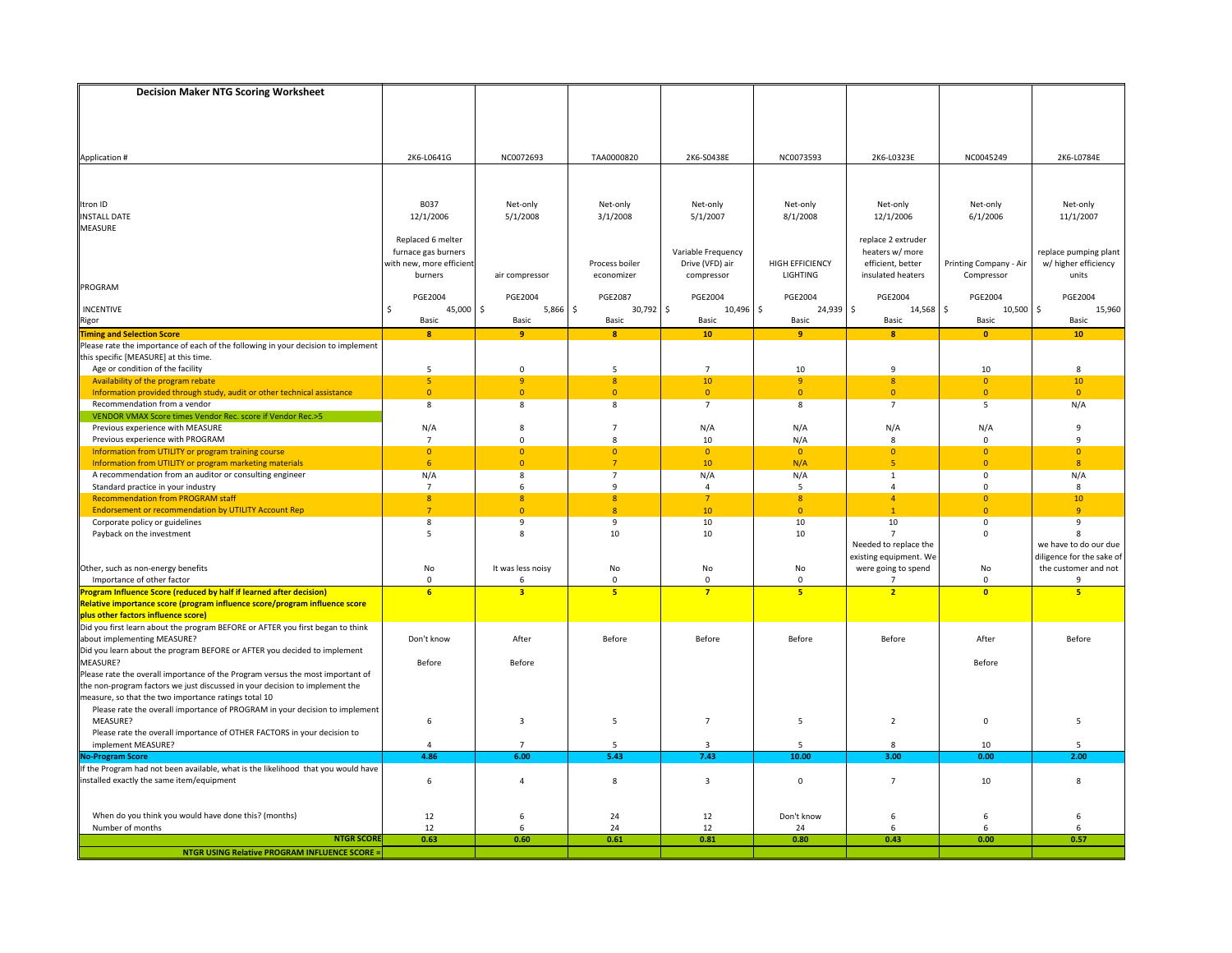| <b>Decision Maker NTG Scoring Worksheet</b>                                                                           |                                                   |                          |                                   |                       |                               |                           |                              |                    |
|-----------------------------------------------------------------------------------------------------------------------|---------------------------------------------------|--------------------------|-----------------------------------|-----------------------|-------------------------------|---------------------------|------------------------------|--------------------|
|                                                                                                                       |                                                   |                          |                                   |                       |                               |                           |                              |                    |
|                                                                                                                       |                                                   |                          |                                   |                       |                               |                           |                              |                    |
|                                                                                                                       |                                                   |                          |                                   |                       |                               |                           |                              |                    |
|                                                                                                                       |                                                   |                          |                                   |                       |                               |                           |                              |                    |
| Application #                                                                                                         | TAA0001316                                        | 2K6-S0772E               | TAA0000486                        | 2K6-S0440E            | NC0078273                     | NC0049873                 | 2K07002365                   | TAA0000825         |
|                                                                                                                       |                                                   |                          |                                   |                       |                               |                           |                              |                    |
|                                                                                                                       |                                                   |                          |                                   |                       |                               |                           |                              |                    |
|                                                                                                                       |                                                   |                          |                                   |                       |                               |                           |                              |                    |
| Itron ID                                                                                                              | Net-only                                          | Net-only                 | Net-only                          | Net-only              | Net-only                      | Net-only                  | Net-only                     | Net-only           |
| <b>INSTALL DATE</b>                                                                                                   | 9/1/2008                                          | 3/1/2007                 | 12/1/2007                         | 6/1/2007              | 9/1/2008                      | 12/1/2007                 | 9/1/2008                     | 3/1/2008           |
| MEASURE                                                                                                               |                                                   |                          |                                   |                       |                               |                           |                              |                    |
|                                                                                                                       | Retrofit blower motors<br>with Variable Frequency | Metal halide fixtures at | New QNW-V350<br>Compressor with a |                       |                               | 190 High Bay T5 Fixtures  |                              | Replace South and  |
|                                                                                                                       | Drives New 50 HP                                  | lighting 2930 & 2932     | Variable Frequency                | VFD's on four pumps - |                               | and 64 T8 office fixtures |                              | North Bullding air |
|                                                                                                                       | motor                                             | <b>Butler Avenue</b>     | Drive                             | Madison               | air compressor                | installed                 | <b>Endothermic Generator</b> | compressors        |
| PROGRAM                                                                                                               |                                                   |                          |                                   |                       |                               |                           |                              |                    |
|                                                                                                                       | <b>PGE2042</b>                                    | <b>PGE2004</b>           | <b>PGE2042</b>                    | <b>PGE2004</b>        | <b>PGE2004</b>                | <b>PGE2004</b>            | <b>PGE2004</b>               | <b>PGE2042</b>     |
| <b>INCENTIVE</b>                                                                                                      | $42,316$ \$<br>Ś                                  | 9,684                    | \$<br>$40,305$ \$                 | $32,061$ \$           | $14,414$ \$                   | 14,989                    | $\frac{1}{2}$<br>36,746      | \$<br>5,153        |
| Rigor<br><mark>Timing and Selection Score</mark>                                                                      | Basic                                             | Basic                    | Basic                             | Basic                 | Basic                         | Basic                     | Basic                        | Basic              |
|                                                                                                                       | 9                                                 | 10                       | 9                                 | 10 <sup>°</sup>       | $\overline{7}$                | $\mathbf{8}$              | $\mathbf{a}$                 | $\overline{9}$     |
| Please rate the importance of each of the following in your decision to implement                                     |                                                   |                          |                                   |                       |                               |                           |                              |                    |
| this specific [MEASURE] at this time.                                                                                 |                                                   |                          |                                   |                       |                               |                           |                              |                    |
| Age or condition of the facility                                                                                      | N/A                                               | $\overline{3}$           | 10                                | $\overline{2}$        | $\mathbf 0$                   | 9                         | $\overline{7}$               | 8                  |
| Availability of the program rebate                                                                                    | $\overline{7}$                                    | 10                       | 9                                 | $10\,$                | 7                             | $\boldsymbol{8}$          | 7                            | $\overline{9}$     |
| Information provided through study, audit or other technical assistance                                               | $\mathbf{0}$                                      | $\overline{0}$           | $\mathbf{0}$                      | $\overline{0}$        | $\mathbf{0}$                  | $\mathbf{0}$              | $\overline{0}$               | $\mathbf{0}$       |
| Recommendation from a vendor<br>VENDOR VMAX Score times Vendor Rec. score if Vendor Rec.>5                            | 9                                                 | 5                        | 8                                 | N/A                   | 10                            | $\overline{7}$            | 5                            | $\overline{7}$     |
| Previous experience with MEASURE                                                                                      | 8                                                 | N/A                      | 8                                 | 5                     | N/A                           | 6                         | $\overline{7}$               | N/A                |
| Previous experience with PROGRAM                                                                                      | 9                                                 | $\overline{4}$           | N/A                               | 5                     | N/A                           | 8                         | 5                            | 8                  |
| Information from UTILITY or program training course                                                                   | $\overline{0}$                                    | $\overline{0}$           | $\overline{0}$                    | $\overline{0}$        | $\overline{\mathbf{0}}$       | $\overline{0}$            | $\overline{0}$               | $\overline{0}$     |
| Information from UTILITY or program marketing materials                                                               | $\overline{9}$                                    | 5                        | 5 <sub>5</sub>                    | 10                    | N/A                           | $\overline{7}$            | $\overline{2}$               | N/A                |
| A recommendation from an auditor or consulting engineer                                                               | 10                                                | N/A                      | N/A                               | N/A                   | N/A                           | N/A                       | $\overline{3}$               | $\overline{3}$     |
| Standard practice in your industry                                                                                    | N/A                                               | $\mathbf 0$              | 8                                 | $\mathbf 0$           | N/A                           | 0                         | N/A                          | 6                  |
| <b>Recommendation from PROGRAM staff</b>                                                                              | 8                                                 | N/A                      | 8 <sup>°</sup>                    | $\overline{0}$        | N/A                           | 8                         | Don't know                   | $\mathbf{8}$       |
| <b>Endorsement or recommendation by UTILITY Account Rep</b>                                                           | $\mathbf{0}$                                      | $\mathbf{0}$             | $\mathbf{0}$                      | $\overline{7}$        | $\overline{0}$                | $\mathbf{8}$              | 8                            | $\mathbf{8}$       |
| Corporate policy or guidelines                                                                                        | N/A                                               | $\mathbf{0}$             | 9                                 | $\mathbf 0$           | N/A                           | 8                         | $\overline{2}$               | 6                  |
| Payback on the investment                                                                                             | 8                                                 | 10                       | 9                                 | 10                    | 10                            | $\overline{7}$            | 10                           | 8                  |
|                                                                                                                       | the equipment was                                 | we wanted to use less    |                                   |                       |                               |                           |                              |                    |
|                                                                                                                       | perating very poorly at                           | electricity to be more   |                                   |                       |                               |                           |                              |                    |
| Other, such as non-energy benefits<br>Importance of other factor                                                      | times before we got the                           | green<br>6               | No<br>$\mathbf 0$                 | No<br>$\mathbf 0$     | No                            | No<br>$\mathbf 0$         | No<br>$\mathbf 0$            | No<br>$\mathbf 0$  |
| Program Influence Score (reduced by half if learned after decision)                                                   | 10<br>5 <sup>1</sup>                              | 5                        | $\bullet$                         | 5 <sup>1</sup>        | $\mathbf 0$<br>$\overline{7}$ | $\overline{4}$            | $\overline{\mathbf{3}}$      | $\overline{7}$     |
| Relative importance score (program influence score/program influence score                                            |                                                   |                          |                                   |                       |                               |                           |                              |                    |
|                                                                                                                       |                                                   |                          |                                   |                       |                               |                           |                              |                    |
| plus other factors influence score)<br>Did you first learn about the program BEFORE or AFTER you first began to think |                                                   |                          |                                   |                       |                               |                           |                              |                    |
| about implementing MEASURE?                                                                                           | Don't know                                        | Before                   | After                             | Before                | After                         | Don't know                | Before                       | Before             |
| Did you learn about the program BEFORE or AFTER you decided to implement                                              |                                                   |                          |                                   |                       |                               |                           |                              |                    |
| MEASURE?                                                                                                              | Don't know                                        |                          | Before                            |                       | Before                        | Before                    |                              |                    |
| Please rate the overall importance of the Program versus the most important of                                        |                                                   |                          |                                   |                       |                               |                           |                              |                    |
| the non-program factors we just discussed in your decision to implement the                                           |                                                   |                          |                                   |                       |                               |                           |                              |                    |
| measure, so that the two importance ratings total 10                                                                  |                                                   |                          |                                   |                       |                               |                           |                              |                    |
| Please rate the overall importance of PROGRAM in your decision to implement                                           |                                                   |                          |                                   |                       |                               |                           |                              |                    |
| MEASURE?                                                                                                              | 5                                                 | 5                        | $\mathsf 0$                       | 5                     | $\overline{7}$                | $\overline{4}$            | $\overline{3}$               | $\overline{7}$     |
| Please rate the overall importance of OTHER FACTORS in your decision to<br>implement MEASURE?                         | 5                                                 | 5                        | 10                                | 5                     | 3                             | 6                         |                              | $\overline{3}$     |
| <b>No-Program Score</b>                                                                                               | 4.00                                              | 6.00                     | 3.14                              | 8.29                  | 0.00                          | 10.00                     | 4.86                         | 6.00               |
| If the Program had not been available, what is the likelihood that you would have                                     |                                                   |                          |                                   |                       |                               |                           |                              |                    |
| installed exactly the same item/equipment                                                                             | 6                                                 | $\overline{4}$           | 8                                 | $\overline{3}$        | 10                            | $\mathbf 0$               | 6                            | $\overline{7}$     |
|                                                                                                                       |                                                   |                          |                                   |                       |                               |                           |                              |                    |
|                                                                                                                       |                                                   |                          |                                   |                       |                               |                           |                              |                    |
| When do you think you would have done this? (months)                                                                  | 6                                                 | $\overline{4}$           | 12                                | 24                    | 6                             | 60                        | 12                           | 24                 |
| Number of months                                                                                                      | 6                                                 | $\overline{4}$           | 12                                | 24                    | 6                             | 60                        | 12                           | 24                 |
| <b>NTGR SCOR</b>                                                                                                      | 0.60                                              | 0.70                     | 0.40                              | 0.78                  | 0.35                          | 0.73                      | 0.53                         | 0.73               |
| <b>NTGR USING Relative PROGRAM INFLUENCE SCORE:</b>                                                                   |                                                   |                          |                                   |                       |                               |                           |                              |                    |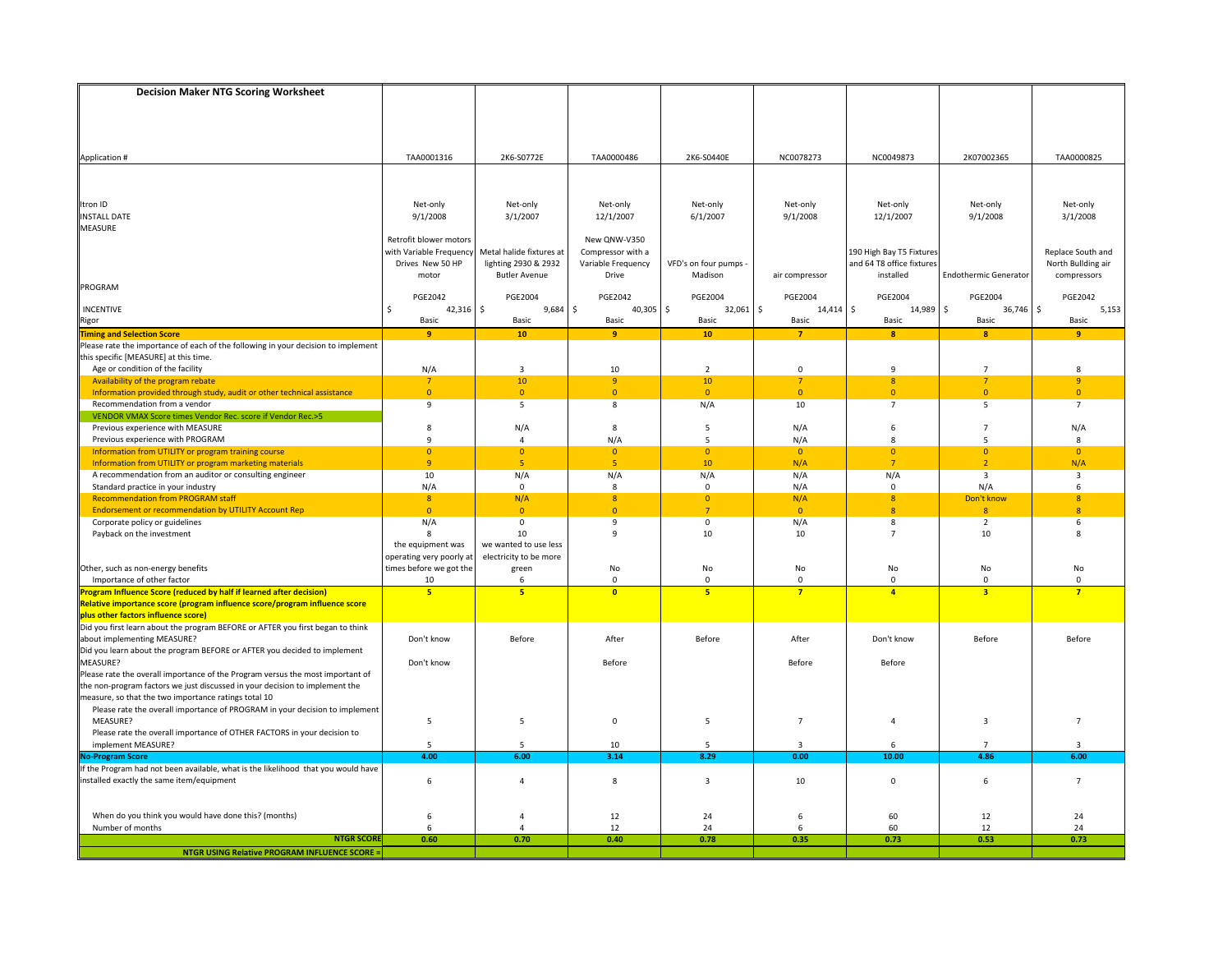| <b>Decision Maker NTG Scoring Worksheet</b>                                                                                                       |                                  |                                |                            |                                  |                                  |                                  |                                  |                                |
|---------------------------------------------------------------------------------------------------------------------------------------------------|----------------------------------|--------------------------------|----------------------------|----------------------------------|----------------------------------|----------------------------------|----------------------------------|--------------------------------|
|                                                                                                                                                   |                                  |                                |                            |                                  |                                  |                                  |                                  |                                |
|                                                                                                                                                   |                                  |                                |                            |                                  |                                  |                                  |                                  |                                |
|                                                                                                                                                   |                                  |                                |                            |                                  |                                  |                                  |                                  |                                |
|                                                                                                                                                   |                                  |                                |                            |                                  |                                  |                                  |                                  |                                |
| Application #                                                                                                                                     | 2K6-L0572E                       | 2K07000879                     | NC0052573                  | 2K6-L0416E                       | TCA0001250                       | TAA0000966                       | TAA0001447                       | 2K6-S0560G                     |
|                                                                                                                                                   |                                  |                                |                            |                                  |                                  |                                  |                                  |                                |
|                                                                                                                                                   |                                  |                                |                            |                                  |                                  |                                  |                                  |                                |
|                                                                                                                                                   |                                  |                                |                            |                                  |                                  |                                  |                                  |                                |
| Itron ID                                                                                                                                          | B081                             | Net-only                       | Net-only                   | Net-only                         | <b>B045</b>                      | Net-only                         | Net-only                         | Net-only                       |
| <b>INSTALL DATE</b>                                                                                                                               | 8/1/2007                         | 12/1/2007                      | 7/1/2008                   | 4/1/2007                         | 8/1/2008                         | 5/1/2008                         | 8/1/2008                         | 12/1/2006                      |
| MEASURE                                                                                                                                           |                                  |                                |                            |                                  |                                  |                                  |                                  |                                |
|                                                                                                                                                   |                                  |                                | Variable Frequency         |                                  | Installed two VSDs on            |                                  | New 75 hp rotary screw           |                                |
|                                                                                                                                                   |                                  |                                | Drives on 1391 hp of       |                                  | the produced water               | New 4 foot T8 linear             | compressor with VFD,             | Thermtronix GS900              |
|                                                                                                                                                   | Install VFD on Baghouse          |                                | extruder, conveyor         |                                  | transfer pumps at Kern           | fluorescent fixtures and         | New flow controller and          | furnace replaced old           |
|                                                                                                                                                   | Fan                              | install tank insulation        | motors                     | new air compressor               | Front                            | lighting controls.               | re                               | aluminum melt furnace          |
| PROGRAM                                                                                                                                           | <b>PGE2004</b>                   | <b>PGE2004</b>                 | <b>PGE2004</b>             | <b>PGE2004</b>                   | <b>PGE2058</b>                   | <b>PGE2042</b>                   | <b>PGE2084</b>                   | PGE2004                        |
| INCENTIVE                                                                                                                                         | 15,086<br>\$                     | \$<br>$4,118$ \$               | 36,256                     | \$<br>30,806 \$                  | $12,131$ \$                      | $17,620$ \$                      | 10,998                           | \$<br>4,438                    |
|                                                                                                                                                   | Basic                            | Basic                          | Basic                      | Basic                            | Basic                            | Basic                            | Basic                            | Basic                          |
| <b>Rigor</b><br>Timing and Selection Score                                                                                                        | 9                                | $\mathbf{8}$                   | $\overline{7}$             | $\mathbf{8}$                     | $\mathbf{8}$                     | $\mathbf{0}$                     | 10                               | 9                              |
| Please rate the importance of each of the following in your decision to implement                                                                 |                                  |                                |                            |                                  |                                  |                                  |                                  |                                |
| this specific [MEASURE] at this time.                                                                                                             |                                  |                                |                            |                                  |                                  |                                  |                                  |                                |
| Age or condition of the facility                                                                                                                  | $\mathsf 0$                      | $\overline{7}$                 | $\mathsf 0$                | 8                                | $\overline{7}$                   | 8                                | 10                               | 10                             |
| Availability of the program rebate                                                                                                                | 9                                | $\overline{7}$                 | $\overline{7}$             | $\overline{4}$                   | 6 <sup>1</sup>                   | $\mathbf{0}$                     | 8                                | 9                              |
| Information provided through study, audit or other technical assistance                                                                           | $\mathbf{0}$                     | $\overline{0}$                 | $\mathbf{0}$               | $\mathbf{0}$                     | $\mathbf{0}$                     | $\overline{0}$                   | $\Omega$                         | $\Omega$                       |
| Recommendation from a vendor                                                                                                                      | 6                                | $\overline{7}$                 | 10                         | 4                                | $\overline{4}$                   | 10                               | 6                                | 9                              |
| VENDOR VMAX Score times Vendor Rec. score if Vendor Rec.>5                                                                                        |                                  |                                |                            |                                  |                                  |                                  |                                  |                                |
| Previous experience with MEASURE                                                                                                                  | 6                                | $\overline{7}$                 | 9                          | N/A                              | 8                                | N/A                              | N/A                              | 9                              |
| Previous experience with PROGRAM                                                                                                                  | 6                                | $\overline{7}$                 | 5                          | 6                                | 5                                | $\mathbf 0$                      | 8                                | 9                              |
| Information from UTILITY or program training course<br>Information from UTILITY or program marketing materials                                    | $\overline{0}$<br>6 <sup>1</sup> | $\overline{0}$<br>$\mathbf{8}$ | $\overline{0}$<br>N/A      | $\overline{0}$<br>6 <sup>1</sup> | $\overline{0}$<br>$\overline{7}$ | $\overline{0}$<br>$\overline{0}$ | $\overline{0}$<br>6 <sup>5</sup> | $\overline{0}$<br>$\mathbf{8}$ |
| A recommendation from an auditor or consulting engineer                                                                                           | 3                                | 8                              | 9                          | N/A                              | N/A                              | N/A                              | N/A                              | N/A                            |
| Standard practice in your industry                                                                                                                | 5                                | $\overline{7}$                 | 10                         | 6                                | 8                                | N/A                              | 8                                | 8                              |
| <b>Recommendation from PROGRAM staff</b>                                                                                                          | $\overline{4}$                   | $\overline{7}$                 | 5 <sup>1</sup>             | $\overline{0}$                   | 5 <sup>1</sup>                   | $\overline{0}$                   | 8 <sup>°</sup>                   | N/A                            |
| <b>Endorsement or recommendation by UTILITY Account Rep</b>                                                                                       | $\mathbf{0}$                     | $\overline{7}$                 | 7                          | 8 <sup>°</sup>                   | $\mathbf{8}$                     | $\overline{0}$                   | 10 <sup>°</sup>                  | $\overline{q}$                 |
| Corporate policy or guidelines                                                                                                                    | $\overline{7}$                   | $\overline{7}$                 | 9                          | 6                                | 6                                | 10                               | 10                               | 9                              |
| Payback on the investment                                                                                                                         | $\mathbf{q}$                     | $\overline{7}$                 | 9                          | 3                                | 10                               | 10                               | 10                               | 10                             |
|                                                                                                                                                   |                                  |                                |                            |                                  |                                  |                                  |                                  |                                |
|                                                                                                                                                   |                                  |                                |                            |                                  |                                  |                                  |                                  |                                |
| Other, such as non-energy benefits                                                                                                                | the account rep                  | No                             | No                         | No                               | No                               | No                               | No                               | No                             |
| Importance of other factor                                                                                                                        | $\overline{ }$<br>5 <sup>1</sup> | $\overline{0}$                 | $\Omega$<br>$\overline{4}$ | $\mathbf{0}$                     | $\mathbf 0$<br>$\overline{a}$    | $\Omega$<br>$\bullet$            | $\Omega$<br>$\overline{q}$       | $\Omega$<br>6                  |
| Program Influence Score (reduced by half if learned after decision)<br>Relative importance score (program influence score/program influence score |                                  | 6                              |                            | $\overline{2}$                   |                                  |                                  |                                  |                                |
|                                                                                                                                                   |                                  |                                |                            |                                  |                                  |                                  |                                  |                                |
| plus other factors influence score)<br>Did you first learn about the program BEFORE or AFTER you first began to think                             |                                  |                                |                            |                                  |                                  |                                  |                                  |                                |
| about implementing MEASURE?                                                                                                                       | Before                           | Before                         | After                      | Before                           | Before                           | After                            | Before                           | Before                         |
| Did you learn about the program BEFORE or AFTER you decided to implement                                                                          |                                  |                                |                            |                                  |                                  |                                  |                                  |                                |
| MEASURE?                                                                                                                                          |                                  |                                | Before                     |                                  |                                  | Before                           |                                  |                                |
| Please rate the overall importance of the Program versus the most important of                                                                    |                                  |                                |                            |                                  |                                  |                                  |                                  |                                |
| the non-program factors we just discussed in your decision to implement the                                                                       |                                  |                                |                            |                                  |                                  |                                  |                                  |                                |
| measure, so that the two importance ratings total 10                                                                                              |                                  |                                |                            |                                  |                                  |                                  |                                  |                                |
| Please rate the overall importance of PROGRAM in your decision to implement                                                                       |                                  |                                |                            |                                  |                                  |                                  |                                  |                                |
| MEASURE?                                                                                                                                          | 5                                | 6                              | 4                          | $\overline{2}$                   | $\overline{4}$                   | $\mathbf 0$                      | 9                                | 6                              |
| Please rate the overall importance of OTHER FACTORS in your decision to                                                                           |                                  |                                |                            |                                  |                                  |                                  |                                  |                                |
| implement MEASURE?                                                                                                                                | 5                                |                                | 6                          | 8                                | 6                                | 10                               |                                  |                                |
| <b>No-Program Score</b>                                                                                                                           | 7.00                             | 1.00                           | 2.00                       | 0.00                             | 3.14                             | 0.00                             | 5.00                             | 5.71                           |
| If the Program had not been available, what is the likelihood that you would have<br>installed exactly the same item/equipment                    | 3                                | $\overline{9}$                 | 8                          | 10                               | 8                                | 10                               | 5                                | 5                              |
|                                                                                                                                                   |                                  |                                |                            |                                  |                                  |                                  |                                  |                                |
|                                                                                                                                                   |                                  |                                |                            |                                  |                                  |                                  |                                  |                                |
| When do you think you would have done this? (months)                                                                                              | 6                                | 6                              | 6                          | 6                                | 12                               | 6                                | 6                                | 12                             |
| Number of months                                                                                                                                  | 6                                | 6                              | 6                          | 6                                | 12                               | 6                                | 6                                | 12                             |
| <b>NTGR SCORE</b>                                                                                                                                 | 0.70                             | 0.50                           | 0.43                       | 0.10                             | 0.50                             | 0.00                             | 0.80                             | 0.69                           |
| <b>NTGR USING Relative PROGRAM INFLUENCE SCORE =</b>                                                                                              |                                  |                                |                            |                                  |                                  |                                  |                                  |                                |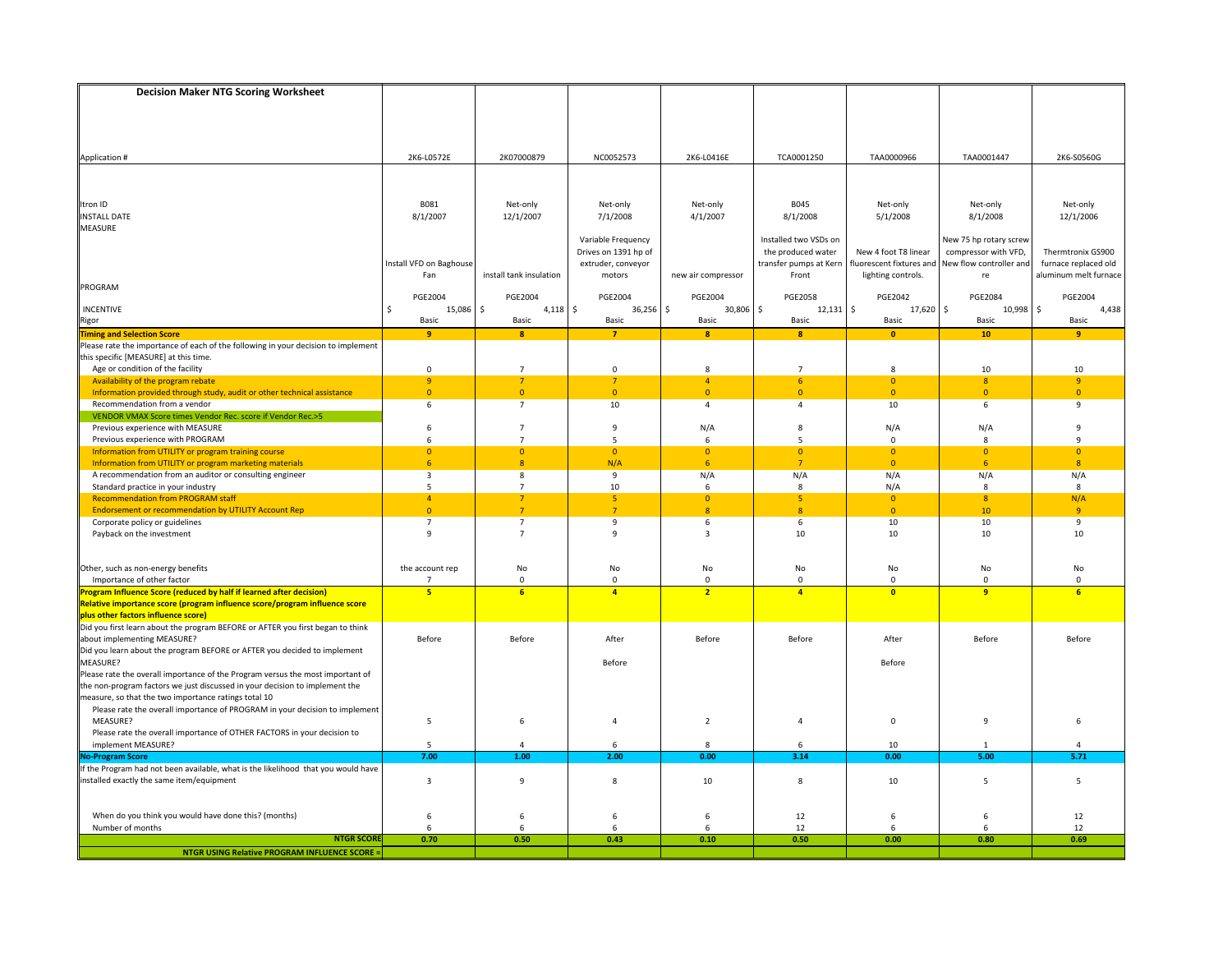| <b>Decision Maker NTG Scoring Worksheet</b>                                                                           |                               |                               |                               |                           |                               |                                |                                |                                |
|-----------------------------------------------------------------------------------------------------------------------|-------------------------------|-------------------------------|-------------------------------|---------------------------|-------------------------------|--------------------------------|--------------------------------|--------------------------------|
|                                                                                                                       |                               |                               |                               |                           |                               |                                |                                |                                |
|                                                                                                                       |                               |                               |                               |                           |                               |                                |                                |                                |
|                                                                                                                       |                               |                               |                               |                           |                               |                                |                                |                                |
|                                                                                                                       |                               |                               |                               |                           |                               |                                |                                |                                |
| Application #                                                                                                         | 2K08004245                    | NC0042309                     | NC0052813                     | NC0061813                 | NC0072933                     | 2K6-L0498E                     | TAA0000486                     | NC0051153                      |
|                                                                                                                       |                               |                               |                               |                           |                               |                                |                                |                                |
|                                                                                                                       |                               |                               |                               |                           |                               |                                |                                |                                |
|                                                                                                                       |                               |                               |                               |                           |                               |                                |                                |                                |
| Itron ID                                                                                                              | Net-only                      | Net-only                      | B022                          | <b>B075</b>               | Net-only                      | Net-only                       | Net-only                       | B067                           |
| <b>INSTALL DATE</b>                                                                                                   | 5/1/2008                      | 5/1/2006                      | 3/1/2007                      | 8/1/2007                  | 3/1/2008                      | 4/1/2007                       | 12/1/2007                      | 12/1/2007                      |
| <b>MEASURE</b>                                                                                                        |                               |                               |                               |                           |                               |                                |                                |                                |
|                                                                                                                       |                               |                               |                               |                           |                               |                                |                                |                                |
|                                                                                                                       |                               |                               |                               |                           |                               |                                |                                |                                |
|                                                                                                                       | Injection molding             | Injection molding             | Injection molding             | Injection molding         | Injection molding             | <b>Blue Mountain</b>           | PROCESS CHANGE                 | <b>VFDs, Premium Efficient</b> |
| PROGRAM                                                                                                               | machine                       | machine                       | machine                       | machine                   | machine                       | Minerals/minin                 |                                | Motors                         |
|                                                                                                                       | PGE2004                       | PGE2004                       | <b>PGE2004</b>                | PGE2004                   | <b>PGE2004</b>                | <b>PGE2004</b>                 | PGE2042                        | <b>PGE2004</b>                 |
| <b>INCENTIVE</b>                                                                                                      | \$<br>$53,993$ \$             | $3,737$ \$                    | 19,031                        | $\ddot{s}$<br>$41,918$ \$ | $23,327$ \$                   | 33,575 \$                      | 66,878                         | $\ddot{\mathsf{S}}$<br>73,946  |
| Rigor                                                                                                                 | Standard                      | Standard                      | Standard                      | Standard                  | Standard                      | Standard                       | Standard                       | Standard                       |
| <b>Timing and Selection Score</b>                                                                                     | $\overline{4}$                | $\overline{a}$                | $\overline{4}$                | $\overline{a}$            | $\overline{a}$                | 5                              |                                | <b>E</b>                       |
| Please rate the importance of each of the following in your decision to implement                                     |                               |                               |                               |                           |                               |                                |                                |                                |
| this specific [MEASURE] at this time.                                                                                 |                               |                               |                               |                           |                               |                                |                                |                                |
| Age or condition of the facility                                                                                      | N/A                           | N/A                           | N/A                           | N/A                       | N/A                           | $\mathbf{1}$                   | 8                              | $\mathbf 0$                    |
| Availability of the program rebate                                                                                    | $\overline{2}$                | $\overline{2}$                | $\overline{2}$                | 2 <sup>1</sup>            | $\overline{2}$                | $\overline{4}$                 | $\overline{7}$                 | $\overline{\mathbf{5}}$        |
| Information provided through study, audit or other technical assistance                                               | $\mathbf{0}$                  | Don't know                    | $\mathbf{0}$                  | $\overline{0}$            | $\mathbf{0}$                  | $\overline{0}$                 | $\Omega$                       | $\overline{0}$                 |
| Recommendation from a vendor                                                                                          | 3                             | 3                             | 3                             | 3                         | $\overline{3}$                | $\overline{2}$                 | $\mathbf{1}$                   | 0                              |
| VENDOR VMAX Score times Vendor Rec. score if Vendor Rec.>5                                                            |                               |                               |                               |                           |                               |                                |                                |                                |
| Previous experience with MEASURE                                                                                      | 4                             | $\overline{4}$                | 4                             | 4                         | 4                             | 5                              | 8                              | 8                              |
| Previous experience with PROGRAM                                                                                      | $\overline{3}$                | $\overline{3}$                | $\mathbf{3}$                  | $\overline{3}$            | $\overline{3}$                | $\overline{a}$                 | $\overline{7}$                 | 4                              |
| Information from UTILITY or program training course                                                                   | $\overline{0}$                | $\Omega$<br>$\overline{1}$    | $\Omega$                      | N/A                       | $\mathbf{0}$                  | $\Omega$                       | $\Omega$                       | $\Omega$                       |
| Information from UTILITY or program marketing materials                                                               | $\mathbf{1}$                  |                               | $\mathbf{1}$                  | $\mathbf{1}$              | $\mathbf{1}$                  | $\overline{3}$                 | $\mathbf{1}$                   | $\overline{0}$                 |
| A recommendation from an auditor or consulting engineer<br>Standard practice in your industry                         | $\mathsf 0$<br>$\overline{2}$ | $\mathsf 0$<br>$\overline{2}$ | $\mathsf 0$<br>$\overline{2}$ | 0<br>$\overline{2}$       | $\mathsf 0$<br>$\overline{2}$ | $\mathbf{1}$<br>$\overline{1}$ | $\mathbf{1}$<br>$\overline{1}$ | 6<br>$\overline{2}$            |
| <b>Recommendation from PROGRAM staff</b>                                                                              | $\overline{0}$                | $\overline{0}$                | $\mathbf{0}$                  | $\mathbf{0}$              | $\mathbf{0}$                  | $\mathbf{1}$                   | $\mathbf{1}$                   | $\overline{0}$                 |
| <b>Endorsement or recommendation by UTILITY Account Rep</b>                                                           | $\overline{4}$                | $\overline{4}$                | $\overline{4}$                | $\overline{4}$            | $\overline{4}$                | 5                              | $\overline{2}$                 | $\mathbf{0}$                   |
| Corporate policy or guidelines                                                                                        | 0                             | 0                             | 0                             | 0                         | 0                             | 8                              | 8                              | 0                              |
| Payback on the investment                                                                                             | $\overline{2}$                | $\overline{2}$                | $\overline{2}$                | $\overline{2}$            | $\overline{2}$                | 8                              | 8                              | 5                              |
|                                                                                                                       |                               |                               |                               |                           |                               | Faster production and it       |                                |                                |
|                                                                                                                       |                               |                               |                               |                           |                               | helped us minimize the         |                                |                                |
| Other, such as non-energy benefits                                                                                    | No                            | No                            | No                            | No                        | No                            | amount of "fines" we           | No                             | No                             |
| Importance of other factor                                                                                            | $\mathbf 0$                   | $\mathbf{0}$                  | $\mathbf 0$                   | 0                         | $\mathbf{0}$                  | 6                              | $\mathbf 0$                    | $\mathbf 0$                    |
| F<br>rogram Influence Score (reduced by half if learned after decision)                                               | 10                            | 10                            | 10                            | 10                        | 10                            | $\overline{\mathbf{3}}$        | -5                             | 6                              |
| Relative importance score (program influence score/program influence score                                            |                               |                               |                               |                           |                               |                                |                                |                                |
| plus other factors influence score)<br>Did you first learn about the program BEFORE or AFTER you first began to think |                               |                               |                               |                           |                               |                                |                                |                                |
| about implementing MEASURE?                                                                                           | Before                        | Before                        | Before                        | Before                    | Before                        | Before                         | Before                         | Before                         |
| Did you learn about the program BEFORE or AFTER you decided to implement                                              |                               |                               |                               |                           |                               |                                |                                |                                |
| MEASURE?                                                                                                              |                               |                               |                               |                           |                               |                                |                                |                                |
| Please rate the overall importance of the Program versus the most important of                                        |                               |                               |                               |                           |                               |                                |                                |                                |
| the non-program factors we just discussed in your decision to implement the                                           |                               |                               |                               |                           |                               |                                |                                |                                |
| measure, so that the two importance ratings total 10                                                                  |                               |                               |                               |                           |                               |                                |                                |                                |
| Please rate the overall importance of PROGRAM in your decision to implement                                           |                               |                               |                               |                           |                               |                                |                                |                                |
| MEASURE?                                                                                                              | 10                            | 10                            | 10                            | 10                        | 10                            | $\overline{3}$                 | 5                              | 6                              |
| Please rate the overall importance of OTHER FACTORS in your decision to                                               |                               |                               |                               |                           |                               |                                |                                |                                |
| implement MEASURE?                                                                                                    | $\mathbf 0$                   | $\Omega$                      | $\Omega$                      | $\mathbf{0}$              | $\mathbf 0$                   | $\overline{7}$                 | -5                             | $\Delta$                       |
| <b>Io-Program Score</b>                                                                                               | 4.00                          | 4.00                          | 4.00                          | 4.00                      | 4.00                          | 0.00                           | 10.00                          | 10.00                          |
| If the Program had not been available, what is the likelihood that you would have                                     |                               |                               |                               |                           |                               |                                |                                |                                |
| installed exactly the same item/equipment                                                                             | $\overline{7}$                | $\overline{7}$                | $\overline{7}$                | $\overline{7}$            | $\overline{7}$                | 10                             | 0                              | $\mathbf 0$                    |
|                                                                                                                       |                               |                               |                               |                           |                               |                                |                                |                                |
|                                                                                                                       |                               |                               |                               |                           |                               |                                |                                |                                |
| When do you think you would have done this? (months)                                                                  | 12                            | 12                            | 12                            | 12                        | 12                            | 6                              | Never                          | Never                          |
| Number of months<br><b>NTGR SCORE</b>                                                                                 | 12<br>0.60                    | 12<br>0.60                    | 12<br>0.60                    | 12<br>0.60                | 12<br>0.60                    | 6<br>0.15                      | Never<br>0.73                  | Never<br>0.70                  |
| <b>NTGR USING Relative PROGRAM INFLUENCE SCORE =</b>                                                                  |                               |                               |                               |                           |                               |                                |                                |                                |
|                                                                                                                       |                               |                               |                               |                           |                               |                                |                                |                                |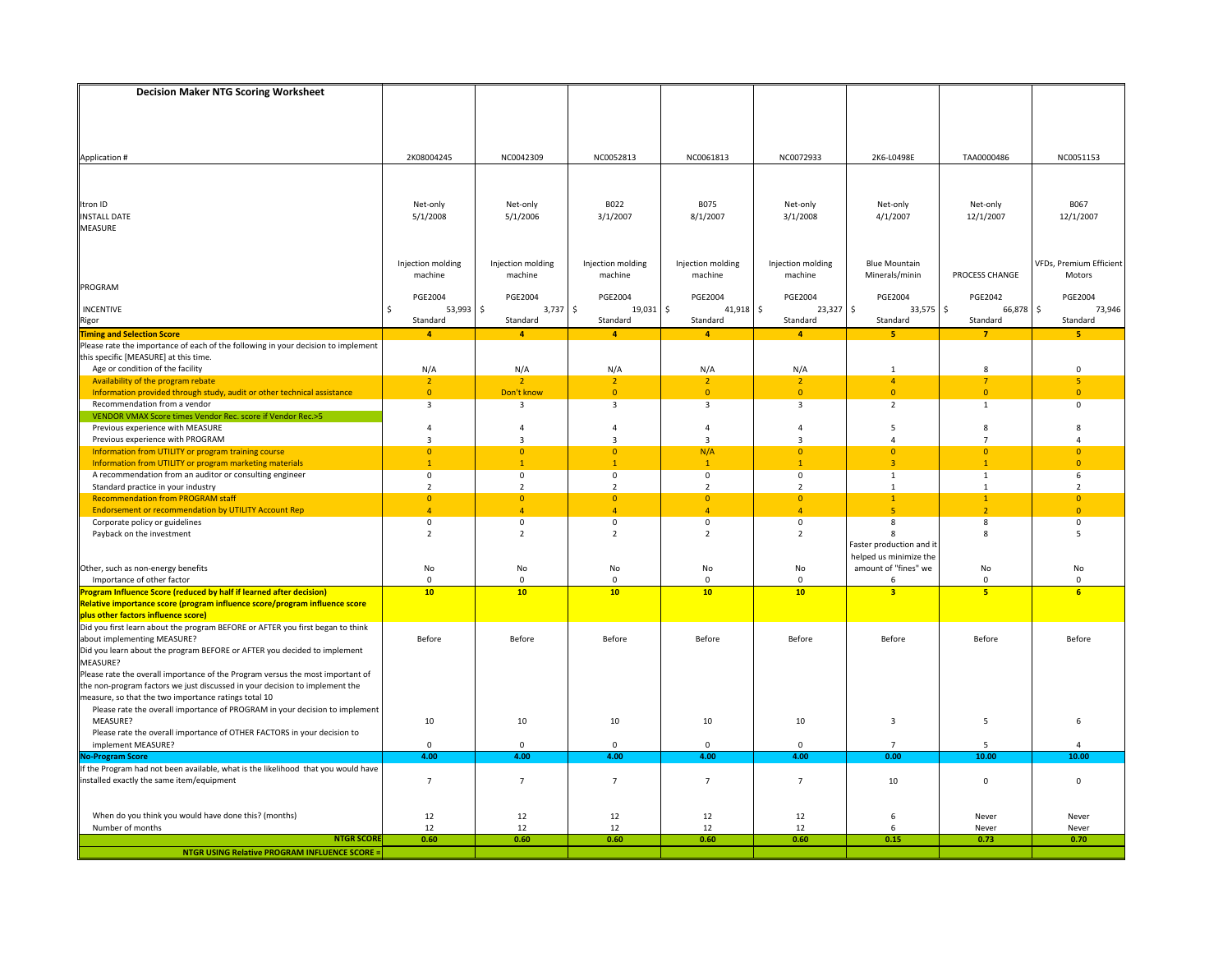| <b>Decision Maker NTG Scoring Worksheet</b>                                                                                                                   |                     |                                           |                          |                          |                        |                                               |                     |                       |
|---------------------------------------------------------------------------------------------------------------------------------------------------------------|---------------------|-------------------------------------------|--------------------------|--------------------------|------------------------|-----------------------------------------------|---------------------|-----------------------|
|                                                                                                                                                               |                     |                                           |                          |                          |                        |                                               |                     |                       |
|                                                                                                                                                               |                     |                                           |                          |                          |                        |                                               |                     |                       |
|                                                                                                                                                               |                     |                                           |                          |                          |                        |                                               |                     |                       |
|                                                                                                                                                               |                     |                                           |                          |                          |                        |                                               |                     |                       |
| Application #                                                                                                                                                 | TBA0001331          | 2K07002194                                | 2K6-L0791E               | NC0061893                | 2K07001021             | TAA0000711                                    | TAA0001093          | NC0055693             |
|                                                                                                                                                               |                     |                                           |                          |                          |                        |                                               |                     |                       |
|                                                                                                                                                               |                     |                                           |                          |                          |                        |                                               |                     |                       |
|                                                                                                                                                               |                     |                                           |                          |                          |                        |                                               |                     |                       |
| Itron ID                                                                                                                                                      | Net-only            | Net-only                                  | Net-only                 | Net-only                 | Net-only               | Net-only                                      | <b>B110</b>         | Net-only              |
| <b>INSTALL DATE</b>                                                                                                                                           | 9/1/2008            | 6/1/2008                                  | 4/1/2007                 | 10/1/2007                | 3/1/2008               | 1/1/2008                                      | 6/1/2008            | 11/1/2007             |
| MEASURE                                                                                                                                                       |                     |                                           |                          |                          |                        |                                               |                     |                       |
|                                                                                                                                                               |                     |                                           |                          |                          |                        | Occupancy sensors and<br>Replace metal halide |                     |                       |
|                                                                                                                                                               | OIL WELL ARTIFICIAL |                                           | <b>Injection Molding</b> | <b>Injection Molding</b> |                        | fixtures with T8                              |                     | Plains Exp & Prod Co. |
|                                                                                                                                                               | LIFT CONVERSION     | Lighting                                  | Machine                  | Machine                  | <b>Burner controls</b> | fluorescen                                    | Retrocommissioning  | E&M #65 Steam Gen     |
| PROGRAM                                                                                                                                                       |                     |                                           |                          |                          |                        |                                               |                     |                       |
|                                                                                                                                                               | <b>PGE2058</b>      | <b>PGE2004</b>                            | <b>PGE2004</b>           | PGE2004                  | <b>PGE2004</b>         | <b>PGE2042</b>                                | <b>PGE2042</b>      | <b>PGE2004</b>        |
| INCENTIVE                                                                                                                                                     | $761 \;$ \$<br>Š.   | $11,157$ \$                               | 42,697                   | \$<br>27,998 \$          | $8,304$ \$             | $18,224$ \$                                   | 65,610              | \$<br>13,538          |
| <b>Rigor</b><br>Timing and Selection Score                                                                                                                    | Standard            | Standard                                  | Standard                 | Standard                 | Standard               | Standard                                      | Standard            | Standard              |
|                                                                                                                                                               | 5                   | $\mathbf{8}$                              | 10                       | 10                       | $\bf{8}$               | 9                                             | 9                   | 6                     |
| Please rate the importance of each of the following in your decision to implement                                                                             |                     |                                           |                          |                          |                        |                                               |                     |                       |
| this specific [MEASURE] at this time.                                                                                                                         |                     |                                           |                          |                          |                        |                                               |                     |                       |
| Age or condition of the facility                                                                                                                              | 8                   | 8                                         | 10                       | -5                       | 10                     | 8                                             | $\overline{3}$      | 8                     |
| Availability of the program rebate                                                                                                                            | 5<br>$\overline{0}$ | $\overline{\mathbf{8}}$<br>$\overline{0}$ | 10<br>$\overline{0}$     | 5<br>$\overline{0}$      | 8<br>$\overline{0}$    | $\overline{9}$<br>$\overline{0}$              | 9<br>$\overline{0}$ | 6<br>$\overline{0}$   |
| Information provided through study, audit or other technical assistance<br>Recommendation from a vendor                                                       | 5                   | $\overline{4}$                            | $\mathsf 0$              | $\mathbf{1}$             | 10                     | 3                                             | $\overline{7}$      | 8                     |
| VENDOR VMAX Score times Vendor Rec. score if Vendor Rec.>5                                                                                                    |                     |                                           |                          |                          |                        |                                               |                     |                       |
| Previous experience with MEASURE                                                                                                                              | 10                  | 6                                         | 10                       | 5                        | 10                     | 5                                             | 5                   | 8                     |
| Previous experience with PROGRAM                                                                                                                              | 10                  | 5                                         | Don't know               | 5                        | 6                      | $\mathbf 0$                                   | $\Omega$            | $\Delta$              |
| Information from UTILITY or program training course                                                                                                           | $\overline{0}$      | $\overline{0}$                            | $\overline{0}$           | $\overline{0}$           | $\overline{0}$         | $\overline{0}$                                | $\Omega$            | $\Omega$              |
| Information from UTILITY or program marketing materials                                                                                                       | 5 <sup>1</sup>      | $\overline{4}$                            | $\overline{\mathbf{5}}$  | 5 <sup>1</sup>           | N/A                    | $\overline{0}$                                | $\overline{0}$      | $\Delta$              |
| A recommendation from an auditor or consulting engineer                                                                                                       | 10                  | 6                                         | $\mathsf 0$              | $\overline{2}$           | 8                      | 6                                             | 5                   | 8                     |
| Standard practice in your industry                                                                                                                            | $\overline{7}$      | 8                                         | 5                        | 5                        | 8                      | $\bf 8$                                       | 6                   | 8                     |
| <b>Recommendation from PROGRAM staff</b>                                                                                                                      | $\overline{3}$      | $\overline{4}$                            | 5 <sup>1</sup>           | $\overline{0}$           | 8                      | $\mathbf{0}$                                  | $\overline{7}$      | $\Delta$              |
| <b>Endorsement or recommendation by UTILITY Account Rep</b>                                                                                                   | N/A                 | $\overline{4}$                            | 10                       | 10                       | $\bf{8}$               | $\overline{7}$                                | $\overline{7}$      | $\lambda$             |
| Corporate policy or guidelines                                                                                                                                | $\overline{7}$      | 6                                         | 5                        | 5                        | 10                     | $\overline{7}$                                | $\overline{7}$      | 8                     |
| Payback on the investment                                                                                                                                     | 10                  | 8                                         | 10                       | 5                        | 8                      | $\overline{9}$                                | 8                   | 5                     |
|                                                                                                                                                               |                     |                                           |                          |                          |                        |                                               |                     |                       |
| Other, such as non-energy benefits                                                                                                                            | No                  | No                                        | No                       | No                       | No                     | No                                            | No                  | No                    |
| Importance of other factor                                                                                                                                    | $\mathbf 0$         | $\mathbf 0$                               | $\mathbf 0$              | $\mathbf{0}$             | $\mathsf 0$            | $\mathbf 0$                                   | $\mathbf 0$         | $\Omega$              |
| Program Influence Score (reduced by half if learned after decision)                                                                                           | 5                   | 5                                         | 5                        | 10                       | 5                      | 5 <sub>5</sub>                                | 6                   | $\overline{1}$        |
| Relative importance score (program influence score/program influence score                                                                                    |                     |                                           |                          |                          |                        |                                               |                     |                       |
| plus other factors influence score)<br>Did you first learn about the program BEFORE or AFTER you first began to think                                         |                     |                                           |                          |                          |                        |                                               |                     |                       |
|                                                                                                                                                               |                     |                                           |                          |                          |                        |                                               |                     |                       |
| about implementing MEASURE?                                                                                                                                   | Before              | Before                                    | Before                   | Before                   | Before                 | Before                                        | Before              | Before                |
| Did you learn about the program BEFORE or AFTER you decided to implement                                                                                      |                     |                                           |                          |                          |                        |                                               |                     |                       |
| MEASURE?                                                                                                                                                      |                     |                                           |                          |                          |                        |                                               |                     |                       |
| Please rate the overall importance of the Program versus the most important of<br>the non-program factors we just discussed in your decision to implement the |                     |                                           |                          |                          |                        |                                               |                     |                       |
| measure, so that the two importance ratings total 10                                                                                                          |                     |                                           |                          |                          |                        |                                               |                     |                       |
| Please rate the overall importance of PROGRAM in your decision to implement                                                                                   |                     |                                           |                          |                          |                        |                                               |                     |                       |
| MEASURE?                                                                                                                                                      | 5                   | 5                                         | 5                        | 10                       | 5                      | 5                                             | 6                   | 1                     |
| Please rate the overall importance of OTHER FACTORS in your decision to                                                                                       |                     |                                           |                          |                          |                        |                                               |                     |                       |
| implement MEASURE?                                                                                                                                            | 5                   | 5                                         | 5                        | $\mathbf 0$              | 5                      | 5                                             | $\overline{4}$      | 9                     |
| <b>No-Program Score</b>                                                                                                                                       | 0.00                | 7.71                                      | 8.00                     | 5.00                     | 1.43                   | 9.14                                          | 7.14                | 2.00                  |
| If the Program had not been available, what is the likelihood that you would have                                                                             |                     |                                           |                          |                          |                        |                                               |                     |                       |
| installed exactly the same item/equipment                                                                                                                     | 10                  | $\overline{3}$                            | $\overline{2}$           | 5                        | 10                     | $\overline{\mathbf{3}}$                       | 5                   | 8                     |
|                                                                                                                                                               |                     |                                           |                          |                          |                        |                                               |                     |                       |
|                                                                                                                                                               |                     |                                           |                          |                          |                        |                                               |                     |                       |
| When do you think you would have done this? (months)                                                                                                          | 6                   | 16                                        | 6                        | 5                        | 12                     | 36                                            | 24                  | 6                     |
| Number of months<br><b>NTGR SCORE</b>                                                                                                                         | 6<br>0.25           | 16<br>0.69                                | 6<br>0.77                | 5<br>0.83                | 12<br>0.32             | 36<br>0.77                                    | 24<br>0.74          | 6<br>0.30             |
| <b>NTGR USING Relative PROGRAM INFLUENCE SCORE =</b>                                                                                                          |                     |                                           |                          |                          |                        |                                               |                     |                       |
|                                                                                                                                                               |                     |                                           |                          |                          |                        |                                               |                     |                       |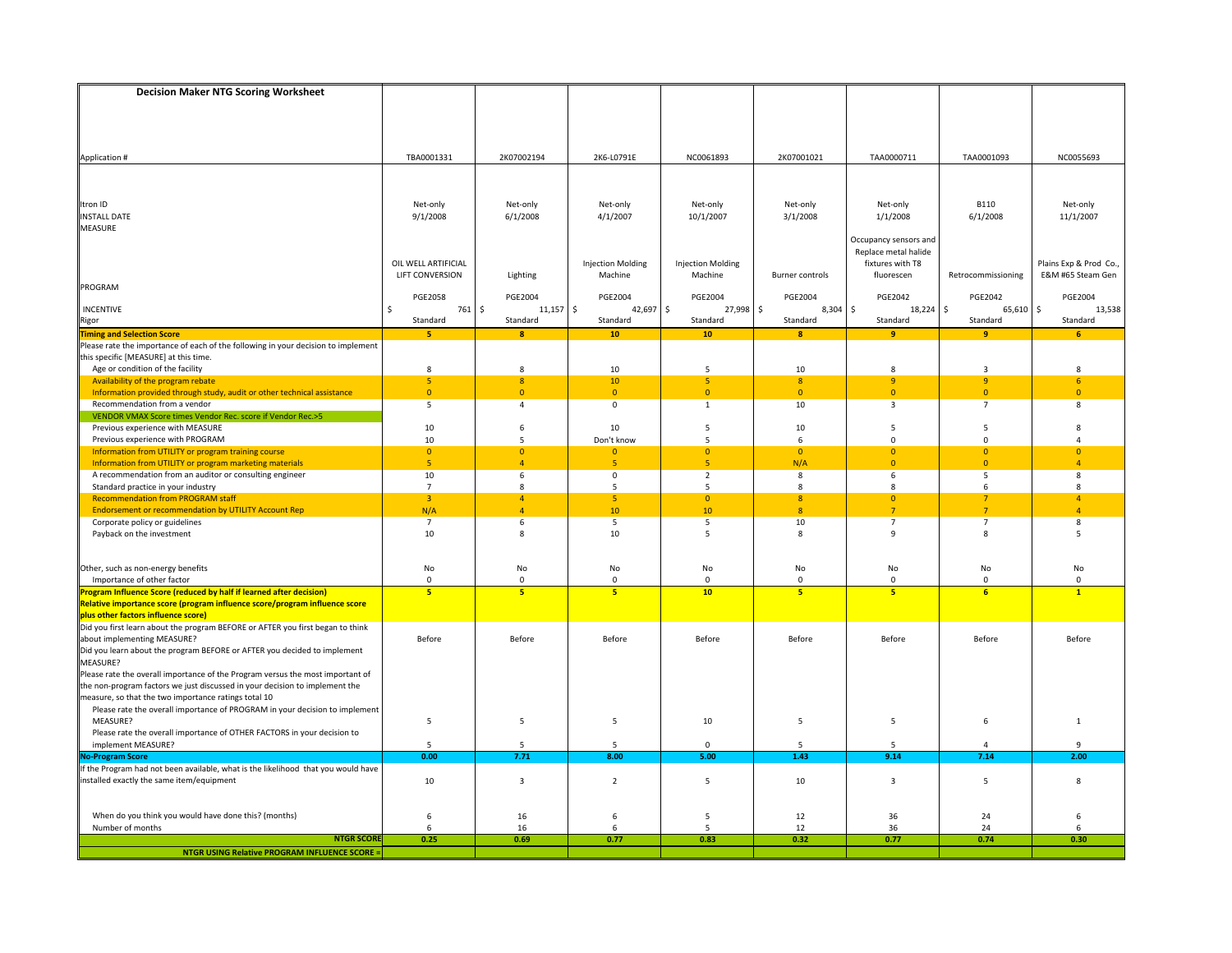| <b>Decision Maker NTG Scoring Worksheet</b>                                                                           |                        |                        |                      |                 |                         |                         |                                  |                  |
|-----------------------------------------------------------------------------------------------------------------------|------------------------|------------------------|----------------------|-----------------|-------------------------|-------------------------|----------------------------------|------------------|
|                                                                                                                       |                        |                        |                      |                 |                         |                         |                                  |                  |
|                                                                                                                       |                        |                        |                      |                 |                         |                         |                                  |                  |
|                                                                                                                       |                        |                        |                      |                 |                         |                         |                                  |                  |
|                                                                                                                       |                        |                        |                      |                 |                         |                         |                                  |                  |
| Application #                                                                                                         | NC0055713              | NC0055714              | 2K07003730           | 2K6-L0767E      | TAA0000252              | TAA0000998              | TAA0000998                       | TCA0000252       |
|                                                                                                                       |                        |                        |                      |                 |                         |                         |                                  |                  |
|                                                                                                                       |                        |                        |                      |                 |                         |                         |                                  |                  |
| Itron ID                                                                                                              | Net-only               | Net-only               | Net-only             | Net-only        | Net-only                | Net-only                | Net-only                         | Net-only         |
| <b>INSTALL DATE</b>                                                                                                   | 11/1/2007              | 11/1/2007              | 7/1/2008             | 7/1/2007        | 8/1/2007                | 5/1/2008                | 5/1/2008                         | 8/1/2007         |
| MEASURE                                                                                                               |                        |                        |                      |                 |                         |                         |                                  |                  |
|                                                                                                                       |                        |                        |                      |                 |                         |                         |                                  |                  |
|                                                                                                                       |                        |                        |                      |                 |                         |                         |                                  |                  |
|                                                                                                                       | Plains Exp & Prod Co., | Plains Exp & Prod Co., |                      |                 | Seneca Resources        | Seneca Resources        | Seneca Resources                 | Seneca Resources |
|                                                                                                                       | E&M #64 Steam Gen      | E&M #59 Steam Gen      | Compressed air       | Compressed air  | Corporation             | Corporation             | Corporation                      | Corporation      |
| PROGRAM                                                                                                               | <b>PGE2004</b>         | <b>PGE2004</b>         | <b>PGE2004</b>       | <b>PGE2004</b>  | <b>PGE2058</b>          | <b>PGE2058</b>          | <b>PGE2058</b>                   | <b>PGE2058</b>   |
| <b>INCENTIVE</b>                                                                                                      | 13,538<br>Ś            | $13,538$ \$<br>Ŝ.      | 49,618 \$            | 81,194 \$       | $2,520$ \$              | $3,148$ \$              | 2,723                            | \$<br>10,080     |
|                                                                                                                       | Standard               | Standard               | Standard             | Standard        | Standard                | Standard                | Standard                         | Standard         |
| Rigor<br><mark>Timing and Selection Score</mark>                                                                      | $\overline{4}$         | 6                      | 10 <sub>1</sub>      | 10 <sup>°</sup> | 10                      | 9                       | 9                                | $\mathbf{R}$     |
| Please rate the importance of each of the following in your decision to implement                                     |                        |                        |                      |                 |                         |                         |                                  |                  |
| this specific [MEASURE] at this time.                                                                                 |                        |                        |                      |                 |                         |                         |                                  |                  |
| Age or condition of the facility                                                                                      | 8                      | 8                      | $\Delta$             | $\overline{3}$  | $\overline{9}$          | $\bf 8$                 | 8                                | 5                |
| Availability of the program rebate                                                                                    | $\overline{4}$         | 6                      | 10                   | $10\,$          | 10                      | $\mathbf{9}$            | 9                                | 6                |
| Information provided through study, audit or other technical assistance                                               | $\mathbf{0}$           | $\overline{0}$         | $\mathbf{0}$         | $\mathbf{0}$    | $\mathbf{0}$            | $\mathbf{0}$            | $\overline{0}$                   | -5               |
| Recommendation from a vendor<br>VENDOR VMAX Score times Vendor Rec. score if Vendor Rec.>5                            | 8                      | 8                      | 10                   | 8               | $\overline{7}$          | 6                       | $\overline{7}$                   | 5                |
| Previous experience with MEASURE                                                                                      | 8                      | $\overline{4}$         | 8                    | 10              | 10                      | 9                       | 9                                | 8                |
| Previous experience with PROGRAM                                                                                      | 4                      | $\overline{4}$         | 10                   | 10              | 3                       | 9                       | 8                                | 8                |
| Information from UTILITY or program training course                                                                   | $\overline{0}$         | $\overline{0}$         | $\overline{0}$       | N/A             | $\overline{0}$          | $\overline{0}$          | $\overline{0}$                   | $\overline{0}$   |
| Information from UTILITY or program marketing materials                                                               | $\overline{4}$         | $\overline{4}$         | 6                    | 10 <sup>°</sup> | $7^{\circ}$             | $\overline{7}$          | 6 <sup>1</sup>                   | $\overline{7}$   |
| A recommendation from an auditor or consulting engineer                                                               | 8                      | 8                      | 9                    | 10              | 5                       | 6                       | $\overline{7}$                   | $\overline{7}$   |
| Standard practice in your industry                                                                                    | 8                      | 8                      | 8                    | 5               | $\overline{7}$          | 9                       | 8                                | 8                |
| <b>Recommendation from PROGRAM staff</b>                                                                              | $\overline{4}$         | $\overline{4}$         | 5 <sup>1</sup>       | 5 <sup>1</sup>  | $\overline{7}$          | $\overline{7}$          | 8 <sup>°</sup>                   | $\mathbf{8}$     |
| <b>Endorsement or recommendation by UTILITY Account Rep</b>                                                           | $\overline{a}$         | $\Delta$               | 10                   | 10              | 8                       | $\overline{7}$<br>8     | $\overline{7}$<br>$\overline{7}$ | 6                |
| Corporate policy or guidelines<br>Payback on the investment                                                           | 8<br>8                 | 8<br>5                 | $\overline{2}$<br>10 | 5<br>10         | 3<br>9                  | 10                      | $\mathbf{q}$                     | 6<br>8           |
|                                                                                                                       |                        |                        |                      |                 |                         |                         |                                  |                  |
|                                                                                                                       |                        |                        |                      |                 |                         |                         |                                  |                  |
| Other, such as non-energy benefits                                                                                    | No                     | No                     | No                   | No              | No                      | No                      | No                               | No               |
| Importance of other factor                                                                                            | $\mathbf 0$            | $\pmb{0}$              | $\mathbf 0$          | $\mathbf{0}$    | $\mathsf 0$             | $\mathbf 0$             | $\mathbf 0$                      | $\Omega$         |
| Program Influence Score (reduced by half if learned after decision)                                                   | $\mathbf{1}$           | $\mathbf{1}$           | 5 <sup>1</sup>       | 5 <sup>2</sup>  | $\overline{\mathbf{8}}$ | $\overline{\mathbf{8}}$ | 6                                | 4.5              |
| Relative importance score (program influence score/program influence score                                            |                        |                        |                      |                 |                         |                         |                                  |                  |
| plus other factors influence score)<br>Did you first learn about the program BEFORE or AFTER you first began to think |                        |                        |                      |                 |                         |                         |                                  |                  |
| about implementing MEASURE?                                                                                           | Before                 | Before                 | Before               | Before          | After                   | Before                  | Before                           | After            |
| Did you learn about the program BEFORE or AFTER you decided to implement                                              |                        |                        |                      |                 |                         |                         |                                  |                  |
| MEASURE?                                                                                                              |                        |                        |                      |                 | Before                  |                         |                                  | After            |
| Please rate the overall importance of the Program versus the most important of                                        |                        |                        |                      |                 |                         |                         |                                  |                  |
| the non-program factors we just discussed in your decision to implement the                                           |                        |                        |                      |                 |                         |                         |                                  |                  |
| measure, so that the two importance ratings total 10                                                                  |                        |                        |                      |                 |                         |                         |                                  |                  |
| Please rate the overall importance of PROGRAM in your decision to implement                                           |                        |                        |                      |                 |                         |                         |                                  |                  |
| MEASURE?                                                                                                              | $\mathbf{1}$           | $\mathbf{1}$           | 5                    | 5               | 8                       | 8                       | 6                                | 9                |
| Please rate the overall importance of OTHER FACTORS in your decision to                                               |                        |                        |                      |                 |                         |                         |                                  |                  |
| implement MEASURE?                                                                                                    | 9                      | $\mathbf{q}$           | 5                    | 5               | $\overline{2}$          | $\overline{2}$          | 4                                |                  |
| <b>No-Program Score</b><br>If the Program had not been available, what is the likelihood that you would have          | 2.00                   | 6.00                   | 8.29                 | 7.14            | 6.76                    | 7.71                    | 10.00                            | 10.00            |
| installed exactly the same item/equipment                                                                             | 8                      | $\overline{4}$         | 3                    | 5               | $\overline{4}$          | $\overline{4}$          | $\mathbf 0$                      | $\mathbf 0$      |
|                                                                                                                       |                        |                        |                      |                 |                         |                         |                                  |                  |
|                                                                                                                       |                        |                        |                      |                 |                         |                         |                                  |                  |
| When do you think you would have done this? (months)                                                                  | 6                      | 6                      | 24                   | 24              | 14                      | 24                      | 48                               | 60               |
| Number of months                                                                                                      | 6                      | 6                      | 24                   | 24              | 14                      | 24                      | 48                               | 60               |
| <b>NTGR SCOR</b>                                                                                                      | 0.23                   | 0.43                   | 0.78                 | 0.74            | 0.83                    | 0.82                    | 0.83                             | 0.75             |
| <b>NTGR USING Relative PROGRAM INFLUENCE SCORE:</b>                                                                   |                        |                        |                      |                 |                         |                         |                                  |                  |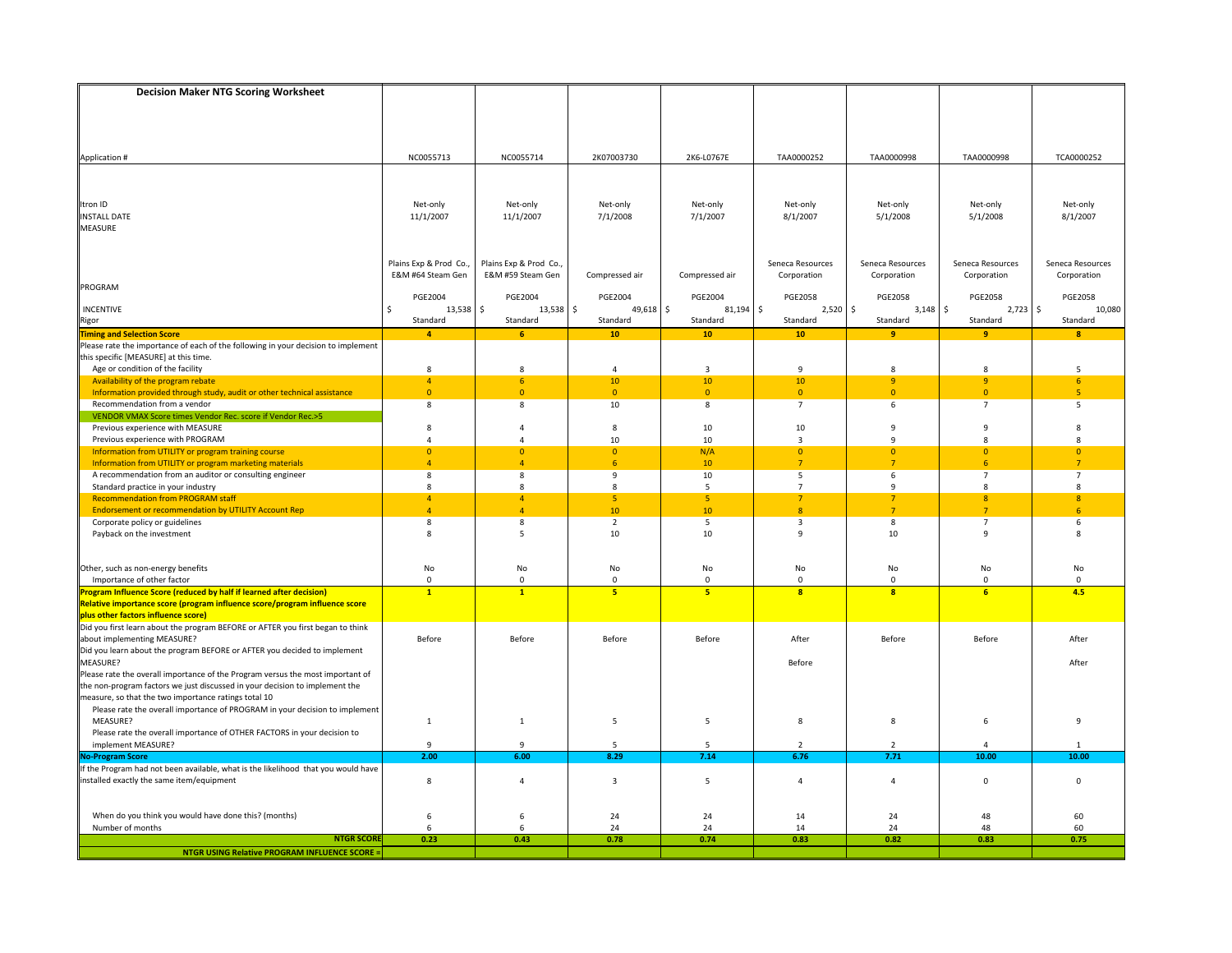| TCA0000998<br>TCA0001122<br>TAA0001341<br>NC0037630<br>2K6-L0391E<br>TAA0001129<br>TAA0000484<br>2K6-L0477G<br>Application #<br>Itron ID<br><b>B090</b><br>Net-only<br>Net-only<br>Net-only<br>Net-only<br>Net-only<br>Net-only<br>Net-only<br>5/1/2008<br>7/1/2008<br>9/1/2008<br>5/1/2008<br>2/1/2008<br>7/1/2008<br>10/1/2007<br>12/1/2006<br><b>INSTALL DATE</b><br><b>MEASURE</b><br>California Redwood<br>City of Hayward - Water<br>City of San<br>AIR COMPRESSER<br>Seneca Resources<br>Solar Bee mixer<br>SYSTEM CHANGE/<br>Corporation<br><b>VSDs</b><br>Poll<br>Jose/transmissio<br>technology<br>Pipe insulation<br>Company<br>PROGRAM<br><b>PGE2058</b><br>PGE2004<br><b>PGE2004</b><br>PGE2046<br><b>PGE2058</b><br><b>PGE2042</b><br><b>PGE2084</b><br><b>PGE2004</b><br>l \$<br>97,024 \$<br>105,548 \$<br>$19,542$ \$<br>87,829<br>$\frac{1}{2}$<br>75,264 \$<br>95,272 \$<br>66,467<br><b>INCENTIVE</b><br>\$<br>18,047<br>Standard<br>Rigor<br>Standard<br>Standard<br>Standard<br>Standard<br>Standard<br>Standard<br>Standard<br><b>Timing and Selection Score</b><br>9<br>$\bf{8}$<br>۰<br>10 <sub>1</sub><br>$\mathbf{8}$<br>$\bf{8}$<br>$\overline{7}$<br>$\overline{7}$<br>Please rate the importance of each of the following in your decision to implement<br>this specific [MEASURE] at this time.<br>Age or condition of the facility<br>5<br>6<br>N/A<br>10<br>N/A<br>N/A<br>6<br>9<br>9<br>$\boldsymbol{8}$<br>Availability of the program rebate<br>$\overline{\mathbf{8}}$<br>8<br>8<br>10<br>5<br>$\overline{7}$<br>$\overline{0}$<br>$\overline{0}$<br>Information provided through study, audit or other technical assistance<br>$\overline{0}$<br>$\overline{0}$<br>$\overline{0}$<br>$\overline{0}$<br>$\overline{0}$<br>$\Omega$<br>Recommendation from a vendor<br>6<br>$\overline{7}$<br>8<br>0<br>5<br>5<br>9<br>8<br>VENDOR VMAX Score times Vendor Rec. score if Vendor Rec.>5<br>Previous experience with MEASURE<br>9<br>$\overline{7}$<br>9<br>10<br>N/A<br>9<br>N/A<br>6<br>$\overline{9}$<br>Previous experience with PROGRAM<br>8<br>$\overline{2}$<br>8<br>N/A<br>N/A<br>$\mathbf{R}$<br>$\overline{7}$<br>Information from UTILITY or program training course<br>$\overline{0}$<br>$\overline{0}$<br>$\overline{0}$<br>$\overline{0}$<br>$\overline{0}$<br>$\Omega$<br>$\overline{0}$<br>$\Omega$<br>$\overline{7}$<br>5<br>5 <sup>1</sup><br>$\overline{8}$<br>N/A<br>6<br>Information from UTILITY or program marketing materials<br>$\mathcal{L}$<br>$\mathbf{r}_i$<br>A recommendation from an auditor or consulting engineer<br>6<br>6<br>$\overline{3}$<br>0<br>N/A<br>8<br>5<br>6<br>Standard practice in your industry<br>$\overline{7}$<br>$\overline{7}$<br>5<br>8<br>6<br>$\overline{\mathbf{3}}$<br>1<br>5<br><b>Recommendation from PROGRAM staff</b><br>$\overline{7}$<br>$\overline{7}$<br>8<br>$\overline{2}$<br>Don't know<br>8<br>$\overline{7}$<br>N/A<br>N/A<br><b>Endorsement or recommendation by UTILITY Account Rep</b><br>$\overline{7}$<br>$\overline{7}$<br>$\overline{7}$<br>N/A<br>$\overline{0}$<br>$\mathbf{R}$<br>$\overline{7}$<br>6<br>$\overline{2}$<br>5<br>9<br>$\overline{7}$<br>Corporate policy or guidelines<br>6<br>0<br>4<br>10<br>$\mathbf{q}$<br>10<br>5<br>8<br>9<br>10<br>6<br>Payback on the investment<br>The performance<br>expecations of the<br>Other, such as non-energy benefits<br>No<br>No<br>No<br>No<br>No<br>equipment<br>No<br>No<br>Importance of other factor<br>$\mathbf 0$<br>$\mathbf{0}$<br>0<br>$\mathbf{0}$<br>$\mathbf{0}$<br>$\Omega$<br>8<br>$\Omega$<br>5<br>F<br>rogram Influence Score (reduced by half if learned after decision)<br>$\overline{\mathbf{8}}$<br>$\overline{a}$<br>10 <sub>1</sub><br>5 <sup>2</sup><br>$\overline{4}$<br>2.5<br>2.5<br>Relative importance score (program influence score/program influence score<br>plus other factors influence score)<br>Did you first learn about the program BEFORE or AFTER you first began to think<br>about implementing MEASURE?<br>After<br>After<br>After<br>Before<br>Before<br>After<br>After<br>After<br>Did you learn about the program BEFORE or AFTER you decided to implement<br>MEASURE?<br>Before<br>After<br>Before<br>Before<br>After<br>After<br>Please rate the overall importance of the Program versus the most important of<br>the non-program factors we just discussed in your decision to implement the<br>measure, so that the two importance ratings total 10<br>Please rate the overall importance of PROGRAM in your decision to implement<br>MEASURE?<br>8<br>8<br>10<br>5<br>$\overline{4}$<br>5<br>5<br>5<br>Please rate the overall importance of OTHER FACTORS in your decision to<br>implement MEASURE?<br>$\overline{2}$<br>$\overline{2}$<br>0<br>5<br>6<br>5<br>5<br>5<br>10.00<br>10.00<br>10.00<br>2.00<br>7.43<br>1.00<br>4.86<br><b>No-Program Score</b><br>5.71<br>If the Program had not been available, what is the likelihood that you would have<br>$\overline{\mathbf{3}}$<br>installed exactly the same item/equipment<br>$\mathsf 0$<br>$\mathbf 0$<br>$\mathbf 0$<br>8<br>5<br>9<br>6<br>12<br>When do you think you would have done this? (months)<br>48<br>60<br>Never<br>6<br>12<br>12<br>6<br>48<br>Number of months<br>60<br>6<br>12<br>12<br>Never<br>12<br>6<br><b>NTGR SCORE</b><br>0.90<br>0.73<br>0.93<br>0.50<br>0.59<br>0.75<br>0.35<br>0.48<br><b>NTGR USING Relative PROGRAM INFLUENCE SCORE =</b> | <b>Decision Maker NTG Scoring Worksheet</b> |  |  |  |  |
|---------------------------------------------------------------------------------------------------------------------------------------------------------------------------------------------------------------------------------------------------------------------------------------------------------------------------------------------------------------------------------------------------------------------------------------------------------------------------------------------------------------------------------------------------------------------------------------------------------------------------------------------------------------------------------------------------------------------------------------------------------------------------------------------------------------------------------------------------------------------------------------------------------------------------------------------------------------------------------------------------------------------------------------------------------------------------------------------------------------------------------------------------------------------------------------------------------------------------------------------------------------------------------------------------------------------------------------------------------------------------------------------------------------------------------------------------------------------------------------------------------------------------------------------------------------------------------------------------------------------------------------------------------------------------------------------------------------------------------------------------------------------------------------------------------------------------------------------------------------------------------------------------------------------------------------------------------------------------------------------------------------------------------------------------------------------------------------------------------------------------------------------------------------------------------------------------------------------------------------------------------------------------------------------------------------------------------------------------------------------------------------------------------------------------------------------------------------------------------------------------------------------------------------------------------------------------------------------------------------------------------------------------------------------------------------------------------------------------------------------------------------------------------------------------------------------------------------------------------------------------------------------------------------------------------------------------------------------------------------------------------------------------------------------------------------------------------------------------------------------------------------------------------------------------------------------------------------------------------------------------------------------------------------------------------------------------------------------------------------------------------------------------------------------------------------------------------------------------------------------------------------------------------------------------------------------------------------------------------------------------------------------------------------------------------------------------------------------------------------------------------------------------------------------------------------------------------------------------------------------------------------------------------------------------------------------------------------------------------------------------------------------------------------------------------------------------------------------------------------------------------------------------------------------------------------------------------------------------------------------------------------------------------------------------------------------------------------------------------------------------------------------------------------------------------------------------------------------------------------------------------------------------------------------------------------------------------------------------------------------------------------------------------------------------------------------------------------------------------------------------------------------------------------------------------------------------------------------------------------------------------------------------------------------------------------------------------------------------------------------------------------------------------------------------------------------------------------------------------------------------------------------------------------------------------------------------------------------------------------------------------------------------------------------------------------------------------------------------------------------------------------------------------------------------------------------------------|---------------------------------------------|--|--|--|--|
|                                                                                                                                                                                                                                                                                                                                                                                                                                                                                                                                                                                                                                                                                                                                                                                                                                                                                                                                                                                                                                                                                                                                                                                                                                                                                                                                                                                                                                                                                                                                                                                                                                                                                                                                                                                                                                                                                                                                                                                                                                                                                                                                                                                                                                                                                                                                                                                                                                                                                                                                                                                                                                                                                                                                                                                                                                                                                                                                                                                                                                                                                                                                                                                                                                                                                                                                                                                                                                                                                                                                                                                                                                                                                                                                                                                                                                                                                                                                                                                                                                                                                                                                                                                                                                                                                                                                                                                                                                                                                                                                                                                                                                                                                                                                                                                                                                                                                                                                                                                                                                                                                                                                                                                                                                                                                                                                                                                                                                                         |                                             |  |  |  |  |
|                                                                                                                                                                                                                                                                                                                                                                                                                                                                                                                                                                                                                                                                                                                                                                                                                                                                                                                                                                                                                                                                                                                                                                                                                                                                                                                                                                                                                                                                                                                                                                                                                                                                                                                                                                                                                                                                                                                                                                                                                                                                                                                                                                                                                                                                                                                                                                                                                                                                                                                                                                                                                                                                                                                                                                                                                                                                                                                                                                                                                                                                                                                                                                                                                                                                                                                                                                                                                                                                                                                                                                                                                                                                                                                                                                                                                                                                                                                                                                                                                                                                                                                                                                                                                                                                                                                                                                                                                                                                                                                                                                                                                                                                                                                                                                                                                                                                                                                                                                                                                                                                                                                                                                                                                                                                                                                                                                                                                                                         |                                             |  |  |  |  |
|                                                                                                                                                                                                                                                                                                                                                                                                                                                                                                                                                                                                                                                                                                                                                                                                                                                                                                                                                                                                                                                                                                                                                                                                                                                                                                                                                                                                                                                                                                                                                                                                                                                                                                                                                                                                                                                                                                                                                                                                                                                                                                                                                                                                                                                                                                                                                                                                                                                                                                                                                                                                                                                                                                                                                                                                                                                                                                                                                                                                                                                                                                                                                                                                                                                                                                                                                                                                                                                                                                                                                                                                                                                                                                                                                                                                                                                                                                                                                                                                                                                                                                                                                                                                                                                                                                                                                                                                                                                                                                                                                                                                                                                                                                                                                                                                                                                                                                                                                                                                                                                                                                                                                                                                                                                                                                                                                                                                                                                         |                                             |  |  |  |  |
|                                                                                                                                                                                                                                                                                                                                                                                                                                                                                                                                                                                                                                                                                                                                                                                                                                                                                                                                                                                                                                                                                                                                                                                                                                                                                                                                                                                                                                                                                                                                                                                                                                                                                                                                                                                                                                                                                                                                                                                                                                                                                                                                                                                                                                                                                                                                                                                                                                                                                                                                                                                                                                                                                                                                                                                                                                                                                                                                                                                                                                                                                                                                                                                                                                                                                                                                                                                                                                                                                                                                                                                                                                                                                                                                                                                                                                                                                                                                                                                                                                                                                                                                                                                                                                                                                                                                                                                                                                                                                                                                                                                                                                                                                                                                                                                                                                                                                                                                                                                                                                                                                                                                                                                                                                                                                                                                                                                                                                                         |                                             |  |  |  |  |
|                                                                                                                                                                                                                                                                                                                                                                                                                                                                                                                                                                                                                                                                                                                                                                                                                                                                                                                                                                                                                                                                                                                                                                                                                                                                                                                                                                                                                                                                                                                                                                                                                                                                                                                                                                                                                                                                                                                                                                                                                                                                                                                                                                                                                                                                                                                                                                                                                                                                                                                                                                                                                                                                                                                                                                                                                                                                                                                                                                                                                                                                                                                                                                                                                                                                                                                                                                                                                                                                                                                                                                                                                                                                                                                                                                                                                                                                                                                                                                                                                                                                                                                                                                                                                                                                                                                                                                                                                                                                                                                                                                                                                                                                                                                                                                                                                                                                                                                                                                                                                                                                                                                                                                                                                                                                                                                                                                                                                                                         |                                             |  |  |  |  |
|                                                                                                                                                                                                                                                                                                                                                                                                                                                                                                                                                                                                                                                                                                                                                                                                                                                                                                                                                                                                                                                                                                                                                                                                                                                                                                                                                                                                                                                                                                                                                                                                                                                                                                                                                                                                                                                                                                                                                                                                                                                                                                                                                                                                                                                                                                                                                                                                                                                                                                                                                                                                                                                                                                                                                                                                                                                                                                                                                                                                                                                                                                                                                                                                                                                                                                                                                                                                                                                                                                                                                                                                                                                                                                                                                                                                                                                                                                                                                                                                                                                                                                                                                                                                                                                                                                                                                                                                                                                                                                                                                                                                                                                                                                                                                                                                                                                                                                                                                                                                                                                                                                                                                                                                                                                                                                                                                                                                                                                         |                                             |  |  |  |  |
|                                                                                                                                                                                                                                                                                                                                                                                                                                                                                                                                                                                                                                                                                                                                                                                                                                                                                                                                                                                                                                                                                                                                                                                                                                                                                                                                                                                                                                                                                                                                                                                                                                                                                                                                                                                                                                                                                                                                                                                                                                                                                                                                                                                                                                                                                                                                                                                                                                                                                                                                                                                                                                                                                                                                                                                                                                                                                                                                                                                                                                                                                                                                                                                                                                                                                                                                                                                                                                                                                                                                                                                                                                                                                                                                                                                                                                                                                                                                                                                                                                                                                                                                                                                                                                                                                                                                                                                                                                                                                                                                                                                                                                                                                                                                                                                                                                                                                                                                                                                                                                                                                                                                                                                                                                                                                                                                                                                                                                                         |                                             |  |  |  |  |
|                                                                                                                                                                                                                                                                                                                                                                                                                                                                                                                                                                                                                                                                                                                                                                                                                                                                                                                                                                                                                                                                                                                                                                                                                                                                                                                                                                                                                                                                                                                                                                                                                                                                                                                                                                                                                                                                                                                                                                                                                                                                                                                                                                                                                                                                                                                                                                                                                                                                                                                                                                                                                                                                                                                                                                                                                                                                                                                                                                                                                                                                                                                                                                                                                                                                                                                                                                                                                                                                                                                                                                                                                                                                                                                                                                                                                                                                                                                                                                                                                                                                                                                                                                                                                                                                                                                                                                                                                                                                                                                                                                                                                                                                                                                                                                                                                                                                                                                                                                                                                                                                                                                                                                                                                                                                                                                                                                                                                                                         |                                             |  |  |  |  |
|                                                                                                                                                                                                                                                                                                                                                                                                                                                                                                                                                                                                                                                                                                                                                                                                                                                                                                                                                                                                                                                                                                                                                                                                                                                                                                                                                                                                                                                                                                                                                                                                                                                                                                                                                                                                                                                                                                                                                                                                                                                                                                                                                                                                                                                                                                                                                                                                                                                                                                                                                                                                                                                                                                                                                                                                                                                                                                                                                                                                                                                                                                                                                                                                                                                                                                                                                                                                                                                                                                                                                                                                                                                                                                                                                                                                                                                                                                                                                                                                                                                                                                                                                                                                                                                                                                                                                                                                                                                                                                                                                                                                                                                                                                                                                                                                                                                                                                                                                                                                                                                                                                                                                                                                                                                                                                                                                                                                                                                         |                                             |  |  |  |  |
|                                                                                                                                                                                                                                                                                                                                                                                                                                                                                                                                                                                                                                                                                                                                                                                                                                                                                                                                                                                                                                                                                                                                                                                                                                                                                                                                                                                                                                                                                                                                                                                                                                                                                                                                                                                                                                                                                                                                                                                                                                                                                                                                                                                                                                                                                                                                                                                                                                                                                                                                                                                                                                                                                                                                                                                                                                                                                                                                                                                                                                                                                                                                                                                                                                                                                                                                                                                                                                                                                                                                                                                                                                                                                                                                                                                                                                                                                                                                                                                                                                                                                                                                                                                                                                                                                                                                                                                                                                                                                                                                                                                                                                                                                                                                                                                                                                                                                                                                                                                                                                                                                                                                                                                                                                                                                                                                                                                                                                                         |                                             |  |  |  |  |
|                                                                                                                                                                                                                                                                                                                                                                                                                                                                                                                                                                                                                                                                                                                                                                                                                                                                                                                                                                                                                                                                                                                                                                                                                                                                                                                                                                                                                                                                                                                                                                                                                                                                                                                                                                                                                                                                                                                                                                                                                                                                                                                                                                                                                                                                                                                                                                                                                                                                                                                                                                                                                                                                                                                                                                                                                                                                                                                                                                                                                                                                                                                                                                                                                                                                                                                                                                                                                                                                                                                                                                                                                                                                                                                                                                                                                                                                                                                                                                                                                                                                                                                                                                                                                                                                                                                                                                                                                                                                                                                                                                                                                                                                                                                                                                                                                                                                                                                                                                                                                                                                                                                                                                                                                                                                                                                                                                                                                                                         |                                             |  |  |  |  |
|                                                                                                                                                                                                                                                                                                                                                                                                                                                                                                                                                                                                                                                                                                                                                                                                                                                                                                                                                                                                                                                                                                                                                                                                                                                                                                                                                                                                                                                                                                                                                                                                                                                                                                                                                                                                                                                                                                                                                                                                                                                                                                                                                                                                                                                                                                                                                                                                                                                                                                                                                                                                                                                                                                                                                                                                                                                                                                                                                                                                                                                                                                                                                                                                                                                                                                                                                                                                                                                                                                                                                                                                                                                                                                                                                                                                                                                                                                                                                                                                                                                                                                                                                                                                                                                                                                                                                                                                                                                                                                                                                                                                                                                                                                                                                                                                                                                                                                                                                                                                                                                                                                                                                                                                                                                                                                                                                                                                                                                         |                                             |  |  |  |  |
|                                                                                                                                                                                                                                                                                                                                                                                                                                                                                                                                                                                                                                                                                                                                                                                                                                                                                                                                                                                                                                                                                                                                                                                                                                                                                                                                                                                                                                                                                                                                                                                                                                                                                                                                                                                                                                                                                                                                                                                                                                                                                                                                                                                                                                                                                                                                                                                                                                                                                                                                                                                                                                                                                                                                                                                                                                                                                                                                                                                                                                                                                                                                                                                                                                                                                                                                                                                                                                                                                                                                                                                                                                                                                                                                                                                                                                                                                                                                                                                                                                                                                                                                                                                                                                                                                                                                                                                                                                                                                                                                                                                                                                                                                                                                                                                                                                                                                                                                                                                                                                                                                                                                                                                                                                                                                                                                                                                                                                                         |                                             |  |  |  |  |
|                                                                                                                                                                                                                                                                                                                                                                                                                                                                                                                                                                                                                                                                                                                                                                                                                                                                                                                                                                                                                                                                                                                                                                                                                                                                                                                                                                                                                                                                                                                                                                                                                                                                                                                                                                                                                                                                                                                                                                                                                                                                                                                                                                                                                                                                                                                                                                                                                                                                                                                                                                                                                                                                                                                                                                                                                                                                                                                                                                                                                                                                                                                                                                                                                                                                                                                                                                                                                                                                                                                                                                                                                                                                                                                                                                                                                                                                                                                                                                                                                                                                                                                                                                                                                                                                                                                                                                                                                                                                                                                                                                                                                                                                                                                                                                                                                                                                                                                                                                                                                                                                                                                                                                                                                                                                                                                                                                                                                                                         |                                             |  |  |  |  |
|                                                                                                                                                                                                                                                                                                                                                                                                                                                                                                                                                                                                                                                                                                                                                                                                                                                                                                                                                                                                                                                                                                                                                                                                                                                                                                                                                                                                                                                                                                                                                                                                                                                                                                                                                                                                                                                                                                                                                                                                                                                                                                                                                                                                                                                                                                                                                                                                                                                                                                                                                                                                                                                                                                                                                                                                                                                                                                                                                                                                                                                                                                                                                                                                                                                                                                                                                                                                                                                                                                                                                                                                                                                                                                                                                                                                                                                                                                                                                                                                                                                                                                                                                                                                                                                                                                                                                                                                                                                                                                                                                                                                                                                                                                                                                                                                                                                                                                                                                                                                                                                                                                                                                                                                                                                                                                                                                                                                                                                         |                                             |  |  |  |  |
|                                                                                                                                                                                                                                                                                                                                                                                                                                                                                                                                                                                                                                                                                                                                                                                                                                                                                                                                                                                                                                                                                                                                                                                                                                                                                                                                                                                                                                                                                                                                                                                                                                                                                                                                                                                                                                                                                                                                                                                                                                                                                                                                                                                                                                                                                                                                                                                                                                                                                                                                                                                                                                                                                                                                                                                                                                                                                                                                                                                                                                                                                                                                                                                                                                                                                                                                                                                                                                                                                                                                                                                                                                                                                                                                                                                                                                                                                                                                                                                                                                                                                                                                                                                                                                                                                                                                                                                                                                                                                                                                                                                                                                                                                                                                                                                                                                                                                                                                                                                                                                                                                                                                                                                                                                                                                                                                                                                                                                                         |                                             |  |  |  |  |
|                                                                                                                                                                                                                                                                                                                                                                                                                                                                                                                                                                                                                                                                                                                                                                                                                                                                                                                                                                                                                                                                                                                                                                                                                                                                                                                                                                                                                                                                                                                                                                                                                                                                                                                                                                                                                                                                                                                                                                                                                                                                                                                                                                                                                                                                                                                                                                                                                                                                                                                                                                                                                                                                                                                                                                                                                                                                                                                                                                                                                                                                                                                                                                                                                                                                                                                                                                                                                                                                                                                                                                                                                                                                                                                                                                                                                                                                                                                                                                                                                                                                                                                                                                                                                                                                                                                                                                                                                                                                                                                                                                                                                                                                                                                                                                                                                                                                                                                                                                                                                                                                                                                                                                                                                                                                                                                                                                                                                                                         |                                             |  |  |  |  |
|                                                                                                                                                                                                                                                                                                                                                                                                                                                                                                                                                                                                                                                                                                                                                                                                                                                                                                                                                                                                                                                                                                                                                                                                                                                                                                                                                                                                                                                                                                                                                                                                                                                                                                                                                                                                                                                                                                                                                                                                                                                                                                                                                                                                                                                                                                                                                                                                                                                                                                                                                                                                                                                                                                                                                                                                                                                                                                                                                                                                                                                                                                                                                                                                                                                                                                                                                                                                                                                                                                                                                                                                                                                                                                                                                                                                                                                                                                                                                                                                                                                                                                                                                                                                                                                                                                                                                                                                                                                                                                                                                                                                                                                                                                                                                                                                                                                                                                                                                                                                                                                                                                                                                                                                                                                                                                                                                                                                                                                         |                                             |  |  |  |  |
|                                                                                                                                                                                                                                                                                                                                                                                                                                                                                                                                                                                                                                                                                                                                                                                                                                                                                                                                                                                                                                                                                                                                                                                                                                                                                                                                                                                                                                                                                                                                                                                                                                                                                                                                                                                                                                                                                                                                                                                                                                                                                                                                                                                                                                                                                                                                                                                                                                                                                                                                                                                                                                                                                                                                                                                                                                                                                                                                                                                                                                                                                                                                                                                                                                                                                                                                                                                                                                                                                                                                                                                                                                                                                                                                                                                                                                                                                                                                                                                                                                                                                                                                                                                                                                                                                                                                                                                                                                                                                                                                                                                                                                                                                                                                                                                                                                                                                                                                                                                                                                                                                                                                                                                                                                                                                                                                                                                                                                                         |                                             |  |  |  |  |
|                                                                                                                                                                                                                                                                                                                                                                                                                                                                                                                                                                                                                                                                                                                                                                                                                                                                                                                                                                                                                                                                                                                                                                                                                                                                                                                                                                                                                                                                                                                                                                                                                                                                                                                                                                                                                                                                                                                                                                                                                                                                                                                                                                                                                                                                                                                                                                                                                                                                                                                                                                                                                                                                                                                                                                                                                                                                                                                                                                                                                                                                                                                                                                                                                                                                                                                                                                                                                                                                                                                                                                                                                                                                                                                                                                                                                                                                                                                                                                                                                                                                                                                                                                                                                                                                                                                                                                                                                                                                                                                                                                                                                                                                                                                                                                                                                                                                                                                                                                                                                                                                                                                                                                                                                                                                                                                                                                                                                                                         |                                             |  |  |  |  |
|                                                                                                                                                                                                                                                                                                                                                                                                                                                                                                                                                                                                                                                                                                                                                                                                                                                                                                                                                                                                                                                                                                                                                                                                                                                                                                                                                                                                                                                                                                                                                                                                                                                                                                                                                                                                                                                                                                                                                                                                                                                                                                                                                                                                                                                                                                                                                                                                                                                                                                                                                                                                                                                                                                                                                                                                                                                                                                                                                                                                                                                                                                                                                                                                                                                                                                                                                                                                                                                                                                                                                                                                                                                                                                                                                                                                                                                                                                                                                                                                                                                                                                                                                                                                                                                                                                                                                                                                                                                                                                                                                                                                                                                                                                                                                                                                                                                                                                                                                                                                                                                                                                                                                                                                                                                                                                                                                                                                                                                         |                                             |  |  |  |  |
|                                                                                                                                                                                                                                                                                                                                                                                                                                                                                                                                                                                                                                                                                                                                                                                                                                                                                                                                                                                                                                                                                                                                                                                                                                                                                                                                                                                                                                                                                                                                                                                                                                                                                                                                                                                                                                                                                                                                                                                                                                                                                                                                                                                                                                                                                                                                                                                                                                                                                                                                                                                                                                                                                                                                                                                                                                                                                                                                                                                                                                                                                                                                                                                                                                                                                                                                                                                                                                                                                                                                                                                                                                                                                                                                                                                                                                                                                                                                                                                                                                                                                                                                                                                                                                                                                                                                                                                                                                                                                                                                                                                                                                                                                                                                                                                                                                                                                                                                                                                                                                                                                                                                                                                                                                                                                                                                                                                                                                                         |                                             |  |  |  |  |
|                                                                                                                                                                                                                                                                                                                                                                                                                                                                                                                                                                                                                                                                                                                                                                                                                                                                                                                                                                                                                                                                                                                                                                                                                                                                                                                                                                                                                                                                                                                                                                                                                                                                                                                                                                                                                                                                                                                                                                                                                                                                                                                                                                                                                                                                                                                                                                                                                                                                                                                                                                                                                                                                                                                                                                                                                                                                                                                                                                                                                                                                                                                                                                                                                                                                                                                                                                                                                                                                                                                                                                                                                                                                                                                                                                                                                                                                                                                                                                                                                                                                                                                                                                                                                                                                                                                                                                                                                                                                                                                                                                                                                                                                                                                                                                                                                                                                                                                                                                                                                                                                                                                                                                                                                                                                                                                                                                                                                                                         |                                             |  |  |  |  |
|                                                                                                                                                                                                                                                                                                                                                                                                                                                                                                                                                                                                                                                                                                                                                                                                                                                                                                                                                                                                                                                                                                                                                                                                                                                                                                                                                                                                                                                                                                                                                                                                                                                                                                                                                                                                                                                                                                                                                                                                                                                                                                                                                                                                                                                                                                                                                                                                                                                                                                                                                                                                                                                                                                                                                                                                                                                                                                                                                                                                                                                                                                                                                                                                                                                                                                                                                                                                                                                                                                                                                                                                                                                                                                                                                                                                                                                                                                                                                                                                                                                                                                                                                                                                                                                                                                                                                                                                                                                                                                                                                                                                                                                                                                                                                                                                                                                                                                                                                                                                                                                                                                                                                                                                                                                                                                                                                                                                                                                         |                                             |  |  |  |  |
|                                                                                                                                                                                                                                                                                                                                                                                                                                                                                                                                                                                                                                                                                                                                                                                                                                                                                                                                                                                                                                                                                                                                                                                                                                                                                                                                                                                                                                                                                                                                                                                                                                                                                                                                                                                                                                                                                                                                                                                                                                                                                                                                                                                                                                                                                                                                                                                                                                                                                                                                                                                                                                                                                                                                                                                                                                                                                                                                                                                                                                                                                                                                                                                                                                                                                                                                                                                                                                                                                                                                                                                                                                                                                                                                                                                                                                                                                                                                                                                                                                                                                                                                                                                                                                                                                                                                                                                                                                                                                                                                                                                                                                                                                                                                                                                                                                                                                                                                                                                                                                                                                                                                                                                                                                                                                                                                                                                                                                                         |                                             |  |  |  |  |
|                                                                                                                                                                                                                                                                                                                                                                                                                                                                                                                                                                                                                                                                                                                                                                                                                                                                                                                                                                                                                                                                                                                                                                                                                                                                                                                                                                                                                                                                                                                                                                                                                                                                                                                                                                                                                                                                                                                                                                                                                                                                                                                                                                                                                                                                                                                                                                                                                                                                                                                                                                                                                                                                                                                                                                                                                                                                                                                                                                                                                                                                                                                                                                                                                                                                                                                                                                                                                                                                                                                                                                                                                                                                                                                                                                                                                                                                                                                                                                                                                                                                                                                                                                                                                                                                                                                                                                                                                                                                                                                                                                                                                                                                                                                                                                                                                                                                                                                                                                                                                                                                                                                                                                                                                                                                                                                                                                                                                                                         |                                             |  |  |  |  |
|                                                                                                                                                                                                                                                                                                                                                                                                                                                                                                                                                                                                                                                                                                                                                                                                                                                                                                                                                                                                                                                                                                                                                                                                                                                                                                                                                                                                                                                                                                                                                                                                                                                                                                                                                                                                                                                                                                                                                                                                                                                                                                                                                                                                                                                                                                                                                                                                                                                                                                                                                                                                                                                                                                                                                                                                                                                                                                                                                                                                                                                                                                                                                                                                                                                                                                                                                                                                                                                                                                                                                                                                                                                                                                                                                                                                                                                                                                                                                                                                                                                                                                                                                                                                                                                                                                                                                                                                                                                                                                                                                                                                                                                                                                                                                                                                                                                                                                                                                                                                                                                                                                                                                                                                                                                                                                                                                                                                                                                         |                                             |  |  |  |  |
|                                                                                                                                                                                                                                                                                                                                                                                                                                                                                                                                                                                                                                                                                                                                                                                                                                                                                                                                                                                                                                                                                                                                                                                                                                                                                                                                                                                                                                                                                                                                                                                                                                                                                                                                                                                                                                                                                                                                                                                                                                                                                                                                                                                                                                                                                                                                                                                                                                                                                                                                                                                                                                                                                                                                                                                                                                                                                                                                                                                                                                                                                                                                                                                                                                                                                                                                                                                                                                                                                                                                                                                                                                                                                                                                                                                                                                                                                                                                                                                                                                                                                                                                                                                                                                                                                                                                                                                                                                                                                                                                                                                                                                                                                                                                                                                                                                                                                                                                                                                                                                                                                                                                                                                                                                                                                                                                                                                                                                                         |                                             |  |  |  |  |
|                                                                                                                                                                                                                                                                                                                                                                                                                                                                                                                                                                                                                                                                                                                                                                                                                                                                                                                                                                                                                                                                                                                                                                                                                                                                                                                                                                                                                                                                                                                                                                                                                                                                                                                                                                                                                                                                                                                                                                                                                                                                                                                                                                                                                                                                                                                                                                                                                                                                                                                                                                                                                                                                                                                                                                                                                                                                                                                                                                                                                                                                                                                                                                                                                                                                                                                                                                                                                                                                                                                                                                                                                                                                                                                                                                                                                                                                                                                                                                                                                                                                                                                                                                                                                                                                                                                                                                                                                                                                                                                                                                                                                                                                                                                                                                                                                                                                                                                                                                                                                                                                                                                                                                                                                                                                                                                                                                                                                                                         |                                             |  |  |  |  |
|                                                                                                                                                                                                                                                                                                                                                                                                                                                                                                                                                                                                                                                                                                                                                                                                                                                                                                                                                                                                                                                                                                                                                                                                                                                                                                                                                                                                                                                                                                                                                                                                                                                                                                                                                                                                                                                                                                                                                                                                                                                                                                                                                                                                                                                                                                                                                                                                                                                                                                                                                                                                                                                                                                                                                                                                                                                                                                                                                                                                                                                                                                                                                                                                                                                                                                                                                                                                                                                                                                                                                                                                                                                                                                                                                                                                                                                                                                                                                                                                                                                                                                                                                                                                                                                                                                                                                                                                                                                                                                                                                                                                                                                                                                                                                                                                                                                                                                                                                                                                                                                                                                                                                                                                                                                                                                                                                                                                                                                         |                                             |  |  |  |  |
|                                                                                                                                                                                                                                                                                                                                                                                                                                                                                                                                                                                                                                                                                                                                                                                                                                                                                                                                                                                                                                                                                                                                                                                                                                                                                                                                                                                                                                                                                                                                                                                                                                                                                                                                                                                                                                                                                                                                                                                                                                                                                                                                                                                                                                                                                                                                                                                                                                                                                                                                                                                                                                                                                                                                                                                                                                                                                                                                                                                                                                                                                                                                                                                                                                                                                                                                                                                                                                                                                                                                                                                                                                                                                                                                                                                                                                                                                                                                                                                                                                                                                                                                                                                                                                                                                                                                                                                                                                                                                                                                                                                                                                                                                                                                                                                                                                                                                                                                                                                                                                                                                                                                                                                                                                                                                                                                                                                                                                                         |                                             |  |  |  |  |
|                                                                                                                                                                                                                                                                                                                                                                                                                                                                                                                                                                                                                                                                                                                                                                                                                                                                                                                                                                                                                                                                                                                                                                                                                                                                                                                                                                                                                                                                                                                                                                                                                                                                                                                                                                                                                                                                                                                                                                                                                                                                                                                                                                                                                                                                                                                                                                                                                                                                                                                                                                                                                                                                                                                                                                                                                                                                                                                                                                                                                                                                                                                                                                                                                                                                                                                                                                                                                                                                                                                                                                                                                                                                                                                                                                                                                                                                                                                                                                                                                                                                                                                                                                                                                                                                                                                                                                                                                                                                                                                                                                                                                                                                                                                                                                                                                                                                                                                                                                                                                                                                                                                                                                                                                                                                                                                                                                                                                                                         |                                             |  |  |  |  |
|                                                                                                                                                                                                                                                                                                                                                                                                                                                                                                                                                                                                                                                                                                                                                                                                                                                                                                                                                                                                                                                                                                                                                                                                                                                                                                                                                                                                                                                                                                                                                                                                                                                                                                                                                                                                                                                                                                                                                                                                                                                                                                                                                                                                                                                                                                                                                                                                                                                                                                                                                                                                                                                                                                                                                                                                                                                                                                                                                                                                                                                                                                                                                                                                                                                                                                                                                                                                                                                                                                                                                                                                                                                                                                                                                                                                                                                                                                                                                                                                                                                                                                                                                                                                                                                                                                                                                                                                                                                                                                                                                                                                                                                                                                                                                                                                                                                                                                                                                                                                                                                                                                                                                                                                                                                                                                                                                                                                                                                         |                                             |  |  |  |  |
|                                                                                                                                                                                                                                                                                                                                                                                                                                                                                                                                                                                                                                                                                                                                                                                                                                                                                                                                                                                                                                                                                                                                                                                                                                                                                                                                                                                                                                                                                                                                                                                                                                                                                                                                                                                                                                                                                                                                                                                                                                                                                                                                                                                                                                                                                                                                                                                                                                                                                                                                                                                                                                                                                                                                                                                                                                                                                                                                                                                                                                                                                                                                                                                                                                                                                                                                                                                                                                                                                                                                                                                                                                                                                                                                                                                                                                                                                                                                                                                                                                                                                                                                                                                                                                                                                                                                                                                                                                                                                                                                                                                                                                                                                                                                                                                                                                                                                                                                                                                                                                                                                                                                                                                                                                                                                                                                                                                                                                                         |                                             |  |  |  |  |
|                                                                                                                                                                                                                                                                                                                                                                                                                                                                                                                                                                                                                                                                                                                                                                                                                                                                                                                                                                                                                                                                                                                                                                                                                                                                                                                                                                                                                                                                                                                                                                                                                                                                                                                                                                                                                                                                                                                                                                                                                                                                                                                                                                                                                                                                                                                                                                                                                                                                                                                                                                                                                                                                                                                                                                                                                                                                                                                                                                                                                                                                                                                                                                                                                                                                                                                                                                                                                                                                                                                                                                                                                                                                                                                                                                                                                                                                                                                                                                                                                                                                                                                                                                                                                                                                                                                                                                                                                                                                                                                                                                                                                                                                                                                                                                                                                                                                                                                                                                                                                                                                                                                                                                                                                                                                                                                                                                                                                                                         |                                             |  |  |  |  |
|                                                                                                                                                                                                                                                                                                                                                                                                                                                                                                                                                                                                                                                                                                                                                                                                                                                                                                                                                                                                                                                                                                                                                                                                                                                                                                                                                                                                                                                                                                                                                                                                                                                                                                                                                                                                                                                                                                                                                                                                                                                                                                                                                                                                                                                                                                                                                                                                                                                                                                                                                                                                                                                                                                                                                                                                                                                                                                                                                                                                                                                                                                                                                                                                                                                                                                                                                                                                                                                                                                                                                                                                                                                                                                                                                                                                                                                                                                                                                                                                                                                                                                                                                                                                                                                                                                                                                                                                                                                                                                                                                                                                                                                                                                                                                                                                                                                                                                                                                                                                                                                                                                                                                                                                                                                                                                                                                                                                                                                         |                                             |  |  |  |  |
|                                                                                                                                                                                                                                                                                                                                                                                                                                                                                                                                                                                                                                                                                                                                                                                                                                                                                                                                                                                                                                                                                                                                                                                                                                                                                                                                                                                                                                                                                                                                                                                                                                                                                                                                                                                                                                                                                                                                                                                                                                                                                                                                                                                                                                                                                                                                                                                                                                                                                                                                                                                                                                                                                                                                                                                                                                                                                                                                                                                                                                                                                                                                                                                                                                                                                                                                                                                                                                                                                                                                                                                                                                                                                                                                                                                                                                                                                                                                                                                                                                                                                                                                                                                                                                                                                                                                                                                                                                                                                                                                                                                                                                                                                                                                                                                                                                                                                                                                                                                                                                                                                                                                                                                                                                                                                                                                                                                                                                                         |                                             |  |  |  |  |
|                                                                                                                                                                                                                                                                                                                                                                                                                                                                                                                                                                                                                                                                                                                                                                                                                                                                                                                                                                                                                                                                                                                                                                                                                                                                                                                                                                                                                                                                                                                                                                                                                                                                                                                                                                                                                                                                                                                                                                                                                                                                                                                                                                                                                                                                                                                                                                                                                                                                                                                                                                                                                                                                                                                                                                                                                                                                                                                                                                                                                                                                                                                                                                                                                                                                                                                                                                                                                                                                                                                                                                                                                                                                                                                                                                                                                                                                                                                                                                                                                                                                                                                                                                                                                                                                                                                                                                                                                                                                                                                                                                                                                                                                                                                                                                                                                                                                                                                                                                                                                                                                                                                                                                                                                                                                                                                                                                                                                                                         |                                             |  |  |  |  |
|                                                                                                                                                                                                                                                                                                                                                                                                                                                                                                                                                                                                                                                                                                                                                                                                                                                                                                                                                                                                                                                                                                                                                                                                                                                                                                                                                                                                                                                                                                                                                                                                                                                                                                                                                                                                                                                                                                                                                                                                                                                                                                                                                                                                                                                                                                                                                                                                                                                                                                                                                                                                                                                                                                                                                                                                                                                                                                                                                                                                                                                                                                                                                                                                                                                                                                                                                                                                                                                                                                                                                                                                                                                                                                                                                                                                                                                                                                                                                                                                                                                                                                                                                                                                                                                                                                                                                                                                                                                                                                                                                                                                                                                                                                                                                                                                                                                                                                                                                                                                                                                                                                                                                                                                                                                                                                                                                                                                                                                         |                                             |  |  |  |  |
|                                                                                                                                                                                                                                                                                                                                                                                                                                                                                                                                                                                                                                                                                                                                                                                                                                                                                                                                                                                                                                                                                                                                                                                                                                                                                                                                                                                                                                                                                                                                                                                                                                                                                                                                                                                                                                                                                                                                                                                                                                                                                                                                                                                                                                                                                                                                                                                                                                                                                                                                                                                                                                                                                                                                                                                                                                                                                                                                                                                                                                                                                                                                                                                                                                                                                                                                                                                                                                                                                                                                                                                                                                                                                                                                                                                                                                                                                                                                                                                                                                                                                                                                                                                                                                                                                                                                                                                                                                                                                                                                                                                                                                                                                                                                                                                                                                                                                                                                                                                                                                                                                                                                                                                                                                                                                                                                                                                                                                                         |                                             |  |  |  |  |
|                                                                                                                                                                                                                                                                                                                                                                                                                                                                                                                                                                                                                                                                                                                                                                                                                                                                                                                                                                                                                                                                                                                                                                                                                                                                                                                                                                                                                                                                                                                                                                                                                                                                                                                                                                                                                                                                                                                                                                                                                                                                                                                                                                                                                                                                                                                                                                                                                                                                                                                                                                                                                                                                                                                                                                                                                                                                                                                                                                                                                                                                                                                                                                                                                                                                                                                                                                                                                                                                                                                                                                                                                                                                                                                                                                                                                                                                                                                                                                                                                                                                                                                                                                                                                                                                                                                                                                                                                                                                                                                                                                                                                                                                                                                                                                                                                                                                                                                                                                                                                                                                                                                                                                                                                                                                                                                                                                                                                                                         |                                             |  |  |  |  |
|                                                                                                                                                                                                                                                                                                                                                                                                                                                                                                                                                                                                                                                                                                                                                                                                                                                                                                                                                                                                                                                                                                                                                                                                                                                                                                                                                                                                                                                                                                                                                                                                                                                                                                                                                                                                                                                                                                                                                                                                                                                                                                                                                                                                                                                                                                                                                                                                                                                                                                                                                                                                                                                                                                                                                                                                                                                                                                                                                                                                                                                                                                                                                                                                                                                                                                                                                                                                                                                                                                                                                                                                                                                                                                                                                                                                                                                                                                                                                                                                                                                                                                                                                                                                                                                                                                                                                                                                                                                                                                                                                                                                                                                                                                                                                                                                                                                                                                                                                                                                                                                                                                                                                                                                                                                                                                                                                                                                                                                         |                                             |  |  |  |  |
|                                                                                                                                                                                                                                                                                                                                                                                                                                                                                                                                                                                                                                                                                                                                                                                                                                                                                                                                                                                                                                                                                                                                                                                                                                                                                                                                                                                                                                                                                                                                                                                                                                                                                                                                                                                                                                                                                                                                                                                                                                                                                                                                                                                                                                                                                                                                                                                                                                                                                                                                                                                                                                                                                                                                                                                                                                                                                                                                                                                                                                                                                                                                                                                                                                                                                                                                                                                                                                                                                                                                                                                                                                                                                                                                                                                                                                                                                                                                                                                                                                                                                                                                                                                                                                                                                                                                                                                                                                                                                                                                                                                                                                                                                                                                                                                                                                                                                                                                                                                                                                                                                                                                                                                                                                                                                                                                                                                                                                                         |                                             |  |  |  |  |
|                                                                                                                                                                                                                                                                                                                                                                                                                                                                                                                                                                                                                                                                                                                                                                                                                                                                                                                                                                                                                                                                                                                                                                                                                                                                                                                                                                                                                                                                                                                                                                                                                                                                                                                                                                                                                                                                                                                                                                                                                                                                                                                                                                                                                                                                                                                                                                                                                                                                                                                                                                                                                                                                                                                                                                                                                                                                                                                                                                                                                                                                                                                                                                                                                                                                                                                                                                                                                                                                                                                                                                                                                                                                                                                                                                                                                                                                                                                                                                                                                                                                                                                                                                                                                                                                                                                                                                                                                                                                                                                                                                                                                                                                                                                                                                                                                                                                                                                                                                                                                                                                                                                                                                                                                                                                                                                                                                                                                                                         |                                             |  |  |  |  |
|                                                                                                                                                                                                                                                                                                                                                                                                                                                                                                                                                                                                                                                                                                                                                                                                                                                                                                                                                                                                                                                                                                                                                                                                                                                                                                                                                                                                                                                                                                                                                                                                                                                                                                                                                                                                                                                                                                                                                                                                                                                                                                                                                                                                                                                                                                                                                                                                                                                                                                                                                                                                                                                                                                                                                                                                                                                                                                                                                                                                                                                                                                                                                                                                                                                                                                                                                                                                                                                                                                                                                                                                                                                                                                                                                                                                                                                                                                                                                                                                                                                                                                                                                                                                                                                                                                                                                                                                                                                                                                                                                                                                                                                                                                                                                                                                                                                                                                                                                                                                                                                                                                                                                                                                                                                                                                                                                                                                                                                         |                                             |  |  |  |  |
|                                                                                                                                                                                                                                                                                                                                                                                                                                                                                                                                                                                                                                                                                                                                                                                                                                                                                                                                                                                                                                                                                                                                                                                                                                                                                                                                                                                                                                                                                                                                                                                                                                                                                                                                                                                                                                                                                                                                                                                                                                                                                                                                                                                                                                                                                                                                                                                                                                                                                                                                                                                                                                                                                                                                                                                                                                                                                                                                                                                                                                                                                                                                                                                                                                                                                                                                                                                                                                                                                                                                                                                                                                                                                                                                                                                                                                                                                                                                                                                                                                                                                                                                                                                                                                                                                                                                                                                                                                                                                                                                                                                                                                                                                                                                                                                                                                                                                                                                                                                                                                                                                                                                                                                                                                                                                                                                                                                                                                                         |                                             |  |  |  |  |
|                                                                                                                                                                                                                                                                                                                                                                                                                                                                                                                                                                                                                                                                                                                                                                                                                                                                                                                                                                                                                                                                                                                                                                                                                                                                                                                                                                                                                                                                                                                                                                                                                                                                                                                                                                                                                                                                                                                                                                                                                                                                                                                                                                                                                                                                                                                                                                                                                                                                                                                                                                                                                                                                                                                                                                                                                                                                                                                                                                                                                                                                                                                                                                                                                                                                                                                                                                                                                                                                                                                                                                                                                                                                                                                                                                                                                                                                                                                                                                                                                                                                                                                                                                                                                                                                                                                                                                                                                                                                                                                                                                                                                                                                                                                                                                                                                                                                                                                                                                                                                                                                                                                                                                                                                                                                                                                                                                                                                                                         |                                             |  |  |  |  |
|                                                                                                                                                                                                                                                                                                                                                                                                                                                                                                                                                                                                                                                                                                                                                                                                                                                                                                                                                                                                                                                                                                                                                                                                                                                                                                                                                                                                                                                                                                                                                                                                                                                                                                                                                                                                                                                                                                                                                                                                                                                                                                                                                                                                                                                                                                                                                                                                                                                                                                                                                                                                                                                                                                                                                                                                                                                                                                                                                                                                                                                                                                                                                                                                                                                                                                                                                                                                                                                                                                                                                                                                                                                                                                                                                                                                                                                                                                                                                                                                                                                                                                                                                                                                                                                                                                                                                                                                                                                                                                                                                                                                                                                                                                                                                                                                                                                                                                                                                                                                                                                                                                                                                                                                                                                                                                                                                                                                                                                         |                                             |  |  |  |  |
|                                                                                                                                                                                                                                                                                                                                                                                                                                                                                                                                                                                                                                                                                                                                                                                                                                                                                                                                                                                                                                                                                                                                                                                                                                                                                                                                                                                                                                                                                                                                                                                                                                                                                                                                                                                                                                                                                                                                                                                                                                                                                                                                                                                                                                                                                                                                                                                                                                                                                                                                                                                                                                                                                                                                                                                                                                                                                                                                                                                                                                                                                                                                                                                                                                                                                                                                                                                                                                                                                                                                                                                                                                                                                                                                                                                                                                                                                                                                                                                                                                                                                                                                                                                                                                                                                                                                                                                                                                                                                                                                                                                                                                                                                                                                                                                                                                                                                                                                                                                                                                                                                                                                                                                                                                                                                                                                                                                                                                                         |                                             |  |  |  |  |
|                                                                                                                                                                                                                                                                                                                                                                                                                                                                                                                                                                                                                                                                                                                                                                                                                                                                                                                                                                                                                                                                                                                                                                                                                                                                                                                                                                                                                                                                                                                                                                                                                                                                                                                                                                                                                                                                                                                                                                                                                                                                                                                                                                                                                                                                                                                                                                                                                                                                                                                                                                                                                                                                                                                                                                                                                                                                                                                                                                                                                                                                                                                                                                                                                                                                                                                                                                                                                                                                                                                                                                                                                                                                                                                                                                                                                                                                                                                                                                                                                                                                                                                                                                                                                                                                                                                                                                                                                                                                                                                                                                                                                                                                                                                                                                                                                                                                                                                                                                                                                                                                                                                                                                                                                                                                                                                                                                                                                                                         |                                             |  |  |  |  |
|                                                                                                                                                                                                                                                                                                                                                                                                                                                                                                                                                                                                                                                                                                                                                                                                                                                                                                                                                                                                                                                                                                                                                                                                                                                                                                                                                                                                                                                                                                                                                                                                                                                                                                                                                                                                                                                                                                                                                                                                                                                                                                                                                                                                                                                                                                                                                                                                                                                                                                                                                                                                                                                                                                                                                                                                                                                                                                                                                                                                                                                                                                                                                                                                                                                                                                                                                                                                                                                                                                                                                                                                                                                                                                                                                                                                                                                                                                                                                                                                                                                                                                                                                                                                                                                                                                                                                                                                                                                                                                                                                                                                                                                                                                                                                                                                                                                                                                                                                                                                                                                                                                                                                                                                                                                                                                                                                                                                                                                         |                                             |  |  |  |  |
|                                                                                                                                                                                                                                                                                                                                                                                                                                                                                                                                                                                                                                                                                                                                                                                                                                                                                                                                                                                                                                                                                                                                                                                                                                                                                                                                                                                                                                                                                                                                                                                                                                                                                                                                                                                                                                                                                                                                                                                                                                                                                                                                                                                                                                                                                                                                                                                                                                                                                                                                                                                                                                                                                                                                                                                                                                                                                                                                                                                                                                                                                                                                                                                                                                                                                                                                                                                                                                                                                                                                                                                                                                                                                                                                                                                                                                                                                                                                                                                                                                                                                                                                                                                                                                                                                                                                                                                                                                                                                                                                                                                                                                                                                                                                                                                                                                                                                                                                                                                                                                                                                                                                                                                                                                                                                                                                                                                                                                                         |                                             |  |  |  |  |
|                                                                                                                                                                                                                                                                                                                                                                                                                                                                                                                                                                                                                                                                                                                                                                                                                                                                                                                                                                                                                                                                                                                                                                                                                                                                                                                                                                                                                                                                                                                                                                                                                                                                                                                                                                                                                                                                                                                                                                                                                                                                                                                                                                                                                                                                                                                                                                                                                                                                                                                                                                                                                                                                                                                                                                                                                                                                                                                                                                                                                                                                                                                                                                                                                                                                                                                                                                                                                                                                                                                                                                                                                                                                                                                                                                                                                                                                                                                                                                                                                                                                                                                                                                                                                                                                                                                                                                                                                                                                                                                                                                                                                                                                                                                                                                                                                                                                                                                                                                                                                                                                                                                                                                                                                                                                                                                                                                                                                                                         |                                             |  |  |  |  |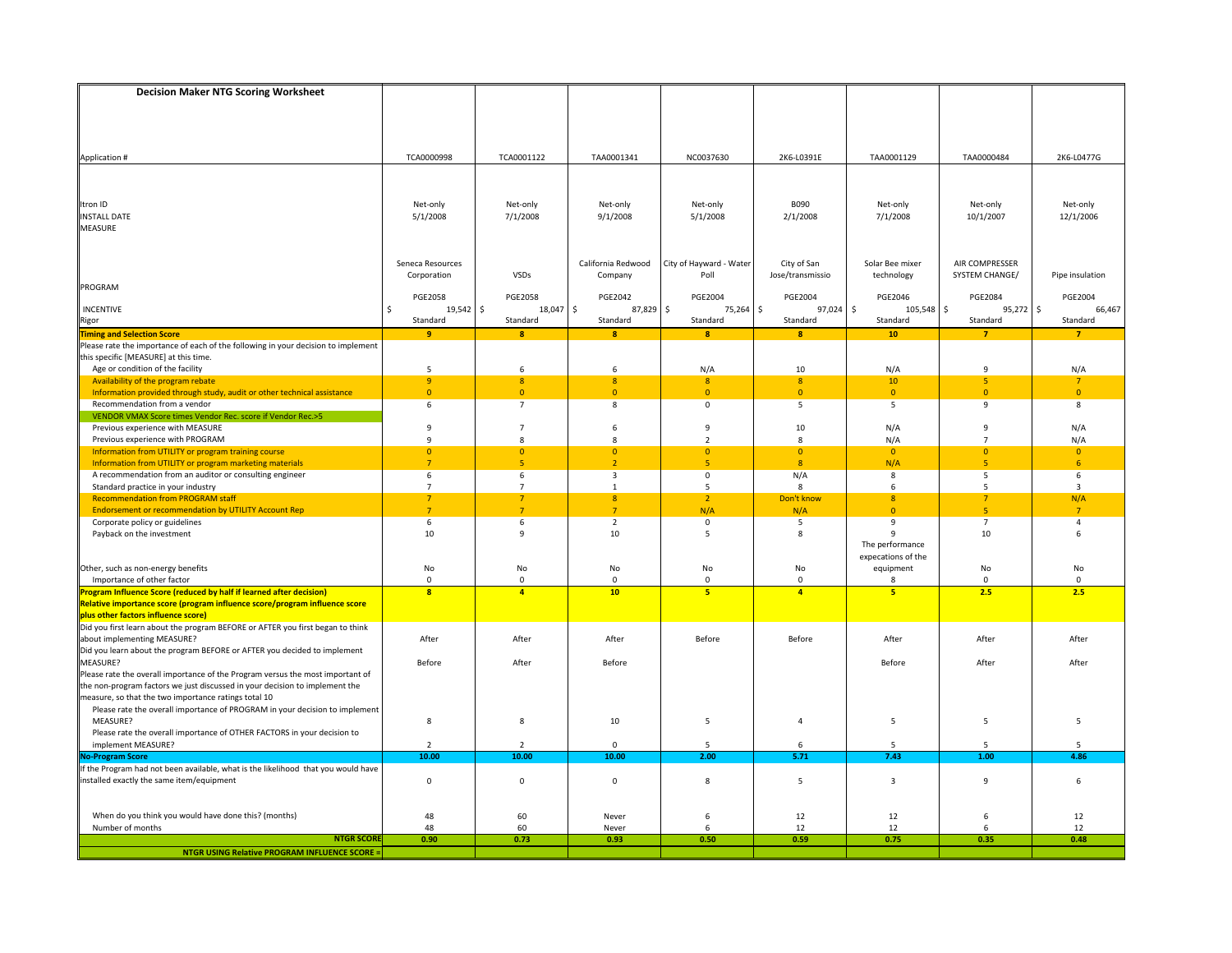| <b>Decision Maker NTG Scoring Worksheet</b>                                                                                         |                       |                         |                                |                           |                                 |                       |                |                          |
|-------------------------------------------------------------------------------------------------------------------------------------|-----------------------|-------------------------|--------------------------------|---------------------------|---------------------------------|-----------------------|----------------|--------------------------|
|                                                                                                                                     |                       |                         |                                |                           |                                 |                       |                |                          |
|                                                                                                                                     |                       |                         |                                |                           |                                 |                       |                |                          |
|                                                                                                                                     |                       |                         |                                |                           |                                 |                       |                |                          |
|                                                                                                                                     |                       |                         |                                |                           |                                 |                       |                |                          |
|                                                                                                                                     | NC0057813             | TAA0000897              | TAA0001256                     | 2K07001054                | NC0065636                       | NC0031749             | TAA0001767     | TAA0001758               |
| Application #                                                                                                                       |                       |                         |                                |                           |                                 |                       |                |                          |
|                                                                                                                                     |                       |                         |                                |                           |                                 |                       |                |                          |
|                                                                                                                                     |                       |                         |                                |                           |                                 |                       |                |                          |
| Itron ID                                                                                                                            | Net-only              | Net-only                | Net-only                       | Net-only                  | <b>B064</b>                     |                       | <b>B118</b>    | <b>B053</b>              |
| <b>INSTALL DATE</b>                                                                                                                 | 8/1/2008              | 4/1/2008                | 8/1/2008                       | 8/1/2008                  | 8/1/2007                        | 12/1/2006             | 12/1/2008      | 12/1/2008                |
| MEASURE                                                                                                                             |                       |                         |                                |                           |                                 |                       |                |                          |
|                                                                                                                                     | <b>McKittrick Fee</b> |                         |                                |                           |                                 |                       |                |                          |
|                                                                                                                                     | Diatomite Vapor       |                         |                                |                           |                                 |                       | AIR COMPRESSER |                          |
|                                                                                                                                     | Compressor and Oil    |                         | Ridglass Shingle Mfg Co        |                           | <b>Energy Efficient Motors,</b> | Vallejo Sanitation &  | SYSTEM         | PROCESS CHANGE/ADD       |
|                                                                                                                                     | Transfer Pump VFD's   | Process - Other         | Inc                            | <b>VFD</b>                | VFDs                            | Flood C               | CHANGE/MODIFY  | <b>EQUIPMENT</b>         |
| PROGRAM                                                                                                                             |                       |                         |                                |                           |                                 |                       |                |                          |
|                                                                                                                                     | <b>PGE2004</b>        | <b>PGE2042</b>          | <b>PGE2087</b><br>$\mathsf{S}$ | <b>PGE2004</b>            | <b>PGE2004</b>                  | <b>PGE2004</b>        | <b>PGE2084</b> | PGE2046<br>$\mathsf{\$}$ |
| INCENTIVE                                                                                                                           | $25,177$ \$<br>Ŝ.     | 59,460                  | 72,130                         | $\mathsf{S}$<br>64,450 \$ | $160, 123$ \$                   | 83,216 \$<br>Standard | 97,472         | 114,441                  |
| <b>Rigor</b><br>Timing and Selection Score                                                                                          | Standard              | Standard                | Standard<br>10 <sub>1</sub>    | Standard<br>$\mathbf{8}$  | Standard<br>10 <sub>1</sub>     |                       | Standard<br>10 | Standard<br>$\bullet$    |
| Please rate the importance of each of the following in your decision to implement                                                   | $\bf{8}$              | $\mathbf{8}$            |                                |                           |                                 | $\bullet$             |                |                          |
| this specific [MEASURE] at this time.                                                                                               |                       |                         |                                |                           |                                 |                       |                |                          |
| Age or condition of the facility                                                                                                    | 4                     | $\overline{7}$          | 8                              | $\overline{2}$            | 8                               | $\mathbf 0$           | 10             | 5                        |
| Availability of the program rebate                                                                                                  | 6                     | $\overline{7}$          | 8                              | 6                         | 8                               | $\overline{0}$        | 10             | 9                        |
| Information provided through study, audit or other technical assistance                                                             | $\overline{0}$        | $\overline{0}$          | $\overline{0}$                 | $\overline{0}$            | $\overline{0}$                  | $\overline{0}$        | $\Omega$       | $\overline{0}$           |
| Recommendation from a vendor                                                                                                        | 8                     | 10                      | 10                             | 3                         | $\overline{7}$                  | N/A                   | 8              | 6                        |
| VENDOR VMAX Score times Vendor Rec. score if Vendor Rec.>5                                                                          |                       |                         |                                |                           |                                 |                       |                |                          |
| Previous experience with MEASURE                                                                                                    | 6                     | 8                       | N/A                            | 10                        | N/A                             | N/A                   | 8              | N/A                      |
| Previous experience with PROGRAM                                                                                                    | 6                     | 8                       | N/A                            | 8                         | 9                               | 10                    | $\overline{7}$ | N/A                      |
| Information from UTILITY or program training course                                                                                 | $\overline{0}$        | $\mathbf{0}$            | $\overline{0}$                 | $\overline{0}$            | $\mathbf{0}$                    | N/A                   | $\Omega$       | $\overline{0}$           |
| Information from UTILITY or program marketing materials                                                                             | $\overline{4}$        | $\overline{\mathbf{8}}$ | 8 <sup>°</sup>                 | 8 <sup>°</sup>            | $\mathbf{q}$                    | N/A                   | 10             | N/A                      |
| A recommendation from an auditor or consulting engineer                                                                             | 8                     | 10                      | 10                             | N/A                       | 9                               | N/A                   | N/A            | 9                        |
| Standard practice in your industry                                                                                                  | 8                     | 10                      | 10                             | $\mathbf{0}$              | 10                              | 10                    | 7              | 6                        |
| <b>Recommendation from PROGRAM staff</b>                                                                                            | 6 <sup>1</sup>        | $\overline{7}$          | 10                             | $\overline{0}$            | 8                               | N/A                   | $\overline{7}$ | 8                        |
| <b>Endorsement or recommendation by UTILITY Account Rep</b>                                                                         | $\overline{8}$        | $\overline{7}$          | N/A                            | N/A                       | 10                              | N/A                   | 8 <sup>°</sup> | N/A                      |
| Corporate policy or guidelines                                                                                                      | 8<br>6                | 10<br>$\overline{7}$    | 8                              | 8<br>8                    | $\overline{7}$<br>10            | 8<br>10               | 5<br>10        | 9<br>9                   |
| Payback on the investment                                                                                                           |                       |                         | 10                             | Increased productivity,   |                                 |                       |                |                          |
|                                                                                                                                     |                       |                         |                                | efficency, reduction in   |                                 |                       |                |                          |
| Other, such as non-energy benefits                                                                                                  | No                    | No                      | No                             | costs                     | No                              | No                    | No             | No                       |
| Importance of other factor                                                                                                          | $\mathbf 0$           | $\overline{0}$          | $\mathbf 0$                    | 10                        | $\Omega$                        | $\mathbf 0$           | $\Omega$       | $\mathbf{0}$             |
| Program Influence Score (reduced by half if learned after decision)                                                                 | $\mathbf{1}$          | 10                      | 5                              | 5                         | 5                               | $\bullet$             | $\overline{7}$ | $\overline{\mathbf{3}}$  |
| Relative importance score (program influence score/program influence score                                                          |                       |                         |                                |                           |                                 |                       |                |                          |
|                                                                                                                                     |                       |                         |                                |                           |                                 |                       |                |                          |
| plus other factors influence score)<br>Did you first learn about the program BEFORE or AFTER you first began to think               |                       |                         |                                |                           |                                 |                       |                |                          |
| about implementing MEASURE?                                                                                                         | Before                | Before                  | After                          | Before                    | After                           | After                 | After          | Before                   |
| Did you learn about the program BEFORE or AFTER you decided to implement                                                            |                       |                         |                                |                           |                                 |                       |                |                          |
| MEASURE?                                                                                                                            |                       |                         | Before                         |                           | Don't know                      | After                 | Before         |                          |
| Please rate the overall importance of the Program versus the most important of                                                      |                       |                         |                                |                           |                                 |                       |                |                          |
| the non-program factors we just discussed in your decision to implement the                                                         |                       |                         |                                |                           |                                 |                       |                |                          |
| measure, so that the two importance ratings total 10<br>Please rate the overall importance of PROGRAM in your decision to implement |                       |                         |                                |                           |                                 |                       |                |                          |
| MEASURE?                                                                                                                            |                       |                         |                                | 5                         |                                 | $\mathbf 0$           | $\overline{7}$ | 3                        |
| Please rate the overall importance of OTHER FACTORS in your decision to                                                             | $\mathbf{1}$          | 10                      | 5                              |                           | 5                               |                       |                |                          |
| implement MEASURE?                                                                                                                  | 9                     | $\mathbf 0$             | 5                              | 5                         | 5                               | 10                    | 3              | $\overline{7}$           |
| <b>No-Program Score</b>                                                                                                             | 2.00                  | 2.00                    | 6.00                           | 10.00                     | 0.00                            | 0.00                  | 9.14           | 9.14                     |
| If the Program had not been available, what is the likelihood that you would have                                                   |                       |                         |                                |                           |                                 |                       |                |                          |
| installed exactly the same item/equipment                                                                                           | 8                     | 8                       | 4                              | $\mathbf 0$               | 10                              | 10                    | $\mathbf{1}$   | 3                        |
|                                                                                                                                     |                       |                         |                                |                           |                                 |                       |                |                          |
|                                                                                                                                     |                       |                         |                                |                           |                                 |                       |                |                          |
| When do you think you would have done this? (months)                                                                                | 6                     | 6                       | 6                              | Never                     | 6                               | 6                     | 12             | 36                       |
| Number of months                                                                                                                    | 6                     | 6                       | 6                              | Never                     | 6                               | 6                     | 12             | 36                       |
| <b>NTGR SCORE</b>                                                                                                                   | 0.37                  | 0.67                    | 0.70                           | 0.77                      | 0.25                            | 0.00                  | 0.87           | 0.70                     |
| <b>NTGR USING Relative PROGRAM INFLUENCE SCORE =</b>                                                                                |                       |                         |                                |                           |                                 |                       |                |                          |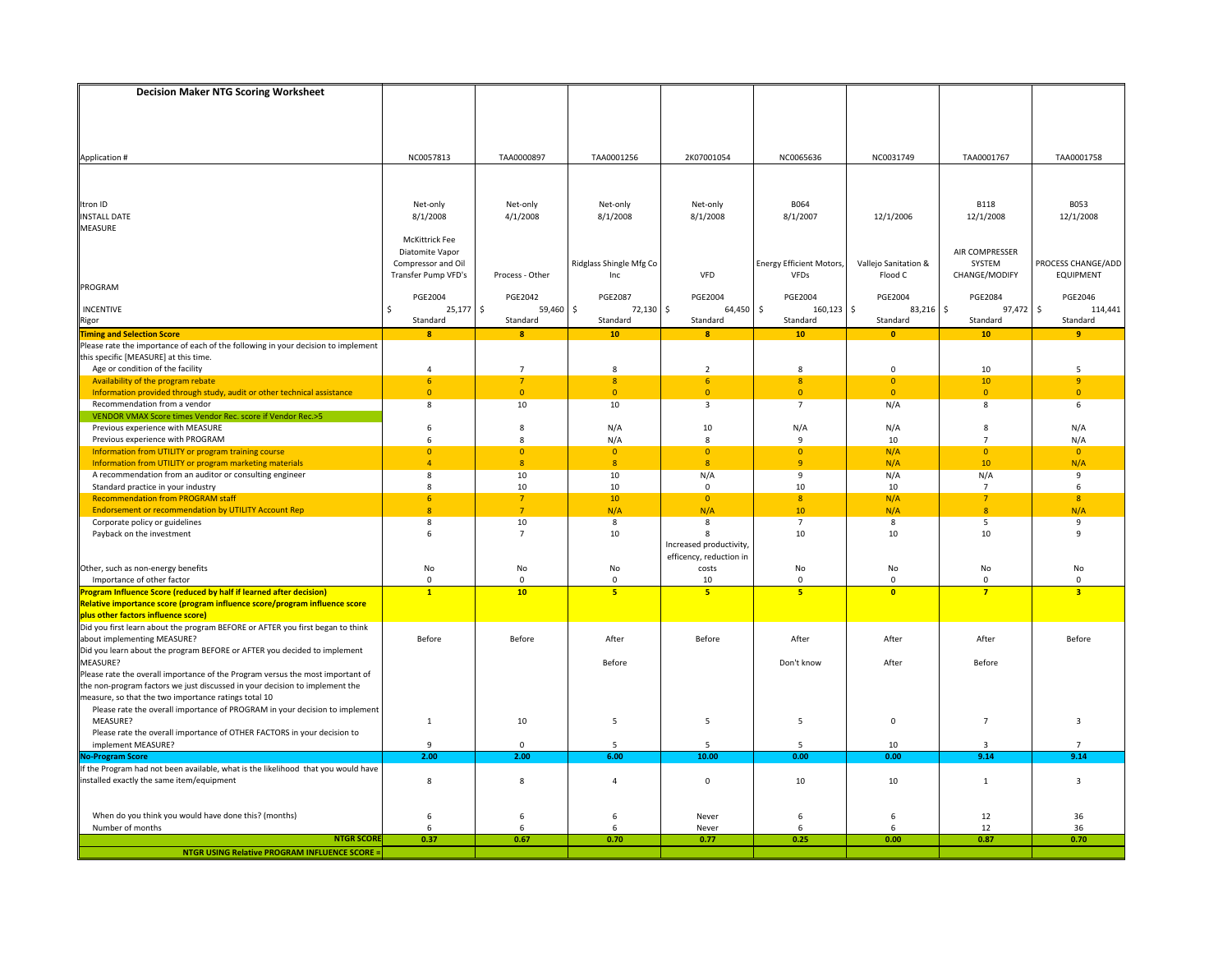| <b>Decision Maker NTG Scoring Worksheet</b>                                                                                                                   |                                  |                                  |                            |                     |                                  |                                    |                      |                     |
|---------------------------------------------------------------------------------------------------------------------------------------------------------------|----------------------------------|----------------------------------|----------------------------|---------------------|----------------------------------|------------------------------------|----------------------|---------------------|
|                                                                                                                                                               |                                  |                                  |                            |                     |                                  |                                    |                      |                     |
|                                                                                                                                                               |                                  |                                  |                            |                     |                                  |                                    |                      |                     |
|                                                                                                                                                               |                                  |                                  |                            |                     |                                  |                                    |                      |                     |
|                                                                                                                                                               |                                  |                                  |                            |                     |                                  |                                    |                      |                     |
| Application #                                                                                                                                                 | TAA0001352                       | TAA0001758                       | TAA0001352                 | 2K08007843          | TAA0000423                       | TAA0000423                         | TAA0001789           | 2K6-L0633G          |
|                                                                                                                                                               |                                  |                                  |                            |                     |                                  |                                    |                      |                     |
|                                                                                                                                                               |                                  |                                  |                            |                     |                                  |                                    |                      |                     |
| Itron ID                                                                                                                                                      | <b>B132</b>                      | <b>B052</b>                      | <b>B134</b>                | B062                | <b>B133</b>                      | <b>B133</b>                        | <b>B124</b>          | <b>B033</b>         |
| <b>INSTALL DATE</b>                                                                                                                                           | 10/1/2008                        | 12/1/2008                        | 10/1/2008                  | 12/1/2008           | 11/9/2007                        |                                    | 12/1/2008            | 12/20/2006          |
| <b>MEASURE</b>                                                                                                                                                |                                  |                                  |                            |                     |                                  |                                    |                      | Replacement of the  |
|                                                                                                                                                               |                                  |                                  |                            |                     |                                  |                                    |                      | condensate receiver |
|                                                                                                                                                               |                                  |                                  | Condensate and             |                     |                                  |                                    |                      | tank and Waste heat |
|                                                                                                                                                               |                                  | PROCESS CHANGE/ADD               | Blowdown heat              |                     | PROCESS BOILER                   | Process Boiler, same               | Regenerative Thermal | recovery from pulp  |
|                                                                                                                                                               | Heat recovery project            | <b>EQUIPMENT</b>                 | recovery                   | <b>DDC Controls</b> | ECONOMIZER                       | project                            | Oxidizr              | dryer condensate.   |
| PROGRAM                                                                                                                                                       | <b>PGE2087</b>                   | PGE2046                          | <b>PGE2087</b>             | <b>PGE2004</b>      | <b>PGE2087</b>                   |                                    |                      | PGE2004             |
| <b>INCENTIVE</b>                                                                                                                                              | Ŝ.<br>175,986                    | \$<br>80,106                     | \$<br>28,446 \$            | $32,515$ \$         | 172,456                          | $\mathsf{\hat{S}}$<br>$226,685$ \$ | 217,846              | \$<br>146,469       |
| Rigor                                                                                                                                                         | Standard                         | Standard                         | Basic                      | <b>Basic</b>        | STD VL                           | STD VL                             | STD VL               | <b>STD VL</b>       |
| <b>Timing and Selection Score</b>                                                                                                                             | $\bf{8}$                         | 10                               | 9                          | $\overline{7}$      | 10                               | 10                                 | 10                   | $\mathbf{8}$        |
| Please rate the importance of each of the following in your decision to implement                                                                             |                                  |                                  |                            |                     |                                  |                                    |                      |                     |
| this specific [MEASURE] at this time.                                                                                                                         |                                  |                                  |                            |                     |                                  |                                    |                      |                     |
| Age or condition of the facility                                                                                                                              | $\overline{7}$                   | 10                               | $\mathbf{q}$               | 9                   | $\mathbf{q}$                     | 9                                  | N/A                  | N/A                 |
| Availability of the program rebate<br>Information provided through study, audit or other technical assistance                                                 | 8<br>$\overline{0}$              | 10<br>$\overline{0}$             | 8<br>$\overline{0}$        | 7<br>$\overline{0}$ | $\overline{9}$<br>$\overline{a}$ | $\overline{9}$<br>$\overline{4}$   | 10<br>10             | 8<br>$\overline{4}$ |
| Recommendation from a vendor                                                                                                                                  | $\overline{7}$                   | $\overline{7}$                   | 9                          | 5                   | 10                               | 10                                 | 10                   | $\overline{2}$      |
| VENDOR VMAX Score times Vendor Rec. score if Vendor Rec.>5                                                                                                    |                                  |                                  |                            |                     | 10                               | 10                                 |                      |                     |
| Previous experience with MEASURE                                                                                                                              | $\overline{4}$                   | N/A                              | 9                          | 9                   | $\overline{7}$                   | $\overline{7}$                     | N/A                  | N/A                 |
| Previous experience with PROGRAM                                                                                                                              | $\overline{2}$                   | $\overline{7}$                   | N/A                        | 6                   | 8                                | 8                                  | N/A                  | N/A                 |
| Information from UTILITY or program training course                                                                                                           | $\overline{0}$                   | $\overline{0}$                   | $\Omega$                   | $\overline{0}$      | $\mathbf{1}$                     | $\overline{1}$                     | N/A                  | N/A                 |
| Information from UTILITY or program marketing materials                                                                                                       | $\overline{2}$                   | N/A                              | $\overline{q}$             | $\overline{2}$      | $\overline{0}$                   | $\overline{0}$                     | N/A                  | 6                   |
| A recommendation from an auditor or consulting engineer                                                                                                       | 8                                | N/A                              | N/A                        | N/A                 | 9                                | 9                                  | 10                   | $\overline{2}$      |
| Standard practice in your industry<br><b>Recommendation from PROGRAM staff</b>                                                                                | 9<br>$\overline{7}$              | $\overline{7}$<br>$\overline{9}$ | 8<br>8                     | 6<br>$\mathbf{1}$   | 1<br>$\overline{9}$              | 1<br>$\overline{9}$                | N/A<br>10            | 6<br>N/A            |
| <b>Endorsement or recommendation by UTILITY Account Rep</b>                                                                                                   | $\overline{8}$                   | $\overline{9}$                   | $\overline{9}$             | $\mathbf{1}$        | $\overline{9}$                   | $\overline{9}$                     | 10                   | - 5                 |
| Corporate policy or guidelines                                                                                                                                | 9                                | 5                                | $\overline{7}$             | 3                   | $\overline{7}$                   | $\overline{7}$                     | N/A                  | N/A                 |
| Payback on the investment                                                                                                                                     | 8                                | 10                               | 9                          | 8                   | 10                               | 10                                 | 10                   | 10                  |
|                                                                                                                                                               |                                  |                                  |                            |                     |                                  |                                    |                      |                     |
|                                                                                                                                                               | A 10% reduction in               |                                  |                            |                     | : longevity of boiler            | : longevity of boiler              |                      |                     |
| Other, such as non-energy benefits                                                                                                                            | Greenhouse Gases                 | No                               | No                         | No                  | lifetime                         | lifetime                           | didn't say           | didn't say          |
| Importance of other factor<br>rogram Influence Score (reduced by half if learned after decision)                                                              | $\overline{7}$<br>5 <sub>5</sub> | $\mathbf{0}$<br>5                | $\Omega$<br>$\overline{4}$ | $\mathbf 0$<br>6    | 6<br>$\overline{7}$              | 6<br>$\overline{7}$                | 10<br>2.5            | 8<br>$\overline{7}$ |
| Relative importance score (program influence score/program influence score                                                                                    |                                  |                                  |                            |                     |                                  |                                    |                      |                     |
|                                                                                                                                                               |                                  |                                  |                            |                     |                                  |                                    |                      |                     |
| plus other factors influence score)<br>Did you first learn about the program BEFORE or AFTER you first began to think                                         |                                  |                                  |                            |                     |                                  |                                    |                      |                     |
| about implementing MEASURE?                                                                                                                                   | After                            | Before                           | After                      | Before              | After                            | After                              | After                | Before              |
| Did you learn about the program BEFORE or AFTER you decided to implement<br>MEASURE?                                                                          |                                  |                                  |                            |                     |                                  |                                    |                      |                     |
|                                                                                                                                                               | Before                           |                                  | Before                     |                     | Before                           | Before                             | After                | Before              |
| Please rate the overall importance of the Program versus the most important of<br>the non-program factors we just discussed in your decision to implement the |                                  |                                  |                            |                     |                                  |                                    |                      |                     |
| measure, so that the two importance ratings total 10                                                                                                          |                                  |                                  |                            |                     |                                  |                                    |                      |                     |
| Please rate the overall importance of PROGRAM in your decision to implement                                                                                   |                                  |                                  |                            |                     |                                  |                                    |                      |                     |
| MEASURE?                                                                                                                                                      | 5                                | 5                                | $\overline{4}$             | 6                   | $\overline{7}$                   | $\overline{7}$                     | 5                    | $\overline{7}$      |
| Please rate the overall importance of OTHER FACTORS in your decision to                                                                                       |                                  |                                  |                            |                     |                                  |                                    |                      |                     |
| implement MEASURE?                                                                                                                                            | 5                                | 5                                | 6                          | 4                   | 3                                | 3                                  | 5                    | $\overline{3}$      |
| <b>No-Program Score</b>                                                                                                                                       | 10.00                            | 0.00                             | 4.00                       | 7.71                | 10.00                            | 10.00                              | 10.00                | 10.00               |
| If the Program had not been available, what is the likelihood that you would have                                                                             |                                  |                                  |                            |                     |                                  |                                    |                      |                     |
| installed exactly the same item/equipment                                                                                                                     | $\pmb{0}$                        | 10                               | $\overline{7}$             | $\overline{a}$      | $\mathbf 0$                      | $\mathbf 0$                        | 0                    |                     |
|                                                                                                                                                               |                                  |                                  |                            |                     |                                  |                                    |                      |                     |
| When do you think you would have done this? (months)                                                                                                          | 60                               | 6                                | 12                         | 24                  | Never                            | Never                              | Never                | 24 to 36 mos        |
| Number of months                                                                                                                                              | 60                               | 6                                | 12                         | 24                  | 48                               | 48                                 | 48                   | 30                  |
| <b>NTGR SCORE</b>                                                                                                                                             | 0.77                             | 0.25                             | 0.57                       | 0.69                | 0.90                             | 0.90                               | 0.25                 | 0.83                |
| <b>NTGR USING Relative PROGRAM INFLUENCE SCORE =</b>                                                                                                          |                                  |                                  |                            |                     |                                  |                                    |                      |                     |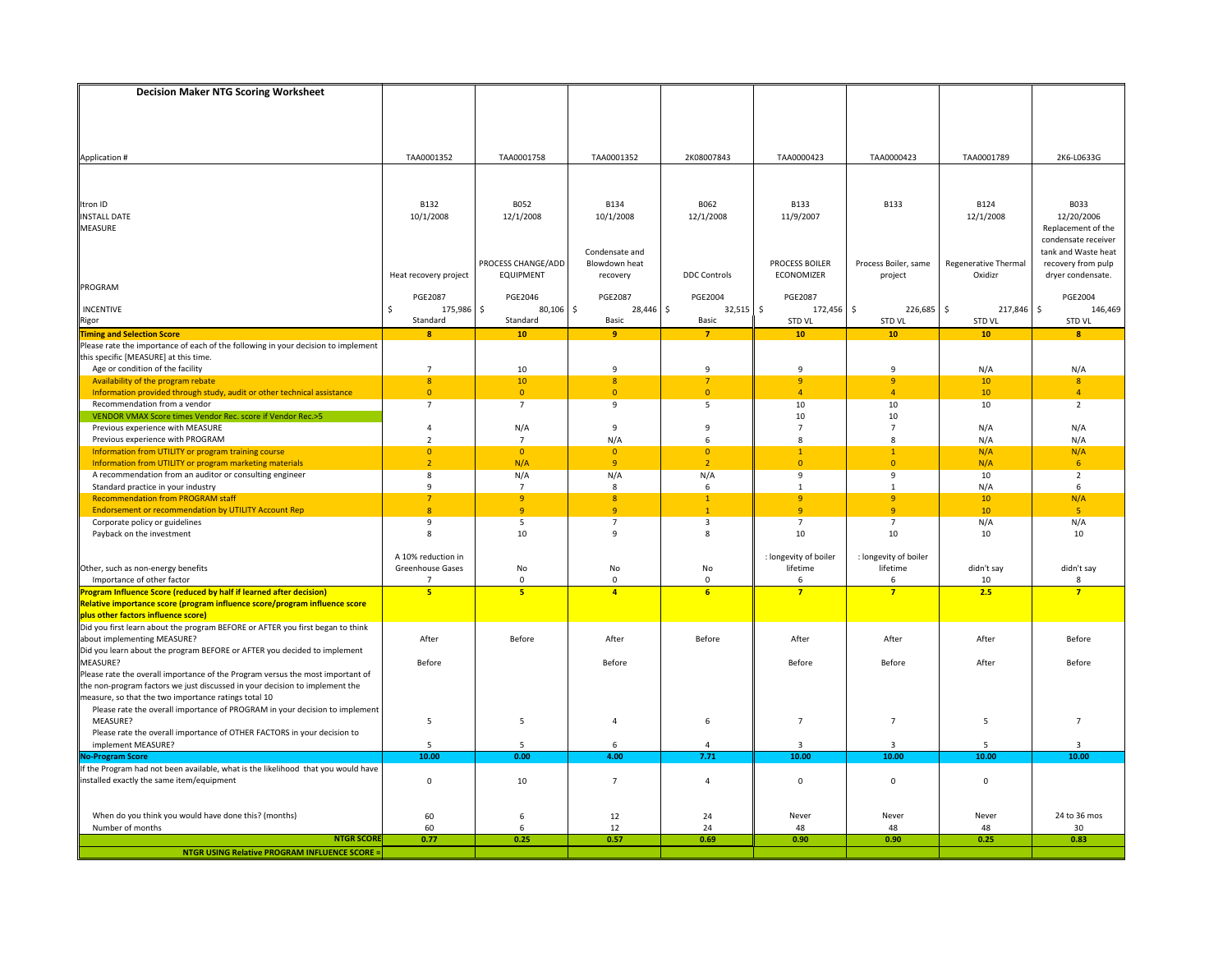| <b>Decision Maker NTG Scoring Worksheet</b>                                                                                                                   |                            |                         |                              |                          |                                |                            |                        |                                |
|---------------------------------------------------------------------------------------------------------------------------------------------------------------|----------------------------|-------------------------|------------------------------|--------------------------|--------------------------------|----------------------------|------------------------|--------------------------------|
|                                                                                                                                                               |                            |                         |                              |                          |                                |                            |                        |                                |
|                                                                                                                                                               |                            |                         |                              |                          |                                |                            |                        |                                |
|                                                                                                                                                               |                            |                         |                              |                          |                                |                            |                        |                                |
|                                                                                                                                                               |                            |                         |                              |                          |                                |                            |                        |                                |
|                                                                                                                                                               | 2K6-L0071G                 | 2K6-L0032G              | TAA0001341                   | 2K6-L0721E               | NC0071593                      | 2K6-L0261G                 | TAA0001789             | NC0053293                      |
| Application #                                                                                                                                                 |                            |                         |                              |                          |                                |                            |                        |                                |
|                                                                                                                                                               |                            |                         |                              |                          |                                |                            |                        |                                |
|                                                                                                                                                               |                            |                         |                              |                          |                                |                            | B048, B048a, B048b,    |                                |
| Itron ID                                                                                                                                                      | Net only                   | B127a & B130            | B126, 127, 128               | Net only                 | <b>B129</b>                    | B093                       | B048c                  | B105 and B125                  |
| <b>INSTALL DATE</b>                                                                                                                                           | 9/29/2006                  | May 07 + Dec 08         | 9/29/2008                    | 8/27/2008                | 11/8/2008                      |                            | 12/31/2008             |                                |
| MEASURE                                                                                                                                                       | Mud filter installation on | <b>PROCESS BOILER</b>   |                              |                          | <b>Bio-Filtration Project:</b> | Install regenerative       |                        | VFDs - also EE motors,         |
|                                                                                                                                                               | the precoat removal        | CHANGE/ADD:             |                              |                          | Install energy efficient       | thermal oxidizer (RTO)     |                        | lighting, & HVAC,              |
|                                                                                                                                                               | system units               | Replacing the existing  |                              |                          | Bio-Filter in place of less    | to maximize the            |                        | <b>Biofiltration hazardous</b> |
|                                                                                                                                                               | (modifications to the      | brick insulation of a   |                              |                          | efficient Regenerative         | efficiency of a VOC        | Facility wide Lighting | waste abatement                |
|                                                                                                                                                               | filter wash system on a    | glass melting furnace   | <b>Condensing Economizer</b> | Air Separation Plant     | Catalytic Oxidizer.            | emissions control          | retrofit -2 Projects   | project: Gas rebate :          |
| PROGRAM                                                                                                                                                       |                            |                         |                              |                          |                                |                            |                        |                                |
|                                                                                                                                                               | <b>PGE2004</b>             | <b>PGE2004</b>          |                              | <b>PGE2004</b>           | <b>PGE2004</b>                 | PGE2004                    | <b>PGE2042</b>         | PGE2004                        |
| INCENTIVE                                                                                                                                                     | Ŝ.<br>36,463               | \$<br>741,933           | $\mathsf{S}$<br>1,102        | $\mathsf{\$}$<br>187,483 | $\mathsf{S}$<br>531,508        | $\mathsf{S}$<br>684,259 \$ | 525,090                | \$<br>1,091,708                |
| Rigor                                                                                                                                                         | STD VL                     | STD VL                  | STD VL                       | STD VL                   | STD VL                         | STD VL                     | STD VL                 | <b>STD VL</b>                  |
| <b>Timing and Selection Score</b>                                                                                                                             | $\bf{8}$                   | $\overline{7}$          | 10 <sub>1</sub>              | 10 <sub>1</sub>          | 10                             | $\overline{2}$             | 10                     | 10                             |
| Please rate the importance of each of the following in your decision to implement                                                                             |                            |                         |                              |                          |                                |                            |                        |                                |
| this specific [MEASURE] at this time.                                                                                                                         |                            |                         |                              |                          |                                |                            |                        |                                |
| Age or condition of the facility                                                                                                                              | N/A                        | 10                      | $\mathbf 0$                  | $\mathbf 0$              | N/A                            | $\mathbf 0$                | 7.5                    | N/A                            |
| Availability of the program rebate                                                                                                                            | 8 <sup>°</sup>             | $\overline{4}$          | 10 <sup>°</sup>              | 10                       | 10                             | $\overline{0}$             | 10                     | 6                              |
| Information provided through study, audit or other technical assistance                                                                                       | $\overline{4}$             | $\overline{7}$          | $\mathbf{q}$                 | $\overline{0}$           | 10                             | $\overline{0}$             | 6                      | $\overline{0}$                 |
| Recommendation from a vendor<br>VENDOR VMAX Score times Vendor Rec. score if Vendor Rec.>5                                                                    | $\overline{2}$             | $\overline{\mathbf{3}}$ | 9                            | $\mathbf 0$              | 8                              | $\mathbf 0$                | $\mathbf{q}$           | $\overline{7}$                 |
| Previous experience with MEASURE                                                                                                                              | N/A                        | 10                      | $\Omega$                     | 10                       | $\Omega$                       | $\overline{3}$             | 8                      | $\overline{7}$                 |
| Previous experience with PROGRAM                                                                                                                              | N/A                        | N/A                     | $\Omega$                     | 10                       | $\Omega$                       | $\Omega$                   | .5                     | 8                              |
| Information from UTILITY or program training course                                                                                                           | N/A                        | N/A                     | $\Omega$                     | 10                       | $\Omega$                       | $\Omega$                   | N/A                    | N/A                            |
| Information from UTILITY or program marketing materials                                                                                                       | 6 <sup>1</sup>             | N/A                     | $\Omega$                     | $\overline{0}$           | $\Omega$                       | $\overline{0}$             | $\mathbf{R}$           | N/A                            |
| A recommendation from an auditor or consulting engineer                                                                                                       | $\overline{2}$             | N/A                     | 9                            | $\mathsf 0$              | 10                             | $\mathsf 0$                | N/A                    | 9                              |
| Standard practice in your industry                                                                                                                            | 6                          | 10                      | 0                            | $\mathbf 0$              | 5                              | 8                          | -5                     | 10                             |
| <b>Recommendation from PROGRAM staff</b>                                                                                                                      | N/A                        | $\overline{0}$          | $\mathbf{q}$                 | $\overline{0}$           | 5 <sub>5</sub>                 | $\overline{2}$             | 6 <sup>1</sup>         | 10                             |
| <b>Endorsement or recommendation by UTILITY Account Rep</b>                                                                                                   | 5 <sub>1</sub>             | $\overline{0}$          | $\Omega$                     | 10                       | 10                             | $\overline{2}$             | $\Lambda$              | $\overline{9}$                 |
| Corporate policy or guidelines                                                                                                                                | N/A                        | 8                       | 0                            | 6                        | 10                             | 10                         | 9                      | 0                              |
| Payback on the investment                                                                                                                                     | 10                         | 6                       | 10                           | 10                       | 10                             | 9                          | 10                     | 5                              |
|                                                                                                                                                               |                            | Better throughput of    |                              | production cost          |                                |                            | increases              | The VFD factors into the       |
|                                                                                                                                                               |                            | glass. We can melt more |                              | reduction (9) and        |                                | RTO did not improve        | mainteN/Ance, much     | process control and            |
| Other, such as non-energy benefits                                                                                                                            | didn't say                 | glass                   | didn't say                   | mainteN/Ance             |                                | quality or production.     | more labor intensive   | makes things run               |
| Importance of other factor                                                                                                                                    | 8                          | -8                      | 5                            | q                        | 10                             | 0                          |                        | 8                              |
| Program Influence Score (reduced by half if learned after decision)                                                                                           | $\overline{7}$             | 1.5                     | $\overline{2}$               | 6 <sup>2</sup>           | $\overline{2}$                 | $\mathbf{1}$               | $\overline{6}$         | $\overline{\mathbf{3}}$        |
| Relative importance score (program influence score/program influence score                                                                                    |                            |                         |                              |                          |                                |                            |                        |                                |
|                                                                                                                                                               |                            |                         |                              |                          |                                |                            |                        |                                |
|                                                                                                                                                               |                            |                         |                              |                          |                                |                            |                        |                                |
| about implementing MEASURE?                                                                                                                                   | Before                     | After                   | After                        | Before                   | Before                         | After                      | Before                 | Before                         |
| Did you learn about the program BEFORE or AFTER you decided to implement                                                                                      |                            |                         |                              |                          |                                |                            |                        |                                |
| MEASURE?                                                                                                                                                      | Before                     | After                   | After                        | Before                   | Before                         | After                      | Before                 | Before                         |
| Please rate the overall importance of the Program versus the most important of<br>the non-program factors we just discussed in your decision to implement the |                            |                         |                              |                          |                                |                            |                        |                                |
| measure, so that the two importance ratings total 10                                                                                                          |                            |                         |                              |                          |                                |                            |                        |                                |
| Please rate the overall importance of PROGRAM in your decision to implement                                                                                   |                            |                         |                              |                          |                                |                            |                        |                                |
| MEASURE?                                                                                                                                                      | $\overline{7}$             | 3                       | $\overline{4}$               | 6                        | $\overline{2}$                 | $\overline{2}$             | 6                      | 3                              |
| Please rate the overall importance of OTHER FACTORS in your decision to                                                                                       |                            |                         |                              |                          |                                |                            |                        |                                |
| implement MEASURE?                                                                                                                                            | 3                          | $\overline{7}$          | 6                            | 4                        | 8                              | 8                          | $\overline{4}$         | $\overline{7}$                 |
| <b>No-Program Score</b>                                                                                                                                       | 8.30                       | 0.00                    | 3.00                         | 10.00                    | 0.00                           | 0.00                       | 8.29                   | 0.00                           |
| If the Program had not been available, what is the likelihood that you would have                                                                             |                            |                         |                              |                          |                                |                            |                        |                                |
| installed exactly the same item/equipment                                                                                                                     | $\overline{a}$             | 10                      | $\overline{7}$               | $\mathbf 0$              | 10                             | 10                         | $\overline{2}$         | 10                             |
|                                                                                                                                                               |                            |                         |                              |                          |                                |                            |                        |                                |
|                                                                                                                                                               |                            |                         |                              |                          |                                |                            |                        |                                |
| When do you think you would have done this? (months)                                                                                                          | 24 to 36 mos               | same time               | same time                    | Never                    | same time                      | same time                  | 12 months later        | same time                      |
| Number of months                                                                                                                                              | 30                         | $\Omega$                | 6                            | 48                       | 6                              | 6                          | 12                     | 6                              |
| <b>NTGR SCORE</b>                                                                                                                                             | 0.78                       | 0.08                    | 0.50                         | 0.87                     | 0.10                           | 0.05                       | 0.81                   | 0.15                           |
| <b>NTGR USING Relative PROGRAM INFLUENCE SCORE =</b>                                                                                                          |                            |                         |                              |                          |                                |                            |                        |                                |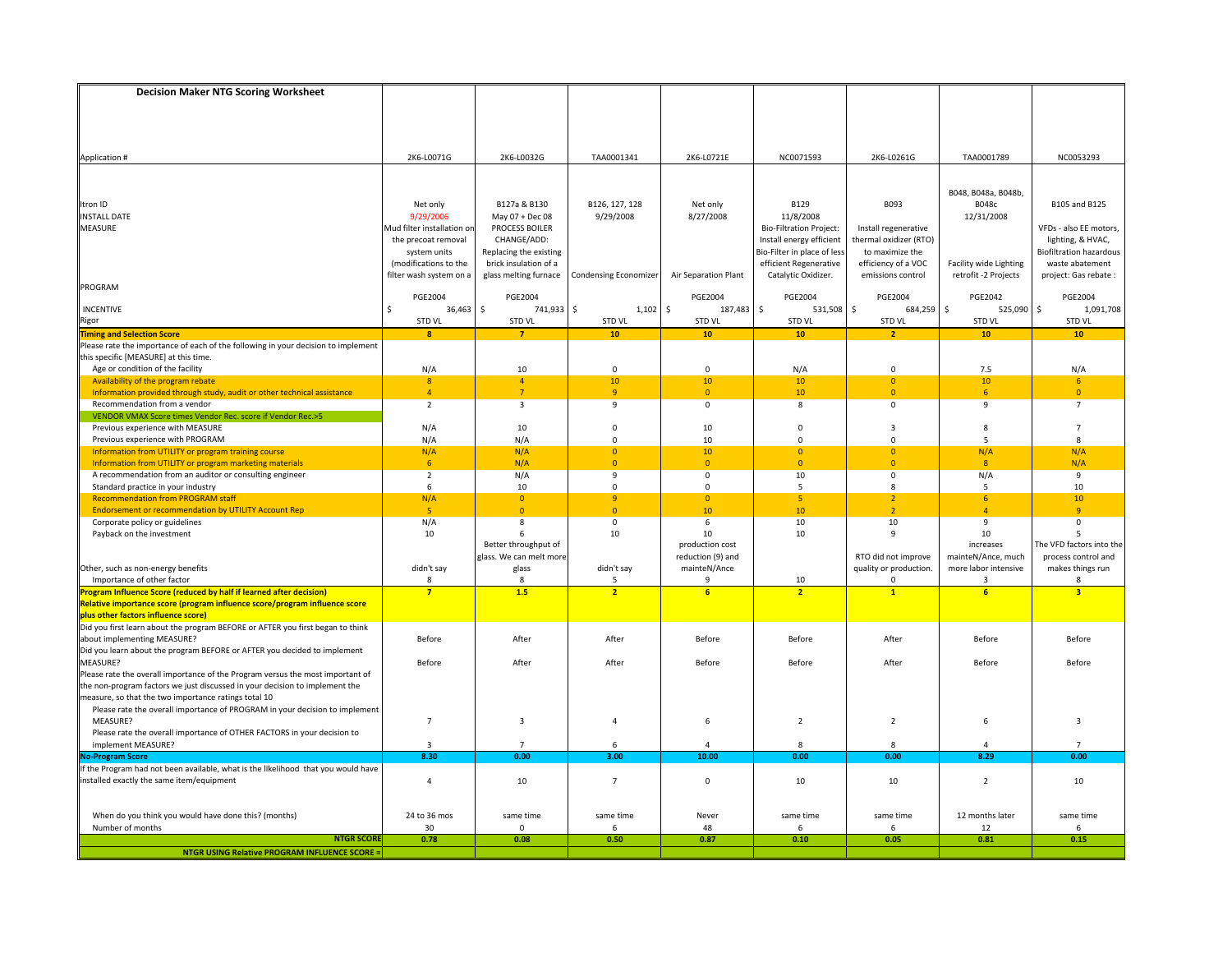| <b>Decision Maker NTG Scoring Worksheet</b>                                                                                                                   |                          |                        |                                                 |                                |                          |                          |                          |                      |
|---------------------------------------------------------------------------------------------------------------------------------------------------------------|--------------------------|------------------------|-------------------------------------------------|--------------------------------|--------------------------|--------------------------|--------------------------|----------------------|
|                                                                                                                                                               |                          |                        |                                                 |                                |                          |                          |                          |                      |
|                                                                                                                                                               |                          |                        |                                                 |                                |                          |                          |                          |                      |
|                                                                                                                                                               |                          |                        |                                                 |                                |                          |                          |                          |                      |
|                                                                                                                                                               |                          |                        |                                                 |                                |                          |                          |                          |                      |
| Application #                                                                                                                                                 | 2K6-L0268E               | TAA0001098             | TAA0001341                                      | NC0046290                      | NC0046290                | 2K6-L0762E               | 2K6-L0465E               | 2K07000602           |
|                                                                                                                                                               |                          |                        |                                                 |                                |                          |                          |                          |                      |
|                                                                                                                                                               |                          |                        |                                                 |                                |                          |                          |                          |                      |
| Itron ID                                                                                                                                                      | <b>B088</b>              | B102a                  | <b>B128a</b>                                    | <b>B066</b>                    | <b>B066</b>              | B024a                    | B079                     | B069                 |
| <b>INSTALL DATE</b>                                                                                                                                           |                          |                        |                                                 |                                |                          |                          |                          |                      |
| MEASURE                                                                                                                                                       | AIR COMPRESSER           | 1. Installation of     |                                                 |                                | 2) Reduced Lighting      |                          |                          |                      |
|                                                                                                                                                               | <b>SYSTEM CHANGE:</b>    | comprehensive          |                                                 |                                | oad Above Title-24, and  |                          |                          |                      |
|                                                                                                                                                               | etrofit nitrogen recycle | compressor control and |                                                 |                                | 3) Add Daylight          |                          |                          | Low pressure air     |
|                                                                                                                                                               | compressor with          | monitoring system      | Biofilter to control                            | 1) Install new VFD on Air      | Harvesting Controls.     | <b>Injection Molding</b> | High pressure air        | recovery system &    |
|                                                                                                                                                               | aerodynamically re-      | o Replace two          | emissions                                       | Compressor,                    | \$118,967 rebate for     | Machine                  | compressors (3 projects) | monitoring controls. |
| PROGRAM                                                                                                                                                       | <b>PGE2004</b>           | PGE2081                |                                                 | PGE2004                        | <b>PGE2004</b>           | PGE2004                  | <b>PGE2004</b>           | PGE2004              |
| <b>INCENTIVE</b>                                                                                                                                              | $230,233$ \$<br>Ŝ.       | 537,775 \$             | 268,000                                         | $\ddot{\mathsf{s}}$<br>118,967 | 118,967 \$<br>$\sqrt{5}$ | 588,007 \$               | 185,787                  | \$<br>60,778         |
|                                                                                                                                                               | STD VL                   | STD VL                 | STD VL                                          | STD VL                         | STD VL                   | STD VL                   | STD VL                   | STD VL               |
| Rigor<br>Timing and Selection Score                                                                                                                           | 10 <sub>1</sub>          | 10                     | $\overline{7}$                                  | 10 <sub>1</sub>                | 10                       | $\overline{7}$           | $\overline{7}$           | $\overline{7}$       |
| Please rate the importance of each of the following in your decision to implement                                                                             |                          |                        |                                                 |                                |                          |                          |                          |                      |
| this specific [MEASURE] at this time.                                                                                                                         |                          |                        |                                                 |                                |                          |                          |                          |                      |
| Age or condition of the facility                                                                                                                              | 5                        | 6                      | N/A                                             | 10                             | $\mathbf 0$              | N/A                      | N/A                      | N/A                  |
| Availability of the program rebate                                                                                                                            | 10 <sup>°</sup>          | 10                     | $\overline{7}$                                  | 9                              | 10                       | $\overline{7}$           |                          | $\overline{7}$       |
| Information provided through study, audit or other technical assistance                                                                                       | 5 <sup>1</sup>           | 10                     | N/A                                             | $\mathbf{q}$                   | 10                       | N/A                      | $\Delta$                 | $\overline{a}$       |
| Recommendation from a vendor                                                                                                                                  | N/A                      | $\overline{4}$         | 6                                               | 8                              | 10                       | $\overline{4}$           | $\overline{2}$           | $\overline{2}$       |
| VENDOR VMAX Score times Vendor Rec. score if Vendor Rec.>5<br>Previous experience with MEASURE                                                                | 9                        | 8                      | 8                                               | $\mathbf 0$                    | $\mathsf 0$              | N/A                      | 3                        | 3                    |
| Previous experience with PROGRAM                                                                                                                              | $\mathbf{q}$             | $\overline{7}$         | $\overline{7}$                                  | $\overline{3}$                 | $\Omega$                 | N/A                      | $\Delta$                 | 4                    |
| Information from UTILITY or program training course                                                                                                           | N/A                      | $\overline{0}$         | N/A                                             | 3                              | N/A                      | N/A                      | N/A                      | N/A                  |
| Information from UTILITY or program marketing materials                                                                                                       | N/A                      | 10                     | N/A                                             | $\overline{9}$                 | 10                       | N/A                      | N/A                      | N/A                  |
| A recommendation from an auditor or consulting engineer                                                                                                       | N/A                      | 10                     | N/A                                             | 5                              | 10                       | N/A                      | 5                        | 5                    |
| Standard practice in your industry                                                                                                                            | $\mathsf 0$              | $\mathbf 0$            | $\overline{7}$                                  | $\mathbf 0$                    | 10                       | $\overline{2}$           | 3                        | 3                    |
| <b>Recommendation from PROGRAM staff</b>                                                                                                                      | 10                       | 8                      | 2.5                                             | 10                             | 10                       | N/A                      | 6 <sup>1</sup>           | 6                    |
| <b>Endorsement or recommendation by UTILITY Account Rep</b>                                                                                                   | 10 <sup>°</sup>          | $\overline{0}$         | N/A                                             | $10\,$                         | $10\,$                   | $\overline{4}$           | $\Lambda$                | $\Delta$             |
| Corporate policy or guidelines                                                                                                                                | 9                        | $\mathbf 0$            | 8                                               | 10                             | 10                       | $\overline{4}$           | 6                        | 6                    |
| Payback on the investment                                                                                                                                     | 10                       | 10                     | N/A                                             | 10                             | 10                       | 8                        | 6                        | 6                    |
|                                                                                                                                                               |                          |                        | very little downtime as<br>long as humidity and |                                |                          |                          | yes - capacity           | yes - capacity       |
| Other, such as non-energy benefits                                                                                                                            | No                       |                        | temp maintained. No                             |                                |                          | N/A                      | constraints              | constraints          |
| Importance of other factor                                                                                                                                    | 0                        | 3                      | 8                                               | N/A                            | N/A                      | N/A                      | -7                       | $\overline{ }$       |
| Program Influence Score (reduced by half if learned after decision)                                                                                           | $\overline{7}$           | $\overline{7}$         | 1.5                                             | $\overline{2}$                 | 2.5                      | 6                        | $\overline{4}$           | $\overline{4}$       |
| Relative importance score (program influence score/program influence score                                                                                    |                          |                        |                                                 |                                |                          |                          |                          |                      |
| plus other factors influence score)<br>Did you first learn about the program BEFORE or AFTER you first began to think                                         |                          |                        |                                                 |                                |                          |                          |                          |                      |
|                                                                                                                                                               |                          |                        |                                                 |                                |                          |                          |                          |                      |
| about implementing MEASURE?                                                                                                                                   | Before                   | Before                 | After                                           | After                          | After                    | Don't know               | Don't know               | Don't know           |
| Did you learn about the program BEFORE or AFTER you decided to implement                                                                                      |                          |                        |                                                 |                                |                          |                          |                          |                      |
| MEASURE?                                                                                                                                                      | Before                   | Before                 | After                                           | After                          | After                    | Before                   | Before                   | Before               |
| Please rate the overall importance of the Program versus the most important of<br>the non-program factors we just discussed in your decision to implement the |                          |                        |                                                 |                                |                          |                          |                          |                      |
| measure, so that the two importance ratings total 10                                                                                                          |                          |                        |                                                 |                                |                          |                          |                          |                      |
| Please rate the overall importance of PROGRAM in your decision to implement                                                                                   |                          |                        |                                                 |                                |                          |                          |                          |                      |
| MEASURE?                                                                                                                                                      | $\overline{7}$           | $\overline{7}$         | 3                                               | $\overline{a}$                 | 5                        | 6                        | $\overline{4}$           |                      |
| Please rate the overall importance of OTHER FACTORS in your decision to                                                                                       |                          |                        |                                                 |                                |                          |                          |                          |                      |
| implement MEASURE?                                                                                                                                            | 3                        | $\mathbf{3}$           | $\overline{7}$                                  | 6                              |                          | $\overline{a}$           | 6                        | 6                    |
| <b>No-Program Score</b>                                                                                                                                       | 9.73                     | 10.00                  | 0.00                                            | 0.00                           | 7.16                     | 8.00                     | 6.02                     | 6.02                 |
| If the Program had not been available, what is the likelihood that you would have                                                                             |                          |                        |                                                 |                                |                          |                          |                          |                      |
| installed exactly the same item/equipment                                                                                                                     | $\overline{2}$           | $\overline{2}$         | 10                                              | 10                             | 5                        | $\overline{2}$           | $\overline{7}$           | $\overline{7}$       |
|                                                                                                                                                               |                          |                        |                                                 |                                |                          |                          |                          |                      |
|                                                                                                                                                               |                          |                        | at the same time due to                         |                                |                          |                          |                          |                      |
| When do you think you would have done this? (months)                                                                                                          | 3 or 4 years longer      | 72 mos or later        | compliance date 10.1.08                         | within 6 months                | don't know               | same time                | 2 - 3 years              | $2 - 3$ years        |
| Number of months<br><b>NTGR SCORE</b>                                                                                                                         | 42<br>0.89               | 72<br>0.90             | 0<br>0.08                                       | 6<br>0.10                      | 24<br>0.63               | 6<br>0.70                | 24<br>0.57               | 24<br>0.57           |
| <b>NTGR USING Relative PROGRAM INFLUENCE SCORE =</b>                                                                                                          |                          |                        |                                                 |                                |                          |                          |                          |                      |
|                                                                                                                                                               |                          |                        |                                                 |                                |                          |                          |                          |                      |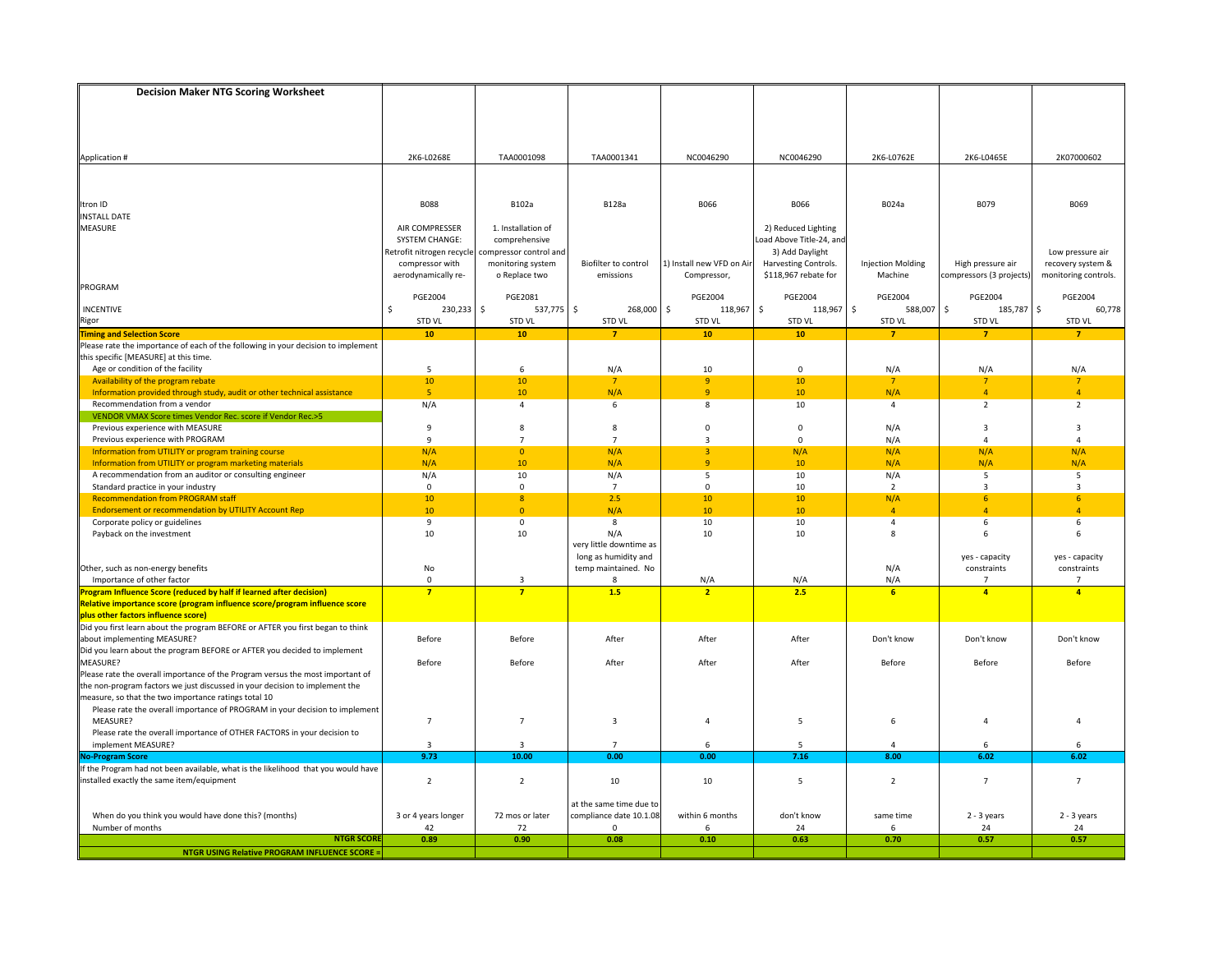| TBA0001717<br>Application #<br>2K6-L0349E<br>2K07001253<br>2K07000483<br>TAA0001789<br>TBA0001525<br>TBA0000481<br>2K6-L0062E<br>Itron ID<br>B036a<br>Net-only<br>B095<br>B091a<br>B107<br><b>B056</b><br>Net-only<br>Net-only<br>Q4 2008<br>Q4 2008<br>Q4 2008<br>Q4 2008<br>6/28/1905<br><b>INSTALL DATE</b><br>MEASURE<br>Lighting retrofit of HID<br>The measure is a New<br>Project 4 - (B056) VFD<br>metal halide (MH)<br>on Fire water Jockey<br>Production Line in<br>Project 1 - (B091a)<br>Project 2 - (B107)<br>fixtures with lower<br>Powder Mill, The plant<br>Replace existing motors<br>Replace 4000 hp MK-<br>Pump. pump & vfd. 2<br>San Ardo Steam<br>wattage fixtures and<br>VSD on chilled water<br>had several different<br>with premium efficiency<br>1900 motor with a new<br>separate applications<br>Generator Fan<br>Once through process<br>nstallation of occupancy<br>production lines (#3, 5, 6<br>cooling water pumping<br>motors and VFDs.<br>high efficiency motor.<br>one for gas, one for<br>Improvement<br>pumps<br>PROGRAM<br>PGE2042<br>PGE2064<br>PGE2064<br>PGE2004<br><b>PGE2004</b><br><b>PGE2004</b><br><b>PGE2004</b><br>PGE2064<br>$20,567$ \$<br>$\ddot{\mathsf{S}}$<br>$21,523$ \$<br>$\ddot{\mathsf{s}}$<br>187,081<br>\$<br>1,347,015 \$<br>\$<br>18,555<br>45,252<br><b>INCENTIVE</b><br>\$<br>25,714<br>180,736<br>STD VL<br>STD VL<br>STD VL<br>STD VL<br>STD VL<br>Rigor<br><b>STD VL</b><br><b>STD VL</b><br><b>STD VL</b><br>Timing and Selection Score<br>$\overline{\mathbf{4}}$<br>$\overline{7}$<br>$\overline{\mathbf{3}}$<br>9<br>10 <sub>1</sub><br>10<br>$\overline{7}$<br>8<br>Please rate the importance of each of the following in your decision to implement<br>this specific [MEASURE] at this time.<br>Age or condition of the facility<br>$\overline{2}$<br>N/A<br>N/A<br>$\mathbf{q}$<br>N/A<br>8<br>3<br>8<br>5.5<br>8<br>10<br>10 <sup>°</sup><br>Availability of the program rebate<br>$\overline{2}$<br>$\overline{7}$<br>$\overline{7}$<br>8<br>N/A<br>$\overline{4}$<br>7.5<br>$\overline{9}$<br>Information provided through study, audit or other technical assistance<br>$\Delta$<br>8<br>$\overline{8}$<br>6<br>$\overline{2}$<br>Recommendation from a vendor<br>$\overline{2}$<br>$\overline{7}$<br>N/A<br>N/A<br>N/A<br>6<br>$\overline{a}$<br>VENDOR VMAX Score times Vendor Rec. score if Vendor Rec.>5<br>Previous experience with MEASURE<br>N/A<br>$\overline{3}$<br>3<br>3<br>8<br>10<br>8<br>6<br>10<br>10<br>Previous experience with PROGRAM<br>N/A<br>$\Delta$<br>$\overline{3}$<br>10<br>$\Delta$<br>Information from UTILITY or program training course<br>N/A<br>N/A<br>N/A<br>N/A<br>N/A<br>N/A<br>3<br>6<br>$\overline{4}$<br>N/A<br>N/A<br>$\overline{2}$<br>N/A<br>N/A<br>N/A<br>$\overline{8}$<br>Information from UTILITY or program marketing materials<br>A recommendation from an auditor or consulting engineer<br>5<br>N/A<br>8<br>5<br>8<br>N/A<br>N/A<br>$\overline{a}$<br>Standard practice in your industry<br>$\overline{a}$<br>$\overline{\mathbf{3}}$<br>3<br>3<br>5.5<br>$\overline{\mathbf{3}}$<br>5<br>4<br><b>Recommendation from PROGRAM staff</b><br>$\overline{4}$<br>6<br>6 <sup>1</sup><br>$\overline{7}$<br>8<br>8<br>8<br>8<br><b>Endorsement or recommendation by UTILITY Account Rep</b><br>$\overline{2}$<br>$\overline{7}$<br>$\mathbf{8}$<br>$\overline{A}$<br>8<br>8<br>$\overline{\mathbf{R}}$<br>$\Lambda$<br>6<br>3<br>5<br>5<br>5.5<br>Corporate policy or guidelines<br>5<br>6<br>8<br>Payback on the investment<br>8<br>6<br>8<br>8<br>8<br>6<br>я<br>everything due to<br>learning curve.<br>complete remodel of<br>reliability and process<br>experience, proof of<br>yes - capacity<br>yes - capacity<br>Other, such as non-energy benefits<br>$\overline{2}$<br>constraints<br>constraints<br>the business<br>improvement<br>more reliable<br>reliability improvements<br>concept<br>Importance of other factor<br>$\mathcal{L}$<br>8<br>3<br>8<br>7<br>1<br>Program Influence Score (reduced by half if learned after decision)<br>5 <sup>2</sup><br>$\overline{4}$<br>$\overline{\mathbf{3}}$<br>6<br>$\overline{7}$<br>$\overline{\mathbf{8}}$<br>$\overline{a}$<br>6<br>Relative importance score (program influence score/program influence score<br>plus other factors influence score)<br>Did you first learn about the program BEFORE or AFTER you first began to think<br>about implementing MEASURE?<br>Don't know<br>Don't know<br>Don't know<br>Before<br>Before<br>Before<br>Before<br>in 2006<br>Did you learn about the program BEFORE or AFTER you decided to implement<br>MEASURE?<br>Before<br>Before<br>Before<br>Before<br>Before<br>Before<br>Before<br>Before<br>Please rate the overall importance of the Program versus the most important of<br>the non-program factors we just discussed in your decision to implement the<br>measure, so that the two importance ratings total 10<br>Please rate the overall importance of PROGRAM in your decision to implement<br>MEASURE?<br>5<br>$\overline{3}$<br>6<br>$\overline{7}$<br>$\overline{4}$<br>4<br>6<br>Please rate the overall importance of OTHER FACTORS in your decision to<br>implement MEASURE?<br>5<br>6<br>3<br>6<br>9.44<br>6.02<br>6.02<br>3.00<br>10.00<br>10.00<br>10.00<br>10.00<br><b>No-Program Score</b><br>If the Program had not been available, what is the likelihood that you would have<br>$\overline{7}$<br>$\overline{7}$<br>$\overline{7}$<br>$\mathbf{3}$<br>installed exactly the same item/equipment<br>$\overline{2}$<br>0.5<br>8<br>$\overline{2}$<br>upon failure or when<br>gas price high - 3 to 5<br>failure - 3 to 5 years<br>When do you think you would have done this? (months)<br>$2 - 3$ years<br>2 - 3 years<br>5 yrs<br>3 years<br>same time<br>Never - was a new plant<br>years<br>Number of months<br>36<br>24<br>24<br>48<br>60<br>6<br>48<br>48<br><b>NTGR SCORE</b><br>0.57<br>0.83<br>0.90<br>0.87<br>0.61<br>0.57<br>0.30<br>0.87<br><b>NTGR USING Relative PROGRAM INFLUENCE SCORE:</b> | <b>Decision Maker NTG Scoring Worksheet</b> |  |  |  |  |
|----------------------------------------------------------------------------------------------------------------------------------------------------------------------------------------------------------------------------------------------------------------------------------------------------------------------------------------------------------------------------------------------------------------------------------------------------------------------------------------------------------------------------------------------------------------------------------------------------------------------------------------------------------------------------------------------------------------------------------------------------------------------------------------------------------------------------------------------------------------------------------------------------------------------------------------------------------------------------------------------------------------------------------------------------------------------------------------------------------------------------------------------------------------------------------------------------------------------------------------------------------------------------------------------------------------------------------------------------------------------------------------------------------------------------------------------------------------------------------------------------------------------------------------------------------------------------------------------------------------------------------------------------------------------------------------------------------------------------------------------------------------------------------------------------------------------------------------------------------------------------------------------------------------------------------------------------------------------------------------------------------------------------------------------------------------------------------------------------------------------------------------------------------------------------------------------------------------------------------------------------------------------------------------------------------------------------------------------------------------------------------------------------------------------------------------------------------------------------------------------------------------------------------------------------------------------------------------------------------------------------------------------------------------------------------------------------------------------------------------------------------------------------------------------------------------------------------------------------------------------------------------------------------------------------------------------------------------------------------------------------------------------------------------------------------------------------------------------------------------------------------------------------------------------------------------------------------------------------------------------------------------------------------------------------------------------------------------------------------------------------------------------------------------------------------------------------------------------------------------------------------------------------------------------------------------------------------------------------------------------------------------------------------------------------------------------------------------------------------------------------------------------------------------------------------------------------------------------------------------------------------------------------------------------------------------------------------------------------------------------------------------------------------------------------------------------------------------------------------------------------------------------------------------------------------------------------------------------------------------------------------------------------------------------------------------------------------------------------------------------------------------------------------------------------------------------------------------------------------------------------------------------------------------------------------------------------------------------------------------------------------------------------------------------------------------------------------------------------------------------------------------------------------------------------------------------------------------------------------------------------------------------------------------------------------------------------------------------------------------------------------------------------------------------------------------------------------------------------------------------------------------------------------------------------------------------------------------------------------------------------------------------------------------------------------------------------------------------------------------------------------------------------------------------------------------------------------------------------------------------------------------------------------------------------------------------------------------------------------------------------------------------------------------------------------------------------------------------------------------------------------------------------------------------------------------------------------------------------------------------------------------------------------------------------------------------------------------------------------------------------------------------------------------------------------------------|---------------------------------------------|--|--|--|--|
|                                                                                                                                                                                                                                                                                                                                                                                                                                                                                                                                                                                                                                                                                                                                                                                                                                                                                                                                                                                                                                                                                                                                                                                                                                                                                                                                                                                                                                                                                                                                                                                                                                                                                                                                                                                                                                                                                                                                                                                                                                                                                                                                                                                                                                                                                                                                                                                                                                                                                                                                                                                                                                                                                                                                                                                                                                                                                                                                                                                                                                                                                                                                                                                                                                                                                                                                                                                                                                                                                                                                                                                                                                                                                                                                                                                                                                                                                                                                                                                                                                                                                                                                                                                                                                                                                                                                                                                                                                                                                                                                                                                                                                                                                                                                                                                                                                                                                                                                                                                                                                                                                                                                                                                                                                                                                                                                                                                                                                                                                                                                                                                                                                                                                                                                                                                                                                                                                                                                                                                                                                                                      |                                             |  |  |  |  |
|                                                                                                                                                                                                                                                                                                                                                                                                                                                                                                                                                                                                                                                                                                                                                                                                                                                                                                                                                                                                                                                                                                                                                                                                                                                                                                                                                                                                                                                                                                                                                                                                                                                                                                                                                                                                                                                                                                                                                                                                                                                                                                                                                                                                                                                                                                                                                                                                                                                                                                                                                                                                                                                                                                                                                                                                                                                                                                                                                                                                                                                                                                                                                                                                                                                                                                                                                                                                                                                                                                                                                                                                                                                                                                                                                                                                                                                                                                                                                                                                                                                                                                                                                                                                                                                                                                                                                                                                                                                                                                                                                                                                                                                                                                                                                                                                                                                                                                                                                                                                                                                                                                                                                                                                                                                                                                                                                                                                                                                                                                                                                                                                                                                                                                                                                                                                                                                                                                                                                                                                                                                                      |                                             |  |  |  |  |
|                                                                                                                                                                                                                                                                                                                                                                                                                                                                                                                                                                                                                                                                                                                                                                                                                                                                                                                                                                                                                                                                                                                                                                                                                                                                                                                                                                                                                                                                                                                                                                                                                                                                                                                                                                                                                                                                                                                                                                                                                                                                                                                                                                                                                                                                                                                                                                                                                                                                                                                                                                                                                                                                                                                                                                                                                                                                                                                                                                                                                                                                                                                                                                                                                                                                                                                                                                                                                                                                                                                                                                                                                                                                                                                                                                                                                                                                                                                                                                                                                                                                                                                                                                                                                                                                                                                                                                                                                                                                                                                                                                                                                                                                                                                                                                                                                                                                                                                                                                                                                                                                                                                                                                                                                                                                                                                                                                                                                                                                                                                                                                                                                                                                                                                                                                                                                                                                                                                                                                                                                                                                      |                                             |  |  |  |  |
|                                                                                                                                                                                                                                                                                                                                                                                                                                                                                                                                                                                                                                                                                                                                                                                                                                                                                                                                                                                                                                                                                                                                                                                                                                                                                                                                                                                                                                                                                                                                                                                                                                                                                                                                                                                                                                                                                                                                                                                                                                                                                                                                                                                                                                                                                                                                                                                                                                                                                                                                                                                                                                                                                                                                                                                                                                                                                                                                                                                                                                                                                                                                                                                                                                                                                                                                                                                                                                                                                                                                                                                                                                                                                                                                                                                                                                                                                                                                                                                                                                                                                                                                                                                                                                                                                                                                                                                                                                                                                                                                                                                                                                                                                                                                                                                                                                                                                                                                                                                                                                                                                                                                                                                                                                                                                                                                                                                                                                                                                                                                                                                                                                                                                                                                                                                                                                                                                                                                                                                                                                                                      |                                             |  |  |  |  |
|                                                                                                                                                                                                                                                                                                                                                                                                                                                                                                                                                                                                                                                                                                                                                                                                                                                                                                                                                                                                                                                                                                                                                                                                                                                                                                                                                                                                                                                                                                                                                                                                                                                                                                                                                                                                                                                                                                                                                                                                                                                                                                                                                                                                                                                                                                                                                                                                                                                                                                                                                                                                                                                                                                                                                                                                                                                                                                                                                                                                                                                                                                                                                                                                                                                                                                                                                                                                                                                                                                                                                                                                                                                                                                                                                                                                                                                                                                                                                                                                                                                                                                                                                                                                                                                                                                                                                                                                                                                                                                                                                                                                                                                                                                                                                                                                                                                                                                                                                                                                                                                                                                                                                                                                                                                                                                                                                                                                                                                                                                                                                                                                                                                                                                                                                                                                                                                                                                                                                                                                                                                                      |                                             |  |  |  |  |
|                                                                                                                                                                                                                                                                                                                                                                                                                                                                                                                                                                                                                                                                                                                                                                                                                                                                                                                                                                                                                                                                                                                                                                                                                                                                                                                                                                                                                                                                                                                                                                                                                                                                                                                                                                                                                                                                                                                                                                                                                                                                                                                                                                                                                                                                                                                                                                                                                                                                                                                                                                                                                                                                                                                                                                                                                                                                                                                                                                                                                                                                                                                                                                                                                                                                                                                                                                                                                                                                                                                                                                                                                                                                                                                                                                                                                                                                                                                                                                                                                                                                                                                                                                                                                                                                                                                                                                                                                                                                                                                                                                                                                                                                                                                                                                                                                                                                                                                                                                                                                                                                                                                                                                                                                                                                                                                                                                                                                                                                                                                                                                                                                                                                                                                                                                                                                                                                                                                                                                                                                                                                      |                                             |  |  |  |  |
|                                                                                                                                                                                                                                                                                                                                                                                                                                                                                                                                                                                                                                                                                                                                                                                                                                                                                                                                                                                                                                                                                                                                                                                                                                                                                                                                                                                                                                                                                                                                                                                                                                                                                                                                                                                                                                                                                                                                                                                                                                                                                                                                                                                                                                                                                                                                                                                                                                                                                                                                                                                                                                                                                                                                                                                                                                                                                                                                                                                                                                                                                                                                                                                                                                                                                                                                                                                                                                                                                                                                                                                                                                                                                                                                                                                                                                                                                                                                                                                                                                                                                                                                                                                                                                                                                                                                                                                                                                                                                                                                                                                                                                                                                                                                                                                                                                                                                                                                                                                                                                                                                                                                                                                                                                                                                                                                                                                                                                                                                                                                                                                                                                                                                                                                                                                                                                                                                                                                                                                                                                                                      |                                             |  |  |  |  |
|                                                                                                                                                                                                                                                                                                                                                                                                                                                                                                                                                                                                                                                                                                                                                                                                                                                                                                                                                                                                                                                                                                                                                                                                                                                                                                                                                                                                                                                                                                                                                                                                                                                                                                                                                                                                                                                                                                                                                                                                                                                                                                                                                                                                                                                                                                                                                                                                                                                                                                                                                                                                                                                                                                                                                                                                                                                                                                                                                                                                                                                                                                                                                                                                                                                                                                                                                                                                                                                                                                                                                                                                                                                                                                                                                                                                                                                                                                                                                                                                                                                                                                                                                                                                                                                                                                                                                                                                                                                                                                                                                                                                                                                                                                                                                                                                                                                                                                                                                                                                                                                                                                                                                                                                                                                                                                                                                                                                                                                                                                                                                                                                                                                                                                                                                                                                                                                                                                                                                                                                                                                                      |                                             |  |  |  |  |
|                                                                                                                                                                                                                                                                                                                                                                                                                                                                                                                                                                                                                                                                                                                                                                                                                                                                                                                                                                                                                                                                                                                                                                                                                                                                                                                                                                                                                                                                                                                                                                                                                                                                                                                                                                                                                                                                                                                                                                                                                                                                                                                                                                                                                                                                                                                                                                                                                                                                                                                                                                                                                                                                                                                                                                                                                                                                                                                                                                                                                                                                                                                                                                                                                                                                                                                                                                                                                                                                                                                                                                                                                                                                                                                                                                                                                                                                                                                                                                                                                                                                                                                                                                                                                                                                                                                                                                                                                                                                                                                                                                                                                                                                                                                                                                                                                                                                                                                                                                                                                                                                                                                                                                                                                                                                                                                                                                                                                                                                                                                                                                                                                                                                                                                                                                                                                                                                                                                                                                                                                                                                      |                                             |  |  |  |  |
|                                                                                                                                                                                                                                                                                                                                                                                                                                                                                                                                                                                                                                                                                                                                                                                                                                                                                                                                                                                                                                                                                                                                                                                                                                                                                                                                                                                                                                                                                                                                                                                                                                                                                                                                                                                                                                                                                                                                                                                                                                                                                                                                                                                                                                                                                                                                                                                                                                                                                                                                                                                                                                                                                                                                                                                                                                                                                                                                                                                                                                                                                                                                                                                                                                                                                                                                                                                                                                                                                                                                                                                                                                                                                                                                                                                                                                                                                                                                                                                                                                                                                                                                                                                                                                                                                                                                                                                                                                                                                                                                                                                                                                                                                                                                                                                                                                                                                                                                                                                                                                                                                                                                                                                                                                                                                                                                                                                                                                                                                                                                                                                                                                                                                                                                                                                                                                                                                                                                                                                                                                                                      |                                             |  |  |  |  |
|                                                                                                                                                                                                                                                                                                                                                                                                                                                                                                                                                                                                                                                                                                                                                                                                                                                                                                                                                                                                                                                                                                                                                                                                                                                                                                                                                                                                                                                                                                                                                                                                                                                                                                                                                                                                                                                                                                                                                                                                                                                                                                                                                                                                                                                                                                                                                                                                                                                                                                                                                                                                                                                                                                                                                                                                                                                                                                                                                                                                                                                                                                                                                                                                                                                                                                                                                                                                                                                                                                                                                                                                                                                                                                                                                                                                                                                                                                                                                                                                                                                                                                                                                                                                                                                                                                                                                                                                                                                                                                                                                                                                                                                                                                                                                                                                                                                                                                                                                                                                                                                                                                                                                                                                                                                                                                                                                                                                                                                                                                                                                                                                                                                                                                                                                                                                                                                                                                                                                                                                                                                                      |                                             |  |  |  |  |
|                                                                                                                                                                                                                                                                                                                                                                                                                                                                                                                                                                                                                                                                                                                                                                                                                                                                                                                                                                                                                                                                                                                                                                                                                                                                                                                                                                                                                                                                                                                                                                                                                                                                                                                                                                                                                                                                                                                                                                                                                                                                                                                                                                                                                                                                                                                                                                                                                                                                                                                                                                                                                                                                                                                                                                                                                                                                                                                                                                                                                                                                                                                                                                                                                                                                                                                                                                                                                                                                                                                                                                                                                                                                                                                                                                                                                                                                                                                                                                                                                                                                                                                                                                                                                                                                                                                                                                                                                                                                                                                                                                                                                                                                                                                                                                                                                                                                                                                                                                                                                                                                                                                                                                                                                                                                                                                                                                                                                                                                                                                                                                                                                                                                                                                                                                                                                                                                                                                                                                                                                                                                      |                                             |  |  |  |  |
|                                                                                                                                                                                                                                                                                                                                                                                                                                                                                                                                                                                                                                                                                                                                                                                                                                                                                                                                                                                                                                                                                                                                                                                                                                                                                                                                                                                                                                                                                                                                                                                                                                                                                                                                                                                                                                                                                                                                                                                                                                                                                                                                                                                                                                                                                                                                                                                                                                                                                                                                                                                                                                                                                                                                                                                                                                                                                                                                                                                                                                                                                                                                                                                                                                                                                                                                                                                                                                                                                                                                                                                                                                                                                                                                                                                                                                                                                                                                                                                                                                                                                                                                                                                                                                                                                                                                                                                                                                                                                                                                                                                                                                                                                                                                                                                                                                                                                                                                                                                                                                                                                                                                                                                                                                                                                                                                                                                                                                                                                                                                                                                                                                                                                                                                                                                                                                                                                                                                                                                                                                                                      |                                             |  |  |  |  |
|                                                                                                                                                                                                                                                                                                                                                                                                                                                                                                                                                                                                                                                                                                                                                                                                                                                                                                                                                                                                                                                                                                                                                                                                                                                                                                                                                                                                                                                                                                                                                                                                                                                                                                                                                                                                                                                                                                                                                                                                                                                                                                                                                                                                                                                                                                                                                                                                                                                                                                                                                                                                                                                                                                                                                                                                                                                                                                                                                                                                                                                                                                                                                                                                                                                                                                                                                                                                                                                                                                                                                                                                                                                                                                                                                                                                                                                                                                                                                                                                                                                                                                                                                                                                                                                                                                                                                                                                                                                                                                                                                                                                                                                                                                                                                                                                                                                                                                                                                                                                                                                                                                                                                                                                                                                                                                                                                                                                                                                                                                                                                                                                                                                                                                                                                                                                                                                                                                                                                                                                                                                                      |                                             |  |  |  |  |
|                                                                                                                                                                                                                                                                                                                                                                                                                                                                                                                                                                                                                                                                                                                                                                                                                                                                                                                                                                                                                                                                                                                                                                                                                                                                                                                                                                                                                                                                                                                                                                                                                                                                                                                                                                                                                                                                                                                                                                                                                                                                                                                                                                                                                                                                                                                                                                                                                                                                                                                                                                                                                                                                                                                                                                                                                                                                                                                                                                                                                                                                                                                                                                                                                                                                                                                                                                                                                                                                                                                                                                                                                                                                                                                                                                                                                                                                                                                                                                                                                                                                                                                                                                                                                                                                                                                                                                                                                                                                                                                                                                                                                                                                                                                                                                                                                                                                                                                                                                                                                                                                                                                                                                                                                                                                                                                                                                                                                                                                                                                                                                                                                                                                                                                                                                                                                                                                                                                                                                                                                                                                      |                                             |  |  |  |  |
|                                                                                                                                                                                                                                                                                                                                                                                                                                                                                                                                                                                                                                                                                                                                                                                                                                                                                                                                                                                                                                                                                                                                                                                                                                                                                                                                                                                                                                                                                                                                                                                                                                                                                                                                                                                                                                                                                                                                                                                                                                                                                                                                                                                                                                                                                                                                                                                                                                                                                                                                                                                                                                                                                                                                                                                                                                                                                                                                                                                                                                                                                                                                                                                                                                                                                                                                                                                                                                                                                                                                                                                                                                                                                                                                                                                                                                                                                                                                                                                                                                                                                                                                                                                                                                                                                                                                                                                                                                                                                                                                                                                                                                                                                                                                                                                                                                                                                                                                                                                                                                                                                                                                                                                                                                                                                                                                                                                                                                                                                                                                                                                                                                                                                                                                                                                                                                                                                                                                                                                                                                                                      |                                             |  |  |  |  |
|                                                                                                                                                                                                                                                                                                                                                                                                                                                                                                                                                                                                                                                                                                                                                                                                                                                                                                                                                                                                                                                                                                                                                                                                                                                                                                                                                                                                                                                                                                                                                                                                                                                                                                                                                                                                                                                                                                                                                                                                                                                                                                                                                                                                                                                                                                                                                                                                                                                                                                                                                                                                                                                                                                                                                                                                                                                                                                                                                                                                                                                                                                                                                                                                                                                                                                                                                                                                                                                                                                                                                                                                                                                                                                                                                                                                                                                                                                                                                                                                                                                                                                                                                                                                                                                                                                                                                                                                                                                                                                                                                                                                                                                                                                                                                                                                                                                                                                                                                                                                                                                                                                                                                                                                                                                                                                                                                                                                                                                                                                                                                                                                                                                                                                                                                                                                                                                                                                                                                                                                                                                                      |                                             |  |  |  |  |
|                                                                                                                                                                                                                                                                                                                                                                                                                                                                                                                                                                                                                                                                                                                                                                                                                                                                                                                                                                                                                                                                                                                                                                                                                                                                                                                                                                                                                                                                                                                                                                                                                                                                                                                                                                                                                                                                                                                                                                                                                                                                                                                                                                                                                                                                                                                                                                                                                                                                                                                                                                                                                                                                                                                                                                                                                                                                                                                                                                                                                                                                                                                                                                                                                                                                                                                                                                                                                                                                                                                                                                                                                                                                                                                                                                                                                                                                                                                                                                                                                                                                                                                                                                                                                                                                                                                                                                                                                                                                                                                                                                                                                                                                                                                                                                                                                                                                                                                                                                                                                                                                                                                                                                                                                                                                                                                                                                                                                                                                                                                                                                                                                                                                                                                                                                                                                                                                                                                                                                                                                                                                      |                                             |  |  |  |  |
|                                                                                                                                                                                                                                                                                                                                                                                                                                                                                                                                                                                                                                                                                                                                                                                                                                                                                                                                                                                                                                                                                                                                                                                                                                                                                                                                                                                                                                                                                                                                                                                                                                                                                                                                                                                                                                                                                                                                                                                                                                                                                                                                                                                                                                                                                                                                                                                                                                                                                                                                                                                                                                                                                                                                                                                                                                                                                                                                                                                                                                                                                                                                                                                                                                                                                                                                                                                                                                                                                                                                                                                                                                                                                                                                                                                                                                                                                                                                                                                                                                                                                                                                                                                                                                                                                                                                                                                                                                                                                                                                                                                                                                                                                                                                                                                                                                                                                                                                                                                                                                                                                                                                                                                                                                                                                                                                                                                                                                                                                                                                                                                                                                                                                                                                                                                                                                                                                                                                                                                                                                                                      |                                             |  |  |  |  |
|                                                                                                                                                                                                                                                                                                                                                                                                                                                                                                                                                                                                                                                                                                                                                                                                                                                                                                                                                                                                                                                                                                                                                                                                                                                                                                                                                                                                                                                                                                                                                                                                                                                                                                                                                                                                                                                                                                                                                                                                                                                                                                                                                                                                                                                                                                                                                                                                                                                                                                                                                                                                                                                                                                                                                                                                                                                                                                                                                                                                                                                                                                                                                                                                                                                                                                                                                                                                                                                                                                                                                                                                                                                                                                                                                                                                                                                                                                                                                                                                                                                                                                                                                                                                                                                                                                                                                                                                                                                                                                                                                                                                                                                                                                                                                                                                                                                                                                                                                                                                                                                                                                                                                                                                                                                                                                                                                                                                                                                                                                                                                                                                                                                                                                                                                                                                                                                                                                                                                                                                                                                                      |                                             |  |  |  |  |
|                                                                                                                                                                                                                                                                                                                                                                                                                                                                                                                                                                                                                                                                                                                                                                                                                                                                                                                                                                                                                                                                                                                                                                                                                                                                                                                                                                                                                                                                                                                                                                                                                                                                                                                                                                                                                                                                                                                                                                                                                                                                                                                                                                                                                                                                                                                                                                                                                                                                                                                                                                                                                                                                                                                                                                                                                                                                                                                                                                                                                                                                                                                                                                                                                                                                                                                                                                                                                                                                                                                                                                                                                                                                                                                                                                                                                                                                                                                                                                                                                                                                                                                                                                                                                                                                                                                                                                                                                                                                                                                                                                                                                                                                                                                                                                                                                                                                                                                                                                                                                                                                                                                                                                                                                                                                                                                                                                                                                                                                                                                                                                                                                                                                                                                                                                                                                                                                                                                                                                                                                                                                      |                                             |  |  |  |  |
|                                                                                                                                                                                                                                                                                                                                                                                                                                                                                                                                                                                                                                                                                                                                                                                                                                                                                                                                                                                                                                                                                                                                                                                                                                                                                                                                                                                                                                                                                                                                                                                                                                                                                                                                                                                                                                                                                                                                                                                                                                                                                                                                                                                                                                                                                                                                                                                                                                                                                                                                                                                                                                                                                                                                                                                                                                                                                                                                                                                                                                                                                                                                                                                                                                                                                                                                                                                                                                                                                                                                                                                                                                                                                                                                                                                                                                                                                                                                                                                                                                                                                                                                                                                                                                                                                                                                                                                                                                                                                                                                                                                                                                                                                                                                                                                                                                                                                                                                                                                                                                                                                                                                                                                                                                                                                                                                                                                                                                                                                                                                                                                                                                                                                                                                                                                                                                                                                                                                                                                                                                                                      |                                             |  |  |  |  |
|                                                                                                                                                                                                                                                                                                                                                                                                                                                                                                                                                                                                                                                                                                                                                                                                                                                                                                                                                                                                                                                                                                                                                                                                                                                                                                                                                                                                                                                                                                                                                                                                                                                                                                                                                                                                                                                                                                                                                                                                                                                                                                                                                                                                                                                                                                                                                                                                                                                                                                                                                                                                                                                                                                                                                                                                                                                                                                                                                                                                                                                                                                                                                                                                                                                                                                                                                                                                                                                                                                                                                                                                                                                                                                                                                                                                                                                                                                                                                                                                                                                                                                                                                                                                                                                                                                                                                                                                                                                                                                                                                                                                                                                                                                                                                                                                                                                                                                                                                                                                                                                                                                                                                                                                                                                                                                                                                                                                                                                                                                                                                                                                                                                                                                                                                                                                                                                                                                                                                                                                                                                                      |                                             |  |  |  |  |
|                                                                                                                                                                                                                                                                                                                                                                                                                                                                                                                                                                                                                                                                                                                                                                                                                                                                                                                                                                                                                                                                                                                                                                                                                                                                                                                                                                                                                                                                                                                                                                                                                                                                                                                                                                                                                                                                                                                                                                                                                                                                                                                                                                                                                                                                                                                                                                                                                                                                                                                                                                                                                                                                                                                                                                                                                                                                                                                                                                                                                                                                                                                                                                                                                                                                                                                                                                                                                                                                                                                                                                                                                                                                                                                                                                                                                                                                                                                                                                                                                                                                                                                                                                                                                                                                                                                                                                                                                                                                                                                                                                                                                                                                                                                                                                                                                                                                                                                                                                                                                                                                                                                                                                                                                                                                                                                                                                                                                                                                                                                                                                                                                                                                                                                                                                                                                                                                                                                                                                                                                                                                      |                                             |  |  |  |  |
|                                                                                                                                                                                                                                                                                                                                                                                                                                                                                                                                                                                                                                                                                                                                                                                                                                                                                                                                                                                                                                                                                                                                                                                                                                                                                                                                                                                                                                                                                                                                                                                                                                                                                                                                                                                                                                                                                                                                                                                                                                                                                                                                                                                                                                                                                                                                                                                                                                                                                                                                                                                                                                                                                                                                                                                                                                                                                                                                                                                                                                                                                                                                                                                                                                                                                                                                                                                                                                                                                                                                                                                                                                                                                                                                                                                                                                                                                                                                                                                                                                                                                                                                                                                                                                                                                                                                                                                                                                                                                                                                                                                                                                                                                                                                                                                                                                                                                                                                                                                                                                                                                                                                                                                                                                                                                                                                                                                                                                                                                                                                                                                                                                                                                                                                                                                                                                                                                                                                                                                                                                                                      |                                             |  |  |  |  |
|                                                                                                                                                                                                                                                                                                                                                                                                                                                                                                                                                                                                                                                                                                                                                                                                                                                                                                                                                                                                                                                                                                                                                                                                                                                                                                                                                                                                                                                                                                                                                                                                                                                                                                                                                                                                                                                                                                                                                                                                                                                                                                                                                                                                                                                                                                                                                                                                                                                                                                                                                                                                                                                                                                                                                                                                                                                                                                                                                                                                                                                                                                                                                                                                                                                                                                                                                                                                                                                                                                                                                                                                                                                                                                                                                                                                                                                                                                                                                                                                                                                                                                                                                                                                                                                                                                                                                                                                                                                                                                                                                                                                                                                                                                                                                                                                                                                                                                                                                                                                                                                                                                                                                                                                                                                                                                                                                                                                                                                                                                                                                                                                                                                                                                                                                                                                                                                                                                                                                                                                                                                                      |                                             |  |  |  |  |
|                                                                                                                                                                                                                                                                                                                                                                                                                                                                                                                                                                                                                                                                                                                                                                                                                                                                                                                                                                                                                                                                                                                                                                                                                                                                                                                                                                                                                                                                                                                                                                                                                                                                                                                                                                                                                                                                                                                                                                                                                                                                                                                                                                                                                                                                                                                                                                                                                                                                                                                                                                                                                                                                                                                                                                                                                                                                                                                                                                                                                                                                                                                                                                                                                                                                                                                                                                                                                                                                                                                                                                                                                                                                                                                                                                                                                                                                                                                                                                                                                                                                                                                                                                                                                                                                                                                                                                                                                                                                                                                                                                                                                                                                                                                                                                                                                                                                                                                                                                                                                                                                                                                                                                                                                                                                                                                                                                                                                                                                                                                                                                                                                                                                                                                                                                                                                                                                                                                                                                                                                                                                      |                                             |  |  |  |  |
|                                                                                                                                                                                                                                                                                                                                                                                                                                                                                                                                                                                                                                                                                                                                                                                                                                                                                                                                                                                                                                                                                                                                                                                                                                                                                                                                                                                                                                                                                                                                                                                                                                                                                                                                                                                                                                                                                                                                                                                                                                                                                                                                                                                                                                                                                                                                                                                                                                                                                                                                                                                                                                                                                                                                                                                                                                                                                                                                                                                                                                                                                                                                                                                                                                                                                                                                                                                                                                                                                                                                                                                                                                                                                                                                                                                                                                                                                                                                                                                                                                                                                                                                                                                                                                                                                                                                                                                                                                                                                                                                                                                                                                                                                                                                                                                                                                                                                                                                                                                                                                                                                                                                                                                                                                                                                                                                                                                                                                                                                                                                                                                                                                                                                                                                                                                                                                                                                                                                                                                                                                                                      |                                             |  |  |  |  |
|                                                                                                                                                                                                                                                                                                                                                                                                                                                                                                                                                                                                                                                                                                                                                                                                                                                                                                                                                                                                                                                                                                                                                                                                                                                                                                                                                                                                                                                                                                                                                                                                                                                                                                                                                                                                                                                                                                                                                                                                                                                                                                                                                                                                                                                                                                                                                                                                                                                                                                                                                                                                                                                                                                                                                                                                                                                                                                                                                                                                                                                                                                                                                                                                                                                                                                                                                                                                                                                                                                                                                                                                                                                                                                                                                                                                                                                                                                                                                                                                                                                                                                                                                                                                                                                                                                                                                                                                                                                                                                                                                                                                                                                                                                                                                                                                                                                                                                                                                                                                                                                                                                                                                                                                                                                                                                                                                                                                                                                                                                                                                                                                                                                                                                                                                                                                                                                                                                                                                                                                                                                                      |                                             |  |  |  |  |
|                                                                                                                                                                                                                                                                                                                                                                                                                                                                                                                                                                                                                                                                                                                                                                                                                                                                                                                                                                                                                                                                                                                                                                                                                                                                                                                                                                                                                                                                                                                                                                                                                                                                                                                                                                                                                                                                                                                                                                                                                                                                                                                                                                                                                                                                                                                                                                                                                                                                                                                                                                                                                                                                                                                                                                                                                                                                                                                                                                                                                                                                                                                                                                                                                                                                                                                                                                                                                                                                                                                                                                                                                                                                                                                                                                                                                                                                                                                                                                                                                                                                                                                                                                                                                                                                                                                                                                                                                                                                                                                                                                                                                                                                                                                                                                                                                                                                                                                                                                                                                                                                                                                                                                                                                                                                                                                                                                                                                                                                                                                                                                                                                                                                                                                                                                                                                                                                                                                                                                                                                                                                      |                                             |  |  |  |  |
|                                                                                                                                                                                                                                                                                                                                                                                                                                                                                                                                                                                                                                                                                                                                                                                                                                                                                                                                                                                                                                                                                                                                                                                                                                                                                                                                                                                                                                                                                                                                                                                                                                                                                                                                                                                                                                                                                                                                                                                                                                                                                                                                                                                                                                                                                                                                                                                                                                                                                                                                                                                                                                                                                                                                                                                                                                                                                                                                                                                                                                                                                                                                                                                                                                                                                                                                                                                                                                                                                                                                                                                                                                                                                                                                                                                                                                                                                                                                                                                                                                                                                                                                                                                                                                                                                                                                                                                                                                                                                                                                                                                                                                                                                                                                                                                                                                                                                                                                                                                                                                                                                                                                                                                                                                                                                                                                                                                                                                                                                                                                                                                                                                                                                                                                                                                                                                                                                                                                                                                                                                                                      |                                             |  |  |  |  |
|                                                                                                                                                                                                                                                                                                                                                                                                                                                                                                                                                                                                                                                                                                                                                                                                                                                                                                                                                                                                                                                                                                                                                                                                                                                                                                                                                                                                                                                                                                                                                                                                                                                                                                                                                                                                                                                                                                                                                                                                                                                                                                                                                                                                                                                                                                                                                                                                                                                                                                                                                                                                                                                                                                                                                                                                                                                                                                                                                                                                                                                                                                                                                                                                                                                                                                                                                                                                                                                                                                                                                                                                                                                                                                                                                                                                                                                                                                                                                                                                                                                                                                                                                                                                                                                                                                                                                                                                                                                                                                                                                                                                                                                                                                                                                                                                                                                                                                                                                                                                                                                                                                                                                                                                                                                                                                                                                                                                                                                                                                                                                                                                                                                                                                                                                                                                                                                                                                                                                                                                                                                                      |                                             |  |  |  |  |
|                                                                                                                                                                                                                                                                                                                                                                                                                                                                                                                                                                                                                                                                                                                                                                                                                                                                                                                                                                                                                                                                                                                                                                                                                                                                                                                                                                                                                                                                                                                                                                                                                                                                                                                                                                                                                                                                                                                                                                                                                                                                                                                                                                                                                                                                                                                                                                                                                                                                                                                                                                                                                                                                                                                                                                                                                                                                                                                                                                                                                                                                                                                                                                                                                                                                                                                                                                                                                                                                                                                                                                                                                                                                                                                                                                                                                                                                                                                                                                                                                                                                                                                                                                                                                                                                                                                                                                                                                                                                                                                                                                                                                                                                                                                                                                                                                                                                                                                                                                                                                                                                                                                                                                                                                                                                                                                                                                                                                                                                                                                                                                                                                                                                                                                                                                                                                                                                                                                                                                                                                                                                      |                                             |  |  |  |  |
|                                                                                                                                                                                                                                                                                                                                                                                                                                                                                                                                                                                                                                                                                                                                                                                                                                                                                                                                                                                                                                                                                                                                                                                                                                                                                                                                                                                                                                                                                                                                                                                                                                                                                                                                                                                                                                                                                                                                                                                                                                                                                                                                                                                                                                                                                                                                                                                                                                                                                                                                                                                                                                                                                                                                                                                                                                                                                                                                                                                                                                                                                                                                                                                                                                                                                                                                                                                                                                                                                                                                                                                                                                                                                                                                                                                                                                                                                                                                                                                                                                                                                                                                                                                                                                                                                                                                                                                                                                                                                                                                                                                                                                                                                                                                                                                                                                                                                                                                                                                                                                                                                                                                                                                                                                                                                                                                                                                                                                                                                                                                                                                                                                                                                                                                                                                                                                                                                                                                                                                                                                                                      |                                             |  |  |  |  |
|                                                                                                                                                                                                                                                                                                                                                                                                                                                                                                                                                                                                                                                                                                                                                                                                                                                                                                                                                                                                                                                                                                                                                                                                                                                                                                                                                                                                                                                                                                                                                                                                                                                                                                                                                                                                                                                                                                                                                                                                                                                                                                                                                                                                                                                                                                                                                                                                                                                                                                                                                                                                                                                                                                                                                                                                                                                                                                                                                                                                                                                                                                                                                                                                                                                                                                                                                                                                                                                                                                                                                                                                                                                                                                                                                                                                                                                                                                                                                                                                                                                                                                                                                                                                                                                                                                                                                                                                                                                                                                                                                                                                                                                                                                                                                                                                                                                                                                                                                                                                                                                                                                                                                                                                                                                                                                                                                                                                                                                                                                                                                                                                                                                                                                                                                                                                                                                                                                                                                                                                                                                                      |                                             |  |  |  |  |
|                                                                                                                                                                                                                                                                                                                                                                                                                                                                                                                                                                                                                                                                                                                                                                                                                                                                                                                                                                                                                                                                                                                                                                                                                                                                                                                                                                                                                                                                                                                                                                                                                                                                                                                                                                                                                                                                                                                                                                                                                                                                                                                                                                                                                                                                                                                                                                                                                                                                                                                                                                                                                                                                                                                                                                                                                                                                                                                                                                                                                                                                                                                                                                                                                                                                                                                                                                                                                                                                                                                                                                                                                                                                                                                                                                                                                                                                                                                                                                                                                                                                                                                                                                                                                                                                                                                                                                                                                                                                                                                                                                                                                                                                                                                                                                                                                                                                                                                                                                                                                                                                                                                                                                                                                                                                                                                                                                                                                                                                                                                                                                                                                                                                                                                                                                                                                                                                                                                                                                                                                                                                      |                                             |  |  |  |  |
|                                                                                                                                                                                                                                                                                                                                                                                                                                                                                                                                                                                                                                                                                                                                                                                                                                                                                                                                                                                                                                                                                                                                                                                                                                                                                                                                                                                                                                                                                                                                                                                                                                                                                                                                                                                                                                                                                                                                                                                                                                                                                                                                                                                                                                                                                                                                                                                                                                                                                                                                                                                                                                                                                                                                                                                                                                                                                                                                                                                                                                                                                                                                                                                                                                                                                                                                                                                                                                                                                                                                                                                                                                                                                                                                                                                                                                                                                                                                                                                                                                                                                                                                                                                                                                                                                                                                                                                                                                                                                                                                                                                                                                                                                                                                                                                                                                                                                                                                                                                                                                                                                                                                                                                                                                                                                                                                                                                                                                                                                                                                                                                                                                                                                                                                                                                                                                                                                                                                                                                                                                                                      |                                             |  |  |  |  |
|                                                                                                                                                                                                                                                                                                                                                                                                                                                                                                                                                                                                                                                                                                                                                                                                                                                                                                                                                                                                                                                                                                                                                                                                                                                                                                                                                                                                                                                                                                                                                                                                                                                                                                                                                                                                                                                                                                                                                                                                                                                                                                                                                                                                                                                                                                                                                                                                                                                                                                                                                                                                                                                                                                                                                                                                                                                                                                                                                                                                                                                                                                                                                                                                                                                                                                                                                                                                                                                                                                                                                                                                                                                                                                                                                                                                                                                                                                                                                                                                                                                                                                                                                                                                                                                                                                                                                                                                                                                                                                                                                                                                                                                                                                                                                                                                                                                                                                                                                                                                                                                                                                                                                                                                                                                                                                                                                                                                                                                                                                                                                                                                                                                                                                                                                                                                                                                                                                                                                                                                                                                                      |                                             |  |  |  |  |
|                                                                                                                                                                                                                                                                                                                                                                                                                                                                                                                                                                                                                                                                                                                                                                                                                                                                                                                                                                                                                                                                                                                                                                                                                                                                                                                                                                                                                                                                                                                                                                                                                                                                                                                                                                                                                                                                                                                                                                                                                                                                                                                                                                                                                                                                                                                                                                                                                                                                                                                                                                                                                                                                                                                                                                                                                                                                                                                                                                                                                                                                                                                                                                                                                                                                                                                                                                                                                                                                                                                                                                                                                                                                                                                                                                                                                                                                                                                                                                                                                                                                                                                                                                                                                                                                                                                                                                                                                                                                                                                                                                                                                                                                                                                                                                                                                                                                                                                                                                                                                                                                                                                                                                                                                                                                                                                                                                                                                                                                                                                                                                                                                                                                                                                                                                                                                                                                                                                                                                                                                                                                      |                                             |  |  |  |  |
|                                                                                                                                                                                                                                                                                                                                                                                                                                                                                                                                                                                                                                                                                                                                                                                                                                                                                                                                                                                                                                                                                                                                                                                                                                                                                                                                                                                                                                                                                                                                                                                                                                                                                                                                                                                                                                                                                                                                                                                                                                                                                                                                                                                                                                                                                                                                                                                                                                                                                                                                                                                                                                                                                                                                                                                                                                                                                                                                                                                                                                                                                                                                                                                                                                                                                                                                                                                                                                                                                                                                                                                                                                                                                                                                                                                                                                                                                                                                                                                                                                                                                                                                                                                                                                                                                                                                                                                                                                                                                                                                                                                                                                                                                                                                                                                                                                                                                                                                                                                                                                                                                                                                                                                                                                                                                                                                                                                                                                                                                                                                                                                                                                                                                                                                                                                                                                                                                                                                                                                                                                                                      |                                             |  |  |  |  |
|                                                                                                                                                                                                                                                                                                                                                                                                                                                                                                                                                                                                                                                                                                                                                                                                                                                                                                                                                                                                                                                                                                                                                                                                                                                                                                                                                                                                                                                                                                                                                                                                                                                                                                                                                                                                                                                                                                                                                                                                                                                                                                                                                                                                                                                                                                                                                                                                                                                                                                                                                                                                                                                                                                                                                                                                                                                                                                                                                                                                                                                                                                                                                                                                                                                                                                                                                                                                                                                                                                                                                                                                                                                                                                                                                                                                                                                                                                                                                                                                                                                                                                                                                                                                                                                                                                                                                                                                                                                                                                                                                                                                                                                                                                                                                                                                                                                                                                                                                                                                                                                                                                                                                                                                                                                                                                                                                                                                                                                                                                                                                                                                                                                                                                                                                                                                                                                                                                                                                                                                                                                                      |                                             |  |  |  |  |
|                                                                                                                                                                                                                                                                                                                                                                                                                                                                                                                                                                                                                                                                                                                                                                                                                                                                                                                                                                                                                                                                                                                                                                                                                                                                                                                                                                                                                                                                                                                                                                                                                                                                                                                                                                                                                                                                                                                                                                                                                                                                                                                                                                                                                                                                                                                                                                                                                                                                                                                                                                                                                                                                                                                                                                                                                                                                                                                                                                                                                                                                                                                                                                                                                                                                                                                                                                                                                                                                                                                                                                                                                                                                                                                                                                                                                                                                                                                                                                                                                                                                                                                                                                                                                                                                                                                                                                                                                                                                                                                                                                                                                                                                                                                                                                                                                                                                                                                                                                                                                                                                                                                                                                                                                                                                                                                                                                                                                                                                                                                                                                                                                                                                                                                                                                                                                                                                                                                                                                                                                                                                      |                                             |  |  |  |  |
|                                                                                                                                                                                                                                                                                                                                                                                                                                                                                                                                                                                                                                                                                                                                                                                                                                                                                                                                                                                                                                                                                                                                                                                                                                                                                                                                                                                                                                                                                                                                                                                                                                                                                                                                                                                                                                                                                                                                                                                                                                                                                                                                                                                                                                                                                                                                                                                                                                                                                                                                                                                                                                                                                                                                                                                                                                                                                                                                                                                                                                                                                                                                                                                                                                                                                                                                                                                                                                                                                                                                                                                                                                                                                                                                                                                                                                                                                                                                                                                                                                                                                                                                                                                                                                                                                                                                                                                                                                                                                                                                                                                                                                                                                                                                                                                                                                                                                                                                                                                                                                                                                                                                                                                                                                                                                                                                                                                                                                                                                                                                                                                                                                                                                                                                                                                                                                                                                                                                                                                                                                                                      |                                             |  |  |  |  |
|                                                                                                                                                                                                                                                                                                                                                                                                                                                                                                                                                                                                                                                                                                                                                                                                                                                                                                                                                                                                                                                                                                                                                                                                                                                                                                                                                                                                                                                                                                                                                                                                                                                                                                                                                                                                                                                                                                                                                                                                                                                                                                                                                                                                                                                                                                                                                                                                                                                                                                                                                                                                                                                                                                                                                                                                                                                                                                                                                                                                                                                                                                                                                                                                                                                                                                                                                                                                                                                                                                                                                                                                                                                                                                                                                                                                                                                                                                                                                                                                                                                                                                                                                                                                                                                                                                                                                                                                                                                                                                                                                                                                                                                                                                                                                                                                                                                                                                                                                                                                                                                                                                                                                                                                                                                                                                                                                                                                                                                                                                                                                                                                                                                                                                                                                                                                                                                                                                                                                                                                                                                                      |                                             |  |  |  |  |
|                                                                                                                                                                                                                                                                                                                                                                                                                                                                                                                                                                                                                                                                                                                                                                                                                                                                                                                                                                                                                                                                                                                                                                                                                                                                                                                                                                                                                                                                                                                                                                                                                                                                                                                                                                                                                                                                                                                                                                                                                                                                                                                                                                                                                                                                                                                                                                                                                                                                                                                                                                                                                                                                                                                                                                                                                                                                                                                                                                                                                                                                                                                                                                                                                                                                                                                                                                                                                                                                                                                                                                                                                                                                                                                                                                                                                                                                                                                                                                                                                                                                                                                                                                                                                                                                                                                                                                                                                                                                                                                                                                                                                                                                                                                                                                                                                                                                                                                                                                                                                                                                                                                                                                                                                                                                                                                                                                                                                                                                                                                                                                                                                                                                                                                                                                                                                                                                                                                                                                                                                                                                      |                                             |  |  |  |  |
|                                                                                                                                                                                                                                                                                                                                                                                                                                                                                                                                                                                                                                                                                                                                                                                                                                                                                                                                                                                                                                                                                                                                                                                                                                                                                                                                                                                                                                                                                                                                                                                                                                                                                                                                                                                                                                                                                                                                                                                                                                                                                                                                                                                                                                                                                                                                                                                                                                                                                                                                                                                                                                                                                                                                                                                                                                                                                                                                                                                                                                                                                                                                                                                                                                                                                                                                                                                                                                                                                                                                                                                                                                                                                                                                                                                                                                                                                                                                                                                                                                                                                                                                                                                                                                                                                                                                                                                                                                                                                                                                                                                                                                                                                                                                                                                                                                                                                                                                                                                                                                                                                                                                                                                                                                                                                                                                                                                                                                                                                                                                                                                                                                                                                                                                                                                                                                                                                                                                                                                                                                                                      |                                             |  |  |  |  |
|                                                                                                                                                                                                                                                                                                                                                                                                                                                                                                                                                                                                                                                                                                                                                                                                                                                                                                                                                                                                                                                                                                                                                                                                                                                                                                                                                                                                                                                                                                                                                                                                                                                                                                                                                                                                                                                                                                                                                                                                                                                                                                                                                                                                                                                                                                                                                                                                                                                                                                                                                                                                                                                                                                                                                                                                                                                                                                                                                                                                                                                                                                                                                                                                                                                                                                                                                                                                                                                                                                                                                                                                                                                                                                                                                                                                                                                                                                                                                                                                                                                                                                                                                                                                                                                                                                                                                                                                                                                                                                                                                                                                                                                                                                                                                                                                                                                                                                                                                                                                                                                                                                                                                                                                                                                                                                                                                                                                                                                                                                                                                                                                                                                                                                                                                                                                                                                                                                                                                                                                                                                                      |                                             |  |  |  |  |
|                                                                                                                                                                                                                                                                                                                                                                                                                                                                                                                                                                                                                                                                                                                                                                                                                                                                                                                                                                                                                                                                                                                                                                                                                                                                                                                                                                                                                                                                                                                                                                                                                                                                                                                                                                                                                                                                                                                                                                                                                                                                                                                                                                                                                                                                                                                                                                                                                                                                                                                                                                                                                                                                                                                                                                                                                                                                                                                                                                                                                                                                                                                                                                                                                                                                                                                                                                                                                                                                                                                                                                                                                                                                                                                                                                                                                                                                                                                                                                                                                                                                                                                                                                                                                                                                                                                                                                                                                                                                                                                                                                                                                                                                                                                                                                                                                                                                                                                                                                                                                                                                                                                                                                                                                                                                                                                                                                                                                                                                                                                                                                                                                                                                                                                                                                                                                                                                                                                                                                                                                                                                      |                                             |  |  |  |  |
|                                                                                                                                                                                                                                                                                                                                                                                                                                                                                                                                                                                                                                                                                                                                                                                                                                                                                                                                                                                                                                                                                                                                                                                                                                                                                                                                                                                                                                                                                                                                                                                                                                                                                                                                                                                                                                                                                                                                                                                                                                                                                                                                                                                                                                                                                                                                                                                                                                                                                                                                                                                                                                                                                                                                                                                                                                                                                                                                                                                                                                                                                                                                                                                                                                                                                                                                                                                                                                                                                                                                                                                                                                                                                                                                                                                                                                                                                                                                                                                                                                                                                                                                                                                                                                                                                                                                                                                                                                                                                                                                                                                                                                                                                                                                                                                                                                                                                                                                                                                                                                                                                                                                                                                                                                                                                                                                                                                                                                                                                                                                                                                                                                                                                                                                                                                                                                                                                                                                                                                                                                                                      |                                             |  |  |  |  |
|                                                                                                                                                                                                                                                                                                                                                                                                                                                                                                                                                                                                                                                                                                                                                                                                                                                                                                                                                                                                                                                                                                                                                                                                                                                                                                                                                                                                                                                                                                                                                                                                                                                                                                                                                                                                                                                                                                                                                                                                                                                                                                                                                                                                                                                                                                                                                                                                                                                                                                                                                                                                                                                                                                                                                                                                                                                                                                                                                                                                                                                                                                                                                                                                                                                                                                                                                                                                                                                                                                                                                                                                                                                                                                                                                                                                                                                                                                                                                                                                                                                                                                                                                                                                                                                                                                                                                                                                                                                                                                                                                                                                                                                                                                                                                                                                                                                                                                                                                                                                                                                                                                                                                                                                                                                                                                                                                                                                                                                                                                                                                                                                                                                                                                                                                                                                                                                                                                                                                                                                                                                                      |                                             |  |  |  |  |
|                                                                                                                                                                                                                                                                                                                                                                                                                                                                                                                                                                                                                                                                                                                                                                                                                                                                                                                                                                                                                                                                                                                                                                                                                                                                                                                                                                                                                                                                                                                                                                                                                                                                                                                                                                                                                                                                                                                                                                                                                                                                                                                                                                                                                                                                                                                                                                                                                                                                                                                                                                                                                                                                                                                                                                                                                                                                                                                                                                                                                                                                                                                                                                                                                                                                                                                                                                                                                                                                                                                                                                                                                                                                                                                                                                                                                                                                                                                                                                                                                                                                                                                                                                                                                                                                                                                                                                                                                                                                                                                                                                                                                                                                                                                                                                                                                                                                                                                                                                                                                                                                                                                                                                                                                                                                                                                                                                                                                                                                                                                                                                                                                                                                                                                                                                                                                                                                                                                                                                                                                                                                      |                                             |  |  |  |  |
|                                                                                                                                                                                                                                                                                                                                                                                                                                                                                                                                                                                                                                                                                                                                                                                                                                                                                                                                                                                                                                                                                                                                                                                                                                                                                                                                                                                                                                                                                                                                                                                                                                                                                                                                                                                                                                                                                                                                                                                                                                                                                                                                                                                                                                                                                                                                                                                                                                                                                                                                                                                                                                                                                                                                                                                                                                                                                                                                                                                                                                                                                                                                                                                                                                                                                                                                                                                                                                                                                                                                                                                                                                                                                                                                                                                                                                                                                                                                                                                                                                                                                                                                                                                                                                                                                                                                                                                                                                                                                                                                                                                                                                                                                                                                                                                                                                                                                                                                                                                                                                                                                                                                                                                                                                                                                                                                                                                                                                                                                                                                                                                                                                                                                                                                                                                                                                                                                                                                                                                                                                                                      |                                             |  |  |  |  |
|                                                                                                                                                                                                                                                                                                                                                                                                                                                                                                                                                                                                                                                                                                                                                                                                                                                                                                                                                                                                                                                                                                                                                                                                                                                                                                                                                                                                                                                                                                                                                                                                                                                                                                                                                                                                                                                                                                                                                                                                                                                                                                                                                                                                                                                                                                                                                                                                                                                                                                                                                                                                                                                                                                                                                                                                                                                                                                                                                                                                                                                                                                                                                                                                                                                                                                                                                                                                                                                                                                                                                                                                                                                                                                                                                                                                                                                                                                                                                                                                                                                                                                                                                                                                                                                                                                                                                                                                                                                                                                                                                                                                                                                                                                                                                                                                                                                                                                                                                                                                                                                                                                                                                                                                                                                                                                                                                                                                                                                                                                                                                                                                                                                                                                                                                                                                                                                                                                                                                                                                                                                                      |                                             |  |  |  |  |
|                                                                                                                                                                                                                                                                                                                                                                                                                                                                                                                                                                                                                                                                                                                                                                                                                                                                                                                                                                                                                                                                                                                                                                                                                                                                                                                                                                                                                                                                                                                                                                                                                                                                                                                                                                                                                                                                                                                                                                                                                                                                                                                                                                                                                                                                                                                                                                                                                                                                                                                                                                                                                                                                                                                                                                                                                                                                                                                                                                                                                                                                                                                                                                                                                                                                                                                                                                                                                                                                                                                                                                                                                                                                                                                                                                                                                                                                                                                                                                                                                                                                                                                                                                                                                                                                                                                                                                                                                                                                                                                                                                                                                                                                                                                                                                                                                                                                                                                                                                                                                                                                                                                                                                                                                                                                                                                                                                                                                                                                                                                                                                                                                                                                                                                                                                                                                                                                                                                                                                                                                                                                      |                                             |  |  |  |  |
|                                                                                                                                                                                                                                                                                                                                                                                                                                                                                                                                                                                                                                                                                                                                                                                                                                                                                                                                                                                                                                                                                                                                                                                                                                                                                                                                                                                                                                                                                                                                                                                                                                                                                                                                                                                                                                                                                                                                                                                                                                                                                                                                                                                                                                                                                                                                                                                                                                                                                                                                                                                                                                                                                                                                                                                                                                                                                                                                                                                                                                                                                                                                                                                                                                                                                                                                                                                                                                                                                                                                                                                                                                                                                                                                                                                                                                                                                                                                                                                                                                                                                                                                                                                                                                                                                                                                                                                                                                                                                                                                                                                                                                                                                                                                                                                                                                                                                                                                                                                                                                                                                                                                                                                                                                                                                                                                                                                                                                                                                                                                                                                                                                                                                                                                                                                                                                                                                                                                                                                                                                                                      |                                             |  |  |  |  |
|                                                                                                                                                                                                                                                                                                                                                                                                                                                                                                                                                                                                                                                                                                                                                                                                                                                                                                                                                                                                                                                                                                                                                                                                                                                                                                                                                                                                                                                                                                                                                                                                                                                                                                                                                                                                                                                                                                                                                                                                                                                                                                                                                                                                                                                                                                                                                                                                                                                                                                                                                                                                                                                                                                                                                                                                                                                                                                                                                                                                                                                                                                                                                                                                                                                                                                                                                                                                                                                                                                                                                                                                                                                                                                                                                                                                                                                                                                                                                                                                                                                                                                                                                                                                                                                                                                                                                                                                                                                                                                                                                                                                                                                                                                                                                                                                                                                                                                                                                                                                                                                                                                                                                                                                                                                                                                                                                                                                                                                                                                                                                                                                                                                                                                                                                                                                                                                                                                                                                                                                                                                                      |                                             |  |  |  |  |
|                                                                                                                                                                                                                                                                                                                                                                                                                                                                                                                                                                                                                                                                                                                                                                                                                                                                                                                                                                                                                                                                                                                                                                                                                                                                                                                                                                                                                                                                                                                                                                                                                                                                                                                                                                                                                                                                                                                                                                                                                                                                                                                                                                                                                                                                                                                                                                                                                                                                                                                                                                                                                                                                                                                                                                                                                                                                                                                                                                                                                                                                                                                                                                                                                                                                                                                                                                                                                                                                                                                                                                                                                                                                                                                                                                                                                                                                                                                                                                                                                                                                                                                                                                                                                                                                                                                                                                                                                                                                                                                                                                                                                                                                                                                                                                                                                                                                                                                                                                                                                                                                                                                                                                                                                                                                                                                                                                                                                                                                                                                                                                                                                                                                                                                                                                                                                                                                                                                                                                                                                                                                      |                                             |  |  |  |  |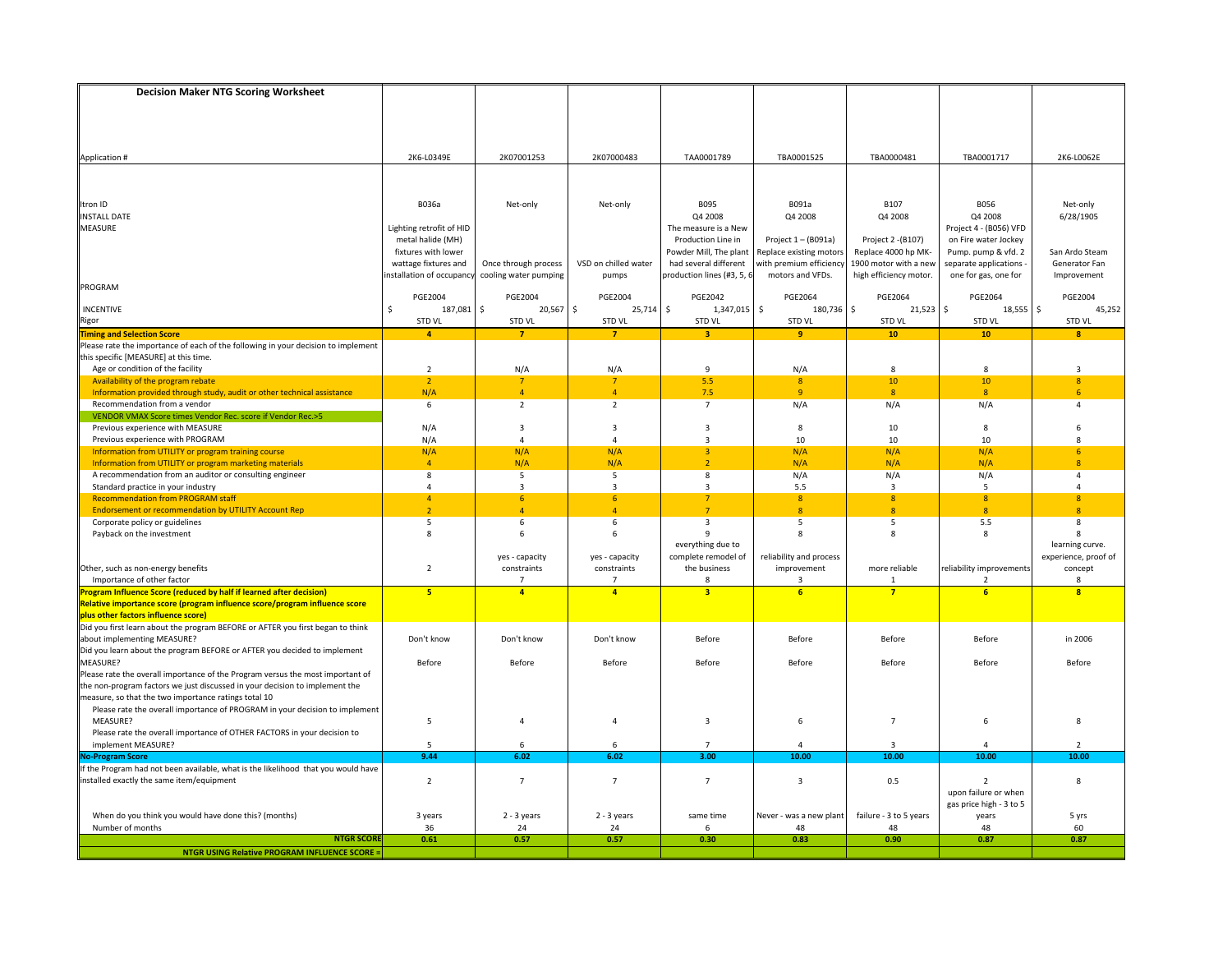| <b>Decision Maker NTG Scoring Worksheet</b>                                                                                         |                                         |                                         |                          |                                         |                                         |                                                    |                                           |                                         |
|-------------------------------------------------------------------------------------------------------------------------------------|-----------------------------------------|-----------------------------------------|--------------------------|-----------------------------------------|-----------------------------------------|----------------------------------------------------|-------------------------------------------|-----------------------------------------|
|                                                                                                                                     |                                         |                                         |                          |                                         |                                         |                                                    |                                           |                                         |
|                                                                                                                                     |                                         |                                         |                          |                                         |                                         |                                                    |                                           |                                         |
|                                                                                                                                     |                                         |                                         |                          |                                         |                                         |                                                    |                                           |                                         |
|                                                                                                                                     |                                         |                                         |                          |                                         |                                         |                                                    |                                           |                                         |
| Application #                                                                                                                       | 2K6-L0063E                              | 2K6-L0269E                              | NC0021889                | NC0045091                               | NC0054374                               | NC0058114                                          | NC0050053                                 | NC0050173                               |
|                                                                                                                                     |                                         |                                         |                          |                                         |                                         |                                                    |                                           |                                         |
|                                                                                                                                     |                                         |                                         |                          |                                         |                                         |                                                    |                                           |                                         |
|                                                                                                                                     |                                         |                                         |                          |                                         |                                         |                                                    |                                           |                                         |
| Itron ID                                                                                                                            | Net-only                                | <b>B103</b>                             | B063                     | Net-only                                | Net-only                                | B071                                               | B026a                                     | Net-only                                |
| <b>INSTALL DATE</b>                                                                                                                 | 6/29/1905                               |                                         |                          |                                         | 6/28/1905                               |                                                    |                                           |                                         |
| MEASURE                                                                                                                             |                                         |                                         |                          |                                         |                                         | San Ardo Reverse                                   |                                           |                                         |
|                                                                                                                                     | San Ardo steam                          |                                         | San Ardo- New Reverse    |                                         | San Ardo '06 Increase                   | <b>Osmosis Plant Phases</b><br>$283 - (3$ separate |                                           |                                         |
|                                                                                                                                     | generator fan                           | Cymric 2006 150 hp VFD                  | Osmosis (RO) water       | San Ardo Wetlands                       | line size of gathering                  | projects, one of these is                          | Cowello Pipeline                          | Lost Hills 06 Sec. 29 part              |
|                                                                                                                                     | improvement                             | Phase 2                                 | filtration plant.        | reservoir project                       | (pipeline)                              | in the impact sample,                              | upgrade                                   | 3 adj spd drives                        |
| PROGRAM                                                                                                                             |                                         |                                         |                          |                                         |                                         |                                                    |                                           |                                         |
|                                                                                                                                     | <b>PGE2004</b>                          | <b>PGE2004</b>                          | <b>PGE2004</b>           | <b>PGE2004</b>                          | <b>PGE2004</b>                          | <b>PGE2004</b>                                     | <b>PGE2004</b>                            | <b>PGE2004</b>                          |
| <b>INCENTIVE</b>                                                                                                                    | 60,337<br>\$                            | \$<br>$220,135$ \$                      | 150,000                  | \$<br>$80,942$ \$                       | 62,087                                  | \$<br>231,935 \$                                   | 500,000                                   | \$<br>18,500                            |
| Rigor                                                                                                                               | <b>STD VL</b>                           | STD VL                                  | <b>STD VL</b>            | <b>STD VL</b>                           | <b>STD VL</b>                           | STD VL                                             | <b>STD VL</b>                             | <b>STD VL</b>                           |
| <b>Timing and Selection Score</b>                                                                                                   | $\mathbf{8}$                            | $\mathbf{8}$                            | $\overline{\mathbf{3}}$  | 9                                       | 9                                       | 9                                                  | $\mathbf{R}$                              | 10                                      |
| Please rate the importance of each of the following in your decision to implement                                                   |                                         |                                         |                          |                                         |                                         |                                                    |                                           |                                         |
| this specific [MEASURE] at this time.                                                                                               |                                         |                                         |                          |                                         |                                         |                                                    |                                           |                                         |
| Age or condition of the facility                                                                                                    | $\overline{3}$                          | $\overline{3}$                          |                          |                                         |                                         |                                                    | 5                                         | N/A                                     |
| Availability of the program rebate                                                                                                  | $\boldsymbol{8}$<br>6                   | $\boldsymbol{8}$<br>6                   | 3<br>$\overline{a}$      | 9<br>$\overline{\mathbf{R}}$            | 9<br>$\overline{8}$                     | $\overline{9}$<br>$\mathbf{8}$                     | 6 <sup>1</sup>                            | 10<br>$\mathbf{R}$                      |
| Information provided through study, audit or other technical assistance<br>Recommendation from a vendor                             | 4                                       | $\overline{4}$                          | $\overline{\mathbf{3}}$  | 8                                       | 8                                       | 8                                                  | $\overline{7}$                            | 6                                       |
| VENDOR VMAX Score times Vendor Rec. score if Vendor Rec.>5                                                                          |                                         |                                         |                          |                                         |                                         |                                                    |                                           |                                         |
| Previous experience with MEASURE                                                                                                    | 6                                       | 6                                       | N/A                      | 10                                      | 10                                      | 10                                                 | 8                                         | 8                                       |
| Previous experience with PROGRAM                                                                                                    | 8                                       | 8                                       | N/A                      | 10                                      | 10                                      | 10                                                 | N/A                                       | 8                                       |
| Information from UTILITY or program training course                                                                                 | 6 <sup>1</sup>                          | 6                                       | $\overline{3}$           | 7 <sup>2</sup>                          | $\overline{7}$                          | $\overline{7}$                                     | 6 <sup>5</sup>                            | $\overline{a}$                          |
| Information from UTILITY or program marketing materials                                                                             | 8                                       | $\overline{\mathbf{8}}$                 | N/A                      | 8                                       | $\mathbf{8}$                            | $\mathbf{8}$                                       | $\overline{5}$                            | 5                                       |
| A recommendation from an auditor or consulting engineer                                                                             | $\overline{4}$                          | $\overline{a}$                          | N/A                      | 10                                      | 10                                      | 10                                                 | $\overline{3}$                            | 5                                       |
| Standard practice in your industry                                                                                                  | $\overline{4}$                          | $\overline{4}$                          | 0                        | $\overline{2}$                          | $\overline{2}$                          | $\overline{2}$                                     | 5                                         | $\overline{3}$                          |
| <b>Recommendation from PROGRAM staff</b>                                                                                            | $\mathbf{8}$                            | $\overline{8}$                          | $\overline{3}$           | 8 <sup>°</sup>                          | $\mathbf{8}$                            | $\overline{8}$                                     | $\overline{3}$                            | $\overline{8}$                          |
| <b>Endorsement or recommendation by UTILITY Account Rep</b>                                                                         | $\mathbf{8}$                            | $\overline{8}$                          | $\overline{3}$           | $\mathbf{q}$                            | $\mathbf{q}$                            | <sub>9</sub>                                       | $\mathbf{R}$                              | $\overline{8}$                          |
| Corporate policy or guidelines                                                                                                      | 8                                       | 8                                       | 10                       | 8                                       | 8                                       | 8                                                  | 8                                         | 8                                       |
| Payback on the investment                                                                                                           | 8                                       | $\mathbf{R}$                            | 10                       | 8                                       | 8                                       | 8                                                  | 6                                         | 10                                      |
|                                                                                                                                     | learning curve.<br>experience, proof of | learning curve.<br>experience, proof of | will probably export the | learning curve.<br>experience, proof of | learning curve.<br>experience, proof of | learning curve.<br>experience, proof of            | good info on using oil<br>field water for | learning curve.<br>experience, proof of |
| Other, such as non-energy benefits                                                                                                  | concept                                 | concept                                 | process worldwide        | concept                                 | concept                                 | concept                                            | agricultural purposes,                    | concept                                 |
| Importance of other factor                                                                                                          | 8                                       | 8                                       | R                        | $\overline{\mathbf{a}}$                 | 3                                       | 3                                                  |                                           | 6                                       |
| Program Influence Score (reduced by half if learned after decision)                                                                 | $\overline{\mathbf{8}}$                 | $\overline{\mathbf{8}}$                 | $\overline{\mathbf{3}}$  | $\overline{\mathbf{8}}$                 | $\overline{\mathbf{a}}$                 | $\overline{\mathbf{8}}$                            | $\overline{6}$                            | 9                                       |
| Relative importance score (program influence score/program influence score                                                          |                                         |                                         |                          |                                         |                                         |                                                    |                                           |                                         |
| plus other factors influence score)<br>Did you first learn about the program BEFORE or AFTER you first began to think               |                                         |                                         |                          |                                         |                                         |                                                    |                                           |                                         |
|                                                                                                                                     |                                         |                                         |                          |                                         |                                         |                                                    |                                           |                                         |
| about implementing MEASURE?                                                                                                         | in 2006                                 | in 2006                                 | in 2006                  | in 2006                                 | in 2006                                 | in 2006                                            | in 2006                                   | in 2006                                 |
| Did you learn about the program BEFORE or AFTER you decided to implement                                                            |                                         |                                         |                          |                                         |                                         |                                                    |                                           |                                         |
| MEASURE?                                                                                                                            | Before                                  | Before                                  | Before                   | Before                                  | Before                                  | Before                                             | Before                                    | Before                                  |
| Please rate the overall importance of the Program versus the most important of                                                      |                                         |                                         |                          |                                         |                                         |                                                    |                                           |                                         |
| the non-program factors we just discussed in your decision to implement the<br>measure, so that the two importance ratings total 10 |                                         |                                         |                          |                                         |                                         |                                                    |                                           |                                         |
| Please rate the overall importance of PROGRAM in your decision to implement                                                         |                                         |                                         |                          |                                         |                                         |                                                    |                                           |                                         |
| MEASURE?                                                                                                                            | 8                                       | 8                                       | 3                        | 8                                       | 8                                       | 8                                                  | 6                                         | 9                                       |
| Please rate the overall importance of OTHER FACTORS in your decision to                                                             |                                         |                                         |                          |                                         |                                         |                                                    |                                           |                                         |
| implement MEASURE?                                                                                                                  | $\overline{2}$                          | $\overline{2}$                          | $\overline{7}$           | $\overline{2}$                          | $\overline{2}$                          | $\overline{2}$                                     |                                           |                                         |
| <b>No-Program Score</b>                                                                                                             | 10.00                                   | 10.00                                   | 3.00                     | 10.00                                   | 10.00                                   | 10.00                                              | 6.59                                      | 10.00                                   |
| If the Program had not been available, what is the likelihood that you would have                                                   |                                         |                                         |                          |                                         |                                         |                                                    |                                           |                                         |
| installed exactly the same item/equipment                                                                                           | 8                                       | 8                                       | $\overline{7}$           | $\overline{2}$                          | $\overline{2}$                          | $\overline{2}$                                     | 6                                         | $\overline{2}$                          |
|                                                                                                                                     |                                         |                                         |                          |                                         |                                         |                                                    |                                           |                                         |
|                                                                                                                                     |                                         |                                         |                          |                                         |                                         |                                                    |                                           |                                         |
| When do you think you would have done this? (months)                                                                                | 5 yrs                                   | 5 yrs                                   | 6 months later           | 5 years                                 | 5 years                                 | 5 years                                            | 2 years                                   | 10 years                                |
| Number of months<br><b>NTGR SCORE</b>                                                                                               | 60                                      | 60<br>0.87                              | 6                        | 60                                      | 60                                      | 60                                                 | 24                                        | 48                                      |
| <b>NTGR USING Relative PROGRAM INFLUENCE SCORE =</b>                                                                                | 0.87                                    |                                         | 0.30                     | 0.90                                    | 0.90                                    | 0.90                                               | 0.69                                      | 0.97                                    |
|                                                                                                                                     |                                         |                                         |                          |                                         |                                         |                                                    |                                           |                                         |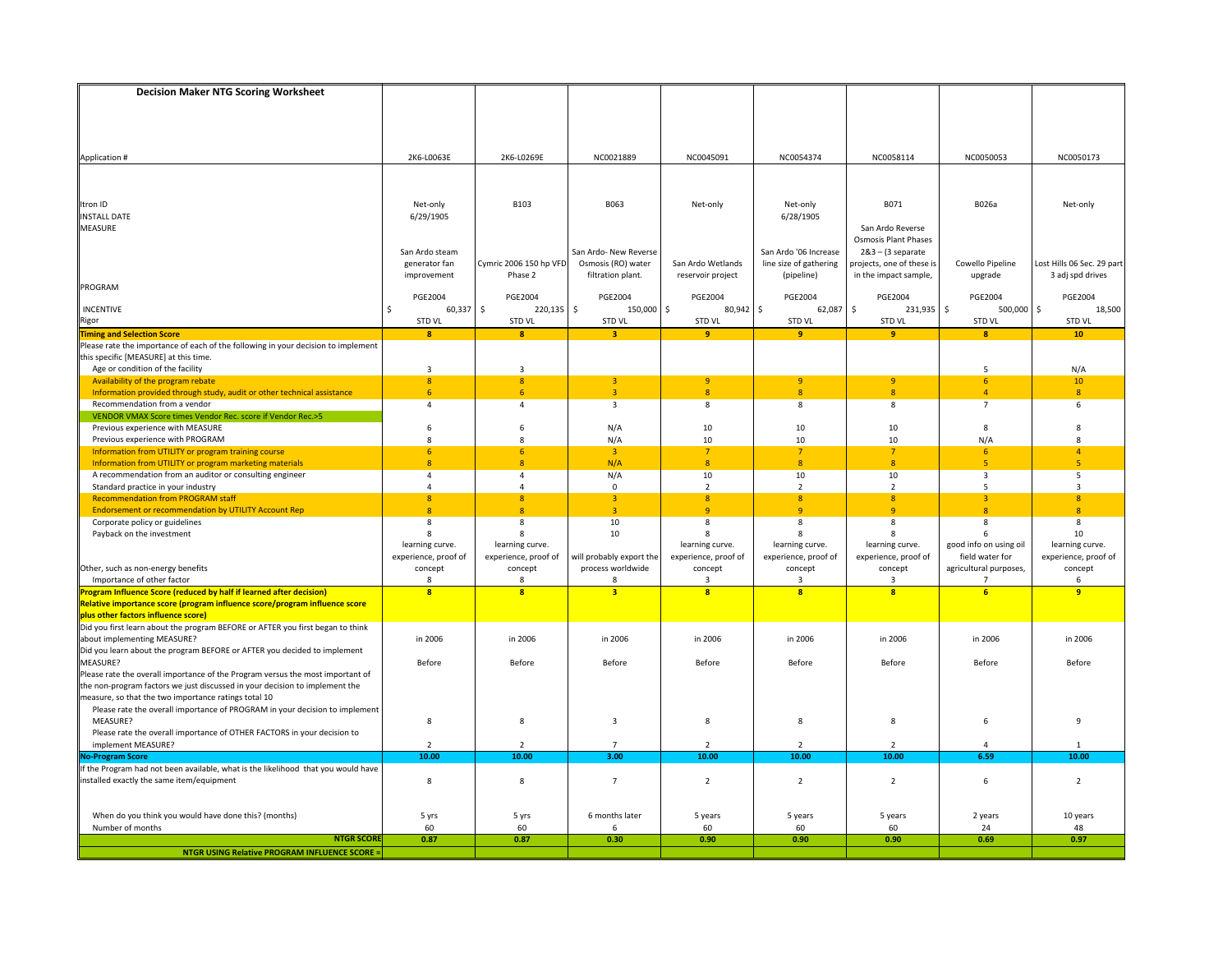| NC0052113<br>2K07001244<br>2K6-L0152E<br>2K08006373<br>TAA0001789<br>TAA0001789<br>Application #<br>2K6-L0010E<br>2K6-L0382E<br>B012<br>B021<br><b>B101</b><br><b>B050</b><br>B049<br>Itron ID<br>Net-only<br>Net-only<br>Net-only<br>7/31/2008<br>12/4/2006<br>12/30/2006<br>12/6/2006<br>10/30/2008<br>12/31/2008<br>12/31/2008<br><b>INSTALL DATE</b><br><b>MEASURE</b><br>Replace a blower and<br>Lost Hills Water Flood<br>motor with a smaller<br>Expansion - VFDs on<br><b>HVAC Adjustable Speed</b><br>Secondary chilled water<br>new blower and a new<br>Drive<br>New DDC Controls<br>motor with VFD<br><b>DDC Controls</b><br>New HVAC controls<br>pump VFDs<br>Chiller plant controls<br>pumps<br>PROGRAM<br><b>PGE2004</b><br><b>PGE2004</b><br><b>PGE2004</b><br><b>PGE2004</b><br><b>PGE2004</b><br><b>PGE2042</b><br>PGE2042<br><b>PGE2004</b><br>49,473 \$<br>\$<br>$40,366$ \$<br>$\mathsf{\hat{S}}$<br>330,945 \$<br>$\ddot{\mathsf{S}}$<br>\$<br>18,279<br>$20,106$ \$<br>19,707<br>135,469<br>37,417<br><b>INCENTIVE</b><br>STD VL<br>Rigor<br><b>STD VL</b><br><b>STD VL</b><br><b>STD VL</b><br><b>STD VL</b><br><b>STD VL</b><br><b>STD VL</b><br><b>STD VL</b><br><b>Timing and Selection Score</b><br>10<br>10 <sup>°</sup><br>$10$<br>$10$<br>10<br>10<br>10<br>10<br>Please rate the importance of each of the following in your decision to implement<br>this specific [MEASURE] at this time.<br>N/A<br>$10\,$<br>10<br>$10\,$<br>10<br>10<br>10<br>Age or condition of the facility<br>10<br>$10\,$<br>10<br>Availability of the program rebate<br>10<br>10<br>10 <sup>°</sup><br>10<br>10<br>10<br>$\boldsymbol{8}$<br>6<br>6 <sup>1</sup><br>6<br>6 <sup>1</sup><br>Information provided through study, audit or other technical assistance<br>6<br>6<br>6<br>Recommendation from a vendor<br>$\overline{2}$<br>$\overline{2}$<br>$\overline{2}$<br>$\overline{2}$<br>$\overline{2}$<br>6<br>$\overline{2}$<br>$\overline{2}$<br>VENDOR VMAX Score times Vendor Rec. score if Vendor Rec.>5<br>10<br>10<br>10<br>10<br>10<br>10<br>10<br>Previous experience with MEASURE<br>8<br>10<br>10<br>10<br>10<br>Previous experience with PROGRAM<br>8<br>10<br>10<br>10<br>Information from UTILITY or program training course<br>$\overline{4}$<br>6<br>6<br>6 <sup>1</sup><br>6<br>-6<br>6<br>6<br>5 <sub>o</sub><br>-5<br>5 <sub>5</sub><br>5 <sup>7</sup><br>5<br>-5<br>5<br>5<br>Information from UTILITY or program marketing materials<br>$\overline{2}$<br>$\overline{2}$<br>$\overline{2}$<br>A recommendation from an auditor or consulting engineer<br>5<br>$\overline{2}$<br>2<br>$\overline{2}$<br>$\overline{2}$<br>Standard practice in your industry<br>10<br>10<br>10<br>10<br>10<br>3<br>10<br>10<br><b>Recommendation from PROGRAM staff</b><br>8<br>$\overline{8}$<br>8 <sup>°</sup><br>8<br>8 <sup>°</sup><br>8<br>$\overline{8}$<br>$\overline{8}$<br><b>Endorsement or recommendation by UTILITY Account Rep</b><br>$\overline{8}$<br>8<br>$\overline{8}$<br>8<br>8<br>$\mathbf{8}$<br>$\overline{8}$<br>8<br>10<br>Corporate policy or guidelines<br>8<br>10<br>10<br>10<br>10<br>10<br>10<br>10<br>10<br>10<br>10<br>10<br>10<br>10<br>Payback on the investment<br>10<br>learning curve.<br>experience, proof of<br>Other, such as non-energy benefits<br>concept<br>9.5<br>9.5<br>9.5<br>9.5<br>9.5<br>9.5<br>9.5<br>Importance of other factor<br>6<br>9<br>Ŀ<br>rogram Influence Score (reduced by half if learned after decision)<br>6<br>6<br>6<br>6<br>6 <sup>2</sup><br>6<br>6<br>Relative importance score (program influence score/program influence score<br>plus other factors influence score)<br>Did you first learn about the program BEFORE or AFTER you first began to think<br>about implementing MEASURE?<br>in 2006<br>Before<br>Before<br>Before<br>Before<br>Before<br>Before<br>Before<br>Did you learn about the program BEFORE or AFTER you decided to implement<br>MEASURE?<br>Before<br>Before<br>Before<br>Before<br>Before<br>Before<br>Before<br>Before<br>Please rate the overall importance of the Program versus the most important of<br>the non-program factors we just discussed in your decision to implement the<br>measure, so that the two importance ratings total 10<br>Please rate the overall importance of PROGRAM in your decision to implement<br>MEASURE?<br>9<br>6<br>6<br>6<br>6<br>6<br>6<br>6<br>Please rate the overall importance of OTHER FACTORS in your decision to<br>implement MEASURE?<br>4<br>$\overline{a}$<br>$\mathbf{1}$<br><b>No-Program Score</b><br>10.00<br>10.00<br>10.00<br>10.00<br>10.00<br>10.00<br>10.00<br>10.00<br>If the Program had not been available, what is the likelihood that you would have<br>$\overline{2}$<br>$\overline{4}$<br>$\overline{a}$<br>installed exactly the same item/equipment<br>$\overline{4}$<br>$\overline{4}$<br>$\overline{4}$<br>$\overline{4}$<br>$\overline{4}$<br>when it failed<br>when it failed<br>when it failed<br>when it failed<br>When do you think you would have done this? (months)<br>10 years<br>when it failed<br>when it failed<br>when it failed<br>Number of months<br>48<br>48<br>48<br>48<br>48<br>48<br>48<br>48<br><b>NTGR SCORE</b><br>0.87<br>0.87<br>0.87<br>0.87<br>0.87<br>0.97<br>0.87<br>0.87<br><b>NTGR USING Relative PROGRAM INFLUENCE SCORE =</b> | <b>Decision Maker NTG Scoring Worksheet</b> |  |  |  |  |
|------------------------------------------------------------------------------------------------------------------------------------------------------------------------------------------------------------------------------------------------------------------------------------------------------------------------------------------------------------------------------------------------------------------------------------------------------------------------------------------------------------------------------------------------------------------------------------------------------------------------------------------------------------------------------------------------------------------------------------------------------------------------------------------------------------------------------------------------------------------------------------------------------------------------------------------------------------------------------------------------------------------------------------------------------------------------------------------------------------------------------------------------------------------------------------------------------------------------------------------------------------------------------------------------------------------------------------------------------------------------------------------------------------------------------------------------------------------------------------------------------------------------------------------------------------------------------------------------------------------------------------------------------------------------------------------------------------------------------------------------------------------------------------------------------------------------------------------------------------------------------------------------------------------------------------------------------------------------------------------------------------------------------------------------------------------------------------------------------------------------------------------------------------------------------------------------------------------------------------------------------------------------------------------------------------------------------------------------------------------------------------------------------------------------------------------------------------------------------------------------------------------------------------------------------------------------------------------------------------------------------------------------------------------------------------------------------------------------------------------------------------------------------------------------------------------------------------------------------------------------------------------------------------------------------------------------------------------------------------------------------------------------------------------------------------------------------------------------------------------------------------------------------------------------------------------------------------------------------------------------------------------------------------------------------------------------------------------------------------------------------------------------------------------------------------------------------------------------------------------------------------------------------------------------------------------------------------------------------------------------------------------------------------------------------------------------------------------------------------------------------------------------------------------------------------------------------------------------------------------------------------------------------------------------------------------------------------------------------------------------------------------------------------------------------------------------------------------------------------------------------------------------------------------------------------------------------------------------------------------------------------------------------------------------------------------------------------------------------------------------------------------------------------------------------------------------------------------------------------------------------------------------------------------------------------------------------------------------------------------------------------------------------------------------------------------------------------------------------------------------------------------------------------------------------------------------------------------------------------------------------------------------------------------------------------------------------------------------------------------------------------------------------------------------------------------------------------------------------------------------------------------------------------------------------------------------------------------------------------------------------------------------------------------------------------------------------------------------------|---------------------------------------------|--|--|--|--|
|                                                                                                                                                                                                                                                                                                                                                                                                                                                                                                                                                                                                                                                                                                                                                                                                                                                                                                                                                                                                                                                                                                                                                                                                                                                                                                                                                                                                                                                                                                                                                                                                                                                                                                                                                                                                                                                                                                                                                                                                                                                                                                                                                                                                                                                                                                                                                                                                                                                                                                                                                                                                                                                                                                                                                                                                                                                                                                                                                                                                                                                                                                                                                                                                                                                                                                                                                                                                                                                                                                                                                                                                                                                                                                                                                                                                                                                                                                                                                                                                                                                                                                                                                                                                                                                                                                                                                                                                                                                                                                                                                                                                                                                                                                                                                                                                                                                                                                                                                                                                                                                                                                                                                                                                                                                                                                                                                      |                                             |  |  |  |  |
|                                                                                                                                                                                                                                                                                                                                                                                                                                                                                                                                                                                                                                                                                                                                                                                                                                                                                                                                                                                                                                                                                                                                                                                                                                                                                                                                                                                                                                                                                                                                                                                                                                                                                                                                                                                                                                                                                                                                                                                                                                                                                                                                                                                                                                                                                                                                                                                                                                                                                                                                                                                                                                                                                                                                                                                                                                                                                                                                                                                                                                                                                                                                                                                                                                                                                                                                                                                                                                                                                                                                                                                                                                                                                                                                                                                                                                                                                                                                                                                                                                                                                                                                                                                                                                                                                                                                                                                                                                                                                                                                                                                                                                                                                                                                                                                                                                                                                                                                                                                                                                                                                                                                                                                                                                                                                                                                                      |                                             |  |  |  |  |
|                                                                                                                                                                                                                                                                                                                                                                                                                                                                                                                                                                                                                                                                                                                                                                                                                                                                                                                                                                                                                                                                                                                                                                                                                                                                                                                                                                                                                                                                                                                                                                                                                                                                                                                                                                                                                                                                                                                                                                                                                                                                                                                                                                                                                                                                                                                                                                                                                                                                                                                                                                                                                                                                                                                                                                                                                                                                                                                                                                                                                                                                                                                                                                                                                                                                                                                                                                                                                                                                                                                                                                                                                                                                                                                                                                                                                                                                                                                                                                                                                                                                                                                                                                                                                                                                                                                                                                                                                                                                                                                                                                                                                                                                                                                                                                                                                                                                                                                                                                                                                                                                                                                                                                                                                                                                                                                                                      |                                             |  |  |  |  |
|                                                                                                                                                                                                                                                                                                                                                                                                                                                                                                                                                                                                                                                                                                                                                                                                                                                                                                                                                                                                                                                                                                                                                                                                                                                                                                                                                                                                                                                                                                                                                                                                                                                                                                                                                                                                                                                                                                                                                                                                                                                                                                                                                                                                                                                                                                                                                                                                                                                                                                                                                                                                                                                                                                                                                                                                                                                                                                                                                                                                                                                                                                                                                                                                                                                                                                                                                                                                                                                                                                                                                                                                                                                                                                                                                                                                                                                                                                                                                                                                                                                                                                                                                                                                                                                                                                                                                                                                                                                                                                                                                                                                                                                                                                                                                                                                                                                                                                                                                                                                                                                                                                                                                                                                                                                                                                                                                      |                                             |  |  |  |  |
|                                                                                                                                                                                                                                                                                                                                                                                                                                                                                                                                                                                                                                                                                                                                                                                                                                                                                                                                                                                                                                                                                                                                                                                                                                                                                                                                                                                                                                                                                                                                                                                                                                                                                                                                                                                                                                                                                                                                                                                                                                                                                                                                                                                                                                                                                                                                                                                                                                                                                                                                                                                                                                                                                                                                                                                                                                                                                                                                                                                                                                                                                                                                                                                                                                                                                                                                                                                                                                                                                                                                                                                                                                                                                                                                                                                                                                                                                                                                                                                                                                                                                                                                                                                                                                                                                                                                                                                                                                                                                                                                                                                                                                                                                                                                                                                                                                                                                                                                                                                                                                                                                                                                                                                                                                                                                                                                                      |                                             |  |  |  |  |
|                                                                                                                                                                                                                                                                                                                                                                                                                                                                                                                                                                                                                                                                                                                                                                                                                                                                                                                                                                                                                                                                                                                                                                                                                                                                                                                                                                                                                                                                                                                                                                                                                                                                                                                                                                                                                                                                                                                                                                                                                                                                                                                                                                                                                                                                                                                                                                                                                                                                                                                                                                                                                                                                                                                                                                                                                                                                                                                                                                                                                                                                                                                                                                                                                                                                                                                                                                                                                                                                                                                                                                                                                                                                                                                                                                                                                                                                                                                                                                                                                                                                                                                                                                                                                                                                                                                                                                                                                                                                                                                                                                                                                                                                                                                                                                                                                                                                                                                                                                                                                                                                                                                                                                                                                                                                                                                                                      |                                             |  |  |  |  |
|                                                                                                                                                                                                                                                                                                                                                                                                                                                                                                                                                                                                                                                                                                                                                                                                                                                                                                                                                                                                                                                                                                                                                                                                                                                                                                                                                                                                                                                                                                                                                                                                                                                                                                                                                                                                                                                                                                                                                                                                                                                                                                                                                                                                                                                                                                                                                                                                                                                                                                                                                                                                                                                                                                                                                                                                                                                                                                                                                                                                                                                                                                                                                                                                                                                                                                                                                                                                                                                                                                                                                                                                                                                                                                                                                                                                                                                                                                                                                                                                                                                                                                                                                                                                                                                                                                                                                                                                                                                                                                                                                                                                                                                                                                                                                                                                                                                                                                                                                                                                                                                                                                                                                                                                                                                                                                                                                      |                                             |  |  |  |  |
|                                                                                                                                                                                                                                                                                                                                                                                                                                                                                                                                                                                                                                                                                                                                                                                                                                                                                                                                                                                                                                                                                                                                                                                                                                                                                                                                                                                                                                                                                                                                                                                                                                                                                                                                                                                                                                                                                                                                                                                                                                                                                                                                                                                                                                                                                                                                                                                                                                                                                                                                                                                                                                                                                                                                                                                                                                                                                                                                                                                                                                                                                                                                                                                                                                                                                                                                                                                                                                                                                                                                                                                                                                                                                                                                                                                                                                                                                                                                                                                                                                                                                                                                                                                                                                                                                                                                                                                                                                                                                                                                                                                                                                                                                                                                                                                                                                                                                                                                                                                                                                                                                                                                                                                                                                                                                                                                                      |                                             |  |  |  |  |
|                                                                                                                                                                                                                                                                                                                                                                                                                                                                                                                                                                                                                                                                                                                                                                                                                                                                                                                                                                                                                                                                                                                                                                                                                                                                                                                                                                                                                                                                                                                                                                                                                                                                                                                                                                                                                                                                                                                                                                                                                                                                                                                                                                                                                                                                                                                                                                                                                                                                                                                                                                                                                                                                                                                                                                                                                                                                                                                                                                                                                                                                                                                                                                                                                                                                                                                                                                                                                                                                                                                                                                                                                                                                                                                                                                                                                                                                                                                                                                                                                                                                                                                                                                                                                                                                                                                                                                                                                                                                                                                                                                                                                                                                                                                                                                                                                                                                                                                                                                                                                                                                                                                                                                                                                                                                                                                                                      |                                             |  |  |  |  |
|                                                                                                                                                                                                                                                                                                                                                                                                                                                                                                                                                                                                                                                                                                                                                                                                                                                                                                                                                                                                                                                                                                                                                                                                                                                                                                                                                                                                                                                                                                                                                                                                                                                                                                                                                                                                                                                                                                                                                                                                                                                                                                                                                                                                                                                                                                                                                                                                                                                                                                                                                                                                                                                                                                                                                                                                                                                                                                                                                                                                                                                                                                                                                                                                                                                                                                                                                                                                                                                                                                                                                                                                                                                                                                                                                                                                                                                                                                                                                                                                                                                                                                                                                                                                                                                                                                                                                                                                                                                                                                                                                                                                                                                                                                                                                                                                                                                                                                                                                                                                                                                                                                                                                                                                                                                                                                                                                      |                                             |  |  |  |  |
|                                                                                                                                                                                                                                                                                                                                                                                                                                                                                                                                                                                                                                                                                                                                                                                                                                                                                                                                                                                                                                                                                                                                                                                                                                                                                                                                                                                                                                                                                                                                                                                                                                                                                                                                                                                                                                                                                                                                                                                                                                                                                                                                                                                                                                                                                                                                                                                                                                                                                                                                                                                                                                                                                                                                                                                                                                                                                                                                                                                                                                                                                                                                                                                                                                                                                                                                                                                                                                                                                                                                                                                                                                                                                                                                                                                                                                                                                                                                                                                                                                                                                                                                                                                                                                                                                                                                                                                                                                                                                                                                                                                                                                                                                                                                                                                                                                                                                                                                                                                                                                                                                                                                                                                                                                                                                                                                                      |                                             |  |  |  |  |
|                                                                                                                                                                                                                                                                                                                                                                                                                                                                                                                                                                                                                                                                                                                                                                                                                                                                                                                                                                                                                                                                                                                                                                                                                                                                                                                                                                                                                                                                                                                                                                                                                                                                                                                                                                                                                                                                                                                                                                                                                                                                                                                                                                                                                                                                                                                                                                                                                                                                                                                                                                                                                                                                                                                                                                                                                                                                                                                                                                                                                                                                                                                                                                                                                                                                                                                                                                                                                                                                                                                                                                                                                                                                                                                                                                                                                                                                                                                                                                                                                                                                                                                                                                                                                                                                                                                                                                                                                                                                                                                                                                                                                                                                                                                                                                                                                                                                                                                                                                                                                                                                                                                                                                                                                                                                                                                                                      |                                             |  |  |  |  |
|                                                                                                                                                                                                                                                                                                                                                                                                                                                                                                                                                                                                                                                                                                                                                                                                                                                                                                                                                                                                                                                                                                                                                                                                                                                                                                                                                                                                                                                                                                                                                                                                                                                                                                                                                                                                                                                                                                                                                                                                                                                                                                                                                                                                                                                                                                                                                                                                                                                                                                                                                                                                                                                                                                                                                                                                                                                                                                                                                                                                                                                                                                                                                                                                                                                                                                                                                                                                                                                                                                                                                                                                                                                                                                                                                                                                                                                                                                                                                                                                                                                                                                                                                                                                                                                                                                                                                                                                                                                                                                                                                                                                                                                                                                                                                                                                                                                                                                                                                                                                                                                                                                                                                                                                                                                                                                                                                      |                                             |  |  |  |  |
|                                                                                                                                                                                                                                                                                                                                                                                                                                                                                                                                                                                                                                                                                                                                                                                                                                                                                                                                                                                                                                                                                                                                                                                                                                                                                                                                                                                                                                                                                                                                                                                                                                                                                                                                                                                                                                                                                                                                                                                                                                                                                                                                                                                                                                                                                                                                                                                                                                                                                                                                                                                                                                                                                                                                                                                                                                                                                                                                                                                                                                                                                                                                                                                                                                                                                                                                                                                                                                                                                                                                                                                                                                                                                                                                                                                                                                                                                                                                                                                                                                                                                                                                                                                                                                                                                                                                                                                                                                                                                                                                                                                                                                                                                                                                                                                                                                                                                                                                                                                                                                                                                                                                                                                                                                                                                                                                                      |                                             |  |  |  |  |
|                                                                                                                                                                                                                                                                                                                                                                                                                                                                                                                                                                                                                                                                                                                                                                                                                                                                                                                                                                                                                                                                                                                                                                                                                                                                                                                                                                                                                                                                                                                                                                                                                                                                                                                                                                                                                                                                                                                                                                                                                                                                                                                                                                                                                                                                                                                                                                                                                                                                                                                                                                                                                                                                                                                                                                                                                                                                                                                                                                                                                                                                                                                                                                                                                                                                                                                                                                                                                                                                                                                                                                                                                                                                                                                                                                                                                                                                                                                                                                                                                                                                                                                                                                                                                                                                                                                                                                                                                                                                                                                                                                                                                                                                                                                                                                                                                                                                                                                                                                                                                                                                                                                                                                                                                                                                                                                                                      |                                             |  |  |  |  |
|                                                                                                                                                                                                                                                                                                                                                                                                                                                                                                                                                                                                                                                                                                                                                                                                                                                                                                                                                                                                                                                                                                                                                                                                                                                                                                                                                                                                                                                                                                                                                                                                                                                                                                                                                                                                                                                                                                                                                                                                                                                                                                                                                                                                                                                                                                                                                                                                                                                                                                                                                                                                                                                                                                                                                                                                                                                                                                                                                                                                                                                                                                                                                                                                                                                                                                                                                                                                                                                                                                                                                                                                                                                                                                                                                                                                                                                                                                                                                                                                                                                                                                                                                                                                                                                                                                                                                                                                                                                                                                                                                                                                                                                                                                                                                                                                                                                                                                                                                                                                                                                                                                                                                                                                                                                                                                                                                      |                                             |  |  |  |  |
|                                                                                                                                                                                                                                                                                                                                                                                                                                                                                                                                                                                                                                                                                                                                                                                                                                                                                                                                                                                                                                                                                                                                                                                                                                                                                                                                                                                                                                                                                                                                                                                                                                                                                                                                                                                                                                                                                                                                                                                                                                                                                                                                                                                                                                                                                                                                                                                                                                                                                                                                                                                                                                                                                                                                                                                                                                                                                                                                                                                                                                                                                                                                                                                                                                                                                                                                                                                                                                                                                                                                                                                                                                                                                                                                                                                                                                                                                                                                                                                                                                                                                                                                                                                                                                                                                                                                                                                                                                                                                                                                                                                                                                                                                                                                                                                                                                                                                                                                                                                                                                                                                                                                                                                                                                                                                                                                                      |                                             |  |  |  |  |
|                                                                                                                                                                                                                                                                                                                                                                                                                                                                                                                                                                                                                                                                                                                                                                                                                                                                                                                                                                                                                                                                                                                                                                                                                                                                                                                                                                                                                                                                                                                                                                                                                                                                                                                                                                                                                                                                                                                                                                                                                                                                                                                                                                                                                                                                                                                                                                                                                                                                                                                                                                                                                                                                                                                                                                                                                                                                                                                                                                                                                                                                                                                                                                                                                                                                                                                                                                                                                                                                                                                                                                                                                                                                                                                                                                                                                                                                                                                                                                                                                                                                                                                                                                                                                                                                                                                                                                                                                                                                                                                                                                                                                                                                                                                                                                                                                                                                                                                                                                                                                                                                                                                                                                                                                                                                                                                                                      |                                             |  |  |  |  |
|                                                                                                                                                                                                                                                                                                                                                                                                                                                                                                                                                                                                                                                                                                                                                                                                                                                                                                                                                                                                                                                                                                                                                                                                                                                                                                                                                                                                                                                                                                                                                                                                                                                                                                                                                                                                                                                                                                                                                                                                                                                                                                                                                                                                                                                                                                                                                                                                                                                                                                                                                                                                                                                                                                                                                                                                                                                                                                                                                                                                                                                                                                                                                                                                                                                                                                                                                                                                                                                                                                                                                                                                                                                                                                                                                                                                                                                                                                                                                                                                                                                                                                                                                                                                                                                                                                                                                                                                                                                                                                                                                                                                                                                                                                                                                                                                                                                                                                                                                                                                                                                                                                                                                                                                                                                                                                                                                      |                                             |  |  |  |  |
|                                                                                                                                                                                                                                                                                                                                                                                                                                                                                                                                                                                                                                                                                                                                                                                                                                                                                                                                                                                                                                                                                                                                                                                                                                                                                                                                                                                                                                                                                                                                                                                                                                                                                                                                                                                                                                                                                                                                                                                                                                                                                                                                                                                                                                                                                                                                                                                                                                                                                                                                                                                                                                                                                                                                                                                                                                                                                                                                                                                                                                                                                                                                                                                                                                                                                                                                                                                                                                                                                                                                                                                                                                                                                                                                                                                                                                                                                                                                                                                                                                                                                                                                                                                                                                                                                                                                                                                                                                                                                                                                                                                                                                                                                                                                                                                                                                                                                                                                                                                                                                                                                                                                                                                                                                                                                                                                                      |                                             |  |  |  |  |
|                                                                                                                                                                                                                                                                                                                                                                                                                                                                                                                                                                                                                                                                                                                                                                                                                                                                                                                                                                                                                                                                                                                                                                                                                                                                                                                                                                                                                                                                                                                                                                                                                                                                                                                                                                                                                                                                                                                                                                                                                                                                                                                                                                                                                                                                                                                                                                                                                                                                                                                                                                                                                                                                                                                                                                                                                                                                                                                                                                                                                                                                                                                                                                                                                                                                                                                                                                                                                                                                                                                                                                                                                                                                                                                                                                                                                                                                                                                                                                                                                                                                                                                                                                                                                                                                                                                                                                                                                                                                                                                                                                                                                                                                                                                                                                                                                                                                                                                                                                                                                                                                                                                                                                                                                                                                                                                                                      |                                             |  |  |  |  |
|                                                                                                                                                                                                                                                                                                                                                                                                                                                                                                                                                                                                                                                                                                                                                                                                                                                                                                                                                                                                                                                                                                                                                                                                                                                                                                                                                                                                                                                                                                                                                                                                                                                                                                                                                                                                                                                                                                                                                                                                                                                                                                                                                                                                                                                                                                                                                                                                                                                                                                                                                                                                                                                                                                                                                                                                                                                                                                                                                                                                                                                                                                                                                                                                                                                                                                                                                                                                                                                                                                                                                                                                                                                                                                                                                                                                                                                                                                                                                                                                                                                                                                                                                                                                                                                                                                                                                                                                                                                                                                                                                                                                                                                                                                                                                                                                                                                                                                                                                                                                                                                                                                                                                                                                                                                                                                                                                      |                                             |  |  |  |  |
|                                                                                                                                                                                                                                                                                                                                                                                                                                                                                                                                                                                                                                                                                                                                                                                                                                                                                                                                                                                                                                                                                                                                                                                                                                                                                                                                                                                                                                                                                                                                                                                                                                                                                                                                                                                                                                                                                                                                                                                                                                                                                                                                                                                                                                                                                                                                                                                                                                                                                                                                                                                                                                                                                                                                                                                                                                                                                                                                                                                                                                                                                                                                                                                                                                                                                                                                                                                                                                                                                                                                                                                                                                                                                                                                                                                                                                                                                                                                                                                                                                                                                                                                                                                                                                                                                                                                                                                                                                                                                                                                                                                                                                                                                                                                                                                                                                                                                                                                                                                                                                                                                                                                                                                                                                                                                                                                                      |                                             |  |  |  |  |
|                                                                                                                                                                                                                                                                                                                                                                                                                                                                                                                                                                                                                                                                                                                                                                                                                                                                                                                                                                                                                                                                                                                                                                                                                                                                                                                                                                                                                                                                                                                                                                                                                                                                                                                                                                                                                                                                                                                                                                                                                                                                                                                                                                                                                                                                                                                                                                                                                                                                                                                                                                                                                                                                                                                                                                                                                                                                                                                                                                                                                                                                                                                                                                                                                                                                                                                                                                                                                                                                                                                                                                                                                                                                                                                                                                                                                                                                                                                                                                                                                                                                                                                                                                                                                                                                                                                                                                                                                                                                                                                                                                                                                                                                                                                                                                                                                                                                                                                                                                                                                                                                                                                                                                                                                                                                                                                                                      |                                             |  |  |  |  |
|                                                                                                                                                                                                                                                                                                                                                                                                                                                                                                                                                                                                                                                                                                                                                                                                                                                                                                                                                                                                                                                                                                                                                                                                                                                                                                                                                                                                                                                                                                                                                                                                                                                                                                                                                                                                                                                                                                                                                                                                                                                                                                                                                                                                                                                                                                                                                                                                                                                                                                                                                                                                                                                                                                                                                                                                                                                                                                                                                                                                                                                                                                                                                                                                                                                                                                                                                                                                                                                                                                                                                                                                                                                                                                                                                                                                                                                                                                                                                                                                                                                                                                                                                                                                                                                                                                                                                                                                                                                                                                                                                                                                                                                                                                                                                                                                                                                                                                                                                                                                                                                                                                                                                                                                                                                                                                                                                      |                                             |  |  |  |  |
|                                                                                                                                                                                                                                                                                                                                                                                                                                                                                                                                                                                                                                                                                                                                                                                                                                                                                                                                                                                                                                                                                                                                                                                                                                                                                                                                                                                                                                                                                                                                                                                                                                                                                                                                                                                                                                                                                                                                                                                                                                                                                                                                                                                                                                                                                                                                                                                                                                                                                                                                                                                                                                                                                                                                                                                                                                                                                                                                                                                                                                                                                                                                                                                                                                                                                                                                                                                                                                                                                                                                                                                                                                                                                                                                                                                                                                                                                                                                                                                                                                                                                                                                                                                                                                                                                                                                                                                                                                                                                                                                                                                                                                                                                                                                                                                                                                                                                                                                                                                                                                                                                                                                                                                                                                                                                                                                                      |                                             |  |  |  |  |
|                                                                                                                                                                                                                                                                                                                                                                                                                                                                                                                                                                                                                                                                                                                                                                                                                                                                                                                                                                                                                                                                                                                                                                                                                                                                                                                                                                                                                                                                                                                                                                                                                                                                                                                                                                                                                                                                                                                                                                                                                                                                                                                                                                                                                                                                                                                                                                                                                                                                                                                                                                                                                                                                                                                                                                                                                                                                                                                                                                                                                                                                                                                                                                                                                                                                                                                                                                                                                                                                                                                                                                                                                                                                                                                                                                                                                                                                                                                                                                                                                                                                                                                                                                                                                                                                                                                                                                                                                                                                                                                                                                                                                                                                                                                                                                                                                                                                                                                                                                                                                                                                                                                                                                                                                                                                                                                                                      |                                             |  |  |  |  |
|                                                                                                                                                                                                                                                                                                                                                                                                                                                                                                                                                                                                                                                                                                                                                                                                                                                                                                                                                                                                                                                                                                                                                                                                                                                                                                                                                                                                                                                                                                                                                                                                                                                                                                                                                                                                                                                                                                                                                                                                                                                                                                                                                                                                                                                                                                                                                                                                                                                                                                                                                                                                                                                                                                                                                                                                                                                                                                                                                                                                                                                                                                                                                                                                                                                                                                                                                                                                                                                                                                                                                                                                                                                                                                                                                                                                                                                                                                                                                                                                                                                                                                                                                                                                                                                                                                                                                                                                                                                                                                                                                                                                                                                                                                                                                                                                                                                                                                                                                                                                                                                                                                                                                                                                                                                                                                                                                      |                                             |  |  |  |  |
|                                                                                                                                                                                                                                                                                                                                                                                                                                                                                                                                                                                                                                                                                                                                                                                                                                                                                                                                                                                                                                                                                                                                                                                                                                                                                                                                                                                                                                                                                                                                                                                                                                                                                                                                                                                                                                                                                                                                                                                                                                                                                                                                                                                                                                                                                                                                                                                                                                                                                                                                                                                                                                                                                                                                                                                                                                                                                                                                                                                                                                                                                                                                                                                                                                                                                                                                                                                                                                                                                                                                                                                                                                                                                                                                                                                                                                                                                                                                                                                                                                                                                                                                                                                                                                                                                                                                                                                                                                                                                                                                                                                                                                                                                                                                                                                                                                                                                                                                                                                                                                                                                                                                                                                                                                                                                                                                                      |                                             |  |  |  |  |
|                                                                                                                                                                                                                                                                                                                                                                                                                                                                                                                                                                                                                                                                                                                                                                                                                                                                                                                                                                                                                                                                                                                                                                                                                                                                                                                                                                                                                                                                                                                                                                                                                                                                                                                                                                                                                                                                                                                                                                                                                                                                                                                                                                                                                                                                                                                                                                                                                                                                                                                                                                                                                                                                                                                                                                                                                                                                                                                                                                                                                                                                                                                                                                                                                                                                                                                                                                                                                                                                                                                                                                                                                                                                                                                                                                                                                                                                                                                                                                                                                                                                                                                                                                                                                                                                                                                                                                                                                                                                                                                                                                                                                                                                                                                                                                                                                                                                                                                                                                                                                                                                                                                                                                                                                                                                                                                                                      |                                             |  |  |  |  |
|                                                                                                                                                                                                                                                                                                                                                                                                                                                                                                                                                                                                                                                                                                                                                                                                                                                                                                                                                                                                                                                                                                                                                                                                                                                                                                                                                                                                                                                                                                                                                                                                                                                                                                                                                                                                                                                                                                                                                                                                                                                                                                                                                                                                                                                                                                                                                                                                                                                                                                                                                                                                                                                                                                                                                                                                                                                                                                                                                                                                                                                                                                                                                                                                                                                                                                                                                                                                                                                                                                                                                                                                                                                                                                                                                                                                                                                                                                                                                                                                                                                                                                                                                                                                                                                                                                                                                                                                                                                                                                                                                                                                                                                                                                                                                                                                                                                                                                                                                                                                                                                                                                                                                                                                                                                                                                                                                      |                                             |  |  |  |  |
|                                                                                                                                                                                                                                                                                                                                                                                                                                                                                                                                                                                                                                                                                                                                                                                                                                                                                                                                                                                                                                                                                                                                                                                                                                                                                                                                                                                                                                                                                                                                                                                                                                                                                                                                                                                                                                                                                                                                                                                                                                                                                                                                                                                                                                                                                                                                                                                                                                                                                                                                                                                                                                                                                                                                                                                                                                                                                                                                                                                                                                                                                                                                                                                                                                                                                                                                                                                                                                                                                                                                                                                                                                                                                                                                                                                                                                                                                                                                                                                                                                                                                                                                                                                                                                                                                                                                                                                                                                                                                                                                                                                                                                                                                                                                                                                                                                                                                                                                                                                                                                                                                                                                                                                                                                                                                                                                                      |                                             |  |  |  |  |
|                                                                                                                                                                                                                                                                                                                                                                                                                                                                                                                                                                                                                                                                                                                                                                                                                                                                                                                                                                                                                                                                                                                                                                                                                                                                                                                                                                                                                                                                                                                                                                                                                                                                                                                                                                                                                                                                                                                                                                                                                                                                                                                                                                                                                                                                                                                                                                                                                                                                                                                                                                                                                                                                                                                                                                                                                                                                                                                                                                                                                                                                                                                                                                                                                                                                                                                                                                                                                                                                                                                                                                                                                                                                                                                                                                                                                                                                                                                                                                                                                                                                                                                                                                                                                                                                                                                                                                                                                                                                                                                                                                                                                                                                                                                                                                                                                                                                                                                                                                                                                                                                                                                                                                                                                                                                                                                                                      |                                             |  |  |  |  |
|                                                                                                                                                                                                                                                                                                                                                                                                                                                                                                                                                                                                                                                                                                                                                                                                                                                                                                                                                                                                                                                                                                                                                                                                                                                                                                                                                                                                                                                                                                                                                                                                                                                                                                                                                                                                                                                                                                                                                                                                                                                                                                                                                                                                                                                                                                                                                                                                                                                                                                                                                                                                                                                                                                                                                                                                                                                                                                                                                                                                                                                                                                                                                                                                                                                                                                                                                                                                                                                                                                                                                                                                                                                                                                                                                                                                                                                                                                                                                                                                                                                                                                                                                                                                                                                                                                                                                                                                                                                                                                                                                                                                                                                                                                                                                                                                                                                                                                                                                                                                                                                                                                                                                                                                                                                                                                                                                      |                                             |  |  |  |  |
|                                                                                                                                                                                                                                                                                                                                                                                                                                                                                                                                                                                                                                                                                                                                                                                                                                                                                                                                                                                                                                                                                                                                                                                                                                                                                                                                                                                                                                                                                                                                                                                                                                                                                                                                                                                                                                                                                                                                                                                                                                                                                                                                                                                                                                                                                                                                                                                                                                                                                                                                                                                                                                                                                                                                                                                                                                                                                                                                                                                                                                                                                                                                                                                                                                                                                                                                                                                                                                                                                                                                                                                                                                                                                                                                                                                                                                                                                                                                                                                                                                                                                                                                                                                                                                                                                                                                                                                                                                                                                                                                                                                                                                                                                                                                                                                                                                                                                                                                                                                                                                                                                                                                                                                                                                                                                                                                                      |                                             |  |  |  |  |
|                                                                                                                                                                                                                                                                                                                                                                                                                                                                                                                                                                                                                                                                                                                                                                                                                                                                                                                                                                                                                                                                                                                                                                                                                                                                                                                                                                                                                                                                                                                                                                                                                                                                                                                                                                                                                                                                                                                                                                                                                                                                                                                                                                                                                                                                                                                                                                                                                                                                                                                                                                                                                                                                                                                                                                                                                                                                                                                                                                                                                                                                                                                                                                                                                                                                                                                                                                                                                                                                                                                                                                                                                                                                                                                                                                                                                                                                                                                                                                                                                                                                                                                                                                                                                                                                                                                                                                                                                                                                                                                                                                                                                                                                                                                                                                                                                                                                                                                                                                                                                                                                                                                                                                                                                                                                                                                                                      |                                             |  |  |  |  |
|                                                                                                                                                                                                                                                                                                                                                                                                                                                                                                                                                                                                                                                                                                                                                                                                                                                                                                                                                                                                                                                                                                                                                                                                                                                                                                                                                                                                                                                                                                                                                                                                                                                                                                                                                                                                                                                                                                                                                                                                                                                                                                                                                                                                                                                                                                                                                                                                                                                                                                                                                                                                                                                                                                                                                                                                                                                                                                                                                                                                                                                                                                                                                                                                                                                                                                                                                                                                                                                                                                                                                                                                                                                                                                                                                                                                                                                                                                                                                                                                                                                                                                                                                                                                                                                                                                                                                                                                                                                                                                                                                                                                                                                                                                                                                                                                                                                                                                                                                                                                                                                                                                                                                                                                                                                                                                                                                      |                                             |  |  |  |  |
|                                                                                                                                                                                                                                                                                                                                                                                                                                                                                                                                                                                                                                                                                                                                                                                                                                                                                                                                                                                                                                                                                                                                                                                                                                                                                                                                                                                                                                                                                                                                                                                                                                                                                                                                                                                                                                                                                                                                                                                                                                                                                                                                                                                                                                                                                                                                                                                                                                                                                                                                                                                                                                                                                                                                                                                                                                                                                                                                                                                                                                                                                                                                                                                                                                                                                                                                                                                                                                                                                                                                                                                                                                                                                                                                                                                                                                                                                                                                                                                                                                                                                                                                                                                                                                                                                                                                                                                                                                                                                                                                                                                                                                                                                                                                                                                                                                                                                                                                                                                                                                                                                                                                                                                                                                                                                                                                                      |                                             |  |  |  |  |
|                                                                                                                                                                                                                                                                                                                                                                                                                                                                                                                                                                                                                                                                                                                                                                                                                                                                                                                                                                                                                                                                                                                                                                                                                                                                                                                                                                                                                                                                                                                                                                                                                                                                                                                                                                                                                                                                                                                                                                                                                                                                                                                                                                                                                                                                                                                                                                                                                                                                                                                                                                                                                                                                                                                                                                                                                                                                                                                                                                                                                                                                                                                                                                                                                                                                                                                                                                                                                                                                                                                                                                                                                                                                                                                                                                                                                                                                                                                                                                                                                                                                                                                                                                                                                                                                                                                                                                                                                                                                                                                                                                                                                                                                                                                                                                                                                                                                                                                                                                                                                                                                                                                                                                                                                                                                                                                                                      |                                             |  |  |  |  |
|                                                                                                                                                                                                                                                                                                                                                                                                                                                                                                                                                                                                                                                                                                                                                                                                                                                                                                                                                                                                                                                                                                                                                                                                                                                                                                                                                                                                                                                                                                                                                                                                                                                                                                                                                                                                                                                                                                                                                                                                                                                                                                                                                                                                                                                                                                                                                                                                                                                                                                                                                                                                                                                                                                                                                                                                                                                                                                                                                                                                                                                                                                                                                                                                                                                                                                                                                                                                                                                                                                                                                                                                                                                                                                                                                                                                                                                                                                                                                                                                                                                                                                                                                                                                                                                                                                                                                                                                                                                                                                                                                                                                                                                                                                                                                                                                                                                                                                                                                                                                                                                                                                                                                                                                                                                                                                                                                      |                                             |  |  |  |  |
|                                                                                                                                                                                                                                                                                                                                                                                                                                                                                                                                                                                                                                                                                                                                                                                                                                                                                                                                                                                                                                                                                                                                                                                                                                                                                                                                                                                                                                                                                                                                                                                                                                                                                                                                                                                                                                                                                                                                                                                                                                                                                                                                                                                                                                                                                                                                                                                                                                                                                                                                                                                                                                                                                                                                                                                                                                                                                                                                                                                                                                                                                                                                                                                                                                                                                                                                                                                                                                                                                                                                                                                                                                                                                                                                                                                                                                                                                                                                                                                                                                                                                                                                                                                                                                                                                                                                                                                                                                                                                                                                                                                                                                                                                                                                                                                                                                                                                                                                                                                                                                                                                                                                                                                                                                                                                                                                                      |                                             |  |  |  |  |
|                                                                                                                                                                                                                                                                                                                                                                                                                                                                                                                                                                                                                                                                                                                                                                                                                                                                                                                                                                                                                                                                                                                                                                                                                                                                                                                                                                                                                                                                                                                                                                                                                                                                                                                                                                                                                                                                                                                                                                                                                                                                                                                                                                                                                                                                                                                                                                                                                                                                                                                                                                                                                                                                                                                                                                                                                                                                                                                                                                                                                                                                                                                                                                                                                                                                                                                                                                                                                                                                                                                                                                                                                                                                                                                                                                                                                                                                                                                                                                                                                                                                                                                                                                                                                                                                                                                                                                                                                                                                                                                                                                                                                                                                                                                                                                                                                                                                                                                                                                                                                                                                                                                                                                                                                                                                                                                                                      |                                             |  |  |  |  |
|                                                                                                                                                                                                                                                                                                                                                                                                                                                                                                                                                                                                                                                                                                                                                                                                                                                                                                                                                                                                                                                                                                                                                                                                                                                                                                                                                                                                                                                                                                                                                                                                                                                                                                                                                                                                                                                                                                                                                                                                                                                                                                                                                                                                                                                                                                                                                                                                                                                                                                                                                                                                                                                                                                                                                                                                                                                                                                                                                                                                                                                                                                                                                                                                                                                                                                                                                                                                                                                                                                                                                                                                                                                                                                                                                                                                                                                                                                                                                                                                                                                                                                                                                                                                                                                                                                                                                                                                                                                                                                                                                                                                                                                                                                                                                                                                                                                                                                                                                                                                                                                                                                                                                                                                                                                                                                                                                      |                                             |  |  |  |  |
|                                                                                                                                                                                                                                                                                                                                                                                                                                                                                                                                                                                                                                                                                                                                                                                                                                                                                                                                                                                                                                                                                                                                                                                                                                                                                                                                                                                                                                                                                                                                                                                                                                                                                                                                                                                                                                                                                                                                                                                                                                                                                                                                                                                                                                                                                                                                                                                                                                                                                                                                                                                                                                                                                                                                                                                                                                                                                                                                                                                                                                                                                                                                                                                                                                                                                                                                                                                                                                                                                                                                                                                                                                                                                                                                                                                                                                                                                                                                                                                                                                                                                                                                                                                                                                                                                                                                                                                                                                                                                                                                                                                                                                                                                                                                                                                                                                                                                                                                                                                                                                                                                                                                                                                                                                                                                                                                                      |                                             |  |  |  |  |
|                                                                                                                                                                                                                                                                                                                                                                                                                                                                                                                                                                                                                                                                                                                                                                                                                                                                                                                                                                                                                                                                                                                                                                                                                                                                                                                                                                                                                                                                                                                                                                                                                                                                                                                                                                                                                                                                                                                                                                                                                                                                                                                                                                                                                                                                                                                                                                                                                                                                                                                                                                                                                                                                                                                                                                                                                                                                                                                                                                                                                                                                                                                                                                                                                                                                                                                                                                                                                                                                                                                                                                                                                                                                                                                                                                                                                                                                                                                                                                                                                                                                                                                                                                                                                                                                                                                                                                                                                                                                                                                                                                                                                                                                                                                                                                                                                                                                                                                                                                                                                                                                                                                                                                                                                                                                                                                                                      |                                             |  |  |  |  |
|                                                                                                                                                                                                                                                                                                                                                                                                                                                                                                                                                                                                                                                                                                                                                                                                                                                                                                                                                                                                                                                                                                                                                                                                                                                                                                                                                                                                                                                                                                                                                                                                                                                                                                                                                                                                                                                                                                                                                                                                                                                                                                                                                                                                                                                                                                                                                                                                                                                                                                                                                                                                                                                                                                                                                                                                                                                                                                                                                                                                                                                                                                                                                                                                                                                                                                                                                                                                                                                                                                                                                                                                                                                                                                                                                                                                                                                                                                                                                                                                                                                                                                                                                                                                                                                                                                                                                                                                                                                                                                                                                                                                                                                                                                                                                                                                                                                                                                                                                                                                                                                                                                                                                                                                                                                                                                                                                      |                                             |  |  |  |  |
|                                                                                                                                                                                                                                                                                                                                                                                                                                                                                                                                                                                                                                                                                                                                                                                                                                                                                                                                                                                                                                                                                                                                                                                                                                                                                                                                                                                                                                                                                                                                                                                                                                                                                                                                                                                                                                                                                                                                                                                                                                                                                                                                                                                                                                                                                                                                                                                                                                                                                                                                                                                                                                                                                                                                                                                                                                                                                                                                                                                                                                                                                                                                                                                                                                                                                                                                                                                                                                                                                                                                                                                                                                                                                                                                                                                                                                                                                                                                                                                                                                                                                                                                                                                                                                                                                                                                                                                                                                                                                                                                                                                                                                                                                                                                                                                                                                                                                                                                                                                                                                                                                                                                                                                                                                                                                                                                                      |                                             |  |  |  |  |
|                                                                                                                                                                                                                                                                                                                                                                                                                                                                                                                                                                                                                                                                                                                                                                                                                                                                                                                                                                                                                                                                                                                                                                                                                                                                                                                                                                                                                                                                                                                                                                                                                                                                                                                                                                                                                                                                                                                                                                                                                                                                                                                                                                                                                                                                                                                                                                                                                                                                                                                                                                                                                                                                                                                                                                                                                                                                                                                                                                                                                                                                                                                                                                                                                                                                                                                                                                                                                                                                                                                                                                                                                                                                                                                                                                                                                                                                                                                                                                                                                                                                                                                                                                                                                                                                                                                                                                                                                                                                                                                                                                                                                                                                                                                                                                                                                                                                                                                                                                                                                                                                                                                                                                                                                                                                                                                                                      |                                             |  |  |  |  |
|                                                                                                                                                                                                                                                                                                                                                                                                                                                                                                                                                                                                                                                                                                                                                                                                                                                                                                                                                                                                                                                                                                                                                                                                                                                                                                                                                                                                                                                                                                                                                                                                                                                                                                                                                                                                                                                                                                                                                                                                                                                                                                                                                                                                                                                                                                                                                                                                                                                                                                                                                                                                                                                                                                                                                                                                                                                                                                                                                                                                                                                                                                                                                                                                                                                                                                                                                                                                                                                                                                                                                                                                                                                                                                                                                                                                                                                                                                                                                                                                                                                                                                                                                                                                                                                                                                                                                                                                                                                                                                                                                                                                                                                                                                                                                                                                                                                                                                                                                                                                                                                                                                                                                                                                                                                                                                                                                      |                                             |  |  |  |  |
|                                                                                                                                                                                                                                                                                                                                                                                                                                                                                                                                                                                                                                                                                                                                                                                                                                                                                                                                                                                                                                                                                                                                                                                                                                                                                                                                                                                                                                                                                                                                                                                                                                                                                                                                                                                                                                                                                                                                                                                                                                                                                                                                                                                                                                                                                                                                                                                                                                                                                                                                                                                                                                                                                                                                                                                                                                                                                                                                                                                                                                                                                                                                                                                                                                                                                                                                                                                                                                                                                                                                                                                                                                                                                                                                                                                                                                                                                                                                                                                                                                                                                                                                                                                                                                                                                                                                                                                                                                                                                                                                                                                                                                                                                                                                                                                                                                                                                                                                                                                                                                                                                                                                                                                                                                                                                                                                                      |                                             |  |  |  |  |
|                                                                                                                                                                                                                                                                                                                                                                                                                                                                                                                                                                                                                                                                                                                                                                                                                                                                                                                                                                                                                                                                                                                                                                                                                                                                                                                                                                                                                                                                                                                                                                                                                                                                                                                                                                                                                                                                                                                                                                                                                                                                                                                                                                                                                                                                                                                                                                                                                                                                                                                                                                                                                                                                                                                                                                                                                                                                                                                                                                                                                                                                                                                                                                                                                                                                                                                                                                                                                                                                                                                                                                                                                                                                                                                                                                                                                                                                                                                                                                                                                                                                                                                                                                                                                                                                                                                                                                                                                                                                                                                                                                                                                                                                                                                                                                                                                                                                                                                                                                                                                                                                                                                                                                                                                                                                                                                                                      |                                             |  |  |  |  |
|                                                                                                                                                                                                                                                                                                                                                                                                                                                                                                                                                                                                                                                                                                                                                                                                                                                                                                                                                                                                                                                                                                                                                                                                                                                                                                                                                                                                                                                                                                                                                                                                                                                                                                                                                                                                                                                                                                                                                                                                                                                                                                                                                                                                                                                                                                                                                                                                                                                                                                                                                                                                                                                                                                                                                                                                                                                                                                                                                                                                                                                                                                                                                                                                                                                                                                                                                                                                                                                                                                                                                                                                                                                                                                                                                                                                                                                                                                                                                                                                                                                                                                                                                                                                                                                                                                                                                                                                                                                                                                                                                                                                                                                                                                                                                                                                                                                                                                                                                                                                                                                                                                                                                                                                                                                                                                                                                      |                                             |  |  |  |  |
|                                                                                                                                                                                                                                                                                                                                                                                                                                                                                                                                                                                                                                                                                                                                                                                                                                                                                                                                                                                                                                                                                                                                                                                                                                                                                                                                                                                                                                                                                                                                                                                                                                                                                                                                                                                                                                                                                                                                                                                                                                                                                                                                                                                                                                                                                                                                                                                                                                                                                                                                                                                                                                                                                                                                                                                                                                                                                                                                                                                                                                                                                                                                                                                                                                                                                                                                                                                                                                                                                                                                                                                                                                                                                                                                                                                                                                                                                                                                                                                                                                                                                                                                                                                                                                                                                                                                                                                                                                                                                                                                                                                                                                                                                                                                                                                                                                                                                                                                                                                                                                                                                                                                                                                                                                                                                                                                                      |                                             |  |  |  |  |
|                                                                                                                                                                                                                                                                                                                                                                                                                                                                                                                                                                                                                                                                                                                                                                                                                                                                                                                                                                                                                                                                                                                                                                                                                                                                                                                                                                                                                                                                                                                                                                                                                                                                                                                                                                                                                                                                                                                                                                                                                                                                                                                                                                                                                                                                                                                                                                                                                                                                                                                                                                                                                                                                                                                                                                                                                                                                                                                                                                                                                                                                                                                                                                                                                                                                                                                                                                                                                                                                                                                                                                                                                                                                                                                                                                                                                                                                                                                                                                                                                                                                                                                                                                                                                                                                                                                                                                                                                                                                                                                                                                                                                                                                                                                                                                                                                                                                                                                                                                                                                                                                                                                                                                                                                                                                                                                                                      |                                             |  |  |  |  |
|                                                                                                                                                                                                                                                                                                                                                                                                                                                                                                                                                                                                                                                                                                                                                                                                                                                                                                                                                                                                                                                                                                                                                                                                                                                                                                                                                                                                                                                                                                                                                                                                                                                                                                                                                                                                                                                                                                                                                                                                                                                                                                                                                                                                                                                                                                                                                                                                                                                                                                                                                                                                                                                                                                                                                                                                                                                                                                                                                                                                                                                                                                                                                                                                                                                                                                                                                                                                                                                                                                                                                                                                                                                                                                                                                                                                                                                                                                                                                                                                                                                                                                                                                                                                                                                                                                                                                                                                                                                                                                                                                                                                                                                                                                                                                                                                                                                                                                                                                                                                                                                                                                                                                                                                                                                                                                                                                      |                                             |  |  |  |  |
|                                                                                                                                                                                                                                                                                                                                                                                                                                                                                                                                                                                                                                                                                                                                                                                                                                                                                                                                                                                                                                                                                                                                                                                                                                                                                                                                                                                                                                                                                                                                                                                                                                                                                                                                                                                                                                                                                                                                                                                                                                                                                                                                                                                                                                                                                                                                                                                                                                                                                                                                                                                                                                                                                                                                                                                                                                                                                                                                                                                                                                                                                                                                                                                                                                                                                                                                                                                                                                                                                                                                                                                                                                                                                                                                                                                                                                                                                                                                                                                                                                                                                                                                                                                                                                                                                                                                                                                                                                                                                                                                                                                                                                                                                                                                                                                                                                                                                                                                                                                                                                                                                                                                                                                                                                                                                                                                                      |                                             |  |  |  |  |
|                                                                                                                                                                                                                                                                                                                                                                                                                                                                                                                                                                                                                                                                                                                                                                                                                                                                                                                                                                                                                                                                                                                                                                                                                                                                                                                                                                                                                                                                                                                                                                                                                                                                                                                                                                                                                                                                                                                                                                                                                                                                                                                                                                                                                                                                                                                                                                                                                                                                                                                                                                                                                                                                                                                                                                                                                                                                                                                                                                                                                                                                                                                                                                                                                                                                                                                                                                                                                                                                                                                                                                                                                                                                                                                                                                                                                                                                                                                                                                                                                                                                                                                                                                                                                                                                                                                                                                                                                                                                                                                                                                                                                                                                                                                                                                                                                                                                                                                                                                                                                                                                                                                                                                                                                                                                                                                                                      |                                             |  |  |  |  |
|                                                                                                                                                                                                                                                                                                                                                                                                                                                                                                                                                                                                                                                                                                                                                                                                                                                                                                                                                                                                                                                                                                                                                                                                                                                                                                                                                                                                                                                                                                                                                                                                                                                                                                                                                                                                                                                                                                                                                                                                                                                                                                                                                                                                                                                                                                                                                                                                                                                                                                                                                                                                                                                                                                                                                                                                                                                                                                                                                                                                                                                                                                                                                                                                                                                                                                                                                                                                                                                                                                                                                                                                                                                                                                                                                                                                                                                                                                                                                                                                                                                                                                                                                                                                                                                                                                                                                                                                                                                                                                                                                                                                                                                                                                                                                                                                                                                                                                                                                                                                                                                                                                                                                                                                                                                                                                                                                      |                                             |  |  |  |  |
|                                                                                                                                                                                                                                                                                                                                                                                                                                                                                                                                                                                                                                                                                                                                                                                                                                                                                                                                                                                                                                                                                                                                                                                                                                                                                                                                                                                                                                                                                                                                                                                                                                                                                                                                                                                                                                                                                                                                                                                                                                                                                                                                                                                                                                                                                                                                                                                                                                                                                                                                                                                                                                                                                                                                                                                                                                                                                                                                                                                                                                                                                                                                                                                                                                                                                                                                                                                                                                                                                                                                                                                                                                                                                                                                                                                                                                                                                                                                                                                                                                                                                                                                                                                                                                                                                                                                                                                                                                                                                                                                                                                                                                                                                                                                                                                                                                                                                                                                                                                                                                                                                                                                                                                                                                                                                                                                                      |                                             |  |  |  |  |
|                                                                                                                                                                                                                                                                                                                                                                                                                                                                                                                                                                                                                                                                                                                                                                                                                                                                                                                                                                                                                                                                                                                                                                                                                                                                                                                                                                                                                                                                                                                                                                                                                                                                                                                                                                                                                                                                                                                                                                                                                                                                                                                                                                                                                                                                                                                                                                                                                                                                                                                                                                                                                                                                                                                                                                                                                                                                                                                                                                                                                                                                                                                                                                                                                                                                                                                                                                                                                                                                                                                                                                                                                                                                                                                                                                                                                                                                                                                                                                                                                                                                                                                                                                                                                                                                                                                                                                                                                                                                                                                                                                                                                                                                                                                                                                                                                                                                                                                                                                                                                                                                                                                                                                                                                                                                                                                                                      |                                             |  |  |  |  |
|                                                                                                                                                                                                                                                                                                                                                                                                                                                                                                                                                                                                                                                                                                                                                                                                                                                                                                                                                                                                                                                                                                                                                                                                                                                                                                                                                                                                                                                                                                                                                                                                                                                                                                                                                                                                                                                                                                                                                                                                                                                                                                                                                                                                                                                                                                                                                                                                                                                                                                                                                                                                                                                                                                                                                                                                                                                                                                                                                                                                                                                                                                                                                                                                                                                                                                                                                                                                                                                                                                                                                                                                                                                                                                                                                                                                                                                                                                                                                                                                                                                                                                                                                                                                                                                                                                                                                                                                                                                                                                                                                                                                                                                                                                                                                                                                                                                                                                                                                                                                                                                                                                                                                                                                                                                                                                                                                      |                                             |  |  |  |  |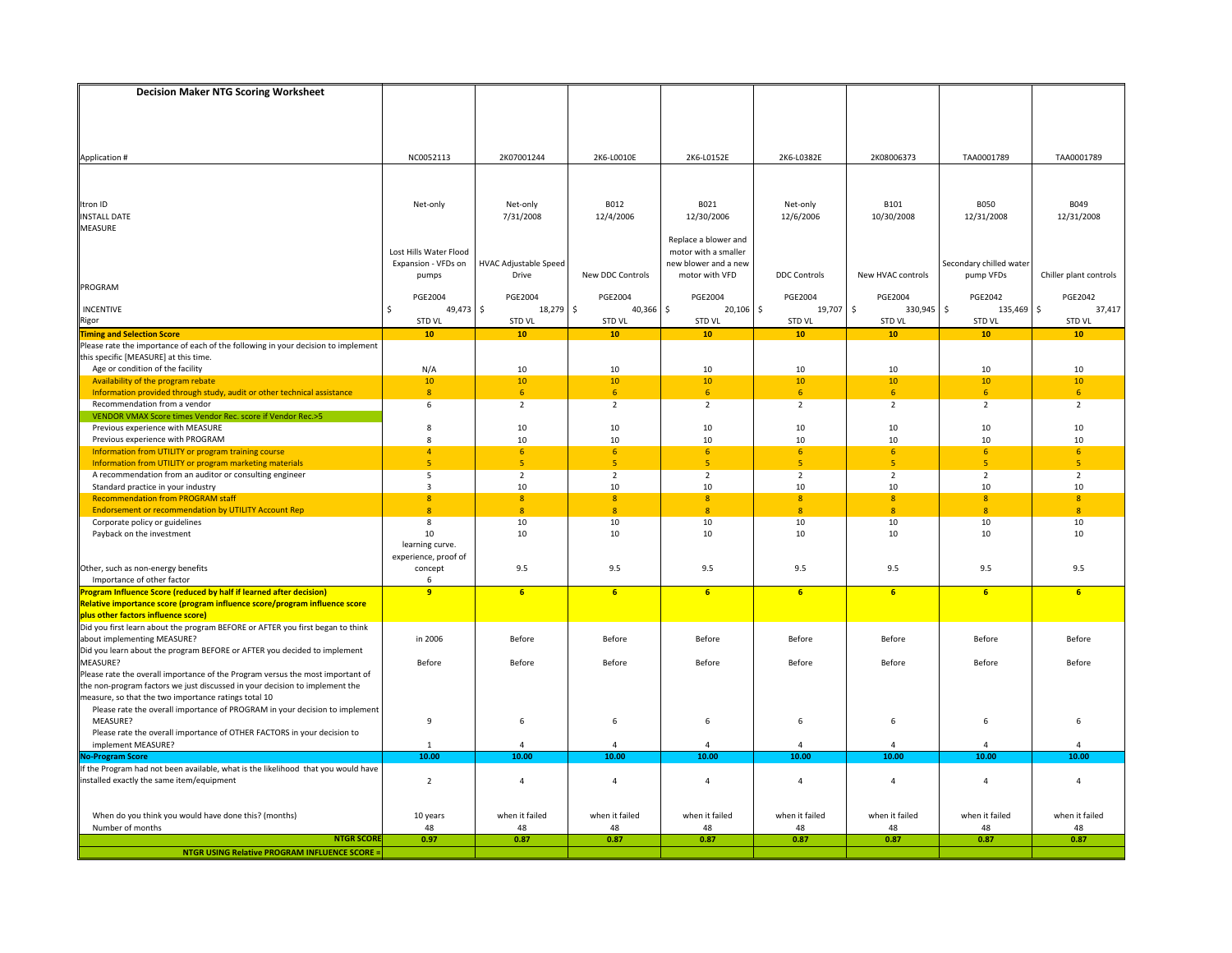| <b>Decision Maker NTG Scoring Worksheet</b>                                                             |                     |                                |                            |                                  |                                |                             |                             |                             |
|---------------------------------------------------------------------------------------------------------|---------------------|--------------------------------|----------------------------|----------------------------------|--------------------------------|-----------------------------|-----------------------------|-----------------------------|
|                                                                                                         |                     |                                |                            |                                  |                                |                             |                             |                             |
|                                                                                                         |                     |                                |                            |                                  |                                |                             |                             |                             |
|                                                                                                         |                     |                                |                            |                                  |                                |                             |                             |                             |
|                                                                                                         | 2K6-L0010G          | NC0040771                      | NC0040773                  | NC0053434                        | TCA0000258                     | TCA0000744                  | TBA0000304                  | TBA0001331                  |
| Application #                                                                                           |                     |                                |                            |                                  |                                |                             |                             |                             |
|                                                                                                         |                     |                                |                            |                                  |                                |                             |                             |                             |
|                                                                                                         |                     |                                |                            |                                  |                                |                             |                             |                             |
| Itron ID                                                                                                | B042                | Net-only                       | Net-only                   | <b>B089</b>                      | <b>B111</b>                    | <b>B119</b>                 | <b>B114</b>                 | net-only                    |
| <b>INSTALL DATE</b><br>MEASURE                                                                          | 12/6/2006           | 6/29/2007                      | 6/29/2007                  | 2/27/2008                        | 10/2/2007                      | 2/25/2008                   | 12/4/2007                   | 9/29/2008<br>Converted from |
|                                                                                                         |                     |                                |                            |                                  |                                |                             | Artificial gas lift to      | standard ESP to a more      |
|                                                                                                         |                     |                                |                            |                                  |                                | Total of 7 premium          | electric submersible        | efficient ESP/upgraded      |
|                                                                                                         |                     |                                |                            |                                  | VSDs and PE motors on          | efficiency motors on rod    | pump with a drive - one     | pump with a VSD, single     |
|                                                                                                         | <b>DDC Controls</b> | <b>ESOZ Compressors</b>        | <b>ESOZ Compressors</b>    | 29r substation                   | water injection pumps          | beam wells                  | well                        | well                        |
| PROGRAM                                                                                                 | <b>PGE2004</b>      | <b>PGE2004</b>                 | <b>PGE2004</b>             | <b>PGE2004</b>                   | PG2058                         | PG2058                      | PG2058                      | PG2058                      |
| <b>INCENTIVE</b>                                                                                        | $45,551$ \$<br>Ŝ.   | $50,000$ \$                    | 23,292                     | \$<br>215,987                    | $\ddot{s}$<br>23,906 \$        | $5,075$ \$                  | 50,085                      | \$<br>90,110                |
| <b>Rigor</b><br>Timing and Selection Score                                                              | STD VL              | STD VL                         | STD VL                     | STD VL                           | STD VL                         | STD VL                      | STD VL                      | <b>STD VL</b>               |
|                                                                                                         | 10 <sub>1</sub>     | 3.5                            | 3.5                        | $\overline{\mathbf{3}}$          | 5                              | 6                           | $\overline{4}$              | 6.5                         |
| Please rate the importance of each of the following in your decision to implement                       |                     |                                |                            |                                  |                                |                             |                             |                             |
| this specific [MEASURE] at this time.<br>Age or condition of the facility                               | 10                  | $\mathbf 0$                    | $\mathbf 0$                | $\mathbf 0$                      | 9                              | $\mathbf 0$                 | N/A                         | 8.5                         |
| Availability of the program rebate                                                                      | 10 <sup>°</sup>     | 0.5                            | 0.5                        | 3                                | 4.5                            | $6^{\circ}$                 | $\overline{4}$              | 6.5                         |
| Information provided through study, audit or other technical assistance                                 | 6 <sup>1</sup>      | 3.5                            | 3.5                        | $\mathbf{0}$                     | $\overline{5}$                 | 6                           | $\overline{a}$              | $\mathbf{0}$                |
| Recommendation from a vendor                                                                            | $\overline{2}$      | 10                             | 10                         | $\mathbf 0$                      | $\mathsf 0$                    | 6                           | 5                           | 5                           |
| VENDOR VMAX Score times Vendor Rec. score if Vendor Rec.>5                                              |                     |                                |                            |                                  |                                |                             |                             |                             |
| Previous experience with MEASURE<br>Previous experience with PROGRAM                                    | 10<br>10            | 10<br>$\mathbf{0}$             | 10<br>$\mathbf 0$          | 8<br>$\mathbf 0$                 | 5.5<br>$\mathbf 0$             | $\mathbf 0$<br>6.5          | $\overline{7}$<br>5.5       | 7<br>6                      |
| Information from UTILITY or program training course                                                     | 6 <sup>1</sup>      | $\overline{0}$                 | $\mathbf{0}$               | $\overline{0}$                   | $\overline{0}$                 | $\overline{0}$              | $\mathbf{0}$                | $\mathbf{0}$                |
| Information from UTILITY or program marketing materials                                                 | 5 <sup>1</sup>      | $\overline{0}$                 | $\overline{0}$             | $\overline{0}$                   | $\overline{0}$                 | $\overline{0}$              | $\overline{3}$              | $\overline{3}$              |
| A recommendation from an auditor or consulting engineer                                                 | $\overline{2}$      | $\mathbf 0$                    | $\mathbf 0$                | $\mathbf 0$                      | $\mathbf 0$                    | $\mathbf 0$                 | $\mathbf 0$                 | $\mathbf 0$                 |
| Standard practice in your industry                                                                      | 10                  | $\overline{7}$                 | $\overline{7}$             | 4                                | 4.5                            | $\overline{4}$              | $\overline{7}$              | $\overline{7}$              |
| <b>Recommendation from PROGRAM staff</b><br><b>Endorsement or recommendation by UTILITY Account Rep</b> | 8<br>$\overline{8}$ | $\mathbf{0}$<br>$\overline{0}$ | $\overline{0}$<br>$\Omega$ | $\overline{0}$<br>$\overline{0}$ | $\overline{0}$<br>$\mathbf{0}$ | $\overline{3}$<br>$\bullet$ | $\Omega$<br>$\overline{0}$  | $\overline{0}$<br>$\Omega$  |
| Corporate policy or guidelines                                                                          | 10                  | $\mathbf 0$                    | $\mathbf 0$                | 0                                | 0                              | $\overline{7}$              | $\mathbf 0$                 | 0                           |
| Payback on the investment                                                                               | 10                  | 10                             | 10                         | $\mathbf{q}$                     | 5                              | $\overline{7}$              | .5                          | 6.5                         |
|                                                                                                         |                     |                                |                            |                                  |                                |                             |                             | wasn't broken but was       |
|                                                                                                         |                     |                                |                            |                                  |                                |                             | rebates accelerated         | old. reduced time to        |
| Other, such as non-energy benefits<br>Importance of other factor                                        | 9.5                 | $\mathbf 0$                    | $\Omega$                   |                                  | $\overline{7}$                 | No<br>$\mathbf{0}$          | proj, made econ better<br>5 | install rather than<br>6.5  |
| Program Influence Score (reduced by half if learned after decision)                                     | 6 <sup>2</sup>      | $\overline{\mathbf{3}}$        | 3 <sup>1</sup>             | $\overline{2}$                   | $\overline{2}$                 | 6                           | 5 <sup>2</sup>              | -5                          |
| Relative importance score (program influence score/program influence score                              |                     |                                |                            |                                  |                                |                             |                             |                             |
|                                                                                                         |                     |                                |                            |                                  |                                |                             |                             |                             |
|                                                                                                         |                     |                                |                            |                                  |                                |                             |                             |                             |
| about implementing MEASURE?<br>Did you learn about the program BEFORE or AFTER you decided to implement | Before              | Before                         | Before                     | Before                           | Before                         | Before                      | Before                      | Before                      |
| MEASURE?                                                                                                | Before              | Before                         | Before                     | Before                           | Before                         | Before                      | Before                      | Before                      |
| Please rate the overall importance of the Program versus the most important of                          |                     |                                |                            |                                  |                                |                             |                             |                             |
| the non-program factors we just discussed in your decision to implement the                             |                     |                                |                            |                                  |                                |                             |                             |                             |
| measure, so that the two importance ratings total 10                                                    |                     |                                |                            |                                  |                                |                             |                             |                             |
| Please rate the overall importance of PROGRAM in your decision to implement<br>MEASURE?                 | 6                   | $\overline{\mathbf{3}}$        | 3                          | $\overline{2}$                   | $\overline{4}$                 | 6                           | 5                           | 5                           |
| Please rate the overall importance of OTHER FACTORS in your decision to                                 |                     |                                |                            |                                  |                                |                             |                             |                             |
| implement MEASURE?                                                                                      | 4                   | $\overline{7}$                 | $\overline{7}$             | 8                                | 6                              | $\Delta$                    | 5                           | 5                           |
| <b>No-Program Score</b>                                                                                 | 10.00               | 2.50                           | 2.50                       | 2.00                             | 2.00                           | 10.00                       | 3.04                        | 5.29                        |
| If the Program had not been available, what is the likelihood that you would have                       |                     |                                |                            |                                  |                                |                             |                             |                             |
| installed exactly the same item/equipment                                                               | $\overline{a}$      | 7.5                            | 7.5                        | 8                                | 8                              | 1                           | 7.5                         | 5.5                         |
|                                                                                                         |                     |                                |                            |                                  |                                |                             |                             |                             |
| When do you think you would have done this? (months)                                                    | when it failed      |                                |                            |                                  |                                | not Never but close'        | 6 months to a year          |                             |
| Number of months                                                                                        | 48                  | 6                              | 6                          | 6                                | 6                              | 48                          | q                           | 12                          |
| <b>NTGR SCORE</b>                                                                                       | 0.87                | 0.30                           | 0.30                       | 0.23                             | 0.30                           | 0.80                        | 0.40                        | 0.56                        |
| <b>NTGR USING Relative PROGRAM INFLUENCE SCORE =</b>                                                    |                     |                                |                            |                                  |                                |                             |                             |                             |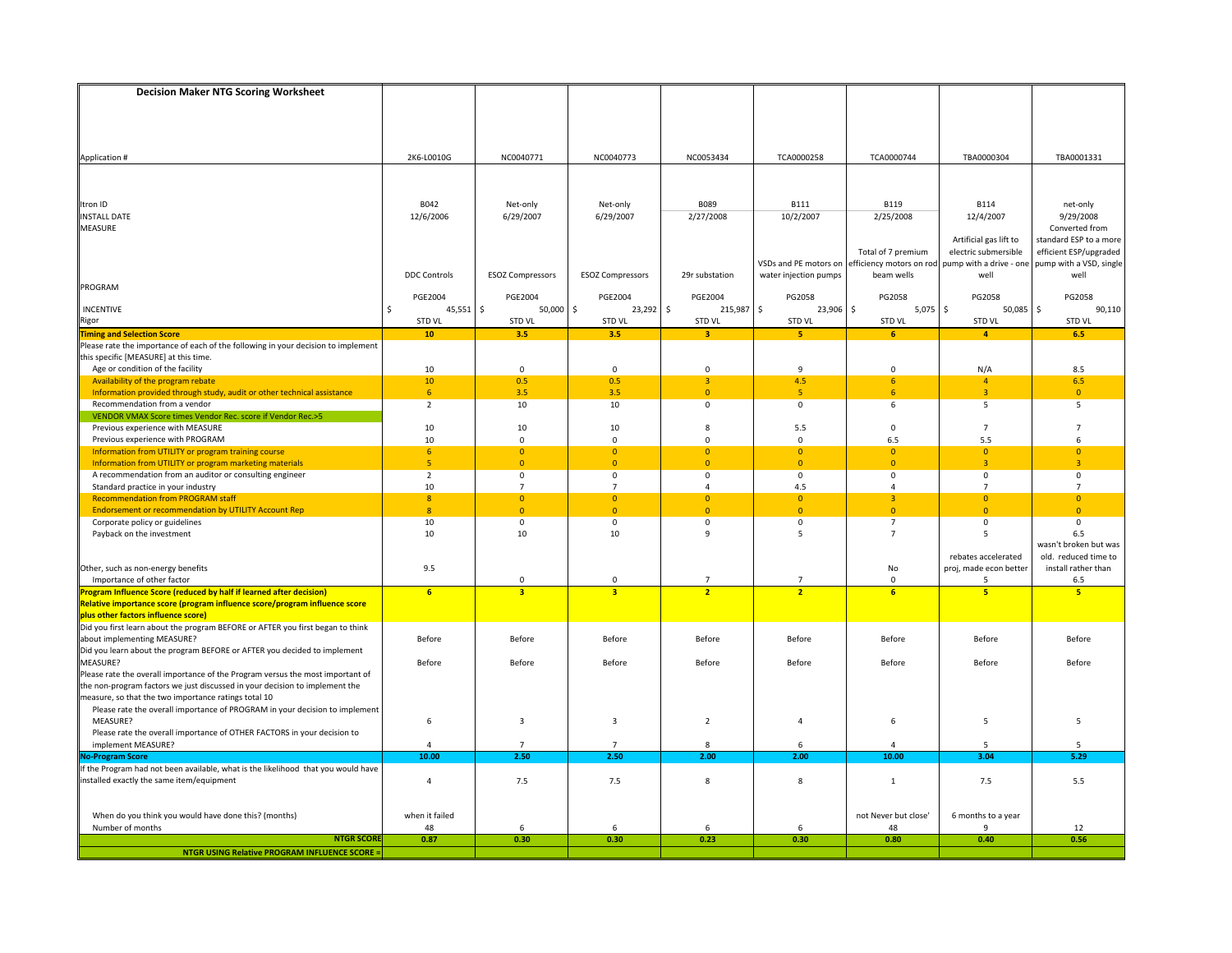| <b>Decision Maker NTG Scoring Worksheet</b>                                                                                                                   |                                |                                  |                                |                                  |                                 |                                                                                     |                                   |                               |
|---------------------------------------------------------------------------------------------------------------------------------------------------------------|--------------------------------|----------------------------------|--------------------------------|----------------------------------|---------------------------------|-------------------------------------------------------------------------------------|-----------------------------------|-------------------------------|
|                                                                                                                                                               |                                |                                  |                                |                                  |                                 |                                                                                     |                                   |                               |
|                                                                                                                                                               |                                |                                  |                                |                                  |                                 |                                                                                     |                                   |                               |
|                                                                                                                                                               |                                |                                  |                                |                                  |                                 |                                                                                     |                                   |                               |
|                                                                                                                                                               |                                |                                  |                                |                                  |                                 |                                                                                     |                                   |                               |
|                                                                                                                                                               | TBA0001331                     | TCA0000258                       | TCA0001250                     | TCA0001784                       | 2K07000332                      | 2K07000333                                                                          | 2K6-L0100E                        | 2K6-L0378E                    |
| Application #                                                                                                                                                 |                                |                                  |                                |                                  |                                 |                                                                                     |                                   |                               |
|                                                                                                                                                               |                                |                                  |                                |                                  |                                 |                                                                                     |                                   |                               |
|                                                                                                                                                               |                                |                                  |                                |                                  |                                 |                                                                                     |                                   |                               |
| Itron ID                                                                                                                                                      | net-only                       | <b>B111</b>                      | net-only                       | <b>B106</b>                      | net-only                        | net-only                                                                            | net-only                          | net-only                      |
| <b>INSTALL DATE</b>                                                                                                                                           | 9/29/2008                      | 10/2/2007                        | 8/29/2008                      | 12/1/2008                        | 8/17/2007                       | 8/17/2007                                                                           | 12/5/2006                         | 9/21/2007                     |
| MEASURE                                                                                                                                                       |                                |                                  |                                |                                  |                                 |                                                                                     |                                   |                               |
|                                                                                                                                                               |                                |                                  |                                | Artificial gas lift to           |                                 |                                                                                     |                                   |                               |
|                                                                                                                                                               |                                | VSDs and Premium                 | VSDs plus premium              | electric submersible             |                                 |                                                                                     | Injection molding                 |                               |
|                                                                                                                                                               |                                | Efficiency motors on             | Efficiency motors, 3           | pump with a drive - one          | New 2200-ton injection          | New 1600-ton Injection                                                              | machine replacement               |                               |
|                                                                                                                                                               | Oil well water shutoff         | water injection pumps            | wells                          | well                             | molding machine #42             | molding machine #41                                                                 | #19                               | New air compressor            |
| PROGRAM                                                                                                                                                       |                                |                                  |                                |                                  |                                 |                                                                                     |                                   |                               |
|                                                                                                                                                               | PG2058                         | PG2058                           | PG2058                         | PG2058                           | <b>PGE2004</b>                  | <b>PGE2004</b><br>$25,920$ \$<br>\$                                                 | <b>PGE2004</b>                    | <b>PGE2004</b>                |
| <b>INCENTIVE</b>                                                                                                                                              | $25,449$ \$<br>Ŝ.<br>STD VL    | $95,626$ \$<br><b>STD VL</b>     | 16,530<br><b>STD VL</b>        | \$<br>93,721<br><b>STD VL</b>    | l \$<br>15,539<br><b>STD VL</b> | <b>STD VL</b>                                                                       | 3,323<br><b>STD VL</b>            | \$<br>14,490<br><b>STD VL</b> |
| Rigor<br><b>Timing and Selection Score</b>                                                                                                                    | $\mathbf{8}$                   | 5                                | $\overline{4}$                 | $\overline{4}$                   | 10                              | 10                                                                                  | 10                                | 10                            |
| Please rate the importance of each of the following in your decision to implement                                                                             |                                |                                  |                                |                                  |                                 |                                                                                     |                                   |                               |
| this specific [MEASURE] at this time.                                                                                                                         |                                |                                  |                                |                                  |                                 |                                                                                     |                                   |                               |
| Age or condition of the facility                                                                                                                              | $\mathbf 0$                    | $\overline{9}$                   | $\mathsf 0$                    | N/A                              | 8                               | 8                                                                                   | $\mathbf{R}$                      | $\mathbf{q}$                  |
| Availability of the program rebate                                                                                                                            | $\boldsymbol{8}$               | 4.5                              | $\overline{4}$                 | $\overline{4}$                   | 10                              | 10                                                                                  | 10                                | 9                             |
| Information provided through study, audit or other technical assistance                                                                                       | $\mathbf{0}$                   | 5                                | $\Lambda$                      | $\overline{a}$                   | $\overline{7}$                  | $\overline{7}$                                                                      | 7                                 | q                             |
| Recommendation from a vendor                                                                                                                                  | $\mathbf 0$                    | $\mathbf 0$                      | $\overline{\mathbf{3}}$        | 5                                | 8                               | 8                                                                                   | 8                                 | 8                             |
| VENDOR VMAX Score times Vendor Rec. score if Vendor Rec.>5                                                                                                    |                                |                                  |                                |                                  | $\mathbf 0$                     | 0                                                                                   | $\Omega$                          | 0                             |
| Previous experience with MEASURE                                                                                                                              | 8                              | 5.5                              | 2.5                            | $7\overline{ }$                  | 10                              | 10                                                                                  | 10                                | 10                            |
| Previous experience with PROGRAM                                                                                                                              | $\overline{7}$                 | $\mathbf 0$                      | 0                              | 5.5                              | $\overline{7}$                  | $\overline{7}$                                                                      | $\overline{7}$                    | 8                             |
| Information from UTILITY or program training course                                                                                                           | $\overline{0}$                 | $\overline{0}$                   | $\overline{0}$                 | $\overline{0}$                   | 10                              | 10                                                                                  | 10                                | N/A                           |
| Information from UTILITY or program marketing materials                                                                                                       | $\overline{3}$                 | $\overline{0}$                   | $\overline{0}$                 | $\overline{3}$                   | $\overline{7}$                  | $\overline{7}$                                                                      | $\overline{7}$                    | N/A                           |
| A recommendation from an auditor or consulting engineer                                                                                                       | $\mathbf 0$                    | $\mathbf{0}$                     | 1.5                            | $\mathbf 0$                      | $\overline{7}$                  | $\overline{7}$                                                                      | $\overline{7}$                    | N/A                           |
| Standard practice in your industry                                                                                                                            | 2.5                            | 4.5                              | 4.5                            | $\overline{7}$                   | DK                              | DK                                                                                  | DK                                | DK                            |
| <b>Recommendation from PROGRAM staff</b><br><b>Endorsement or recommendation by UTILITY Account Rep</b>                                                       | $\overline{0}$<br>$\mathbf{0}$ | $\overline{0}$<br>$\overline{0}$ | $\mathbf{1}$<br>$\overline{0}$ | $\overline{0}$<br>$\overline{0}$ | $\overline{9}$<br>10            | 9<br>10                                                                             | $\overline{9}$<br>10 <sup>°</sup> | $\overline{9}$<br>10          |
| Corporate policy or guidelines                                                                                                                                | $\mathbf 0$                    | $\mathbf{0}$                     | $\overline{7}$                 | $\mathbf 0$                      | 8                               | 8                                                                                   | 8                                 | 8                             |
| Payback on the investment                                                                                                                                     | 7.5                            | 5                                | 8                              | 5                                | 10                              | 10                                                                                  | 10                                | 8                             |
|                                                                                                                                                               | moving less water,             |                                  |                                |                                  | reducing downtime,              | reducing downtime,                                                                  | reducing downtime,                |                               |
|                                                                                                                                                               | reduced downtime on            |                                  |                                | rebates accelerated              | more reliable, better           | more reliable, better                                                               | more reliable, better             |                               |
| Other, such as non-energy benefits                                                                                                                            | equip, reduced wear            |                                  |                                | proj, made econ better           | capacity, new                   | capacity, new                                                                       | capacity, new                     | reduced downtime              |
| Importance of other factor                                                                                                                                    | 8                              | $\overline{7}$                   | 8.5                            | 5                                | $\mathbf{q}$                    | 9                                                                                   | ۰Q                                | 7                             |
| Program Influence Score (reduced by half if learned after decision)                                                                                           | 5 <sup>1</sup>                 | $\overline{ }$                   | $\overline{a}$                 | 5 <sup>1</sup>                   | 6                               | 6 <sup>2</sup>                                                                      | $\overline{6}$                    | 5                             |
| Relative importance score (program influence score/program influence score                                                                                    |                                |                                  |                                |                                  |                                 |                                                                                     |                                   |                               |
| plus other factors influence score)<br>Did you first learn about the program BEFORE or AFTER you first began to think                                         |                                |                                  |                                |                                  |                                 |                                                                                     |                                   |                               |
|                                                                                                                                                               |                                |                                  |                                |                                  |                                 |                                                                                     |                                   |                               |
| about implementing MEASURE?                                                                                                                                   | Before                         | Before                           | Before                         | Before                           | Before                          | Before                                                                              | Before                            | Before                        |
| Did you learn about the program BEFORE or AFTER you decided to implement                                                                                      |                                |                                  |                                |                                  |                                 |                                                                                     |                                   |                               |
| MEASURE?                                                                                                                                                      | Before                         | Before                           | Before                         | Before                           | Before                          | Before                                                                              | Before                            | Before                        |
| Please rate the overall importance of the Program versus the most important of<br>the non-program factors we just discussed in your decision to implement the |                                |                                  |                                |                                  |                                 |                                                                                     |                                   |                               |
| measure, so that the two importance ratings total 10                                                                                                          |                                |                                  |                                |                                  |                                 |                                                                                     |                                   |                               |
| Please rate the overall importance of PROGRAM in your decision to implement                                                                                   |                                |                                  |                                |                                  |                                 |                                                                                     |                                   |                               |
| MEASURE?                                                                                                                                                      | 5                              | $\overline{4}$                   | 4                              | 5                                | 6                               | 6                                                                                   | 6                                 | 5                             |
| Please rate the overall importance of OTHER FACTORS in your decision to                                                                                       |                                |                                  |                                |                                  |                                 |                                                                                     |                                   |                               |
| implement MEASURE?                                                                                                                                            | 5                              | 6                                | 6                              | 5                                |                                 | $\overline{a}$                                                                      |                                   | 5                             |
| <b>No-Program Score</b>                                                                                                                                       | 6.80                           | 2.00                             | 3.50                           | 3.04                             | 7.73                            | 7.73                                                                                | 7.73                              | 9.59                          |
| If the Program had not been available, what is the likelihood that you would have                                                                             |                                |                                  |                                |                                  |                                 |                                                                                     |                                   |                               |
| installed exactly the same item/equipment                                                                                                                     | 4.5                            | 8                                | 6.5                            | 7.5                              | 4                               | $\overline{4}$                                                                      | 4                                 | $\overline{3}$                |
|                                                                                                                                                               |                                |                                  |                                |                                  | when in a better                | when in a better                                                                    | when in a better                  |                               |
|                                                                                                                                                               |                                |                                  |                                |                                  |                                 | financial situation, 2 or 3 financial situation, 2 or 3 financial situation, 2 or 3 |                                   |                               |
| When do you think you would have done this? (months)                                                                                                          | within a year or two           | same time                        |                                | 6 months to a year               | years                           | years                                                                               | years                             | 3-4 years                     |
| Number of months<br><b>NTGR SCORE</b>                                                                                                                         | 18                             | 6                                | 6                              | 9                                | 24                              | 24                                                                                  | 24                                | 42                            |
|                                                                                                                                                               | 0.66                           | 0.30                             | 0.38                           | 0.40                             | 0.79                            | 0.79                                                                                | 0.79                              | 0.82                          |
| <b>NTGR USING Relative PROGRAM INFLUENCE SCORE =</b>                                                                                                          |                                |                                  |                                |                                  |                                 |                                                                                     |                                   |                               |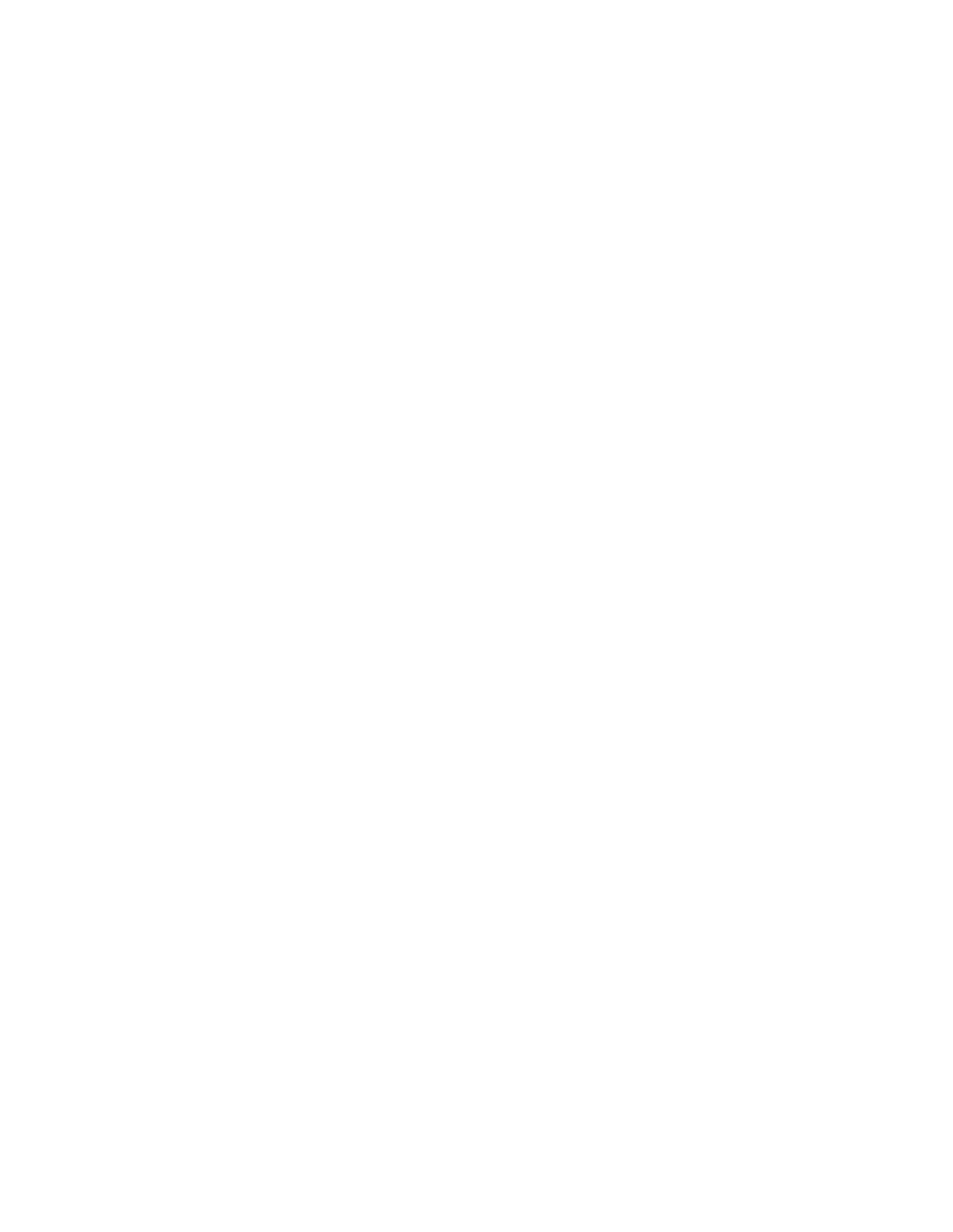# **Appendix E**

## **Supplementary POC Gross Impact Methods and Results**

Energy and demand impacts resulting from the retrofit of rod beam oil well pumps with pumpoff controllers (POCs) are based on site specific measurement activities. Site specific measurement was performed at a number of oil fields operated by a variety of companies throughout California.

There is considerable uncertainty surrounding the accuracy of ex-ante energy and demand impacts attributable to pump-off controllers. Motor power draw and time-of-use are the most important determinants of energy consumption and energy impact. The ex-ante method for calculating energy impacts for POC applications typically incorporates a deemed motor load factor of 20% for both the pre-retrofit (or baseline) case and the post-retrofit operating condition. The utility-run PGE2004 program incorporates a runtime factor based on annual and theoretical production based on well characteristics. Ex-ante demand impacts were calculated by distributing savings over operating hours.

Another important component of impact is the change in motor load factor and kW drawn by the motor in well operation that may occur as a result of the installation of the POC.

Finally, it is important to consider oil well production changes that are unrelated to a POC retrofit. Such changes in production may indicate it is appropriate to normalize production to baseline or post-retrofit levels for the appropriate presentation of measure impact.

The analysis undertaken for this evaluation helps to clarify uncertainties and to determine appropriate impact levels for POC applications. The analysis identifies key parameters for pre and post retrofit data collection activities, and provides details regarding their contribution to the accuracy of impact measurement.

## **Engineering Approach for POCs**

The steps for conducting site-specific gross impact analysis for POCs are described in this appendix. The reader may find additional details on the ex-post engineering approach and rational in the site report appendix, and projects B001 and B007 in particular.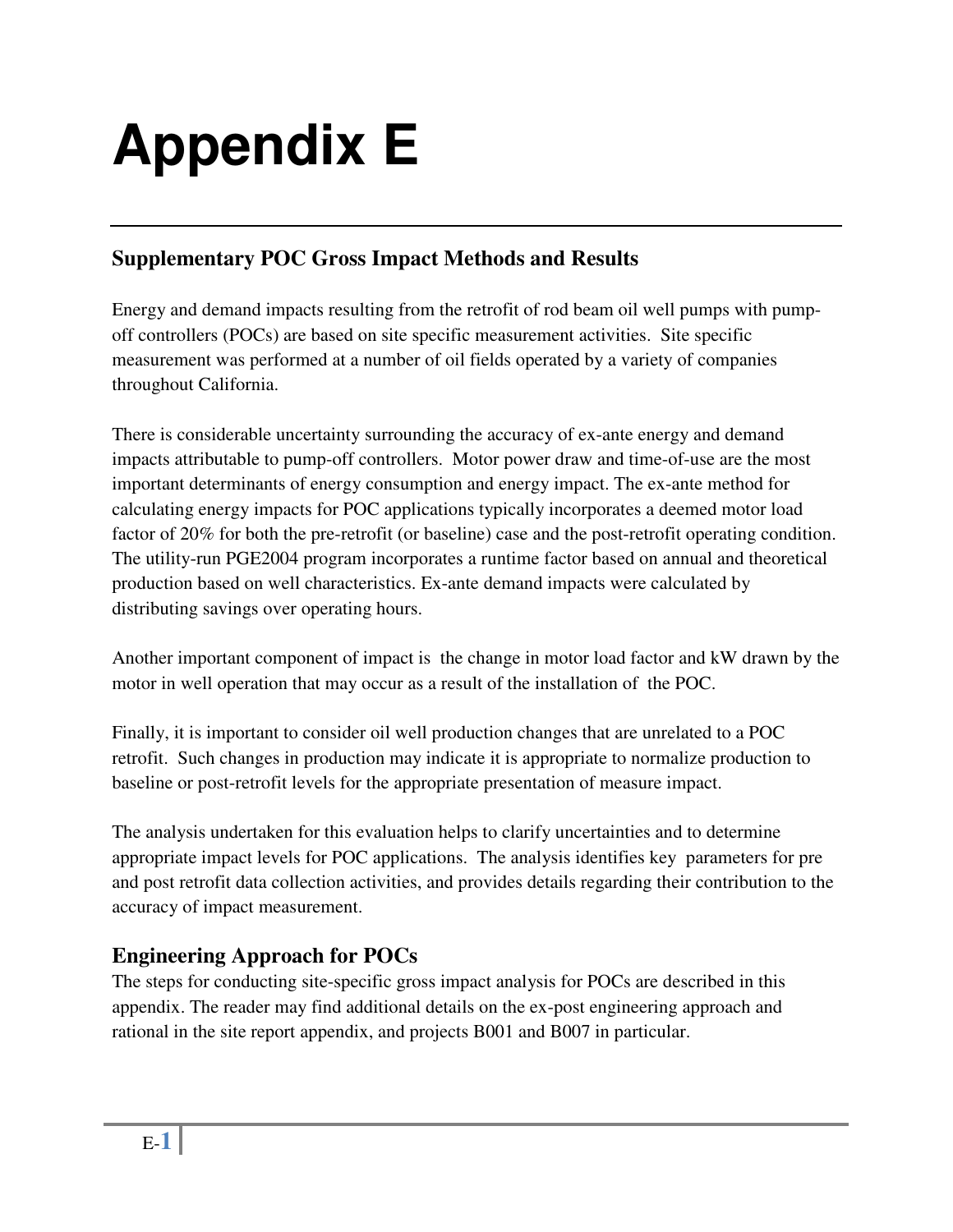#### **Measure Description**

The measure involves the installation of pump-off controllers (POCs) on rod beam pumps for various oil well fields. Normal operation of the pump motors without pump-off controllers (POCs) is constant (24 hours per day, 7 days per week), except for downtime due to maintenance or repair, and for wells already retrofit with control systems such as older vintage POCs or time clocks. If operating continuously, the constant operation of the pump motors occurs whether oil is efficiently brought to the surface or not, thus wasting energy. A well is said to be 'pumped off' when there is little or no fluid at the pump barrel in the reservoir, and therefore low quantities of fluid are brought to the surface. When this occurs, the pump becomes essentially oversized for the current available well production, and is removing fluid faster than the fluid flows to the well bore.

A pump-off controller (POC) will sense when the well is 'pumped off' and shut off the pump motor temporarily. While the motor is de-energized, the subsurface fluid recharges (or fills) the well. Sensing is typically performed through a strain gage or 'load cell' on the rod beam. This strain corresponds to 'fillage' in the well and the amount of fluid being pumped. The off period is manually programmed based on the time the well requires to recharge to a level sufficient for effective pumping (typically initially estimated by field personnel but later often optimized through a reset feature on certain POCs). Electrical usage (kWh) savings are achieved when the POCs shut off the pump motors. Electrical demand (kW) savings generally accrue since the pumps are equally likely to be de-energized at any given time interval. For an individual well, this demand savings is distributed evenly throughout the year, as the well pump motor operation is not affected by daily, weekly, or seasonal patterns. It should be noted that a pump under active POCs, but in an energized mode – during the intervals when the pump is energized and running, the motors will draw *more* power than under the uncontrolled conditions. Nonetheless,on a well field basis, a large scale deployment of POCs will often result in a significant percentage of pumps which will be de-energized at any one time, reducing both the maximum coincident load and any peak demand period of interest.

### **Measurement & Verification**

A primary objective of work at the oil fields is the continuous economical production of oil. Wells are maintained and operated to optimize delivery of the oil/water fluid to the surface by pumping from subsurface deposits. Optimization for maximum oil production for the minimum cost to produce the oil is desirable.

The variability of subsurface characteristics of the oil bearing geology cause unique operation at each well. These unique parameters influence the "on" and "off" periods of the motors which the POCs control, and also affect the pump power required. Measurements of on and off periods are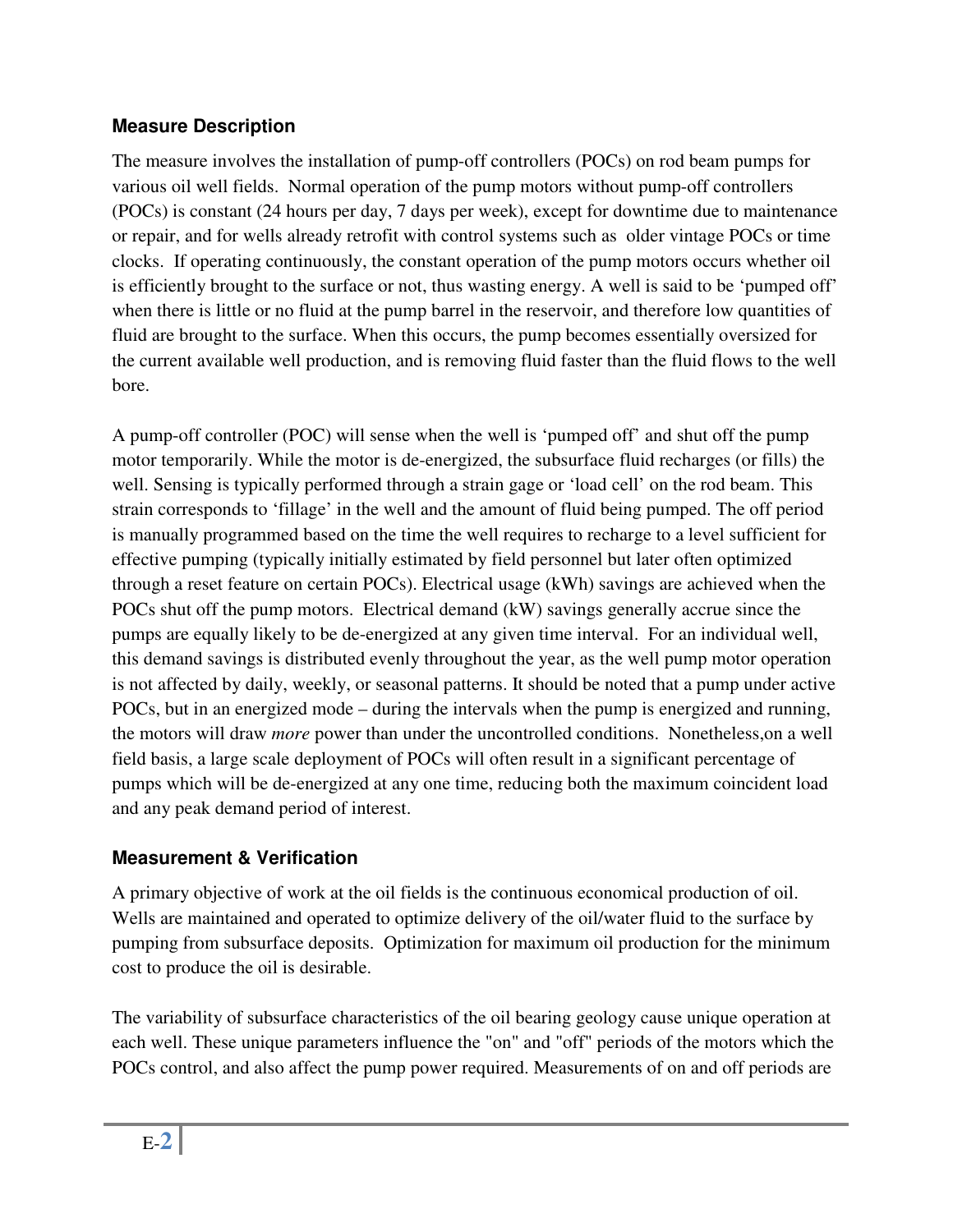thus a primary determinant of post-retrofit and pre-retrofit energy use and the resulting energy savings.

POC applications from a single customer and a single well field that use a single ex-ante impact calculation methodology were grouped for M&V purposes. For sampling within each group, wells were tiered (typically into five strata) based on the level of expected energy savings of each well. Sample selection was determined using stratified random sampling and based on a 90 confidence interval with 20% relative precision.

#### *Approach and Formulae*

The data collection tools and procedures were designed to accommodate the variations in load from the upstroke and downstroke of the rod beam and regenerative power. Typically, there are 6 to 12 strokes per minute (5 to 10 seconds per complete stroke). The regenerative portion of the stroke, in which power is sent back into the electrical grid, typically accounts for less than 1 second per stroke (10 to 20 percent of total time). Dent Elite Pro  $_{tm}$  devices and Wattnode  $_{tm}$ pulse loggers were both utilized in data collection. Short term data collection entailed the use of NIST traceable calibrated Fluke  $_{tm}$  1735 and Powersight  $_{tm}$  3000 meters.

Two types of loggers were used to record energy consumption and load characteristics of oil well pumps, the DENT Elite Pro  $_{tm}$  loggers and the Hobo Energy Logger Pro  $_{tm}$ . The Hobo Energy Logger Pro  $_{tm}$  data logging devices use a pulse counter (Wattnode  $_{tm}$ ) to measure kWh continuously at high sampling intervals. These loggers were set up to record data every 5 minutes, typically for a 14 day period or longer. The pulse counting device captures the waveform continuously and samples at a rate of over 1,000 times per second. The pulse counting devices are accurate for kWh measurement over short periods, but have some notable limitations. Limitations of the pulse counting device include the inability to record power factor, inaccuracy in the measurement of absolute kW.

The DENT Elite Pro  $_{tm}$  loggers were set up to collect the pump motor kW, along with voltage, amps and power factor to support the best possible understanding of energy usage characteristics. The DENT tm loggers sample the waveform every three seconds. Typical deployments involved recording the average of these sampling intervals every five minutes. These loggers are accurate to approximately 5% over periods which exceed eight hours (for shorter durations, the capture of the electrical parameters only once every three seconds results in a decrease in accuracy for this type of cyclical and variable load).

Goth loggering devices measure regenerative power. Regenerative power varies from well to well depending on the balancing of the well. Typically, several wells are connected to one meter, such that the energy introduced into the grid by one of the wells in a group will flow to other nearby wells rather than back to the utility meter.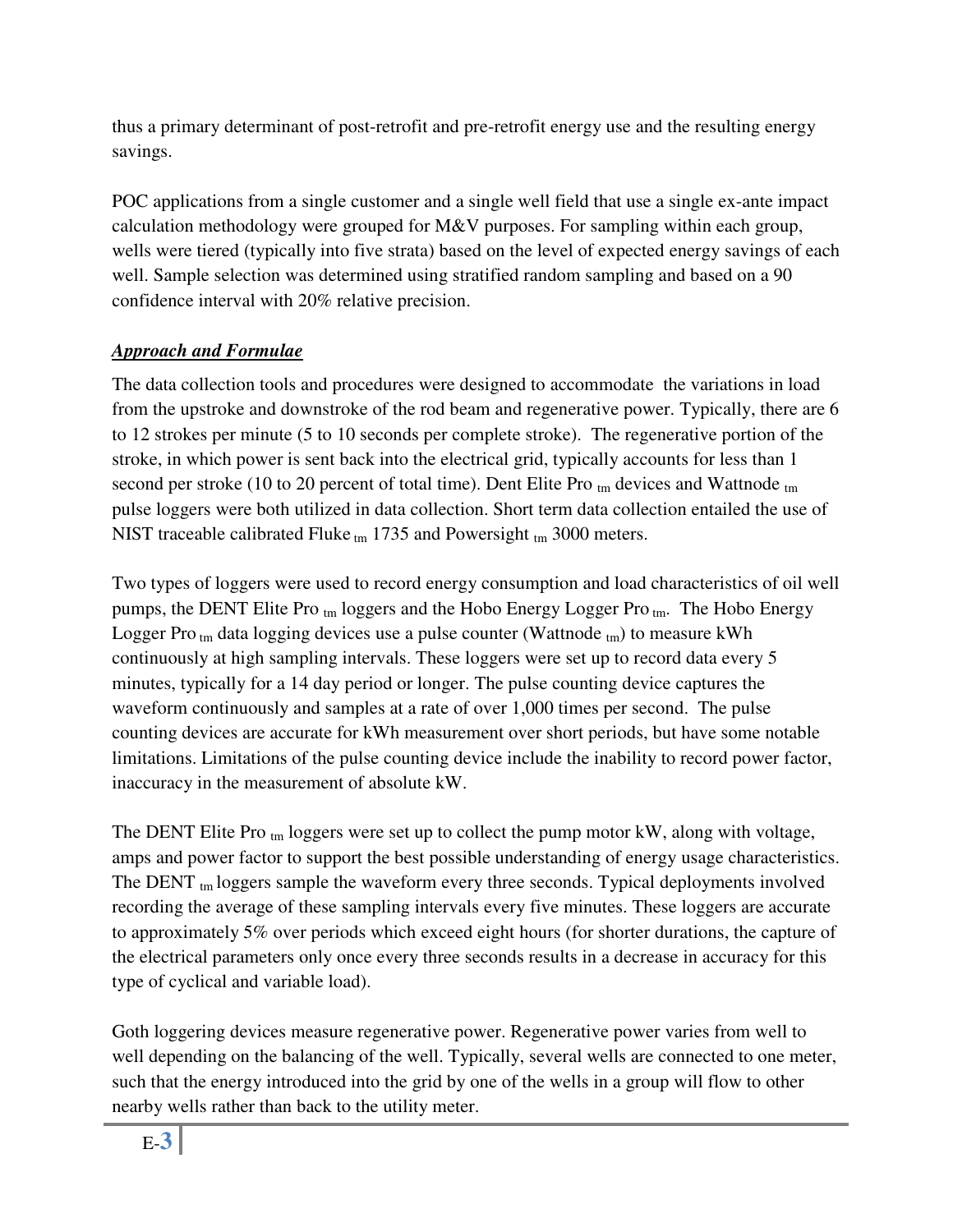Baseline (pre-retrofit) simulation and energy consumption measurement was performed at the Kern and Midway oil fields. Baseline conditions were simulated and recorded by metering during a period where the POC devices were disabled. Metering was also used at these fields to measure energy energy consumption patterns under post-retrofit conditions, with the POC devices enabled. The baseline (pre-retrofit) power draw (kW) was collected by over-riding the POC and allowing the well to simulate the pre-retrofit operation for a period of one week at Kern fields and for a period of two weeks at Midway fields. This test was conducted for eighteen (18) wells in the Kern fields and eighteen (18) wells in the Midway fields. It is reasonable to expect that most wells will stabilize to a baseline or pre-retrofit mode of operation immediately after the well is pumped off. However, longer loggering periods allowed for more accurate simulation of performance over the continuous operation of the well pumps under a baseline condition.

At the Kern and Midway oil fields, metering results indicate that the average cycle rate was 8.9 strokes per minute (SPM) for the sample. The average duration for each complete stroke, including the upstroke and downstroke period, was 6.7 seconds, and thus two or three data points were obtained by the DENT loggers for each stroke. Approximately 80,000 to 100,000 strokes for each well were measured to calculate the baseline and the post-retrofit kW. The number of strokes measured for each well provides a representative average kW for the monitored wells. In order to verify DENT metering results, parallel loggering was conducted on a subsample of wells using pulse counting devices. Metering results using the pulse counting devices were consistent with the DENT results within approximately 5%.

Post-retrofit energy use data was collected after ensuring the POC devices were re-energized and that controlled well pump operation had fully re-established itself. The latter determination was made by observing several typical on / off cycles. For post-retrofit energy use at the Kern and Midway oil fields, power loggers were installed on the same 36 oil well pumps metered for the baseline. The typical POC control set points for the logged wells are an average pump fillage of 85% and average downtime duration per well of 8 minutes. With these set points, the well pump motor operates the pump until the well fillage is less than 85%. At that point, the well shuts off for 8 minutes. These settings are variable depending on the well and the well field.

The POC bypass baseline simulation test revealed that energy demand during run-time periods is higher under the POC controlled (post-retrofit) conditions than under the uncontrolled, or baseline, conditions. The baseline simulation work indicated that demand in the baseline case was 81.35% of demand under controlled conditions.

Average energy demand was measured to be 81.35% of the well pump under POC operation. The increased demand is due to a lower fillage and fluid pumped in the baseline case with a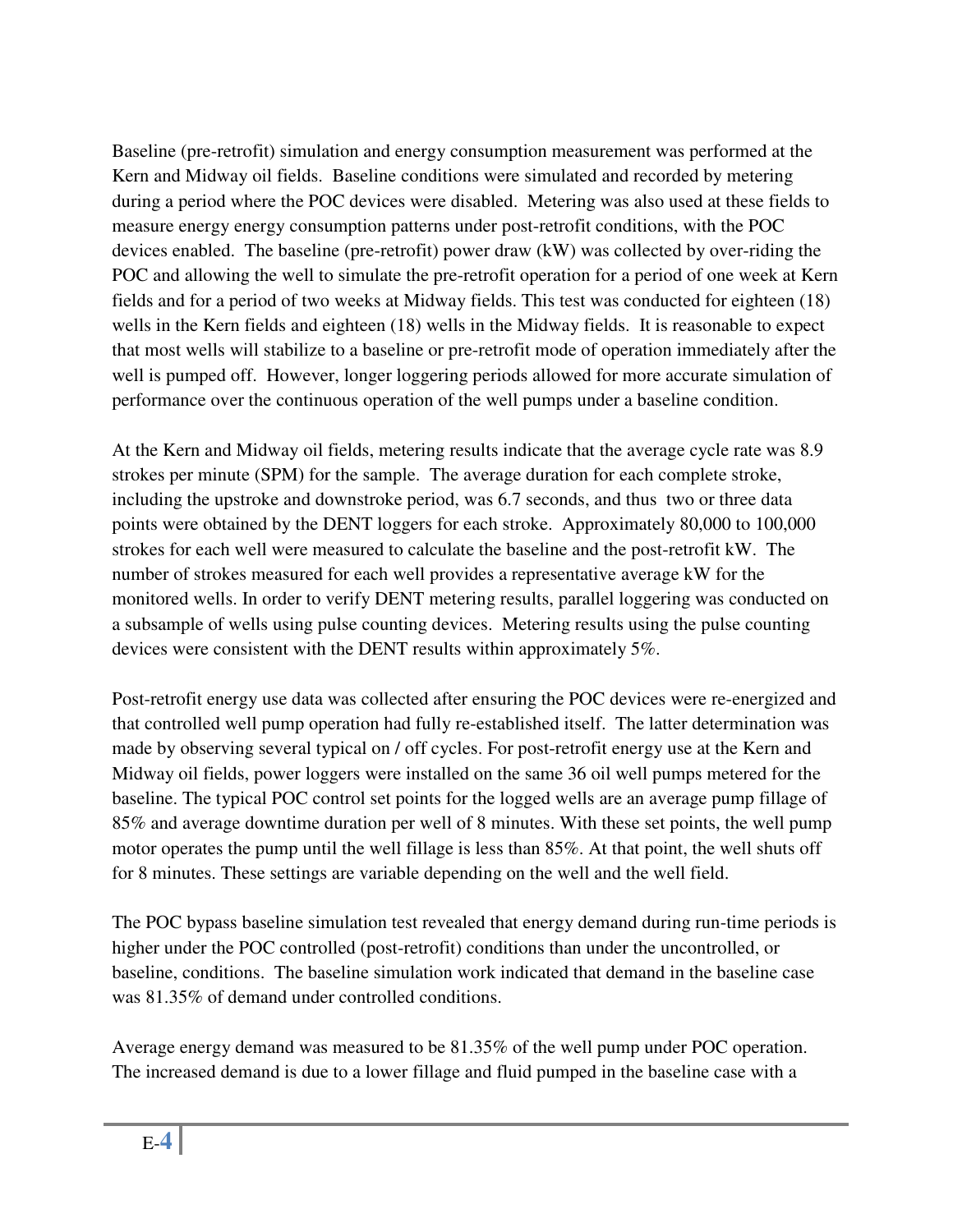continually operating well. Thus, this adjustment factor of 81.35% is used when only postretrofit kW power draw is available for a pump motor.

The following algorithms were used to calculate energy savings for the wells with simulated preretrofit and post-retrofit measurements:

Pre-retrofit (baseline) energy usage  $(kWh/yr)$  = measured pre-retrofit kW x pre-retrofit annual operating hours (8760 hours/year x 0.97 availability factor)

Pre-retrofit energy usage (kWh/yr) [used in the absence of the pre retrofit kW] = measured post retrofit kW x adjustment factor (81.35%) x pre retrofit annual operating hours (8760 hours/year x 0.97 availability factor)

Post-retrofit annual operating hours  $=$  % on time from SCADA in normal operation x pre-retrofit annual operating hours (8760 hours / year x 0.97 availability factor)

Post-retrofit energy usage  $(kWh/yr)$  = measured (operating) post-retrofit kW x postretrofit annual operating hours (hours/ year)

Energy savings  $(kWh/yr)$  = Pre-retrofit energy usage  $(kWh/yr)$  - Post-retrofit energy usage (kWh/yr)

Demand savings  $(kW)$  = Energy savings  $(kWh/yr)$  / 8760 hours/year

The POC demand savings are distributed equally throughout the year. The collected data were analyzed and verified that the load shapes for oil well pumps are flat and random, and do not systematically differ by hour of the day or day of the week. No seasonal effects were expected. Data in this study was collected primarily in the summer and early fall months. The peak period kW demand reduction was calculated using the energy consumption pre-retrofit and postretrofit, determining the resulting kWh savings, and averaging this savings over the entire year (8,760 hours), as POC controlled and uncontrolled well pump operation is not weather dependent and equally likely to occur at any time of the year.

It was not possible to simulate the pre-retrofit baseline condition in all cases. Some program participants were concerned that over-riding the POC would damage the well and result in a loss of production due to downtime. The post-retrofit kW measurements were obtained easily for most of the participants as there was no disruption to the typical operating conditions. Therefore, it was essential to determine an adjustment factor for a typical oil well to calculate the preretrofit kW. This factor would allow better estimation of the pre-retrofit kW based on measurements obtained for post-retrofit kW. The kW pre and kW post were monitored for 18 wells in the Kern field and 18 wells in the Midway field. From this data, an average oilfield baseline kW adjustment factor of 81.35% was determined. As stated above, the baseline kW is lower than the post-retrofit kW due to a smaller quantity of fluid being pumped per stroke.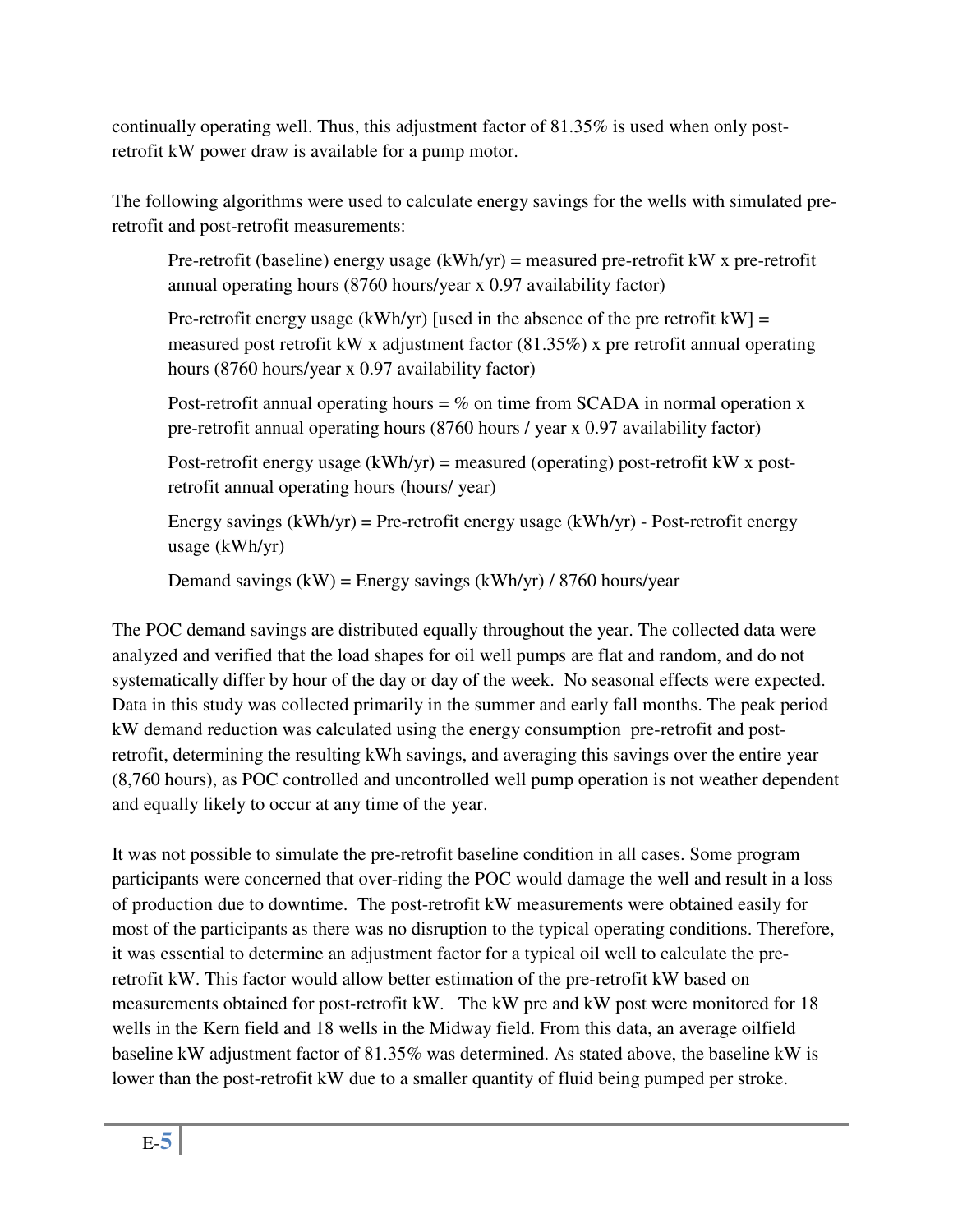The ex-ante pre-retrofit annual operating hours for a well were estimated based on the reported schedules available through the California Department of Conservation's Division of Oil, Gas and Geothermal Resources (DOGGR). The DOGGR maintains a database with run-times for the operating oil wells in California. The downtime for the sample of wells selected for the baseline simulation was verified through DOGGR data that reports the annual operating days for a well. The DOGGR confirmed downtime for the pre-retrofit year 2005 for the sample of wells was similar to the estimated ex-ante percentage of downtime, both measured at 2 to 3% for a typical oil well. Therefore, the ex-ante assumed downtime (2 to 3%) for the wells before the installation of the POC was determined to be accurate, and this figure was used as the ex-post baseline (preretrofit) hours of operation..

Annual operating schedules and run time hours for all the wells were typically collected from the participant's SCADA (supervisory control and data acquisition) system. For selected wells, time of use current sensing loggers were also deployed and used to verify other collected data. Additionally, run time hours from the POC display panels on certain models recorded the run time for various periods (up to a maximum period of sixty days); this data was also collected and compared to the SCADA data to confirm consistency. The POC calculates the percent on time for a well every day and this calculated percent on time is collected and stored in the SCADA system. Therefore, the well run time records are available only after the installation of POCs.

Oil production was found to be similar between the pre-retrofit baseline and the post-retrofit periods. If production had been found to increase or decrease, energy impact would have been adjusted accordingly. Based on the data collected for the baseline and post-retrofit logged periods, there was no strong basis on which to perform production adjustments.

It should be noted that production data and records are imperfect. Production rates are typically generated at daily or less frequent intervals using a short duration test which may last 30 minutes or less. The data is recorded in the company's SCADA system and also reported by the oil company to DOGGR. The testing setup consists of several wells with a common manifold.

The daily production records for the logged period were collected from the SCADA system. All wells are tested for production levels at random frequencies ranging from once every week to every other day (and in cases more frequently if well operational problems are encountered). The testing frequency is determined by the production engineer based on well production records and other factors. The annual production data for the wells was obtained from the DOGGR database.

The volumetric efficiency factor (VEF) of each well was calculated for the pre-retrofit logged period, the post-retrofit logged period and the annual operating period. The production data for the simulated pre-retrofit logged period of one week and the post-retrofit logged period of three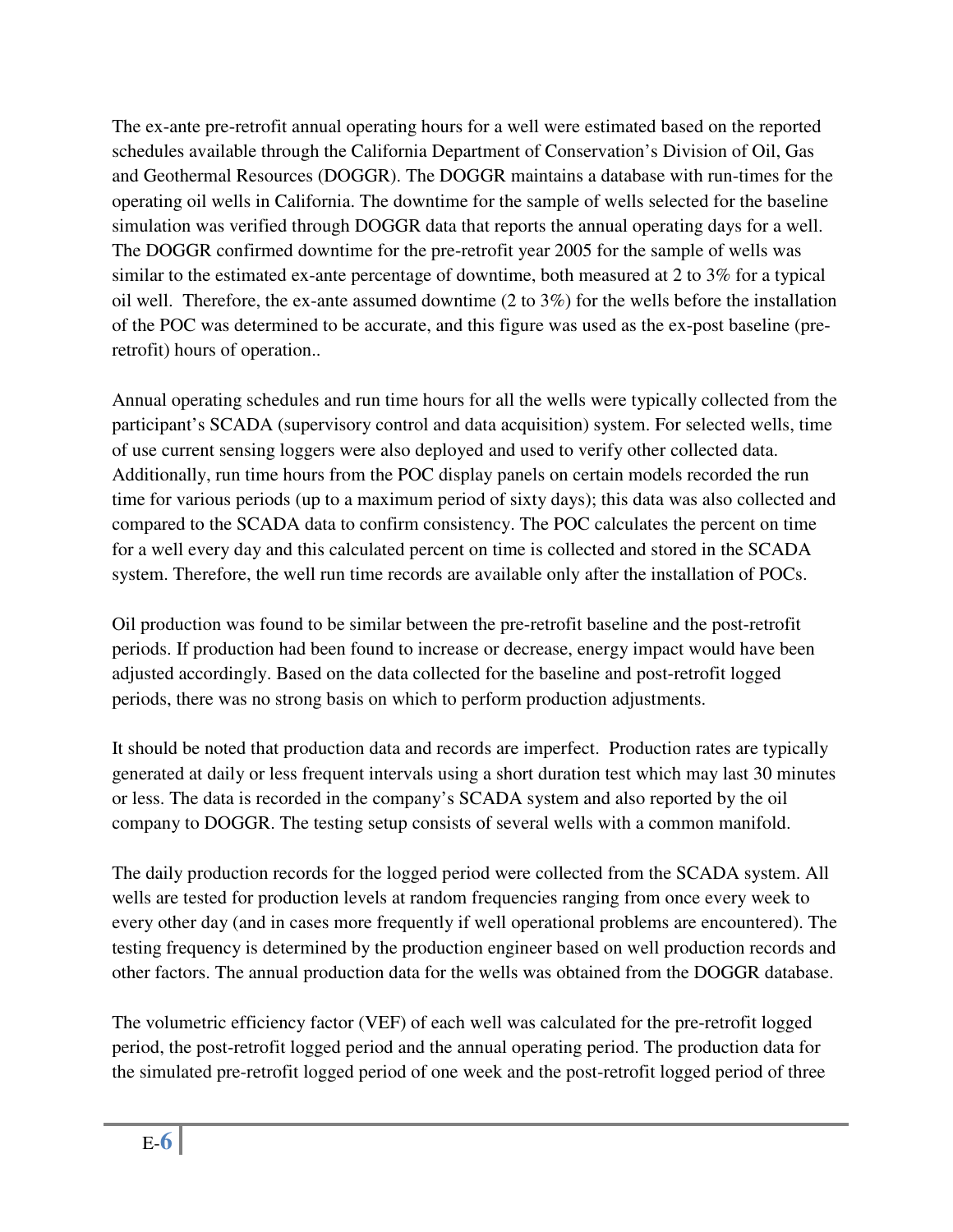weeks was obtained from SCADA data. The annual production data for the wells was obtained from the DOGGR database.

Note that according to this data, the average production and VEF slightly decreased as a result of the POC installation. POCs may cause an increase in production over periods longer than the monitored periods, due to fewer maintenance problems and better detection. Certain wells showed an increase in production while other wells showed a decrease in production. However, over longer periods, naturally declining production and other dynamic conditions of the oil fields are complicating factors. There was no production rate adjustment applied to the post-retrofit kW use for either kW or kWh savings, due to the wide variation in production rates and the uncertainty of the figures resulting from the intermittent collection of production data.

Contextual data for rod beam pumps can be obtained from site information and from the CA Department of Conservation's DOGGR (Division of Oil, Gas and Geothermal Resources) database. Typical contextual data for a well is shown below.

- Total well depth: 6,705 ft.
- Total rod length: 6,240 ft.
- kWh/barrel of fluid (oil + water): 1.47 kWh/barrel (annual average)
- Average water cut (percentage of water in the total fluid drawn): 89% annual average
- Average fluid produced per day: 119 barrels/day (based on monthly averages from November 2007 to November 2008)
- Motor horsepower: 75 hp
- Well age: 3 years

**Peak demand (kW) study to confirm flat load shapes.** A peak kW study was performed to confirm that the peak demand kW savings do not differentiate by hour of the day or day of the week. The load shapes of all the monitored wells from Kern River field (17 wells) and Midway Sunset field (17 wells) were analyzed to determine the peak kW. Note that the data from one (1) well in each field was not used due to logger failure during the monitoring period. Figure 1 and Table 1 present a weekday average, Saturday average, and Sunday average demand profile for each of the wells (total of 34 wells) monitored. Review of the demand profile plots demonstrates that this well pump energy consumption and operation is not sensitive to the time of day and is no different for Saturdays and Sundays. The analysis demonstrated that the load shapes were flat and that peak kW is the same as the average kW at any time during the day. Using statistical tests shown in the table below it was possible to accept the hypothesis that weekday hours of 2 pm - 5 pm are not statistically significantly different than other hours in the week. Therefore, the peak kW demand and average demand reduction throughout the year are the expected average kW reduction in the 2 pm to 5 pm period on summer weekdays.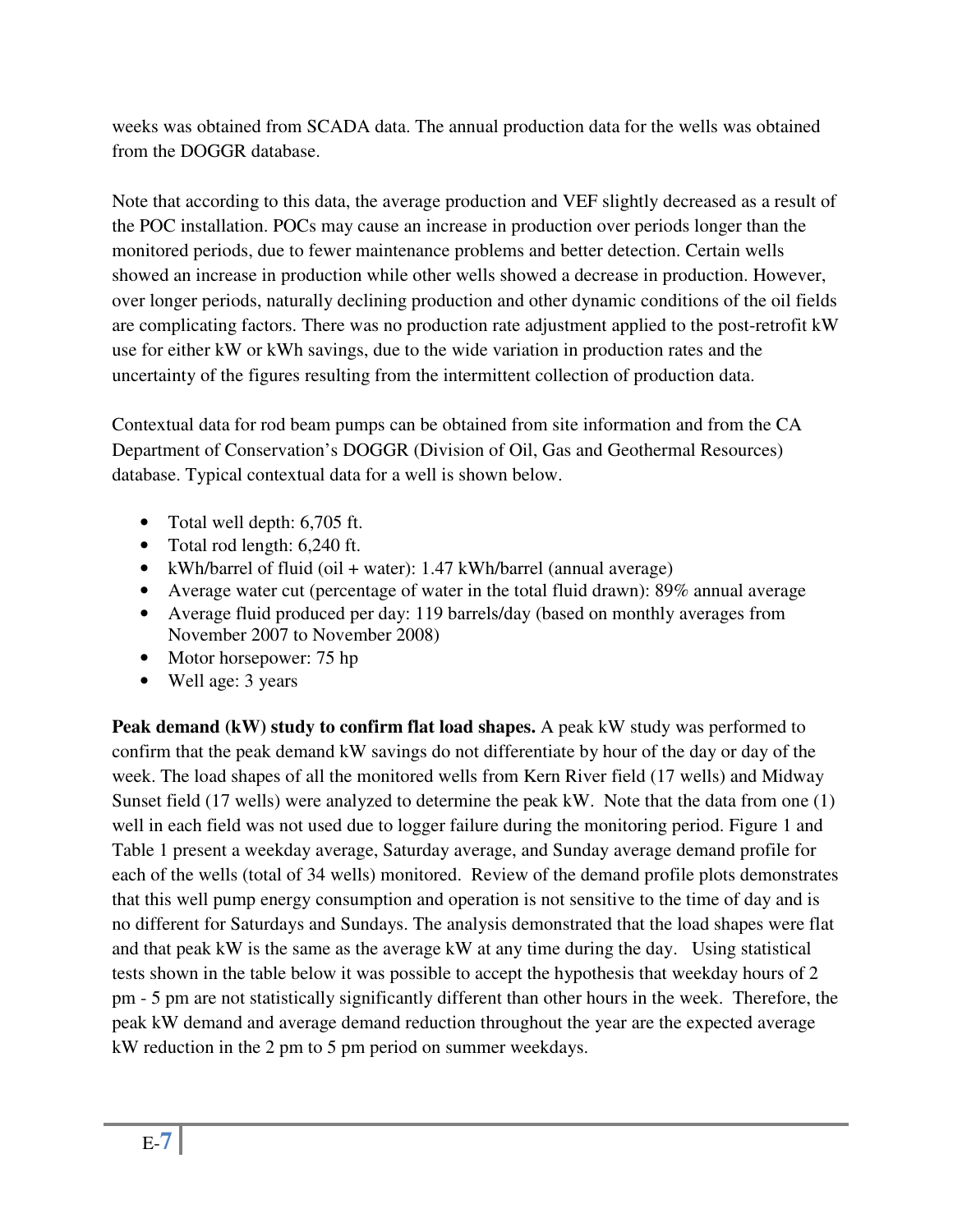

**Figure 1: Load profile of all the monitored wells for baseline and POC-enabled operation** 

**Table 1: Statistical analysis of hourly kW trends for baseline and POC- enabled operation** 

|               |                  |                | Lower Bound at |                     |
|---------------|------------------|----------------|----------------|---------------------|
|               | Description of   | Average Hourly | 90% Confidence | Upper Bound at 90%  |
| <b>POCs</b>   | Mean             | kW             | Interval       | Confidence Interval |
| Pre retrofit  | All Observations | 4.44           | 4.16           | 4.73                |
| Pre retrofit  | Weekday 2-5      | 4.36           | 4.26           | 4.46                |
| Post retrofit | All Observations | 2.73           | 2.61           | 2.86                |
| Post retrofit | Weekday 2-5      | 2.79           | 2.76           | 2.81                |

**DENT and Wattnode comparison study.**DENT Elite Pro loggers were used for evaluation of many of the sites involving POCs. A study was carried out at several different pump sites to quantify any measurement level uncertainties, including an assessment vs. Wattnode measurements. Measurements with a high-sampling resolution-enabled Wattnode device were compared to the DENT logger-measured values. The study revealed that the average difference in the DENT logger-recorded values and the Wattnode measured values was approximately 5%, which can be characterized as an uncertainty in the measured values for either the Wattnode or the DENT devices. Note that both devices use current transformers (CTs). For most instances of non-invasive, non-permanent metering, split core CTs (verses solid core CTs) are used. The CTs can have inaccuracies of several percent and may be the largest contributor to measurement uncertainty.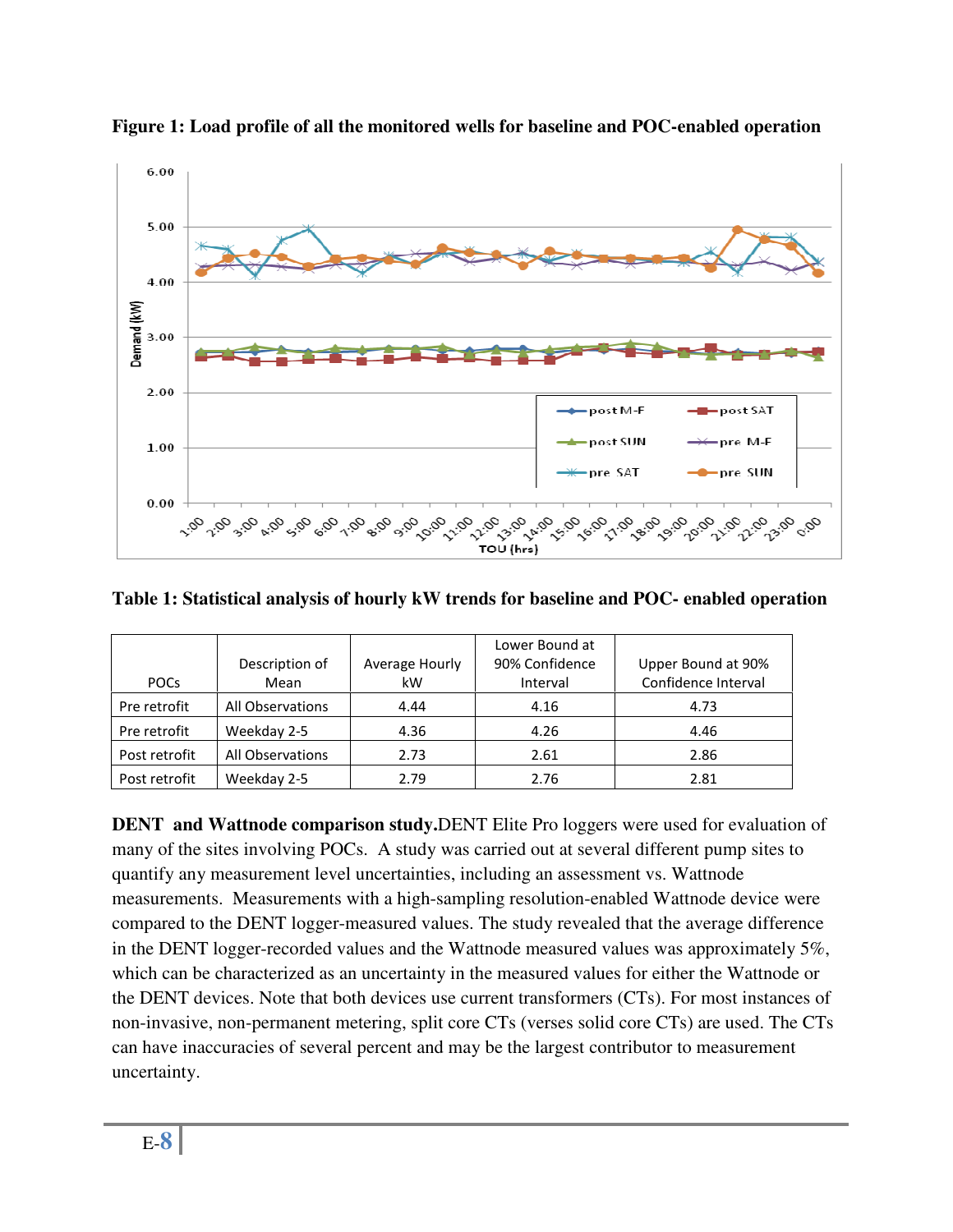Additional tests were performed to compare the 4 Hz Wattnode measurements with the 120 Hz Wattnode measurements (4 Hz and 120 Hz are the maximum data upload rates). The test revealed that the average difference for the 4Hz Wattnode and the 120Hz Wattnode measured values was 0 .6% (note that this difference may also be due to CTs used). This study proved that the 120 Hz Wattnode measurements were comparable to the 4 Hz Wattnode measurements. All results are summarized in Table 2 and Table 3 below.

| DENT vs. Wattnode (4 HZ) Summary |                                       |                            |  |  |
|----------------------------------|---------------------------------------|----------------------------|--|--|
| <b>Test</b>                      | <b>Test Period</b>                    | <b>DENT / WattNode 4Hz</b> |  |  |
| 1 - OilCo                        |                                       |                            |  |  |
| #20                              | $6/19/09 - 6/26/09$                   | 105.12%                    |  |  |
| 2-OilCo#2                        | 7/22/09 - 8/3/09                      | 104.99%                    |  |  |
| 3 Oil Co#5                       | 7/23/09 - 8/3/09                      | 105.18%                    |  |  |
| 4 Oil Co#5                       | $8/3/09 - 8/13/09$                    | 110.02%                    |  |  |
| 5 Oil Co#5                       | $8/13/09 - 8/21/09$                   | 104.16%                    |  |  |
| DENT/Wattnode 4Hz Error          |                                       | 105.90%                    |  |  |
|                                  | DENT/Wattnode 4Hz Error (without test |                            |  |  |
| #4)                              |                                       | 104.86%                    |  |  |

| Table 2: Comparison of logged data from two types of loggers for motors with POC |  |
|----------------------------------------------------------------------------------|--|
| operation enabled                                                                |  |

**Table 3: Comparison of logged data from two types of pulse counting devices for motors with POC operation enabled** 

| Wattnode (WN) 4Hz & Wattnode (WN) 120Hz    |                 |                |  |  |  |
|--------------------------------------------|-----------------|----------------|--|--|--|
| Total kWh for 5 days 21 hrs - POC BYPASSED |                 |                |  |  |  |
| 304.75                                     | 306.57<br>0.60% |                |  |  |  |
| Total kWh for 2 days 3 hrs - POC OPERATION |                 |                |  |  |  |
| 19.98                                      | 20.21           | 1.15%          |  |  |  |
| Total kWh for 8 days 0 hrs                 |                 |                |  |  |  |
| <b>120 Hz WN</b>                           | 4 Hz            | 4Hz WN / 120Hz |  |  |  |
|                                            | <b>WN</b>       | WN             |  |  |  |
| 324.73                                     | 326.78          | 0.63%          |  |  |  |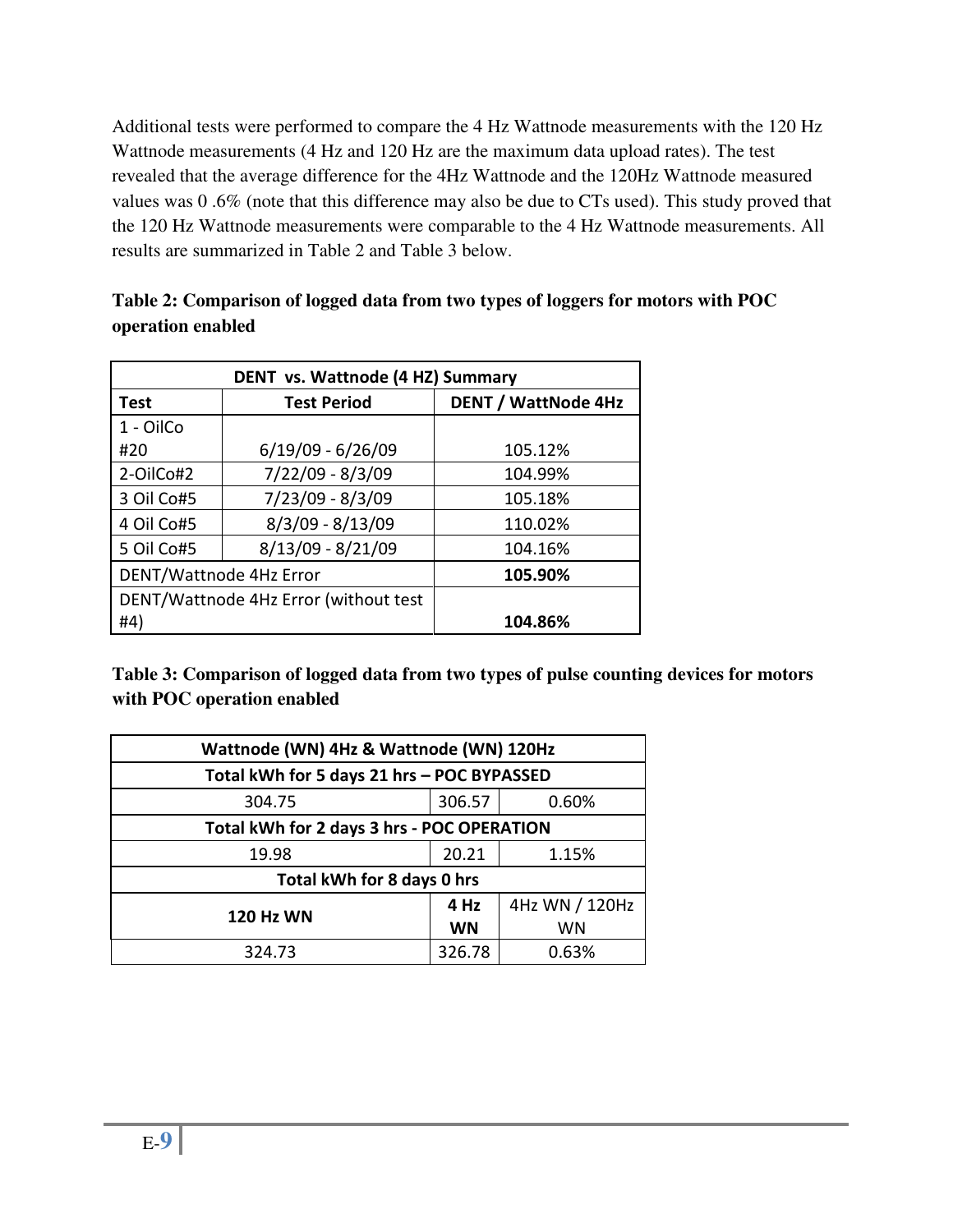**Pre retrofit kW study (adjustment factor) summary.** The average kW adjustment factor for simulated baseline conditions for pre-retrofit operation without POCs is a factor encompassing results from both the Kern River and the Midway Sunset (MWSS) fields and was calculated as 81.35% (for more details about the study, refer to report B001 or B007). This is applicable when only the post-retrofit operating kW of well pump motors is available and is applied to other well pump motors in other fields. The results are summarized in Table 4. Note that 28 wells are identified in the Table 4. From the total of 36 wells monitored, data from eight (8) wells was not used. Two (2) wells experienced logger failure during the monitoring period, four (4) wells were not bypassed for the entire monitoring period due to POC control initiated by the participating customer due to operational concerns, and two (2) wells were continuously operating during the bypassed and post installation period.